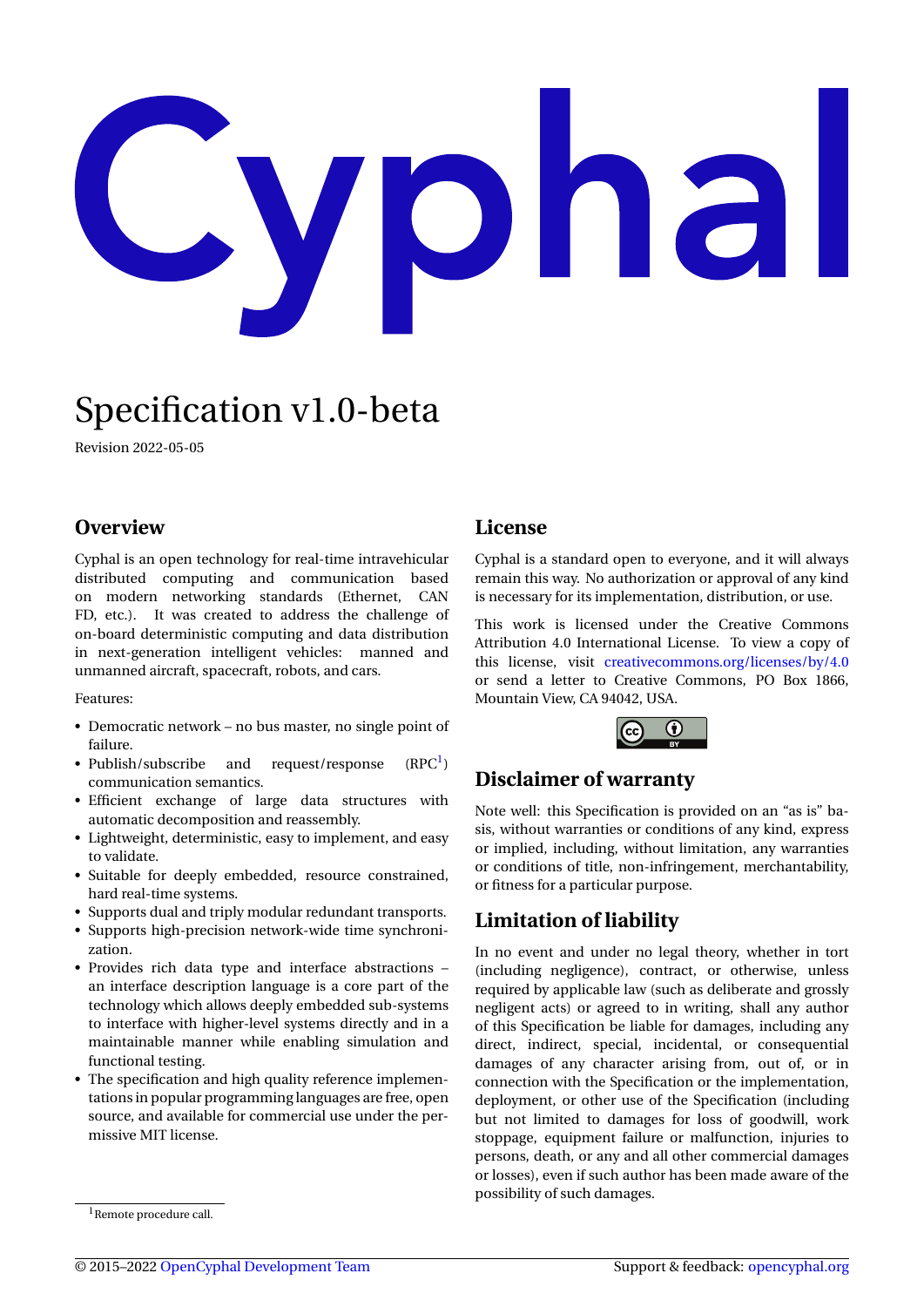# **Table of contents**

| 1 |     | <b>Introduction</b>                 |                                                         |                      |                                   |                                                           |                                              |                                              |                                                     |                                                           |                                                    |                                                   |                      |                      | 1              |
|---|-----|-------------------------------------|---------------------------------------------------------|----------------------|-----------------------------------|-----------------------------------------------------------|----------------------------------------------|----------------------------------------------|-----------------------------------------------------|-----------------------------------------------------------|----------------------------------------------------|---------------------------------------------------|----------------------|----------------------|----------------|
|   | 1.1 | Overview.                           |                                                         |                      |                                   |                                                           |                                              |                                              |                                                     |                                                           |                                                    |                                                   |                      |                      | 1              |
|   | 1.2 | Document conventions.               |                                                         |                      |                                   |                                                           |                                              |                                              | $\ddot{\phantom{a}}$                                |                                                           |                                                    |                                                   |                      |                      | 1              |
|   | 1.3 | Design principles                   |                                                         |                      |                                   |                                                           |                                              |                                              | $\ddot{\phantom{0}}$                                |                                                           |                                                    |                                                   |                      |                      | 1              |
|   | 1.4 | Capabilities                        |                                                         |                      |                                   |                                                           | $\ddot{\phantom{a}}$                         |                                              |                                                     |                                                           |                                                    |                                                   |                      |                      | $\overline{c}$ |
|   | 1.5 | Management policy.                  |                                                         |                      |                                   |                                                           |                                              |                                              |                                                     |                                                           |                                                    |                                                   |                      |                      | 3              |
|   | 1.6 | Referenced sources .                |                                                         |                      |                                   |                                                           |                                              |                                              |                                                     |                                                           |                                                    |                                                   |                      |                      | 3              |
|   | 1.7 | Revision history                    |                                                         |                      | $\sim$                            |                                                           | $\ddot{\phantom{0}}$                         |                                              | $\ddot{\phantom{a}}$                                |                                                           |                                                    |                                                   |                      |                      | 3              |
|   |     | 1.7.1                               | $v1.0$ – work in progress                               |                      |                                   |                                                           |                                              |                                              | $\sim$                                              | $\mathbf{r}$                                              |                                                    |                                                   |                      |                      | 3              |
|   |     | 1.7.2                               | $v1.0$ -beta – Sep 2020.                                |                      |                                   |                                                           |                                              |                                              | $\ddot{\phantom{0}}$                                | $\ddot{\phantom{0}}$                                      | $\ddot{\phantom{0}}$                               | $\ddot{\phantom{0}}$                              | $\ddot{\phantom{a}}$ | $\ddot{\phantom{0}}$ | 3              |
|   |     | 1.7.3                               | v1.0-alpha – Jan 2020.                                  |                      |                                   |                                                           |                                              |                                              | $\ddot{\phantom{a}}$                                |                                                           |                                                    |                                                   |                      |                      | $\overline{4}$ |
| 2 |     | <b>Basic concepts</b> .             |                                                         | $\ddot{\phantom{a}}$ | $\ddot{\phantom{0}}$<br>$\bullet$ |                                                           | $\bullet$                                    | $\ddot{\phantom{0}}$                         |                                                     |                                                           |                                                    |                                                   |                      |                      | 5              |
|   | 2.1 | Main principles. .                  |                                                         |                      |                                   |                                                           | $\sim$                                       | $\ddot{\phantom{a}}$                         | $\ddot{\phantom{0}}$                                |                                                           |                                                    |                                                   |                      |                      | 5              |
|   |     | 2.1.1                               | Communication.                                          |                      |                                   |                                                           |                                              | $\sim$                                       | $\mathbf{r}$                                        | $\mathbf{r}$                                              |                                                    |                                                   |                      |                      | 5              |
|   |     | 2.1.2                               | Data types                                              |                      |                                   | $\ddot{\phantom{a}}$                                      | $\sim$                                       | $\ddot{\phantom{a}}$                         | $\ddot{\phantom{0}}$                                | $\mathcal{L}^{\text{max}}$                                |                                                    | $\ddot{\phantom{a}}$                              |                      |                      | 5              |
|   |     | 2.1.3                               | High-level functions.                                   |                      |                                   |                                                           |                                              |                                              | $\sim$                                              | $\sim$                                                    | $\sim$                                             |                                                   |                      |                      | 7              |
|   | 2.2 | Message publication                 |                                                         |                      |                                   |                                                           |                                              |                                              | $\mathbf{r}$                                        | $\ddot{\phantom{0}}$                                      | $\ddot{\phantom{a}}$                               |                                                   |                      |                      | 7              |
|   |     | 2.2.1                               | Anonymous message publication                           |                      |                                   |                                                           |                                              |                                              |                                                     |                                                           |                                                    |                                                   |                      |                      | $\overline{7}$ |
|   | 2.3 | Service invocation.                 |                                                         |                      |                                   |                                                           |                                              |                                              |                                                     |                                                           | $\ddot{\phantom{0}}$                               |                                                   |                      |                      | 7              |
| 3 |     | Data structure description language |                                                         |                      |                                   |                                                           |                                              |                                              |                                                     |                                                           |                                                    |                                                   |                      |                      | 9              |
|   | 3.1 | Architecture                        |                                                         |                      |                                   |                                                           |                                              |                                              |                                                     |                                                           |                                                    |                                                   |                      |                      | 9              |
|   |     | 3.1.1                               | General principles .                                    |                      |                                   |                                                           |                                              |                                              | <b>Contract</b>                                     |                                                           | $\ddot{\phantom{a}}$                               | $\ddot{\phantom{a}}$                              |                      |                      | 9              |
|   |     | 3.1.2<br>3.1.3                      | Data types and namespaces<br>File hierarchy.            |                      |                                   |                                                           |                                              |                                              |                                                     |                                                           |                                                    | $\mathbb{R}^{\mathbb{Z}}$<br>$\ddot{\phantom{a}}$ | $\ddot{\phantom{a}}$ | $\ddot{\phantom{0}}$ | 9<br>10        |
|   |     | 3.1.4                               | Elements of data type definition.                       |                      |                                   |                                                           |                                              |                                              |                                                     |                                                           |                                                    |                                                   |                      |                      | 11             |
|   |     | 3.1.5                               | Serialization.                                          |                      |                                   |                                                           | $\mathcal{L}^{\mathcal{A}}$                  | $\mathbf{L}$                                 | $\ddot{\phantom{0}}$                                | $\ddot{\phantom{a}}$                                      |                                                    |                                                   |                      |                      | 11             |
|   | 3.2 | Grammar.                            |                                                         | $\sim$ 100 $\sim$    |                                   |                                                           |                                              |                                              |                                                     |                                                           |                                                    |                                                   |                      |                      | 12             |
|   |     | 3.2.1                               | Notation.                                               |                      |                                   | $\ddot{\phantom{a}}$                                      |                                              | $\overline{a}$                               |                                                     | $\ddot{\phantom{a}}$                                      | $\ddot{\phantom{a}}$                               |                                                   |                      |                      | 12             |
|   |     | 3.2.2                               | Definition.                                             |                      |                                   | $\ddot{\phantom{0}}$                                      | $\ddot{\phantom{a}}$                         | $\ddot{\phantom{a}}$                         | $\ddot{\phantom{a}}$                                | $\ddot{\phantom{0}}$                                      | $\ddot{\phantom{0}}$                               |                                                   |                      |                      | 12             |
|   |     | 3.2.3<br>3.2.4                      | Expressions.<br>Literals                                |                      |                                   |                                                           | $\sim$                                       | $\ddot{\phantom{a}}$                         | $\ddot{\phantom{a}}$                                | $\ddot{\phantom{a}}$                                      |                                                    |                                                   |                      |                      | 15<br>15       |
|   |     | 3.2.5                               | Reserved identifiers.                                   |                      |                                   |                                                           |                                              |                                              | $\ddot{\phantom{0}}$                                | $\ddot{\phantom{a}}$<br>$\ddot{\phantom{a}}$              |                                                    |                                                   |                      |                      | 16             |
|   | 3.3 | Expression types.                   |                                                         |                      |                                   |                                                           |                                              | $\ddot{\phantom{0}}$                         | $\ddot{\phantom{0}}$                                |                                                           |                                                    |                                                   |                      |                      | 17             |
|   |     | 3.3.1                               | Rational number.                                        |                      |                                   |                                                           |                                              |                                              |                                                     |                                                           |                                                    |                                                   |                      |                      | 17             |
|   |     | 3.3.2                               | Unicode string .                                        |                      |                                   |                                                           |                                              | $\ddot{\phantom{a}}$                         | $\ddot{\phantom{a}}$                                | $\ddot{\phantom{a}}$                                      |                                                    |                                                   |                      |                      | 18             |
|   |     | 3.3.3                               | Set. $\cdots$ $\cdots$                                  |                      |                                   |                                                           |                                              |                                              | $\ddot{\phantom{0}}$                                | $\ddot{\phantom{0}}$                                      | $\ddot{\phantom{0}}$                               |                                                   |                      |                      | 18             |
|   |     | 3.3.4                               | Serializable metatype .                                 |                      |                                   |                                                           |                                              |                                              |                                                     | $\ddot{\phantom{0}}$                                      |                                                    |                                                   |                      |                      | 19             |
|   | 3.4 | Serializable types                  |                                                         |                      |                                   |                                                           |                                              |                                              | $\ddot{\phantom{0}}$                                | $\ddot{\phantom{0}}$                                      |                                                    |                                                   |                      |                      | 19             |
|   |     | 3.4.1                               | General principles                                      |                      |                                   |                                                           |                                              |                                              |                                                     | $\ddot{\phantom{0}}$                                      | $\ddot{\phantom{a}}$                               | $\ddot{\phantom{a}}$                              |                      |                      | 19             |
|   |     | 3.4.2<br>3.4.3                      | Void types.<br>Primitive types .                        |                      |                                   | $\mathcal{L}^{\text{max}}$ and $\mathcal{L}^{\text{max}}$ |                                              | $\mathcal{L}^{\text{max}}$<br>$\sim$         | $\mathcal{L}^{\mathcal{L}}$<br>$\ddot{\phantom{0}}$ | $\mathcal{L}^{\text{max}}$<br>$\mathcal{L}^{\mathcal{L}}$ | $\mathcal{L}^{\text{max}}$<br>$\ddot{\phantom{0}}$ | $\ddot{\phantom{0}}$<br>$\ddot{\phantom{a}}$      | $\ddot{\phantom{0}}$ | $\ddot{\phantom{0}}$ | 20<br>20       |
|   |     | 3.4.4                               | Array types $\cdot \cdot \cdot \cdot \cdot \cdot \cdot$ |                      |                                   |                                                           |                                              |                                              |                                                     |                                                           |                                                    |                                                   |                      |                      | 22             |
|   |     | 3.4.5                               | Composite types.                                        |                      |                                   |                                                           |                                              | $\ddot{\phantom{a}}$                         |                                                     |                                                           |                                                    |                                                   |                      |                      | 23             |
|   | 3.5 | Attributes.                         |                                                         |                      |                                   |                                                           |                                              |                                              |                                                     |                                                           |                                                    |                                                   |                      |                      | 29             |
|   |     | 3.5.1                               | Composite type attributes                               |                      |                                   |                                                           |                                              |                                              |                                                     |                                                           |                                                    |                                                   |                      |                      | 29             |
|   |     | 3.5.2                               | Local attributes                                        |                      |                                   |                                                           | $\ddot{\phantom{a}}$                         |                                              |                                                     |                                                           | $\ddot{\phantom{0}}$                               | $\ddot{\phantom{0}}$                              | $\ddot{\phantom{0}}$ | $\ddot{\phantom{0}}$ | 30             |
|   |     | 3.5.3                               | Intrinsic attributes                                    |                      |                                   |                                                           |                                              |                                              |                                                     |                                                           |                                                    |                                                   |                      |                      | 31             |
|   | 3.6 | Directives.                         |                                                         |                      |                                   |                                                           |                                              |                                              |                                                     |                                                           |                                                    |                                                   |                      |                      | 31             |
|   |     | 3.6.1                               | Tagged union marker.                                    |                      |                                   |                                                           |                                              |                                              | $\ddot{\phantom{a}}$                                | $\ddot{\phantom{a}}$                                      | $\overline{a}$                                     |                                                   |                      | $\ddot{\phantom{0}}$ | 31             |
|   |     | 3.6.2<br>3.6.3                      | Extent specifier<br>Sealing marker                      |                      |                                   |                                                           | $\ddot{\phantom{a}}$                         | $\ddot{\phantom{a}}$<br>$\overline{a}$       | $\ddot{\phantom{0}}$<br>$\ddot{\phantom{0}}$        | $\ddot{\phantom{0}}$<br>$\ddot{\phantom{0}}$              | $\ddot{\phantom{0}}$<br>$\ddot{\phantom{a}}$       | $\ddot{\phantom{0}}$                              | $\ddot{\phantom{0}}$ | $\ddot{\phantom{0}}$ | 32<br>32       |
|   |     | 3.6.4                               | Deprecation marker.                                     |                      |                                   |                                                           |                                              |                                              |                                                     |                                                           |                                                    |                                                   |                      |                      | 32             |
|   |     | 3.6.5                               | Assertion check                                         |                      |                                   |                                                           |                                              | $\ddot{\phantom{0}}$                         | $\ddot{\phantom{0}}$                                | $\ddot{\phantom{0}}$                                      | $\ddot{\phantom{0}}$                               |                                                   |                      |                      | 33             |
|   |     | 3.6.6                               | Print                                                   |                      |                                   |                                                           |                                              | $\overline{a}$                               |                                                     | $\ddot{\phantom{a}}$                                      |                                                    |                                                   |                      |                      | 33             |
|   | 3.7 | Data serialization.                 |                                                         |                      |                                   |                                                           |                                              |                                              |                                                     |                                                           |                                                    |                                                   |                      |                      | 33             |
|   |     | 3.7.1                               | General principles                                      |                      |                                   |                                                           |                                              | $\ddot{\phantom{a}}$                         | $\ddot{\phantom{a}}$                                | $\overline{a}$                                            | $\ddot{\phantom{0}}$                               |                                                   |                      |                      | 33             |
|   |     | 3.7.2<br>3.7.3                      | Void types.<br>Primitive types                          |                      | $\ddot{\phantom{a}}$              |                                                           | $\ddot{\phantom{a}}$                         | $\ddot{\phantom{0}}$<br>$\ddot{\phantom{a}}$ | $\ddot{\phantom{0}}$<br>$\ddot{\phantom{a}}$        | $\ddot{\phantom{0}}$                                      | $\ddot{\phantom{0}}$<br>$\ddot{\phantom{a}}$       | $\ddot{\phantom{0}}$                              | $\ddot{\phantom{0}}$ | $\ddot{\phantom{0}}$ | 35<br>36       |
|   |     | 3.7.4                               | Array types                                             |                      | $\ddot{\phantom{a}}$              |                                                           | $\ddot{\phantom{a}}$<br>$\ddot{\phantom{0}}$ | $\ddot{\phantom{0}}$                         | $\ddot{\phantom{a}}$                                | $\ddot{\phantom{a}}$<br>$\ddot{\phantom{0}}$              | $\ddot{\phantom{0}}$                               | $\ddot{\phantom{0}}$                              | $\ddot{\phantom{0}}$ | $\ddot{\phantom{0}}$ | 37             |
|   |     | 3.7.5                               | Composite types.                                        |                      |                                   |                                                           |                                              | $\ddot{\phantom{0}}$                         | $\ddot{\phantom{0}}$                                | $\overline{a}$                                            |                                                    |                                                   |                      |                      | 38             |
|   | 3.8 | Compatibility and versioning.       |                                                         |                      |                                   |                                                           |                                              |                                              |                                                     |                                                           |                                                    |                                                   |                      |                      | 42             |
|   |     | 3.8.1                               | Rationale.                                              |                      |                                   |                                                           |                                              |                                              |                                                     |                                                           |                                                    |                                                   |                      |                      | 42             |
|   |     | 3.8.2                               | Semantic compatibility.                                 |                      |                                   |                                                           |                                              |                                              |                                                     | $\ddot{\phantom{0}}$                                      | $\ddot{\phantom{0}}$                               | $\ddot{\phantom{0}}$                              | $\ddot{\phantom{0}}$ | $\ddot{\phantom{0}}$ | 42             |
|   |     | 3.8.3                               | Versioning                                              |                      |                                   | $\sim$                                                    | $\ddot{\phantom{a}}$                         | a.                                           |                                                     | $\overline{a}$                                            | $\ddot{\phantom{0}}$                               |                                                   |                      |                      | 43             |
|   | 3.9 | Conventions and recommendations     |                                                         |                      |                                   |                                                           |                                              |                                              |                                                     |                                                           |                                                    |                                                   |                      |                      | 47             |
|   |     | 3.9.1                               | Naming recommendations                                  |                      |                                   |                                                           |                                              |                                              |                                                     | $\sim$                                                    | $\mathbf{r}$                                       |                                                   |                      |                      | 47             |
|   |     | 3.9.2                               | Comments                                                |                      |                                   |                                                           | $\ddot{\phantom{0}}$                         | $\ddot{\phantom{0}}$                         |                                                     |                                                           | $\ddot{\phantom{0}}$                               | $\ddot{\phantom{0}}$                              | $\ddot{\phantom{0}}$ |                      | 47             |

|   |     | 3.9.3<br>3.9.4           | Optional value representation .<br>Bit flag representation |                                              |                                  |                                              |                                                             |                                              |                      |                            |                      |                      | 47<br>48   |
|---|-----|--------------------------|------------------------------------------------------------|----------------------------------------------|----------------------------------|----------------------------------------------|-------------------------------------------------------------|----------------------------------------------|----------------------|----------------------------|----------------------|----------------------|------------|
| 4 |     |                          |                                                            |                                              |                                  |                                              | $\ddot{\phantom{a}}$                                        | $\ddot{\phantom{0}}$                         | $\ddot{\phantom{0}}$ |                            |                      |                      | 49         |
|   |     | Transport layer.         | $\ddot{\phantom{0}}$                                       | $\ddot{\phantom{0}}$                         | $\sim$ $\sim$                    |                                              | $\bullet$                                                   | $\bullet$                                    |                      |                            |                      |                      |            |
|   | 4.1 |                          | Abstract concepts                                          |                                              |                                  |                                              | $\ddot{\phantom{0}}$                                        | $\ddot{\phantom{0}}$                         |                      |                            |                      |                      | 50         |
|   |     | 4.1.1<br>4.1.2           | Transport model.<br>Redundant transports                   |                                              |                                  | $\ddot{\phantom{a}}$                         | $\ddot{\phantom{0}}$<br>$\overline{a}$                      | $\ddot{\phantom{a}}$                         |                      |                            |                      |                      | 50<br>55   |
|   |     | 4.1.3                    | Transfer transmission                                      |                                              |                                  |                                              | $\ddot{\phantom{0}}$                                        | $\ddot{\phantom{a}}$                         | $\ddot{\phantom{0}}$ | $\ddot{\phantom{0}}$       |                      |                      | 55         |
|   |     | 4.1.4                    | Transfer reception .                                       |                                              |                                  |                                              |                                                             |                                              |                      |                            |                      |                      | 56         |
|   | 4.2 | Cyphal/CAN.              |                                                            | $\ddotsc$                                    | $\ddot{\phantom{a}}$             |                                              |                                                             | $\ddot{\phantom{0}}$                         |                      |                            |                      |                      | 59         |
|   |     | 4.2.1                    | CAN ID field.                                              |                                              | $\overline{a}$<br>$\overline{a}$ | $\sim$                                       |                                                             | $\ddot{\phantom{a}}$                         | $\ddot{\phantom{a}}$ |                            |                      |                      | 59         |
|   |     | 4.2.2                    | CAN data field                                             |                                              | $\ddot{\phantom{a}}$             | $\mathcal{L}^{\text{max}}$ .                 |                                                             | $\ddot{\phantom{0}}$                         | $\ddot{\phantom{0}}$ | $\ddot{\phantom{0}}$       |                      |                      | 61         |
|   |     | 4.2.3                    | Examples                                                   |                                              |                                  | $\ddot{\phantom{0}}$                         | $\ddot{\phantom{0}}$                                        | $\ddot{\phantom{0}}$                         |                      |                            |                      |                      | 62         |
|   |     | 4.2.4                    | Software design considerations.                            |                                              |                                  |                                              |                                                             |                                              |                      | $\ddot{\phantom{0}}$       |                      |                      | 63         |
| 5 |     | <b>Application layer</b> |                                                            | $\ddot{\phantom{0}}$                         | $\cdots$                         |                                              |                                                             |                                              |                      |                            |                      |                      | 67         |
|   | 5.1 |                          | Application-level requirements                             |                                              |                                  |                                              |                                                             |                                              | $\ddot{\phantom{0}}$ |                            |                      |                      | 68         |
|   |     | 5.1.1<br>5.1.2           | Port identifier distribution.<br>Port compatibility        |                                              |                                  |                                              |                                                             |                                              | $\ddot{\phantom{0}}$ |                            |                      |                      | 68<br>68   |
|   |     | 5.1.3                    | Standard namespace.                                        |                                              |                                  |                                              | $\sim 10^{-11}$ .                                           |                                              | $\ddot{\phantom{0}}$ |                            |                      |                      | 68         |
|   | 5.2 |                          | Application-level conventions.                             |                                              |                                  |                                              |                                                             |                                              |                      |                            |                      |                      | 70         |
|   |     | 5.2.1                    | Node identifier distribution.                              |                                              |                                  |                                              |                                                             |                                              |                      |                            |                      |                      | 70         |
|   |     | 5.2.2                    | Service latency                                            |                                              |                                  |                                              | $\sim$<br>$\sim$                                            |                                              |                      |                            |                      |                      | 70         |
|   |     | 5.2.3                    | Coordinate frames                                          |                                              | $\sim$                           | $\ddot{\phantom{a}}$                         |                                                             | $\ddot{\phantom{a}}$                         | $\ddot{\phantom{a}}$ | $\overline{a}$             |                      |                      | 70         |
|   |     | 5.2.4                    | Rotation representation.                                   |                                              |                                  |                                              |                                                             | $\sim$                                       | $\ddot{\phantom{a}}$ |                            |                      |                      | 71         |
|   |     | 5.2.5                    | Matrix representation                                      |                                              |                                  |                                              | $\sim$                                                      | $\mathcal{L}^{\pm}$                          |                      |                            |                      |                      | 71         |
|   |     | 5.2.6                    | Physical quantity representation                           |                                              |                                  |                                              |                                                             |                                              |                      | $\ddot{\phantom{0}}$       |                      |                      | 72         |
|   | 5.3 |                          | Application-level functions.                               |                                              |                                  |                                              |                                                             |                                              |                      |                            |                      |                      | 73         |
|   |     | 5.3.1<br>5.3.2           | Node initialization<br>Node heartbeat .                    |                                              |                                  | $\sim$ $\sim$                                |                                                             |                                              |                      |                            |                      |                      | 73<br>73   |
|   |     | 5.3.3                    | Generic node information.                                  |                                              |                                  | $\mathcal{L}^{\text{max}}$                   |                                                             |                                              | $\ddot{\phantom{0}}$ | $\ddot{\phantom{a}}$       |                      |                      | 73         |
|   |     | 5.3.4                    | Bus data flow monitoring                                   |                                              |                                  |                                              |                                                             | $\ddot{\phantom{a}}$                         | $\ddot{\phantom{0}}$ | $\ddot{\phantom{0}}$       |                      |                      | 74         |
|   |     | 5.3.5                    | Network-wide time synchronization                          |                                              |                                  |                                              |                                                             |                                              |                      |                            |                      |                      | 75         |
|   |     | 5.3.6                    | Primitive types and physical quantities.                   |                                              |                                  |                                              |                                                             |                                              |                      |                            |                      |                      | 75         |
|   |     | 5.3.7                    | Remote file system interface.                              |                                              |                                  |                                              |                                                             |                                              | $\ddot{\phantom{a}}$ | $\overline{a}$             | $\ddot{\phantom{a}}$ |                      | 78         |
|   |     | 5.3.8<br>5.3.9           | Generic node commands<br>Node software update .            |                                              |                                  |                                              |                                                             | $\sim$<br>$\ddot{\phantom{0}}$               | $\ddot{\phantom{a}}$ | $\ddot{\phantom{0}}$       |                      |                      | 78<br>79   |
|   |     | 5.3.10                   | Register interface.                                        |                                              |                                  |                                              |                                                             |                                              | $\ddot{\phantom{0}}$ | $\ddot{\phantom{0}}$       | $\ddot{\phantom{0}}$ |                      | 79         |
|   |     | 5.3.11                   | Diagnostics and event logging .                            |                                              |                                  |                                              |                                                             |                                              |                      | $\mathbf{r}$               |                      |                      | 79         |
|   |     | 5.3.12                   | Plug-and-play nodes                                        |                                              |                                  |                                              |                                                             |                                              |                      | $\ddot{\phantom{0}}$       | $\ddot{\phantom{0}}$ |                      | 79         |
|   |     | 5.3.13                   | Internet/LAN forwarding interface.                         |                                              |                                  |                                              |                                                             |                                              |                      |                            |                      |                      | 80         |
|   |     | 5.3.14                   | Meta-transport                                             |                                              |                                  |                                              |                                                             |                                              |                      |                            |                      |                      | 80         |
| 6 |     |                          | List of standard data types.                               |                                              |                                  | $\bullet$                                    | $\bullet$                                                   | $\bullet$                                    |                      |                            |                      |                      | 82         |
|   | 6.1 |                          | uavcan.diagnostic                                          |                                              |                                  |                                              | <b>Contract Contract</b>                                    |                                              |                      | $\ddot{\phantom{0}}$       |                      |                      | 86         |
|   |     | 6.1.1<br>6.1.2           | Record<br>Severity                                         |                                              |                                  |                                              | $\mathbf{z} = \mathbf{z} + \mathbf{z}$ , where $\mathbf{z}$ |                                              | $\mathcal{L}^{\pm}$  | $\mathcal{L}^{\text{max}}$ | $\ddot{\phantom{0}}$ |                      | 86<br>86   |
|   | 6.2 | uavcan.file              |                                                            |                                              |                                  |                                              |                                                             |                                              |                      |                            |                      |                      | 88         |
|   |     | 6.2.1                    | $\ddot{\phantom{a}}$<br>GetInfo                            |                                              |                                  |                                              |                                                             |                                              |                      |                            |                      |                      | 88         |
|   |     | 6.2.2                    | List                                                       | $\ddot{\phantom{0}}$                         | $\ddot{\phantom{0}}$             | $\ddot{\phantom{0}}$                         | $\ddot{\phantom{0}}$                                        | $\ddot{\phantom{0}}$                         | $\ddot{\phantom{0}}$ | $\ddot{\phantom{0}}$       | $\ddot{\phantom{0}}$ | $\ddot{\phantom{0}}$ | 88         |
|   |     | 6.2.3                    | Modify                                                     |                                              |                                  |                                              | $\ddot{\phantom{0}}$                                        | $\ddot{\phantom{0}}$                         |                      |                            |                      |                      | 89         |
|   |     | 6.2.4                    | Read                                                       |                                              |                                  |                                              | $\overline{a}$                                              |                                              |                      |                            |                      |                      | 91         |
|   |     | 6.2.5                    | Write.                                                     |                                              | $\ddot{\phantom{0}}$             | $\ddot{\phantom{0}}$                         | $\ddot{\phantom{0}}$                                        | $\ddot{\phantom{0}}$                         |                      |                            |                      |                      | 92         |
|   |     | 6.2.6                    | Error<br>$\overline{a}$                                    | $\overline{a}$                               | $\overline{a}$                   | $\overline{a}$                               | $\ddot{\phantom{a}}$                                        | $\cdot$                                      | $\overline{a}$       |                            |                      |                      | 92         |
|   | 6.3 | 6.2.7                    | Path                                                       | $\ddot{\phantom{a}}$                         | $\ddot{\phantom{0}}$             | $\ddot{\phantom{0}}$                         | $\ddot{\phantom{a}}$                                        | $\ddot{\phantom{0}}$                         | $\ddot{\phantom{0}}$ | $\ddot{\phantom{0}}$       | $\ddot{\phantom{0}}$ |                      | 93<br>93   |
|   |     |                          | uavcan.internet.udp<br>HandleIncomingPacket .              |                                              |                                  |                                              | $\ddot{\phantom{0}}$                                        |                                              |                      |                            |                      |                      |            |
|   |     | 6.3.1<br>6.3.2           | OutgoingPacket.                                            |                                              |                                  | $\overline{a}$                               |                                                             |                                              |                      |                            |                      |                      | 93<br>94   |
|   | 6.4 | uavcan.node.             |                                                            | $\ddot{\phantom{a}}$<br>$\ddot{\phantom{a}}$ |                                  |                                              |                                                             | $\ddot{\phantom{a}}$                         |                      |                            |                      |                      | 98         |
|   |     | 6.4.1                    | <b>ExecuteCommand</b>                                      |                                              | $\ddot{\phantom{a}}$             |                                              | $\ddot{\phantom{a}}$                                        | $\ddot{\phantom{a}}$                         |                      |                            |                      |                      | 98         |
|   |     | 6.4.2                    | GetInfo                                                    |                                              |                                  | $\ddot{\phantom{0}}$                         | $\ddot{\phantom{0}}$                                        | $\ddot{\phantom{0}}$                         | $\ddot{\phantom{0}}$ | $\ddot{\phantom{0}}$       |                      |                      | 99         |
|   |     | 6.4.3                    | GetTransportStatistics                                     |                                              |                                  |                                              | $\overline{a}$                                              | $\ddot{\phantom{a}}$                         | $\ddot{\phantom{a}}$ | $\overline{a}$             |                      |                      | 100        |
|   |     | 6.4.4                    | Heartbeat.                                                 |                                              |                                  | $\ddot{\phantom{a}}$                         | $\ddot{\phantom{0}}$                                        | $\ddot{\phantom{a}}$                         | $\ddot{\phantom{a}}$ | $\ddot{\phantom{0}}$       | $\ddot{\phantom{a}}$ | $\ddot{\phantom{0}}$ | 101        |
|   |     | 6.4.5                    | Health.                                                    |                                              |                                  |                                              | $\ddot{\phantom{0}}$                                        |                                              |                      | $\ddot{\phantom{0}}$       |                      |                      | 101        |
|   |     | 6.4.6<br>6.4.7           | $ID$ .<br><b>IOStatistics</b>                              |                                              |                                  | $\ddot{\phantom{a}}$                         | $\ddot{\phantom{a}}$                                        | $\ddot{\phantom{a}}$                         |                      |                            |                      |                      | 101<br>102 |
|   |     | 6.4.8                    | Mode.                                                      | $\ddot{\phantom{a}}$                         | $\overline{a}$                   | $\ddot{\phantom{0}}$<br>$\ddot{\phantom{a}}$ | $\ddot{\phantom{0}}$<br>$\overline{a}$                      | $\ddot{\phantom{0}}$<br>$\ddot{\phantom{a}}$ |                      |                            |                      |                      | 102        |
|   |     | 6.4.9                    | Version                                                    |                                              | $\ddot{\phantom{0}}$             | $\ddot{\phantom{0}}$                         | $\ddot{\phantom{0}}$                                        |                                              |                      |                            |                      |                      | 102        |
|   | 6.5 |                          | uavcan.node.port.                                          |                                              |                                  |                                              |                                                             |                                              |                      |                            |                      |                      | 102        |
|   |     | 6.5.1                    | List<br>$\overline{a}$                                     |                                              |                                  |                                              |                                                             |                                              |                      |                            |                      |                      | 103        |
|   |     | 6.5.2                    | $ID$ .                                                     |                                              |                                  |                                              | $\overline{a}$                                              | $\ddot{\phantom{a}}$                         |                      | $\overline{a}$             |                      |                      | 103        |
|   |     | 6.5.3                    | ServiceID.                                                 | $\ddot{\phantom{a}}$                         | $\ddot{\phantom{a}}$             | $\ddot{\phantom{a}}$                         | $\ddot{\phantom{0}}$                                        | $\ddot{\phantom{0}}$                         | $\ddot{\phantom{0}}$ | $\ddot{\phantom{0}}$       | $\ddot{\phantom{0}}$ | $\ddot{\phantom{0}}$ | 103        |
|   |     | 6.5.4                    | ServiceIDList.                                             |                                              | $\ddot{\phantom{a}}$             | $\ddot{\phantom{a}}$                         | $\overline{a}$                                              |                                              |                      |                            |                      |                      | 103        |
|   |     | 6.5.5                    | SubjectID.                                                 | $\ddot{\phantom{a}}$                         | $\ddot{\phantom{a}}$             | $\ddot{\phantom{a}}$                         | $\ddot{\phantom{0}}$                                        | $\ddot{\phantom{0}}$                         | $\ddot{\phantom{0}}$ | $\ddot{\phantom{0}}$       | $\ddot{\phantom{0}}$ |                      | 104        |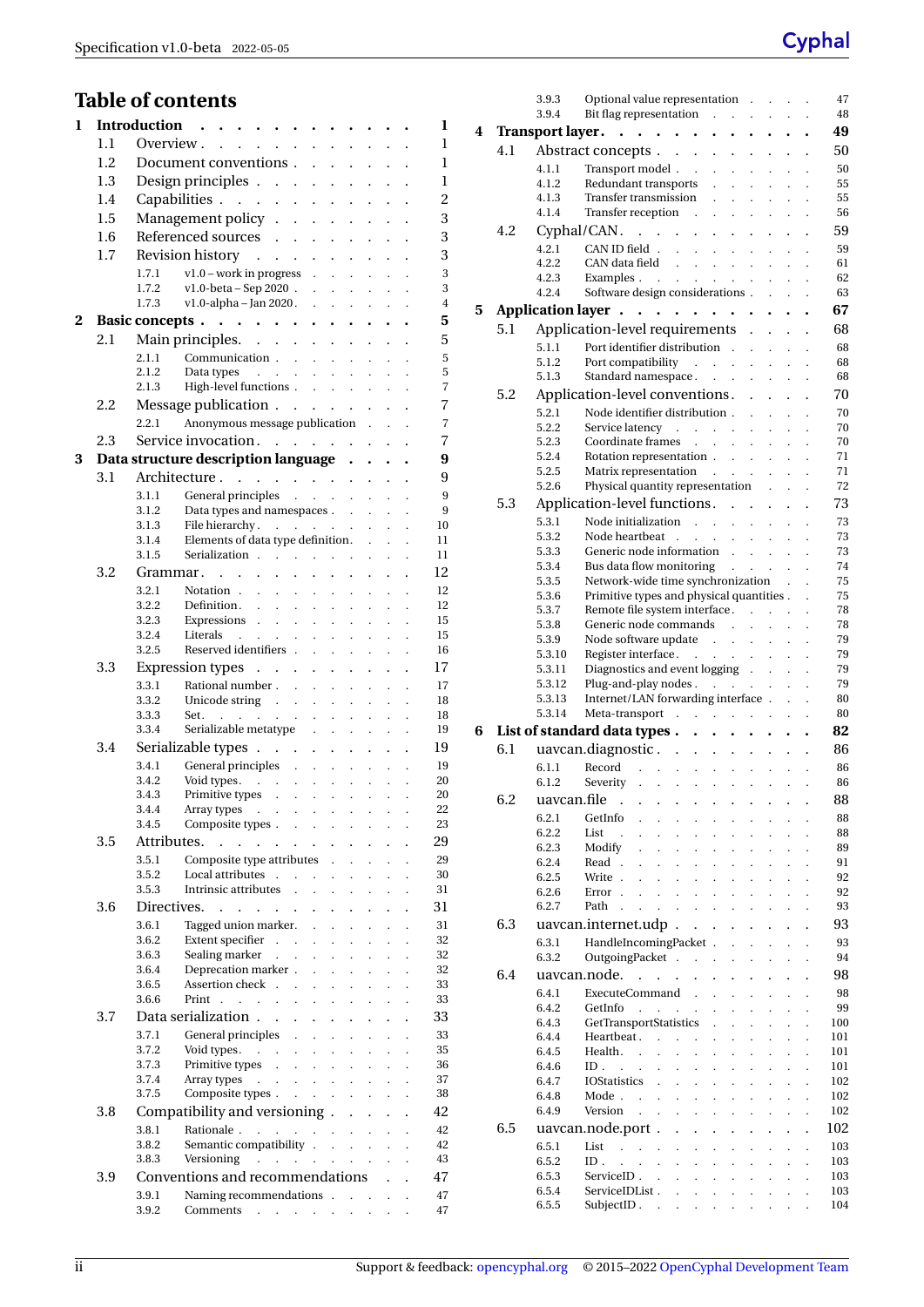# Cyphal

|      | 6.5.6   | SubjectIDList.<br><b>Contract Contract</b>                                                                                                                                                                                           |                      | 104 |
|------|---------|--------------------------------------------------------------------------------------------------------------------------------------------------------------------------------------------------------------------------------------|----------------------|-----|
| 6.6  |         | $\mathbf{1} \times \mathbf{1} \times \mathbf{1} \times \mathbf{1}$<br>uavcan.pnp. $\blacksquare$<br>$\ddot{\phantom{0}}$<br>$\ddot{\phantom{0}}$<br>$\ddot{\phantom{0}}$                                                             |                      | 105 |
|      | 6.6.1   | NodeIDAllocationData.<br>$\mathcal{L}^{\text{max}}$ .<br>$\mathcal{L}^{\text{max}}$ and $\mathcal{L}^{\text{max}}$                                                                                                                   | $\ddot{\phantom{a}}$ | 105 |
|      |         |                                                                                                                                                                                                                                      |                      |     |
| 6.7  |         | uavcan.pnp.cluster<br>$\mathbf{r} = \mathbf{r} + \mathbf{r}$ .<br>$\ddot{\phantom{0}}$<br>$\ddot{\phantom{0}}$<br>$\ddot{\phantom{0}}$<br>$\ddot{\phantom{0}}$                                                                       | $\ddot{\phantom{0}}$ | 107 |
|      | 6.7.1   | AppendEntries<br>$\mathcal{L}_{\mathcal{A}}$<br>$\mathcal{L}^{\text{max}}$<br>$\mathcal{L}_{\mathcal{A}}$<br>$\ddot{\phantom{0}}$                                                                                                    | $\ddot{\phantom{0}}$ | 107 |
|      | 6.7.2   | Discovery<br>$\mathcal{L}^{\pm}$<br>$\mathcal{L}^{\pm}$<br>$\ddot{\phantom{0}}$<br>$\ddot{\phantom{0}}$<br>$\ddot{\phantom{0}}$<br>$\ddot{\phantom{0}}$<br>$\ddot{\phantom{0}}$                                                      | $\ddot{\phantom{a}}$ | 108 |
|      | 6.7.3   | RequestVote.<br>$\ddot{\phantom{a}}$<br>$\mathcal{L}^{\mathcal{L}}$<br>$\mathcal{L}^{\text{max}}$<br>$\ddot{\phantom{0}}$<br>$\ddot{\phantom{a}}$<br>$\ddot{\phantom{a}}$<br>$\ddot{\phantom{a}}$                                    | $\ddot{\phantom{0}}$ | 109 |
|      | 6.7.4   | Entry<br>$\ddot{\phantom{a}}$<br>$\mathcal{L}^{\pm}$<br>$\ddot{\phantom{a}}$<br>$\ddot{\phantom{0}}$<br>$\ddot{\phantom{0}}$<br>$\ddot{\phantom{0}}$<br>$\ddot{\phantom{a}}$                                                         |                      | 109 |
| 6.8  |         | uavcan.register.<br>$\ddot{\phantom{a}}$<br>$\ddot{\phantom{0}}$<br>$\ddot{\phantom{0}}$<br>$\ddot{\phantom{a}}$<br>$\ddot{\phantom{a}}$<br>$\ddot{\phantom{a}}$<br>$\ddot{\phantom{0}}$                                             | $\ddot{\phantom{a}}$ | 110 |
|      |         |                                                                                                                                                                                                                                      |                      | 110 |
|      | 6.8.1   | Access.<br>$\ddot{\phantom{0}}$<br>$\ddot{\phantom{0}}$<br>$\ddot{\phantom{0}}$<br>$\ddot{\phantom{a}}$<br>$\ddot{\phantom{0}}$<br>$\ddot{\phantom{0}}$<br>$\ddot{\phantom{0}}$<br>$\ddot{\phantom{0}}$<br>$\ddot{\phantom{0}}$      | $\ddot{\phantom{a}}$ |     |
|      | 6.8.2   | List<br>$\ddot{\phantom{a}}$<br>$\ddot{\phantom{0}}$<br>$\sim$<br>$\sim$<br>$\mathbf{L}$<br>$\mathbf{L}$<br>$\ddot{\phantom{a}}$<br>$\ddot{\phantom{a}}$<br>$\ddot{\phantom{0}}$<br>$\ddot{\phantom{0}}$                             | $\ddot{\phantom{a}}$ | 112 |
|      | 6.8.3   | Name.<br>$\ddot{\phantom{a}}$<br>$\ddot{\phantom{0}}$<br>$\sim$<br>$\ddot{\phantom{a}}$<br>$\ddot{\phantom{0}}$<br>$\ddot{\phantom{a}}$<br>$\ddot{\phantom{0}}$                                                                      |                      | 112 |
|      | 6.8.4   | Value.<br>and a state of the state of the<br>$\sim$<br>$\ddot{\phantom{a}}$<br>$\ddot{\phantom{a}}$                                                                                                                                  | $\ddot{\phantom{0}}$ | 113 |
| 6.9  |         | $\mathcal{L}^{\text{max}}$<br>uavcan.time.<br>$\mathbf{r}$<br>$\ddot{\phantom{0}}$<br>$\ddot{\phantom{0}}$<br>$\ddot{\phantom{a}}$                                                                                                   |                      | 114 |
|      | 6.9.1   | GetSynchronizationMasterInfo.<br>$\mathcal{L}^{\text{max}}$                                                                                                                                                                          | $\ddot{\phantom{a}}$ | 114 |
|      | 6.9.2   | Synchronization<br>$\epsilon = 100$<br>$\ddot{\phantom{0}}$<br>$\ddot{\phantom{a}}$                                                                                                                                                  |                      | 114 |
|      | 6.9.3   | SynchronizedTimestamp<br>$\mathbf{r}$<br>$\sim$<br>$\ddot{\phantom{a}}$<br>$\ddot{\phantom{a}}$                                                                                                                                      |                      | 116 |
|      | 6.9.4   | TAIInfo<br>$\sim 100$ $\sim$<br>$\epsilon$<br>$\ddot{\phantom{a}}$<br>$\ddot{\phantom{0}}$<br>$\ddot{\phantom{a}}$                                                                                                                   | $\ddot{\phantom{0}}$ | 116 |
|      | 6.9.5   | $\mathbf{r} = \left\{ \mathbf{r} \in \mathbb{R}^d \mid \mathbf{r} \right\}$<br>TimeSystem<br>$\ddot{\phantom{0}}$<br>$\sim$<br>$\ddot{\phantom{0}}$<br>$\sim$                                                                        | $\ddot{\phantom{0}}$ | 117 |
|      |         |                                                                                                                                                                                                                                      |                      |     |
| 6.10 |         | uavcan.metatransport.can<br>$\ddot{\phantom{0}}$<br>$\ddot{\phantom{0}}$<br>$\ddot{\phantom{a}}$                                                                                                                                     | $\ddot{\phantom{0}}$ | 117 |
|      | 6.10.1  | ArbitrationID.<br>$\mathcal{L}^{\text{max}}$<br>$\mathcal{L}^{\text{max}}$                                                                                                                                                           | $\ddot{\phantom{a}}$ | 117 |
|      | 6.10.2  | BaseArbitrationID<br>$\mathbf{r}$<br>$\ddot{\phantom{0}}$<br>$\ddot{\phantom{0}}$<br>$\ddot{\phantom{0}}$<br>$\ddot{\phantom{0}}$<br>$\ddot{\phantom{0}}$                                                                            | $\ddot{\phantom{0}}$ | 118 |
|      | 6.10.3  | DataClassic<br>$\ddot{\phantom{0}}$<br>$\ddot{\phantom{0}}$<br>$\ddot{\phantom{0}}$<br>$\ddot{\phantom{a}}$<br>$\ddot{\phantom{0}}$                                                                                                  |                      | 118 |
|      | 6.10.4  | DataFD<br>$\sim$<br>$\mathcal{L}^{\pm}$<br><b>Contract Contract</b><br>$\ddot{\phantom{0}}$<br>$\ddot{\phantom{0}}$<br>$\ddot{\phantom{0}}$<br>$\ddot{\phantom{a}}$                                                                  |                      | 118 |
|      | 6.10.5  | Error.<br>$\ddot{\phantom{a}}$<br>$\ddot{\phantom{a}}$<br>$\ddot{\phantom{a}}$<br>$\sim$<br>$\ddot{\phantom{0}}$<br>$\ddot{\phantom{a}}$<br>$\sim$<br>$\sim$                                                                         |                      | 118 |
|      | 6.10.6  | ExtendedArbitrationID.<br>$\ddot{\phantom{a}}$<br>$\overline{a}$<br>$\ddot{\phantom{a}}$                                                                                                                                             |                      | 118 |
|      | 6.10.7  | Frame.<br>$\mathcal{L}^{\text{max}}$<br>$\ddot{\phantom{0}}$<br>$\ddot{\phantom{0}}$<br>$\ddot{\phantom{0}}$                                                                                                                         | $\ddot{\phantom{0}}$ | 118 |
|      | 6.10.8  | $\mathbf{r} = \mathbf{r} \cdot \mathbf{r}$ .<br>Manifestation.<br><b>Contract Contract Contract</b><br>$\sim$<br>$\mathbf{r}$<br>$\overline{a}$                                                                                      |                      | 119 |
|      | 6.10.9  | <b>RTR</b>                                                                                                                                                                                                                           |                      | 119 |
|      |         | <b>Service State</b><br>and a strategic state<br>$\ddot{\phantom{0}}$<br>$\ddot{\phantom{0}}$<br>$\ddot{\phantom{a}}$                                                                                                                | $\ddot{\phantom{0}}$ |     |
| 6.11 |         | uavcan.metatransport.ethernet .<br>$\ddot{\phantom{0}}$<br>$\ddot{\phantom{0}}$                                                                                                                                                      | $\ddot{\phantom{0}}$ | 119 |
|      | 6.11.1  | $\ddot{\phantom{0}}$                                                                                                                                                                                                                 | $\ddot{\phantom{0}}$ | 119 |
|      | 6.11.2  | $\mathcal{L}$<br>$\sim$<br>$\sim$                                                                                                                                                                                                    | $\ddot{\phantom{0}}$ | 120 |
| 6.12 |         | uavcan.metatransport.serial<br>$\mathbf{L}$                                                                                                                                                                                          | $\ddot{\phantom{0}}$ | 120 |
|      |         |                                                                                                                                                                                                                                      |                      |     |
|      | 6.12.1  | Fragment<br>$\mathcal{L}^{\text{max}}$ .<br>$\mathcal{L}^{\text{max}}$                                                                                                                                                               | $\ddot{\phantom{a}}$ | 120 |
| 6.13 |         | uavcan.metatransport.udp<br>$\mathbf{L}$<br>$\ddot{\phantom{0}}$                                                                                                                                                                     | $\ddot{\phantom{0}}$ | 120 |
|      | 6.13.1  | Endpoint<br>$\mathbf{r} = \mathbf{r} \mathbf{r}$ .<br>$\ddot{\phantom{0}}$<br>$\sim$                                                                                                                                                 | $\ddot{\phantom{a}}$ | 120 |
|      | 6.13.2  | Frame. .<br>$\mathcal{L}^{\text{max}}$ and<br>$\ddot{\phantom{0}}$<br>$\ddot{\phantom{0}}$<br>$\ddot{\phantom{0}}$<br>$\ddot{\phantom{a}}$<br>$\ddot{\phantom{a}}$<br>$\ddot{\phantom{0}}$                                           |                      | 121 |
| 6.14 |         | uavcan.primitive.                                                                                                                                                                                                                    | $\ddot{\phantom{a}}$ | 122 |
|      |         | $\ddot{\phantom{a}}$<br>$\ddot{\phantom{0}}$<br>$\ddot{\phantom{0}}$<br>$\ddot{\phantom{a}}$<br>$\ddot{\phantom{0}}$<br>$\ddot{\phantom{a}}$                                                                                         |                      |     |
|      | 6.14.1  | $\mathcal{L}^{\mathcal{L}}$<br>Empty.<br>$\ddot{\phantom{0}}$<br>$\mathcal{L}^{\pm}$<br>$\ddot{\phantom{0}}$<br>$\ddot{\phantom{0}}$<br>$\ddot{\phantom{a}}$<br>$\ddot{\phantom{0}}$                                                 | $\ddot{\phantom{a}}$ | 122 |
|      | 6.14.2  | $\mathbf{L}$<br>String.<br>$\mathcal{L}^{\mathcal{L}}$<br>$\ddot{\phantom{a}}$<br>$\ddot{\phantom{a}}$<br><b>Contract Contract</b><br>$\mathcal{L}^{\pm}$<br>$\ddot{\phantom{0}}$<br>$\ddot{\phantom{0}}$                            | $\ddot{\phantom{a}}$ | 122 |
|      | 6.14.3  | Unstructured<br>$\sim$<br>$\ddot{\phantom{0}}$<br>$\ddot{\phantom{0}}$<br>$\mathcal{L}^{\pm}$                                                                                                                                        |                      | 122 |
| 6.15 |         | uavcan.primitive.array<br>$\mathcal{L}^{\pm}$                                                                                                                                                                                        | $\ddot{\phantom{a}}$ | 122 |
|      | 6.15.1  | $\ddot{\phantom{a}}$                                                                                                                                                                                                                 |                      | 122 |
|      |         | Bit. $\cdots$ $\cdots$ $\cdots$<br>$\ddot{\phantom{0}}$<br>$\ddot{\phantom{0}}$<br>$\ddot{\phantom{0}}$<br>$\ddot{\phantom{0}}$                                                                                                      |                      |     |
|      | 6.15.2  | Integer8<br>$\ddot{\phantom{a}}$<br>$\ddot{\phantom{0}}$                                                                                                                                                                             |                      | 122 |
|      | 6.15.3  | $Integer16$ .<br>$\ddot{\phantom{a}}$<br>$\ddot{\phantom{a}}$<br>$\ddot{\phantom{a}}$<br>$\ddot{\phantom{0}}$<br>$\ddot{\phantom{0}}$<br>$\ddot{\phantom{0}}$                                                                        |                      | 122 |
|      | 6.15.4  | Integer32.<br>$\ddot{\phantom{a}}$<br>$\ddot{\phantom{a}}$<br>$\ddot{\phantom{a}}$<br>$\ddot{\phantom{a}}$<br>$\ddot{\phantom{0}}$<br>$\ddot{\phantom{a}}$<br>$\ddot{\phantom{0}}$<br>$\ddot{\phantom{a}}$                           |                      | 123 |
|      | 6.15.5  | Integer <sub>64</sub> .<br>$\ddot{\phantom{0}}$<br>$\ddot{\phantom{0}}$<br>$\ddot{\phantom{0}}$<br>$\ddot{\phantom{0}}$<br>$\ddot{\phantom{0}}$<br>$\ddot{\phantom{0}}$<br>$\ddot{\phantom{0}}$<br>$\ddot{\phantom{0}}$              | $\ddot{\phantom{0}}$ | 123 |
|      | 6.15.6  | Natural <sub>8</sub><br>$\mathbf{r}$<br>$\ddot{\phantom{a}}$<br>$\ddot{\phantom{a}}$<br>$\ddot{\phantom{a}}$<br>$\ddot{\phantom{0}}$<br>$\ddot{\phantom{a}}$<br>$\sim$<br>$\overline{a}$<br>$\ddot{\phantom{a}}$                     |                      | 123 |
|      | 6.15.7  | Natural <sub>16</sub> .<br>$\ddot{\phantom{0}}$<br>$\ddot{\phantom{0}}$<br>$\ddot{\phantom{0}}$<br>$\ddot{\phantom{0}}$<br>$\ddot{\phantom{0}}$<br>$\ddot{\phantom{0}}$<br>$\ddot{\phantom{0}}$<br>$\ddot{\phantom{0}}$              |                      | 123 |
|      | 6.15.8  | Natural32.<br>$\ddot{\phantom{a}}$<br>$\ddot{\phantom{0}}$<br>$\ddot{\phantom{a}}$<br>$\ddot{\phantom{0}}$<br>$\ddot{\phantom{a}}$<br>$\ddot{\phantom{a}}$<br>$\ddot{\phantom{a}}$<br>$\ddot{\phantom{a}}$                           | $\ddot{\phantom{0}}$ | 123 |
|      | 6.15.9  | Natural64.<br>$\overline{a}$<br>$\ddot{\phantom{a}}$<br>$\ddot{\phantom{a}}$<br>$\ddot{\phantom{a}}$<br>$\ddot{\phantom{a}}$<br>$\ddot{\phantom{a}}$<br>$\ddot{\phantom{a}}$<br>$\ddot{\phantom{0}}$                                 |                      | 123 |
|      | 6.15.10 | Real16.<br>$\overline{a}$<br>$\ddot{\phantom{0}}$<br>$\ddot{\phantom{0}}$<br>$\ddot{\phantom{0}}$<br>$\ddot{\phantom{0}}$<br>$\ddot{\phantom{0}}$<br>$\ddot{\phantom{0}}$<br>$\cdot$<br>$\ddot{\phantom{0}}$                         | $\ddot{\phantom{0}}$ | 124 |
|      | 6.15.11 | Real <sub>32</sub> .<br>$\mathbf{r}$<br>$\overline{a}$<br>$\mathbf{r}$<br>$\ddot{\phantom{a}}$<br>$\ddot{\phantom{a}}$<br>$\overline{a}$<br>$\mathbf{r}$<br>$\overline{a}$<br>$\ddot{\phantom{a}}$                                   | $\ddot{\phantom{0}}$ | 124 |
|      | 6.15.12 | Real64.<br>$\ddot{\phantom{a}}$<br>$\ddot{\phantom{0}}$<br>$\ddot{\phantom{0}}$<br>$\ddot{\phantom{a}}$<br>$\ddot{\phantom{a}}$<br>$\ddot{\phantom{0}}$<br>$\ddot{\phantom{0}}$<br>$\ddot{\phantom{0}}$<br>$\ddot{\phantom{0}}$      | $\ddot{\phantom{0}}$ | 124 |
|      |         |                                                                                                                                                                                                                                      |                      | 124 |
| 6.16 |         | uavcan.primitive.scalar.<br>$\ddot{\phantom{0}}$<br>$\ddot{\phantom{0}}$<br>$\ddot{\phantom{0}}$<br>$\ddot{\phantom{0}}$                                                                                                             | $\ddot{\phantom{0}}$ |     |
|      | 6.16.1  | Bit.<br>$\ddot{\phantom{a}}$<br>$\ddot{\phantom{0}}$<br>$\ddot{\phantom{0}}$<br>$\ddot{\phantom{0}}$<br>$\cdot$                                                                                                                      | $\ddot{\phantom{0}}$ | 124 |
|      | 6.16.2  | Integer <sub>8</sub><br>$\ddot{\phantom{a}}$<br>$\ddot{\phantom{a}}$<br>$\mathbf{r}$<br>$\ddot{\phantom{a}}$<br>$\ddot{\phantom{a}}$<br>$\ddot{\phantom{a}}$<br>$\ddot{\phantom{a}}$<br>$\ddot{\phantom{a}}$<br>$\ddot{\phantom{a}}$ | $\ddot{\phantom{0}}$ | 124 |
|      | 6.16.3  | $Integer16$ .<br>$\ddot{\phantom{0}}$<br>$\ddot{\phantom{0}}$<br>$\ddot{\phantom{0}}$<br>$\ddot{\phantom{0}}$<br>$\ddot{\phantom{0}}$<br>$\ddot{\phantom{0}}$<br>$\ddot{\phantom{a}}$<br>$\ddot{\phantom{0}}$                        | $\ddot{\phantom{0}}$ | 125 |
|      | 6.16.4  | Integer32.<br>$\ddot{\phantom{a}}$<br>$\ddot{\phantom{a}}$<br>$\ddot{\phantom{0}}$<br>$\ddot{\phantom{a}}$<br>$\ddot{\phantom{0}}$<br>$\ddot{\phantom{0}}$<br>$\ddot{\phantom{a}}$<br>$\ddot{\phantom{0}}$                           | $\ddot{\phantom{a}}$ | 125 |
|      | 6.16.5  | Integer64.<br>$\ddot{\phantom{a}}$<br>$\ddot{\phantom{a}}$<br>$\ddot{\phantom{a}}$<br>$\ddot{\phantom{a}}$<br>$\ddot{\phantom{a}}$<br>$\ddot{\phantom{a}}$<br>$\ddot{\phantom{a}}$<br>$\ddot{\phantom{0}}$                           | $\ddot{\phantom{0}}$ | 125 |
|      | 6.16.6  | Natural <sub>8</sub> .<br>$\ddot{\phantom{a}}$<br>$\ddot{\phantom{0}}$<br>$\ddot{\phantom{a}}$<br>$\ddot{\phantom{0}}$<br>$\ddot{\phantom{0}}$<br>$\ddot{\phantom{0}}$<br>$\ddot{\phantom{0}}$                                       | $\ddot{\phantom{0}}$ | 125 |
|      | 6.16.7  | Natural16.<br>$\ddot{\phantom{a}}$<br>$\ddot{\phantom{a}}$<br>$\ddot{\phantom{a}}$<br>$\ddot{\phantom{a}}$<br>$\ddot{\phantom{0}}$<br>$\ddot{\phantom{0}}$                                                                           |                      | 125 |
|      | 6.16.8  | Natural32.<br>$\ddot{\phantom{0}}$<br>$\ddot{\phantom{0}}$<br>$\ddot{\phantom{0}}$<br>$\ddot{\phantom{0}}$<br>$\ddot{\phantom{0}}$<br>$\ddot{\phantom{0}}$<br>$\ddot{\phantom{a}}$<br>$\ddot{\phantom{0}}$                           | $\ddot{\phantom{0}}$ | 125 |
|      | 6.16.9  | Natural64.<br>$\mathbf{r}$<br>$\mathbf{r}$<br>$\ddot{\phantom{a}}$<br>$\ddot{\phantom{a}}$<br>$\ddot{\phantom{a}}$<br>$\ddot{\phantom{a}}$<br>$\mathbf{r}$<br>$\ddot{\phantom{a}}$                                                   | $\overline{a}$       | 125 |
|      | 6.16.10 | Real16.<br>$\ddot{\phantom{a}}$<br>$\ddot{\phantom{a}}$<br>$\ddot{\phantom{0}}$<br>$\ddot{\phantom{0}}$<br>$\ddot{\phantom{0}}$<br>$\ddot{\phantom{a}}$<br>$\ddot{\phantom{0}}$<br>$\ddot{\phantom{0}}$<br>$\ddot{\phantom{0}}$      | $\ddot{\phantom{0}}$ | 126 |
|      | 6.16.11 | Real <sub>32</sub> .<br>$\ddot{\phantom{a}}$<br>$\ddot{\phantom{a}}$<br>$\overline{a}$<br>$\ddot{\phantom{a}}$<br>$\ddot{\phantom{0}}$<br>$\ddot{\phantom{a}}$<br>$\ddot{\phantom{a}}$                                               |                      | 126 |
|      |         | $\ddot{\phantom{0}}$<br>$\ddot{\phantom{0}}$                                                                                                                                                                                         | $\ddot{\phantom{0}}$ |     |
|      | 6.16.12 | Real64.<br>$\overline{a}$<br>$\ddot{\phantom{a}}$<br>$\ddot{\phantom{a}}$<br>$\ddot{\phantom{0}}$<br>$\ddot{\phantom{0}}$<br>$\ddot{\phantom{0}}$<br>$\ddot{\phantom{a}}$<br>$\ddot{\phantom{0}}$<br>$\ddot{\phantom{0}}$            | $\ddot{\phantom{0}}$ | 126 |
| 6.17 |         | uavcan.si.sample.acceleration.<br>$\ddot{\phantom{0}}$<br>$\ddot{\phantom{0}}$<br>$\ddot{\phantom{0}}$                                                                                                                               | $\ddot{\phantom{0}}$ | 126 |
|      | 6.17.1  | Scalar.<br>$\ddot{\phantom{a}}$<br>$\sim$<br>$\ddot{\phantom{0}}$<br>$\mathcal{L}_{\mathcal{A}}$<br>$\blacksquare$<br>$\ddot{\phantom{0}}$<br>$\mathcal{L}^{\text{max}}$                                                             | $\ddot{\phantom{0}}$ | 126 |
|      | 6.17.2  | Vector3<br>$\ddot{\phantom{a}}$<br>$\ddot{\phantom{0}}$<br>$\mathcal{L}^{\pm}$<br>$\ddot{\phantom{0}}$<br>$\ddot{\phantom{0}}$<br>$\ddot{\phantom{0}}$<br>$\ddot{\phantom{0}}$<br>$\ddot{\phantom{0}}$<br>$\ddot{\phantom{0}}$       | $\overline{a}$       | 126 |
|      |         |                                                                                                                                                                                                                                      |                      |     |

| 6.18 | uavcan.si.sample.angle                                                                                                                                                                                                                                                                                                                                                                                                                                                                                                                               | 126        |
|------|------------------------------------------------------------------------------------------------------------------------------------------------------------------------------------------------------------------------------------------------------------------------------------------------------------------------------------------------------------------------------------------------------------------------------------------------------------------------------------------------------------------------------------------------------|------------|
|      | 6.18.1<br>$\ddot{\phantom{0}}$                                                                                                                                                                                                                                                                                                                                                                                                                                                                                                                       | 126        |
|      | 6.18.2<br>$\overline{a}$                                                                                                                                                                                                                                                                                                                                                                                                                                                                                                                             | 126        |
| 6.19 | uavcan.si.sample.angular_acceleration. .                                                                                                                                                                                                                                                                                                                                                                                                                                                                                                             | 127        |
|      | 6.19.1<br>Scalar<br>$\overline{a}$                                                                                                                                                                                                                                                                                                                                                                                                                                                                                                                   | 127        |
|      | 6.19.2<br>Vector3.<br>$\sim$<br>and a state of the state<br><b>Service</b><br>$\ddot{\phantom{0}}$                                                                                                                                                                                                                                                                                                                                                                                                                                                   | 127        |
| 6.20 | uavcan.si.sample.angular_velocity                                                                                                                                                                                                                                                                                                                                                                                                                                                                                                                    | 127        |
|      | Scalar<br>Vector3<br>6.20.1<br>$\ddot{\phantom{a}}$                                                                                                                                                                                                                                                                                                                                                                                                                                                                                                  | 127        |
|      | 6.20.2<br>$\sim$                                                                                                                                                                                                                                                                                                                                                                                                                                                                                                                                     | 127        |
| 6.21 | uavcan.si.sample.duration                                                                                                                                                                                                                                                                                                                                                                                                                                                                                                                            | 127        |
|      | 6.21.1<br>Scalar<br>$\mathbb{Z}^{\mathbb{Z}^2}$<br>$\ddot{\phantom{a}}$                                                                                                                                                                                                                                                                                                                                                                                                                                                                              | 127        |
|      | WideScalar<br>6.21.2<br>$\sim$<br><b>Contract</b><br><b>Service State</b><br>$\ddot{\phantom{0}}$<br>$\ddot{\phantom{a}}$                                                                                                                                                                                                                                                                                                                                                                                                                            | 127        |
| 6.22 | uavcan.si.sample.electric_charge<br>$\ddot{\phantom{a}}$<br>$\mathbf{r}$                                                                                                                                                                                                                                                                                                                                                                                                                                                                             | 128        |
|      | Scalar $\therefore$ $\therefore$ $\therefore$ $\therefore$ $\therefore$ $\therefore$ $\therefore$ $\therefore$ $\therefore$ $\therefore$ $\therefore$ $\therefore$ $\therefore$ $\therefore$ $\therefore$ $\therefore$ $\therefore$ $\therefore$ $\therefore$ $\therefore$ $\therefore$ $\therefore$ $\therefore$ $\therefore$ $\therefore$ $\therefore$ $\therefore$ $\therefore$ $\therefore$ $\therefore$ $\therefore$ $\therefore$ $\therefore$ $\therefore$ $\therefore$ $\therefore$<br>6.22.1<br>$\ddot{\phantom{0}}$<br>$\ddot{\phantom{a}}$ | 128        |
| 6.23 | uavcan.si.sample.electric_current<br>$\ddot{\phantom{a}}$<br>$\ddot{\phantom{a}}$                                                                                                                                                                                                                                                                                                                                                                                                                                                                    | 128        |
|      | Scalar $\cdots$ $\cdots$ $\cdots$<br>6.23.1<br>$\sim$<br>$\mathcal{L}^{\pm}$<br>$\ddot{\phantom{a}}$                                                                                                                                                                                                                                                                                                                                                                                                                                                 | 128        |
| 6.24 | $\label{eq:quadrup} {\small \text{uavcan.si.sample. energy}}~~.~~.~~.~~$<br>$\mathbb{Z}^{\mathbb{Z}^2}$<br>$\ddot{\phantom{0}}$<br>$\ddot{\phantom{a}}$                                                                                                                                                                                                                                                                                                                                                                                              | 128        |
|      | 6.24.1<br>Scalar<br>$\mathcal{L}^{\mathcal{A}}$ , $\mathcal{L}^{\mathcal{A}}$ , $\mathcal{L}^{\mathcal{A}}$ , $\mathcal{L}^{\mathcal{A}}$ , $\mathcal{L}^{\mathcal{A}}$<br>$\ddot{\phantom{a}}$                                                                                                                                                                                                                                                                                                                                                      | 128        |
| 6.25 | $\mathcal{A}^{\mathcal{A}}$ , $\mathcal{A}^{\mathcal{A}}$ , $\mathcal{A}^{\mathcal{A}}$<br>uavcan.si.sample.force.<br>$\ddot{\phantom{0}}$                                                                                                                                                                                                                                                                                                                                                                                                           | 128        |
|      | 6.25.1<br>Scalar<br>$\mathbf{L}$<br>$\ddot{\phantom{a}}$                                                                                                                                                                                                                                                                                                                                                                                                                                                                                             | 128        |
|      | Vector3.<br>6.25.2<br>$\mathcal{A}=\mathcal{A}=\mathcal{A}=\mathcal{A}=\mathcal{A}=\mathcal{A}$ .<br>$\sim$<br>$\mathbf{L}^{\text{max}}$                                                                                                                                                                                                                                                                                                                                                                                                             | 128<br>129 |
| 6.26 | uavcan.si.sample.frequency.<br>$\ddot{\phantom{a}}$<br>$\ddot{\phantom{a}}$<br>$\ddot{\phantom{0}}$<br>$\ddot{\phantom{0}}$                                                                                                                                                                                                                                                                                                                                                                                                                          |            |
|      | Scalar<br>6.26.1<br>$\ddot{\phantom{0}}$<br>$\ddot{\phantom{a}}$<br>$\epsilon$<br>$\mathcal{L}^{\mathcal{L}}$                                                                                                                                                                                                                                                                                                                                                                                                                                        | 129        |
| 6.27 | uavcan.si.sample.length.<br>$\ddot{\phantom{a}}$<br>$\ddot{\phantom{0}}$<br>$\ddot{\phantom{0}}$<br>$\ddot{\phantom{0}}$<br>$\ddot{\phantom{0}}$                                                                                                                                                                                                                                                                                                                                                                                                     | 129        |
|      | Scalar<br>6.27.1<br>$\mathbf{r}$<br>$\sim$<br>$\mathbf{r}$<br>$\ddot{\phantom{a}}$<br>6.27.2<br>Vector3.                                                                                                                                                                                                                                                                                                                                                                                                                                             | 129<br>129 |
|      | $\mathcal{L}^{\mathcal{A}}$ , $\mathcal{L}^{\mathcal{A}}$ , $\mathcal{L}^{\mathcal{A}}$ , $\mathcal{L}^{\mathcal{A}}$ , $\mathcal{L}^{\mathcal{A}}$ , $\mathcal{L}^{\mathcal{A}}$<br>$\mathcal{L}^{\text{max}}$<br>$\ddot{\phantom{a}}$<br>WideScalar .<br>6.27.3<br>$\mathbf{L}$<br>$\mathbb{Z}^{\mathbb{Z}^2}$<br>$\mathcal{L}^{\text{max}}$<br>$\ddot{\phantom{a}}$                                                                                                                                                                               | 129        |
|      | $\mathcal{L}^{\mathcal{A}}(\mathcal{A})$ , $\mathcal{L}^{\mathcal{A}}(\mathcal{A})$ ,<br>6.27.4<br>WideVector3<br>$\mathcal{L}^{\text{max}}$<br>$\ddot{\phantom{0}}$<br>$\mathcal{L}^{\text{max}}$<br>$\sim 10^{-11}$<br>$\mathcal{L}^{\text{max}}$                                                                                                                                                                                                                                                                                                  | 129        |
| 6.28 | uavcan.si.sample.magnetic_field_strength                                                                                                                                                                                                                                                                                                                                                                                                                                                                                                             | 129        |
|      | 6.28.1                                                                                                                                                                                                                                                                                                                                                                                                                                                                                                                                               | 129        |
|      | 6.28.2<br>Vector3<br>$\mathcal{L}^{\text{max}}$<br>$\mathcal{L}^{\pm}$<br>$\mathbb{Z}^{\mathbb{Z}}$<br>$\ddot{\phantom{0}}$<br>$\epsilon$                                                                                                                                                                                                                                                                                                                                                                                                            | 130        |
| 6.29 | uavcan.si.sample.mass.<br>$\mathbf{L}$<br>$\ddot{\phantom{a}}$<br>$\ddot{\phantom{0}}$<br>$\ddot{\phantom{0}}$<br>$\ddot{\phantom{0}}$<br>$\ddot{\phantom{0}}$                                                                                                                                                                                                                                                                                                                                                                                       | 130        |
|      |                                                                                                                                                                                                                                                                                                                                                                                                                                                                                                                                                      |            |
|      | 6.29.1 Scalar<br>$\mathcal{L}^{\pm}$<br>$\sim$<br>$\sim$<br>$\ddot{\phantom{a}}$<br>$\ddot{\phantom{a}}$<br>$\ddot{\phantom{a}}$                                                                                                                                                                                                                                                                                                                                                                                                                     | 130        |
| 6.30 | $\ddot{\phantom{0}}$<br>$\ddot{\phantom{0}}$<br>$\ddot{\phantom{0}}$<br>$\ddot{\phantom{0}}$<br>$\ddot{\phantom{0}}$                                                                                                                                                                                                                                                                                                                                                                                                                                 | 130        |
|      | uavcan.si.sample.power. .<br>Scalar $\cdots$ $\cdots$ $\cdots$<br>6.30.1<br>$\overline{a}$                                                                                                                                                                                                                                                                                                                                                                                                                                                           | 130        |
| 6.31 | uavcan.si.sample.pressure<br>$\mathbf{L}$                                                                                                                                                                                                                                                                                                                                                                                                                                                                                                            | 130        |
|      | Scalar<br>6.31.1<br>$\ddot{\phantom{a}}$                                                                                                                                                                                                                                                                                                                                                                                                                                                                                                             | 130        |
| 6.32 | uavcan.si.sample.temperature<br>$\ddot{\phantom{0}}$                                                                                                                                                                                                                                                                                                                                                                                                                                                                                                 | 130        |
|      | 6.32.1                                                                                                                                                                                                                                                                                                                                                                                                                                                                                                                                               | 130        |
| 6.33 | Scalar<br>uavcan.si.sample.torque                                                                                                                                                                                                                                                                                                                                                                                                                                                                                                                    | 130        |
|      | 6.33.1<br>$\sim$<br>$\sim$<br>$\sim$                                                                                                                                                                                                                                                                                                                                                                                                                                                                                                                 | 130        |
|      | Scalar<br>6.33.2<br>Vector3<br>$\sim$<br><b>Service State</b><br>$\sim$<br>$\sim$<br>$\sim$<br>$\sim$<br>$\sim$                                                                                                                                                                                                                                                                                                                                                                                                                                      | 131        |
| 6.34 | uavcan.si.sample.velocity .<br>$\ddot{\phantom{0}}$<br>$\ddot{\phantom{0}}$<br>$\ddot{\phantom{0}}$<br>$\ddot{\phantom{0}}$<br>$\ddot{\phantom{a}}$                                                                                                                                                                                                                                                                                                                                                                                                  | 131        |
|      | Scalar<br>6.34.1<br>$\ddot{\phantom{a}}$                                                                                                                                                                                                                                                                                                                                                                                                                                                                                                             | 131        |
|      | Vector3<br>6.34.2<br>and the contract of the state<br>$\mathcal{L}^{\text{max}}$<br>$\mathbb{Z}^{\mathbb{Z}^{\times}}$<br>$\sim$<br>$\mathbb{Z}^{\mathbb{Z}}$<br>$\ddot{\phantom{a}}$                                                                                                                                                                                                                                                                                                                                                                | 131        |
| 6.35 | uavcan.si.sample.voltage                                                                                                                                                                                                                                                                                                                                                                                                                                                                                                                             | 131        |
|      | Scalar<br>6.35.1                                                                                                                                                                                                                                                                                                                                                                                                                                                                                                                                     | 131        |
| 6.36 | uavcan.si.sample.volume.<br>$\mathbf{1}=\mathbf{1}=\mathbf{1}=\mathbf{1}=\mathbf{1}$                                                                                                                                                                                                                                                                                                                                                                                                                                                                 | 131        |
|      | Scalar<br>6.36.1<br>$\sim$<br>$\mathbb{R}^2$<br>$\mathcal{L}$<br>$\ddot{\phantom{a}}$<br>$\ddot{\phantom{a}}$                                                                                                                                                                                                                                                                                                                                                                                                                                        | 131        |
| 6.37 | uavcan.si.sample.volumetric_flow_rate<br>$\overline{a}$                                                                                                                                                                                                                                                                                                                                                                                                                                                                                              | 131        |
|      | 6.37.1<br>$\ddot{\phantom{a}}$                                                                                                                                                                                                                                                                                                                                                                                                                                                                                                                       | 132        |
| 6.38 | Scalar $\cdots$ $\cdots$ $\cdots$<br>uavcan.si.unit.acceleration.<br>$\mathbf{r}$<br>$\mathbf{r}$<br>$\mathbf{r}$<br>$\ddot{\phantom{a}}$<br>$\overline{a}$                                                                                                                                                                                                                                                                                                                                                                                          | 132        |
|      | Scalar $\cdots$ $\cdots$ $\cdots$<br>6.38.1<br>$\mathcal{L}^{\text{max}}$<br>$\ddot{\phantom{a}}$                                                                                                                                                                                                                                                                                                                                                                                                                                                    | 132        |
|      | 6.38.2<br>Vector3<br>and a strong control of the state<br>$\mathcal{L}^{\mathcal{L}}$<br>$\ddot{\phantom{a}}$                                                                                                                                                                                                                                                                                                                                                                                                                                        | 132        |
| 6.39 | uavcan.si.unit.angle<br>$\ddot{\phantom{0}}$                                                                                                                                                                                                                                                                                                                                                                                                                                                                                                         | 132        |
|      | 6.39.1<br>Quaternion<br>$\mathbf{L}$<br>$\ddot{\phantom{0}}$                                                                                                                                                                                                                                                                                                                                                                                                                                                                                         | 132        |
|      | Scalar<br>6.39.2<br>$\sim$<br>$\mathcal{L}^{\mathcal{L}}$<br>$\mathcal{L}^{\mathcal{L}}$<br>$\mathbb{Z}^{\mathbb{Z}}$<br>$\sim$<br>$\sim$<br>$\ddot{\phantom{0}}$<br>$\sim$<br>$\ddot{\phantom{a}}$                                                                                                                                                                                                                                                                                                                                                  | 132        |
| 6.40 | uavcan.si.unit.angular_acceleration.                                                                                                                                                                                                                                                                                                                                                                                                                                                                                                                 | 132        |
|      | 6.40.1<br>Scalar<br>$\ddot{\phantom{a}}$                                                                                                                                                                                                                                                                                                                                                                                                                                                                                                             | 132        |
|      | 6.40.2<br>Vector3.<br>and a strong control of the<br>$\ddot{\phantom{0}}$<br>$\ddot{\phantom{0}}$                                                                                                                                                                                                                                                                                                                                                                                                                                                    | 132        |
| 6.41 | uavcan.si.unit.angular_velocity                                                                                                                                                                                                                                                                                                                                                                                                                                                                                                                      | 133        |
|      | Scalar $\cdots$ $\cdots$ $\cdots$<br>6.41.1<br>$\mathbb{Z}^{\mathbb{Z}^2}$<br>$\ddot{\phantom{a}}$<br>6.41.2<br>Vector3<br><b>Service</b><br>$\sim$<br>$\sim$<br>$\mathbf{r}$<br>$\sim$<br>$\overline{a}$<br><b>Service</b><br>$\sim$                                                                                                                                                                                                                                                                                                                | 133<br>133 |
| 6.42 | uavcan.si.unit.duration                                                                                                                                                                                                                                                                                                                                                                                                                                                                                                                              | 133        |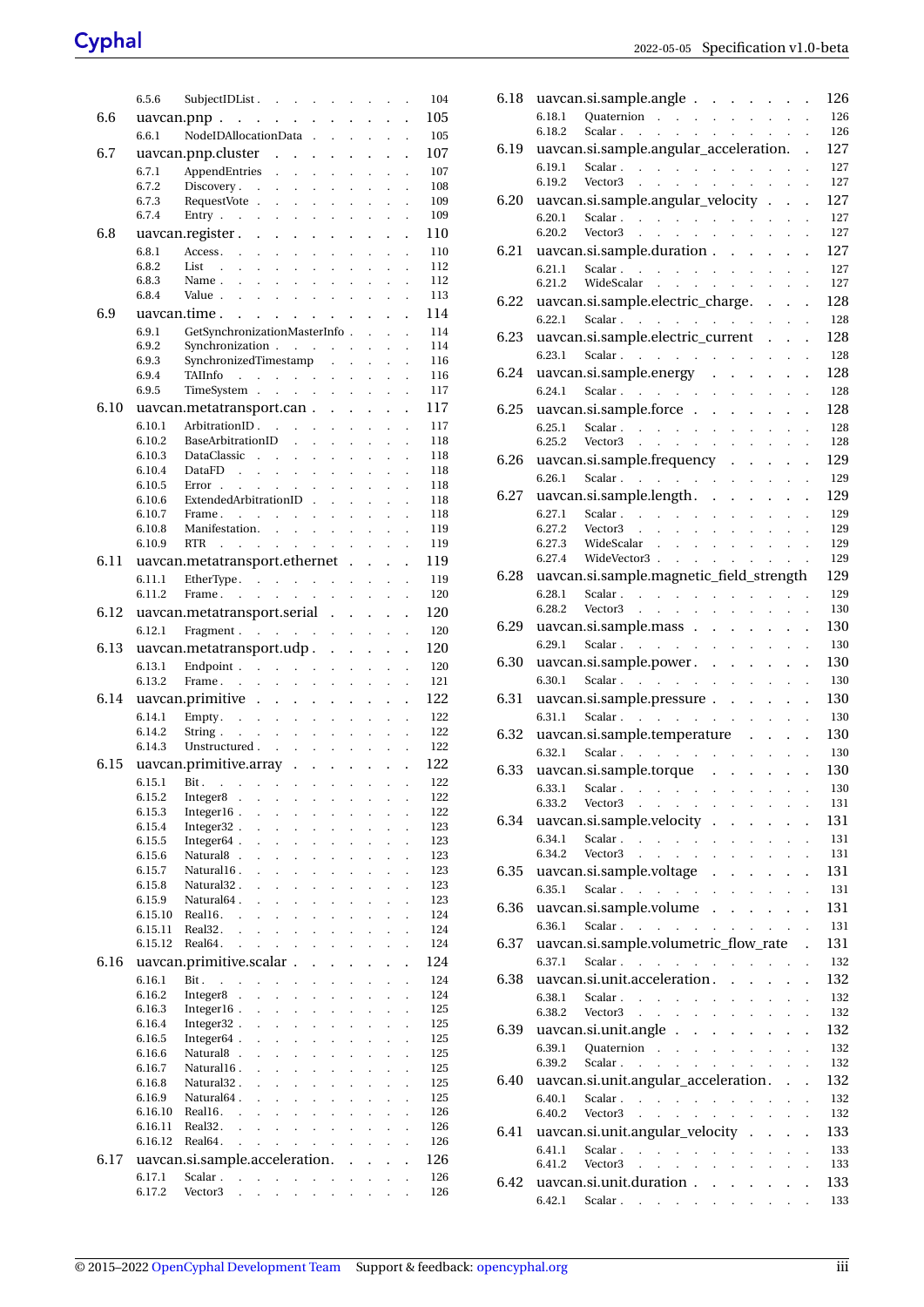| <b>Cyphal</b> |
|---------------|
|               |

|      | WideScalar<br>6.42.2                                                                                                                                                                                                                                                                                 |                                                     |                          | 133        |
|------|------------------------------------------------------------------------------------------------------------------------------------------------------------------------------------------------------------------------------------------------------------------------------------------------------|-----------------------------------------------------|--------------------------|------------|
| 6.43 | uavcan.si.unit.electric_charge.                                                                                                                                                                                                                                                                      |                                                     |                          | 133        |
|      |                                                                                                                                                                                                                                                                                                      | $\mathbf{r}$                                        |                          | 133        |
| 6.44 |                                                                                                                                                                                                                                                                                                      | $\ddot{\phantom{a}}$                                | $\ddot{\phantom{a}}$     | 133        |
|      | Scalar $\cdots$ $\cdots$ $\cdots$<br>6.44.1                                                                                                                                                                                                                                                          | $\mathcal{L}^{\text{max}}$ .                        |                          | 133        |
| 6.45 | uavcan.si.unit.energy.                                                                                                                                                                                                                                                                               |                                                     |                          | 134        |
|      | Scalar.<br>and the company of the company<br>6.45.1                                                                                                                                                                                                                                                  |                                                     |                          | 134        |
| 6.46 | uavcan.si.unit.force                                                                                                                                                                                                                                                                                 |                                                     | $\ddot{\phantom{a}}$     | 134        |
|      | 6.46.1<br>Scalar.<br>$\mathcal{A}$ and $\mathcal{A}$ are all the set of the set of $\mathcal{A}$                                                                                                                                                                                                     | $\mathbf{r}$                                        |                          | 134        |
|      | $\hat{\mathbf{r}}$                                                                                                                                                                                                                                                                                   |                                                     |                          | 134        |
| 6.47 |                                                                                                                                                                                                                                                                                                      |                                                     | $\ddot{\phantom{a}}$     | 134        |
|      |                                                                                                                                                                                                                                                                                                      |                                                     | $\mathbf{r}$             | 134        |
| 6.48 | uavcan.si.unit.length.                                                                                                                                                                                                                                                                               |                                                     |                          | 134        |
|      | Scalar<br>6.48.1                                                                                                                                                                                                                                                                                     |                                                     |                          | 134        |
|      | 6.48.2<br>Vector3<br>$\begin{array}{cccccccccc} 1 & 1 & 1 & 1 & 1 & 1 & 1 & 1 & 1 \\ 1 & 1 & 1 & 1 & 1 & 1 & 1 & 1 & 1 \\ 1 & 1 & 1 & 1 & 1 & 1 & 1 & 1 & 1 \\ \end{array}$<br>$\mathcal{L}$                                                                                                         |                                                     | $\overline{\phantom{a}}$ | 134        |
|      | WideScalar.<br>6.48.3                                                                                                                                                                                                                                                                                |                                                     |                          | 135<br>135 |
| 6.49 | WideVector3<br>6.48.4<br>uavcan.si.unit.magnetic_field_strength                                                                                                                                                                                                                                      |                                                     | $\ddot{\phantom{a}}$     | 135        |
|      | 6.49.1                                                                                                                                                                                                                                                                                               |                                                     |                          | 135        |
|      | 6.49.2                                                                                                                                                                                                                                                                                               |                                                     |                          | 135        |
| 6.50 | $u$ avcan.si.unit.mass                                                                                                                                                                                                                                                                               |                                                     | $\ddot{\phantom{a}}$     | 135        |
|      | Scalar.<br>6.50.1<br>and the contract of the contract of                                                                                                                                                                                                                                             |                                                     | $\ddot{\phantom{a}}$     | 135        |
| 6.51 | uavcan.si.unit.power                                                                                                                                                                                                                                                                                 |                                                     | $\ddot{\phantom{0}}$     | 135        |
|      | Scalar.<br>6.51.1<br>$\mathcal{L}(\mathcal{A})$ . The contribution of the contribution of $\mathcal{A}$                                                                                                                                                                                              |                                                     | $\ddot{\phantom{a}}$     | 135        |
| 6.52 | uavcan.si.unit.pressure                                                                                                                                                                                                                                                                              |                                                     |                          | 136        |
|      | Scalar.<br>De artista e<br>6.52.1<br>$\mathcal{L}^{\text{max}}$ , where $\mathcal{L}^{\text{max}}$                                                                                                                                                                                                   | $\ddot{\phantom{a}}$                                |                          | 136        |
| 6.53 | uavcan.si.unit.temperature<br>$\sim$                                                                                                                                                                                                                                                                 | $\mathbf{r}$<br>$\ddot{\phantom{a}}$                |                          | 136        |
|      | Scalar<br>6.53.1<br>$\mathbb{Z}^{\mathbb{Z}}$<br>$\ddot{\phantom{0}}$                                                                                                                                                                                                                                | $\mathcal{L}^{\mathcal{L}}$<br>$\ddot{\phantom{a}}$ | $\overline{a}$           | 136        |
| 6.54 | uavcan.si.unit.torque<br>$\mathcal{L}^{\mathcal{L}}$<br>$\ddot{\phantom{0}}$<br>$\mathbf{L}$                                                                                                                                                                                                         | $\ddot{\phantom{a}}$<br>$\mathbf{r}$                | $\ddot{\phantom{a}}$     | 136        |
|      | $\mathcal{L}^{\mathcal{A}}$ , and $\mathcal{L}^{\mathcal{A}}$ , and $\mathcal{L}^{\mathcal{A}}$<br>Scalar<br>6.54.1                                                                                                                                                                                  |                                                     | $\overline{\phantom{a}}$ | 136        |
|      | 6.54.2<br>Vector3<br>and a state of the<br>$\mathcal{L}^{\text{max}}(\mathcal{L}^{\text{max}})$<br>$\mathcal{L}^{\mathcal{L}}$                                                                                                                                                                       |                                                     | $\ddot{\phantom{a}}$     | 136        |
| 6.55 | uavcan.si.unit.velocity                                                                                                                                                                                                                                                                              |                                                     | $\ddot{\phantom{a}}$     | 136        |
|      | Scalar.<br>6.55.1<br>$\mathcal{L}_{\mathcal{A}}$<br>$\hat{\mathcal{E}}$                                                                                                                                                                                                                              |                                                     |                          | 136        |
|      | an di sebagai kecamatan di sebagai kecamatan di sebagai kecamatan di sebagai kecamatan di sebagai kecamatan di<br>Kecamatan di sebagai kecamatan di sebagai kecamatan di sebagai kecamatan di sebagai kecamatan di sebagai kecam<br>6.55.2<br>Vector3<br>$\mathbf{L} = \mathbf{L} \times \mathbf{L}$ |                                                     |                          | 136        |
| 6.56 | uavcan.si.unit.voltage                                                                                                                                                                                                                                                                               |                                                     |                          | 137        |
|      | and the contract of the contract of<br>6.56.1<br>Scalar.                                                                                                                                                                                                                                             |                                                     |                          | 137        |
| 6.57 | uavcan.si.unit.volume                                                                                                                                                                                                                                                                                |                                                     |                          | 137        |
|      | Scalar.<br>6.57.1<br>$\mathcal{A}=\mathcal{A}=\mathcal{A}=\mathcal{A}=\mathcal{A}=\mathcal{A}=\mathcal{A}$ .                                                                                                                                                                                         |                                                     | $\ddot{\phantom{a}}$     | 137        |
| 6.58 | uavcan.si.unit.volumetric_flow_rate. .                                                                                                                                                                                                                                                               |                                                     | $\ddot{\phantom{a}}$     | 137        |
|      | Scalar.<br>6.58.1<br>$\mathcal{A}$ . The second contribution of the second second                                                                                                                                                                                                                    |                                                     |                          | 137        |
|      |                                                                                                                                                                                                                                                                                                      |                                                     |                          |            |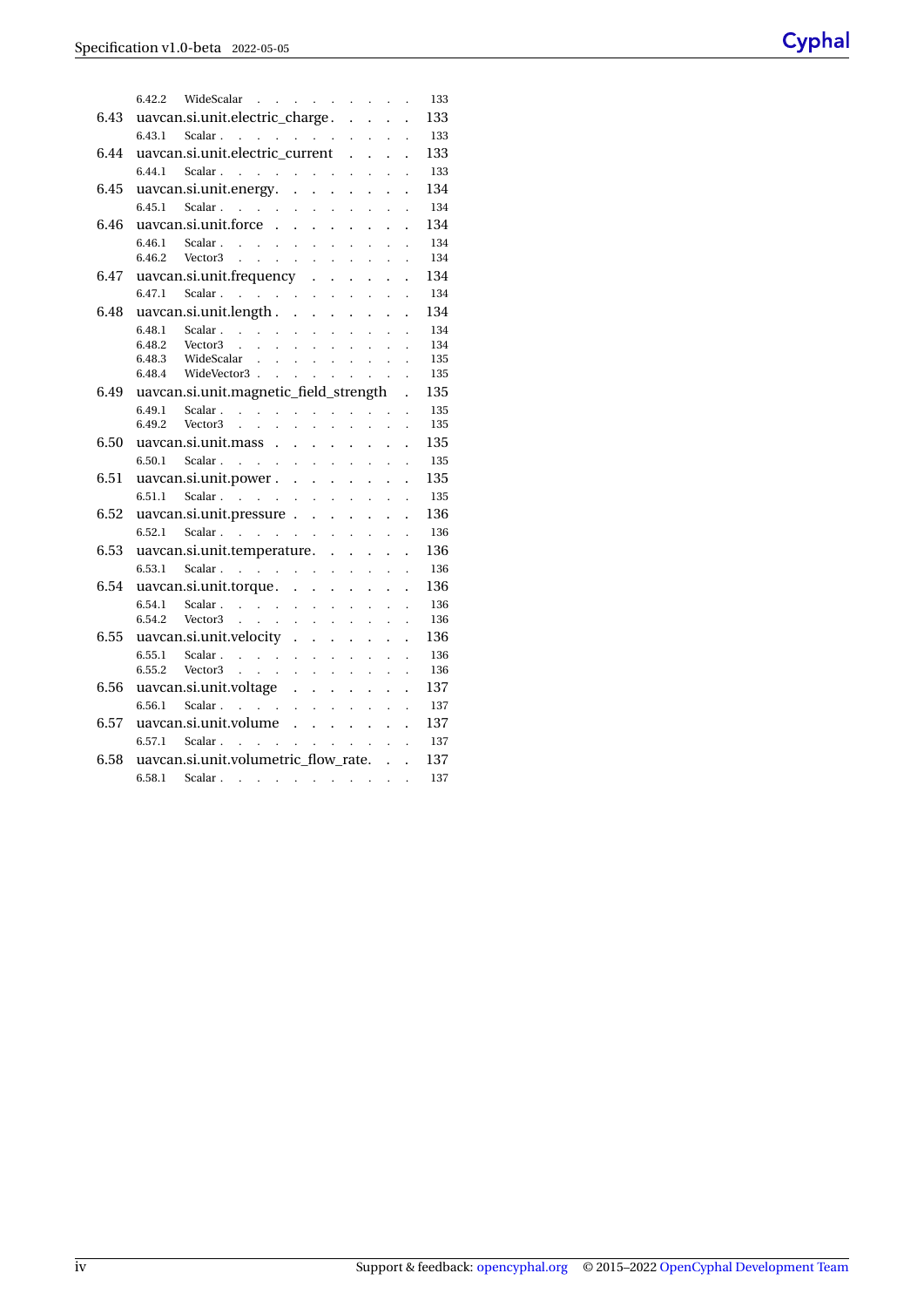# **List of tables**

| 2.1<br>2.2<br>2.3 | Data type taxonomy respectively and the contract of the contract of the contract of the contract of the contract of the contract of the contract of the contract of the contract of the contract of the contract of the contra |  |  |  |  | 6<br>$\overline{7}$<br>8 |
|-------------------|--------------------------------------------------------------------------------------------------------------------------------------------------------------------------------------------------------------------------------|--|--|--|--|--------------------------|
| 3.1               |                                                                                                                                                                                                                                |  |  |  |  | <sup>12</sup>            |
| 3.2               | Unary operators (Alberta Alberta Alberta Alberta Alberta Alberta Alberta Alberta Alberta Alberta Alberta Alberta Alberta Alberta Alberta Alberta Alberta Alberta Alberta Alberta Alberta Alberta Alberta Alberta Alberta Alber |  |  |  |  | <sup>15</sup>            |
| 3.3               | Binary operators (b) and (b) and (b) and (b) and (b) and (b) and (b) and (b) and (b) and (b) and (b) and (b) and (b) and (b) and (b) and (b) and (b) and (b) and (b) and (b) and (b) and (b) and (b) and (b) and (b) and (b) a |  |  |  |  | 15                       |
| 3.4               |                                                                                                                                                                                                                                |  |  |  |  | 16                       |
| 3.5               | Reserved identifier patterns (POSIX ERE notation, ASCII character set, case-insensitive)                                                                                                                                       |  |  |  |  | 17                       |
| 3.6               |                                                                                                                                                                                                                                |  |  |  |  | 18                       |
| 3.7               |                                                                                                                                                                                                                                |  |  |  |  | 18                       |
| 3.8               |                                                                                                                                                                                                                                |  |  |  |  | 19                       |
| 3.9               |                                                                                                                                                                                                                                |  |  |  |  | 19                       |
| 3.10              |                                                                                                                                                                                                                                |  |  |  |  | 20                       |
| 3.11              |                                                                                                                                                                                                                                |  |  |  |  | 20                       |
| 3.12              |                                                                                                                                                                                                                                |  |  |  |  | 21                       |
| 3.13              |                                                                                                                                                                                                                                |  |  |  |  | 21                       |
| 3.14              |                                                                                                                                                                                                                                |  |  |  |  | 30                       |
| 3.15              |                                                                                                                                                                                                                                |  |  |  |  | 30                       |
| 4.1               |                                                                                                                                                                                                                                |  |  |  |  | 59                       |
| 4.2               |                                                                                                                                                                                                                                |  |  |  |  | 59                       |
|                   |                                                                                                                                                                                                                                |  |  |  |  |                          |
| 4.3               |                                                                                                                                                                                                                                |  |  |  |  | 60                       |
| 4.4               |                                                                                                                                                                                                                                |  |  |  |  | 61                       |
| 5.1               |                                                                                                                                                                                                                                |  |  |  |  | 68                       |
| 5.2               |                                                                                                                                                                                                                                |  |  |  |  | 74                       |
| 5.3               |                                                                                                                                                                                                                                |  |  |  |  | 75                       |
| 5.4               |                                                                                                                                                                                                                                |  |  |  |  | 76                       |
| 5.5               |                                                                                                                                                                                                                                |  |  |  |  | 77                       |
| 5.6               |                                                                                                                                                                                                                                |  |  |  |  | 78                       |
| 5.7               |                                                                                                                                                                                                                                |  |  |  |  | 78                       |
| 5.8               |                                                                                                                                                                                                                                |  |  |  |  | 79                       |
| 5.9               |                                                                                                                                                                                                                                |  |  |  |  | 80                       |
| 5.10              | Index of the nested namespace "uavcan.internet"                                                                                                                                                                                |  |  |  |  | 80                       |
| 5.11              |                                                                                                                                                                                                                                |  |  |  |  | 81                       |
| 6.1               |                                                                                                                                                                                                                                |  |  |  |  |                          |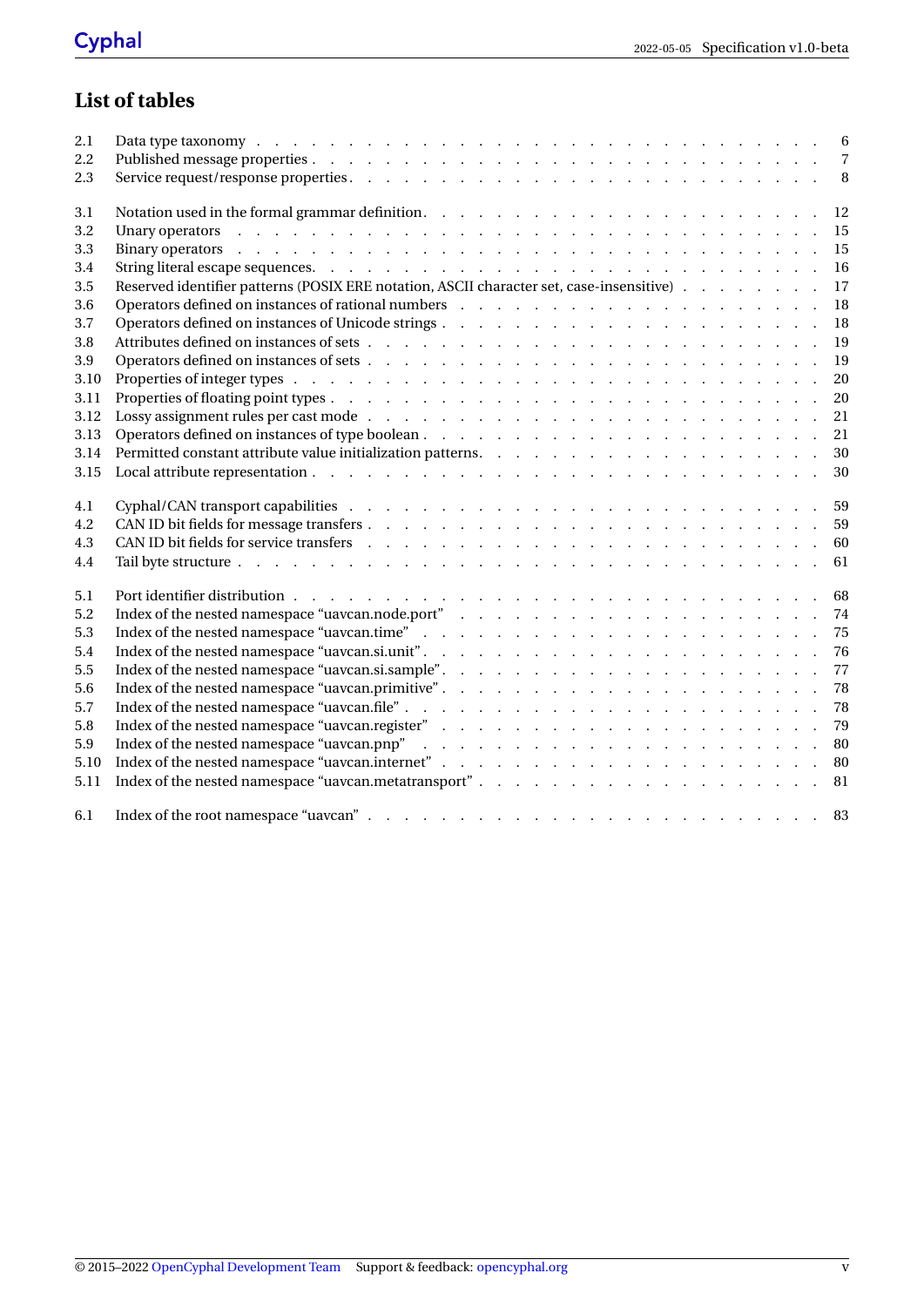# **List of figures**

| 2.1 |                                                                                                                                                                                                                                |
|-----|--------------------------------------------------------------------------------------------------------------------------------------------------------------------------------------------------------------------------------|
| 3.1 |                                                                                                                                                                                                                                |
| 3.2 | Data type definition file name structure response to reference the contract of the structure response to the contract of the contract of the contract of the contract of the contract of the contract of the contract of the c |
| 3.3 |                                                                                                                                                                                                                                |
| 3.4 |                                                                                                                                                                                                                                |
| 3.5 | Reference to an external composite data type definition located in the same namespace 23                                                                                                                                       |
| 3.6 |                                                                                                                                                                                                                                |
| 3.7 |                                                                                                                                                                                                                                |
| 3.8 |                                                                                                                                                                                                                                |
| 3.9 | Extensibility of delimited types with the help of the delimiter header. 41                                                                                                                                                     |
| 4.1 |                                                                                                                                                                                                                                |
| 4.2 | Transfer payload truncation (b) in the contract of the contract of the contract of the contract of the contract of the contract of the contract of the contract of the contract of the contract of the contract of the contrac |
| 4.3 |                                                                                                                                                                                                                                |
| 5.1 |                                                                                                                                                                                                                                |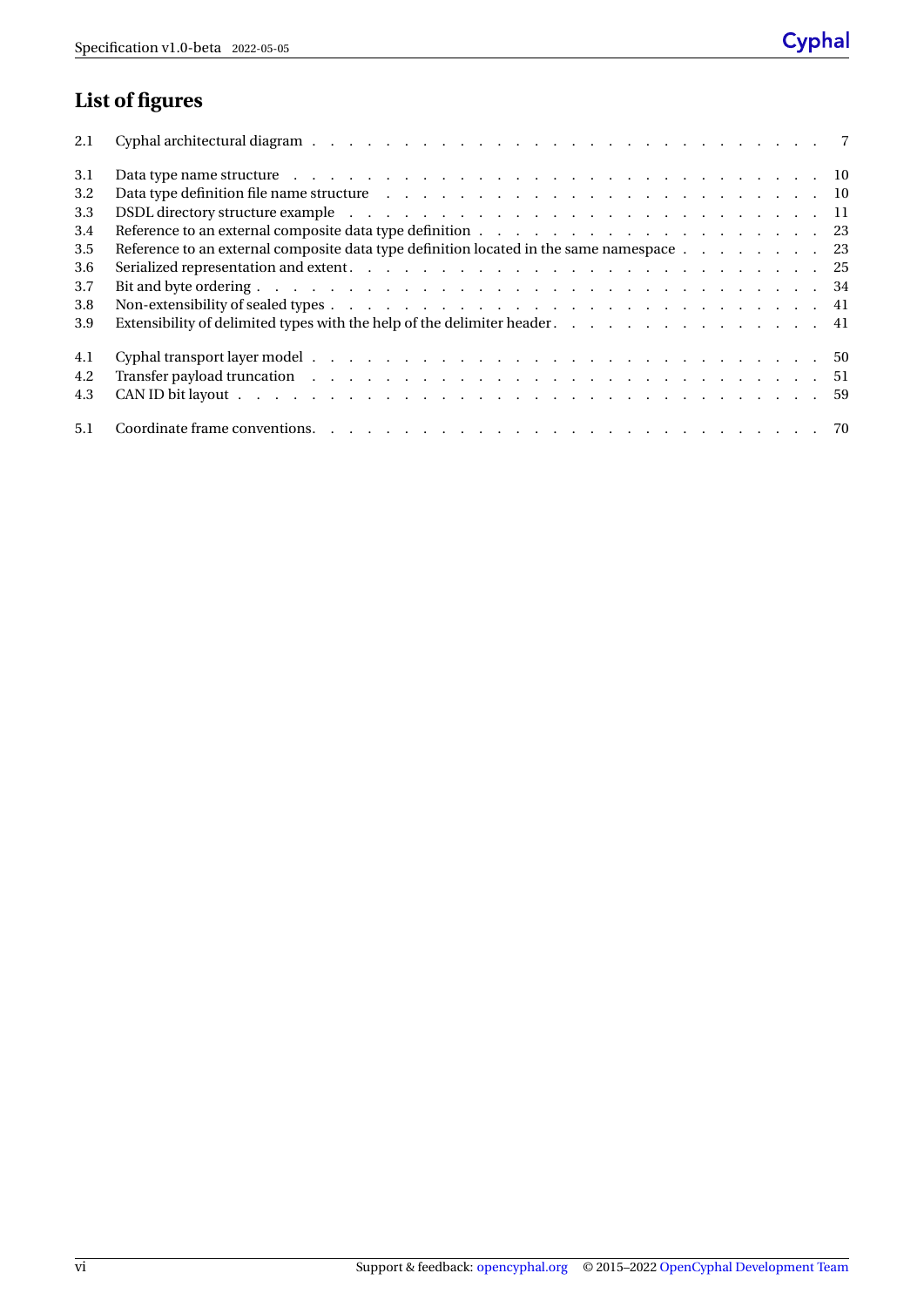# <span id="page-6-0"></span>**1 Introduction**

This is a non-normative chapter covering the basic concepts that govern development and maintenance of the specification.

## <span id="page-6-1"></span>**1.1 Overview**

Cyphal is a lightweight protocol designed to provide a highly reliable communication method supporting publish-subscribe and remote procedure call semantics for aerospace and robotic applications via robust vehicle bus networks. It is created to address the challenge of deterministic on-board data exchange between systems and components of next-generation intelligent vehicles: manned and unmanned aircraft, spacecraft, robots, and cars.

Cyphal can be approximated as a highly deterministic decentralized object request broker with a specialized interface description language and a highly efficient data serialization format suitable for use in real-time safety-critical systems with optional modular redundancy.

The name Cyphal stands for *Uncomplicated Application-level Vehicular Computing And Networking*.

Cyphal is a standard open to everyone, and it will always remain this way. No authorization or approval of any kind is necessary for its implementation, distribution, or use.

The development and maintenance of the Cyphal specification is governed through the public discussion forum, software repositories, and other resources available via the official website at [opencyphal.org.](http://opencyphal.org)

Engineers seeking to leverage Cyphal should also consult with *The Cyphal Guide* – a separate textbook available via the official website.

# <span id="page-6-2"></span>**1.2 Document conventions**

Non-normative text, examples, recommendations, and elaborations that do not directly participate in the def-inition of the protocol are contained in footnotes<sup>[2](#page-6-4)</sup> or highlighted sections as shown below.

Non-normative sections such as examples are enclosed in shaded boxes like this.

Code listings are formatted as shown below. All such code is distributed under the same license as this specification, unless specifically stated otherwise.

```
1 | // This is a source code listing.
2 \int fn main() {
3 println!("Hello World!");
4 \mid \}
```
A byte is a group of eight (8) bits.

Textual patterns are specified using the standard POSIX Extended Regular Expression (ERE) syntax; the character set is ASCII and patterns are case sensitive, unless explicitly specified otherwise.

Type parameterization expressions use subscript notation, where the parameter is specified in the subscript enclosed in angle brackets: type<sub><parameter></sub>.

Numbers are represented in base-10 by default. If a different base is used, it is specified after the number in the subscript $3$ .

DSDL definition examples provided in the document are illustrative and may be incomplete or invalid. This is to ensure that the examples are not cluttered by irrelevant details. For example, @extent or @sealed directives may be omitted if not relevant.

# <span id="page-6-3"></span>**1.3 Design principles**

**Democratic network** — There will be no master node. All nodes in the network will have the same communication rights; there should be no single point of failure.

**Facilitation of functional safety** — A system designer relying on Cyphal will have the necessary guarantees and tools at their disposal to analyze the system and ensure its correct behavior.

<span id="page-6-4"></span><sup>2</sup>This is a footnote.

<span id="page-6-5"></span> ${}^{3}E.$ g., BADC0FFEE<sub>16</sub> = 50159747054, 10101<sub>2</sub> = 21.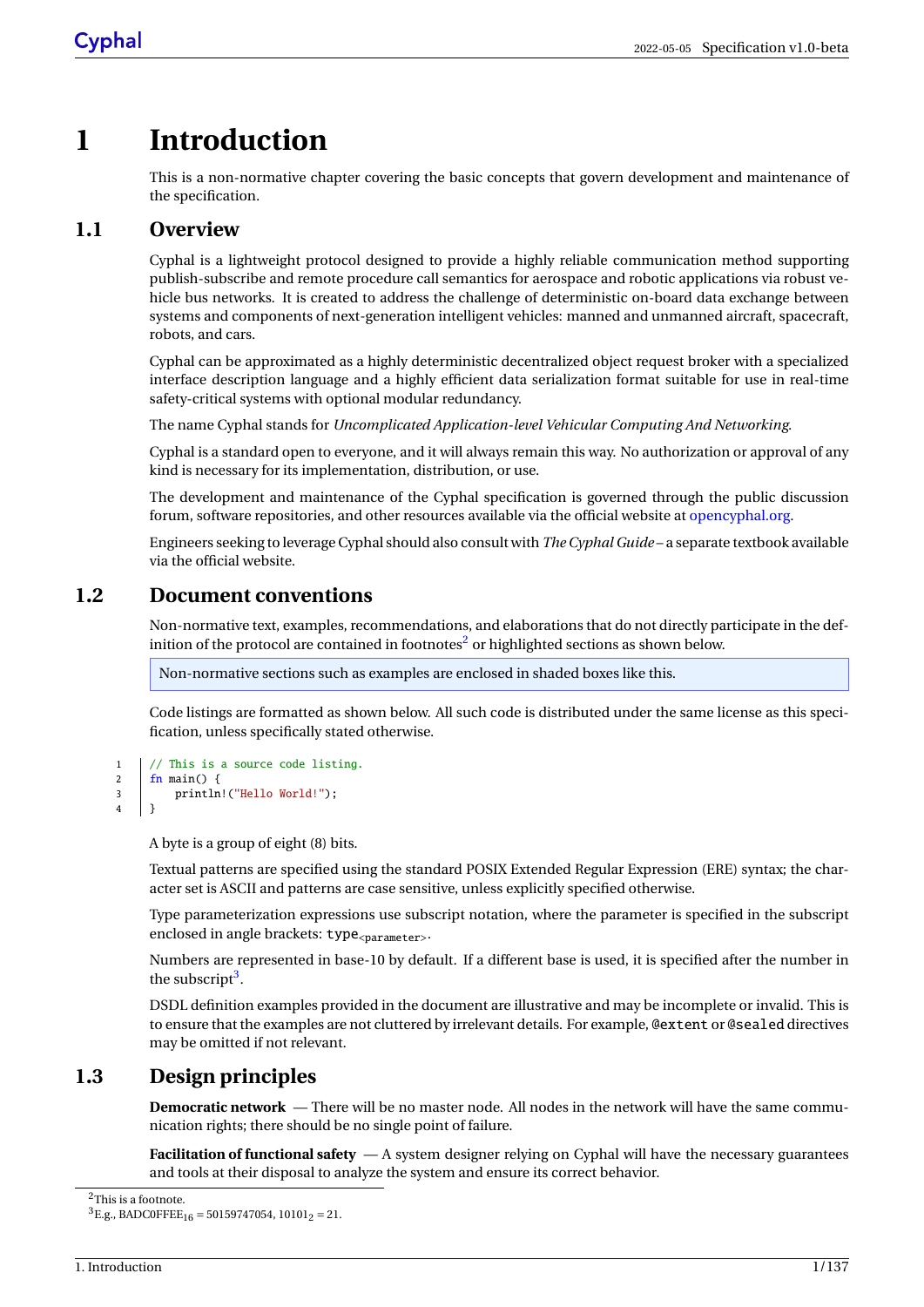**High-level communication abstractions** — The protocol will support publish/subscribe and remote procedure call communication semantics with statically defined and statically verified data types (schema). The data types used for communication will be defined in a clear, platform-agnostic way that can be easily understood by machines, including humans.

**Facilitation of cross-vendor interoperability** — Cyphal will be a common foundation that different vendors can build upon to maximize interoperability of their equipment. Cyphal will provide a generic set of standard application-agnostic communication data types.

**Well-defined generic high-level functions** — Cyphal will define standard services and messages for common high-level functions, such as network discovery, node configuration, node software update, node status monitoring, network-wide time synchronization, plug-and-play node support, etc.

**Atomic data abstractions** — Nodes shall be provided with a simple way of exchanging large data structures that exceed the capacity of a single transport frame<sup>[4](#page-7-1)</sup>. Cyphal should perform automatic data decomposition and reassembly at the protocol level, hiding the related complexity from the application.

**High throughput, low latency, determinism** — Cyphal will add a very low overhead to the underlying transport protocol, which will ensure high throughput and low latency, rendering the protocol well-suited for hard real-time applications.

**Support for redundant interfaces and redundant nodes** — Cyphal shall be suitable for use in applications that require modular redundancy.

**Simple logic, low computational requirements** — Cyphal targets a wide variety of embedded systems, from high-performance on-board computers to extremely resource-constrained microcontrollers. It will be inexpensive to support in terms of computing power and engineering hours, and advanced features can be implemented incrementally as needed.

**Rich data type and interface abstractions** — An interface description language will be a core part of the technology which will allow deeply embedded sub-systems to interface with higher-level systems directly and in a maintainable manner while enabling simulation and functional testing.

**Support for various transport protocols** — Cyphal will be usable with different transports. The standard shall be capable of accommodating other transport protocols in the future.

**API-agnostic standard** — Unlike some other networking standards, Cyphal will not attempt to describe the application program interface (API). Any details that do not affect the behavior of an implementation observable by other participants of the network will be outside of the scope of this specification.

**Open specification and reference implementations** — The Cyphal specification will always be open and free to use for everyone; the reference implementations will be distributed under the terms of the permissive MIT License or released into the public domain.

# <span id="page-7-0"></span>**1.4 Capabilities**

The maximum number of nodes per logical network is dependent on the transport protocol in use, but it is guaranteed to be not less than 128.

Cyphal supports an unlimited number of composite data types, which can be defined by the specification (such definitions are called *standard data types*) or by others for private use or for public release (in which case they are said to be *application-specific* or *vendor-specific*; these terms are equivalent). There can be up to 256 major versions of a data type, and up to 256 minor versions per major version.

Cyphal supports 8192 message subject identifiers for publish/subscribe exchanges and 512 service identifiers for remote procedure call exchanges. A small subset of these identifiers is reserved for the core standard and for publicly released vendor-specific types (chapter [5\)](#page-72-0).

Depending on the transport protocol, Cyphal supports at least eight distinct communication priority levels (section [4.1.1.3\)](#page-57-0).

The list of transport protocols supported by Cyphal is provided in chapter [4.](#page-54-0) Non-redundant, doublyredundant and triply-redundant transports are supported. Additional transport layers may be added in future revisions of the protocol.

<span id="page-7-1"></span><sup>4</sup>A *transport frame* is an atomic transmission unit defined by the underlying transport protocol. For example, a CAN frame.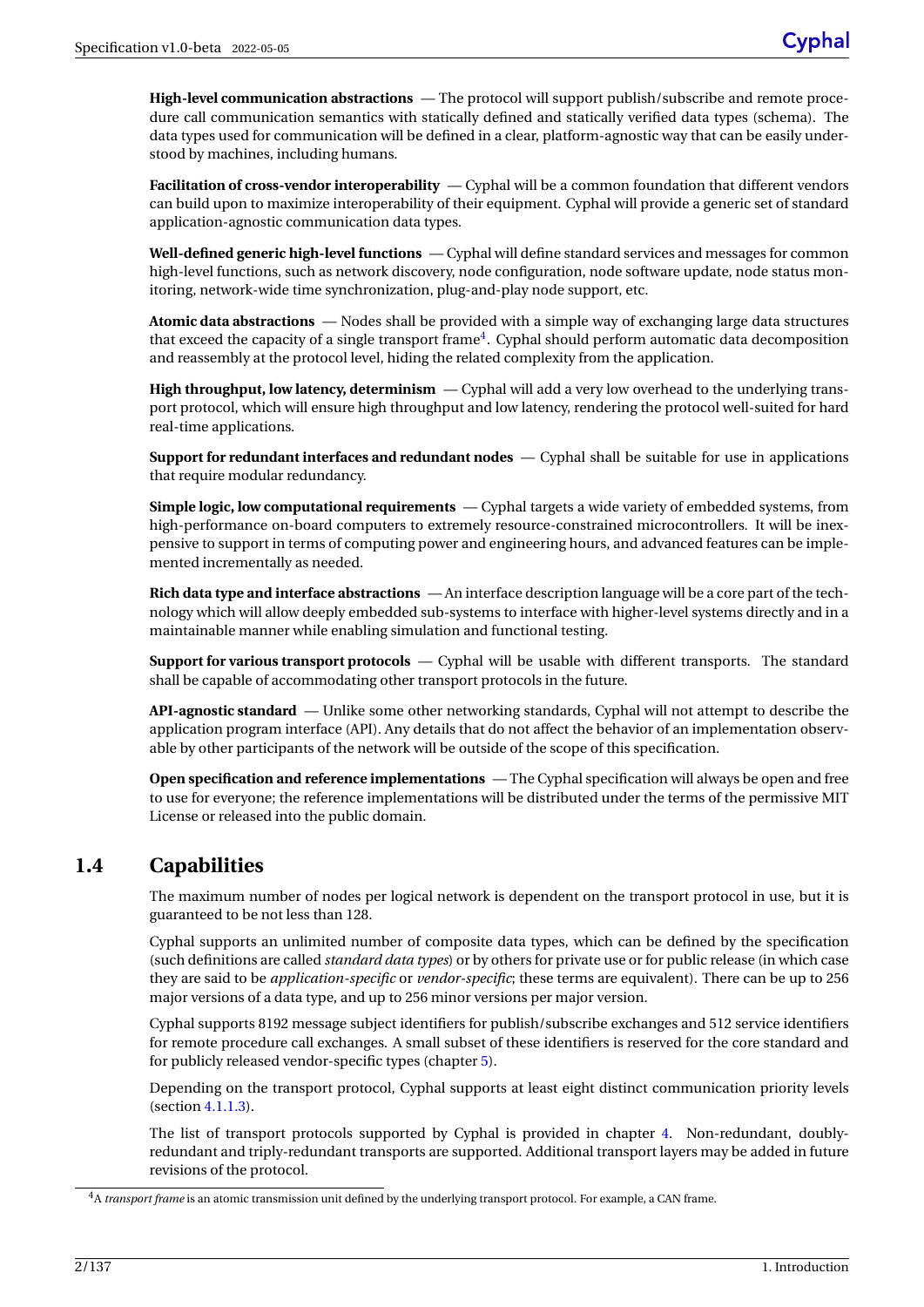Application-level capabilities of the protocol (such as time synchronization, file transfer, node software update, diagnostics, schemaless named registers, diagnostics, plug-and-play node insertion, etc.) are listed in section [5.3.](#page-78-0)

The core specification does not define nor explicitly limit any physical layers for a given transport, however; properties required by Cyphal may imply or impose constraints and/or minimum performance requirements on physical networks. Because of this, the core standard does not control compatibility below a supported transport layer between compliant nodes on a physical network (i.e. there are no, anticipated, compatibility concerns between compliant nodes connected to a virtual network where hardware constraints are not enforced nor emulated). Additional standards specifying physical-layer requirements, including connectors, may be required to utilize this standard in a vehicle system.

The capabilities of the protocol will never be reduced within a major version of the specification but may be expanded.

# <span id="page-8-0"></span>**1.5 Management policy**

The Cyphal maintainers are tasked with maintaining and advancing this specification and the set of public regulated data types<sup>[5](#page-8-5)</sup> based on their research and the input from adopters. The maintainers will be committed to ensuring long-term stability and backward compatibility of existing and new deployments. The maintainers will publish relevant announcements and solicit inputs from adopters via the discussion forum whenever a decision that may potentially affect existing deployments is being made.

The set of standard data types is a subset of public regulated data types and is an integral part of the specification; however, there is only a very small subset of required standard data types needed to implement the protocol. A larger set of optional data types are defined to create a standardized data exchange environment supporting the interoperability of COTS $^6$  $^6$  equipment manufactured by different vendors. Adopters are invited to take part in the advancement and maintenance of the public regulated data types under the management and coordination of the Cyphal maintainers.

# <span id="page-8-1"></span>**1.6 Referenced sources**

The Cyphal specification contains references to the following sources:

- CiA 103 Intrinsically safe capable physical layer.
- CiA 801 Application note Automatic bit rate detection.
- IEEE 754 Standard for binary floating-point arithmetic.
- IEEE Std 1003.1 IEEE Standard for Information Technology Portable Operating System Interface (POSIX) Base Specifications.
- IETF RFC2119 Key words for use in RFCs to Indicate Requirement Levels.
- ISO 11898-1 Controller area network (CAN) Part 1: Data link layer and physical signaling.
- ISO 11898-2 Controller area network (CAN) Part 2: High-speed medium access unit.
- ISO/IEC 10646 Universal Coded Character Set (UCS).
- ISO/IEC 14882 Programming Language C++.
- [semver.org](http://semver.org) Semantic versioning specification.
- "A Passive Solution to the Sensor Synchronization Problem", Edwin Olson.
- "Implementing a Distributed High-Resolution Real-Time Clock using the CAN-Bus", M. Gergeleit and H. Streich.
- "In Search of an Understandable Consensus Algorithm (Extended Version)", Diego Ongaro and John Ousterhout.

# <span id="page-8-2"></span>**1.7 Revision history**

- <span id="page-8-3"></span>**1.7.1 v1.0 – work in progress**
	- The maximum data type name length has been increased from 50 to 255 characters.
	- The default extent function has been removed (section [3.4.5.5\)](#page-29-0). The extent now has to be specified explicitly always unless the data type is sealed.

#### <span id="page-8-4"></span>**1.7.2 v1.0-beta – Sep 2020**

Compared to v1.0-alpha, the differences are as follows (the motivation is provided on the forum):

• The physical layer specification has been removed. It is now up to the domain-specific Cyphal-based stan-

<span id="page-8-5"></span> $5$ The related technical aspects are covered in chapters [2](#page-10-0) and [3.](#page-14-0)

<span id="page-8-6"></span><sup>6</sup>Commercial off-the-shelf equipment.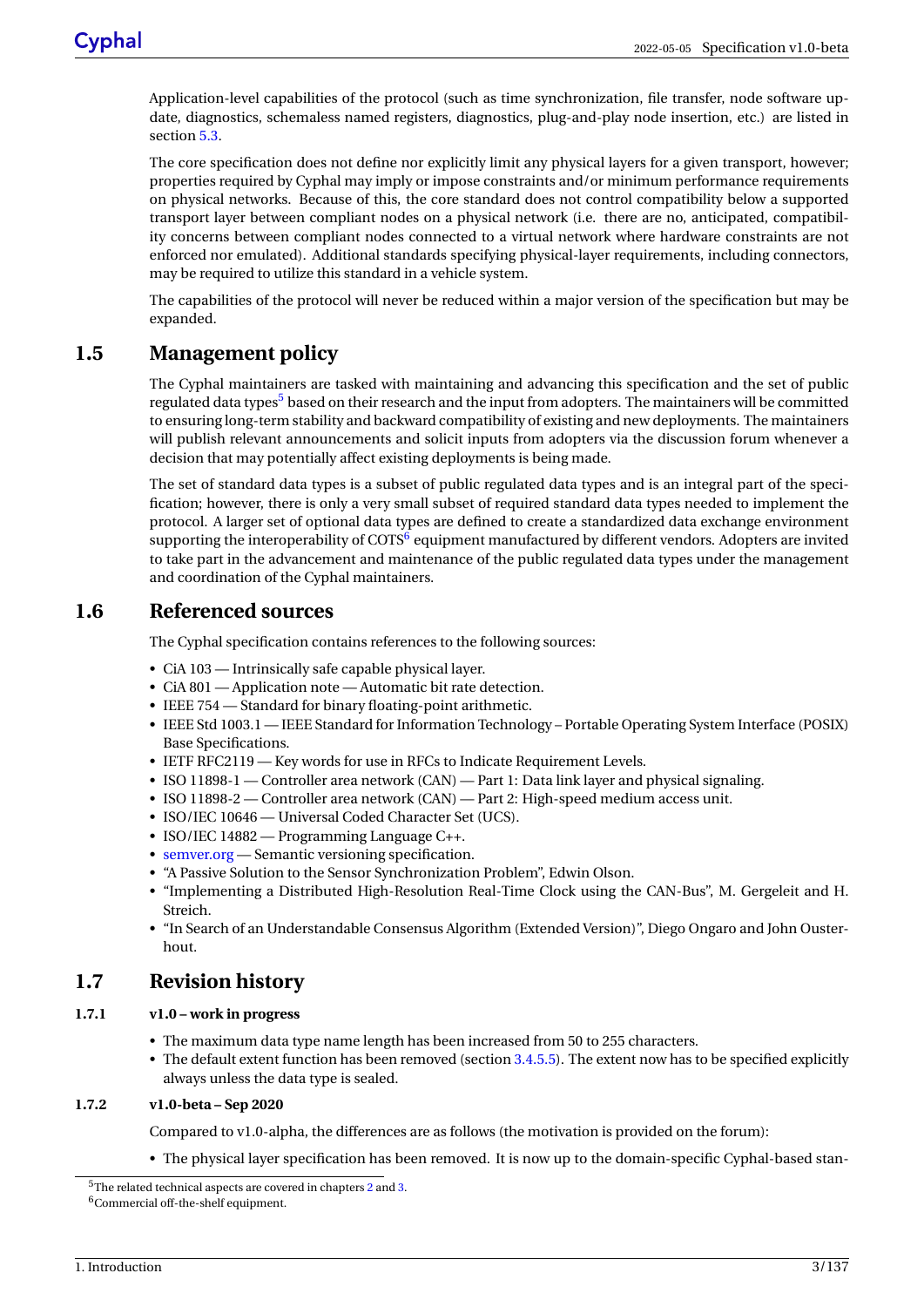dards to define the physical layer.

- The subject-ID range reduced from [0,32767] down to [0,8191]. This change may be reverted in a future edition of the standard, if found practical.
- Added support for delimited serialization; introduced related concepts of *extent* and *sealing* (section [3.4.5.5\)](#page-29-0). This change enables one to easily evolve networked services in a backward-compatible way.
- Enabled the automatic runtime adjustment of the transfer-ID timeout on a per-subject basis as a function of the transfer reception rate (section [4.1.4\)](#page-61-0).

#### <span id="page-9-0"></span>**1.7.3 v1.0-alpha – Jan 2020**

This is the initial version of the document. The discussions that shaped the initial version are available on the public Cyphal discussion forum.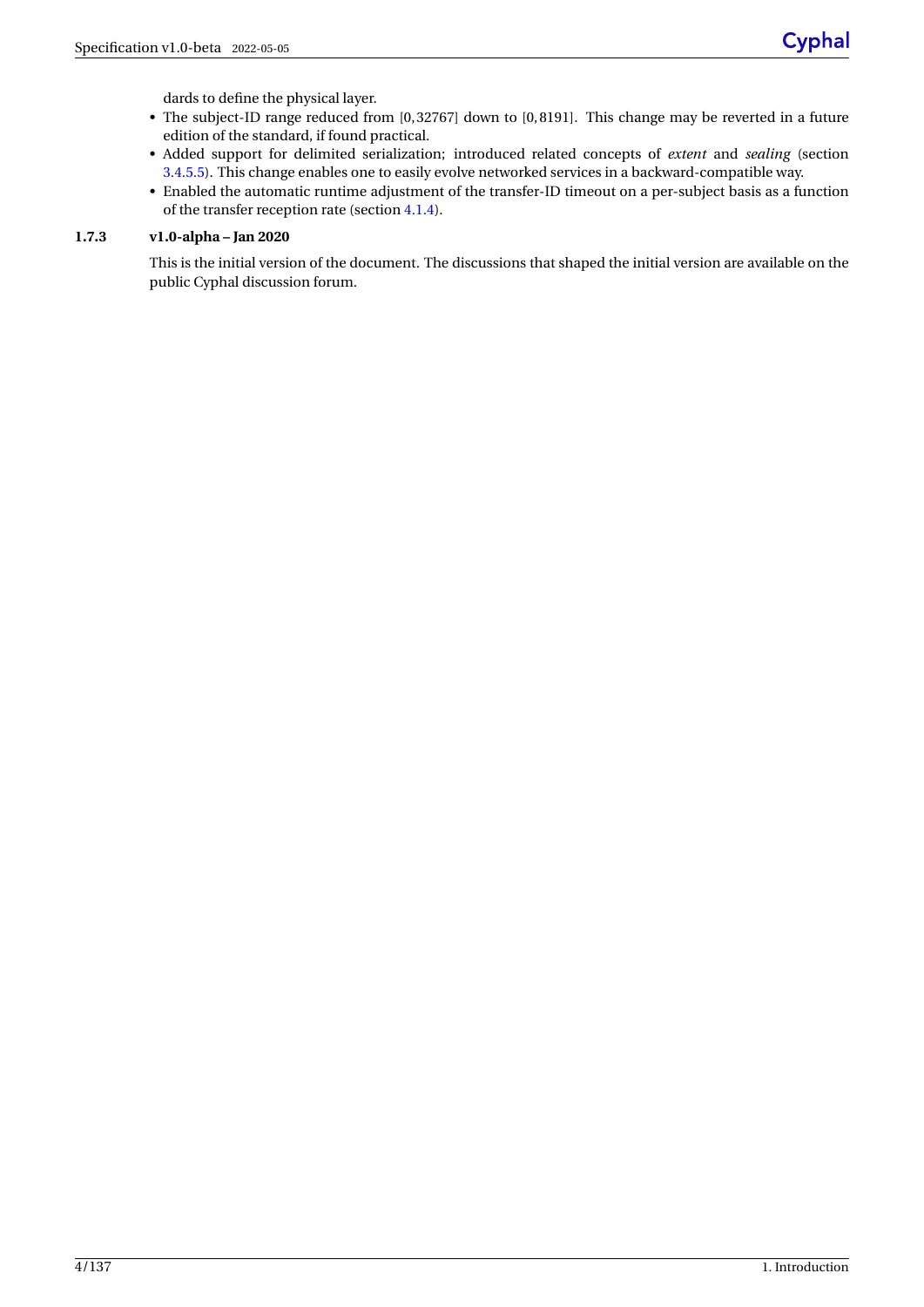# <span id="page-10-0"></span>**2 Basic concepts**

# <span id="page-10-1"></span>**2.1 Main principles**

#### <span id="page-10-2"></span>**2.1.1 Communication**

#### *2.1.1.1 Architecture*

A Cyphal network is a decentralized peer network, where each peer (node) has a unique numeric identifier<sup>[7](#page-10-4)</sup> *node-ID* — ranging from 0 up to a transport-specific upper boundary which is guaranteed to be not less than 127. Nodes of a Cyphal network can communicate using the following communication methods:

**Message publication** — The primary method of data exchange with one-to-many publish/subscribe semantics.

**Service invocation** — The communication method for one-to-one request/response interactions<sup>[8](#page-10-5)</sup>.

For each type of communication, a predefined set of data types is used, where each data type has a unique name. Additionally, every data type definition has a pair of major and minor version numbers, which enable data type definitions to evolve in arbitrary ways while ensuring a well-defined migration path if backwardincompatible changes are introduced. Some data types are standard and defined by the protocol specification (of which only a small subset are required); others may be specific to a particular application or vendor.

#### <span id="page-10-6"></span>*2.1.1.2 Subjects and services*

Message exchanges between nodes are grouped into *subjects* by the semantic meaning of the message. Message exchanges belonging to the same subject pertain to the same function or process within the system.

Request/response exchanges between nodes are grouped into *services* by the semantic meaning of the request and response, like messages are grouped into subjects. Requests and their corresponding responses that belong to the same service pertain to the same function or process within the system.

Each message subject is identified by a unique natural number – a *subject-ID*; likewise, each service is identified by a unique *service-ID*. An umbrella term *port-ID* is used to refer either to a subject-ID or to a service-ID (port identifiers have no direct manifestation in the construction of the protocol, but they are convenient for discussion). The sets of subject-ID and service-ID are orthogonal.

Port identifiers are assigned to various functions, processes, or data streams within the network at the system definition time. Generally, a port identifier can be selected arbitrarily by a system integrator by changing relevant configuration parameters of connected nodes, in which case such port identifiers are called *non-fixed port identifiers*. It is also possible to permanently associate any data type definition with a particular port identifier at a data type definition time, in which case such port identifiers are called *fixed port identifiers*; their usage is governed by rules and regulations described in later sections.

A port-ID used in a given Cyphal network shall not be shared between functions, processes, or data streams that have different semantic meaning.

A data type of a given major version can be used simultaneously with an arbitrary number of non-fixed different port identifiers, but not more than one fixed port identifier.

#### <span id="page-10-3"></span>**2.1.2 Data types**

#### *2.1.2.1 Data type definitions*

Message and service types are defined using the *data structure description language* (DSDL) (chapter [3\)](#page-14-0). A DSDL definition specifies the name, major version, minor version, attributes, and an optional fixed port-ID of the data type among other less important properties. Service types define two inner data types: one for request, and the other for response.

#### *2.1.2.2 Regulation*

Data type definitions can be created by the Cyphal specification maintainers or by its users, such as equipment vendors or application designers. Irrespective of the origin, data types can be included into the set of

<span id="page-10-5"></span><span id="page-10-4"></span><sup>7</sup>Here and elsewhere in this specification, *ID* and *identifier* are used interchangeably unless specifically indicated otherwise. <sup>8</sup>Like remote procedure call (RPC).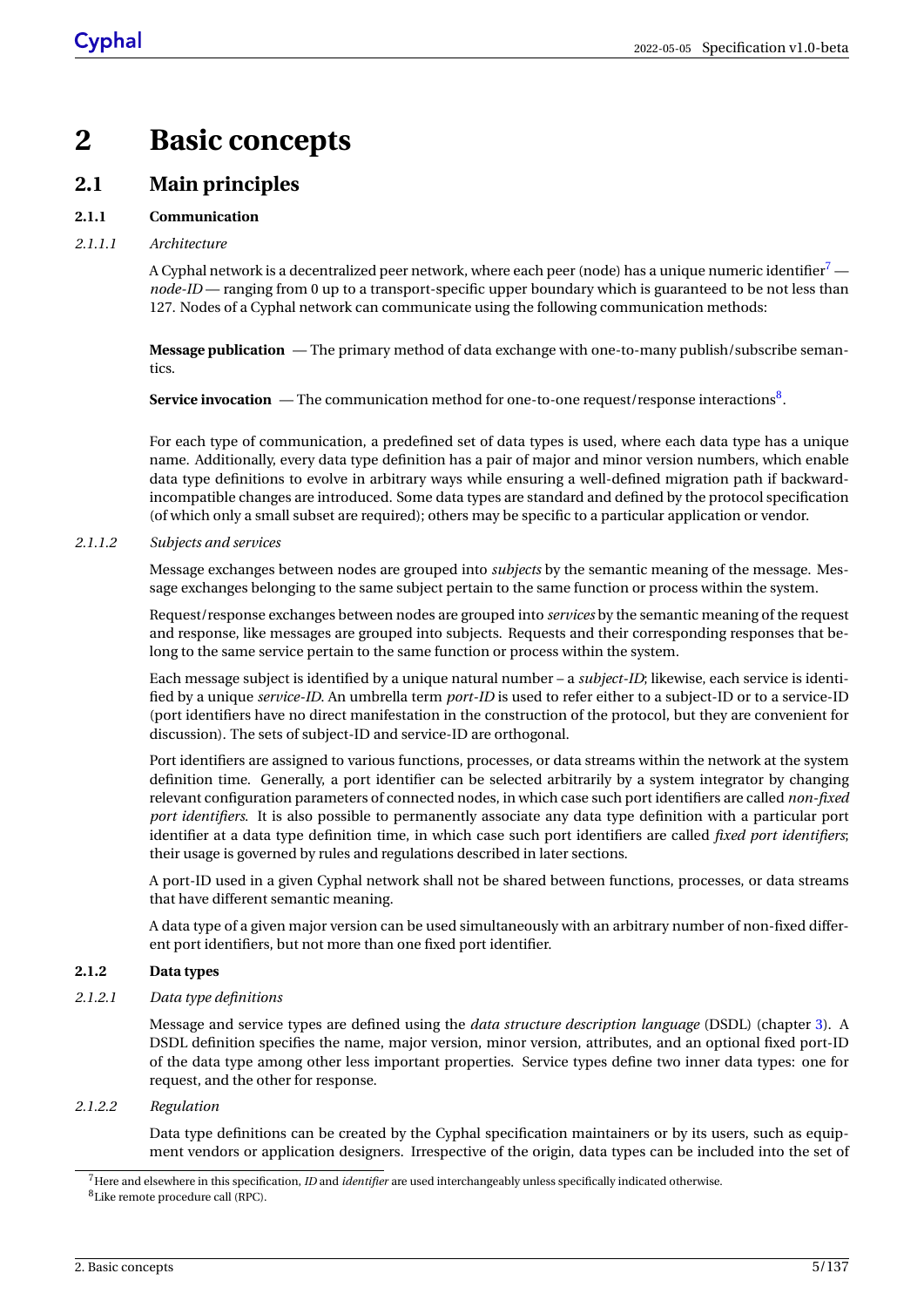data type definitions maintained and distributed by the Cyphal specification maintainers; definitions belonging to this set are termed *regulated data type definitions*. The specification maintainers undertake to keep regulated definitions well-maintained and may occasionally amend them and release new versions, if such actions are believed to benefit the protocol. User-created (i.e., vendor-specific or application-specific) data type definitions that are not included into the aforementioned set are called *unregulated data type definitions*.

Unregulated definitions that are made available for reuse by others are called *unregulated public data type definitions*; those that are kept closed-source for private use by their authors are called *(unregulated) private data type definitions*[9](#page-11-1) .

Data type definitions authored by the specification maintainers for the purpose of supporting and advancing this specification are called *standard data type definitions*. All standard data type definitions are regulated.

Fixed port identifiers can be used only with regulated data type definitions or with private definitions. Fixed port identifiers shall not be used with public unregulated data types, since that is likely to cause unresolvable port identifier collisions<sup>[10](#page-11-2)</sup>. This restriction shall be followed at all times by all compliant implementations and systems<sup>[11](#page-11-3)</sup>.

|               | Regulated                                     | <b>Unregulated</b>                               |
|---------------|-----------------------------------------------|--------------------------------------------------|
| <b>Public</b> | Standard and contributed<br>vendor-<br>(e.g., | Definitions distributed separately from the      |
|               | specific) definitions.                        | Cyphal specification.                            |
|               | Fixed port identifiers are allowed; they are  | Fixed port identifiers are not allowed.          |
|               | called regulated port-ID.                     |                                                  |
| Private       | Nonexistent category.                         | Definitions that are not available to anyone ex- |
|               |                                               | cept their authors.                              |
|               |                                               | Fixed port identifiers are permitted (although   |
|               |                                               | not recommended); they are called unregu-        |
|               |                                               | lated fixed port-ID.                             |

<span id="page-11-0"></span>**Table 2.1: Data type taxonomy**

DSDL processing tools shall prohibit unregulated fixed port identifiers by default, unless they are explicitly configured otherwise.

Each of the two sets of port identifiers (which are subject identifiers and service identifiers) are segregated into three categories:

- Application-specific port identifiers. These can be assigned by changing relevant configuration parameters of the connected nodes (in which case they are called *non-fixed*), or at the data type definition time (in which case they are called *fixed unregulated*, and they generally should be avoided due to the risks of collisions as explained earlier).
- Regulated non-standard fixed port identifiers. These are assigned by the specification maintainers for nonstandard contributed vendor-specific public data types.
- Standard fixed port identifiers. These are assigned by the specification maintainers for standard regulated public data types.

Data type authors that want to release regulated data type definitions or contribute to the standard data type set should contact the Cyphal maintainers for coordination. The maintainers will choose unoccupied fixed port identifiers for use with the new definitions, if necessary. Since the set of regulated definitions is maintained in a highly centralized manner, it can be statically ensured that no identifier collisions will take place within it; also, since the identifier ranges used with regulated definitions are segregated, regulated port-IDs will not conflict with any other compliant Cyphal node or system $^{12}.$  $^{12}.$  $^{12}.$ 

*2.1.2.3 Serialization*

A DSDL description can be used to automatically generate the serialization and deserialization code for every defined data type in a particular programming language. Alternatively, a DSDL description can be used to

<span id="page-11-1"></span> $9$ The word "unregulated" is redundant because private data types cannot be regulated, by definition. Likewise, all regulated definitions are public, so the word "public" can be omitted.

<span id="page-11-2"></span> $10$ Any system that relies on data type definitions with fixed port identifiers provided by an external party (i.e., data types and the system in question are designed by different parties) runs the risk of encountering port identifier conflicts that cannot be resolved without resorting to help from said external party since the designers of the system do not have control over their fixed port identifiers. Because of this, the specification strongly discourages the use of fixed unregulated private port identifiers. If a data type definition is ever disclosed to any other party (i.e., a party that did not author it) or to the public at large it is important that the data type *not* include a fixed port-identifier.

<span id="page-11-3"></span><sup>&</sup>lt;sup>11</sup>In general, private unregulated fixed port identifiers are collision-prone by their nature, so they should be avoided unless there are very strong reasons for their usage and the authors fully understand the risks.

<span id="page-11-4"></span><sup>&</sup>lt;sup>12</sup>The motivation for the prohibition of fixed port identifiers in unregulated public data types is derived directly from the above: since there is no central repository of unregulated definitions, collisions would be likely.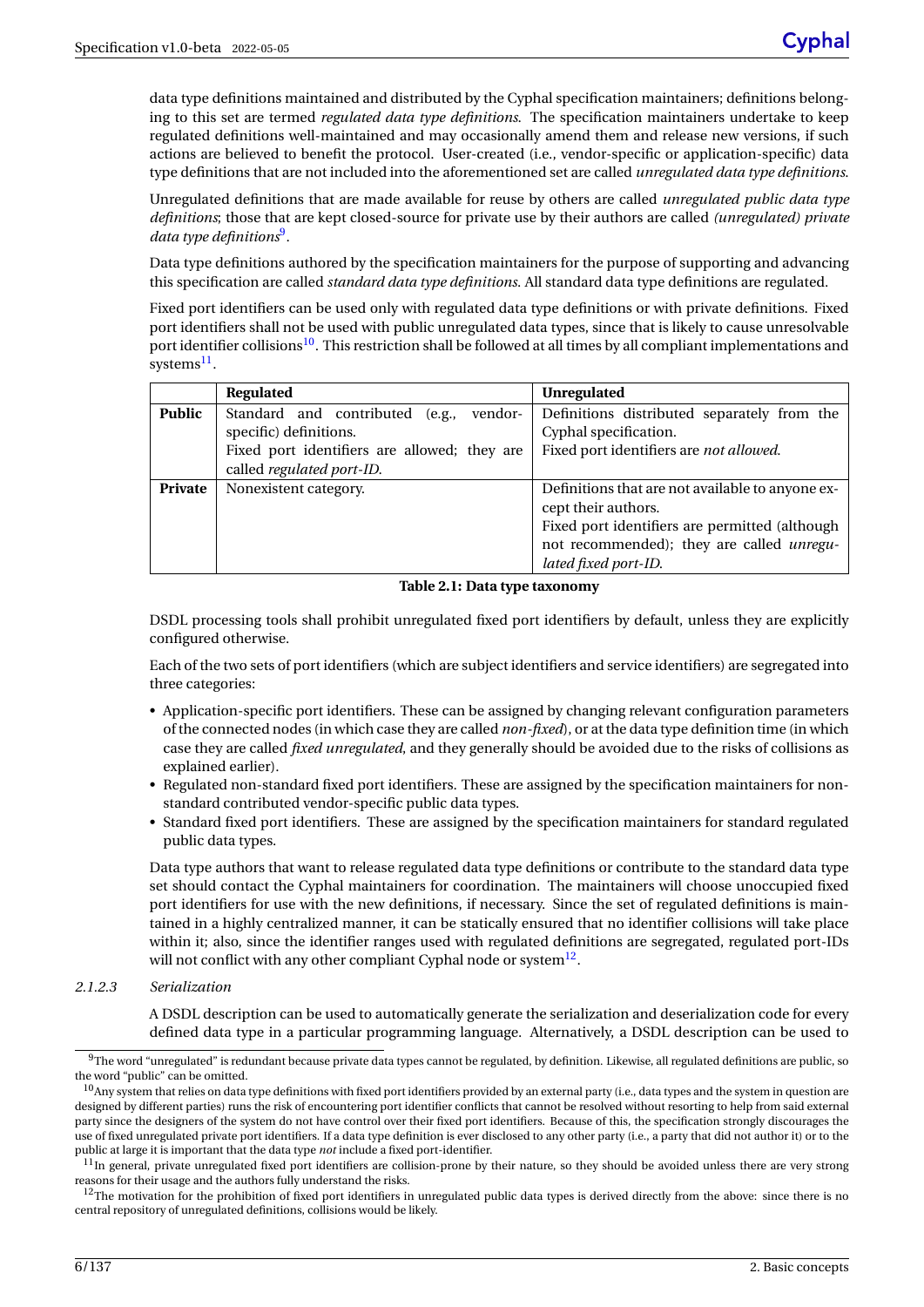construct appropriate serialization code manually by a human. DSDL ensures that the memory footprint and computational complexity per data type are constant and easily predictable.

Serialized message and service objects<sup>[13](#page-12-6)</sup> are exchanged by means of the transport layer (chapter [4\)](#page-54-0), which implements automatic decomposition of long transfers into several transport frames<sup>[14](#page-12-7)</sup> and reassembly from these transport frames back into a single atomic data block, allowing nodes to exchange serialized objects of arbitrary size (DSDL guarantees, however, that the minimum and maximum size of the serialized representation of any object of any data type is always known statically).

#### <span id="page-12-5"></span><span id="page-12-0"></span>**2.1.3 High-level functions**

On top of the standard data types, Cyphal defines a set of standard high-level functions including: node health monitoring, node discovery, time synchronization, firmware update, plug-and-play node support, and more (section [5.3\)](#page-78-0).

| Applications        |                           |                         |  |  |  |  |  |
|---------------------|---------------------------|-------------------------|--|--|--|--|--|
| Required functions  | <b>Standard functions</b> | <b>Custom functions</b> |  |  |  |  |  |
| Required data types | Standard data types       | Custom data types       |  |  |  |  |  |
|                     | Serialization             |                         |  |  |  |  |  |
| <b>Transport</b>    |                           |                         |  |  |  |  |  |

**Figure 2.1: Cyphal architectural diagram**

# <span id="page-12-1"></span>**2.2 Message publication**

Message publication refers to the transmission of a serialized message object over the network to other nodes. This is the primary data exchange mechanism used in Cyphal; it is functionally similar to raw data exchange with minimal overhead, additional communication integrity guarantees, and automatic decomposition and reassembly of long payloads across multiple transport frames. Typical use cases may include transfer of the following kinds of data (either cyclically or on an ad-hoc basis): sensor measurements, actuator commands, equipment status information, and more.

Information contained in a published message is summarized in table [2.2.](#page-12-1)

| <b>Property</b> | <b>Description</b>                                                                                                                                                                                       |
|-----------------|----------------------------------------------------------------------------------------------------------------------------------------------------------------------------------------------------------|
| Payload         | The serialized message object.                                                                                                                                                                           |
| Subject-ID      | Numerical identifier that indicates how the payload should be interpreted.                                                                                                                               |
| Source node-ID  | The node-ID of the transmitting node (excepting anonymous messages).                                                                                                                                     |
| Transfer-ID     | An integer value that is used for message sequence monitoring, multi-frame transfer<br>reassembly, deduplication, automatic management of redundant transports, and other<br>purposes (section 4.1.1.7). |

#### <span id="page-12-4"></span>**Table 2.2: Published message properties**

#### <span id="page-12-2"></span>**2.2.1 Anonymous message publication**

Nodes that don't have a unique node-ID can publish only *anonymous messages*. An anonymous message is different from a regular message in that it doesn't contain a source node-ID.

Cyphal nodes will not have an identifier initially until they are assigned one, either statically (which is generally the preferred option for applications where a high degree of determinism and high safety assurances are required) or automatically (i.e., plug-and-play). Anonymous messages are used to facilitate the plug-and-play function (section [5.3.12\)](#page-84-3).

## <span id="page-12-3"></span>**2.3 Service invocation**

Service invocation is a two-step data exchange operation between exactly two nodes: a client and a server. The steps are  $15$ :

- 1. The client sends a service request to the server.
- 2. The server takes appropriate actions and sends a response to the client.

Typical use cases for this type of communication include: node configuration parameter update, firmware

<span id="page-12-9"></span><span id="page-12-6"></span><sup>13</sup>An *object* means a value that is an instance of a well-defined type.

<span id="page-12-8"></span><span id="page-12-7"></span><sup>14</sup>A *transport frame* means a block of data that can be atomically exchanged over the transport layer network, e.g., a CAN frame.

<sup>&</sup>lt;sup>15</sup>The request/response semantic is facilitated by means of hardware (if available) or software acceptance filtering and higher-layer logic. No additional support or non-standard transport layer features are required.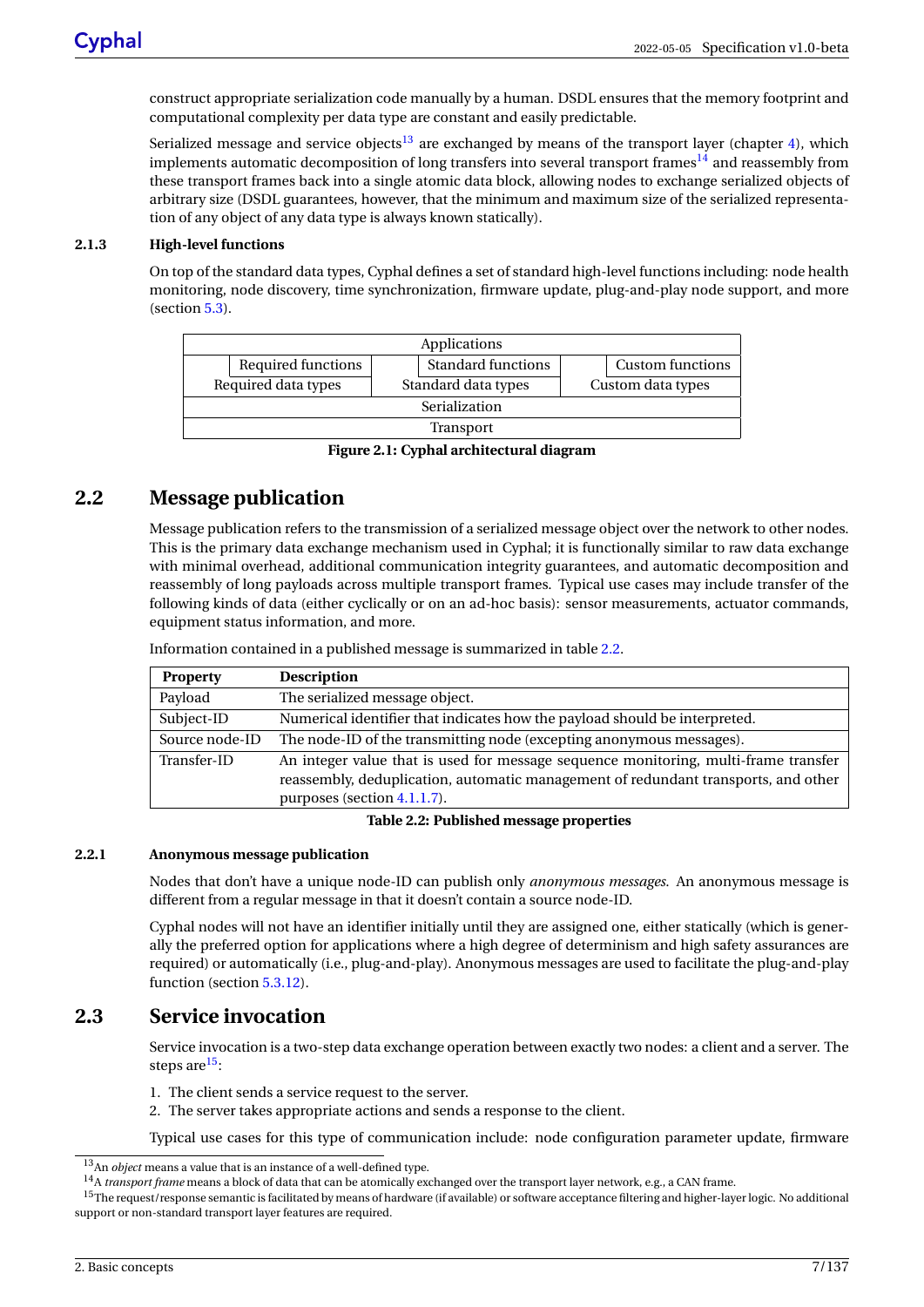update, an ad-hoc action request, file transfer, and other functions of similar nature.

Information contained in service requests and responses is summarized in table [2.3.](#page-12-9) Both the request and the response contain same values for all listed fields except payload, where the content is application-defined.

| <b>Property</b> | <b>Description</b>                                                                    |
|-----------------|---------------------------------------------------------------------------------------|
| Payload         | The serialized request/response object.                                               |
| Service-ID      | Numerical identifier that indicates how the service should be handled.                |
| Client node-ID  | Source node-ID during request transfer, destination node-ID during response transfer. |
| Server node-ID  | Destination node-ID during request transfer, source node-ID during response transfer. |
| Transfer-ID     | An integer value that is used for request/response matching, multi-frame transfer re- |
|                 | assembly, deduplication, automatic management of redundant transports, and other      |
|                 | purposes (section 4.1.1.7).                                                           |

<span id="page-13-0"></span>**Table 2.3: Service request/response properties**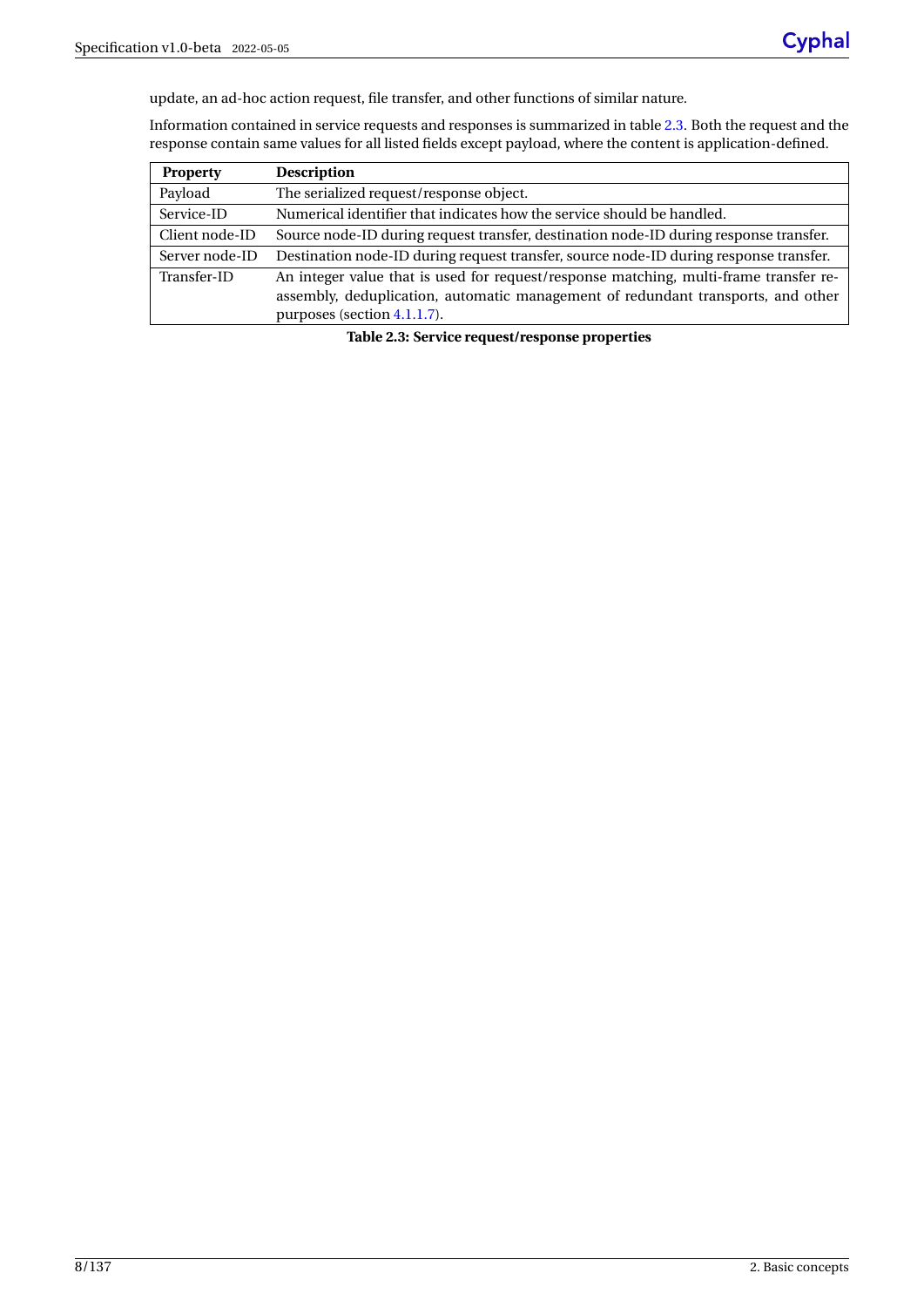# <span id="page-14-0"></span>**3 Data structure description language**

The data structure description language, or *DSDL*, is a simple domain-specific language designed for defining composite data types. The defined data types are used for exchanging data between Cyphal nodes via one of the standard Cyphal transport protocols<sup>[16](#page-14-4)</sup>.

# <span id="page-14-1"></span>**3.1 Architecture**

#### <span id="page-14-2"></span>**3.1.1 General principles**

In accordance with the Cyphal architecture, DSDL allows users to define data types of two kinds: message types and service types. Message types are used to exchange data over publish-subscribe one-to-many message links identified by subject-ID, and service types are used to perform request-response one-to-one exchanges (like RPC) identified by service-ID. A service type is composed of exactly two inner data types: one of them is the request type (its instances are transferred from client to server), and the other is the response type (its instances are transferred from the server back to the client).

Following the deterministic nature of Cyphal, the size of a serialized representation of any message or service object is bounded within statically known limits. Variable-size entities always have a fixed size limit defined by the data type designer.

DSDL definitions are strongly statically typed.

DSDL provides a well-defined means of data type versioning, which enables data type maintainers to introduce changes to released data types while ensuring backward compatibility with fielded systems.

DSDL is designed to support extensive static analysis. Important properties of data type definitions such as backward binary compatibility and data field layouts can be checked and validated by automatic software tools before the systems utilizing them are fielded.

DSDL definitions can be used to automatically generate serialization (and deserialization) source code for any data type in a target programming language. A tool that is capable of generating serialization code based on a DSDL definition is called a *DSDL compiler*. More generically, a software tool designed for working with DSDL definitions is called a *DSDL processing tool*.

#### <span id="page-14-3"></span>**3.1.2 Data types and namespaces**

Every data type is located inside a *namespace*. Namespaces may be included into higher-level namespaces, forming a tree hierarchy.

A namespace that is at the root of the tree hierarchy (i.e., not nested within another one) is called a *root namespace*. A namespace that is located inside another namespace is called a *nested namespace*.

A data type is uniquely identified by its namespaces and its *short name*. The short name of a data type is the name of the type itself excluding the containing namespaces.

A *full name* of a data type consists of its short name and all of its namespace names. The short name and the namespace names included in a full name are called *name components*. Name components are ordered: the root namespace is always the first component of the name, followed by the nested namespaces, if there are any, in the order of their nesting; the short name is always the last component of the full name. The full name is formed by joining its name components via the ASCII dot character "." (ASCII code 46).

A *full namespace* name is the full name without the short name and its component separator.

A *sub-root namespace* is a nested namespace that is located immediately under its root namespace. Data types that reside directly under their root namespace do not have a sub-root namespace.

The name structure is illustrated in figure [3.1.](#page-15-1)

<span id="page-14-4"></span><sup>&</sup>lt;sup>16</sup>The standard transport protocols are documented in chapter [4.](#page-54-0) Cyphal doesn't prohibit users from defining their own application-specific transports as well, although users doing that are likely to encounter compatibility issues and possibly a suboptimal performance of the protocol.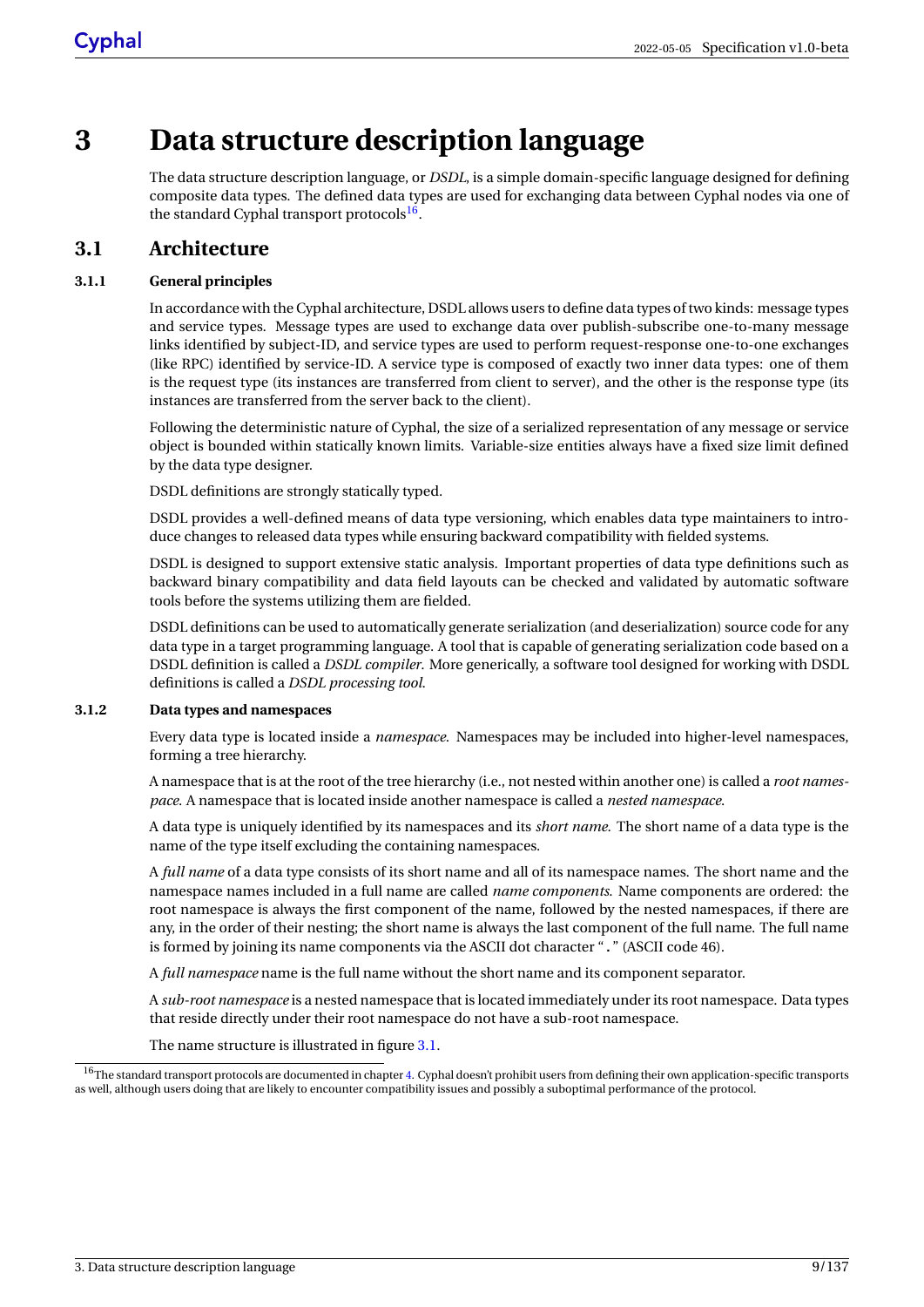#### <span id="page-15-1"></span>full name  $\underbrace{\overbrace{\text{uavcan}}}_{\text{root}}$ .  $\underbrace{\overbrace{\text{node}}}_{\text{present name}}$ .  $\underbrace{\overbrace{\text{GetInfo}}}_{\text{short name}}$ uavcan root namespace node nested, also sub-root namespace port. nested namespace short name

full namespace

**Figure 3.1: Data type name structure**

A set of full namespace names and a set of full data type names shall not intersect $^{17}.$  $^{17}.$  $^{17}.$ 

Data type names and namespace names are case-sensitive. However, names that differ only in letter case are not permitted<sup>[18](#page-15-4)</sup>. In other words, a pair of names which differ only in letter case is considered to constitute a name collision.

A name component consists of alphanumeric ASCII characters (which are: A-Z, a-z, and 0-9) and underscore ("\_", ASCII code 95). An empty string is not a valid name component. The first character of a name component shall not be a digit. A name component shall not match any of the reserved word patterns, which are listed in table [3.2.5.](#page-21-0)

The length of a full data type name shall not exceed 255 characters $^{\rm 19}.$  $^{\rm 19}.$  $^{\rm 19}.$ 

Every data type definition is assigned a major and minor version number pair. In order to uniquely identify a data type definition, its version numbers shall be specified. In the following text, the term *version* without a majority qualifier refers to a pair of major and minor version numbers.

Valid data type version numbers range from 0 to 255, inclusively. A data type version where both major and minor components are zero is not allowed.

#### <span id="page-15-0"></span>**3.1.3 File hierarchy**

DSDL data type definitions are contained in UTF-8 encoded text files with a file name extension .dsdl.

One file defines exactly one version of a data type, meaning that each combination of major and minor version numbers shall be unique per data type name. There may be an arbitrary number of versions of the same data type defined alongside each other, provided that each version is defined at most once. Version number sequences can be non-contiguous, meaning that it is allowed to skip version numbers or remove existing definitions that are neither oldest nor newest.

A data type definition may have an optional fixed port-ID<sup>[20](#page-15-6)</sup> value specified.

The name of a data type definition file is constructed from the following entities joined via the ASCII dot character "." (ASCII code 46), in the specified order:

- Fixed port-ID in decimal notation, unless a fixed port-ID is not provided for this definition.
- Short name of the data type (mandatory, always non-empty).
- Major version number in decimal notation (mandatory).
- Minor version number in decimal notation (mandatory).
- <span id="page-15-2"></span>• File name extension "dsdl" (mandatory).



**Figure 3.2: Data type definition file name structure**

DSDL namespaces are represented as directories, where one directory defines exactly one namespace, possibly nested. The name of the directory defines the name of its data type name component. A directory defining a namespace will always define said namespace in its entirety, meaning that the contents of a namespace cannot be spread across different directories sharing the same name. One directory cannot define more than one

<span id="page-15-3"></span> $17$  For example, a namespace "vendor.example" and a data type "vendor.example.1.0" are mutually exclusive. Note the data type name shown in this example violates the naming conventions which are reviewed in a separate section.

<span id="page-15-4"></span> $^{18}$  Because that may cause problems with case-insensitive file systems.

<span id="page-15-5"></span> $^{19}\mathrm{This}$  includes the name component separators, but not the version.

<span id="page-15-6"></span><sup>20</sup>Chapter [2.](#page-10-0)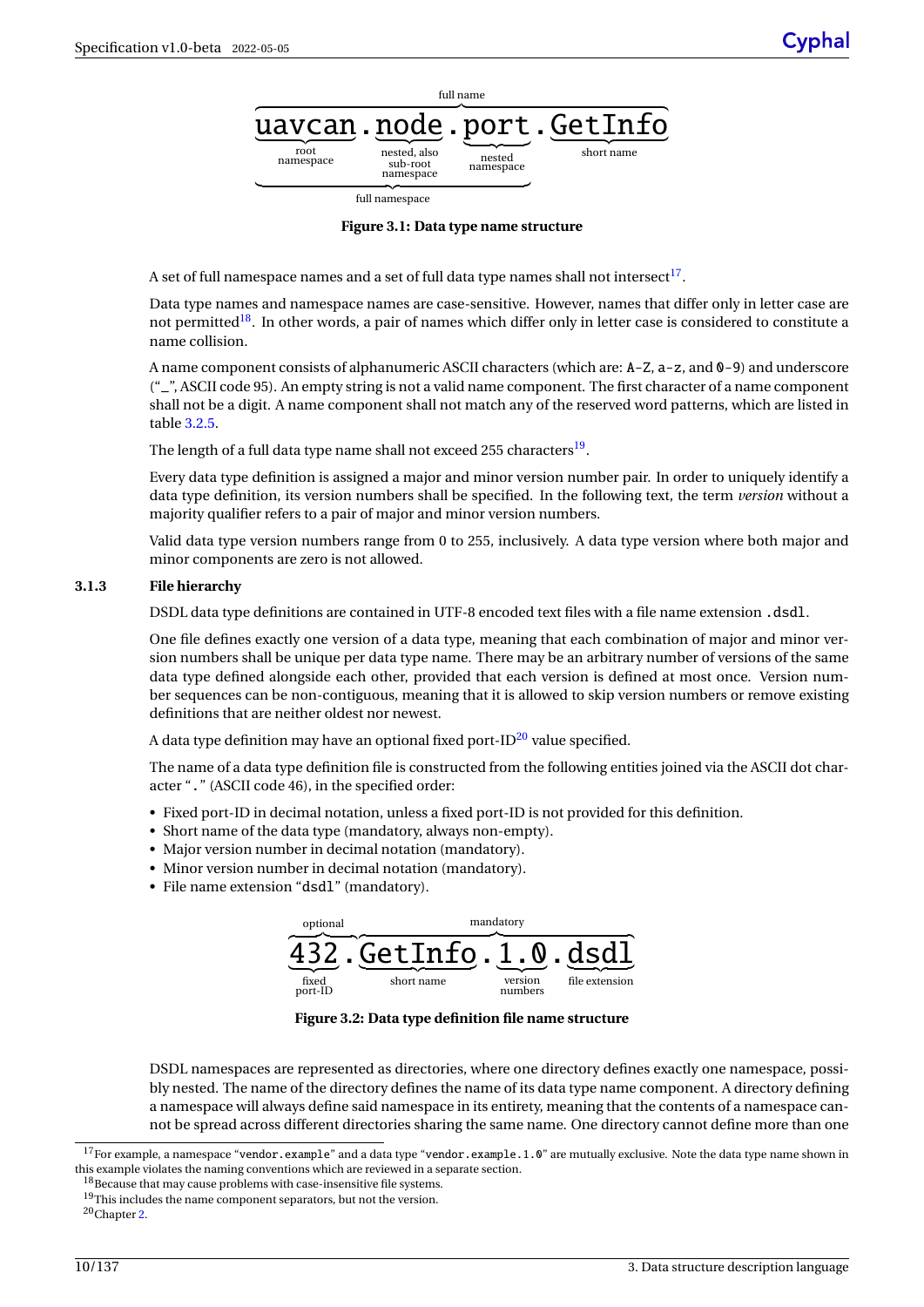level of nesting<sup>[21](#page-16-3)</sup>.

<span id="page-16-2"></span>

| Directory tree                                                                     | <b>Entry description</b>                             |  |  |
|------------------------------------------------------------------------------------|------------------------------------------------------|--|--|
| $v$ endor $_x$ /                                                                   | Root namespace vendor_x.                             |  |  |
| $f$ oo/                                                                            | Nested namespace (also sub-root) vendor_x.foo.       |  |  |
| Data type definition v1.0 with fixed service-ID 100.<br>100.Run.1.0.dsdl           |                                                      |  |  |
| Data type definition v1.0 with fixed subject-ID 100.<br>$100.S$ tatus. $1.0.d$ sdl |                                                      |  |  |
| ID.1.0. dsd1                                                                       | Data type definition v1.0 without fixed port-ID.     |  |  |
| ID.1.1. dsd1                                                                       | Data type definition v1.1 without fixed port-ID.     |  |  |
| $bar_42/$                                                                          | Nested namespace vendor_x.foo.bar_42.                |  |  |
| 101. List. 1.0. dsdl                                                               | Data type definition v1.0 with fixed service-ID 101. |  |  |
| 102. List. 2.0. dsdl                                                               | Data type definition v2.0 with fixed service-ID 102. |  |  |
| Data type definition v1.0 without fixed port-ID.<br>ID.1.0. dsd1                   |                                                      |  |  |
| Figure 3.3: DSDL directory structure example                                       |                                                      |  |  |

#### <span id="page-16-0"></span>**3.1.4 Elements of data type definition**

A data type definition file contains an exhaustive description of a particular version of the said data type in the *data structure description language* (DSDL).

A data type definition contains an ordered, possibly empty collection of *field attributes* and/or unordered, possibly empty collection of *constant attributes*.

A data type may describe either a *structure object* or a *tagged union object*. The value of a structure object is a function of the values of all of its field attributes. A tagged union object is formed from at least two field attributes, but it is capable of holding exactly one field attribute value at any given time. The value of a tagged union object is a function of which field attribute value it is holding at the moment and the value of said field attribute.

A field attribute represents a named dynamically assigned value of a statically defined type that can be exchanged over the network as a member of its containing object. A padding field attribute is a special kind of field attribute which is used for data alignment purposes; such field attributes are not named.

A constant attribute represents a named statically defined value of a statically defined type. Constants are never exchanged over the network, since they are assumed to be known to all involved nodes by virtue of them sharing compatible definitions of the data type.

Constant values are defined via *DSDL expressions*, which are evaluated at the time of DSDL definition processing. There is a special category of types called *expression types*, instances of which are used only during expression evaluation and cannot be exchanged over the network.

Data type definitions can also contain various auxiliary elements reviewed later, such as deprecation markers (notifying its users that the data type is no longer recommended for new designs) or assertions (special statements introduced by data type designers which are statically validated by DSDL processing tools).

Service type definitions are a special case: they cannot be instantiated or serialized, they do not contain attributes, and they are composed of exactly two inner data type definitions $^{22}$  $^{22}$  $^{22}$ . These inner types are the service request type and the service response type, separated by the *service response marker*. They are otherwise ordi-nary data types except that they are unutterable<sup>[23](#page-16-5)</sup> and they derive some of their properties<sup>[24](#page-16-6)</sup> from their *parent service type*.

#### <span id="page-16-1"></span>**3.1.5 Serialization**

Every object that can be exchanged between Cyphal nodes has a well-defined *serialized representation*. The value and meaning of an object can be unambiguously recovered from its serialized representation, provided that the type of the object is known. Such recovery process is called *deserialization*.

A serialized representation is a sequence of binary digits (bits); the number of bits in a serialized representation is called its *bit length*. A *bit length set* of a data type refers to the set of bit length values of all possible serialized representations of objects that are instances of the data type.

<span id="page-16-4"></span><span id="page-16-3"></span> $21$  For example, "foo.bar" is not a valid directory name. The valid representation would be "bar" nested in "foo".

<sup>&</sup>lt;sup>22</sup> A service type can be thought of as a specialized namespace that contains two types and has some of the properties of a type, such as name and version.

<span id="page-16-5"></span><sup>23</sup>Cannot be referred to. Another commonly used term is "Voldemort type".

<span id="page-16-6"></span><sup>&</sup>lt;sup>24</sup> Like version numbers or deprecation status.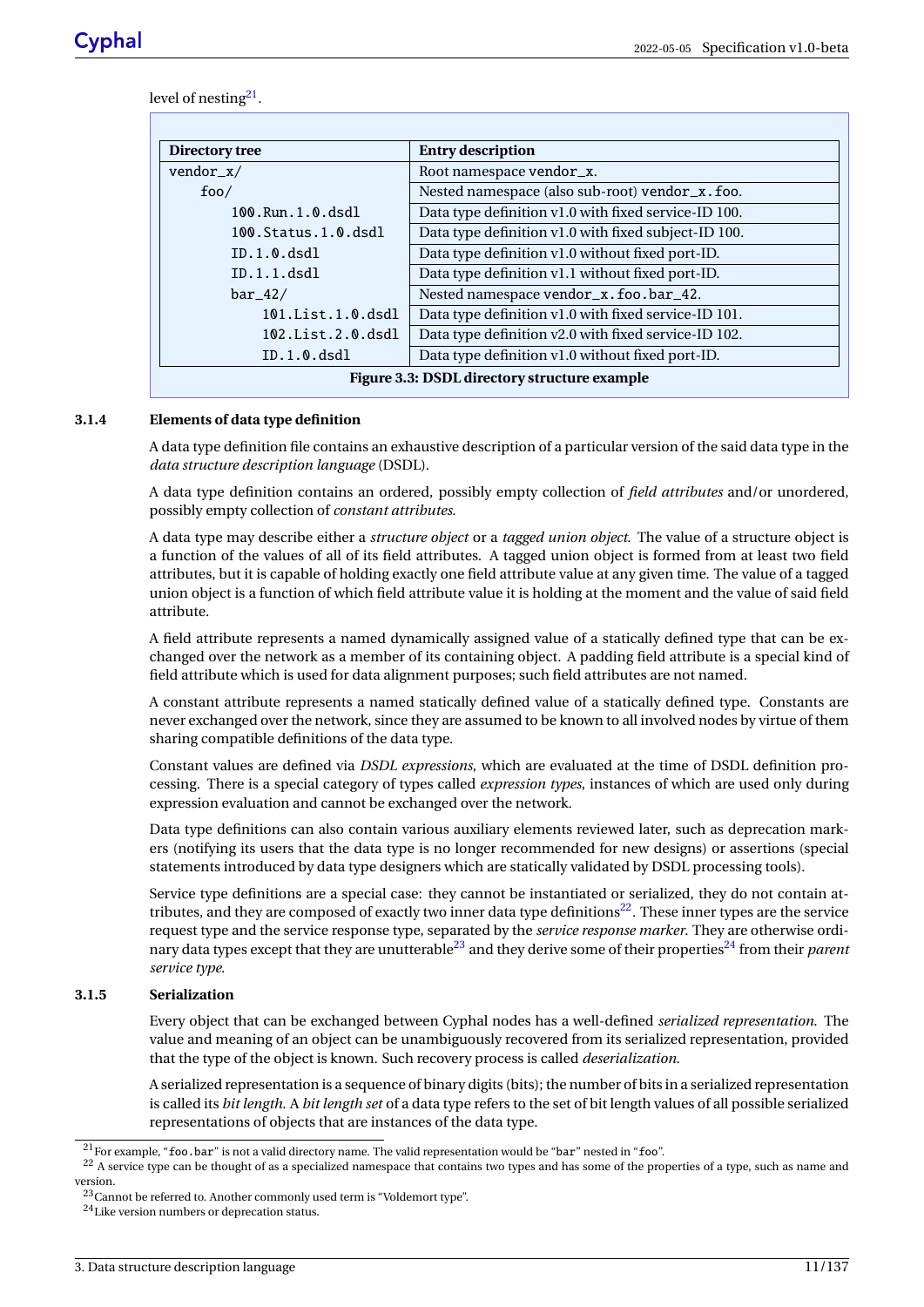A data type whose bit length set contains more than one element is said to be *variable length*. The opposite case is referred to as *fixed length*.

The data type of a serialized message or service object exchanged over the network is recovered from its subject-ID or service-ID, respectively, which is attached to the serialized object, along with other metadata, in a manner dictated by the applicable transport layer specification (chapter [4\)](#page-54-0). For more information on port identifiers and data type mapping refer to section [2.1.1.2.](#page-10-6)

The bit length set is not defined on service types (only on their request and response types) because they cannot be instantiated.

### <span id="page-17-0"></span>**3.2 Grammar**

This section contains the formal definition of the DSDL grammar. Its notation is introduced beforehand. The meaning of each element of the grammar and their semantics will be explained in the following sections.

#### <span id="page-17-1"></span>**3.2.1 Notation**

The following definition relies on the PEG<sup>[25](#page-17-4)</sup> notation described in table  $3.2.1^{26}$  $3.2.1^{26}$  $3.2.1^{26}$  $3.2.1^{26}$ . The text of the formal definition contains comments which begin with an octothorp and last until the end of the line.

| <b>Pattern</b>     | <b>Description</b>                                                                       |
|--------------------|------------------------------------------------------------------------------------------|
| "text"             | Denotes a terminal string of ASCII characters. The string is case-sensitive.             |
| (space)            | Concatenation. E.g., korovan paukan excavator matches a sequence where the               |
|                    | specified tokens appear in the defined order.                                            |
| abc / ijk /<br>xyz | Alternatives. The leftmost matching alternative is accepted.                             |
| abc?               | Optional greedy match.                                                                   |
| $abc*$             | Zero or more expressions, greedy match.                                                  |
| $abc+$             | One or more expressions, greedy match.                                                   |
| $\sim$ r" regex"   | An IEEE POSIX Extended Regular Expression pattern defined between the double             |
|                    | quotes. The expression operates on the ASCII character set and is always case-           |
|                    | sensitive. ASCII escape sequences "\r", "\n", and "\t" are used to denote ASCII car-     |
|                    | riage return (code 13), line feed (code 10), and tabulation (code 9) characters, respec- |
|                    | tively.                                                                                  |
| $\sim$ r' regex'   | As above, with single quotes instead of double quotes.                                   |
| (abc xyz)          | Parentheses are used for grouping.                                                       |

#### <span id="page-17-3"></span>**Table 3.1: Notation used in the formal grammar definition**

#### <span id="page-17-2"></span>**3.2.2 Definition**

At the top level, a DSDL definition file is an ordered collection of statements; the order is determined by the relative placement of statements inside the DSDL source file: statements located closer the beginning of the file precede those that are located closer to the end of the file.

From the top level down to the expression rule, the grammar is a valid regular grammar, meaning that it can be parsed using standard regular expressions.

The grammar definition provided here assumes lexerless parsing; that is, it applies directly to the unprocessed source text of the definition.

All characters used in the definition belong to the ASCII character set.

<span id="page-17-5"></span><span id="page-17-4"></span> $\overline{^{25}}$  Parsing expression grammar.

<sup>&</sup>lt;sup>26</sup>Inspired by Parsimonious – an MIT-licensed software product authored by Erik Rose; its sources are available at [https://github.com/erikrose/](https://github.com/erikrose/parsimonious) [parsimonious.](https://github.com/erikrose/parsimonious)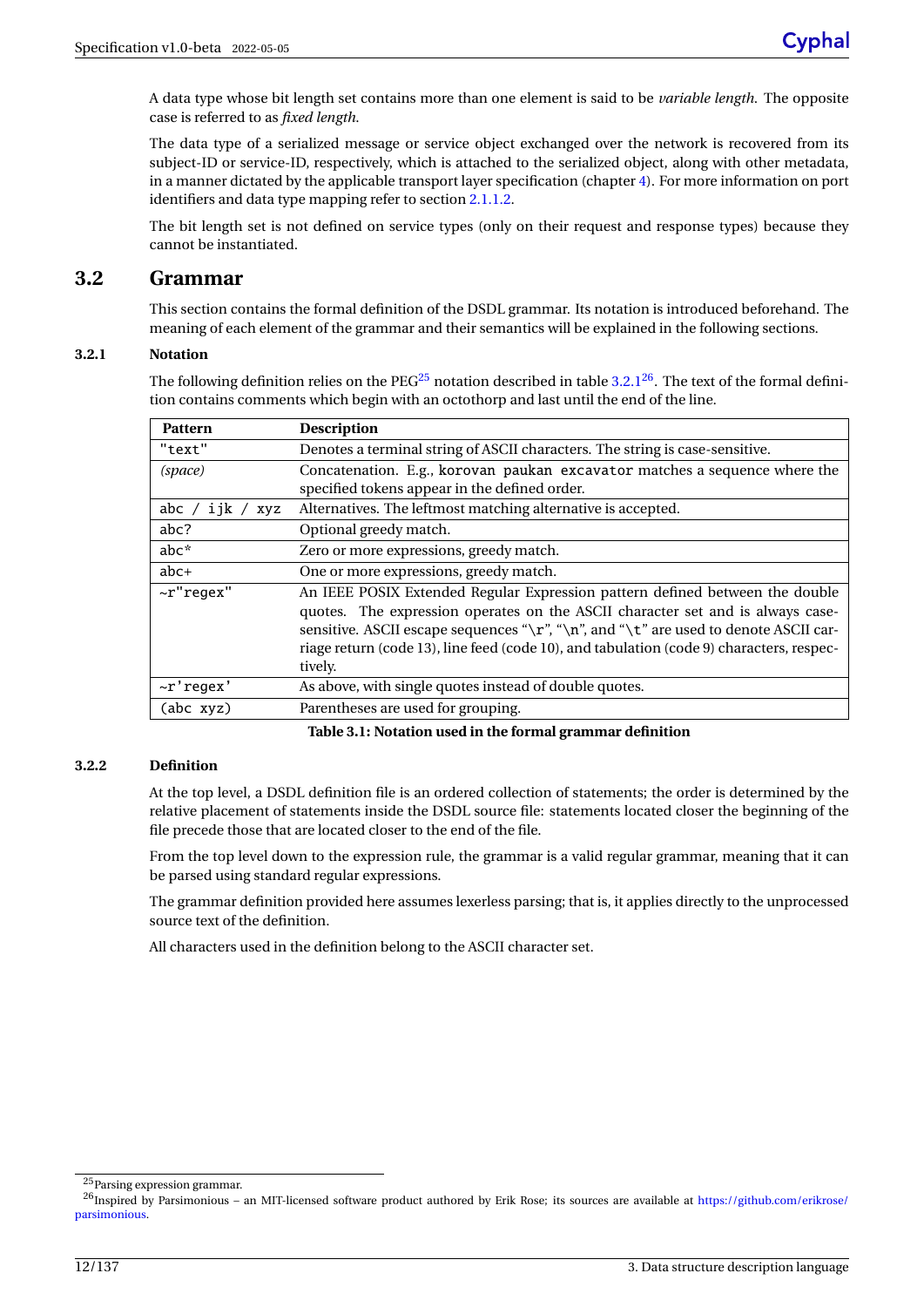```
1 definition = line (end_of_line line)* # An empty file is a valid definition. Trailing end-of-line is optional.<br>2 line = statement? _? comment? # An empty line is a valid line.<br>3 comment = ~r"#[^\r\n]*"
 4 end_of_line = \alpha r''\sqrt{r^2\ln^n} # Unix/Windows<br>5 = \alpha r''\lceil \sqrt{t}\rceil + 1 # Whitespace
                                                               # Whitespace
 6 identifier = \sim r"[a-zA-Z_][a-zA-Z0-9_]*"
 7 # ==================================================== Statements ====================================================
 8 statement = statement directive
9 / statement_service_response_marker<br>10 / statement attribute
                       / statement_attribute
11 statement_attribute = statement_constant
12 / statement field
13 / statement_padding_field
14 statement_constant = type _ identifier \begin{array}{r} 14 \\ -3 \end{array} = type _ identifier
                                        = type = identifier
16 statement_padding_field = type_void "" # The trailing empty symbol is to prevent the node from being optimized away.
17 statement_service_response_marker = -r^{\prime\prime} ---+" # Separates request/response, specifies that the definition is a service.
18 statement_directive = statement_directive_with_expression<br>19 / statement directive without express
19 / statement_directive_without_expression<br>20 statement directive with expression \frac{m}{a} identifier exp
20 statement_directive_with_expression = "@" identifier _ expression # The expression type shall match the directive.
21 statement_directive_without_expression = "@" identifier
22 # ==================================================== Data types ====================================================
23 type = type_array<br>24 / type scala
               / type_scalar
25 type_array = type_array_variable_inclusive<br>26 / type array variable exclusive
                      / type_array_variable_exclusive
27 | / type array fixed
type_array_variable_inclusive = type_scalar _? "[" _? "<=" _? expression _? "]" # Expression shall yield integer.<br>29     type_array_variable_exclusive = type_scalar _? "[" _? "<" _? expression _? "]"<br>30    type_array_fixed
31 type_scalar = type_versioned
32 / type_primitive
33 / type_void
34 type_versioned = identifier ("." identifier)* "." type_version_specifier
35 type_version_specifier = literal_integer_decimal "." literal_integer_decimal
36 type_primitive = type_primitive_truncated<br>37 / type primitive saturated
                             37 / type_primitive_saturated
38 type_primitive_truncated = "truncated" _ type_primitive_name
39 type_primitive_saturated = ("saturated" _)? type_primitive_name # Defaults to this.
40 type_primitive_name = type_primitive_name_boolean<br>41 / type primitive name unsigne
41 / type_primitive_name_unsigned_integer<br>42 / type_primitive_name_unsigned_integer
                                    42 / type_primitive_name_signed_integer
43 / type_primitive_name_floating_point
44 type_primitive_name_boolean = "bool"<br>45 type primitive name unsigned integer = "uint"
45 type_primitive_name_unsigned_integer = "uint" type_bit_length_suffix
46 type_primitive_name_signed_integer = "int" type_bit_length_suffix
47 type_primitive_name_floating_point = "float" type_bit_length_suffix
48 type_void = "void" type_bit_length_suffix
49 type_bit_length_suffix = \sim r''[1-9]\dagger^*"
50 # ==================================================== Expressions ====================================================
51 expression = ex_logical # Aliased for clarity.
52 expression_list = (expression (2 \n\cdot \cdot \cdot \cdot 2) expression)*)? # May be empty.
53 expression_parenthesized = "(" _? expression _? ")" # Used for managing precedence.
54 expression_atom = expression_parenthesized # Ordering matters.
55 / type
56 / literal
57 / identifier
58 \# Operators. The precedence relations are expressed in the rules; the order here is from lower to higher.<br>59 \# Operators that share common prefix (e.g. < and <= ) are arranged so that the longest form is specifie
59 # Operators that share common prefix (e.g. < and <=) are arranged so that the longest form is specified first.<br>60 ex_logical = ex_logical_not (_? op2_log _? ex_logical_not)*
61 \begin{array}{rcl} \mathsf{61} & \mathsf{ex\_logical\_not} & = \mathsf{op1\_form\_log\_not} \ / \mathsf{ex\_comparison} \\ \mathsf{ex\_comparison} & = \mathsf{ex\_bitwise} \end{array} (2) op2_cmp _?
62 ex_comparison = ex_bitwise (_? op2_cmp _? ex_bitwise)*
63 ex_bitwise = ex_additive (_? op2_bit _? ex_additive)*
64 ex_additive = ex_multiplicative (_? op2_add _? ex_multiplicative)*
65 ex_multiplicative = ex_inversion (\ge op2_mul \ge ex_inversion)*
66 ex_inversion = op1_form_inv_pos / op1_form_inv_neg / ex_exponential
```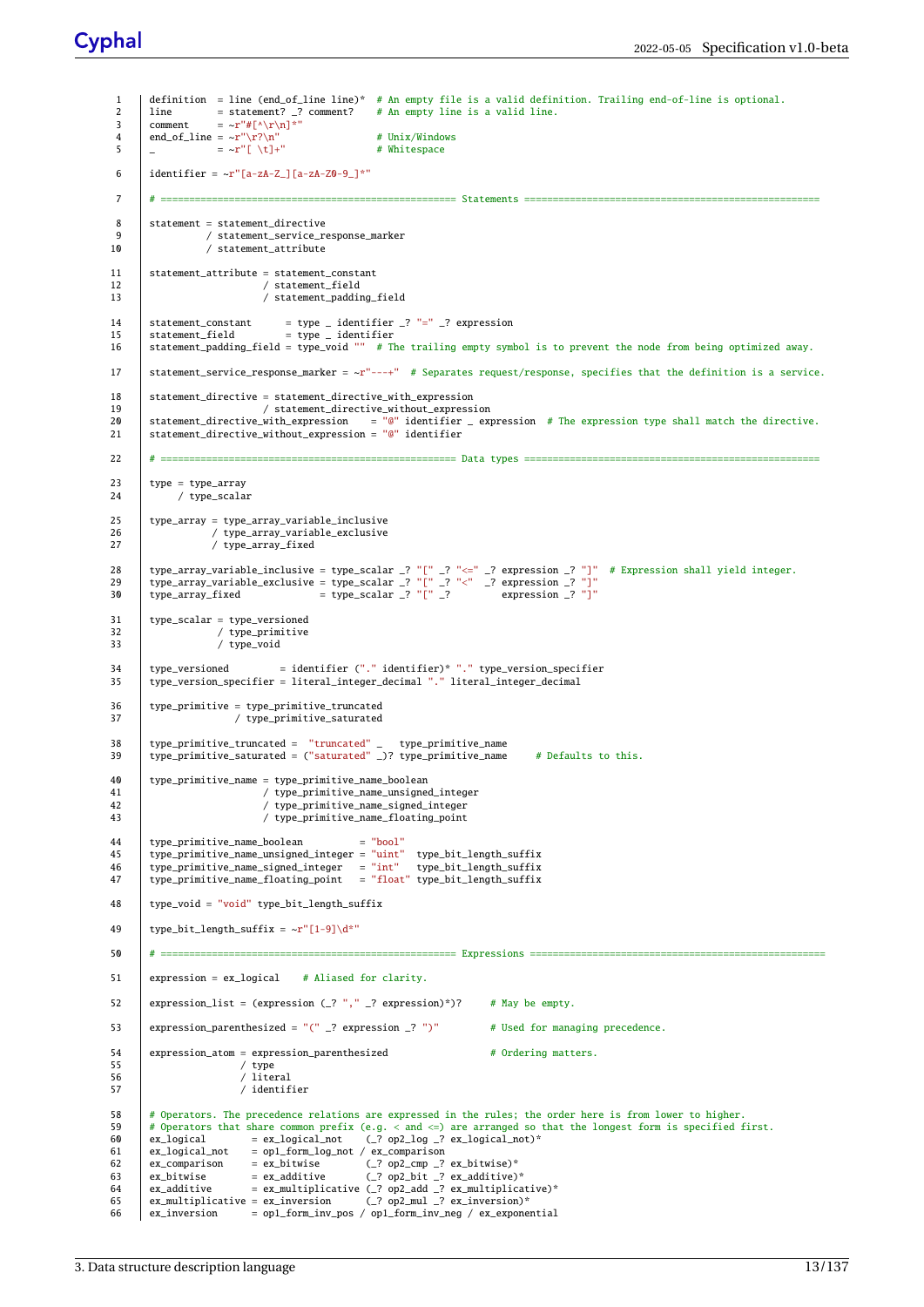67 ex\_exponential = ex\_attribute (\_? op2\_exp \_? ex\_inversion)? # Right recursion 68 ex\_attribute = expression\_atom (\_? op2\_attrib \_? identifier)\* 69 # Unary operator forms are moved into separate rules for ease of parsing.<br>70 op1\_form\_log\_not = "!" \_? ex\_logical\_not # Right recursion<br>71 op1\_form\_inv\_nos = "+" \_? ex\_exponential<br>72 op1\_form\_inv\_neg = "-" \_? ex\_exponen 73 # Logical operators; defined for booleans. 74 op2\_log = op2\_log\_or / op2\_log\_and 75  $\log_2 \log_2 \text{ or } = 76$  op2  $\log_2 \text{ and } =$  $op2\_\_log\_\_and = "&$ 77 # Comparison operators. 78 op2\_cmp = op2\_cmp\_equ / op2\_cmp\_geq / op2\_cmp\_leq / op2\_cmp\_neq / op2\_cmp\_lss / op2\_cmp\_grt # Ordering is important.  $79$  op2\_cmp\_equ =  $\begin{array}{c} 79 \\ 80 \end{array}$  op2 cmp neq =  $\begin{array}{c} \hline \end{array}$  $op2_{comp\_neg} = " !="$ 81 op2\_cmp\_leq = "<="<br>82 on2\_cmp\_geq = ">=" 82  $op2cmp\_geq = "->="$ <br>83  $op2cmp\_lss = "<-"$ 84  $\log_{2}m_{\text{grt}} =$  ">" 85  $\#$  Bitwise integer manipulation operators.<br>86  $\log_2$ bit = op2\_bit\_or / op2\_bit\_xor / op2\_bit\_and 87 op2\_bit\_or = "|" 88 op2\_bit\_xor = "^" 89  $\log 2$ -bit\_and = "&" 90 | # Additive operators 91 op2\_add = op2\_add\_add / op2\_add\_sub<br>92 op2 add add = "+" 92 op2\_add\_add = "+" 93 op2\_add\_sub = "-" 94 # Multiplicative operators.<br>95 002 mul = 002 mul mul / 002 95  $\begin{bmatrix} \text{op2_mull = } 92 \text{mul} \text{mul} \end{bmatrix}$  / op2\_mul\_div / op2\_mul\_mod # Ordering is important.  $op2_mull_mul = "$ 97  $\log 2$ -mul\_div = "/"<br>98  $\log 2$  mul mod = "%"  $op2_mul_mod = "%$ " 99 | # Exponential operators. 100  $\log 2_{\exp} = \log 2_{\exp_{\exp}}$ <br>101  $\log 2_{\exp_{\exp}} = \frac{\log 2}{\pi}$ op $2$  exp pow  $=$ 102 # The most tightly bound binary operator - attribute reference. 103 |  $op2_$ 104 # ===================================================== Literals ===================================================== 105 literal = literal\_set # Ordering is important to avoid ambiguities.<br>106 / literal\_real 106 / literal\_real 107 / literal\_integer 108 / literal\_string<br>109 / literal\_boolear / literal boolean 110 | # Set. 111 | literal\_set = "{"  $\angle$ ? expression\_list  $\angle$ ? "}" 112  $\#$  Integer. 113 literal\_integer = literal\_integer\_binary 114 / literal\_integer\_octal<br>115 / literal integer hexad 115 / literal\_integer\_hexadecimal<br>116 / literal\_integer\_decimal 116  $\begin{array}{|l|l|} \hline \end{array}$  / literal\_integer\_decimal<br>117 literal integer binary =  $\sim r''$  (FbB) (?) 117 literal\_integer\_binary = ~r"0[bB](\_?(0|1))+" 118 | literal\_integer\_octal = ~r"0[oO](\_?[0-7])+"<br>119 | literal\_integer\_hexadecimal = ~r"0[xX](\_?[0-9a-fA-F])+" 120 literal\_integer\_decimal =  $~\sim r''(0(-?0)*) + |([1-9](-?0-9])*)$ " 121 # Real. Exponent notation is defined first to avoid ambiguities.<br>122 **Iiteral\_real = literal\_real\_exponent\_notation** 122  $\begin{array}{|l|l|}\n1122 & \text{literal} = literal\_real\_exponent\_notation \\
\hline\n1133 & \text{litoral real} = name\n\end{array}$ 123 / literal\_real\_point\_notation<br>124 literal real exponent notation = (literal 1 124 literal\_real\_exponent\_notation = (literal\_real\_point\_notation / literal\_real\_digits) literal\_real\_exponent 125 literal\_real\_point\_notation = (literal\_real\_digits? literal\_real\_fraction) / (literal\_real\_digits ".") 126 literal\_real\_fraction = "." literal\_real\_digits 127 literal\_real\_exponent = ~r"[eE][+-]?" literal\_real\_digits  $128$  literal\_real\_digits =  $\sim r''[0-9](-?[0-9])*"$ 129  $\#$  String. 130 literal\_string = literal\_string\_single\_quoted<br>131 / literal\_string\_double\_quoted = ~r"'[^'\\]\*(\\[^\r\n][^'\\]\*)\*'"<br>133 literal\_string\_double\_quoted = ~r"'[^"\\]\*(\\[^\r\n][^"\\]\*)\*''  $\begin{array}{|c|c|c|}\n 134 & # Boolean. \\
 \hline\n 135 & 1 \text{iteral} \n\end{array}$ 135 literal\_boolean = literal\_boolean\_true 136 / literal\_boolean\_false 137 literal\_boolean\_true = "true" 138 literal\_boolean\_false = "false"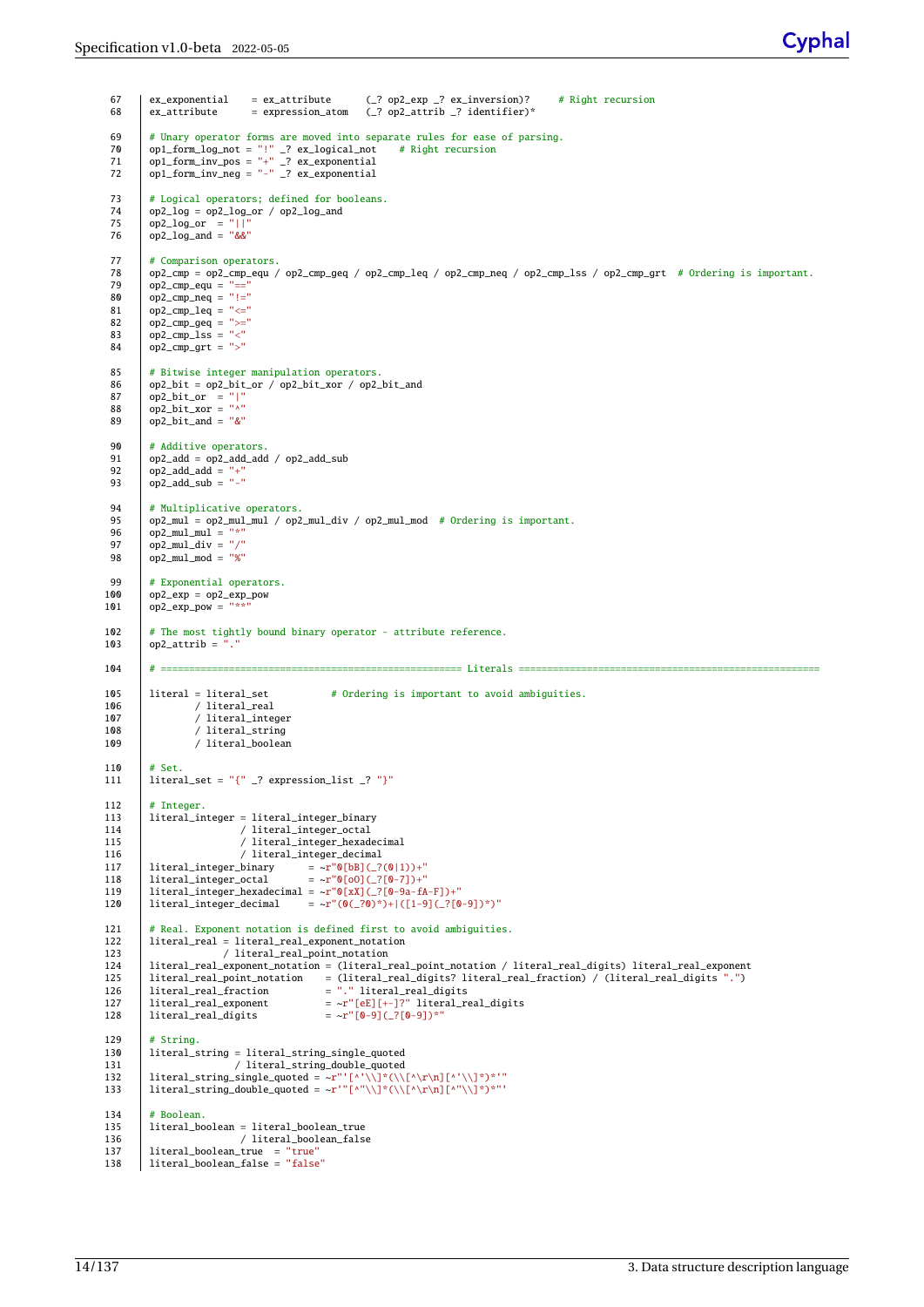#### <span id="page-20-0"></span>**3.2.3 Expressions**

Symbols representing operators belong to the ASCII (basic Latin) character set.

Operators of the same precedence level are evaluated from left to right.

The attribute reference operator is a special case: it is defined for an instance of any type on its left side and an attribute identifier on its right side. The concept of "attribute identifier" is not otherwise manifested in the type system. The attribute reference operator is not explicitly documented for any data type; instead, the documentation specifies the set of available attributes for instances of said type, if there are any.

| Symbol             | Precedence Description |
|--------------------|------------------------|
|                    | Unary plus             |
| - (hyphen-minus) 3 | Unary minus            |
|                    | Logical not            |

#### <span id="page-20-2"></span>**Table 3.2: Unary operators**

| <b>Symbol</b>           | Precedence     | <b>Description</b>                                                     |
|-------------------------|----------------|------------------------------------------------------------------------|
| $.$ (full stop)         | 1              | Attribute reference (parent object on the left side, attribute identi- |
|                         |                | fier on the right side)                                                |
| $**$                    | 2              | Exponentiation (base on the left side, power on the right side)        |
| *                       | 4              | Multiplication                                                         |
|                         | 4              | <b>Division</b>                                                        |
| $\boldsymbol{\%}$       | $\overline{4}$ | Modulo                                                                 |
| +                       | 5              | Addition                                                               |
| - (hyphen-minus)        | 5              | Subtraction                                                            |
| (vertical line)         | 6              | Bitwise or                                                             |
| Circumflex accent)      | 6              | Bitwise xor                                                            |
| &                       | 6              | Bitwise and                                                            |
| $==$ (dual equals sign) | 7              | Equality                                                               |
| $!=$                    | 7              | Inequality                                                             |
| $\leq$                  | 7              | Less or equal                                                          |
| $>=$                    | 7              | Greater or equal                                                       |
| ≺                       |                | Less                                                                   |
| >                       |                | Greater                                                                |
| (dual vertical line)    | 9              | Logical or                                                             |
| <u>&amp;&amp;</u>       | 9              | Logical and                                                            |

#### <span id="page-20-3"></span>**Table 3.3: Binary operators**

#### <span id="page-20-1"></span>**3.2.4 Literals**

Upon its evaluation, a literal yields an object of a particular type depending on the syntax of the literal, as specified in this section.

#### *3.2.4.1 Boolean literals*

A boolean literal is denoted by the keyword "true" or "false" represented by an instance of primitive type "bool" (section [3.4.3\)](#page-25-1) with an appropriate value.

#### *3.2.4.2 Numeric literals*

Integer and real literals are represented as instances of type "rational" (section [3.3.1\)](#page-22-1).

The digit separator character " " (underscore) does not affect the interpretation of numeric literals.

The significand of a real literal is formed by the integer part, the optional decimal point, and the optional fraction part; either the integer part or the fraction part (not both) can be omitted. The exponent is optionally specified after the letter "e" or "E"; it indicates the power of 10 by which the significand is to be scaled. Either the decimal point or the letter "e"/"E" with the following exponent (not both) can be omitted from a real literal.

An integer literal  $\mathbf{0} \times 123$  is represented internally as  $\frac{291}{1}$ .

A real literal .3141592653589793e+1 is represented internally as <sup>3141592653589793</sup> <sup>1000000000000000</sup> .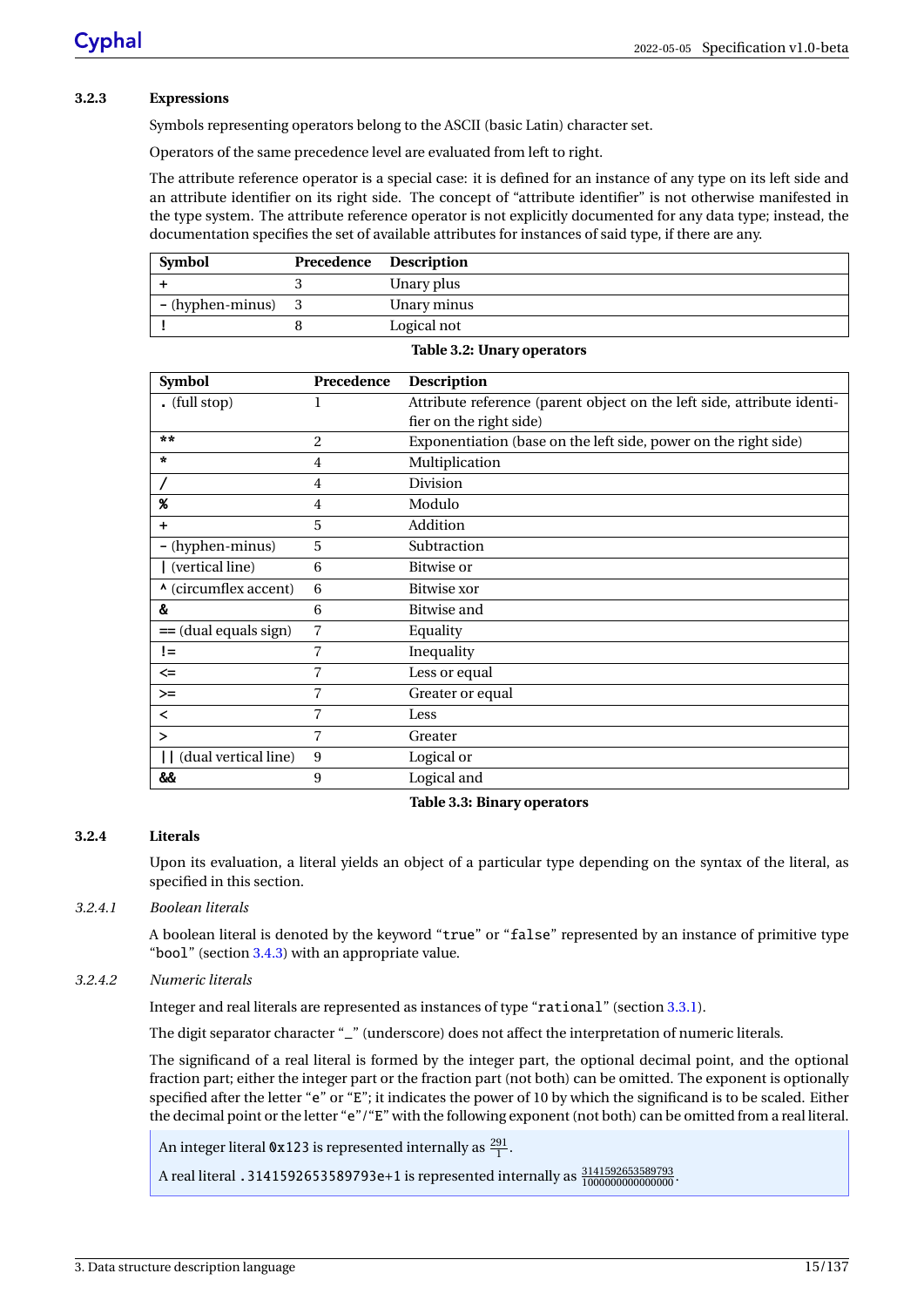#### <span id="page-21-2"></span>*3.2.4.3 String literals*

String literals are represented as instances of type "string" (section [3.3.2\)](#page-23-0).

A string literal is allowed to contain an arbitrary sequence of Unicode characters, excepting escape sequences defined in table [3.2.4.3](#page-21-2) which shall follow one of the specified therein forms. An escape sequence begins with the ASCII backslash character "\".

| <b>Sequence</b> | Interpretation                                                                             |
|-----------------|--------------------------------------------------------------------------------------------|
|                 | Backslash, ASCII code 92. Same as the escape character.                                    |
| \r              | Carriage return, ASCII code 13.                                                            |
| \n              | Line feed, ASCII code 10.                                                                  |
| \t              | Horizontal tabulation, ASCII code 9.                                                       |
| s n             | Apostrophe (single quote), ASCII code 39. Regardless of the type of quotes around the lit- |
|                 | eral.                                                                                      |
| Ħ               | Quotation mark (double quote), ASCII code 34. Regardless of the type of quotes around the  |
|                 | literal.                                                                                   |
| $\u$ ????       | Unicode symbol with the code point specified by a four-digit hexadecimal number. The       |
|                 | placeholder "?" represents a hexadecimal character [0-9a-fA-F].                            |
| \U????????      | Like above, the code point is specified by an eight-digit hexadecimal number.              |

#### <span id="page-21-1"></span>**Table 3.4: String literal escape sequences**

1 @assert "oh,\u0020hi\U0000000aMark" == 'oh, hi\nMark'

#### *3.2.4.4 Set literals*

Set literals are represented as instances of type "set" (section [3.3.3\)](#page-23-1) parameterized by the type of the contained elements which is determined automatically.

A set literal declaration shall specify at least one element, which is used to determine the element type of the set.

The elements of a set literal are defined as DSDL expressions which are evaluated before a set is constructed from the corresponding literal.

1 @assert {"cells", 'interlinked'} == {"inter" + "linked", 'cells'}

#### <span id="page-21-0"></span>**3.2.5 Reserved identifiers**

DSDL identifiers and data type name components that match any of the case-insensitive patterns specified in table [3.2.5](#page-21-0) cannot be used to name new entities. The semantics of such identifiers is predefined by the DSDL specification, and as such, they cannot be used for other purposes. Some of the reserved identifiers do not have any functions associated with them in this version of the DSDL specification, but this may change in the future.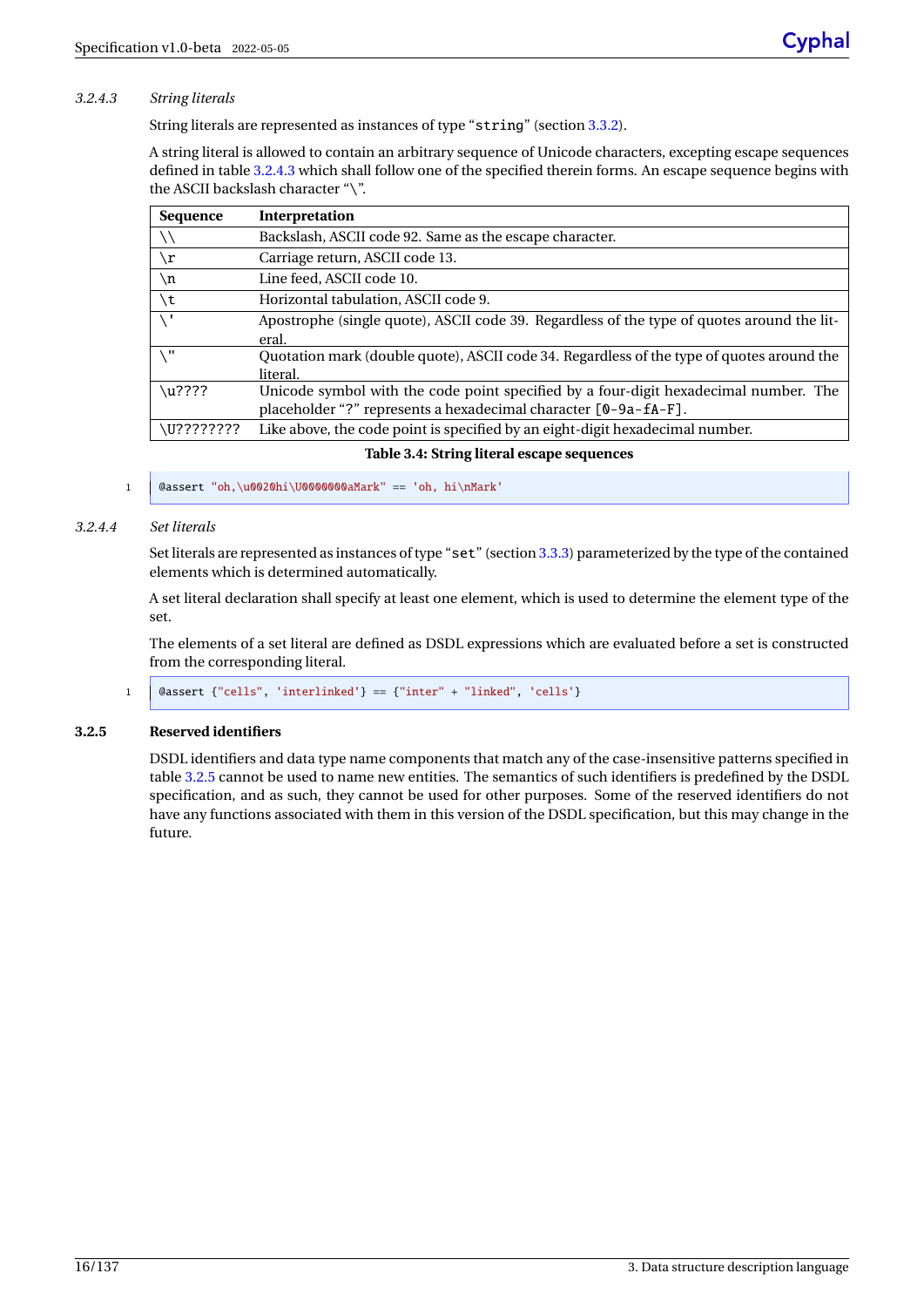| <b>POSIX ERE ASCII pattern</b>                      | <b>Example</b>             | <b>Special meaning</b>               |
|-----------------------------------------------------|----------------------------|--------------------------------------|
| truncated                                           |                            | Cast mode specifier                  |
| saturated                                           |                            | Cast mode specifier                  |
| true                                                |                            | <b>Boolean</b> literal               |
| false                                               |                            | <b>Boolean literal</b>               |
| bool                                                |                            | Primitive type category              |
| $u?int\backslash d^*$                               | uint8                      | Primitive type category              |
| float\d*                                            | float                      | Primitive type category              |
| $u?q\ddot{d}$ +_ $\ddot{d}$ +                       | q16_8                      | Primitive type category (future)     |
| void\d*                                             | void                       | Void type category                   |
| optional                                            |                            | Reserved for future use              |
| aligned                                             |                            | Reserved for future use              |
| const                                               |                            | Reserved for future use              |
| struct                                              |                            | Reserved for future use              |
| super                                               |                            | Reserved for future use              |
| template                                            |                            | Reserved for future use              |
| enum                                                |                            | Reserved for future use              |
| self                                                |                            | Reserved for future use              |
| and                                                 |                            | Reserved for future use              |
| or                                                  |                            | Reserved for future use              |
| not                                                 |                            | Reserved for future use              |
| auto                                                |                            | Reserved for future use              |
| type                                                |                            | Reserved for future use              |
| con                                                 |                            | Compatibility with Microsoft Windows |
| prn                                                 |                            | Compatibility with Microsoft Windows |
| aux                                                 |                            | Compatibility with Microsoft Windows |
| nul                                                 |                            | Compatibility with Microsoft Windows |
| com\d                                               | com1                       | Compatibility with Microsoft Windows |
| $1pt\backslash d$                                   | lpt9                       | Compatibility with Microsoft Windows |
| $\overline{\phantom{a}}$ . $\overline{\phantom{a}}$ | $_{\rm \_offset_{\rm \_}}$ | Special-purpose intrinsic entities   |

<span id="page-22-2"></span>**Table 3.5: Reserved identifier patterns (POSIX ERE notation, ASCII character set, case-insensitive)**

# <span id="page-22-0"></span>**3.3 Expression types**

Expression types are a special category of data types whose instances can only exist and be operated upon at the time of DSDL definition processing. As such, expression types cannot be used to define attributes, and their instances cannot be exchanged between nodes.

Expression types are used to represent values of constant expressions which are evaluated when a DSDL definition is processed. Results of such expressions can be used to define various constant properties, such as array length boundaries or values of constant attributes.

Expression types are specified in this section. Each expression type has a formal DSDL name for completeness; even if such types can't be used to define attributes, a well-defined formal name allows DSDL processing tools to emit well-formed and understandable diagnostic messages.

#### <span id="page-22-1"></span>**3.3.1 Rational number**

At the time of DSDL definition processing, integer and real numbers are represented internally as rational numbers where the range of numerator and denominator is unlimited $27$ . DSDL processing tools are not permitted to introduce any implicit rational number transformations that may result in a loss of information.

The DSDL name of the rational number type is "rational".

Rational numbers are assumed to be stored in a normalized form, where the denominator is positive and the greatest common divisor of the numerator and the denominator is one.

A rational number can be used in a context where an integer value is expected only if its denominator equals one.

<span id="page-22-3"></span> $27$ Technically, the range may only be limited by the memory resources available to the DSDL processing tool.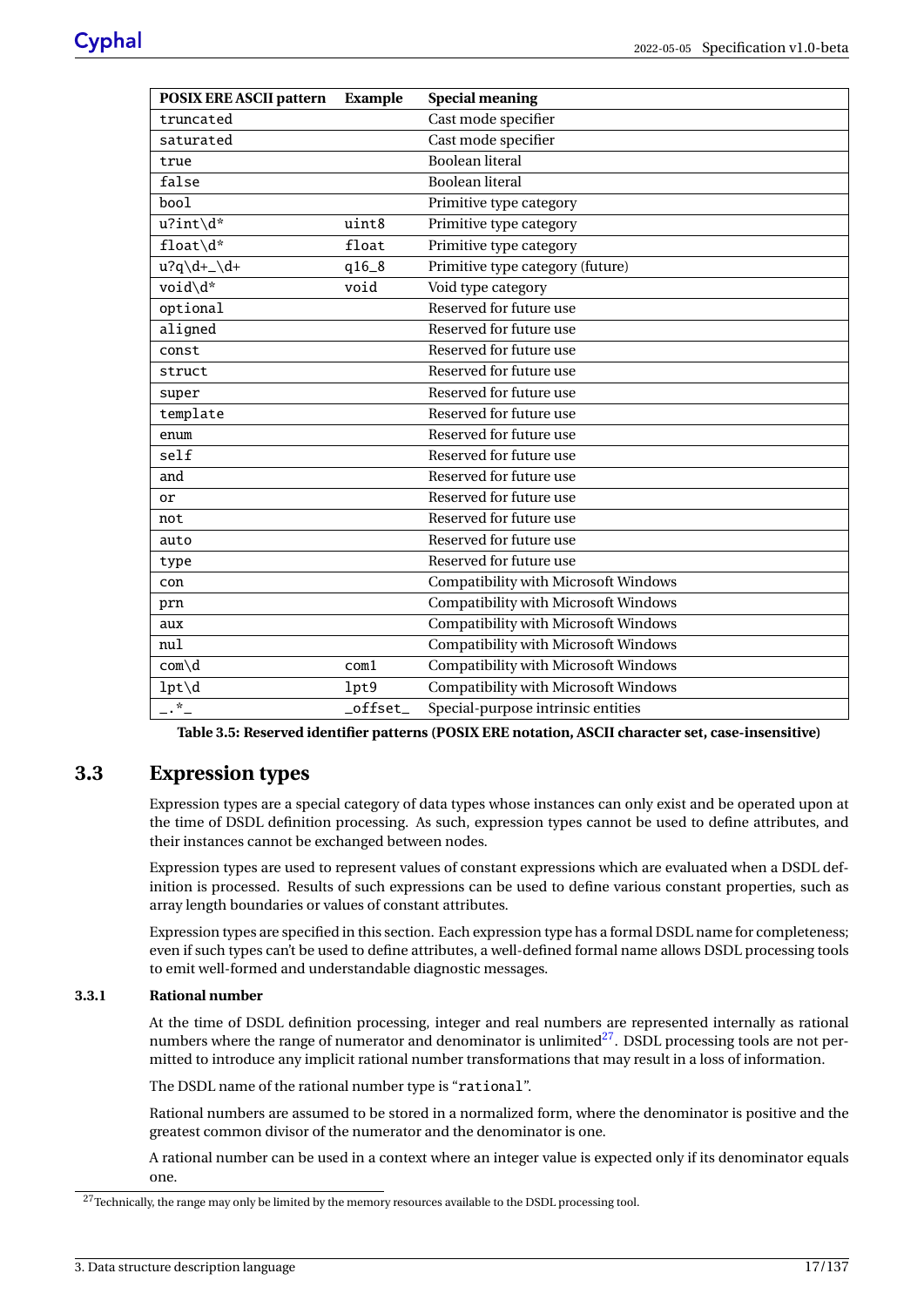Implicit conversions between boolean-valued entities and rational numbers are not allowed.

| <b>Op</b>                | <b>Type</b>                                 | <b>Constraints</b>                    | <b>Description</b>                                                   |
|--------------------------|---------------------------------------------|---------------------------------------|----------------------------------------------------------------------|
| $\ddot{}$                | $(rational) \rightarrow rational$           |                                       | No effect.                                                           |
|                          | $(rational) \rightarrow rational$           |                                       | Negation.                                                            |
| $**$                     | $(rational, rational) \rightarrow rational$ | Power denominator equals<br>one       | Exact exponentiation.                                                |
| $**$                     | $(rational, rational) \rightarrow rational$ | Power denominator greater<br>than one | Exponentiation with<br>imp-<br>lementation-defined<br>accu-<br>racy. |
| $\star$                  | $(rational, rational) \rightarrow rational$ |                                       | Exact multiplication.                                                |
|                          | $(rational, rational) \rightarrow rational$ | Non-zero divisor                      | Exact division.                                                      |
| %                        | $(rational, rational) \rightarrow rational$ | Non-zero divisor                      | Exact modulo.                                                        |
| $\ddot{}$                | $(rational, rational) \rightarrow rational$ |                                       | Exact addition.                                                      |
|                          | $(rational, rational) \rightarrow rational$ |                                       | Exact subtraction.                                                   |
|                          | $(rational, rational) \rightarrow rational$ | Denominators equal one                | Bitwise or.                                                          |
| ٨                        | $(rational, rational) \rightarrow rational$ | Denominators equal one                | Bitwise xor.                                                         |
| &                        | $(rational, rational) \rightarrow rational$ | Denominators equal one                | Bitwise and.                                                         |
| $!=$                     | $(rational, rational) \rightarrow bool$     |                                       | Exact inequality.                                                    |
| $==$                     | $(rational, rational) \rightarrow bool$     |                                       | Exact equality.                                                      |
| <=                       | $(rational, rational) \rightarrow bool$     |                                       | Less or equal.                                                       |
| $>=$                     | $(rational, rational) \rightarrow bool$     |                                       | Greater or equal.                                                    |
| $\overline{\phantom{a}}$ | $(rational, rational) \rightarrow bool$     |                                       | Strictly less.                                                       |
| $\,>\,$                  | $(rational, rational) \rightarrow bool$     |                                       | Strictly greater.                                                    |

<span id="page-23-2"></span>**Table 3.6: Operators defined on instances of rational numbers**

#### <span id="page-23-0"></span>**3.3.2 Unicode string**

This type contains a sequence of Unicode characters. It is used to represent string literals internally.

The DSDL name of the Unicode string type is "string".

A Unicode string containing one symbol whose code point is within [0, 127] (i.e., an ASCII character) is implicitly convertible into a uint8-typed constant attribute value, where the value of the constant is to be equal the code point of the symbol.

| <b>Op</b> | Type                                                       | <b>Description</b>                                                                                                                                                                                                     |
|-----------|------------------------------------------------------------|------------------------------------------------------------------------------------------------------------------------------------------------------------------------------------------------------------------------|
|           | $(\text{string}, \text{string}) \rightarrow \text{string}$ | Concatenation.                                                                                                                                                                                                         |
| !=        | $(\text{string}, \text{string}) \rightarrow \text{bool}$   | Inequality of Unicode NFC normalized forms. NFC stands for Nor-<br>malization Form Canonical Composition - one of standard Unicode<br>normalization forms where characters are recomposed by canonical<br>equivalence. |
|           | $(\text{string}, \text{string}) \rightarrow \text{bool}$   | Equality of Unicode NFC normalized forms.                                                                                                                                                                              |

<span id="page-23-3"></span>**Table 3.7: Operators defined on instances of Unicode strings**

The set of operations and conversions defined for Unicode strings is to be extended in future versions of the specification.

#### <span id="page-23-1"></span>**3.3.3 Set**

A set type represents an unordered collection of unique objects. All objects shall be of the same type. Uniqueness of elements is determined by application of the equality operator "==".

The DSDL name of the set type is "set".

A set can be constructed from a set literal, in which case such set shall contain at least one element.

The attributes and operators defined on set instances are listed in the tables [3.3.3](#page-23-1) and [3.3.3,](#page-24-3) where *E* represents the set element type.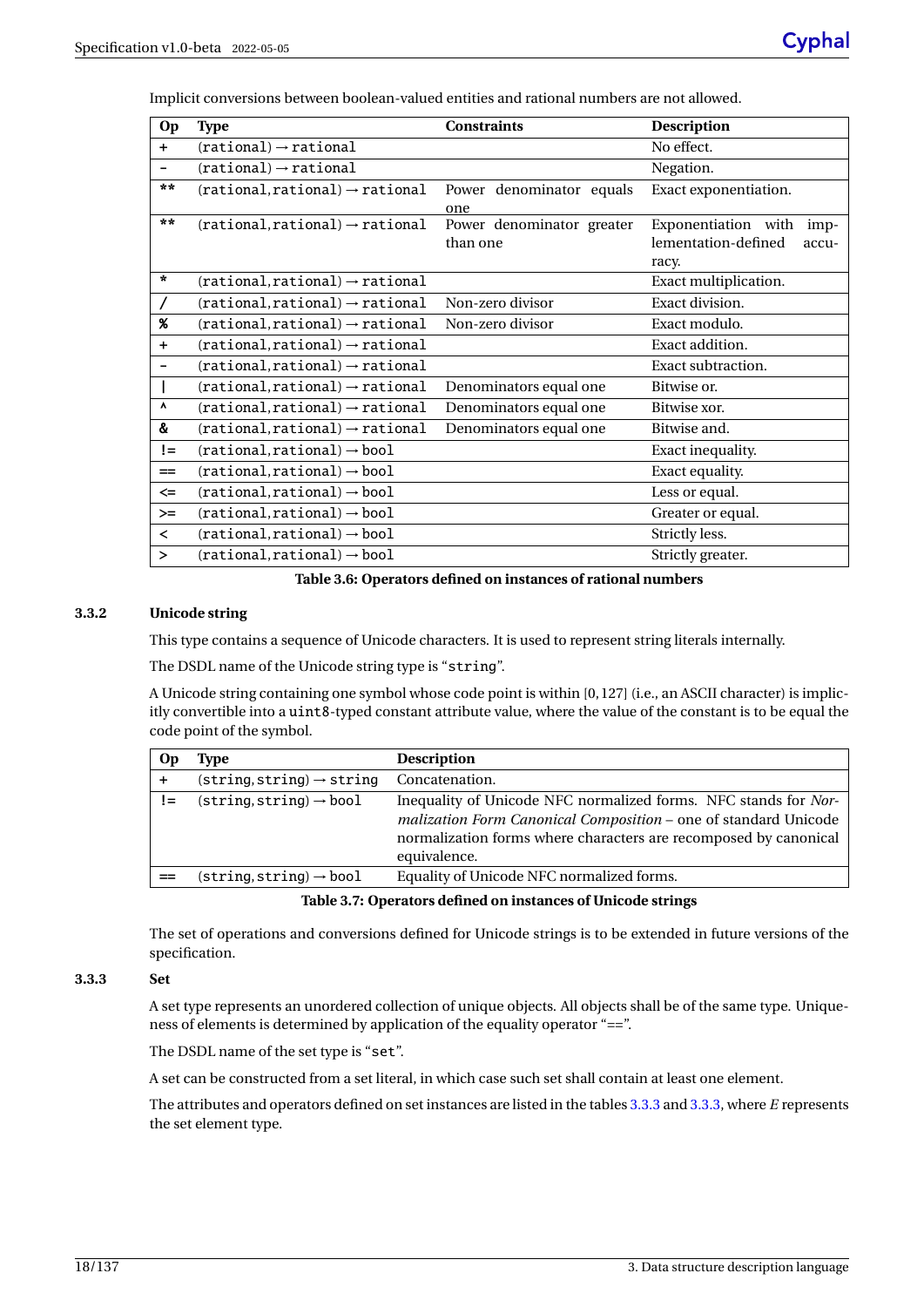| Name  | Type     | <b>Constraints</b>                                | <b>Description</b>                        |
|-------|----------|---------------------------------------------------|-------------------------------------------|
| min   | E        | Operator "<" is defined $(E, E) \rightarrow$ bool | Smallest element in the set determined    |
|       |          |                                                   | by sequential application of the operator |
|       |          |                                                   | $\lq\lq\lq\lq\lq$                         |
| max   | E        | Operator "<" is defined $(E, E) \rightarrow$ bool | Greatest element in the set determined    |
|       |          |                                                   | by sequential application of the operator |
|       |          |                                                   | $\lq\lq\lq\lq\lq$                         |
| count | rational |                                                   | Cardinality.                              |

#### <span id="page-24-3"></span>**Table 3.8: Attributes defined on instances of sets**

| Op                       | <b>Type</b>                                                                                        | <b>Constraints</b>        | Description                          |
|--------------------------|----------------------------------------------------------------------------------------------------|---------------------------|--------------------------------------|
| $==$                     | $(set_{\langle E \rangle}, set_{\langle E \rangle}) \rightarrow bool$                              |                           | Left equals right.                   |
| $!=$                     | $(set_{\langle E \rangle}, set_{\langle E \rangle}) \rightarrow bool$                              |                           | Left does not equal right.           |
| $\leq$                   | $(set_{\langle E \rangle}, set_{\langle E \rangle}) \rightarrow bool$                              |                           | Left is a subset of right.           |
| $>=$                     | $(set_{\langle E \rangle}, set_{\langle E \rangle}) \rightarrow bool$                              |                           | Left is a superset of right.         |
| $\overline{\phantom{0}}$ | $(set_{\langle E \rangle}, set_{\langle E \rangle}) \rightarrow bool$                              |                           | Left is a proper subset of right.    |
| $\geq$                   | $(set_{\langle E \rangle}, set_{\langle E \rangle}) \rightarrow bool$                              |                           | Left is a proper superset of right.  |
|                          | $(set_{\langle E \rangle}, set_{\langle E \rangle}) \rightarrow set_{\langle E \rangle}$           |                           | Union.                               |
| ٨                        | $(set_{\langle E \rangle}, set_{\langle E \rangle}) \rightarrow set_{\langle E \rangle}$           |                           | Disjunctive union.                   |
| &                        | $(set_{\langle E \rangle}, set_{\langle E \rangle}) \rightarrow set_{\langle E \rangle}$           |                           | Intersection.                        |
| $\star\star$             | $(\texttt{set}_{\leq E>} , E) \rightarrow \texttt{set}_{\leq R>}$                                  | $\mathcal E$ is not a set | Elementwise $(E, E) \rightarrow R$ . |
| $**$                     | $(E, \text{set}_{\leq E>} ) \rightarrow \text{set}_{\leq R>}$                                      | $E$ is not a set          | Elementwise $(E, E) \rightarrow R$ . |
| $\star$                  | $(\texttt{set}_{\leq E>} , E) \rightarrow \texttt{set}_{\leq R>}$                                  | $E$ is not a set          | Elementwise $(E, E) \rightarrow R$ . |
| $\boldsymbol{\pi}$       | $(E, \texttt{set}_{\leq E>} ) \rightarrow \texttt{set}_{\leq R>}$                                  | E is not a set            | Elementwise $(E, E) \rightarrow R$ . |
| $\prime$                 | $(\texttt{set}_{\langle \texttt{F}\rangle},E)\rightarrow \texttt{set}_{\langle \texttt{R}\rangle}$ | $E$ is not a set          | Elementwise $(E, E) \rightarrow R$ . |
| $\prime$                 | $(E, \texttt{set}_{\leq E>} ) \rightarrow \texttt{set}_{\leq R>}$                                  | $E$ is not a set          | Elementwise $(E, E) \rightarrow R$ . |
| %                        | $(\texttt{set}_{\langle E \rangle}, E) \rightarrow \texttt{set}_{\langle R \rangle}$               | E is not a set            | Elementwise $(E, E) \rightarrow R$ . |
| X                        | $(E, \text{set}_{\leq E>} ) \rightarrow \text{set}_{\leq R>}$                                      | E is not a set            | Elementwise $(E, E) \rightarrow R$ . |
| $\ddot{}$                | $(\texttt{set}_{\langle E \rangle}, E) \rightarrow \texttt{set}_{\langle R \rangle}$               | $E$ is not a set          | Elementwise $(E, E) \rightarrow R$ . |
| $\ddot{}$                | $(E, \text{set}_{\leq E>} ) \rightarrow \text{set}_{\leq R>}$                                      | E is not a set            | Elementwise $(E, E) \rightarrow R$ . |
| $\overline{\phantom{a}}$ | $(\texttt{set}_{\langle E \rangle}, E) \rightarrow \texttt{set}_{\langle R \rangle}$               | $E$ is not a set          | Elementwise $(E, E) \rightarrow R$ . |
| -                        | $(E, \text{set}_{\langle E \rangle}) \rightarrow \text{set}_{\langle R \rangle}$                   | $E$ is not a set          | Elementwise $(E, E) \rightarrow R$ . |

#### <span id="page-24-4"></span>**Table 3.9: Operators defined on instances of sets**

#### <span id="page-24-0"></span>**3.3.4 Serializable metatype**

Serializable types (which are reviewed in section [3.4\)](#page-24-1) are instances of the serializable metatype. This metatype is convenient for expression of various relations and attributes defined on serializable types.

The DSDL name of the serializable metatype is "metaserializable".

Available attributes are defined on a per-instance basis.

## <span id="page-24-1"></span>**3.4 Serializable types**

#### <span id="page-24-2"></span>**3.4.1 General principles**

Values of the serializable type category can be exchanged between nodes over the Cyphal network. This is opposed to the expression types (section [3.3\)](#page-22-0), instances of which can only exist while DSDL definitions are being evaluated. The data serialization rules are defined in section [3.7.](#page-38-2)

#### <span id="page-24-5"></span>*3.4.1.1 Alignment and padding*

For any serializable type, its *alignment A* is defined as some positive integer number of bits such that the offset of a serialized representation of an instance of this type relative to the origin of the containing serialized representation (if any) is an integer multiple of *A*.

Given an instance of type whose alignment is *A*, it is guaranteed that its serialized representation is always an integer multiple of *A* bits long.

When constructing a serialized representation, the alignment and length requirements are satisfied by means of *padding*, which refers to the extension of a bit sequence with zero bits until the resulting alignment or length requirements are satisfied. During deserialization, the padding bits are ignored (skipped) irrespective of their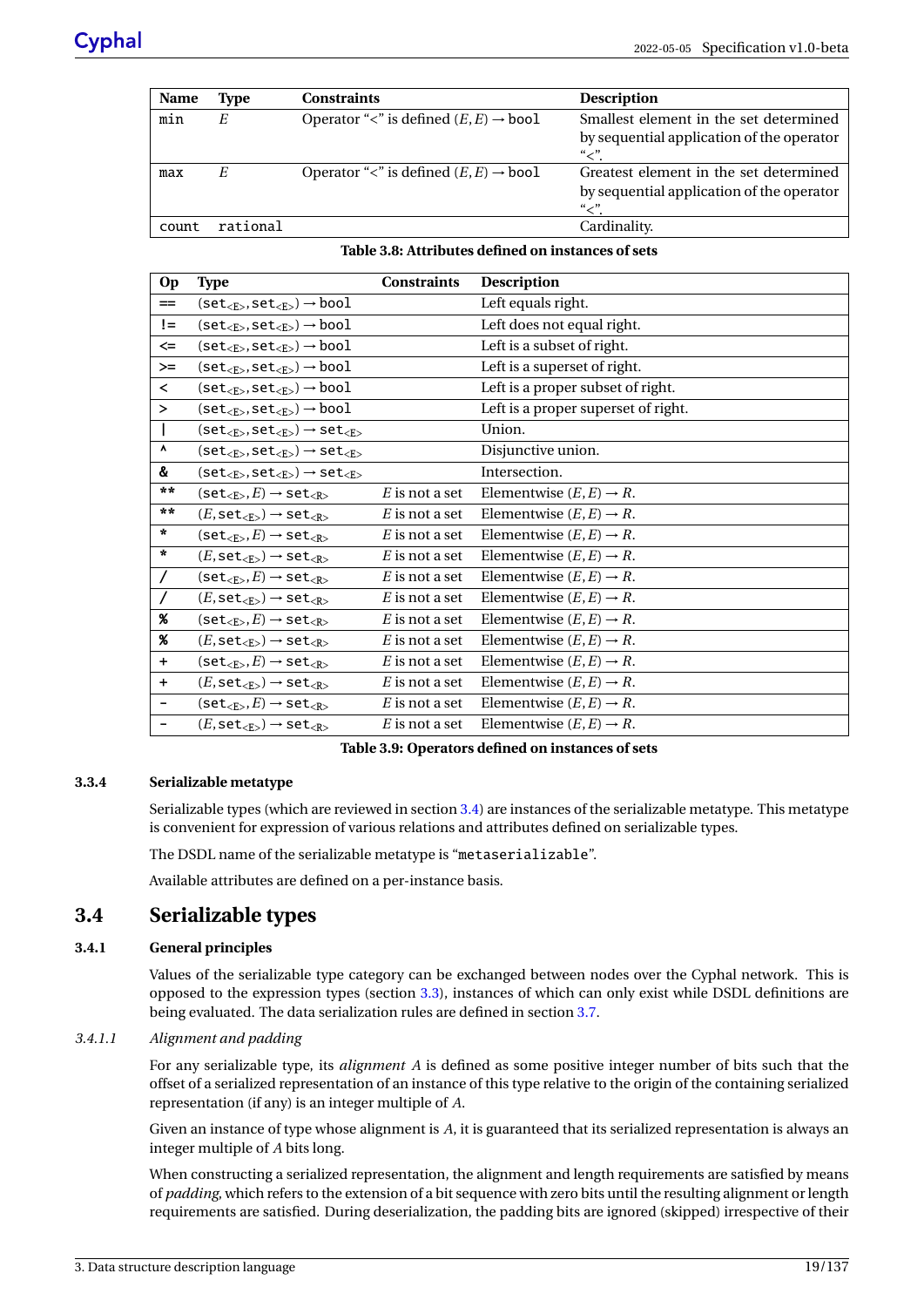value (also see related section [3.7.1.3\)](#page-39-1).

For example, given a variable-length entity whose length varies between 1 and 3 bits, followed by a field whose type has the alignment requirement of 8, one may end up with 5, 6, or 7 bits of padding inserted before the second field at runtime.

The exact amount of such padding cannot always be determined statically because it depends on the size of the preceding entity; however, it is guaranteed that it is always strictly less than the alignment requirement of the following field or, if this is the last field in a group, the alignment requirement of its container.

#### <span id="page-25-0"></span>**3.4.2 Void types**

Void types are used for padding purposes. The alignment of void types is 1 bit (i.e., no alignment).

Void-typed field attributes are set to zero when an object is serialized and ignored when it is deserialized. Void types can be used to reserve space in data type definitions for possible use in later versions of the data type.

The DSDL name pattern for void types is as follows: "void[1-9]\d\*", where the trailing integer represents its width, in bits, ranging from 1 to 64, inclusive.

Void types can be referred to directly by their name from any namespace.

#### <span id="page-25-1"></span>**3.4.3 Primitive types**

Primitive types are assumed to be known to DSDL processing tools a priori, and as such, they need not be defined by the user. Primitive types can be referred to directly by their name from any namespace.

The alignment of primitive types is 1 bit (i.e., no alignment).

#### <span id="page-25-4"></span>*3.4.3.1 Hierarchy*

The hierarchy of primitive types is documented below.

- **Boolean types.** A boolean-typed value represents a variable of the Boolean algebra. A Boolean-typed value can have two values: true and false. The corresponding DSDL data type name is "bool".
- **Algebraic types.** Those are types for which conventional algebraic operators are defined.
	- **Integer types** are used to represent signed and unsigned integer values. See table [3.4.3.1.](#page-25-4)
		- **Signed integer types.** These are used to represent values which can be negative. The corresponding DSDL data type name pattern is "int  $[1-9]\d*$ ", where the trailing integer represents the length of the serialized representation of the value, in bits, ranging from 2 to 64, inclusive.
		- **Unsigned integer types.** These are used to represent non-negative values. The corresponding DSDL data type name pattern is "uint [1-9]\d\*", where the trailing integer represents the length of the serialized representation of the value, in bits, ranging from 1 to 64, inclusive.
	- **Floating point types** are used to approximately represent real values. The underlying serialized representation follows the IEEE 754 standard. The corresponding DSDL data type name pattern is "float(16|32|64)", where the trailing integer represents the type of the IEEE 754 representation. See table [3.4.3.1.](#page-25-2)

| Category        | <b>DSDL</b> names                                            | Range, $X$ is bit length                      |
|-----------------|--------------------------------------------------------------|-----------------------------------------------|
| Signed integers | $int2, int3, int4 int62, int63, int64$                       | $\left[-\frac{2^X}{2},\frac{2^X}{2}-1\right]$ |
|                 | Unsigned integers uint1, uint2, uint3 uint62, uint63, uint64 | $[0, 2^X - 1]$                                |

#### <span id="page-25-2"></span>**Table 3.10: Properties of integer types**

| <b>DSDL</b> name | <b>Representation</b> | Approximate epsilon | Approximate range |
|------------------|-----------------------|---------------------|-------------------|
| float16          | IEEE 754 binary16     | 0.001               | $\pm 65504$       |
| float32          | IEEE 754 binary32     | $10^{-7}$           | $+10^{39}$        |
| float64          | IEEE 754 binary64     | $2 \times 10^{-16}$ | $+10^{308}$       |

#### <span id="page-25-3"></span>**Table 3.11: Properties of floating point types**

#### <span id="page-25-5"></span>*3.4.3.2 Cast mode*

The concept of *cast mode* is defined for all primitive types. The cast mode defines the behavior when a primitive-typed entity is assigned a value that exceeds its range. Such assignment requires some of the information to be discarded; due to the loss of information involved, it is called a *lossy assignment*.

The following cast modes are defined:

**Truncated mode** — denoted with the keyword "truncated" placed before the primitive type name.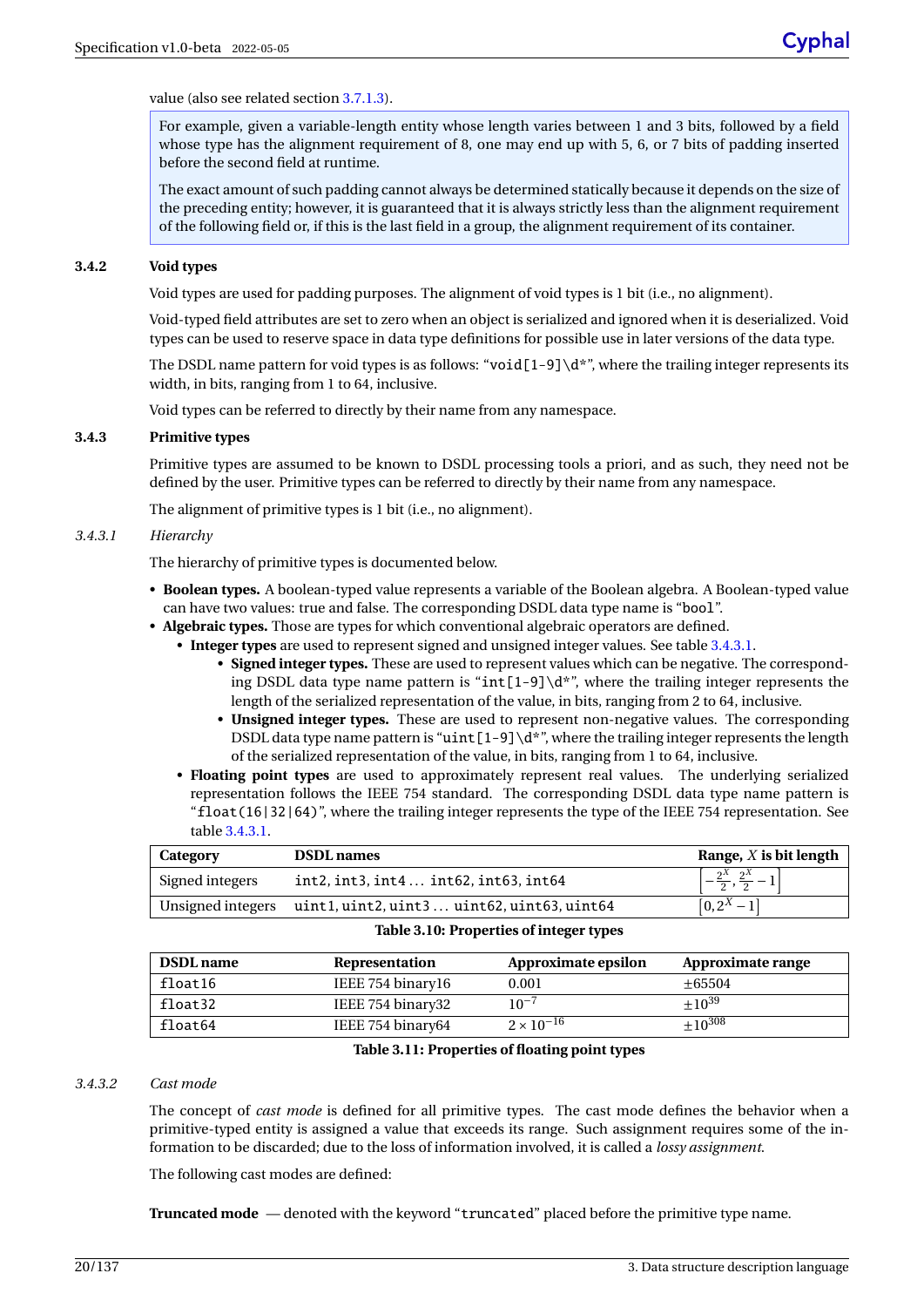**Saturated mode** — denoted with the optional keyword "saturated" placed before the primitive type name. If neither cast mode is specified, saturated mode is assumed by default. This essentially makes the "saturated" keyword redundant; it is provided only for consistency.

When a primitive-typed entity is assigned a value that exceeds its range, the resulting value is chosen according to the lossy assignment rules specified in table [3.4.3.2.](#page-25-5) Cases that are marked as illegal are not permitted in DSDL definitions.

| <b>Type category</b> | <b>Truncated mode</b>                             | Saturated mode (default)                            |
|----------------------|---------------------------------------------------|-----------------------------------------------------|
| Boolean              | Illegal: boolean type with truncated cast mode    | Falsity if the value is zero or false, truth other- |
|                      | is not allowed.                                   | wise.                                               |
| Signed integer       | Illegal: signed integer types with truncated cast | Nearest reachable value.                            |
|                      | mode are not allowed.                             |                                                     |
| Unsigned integer     | Most significant bits are discarded.              | Nearest reachable value.                            |
| Floating point       | Infinity with the same sign, unless the original  | If the original value is finite, the nearest finite |
|                      | value is not-a-number, in which case it will be   | value will be used. Otherwise, in the case of in-   |
|                      | preserved.                                        | finity or not-a-number, the original value will     |
|                      |                                                   | be preserved.                                       |

<span id="page-26-0"></span>**Table 3.12: Lossy assignment rules per cast mode**

Rules of conversion between values of different type categories do not affect compatibility at the protocol level, and as such, they are to be implementation-defined.

#### *3.4.3.3 Expressions*

At the time of DSDL definition processing, values of primitive types are represented as instances of the rational type (section [3.3.1\)](#page-22-1), with the exception of the type bool, instances of which are usable in DSDL expressions as-is.

|                   | Type                            | <b>Description</b> |
|-------------------|---------------------------------|--------------------|
|                   | $(bool) \rightarrow bool$       | Logical not.       |
|                   | $(bool, bool) \rightarrow bool$ | Logical or.        |
| <u>&amp;&amp;</u> | $(bool, bool) \rightarrow bool$ | Logical and.       |
| $==$              | $(bool, bool) \rightarrow bool$ | Equality.          |
| ! =               | $(bool, bool) \rightarrow bool$ | Inequality.        |

#### <span id="page-26-1"></span>**Table 3.13: Operators defined on instances of type boolean**

#### *3.4.3.4 Reference list*

An exhaustive list of all void and primitive types ordered by bit length is provided below for reference. Note that the cast mode specifier is omitted intentionally.

| 1. void1 uint1          | bool                            |  |
|-------------------------|---------------------------------|--|
| 2. void2 int2 uint2     |                                 |  |
| 3. void3 int3 uint3     |                                 |  |
| 4. void4 int4 uint4     |                                 |  |
| 5. void5 int5 uint5     |                                 |  |
| 6. void6 int6 uint6     |                                 |  |
| 7. void7 int7 uint7     |                                 |  |
| 8. void8 int8 uint8     |                                 |  |
| 9. void9 int9 uint9     |                                 |  |
| 10. void10 int10 uint10 |                                 |  |
| 11. void11 int11 uint11 |                                 |  |
| 12. void12 int12 uint12 |                                 |  |
| 13. void13 int13 uint13 |                                 |  |
| 14. void14 int14 uint14 |                                 |  |
| 15. void15 int15 uint15 |                                 |  |
|                         | 16. void16 int16 uint16 float16 |  |
| 17. void17 int17 uint17 |                                 |  |
| 18. void18 int18 uint18 |                                 |  |
| 19. void19 int19 uint19 |                                 |  |
| 20. void20 int20 uint20 |                                 |  |
| 21. void21 int21 uint21 |                                 |  |
|                         |                                 |  |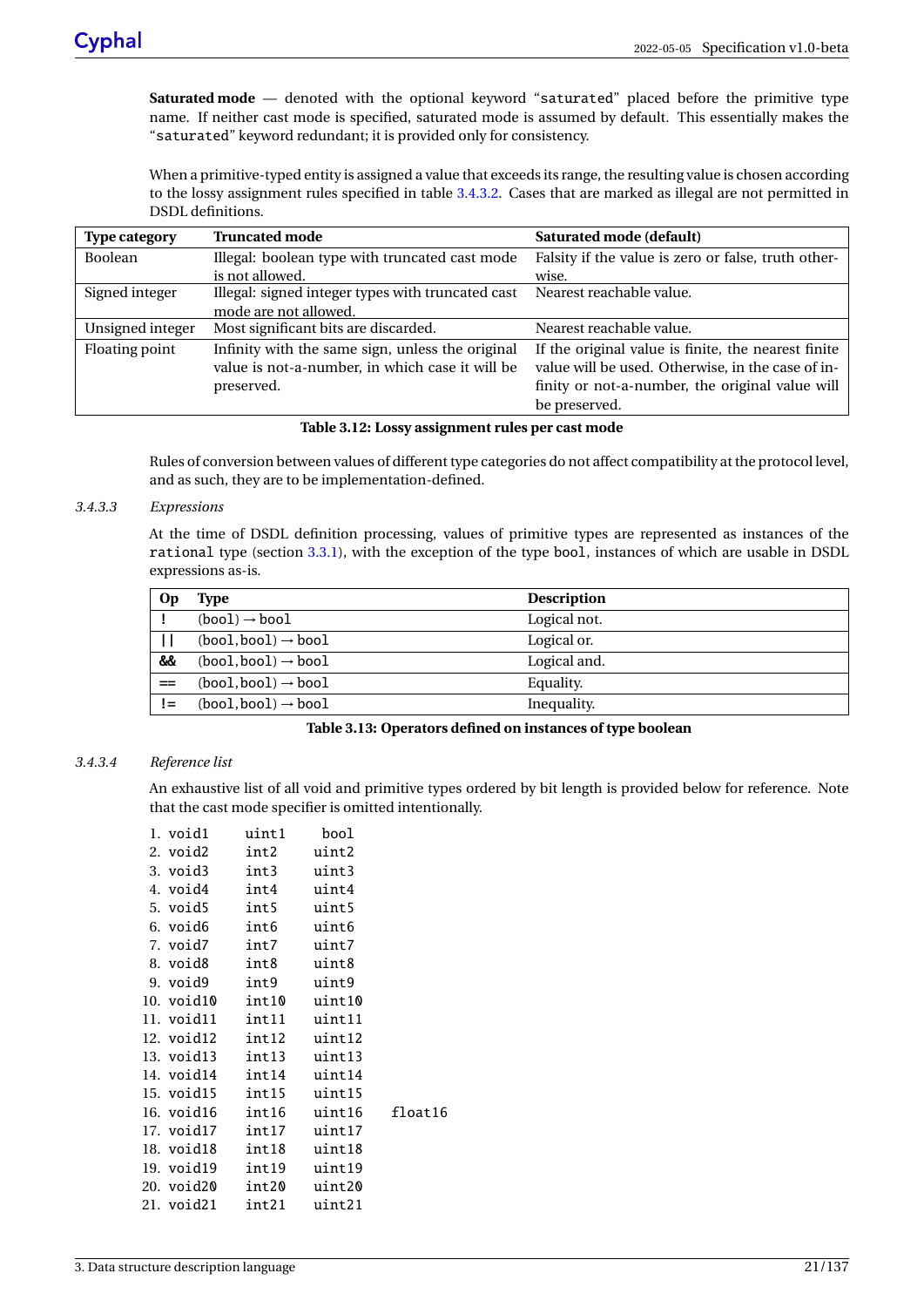| 22. void22 | int22 | uint22 |         |
|------------|-------|--------|---------|
| 23. void23 | int23 | uint23 |         |
| 24. void24 | int24 | uint24 |         |
| 25. void25 | int25 | uint25 |         |
| 26. void26 | int26 | uint26 |         |
| 27. void27 | int27 | uint27 |         |
| 28. void28 | int28 | uint28 |         |
| 29. void29 | int29 | uint29 |         |
| 30. void30 | int30 | uint30 |         |
| 31. void31 | int31 | uint31 |         |
| 32. void32 | int32 | uint32 | float32 |
| 33. void33 | int33 | uint33 |         |
| 34. void34 | int34 | uint34 |         |
| 35. void35 | int35 | uint35 |         |
| 36. void36 | int36 | uint36 |         |
| 37. void37 | int37 | uint37 |         |
| 38. void38 | int38 | uint38 |         |
| 39. void39 | int39 | uint39 |         |
| 40. void40 | int40 | uint40 |         |
| 41. void41 | int41 | uint41 |         |
| 42. void42 | int42 | uint42 |         |
| 43. void43 | int43 | uint43 |         |
| 44. void44 | int44 | uint44 |         |
| 45. void45 | int45 | uint45 |         |
| 46. void46 | int46 | uint46 |         |
| 47. void47 | int47 | uint47 |         |
| 48. void48 | int48 | uint48 |         |
| 49. void49 | int49 | uint49 |         |
| 50. void50 | int50 | uint50 |         |
| 51. void51 | int51 | uint51 |         |
| 52. void52 | int52 | uint52 |         |
| 53. void53 | int53 | uint53 |         |
| 54. void54 | int54 | uint54 |         |
| 55. void55 | int55 | uint55 |         |
| 56. void56 | int56 | uint56 |         |
| 57. void57 | int57 | uint57 |         |
| 58. void58 | int58 | uint58 |         |
| 59. void59 | int59 | uint59 |         |
| 60. void60 | int60 | uint60 |         |
| 61. void61 | int61 | uint61 |         |
| 62. void62 | int62 | uint62 |         |
| 63. void63 | int63 | uint63 |         |
| 64. void64 | int64 | uint64 | float64 |
|            |       |        |         |

#### <span id="page-27-0"></span>**3.4.4 Array types**

An array type represents an ordered collection of values. All values in the collection share the same type, which is referred to as *array element type*. The array element type can be any type except:

- void type;
- array type $^{28}$  $^{28}$  $^{28}$ .

The number of elements in the array can be specified as a constant expression at the data type definition time, in which case the array is said to be a *fixed-length array*. Alternatively, the number of elements can vary between zero and some static limit specified at the data type definition time, in which case the array is said to be a *variable-length array*. Variable-length arrays with unbounded maximum number of elements are not allowed.

Arrays are defined by adding a pair of square brackets after the array element type specification, where the brackets contain the *array capacity expression*. The array capacity expression shall yield a positive integer of type "rational" upon its evaluation; any other value or type renders the current DSDL definition invalid.

<span id="page-27-1"></span><sup>&</sup>lt;sup>28</sup>Meaning that nested arrays are not allowed; however, the array element type can be a composite type which in turn may contain arrays. In other words, indirect nesting of arrays is permitted.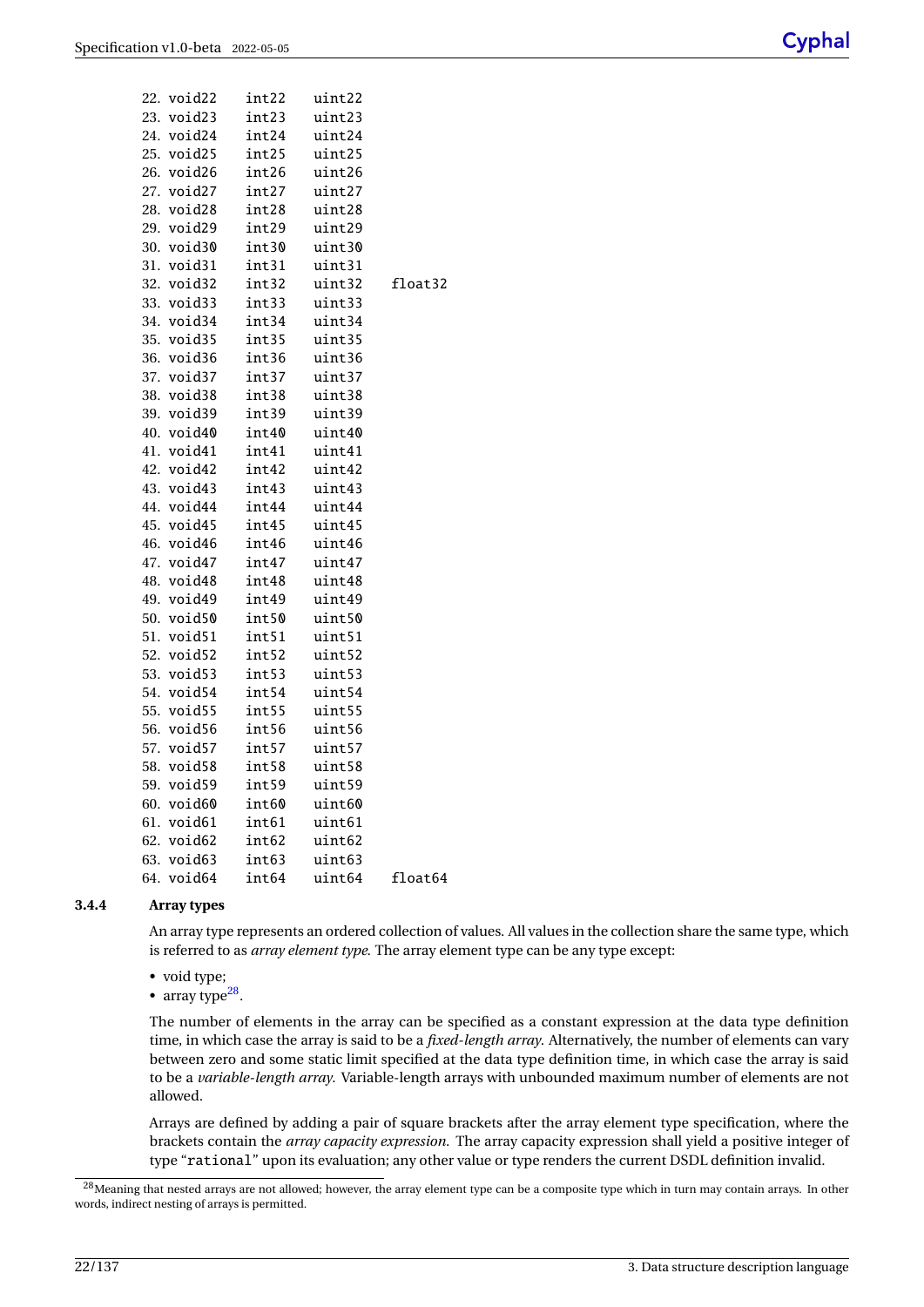The array capacity expression can be prefixed with the following character sequences in order to define a variable-length array:

- "<" (ASCII code 60) indicates that the integer value yielded by the array capacity expression specifies the non-inclusive upper boundary of the number of elements. In this case, the integer value yielded by the array capacity expression shall be greater than one.
- $\leq$  " $\leq$ " (ASCII code 60 followed by 61) same as above, but the upper boundary is inclusive.

If neither of the above prefixes are provided, the resultant definition is that of a fixed-length array.

The alignment of an array equals the alignment of its element type $^{29}\cdot$  $^{29}\cdot$  $^{29}\cdot$ 

#### <span id="page-28-0"></span>**3.4.5 Composite types**

*3.4.5.1 Kinds*

There are two kinds of composite type definitions: message types and service types. All versions of a data type shall be of the same kind<sup>[30](#page-28-4)</sup>.

A service type defines two inner data types: one for service request object, and one for service response object, in that order. The two types are separated by the service response marker ("---") on a separate line.

The presence of the service response marker indicates that the data type definition at hand is of the service kind. At most one service response marker shall appear in a given definition.

*3.4.5.2 Dependencies*

In order to refer to a composite type from another composite type definition (e.g., for nesting or for referring to an external constant), one has to specify the full data type name of the referred data type followed by its major and minor version numbers separated by the namespace separator character, as demonstrated on figure [3.4.](#page-28-1)

<span id="page-28-1"></span>To facilitate look-up of external dependencies, implementations are expected to obtain from external sources<sup>[31](#page-28-5)</sup> the list of directories that are the roots of namespaces containing the referred dependencies.



numbers

**Figure 3.4: Reference to an external composite data type definition**

If the referred data type and the referring data type share the same full namespace name, it is allowed to omit the namespace from the referred data type specification leaving only the short data type name, as demonstrated on figure [3.5.](#page-28-2) In this case, the referred data type will be looked for in the namespace of the referrer. Partial omission of namespace components is not permitted.



#### <span id="page-28-2"></span>**Figure 3.5: Reference to an external composite data type definition located in the same namespace**

Circular dependencies are not permitted. A circular dependency renders all of the definitions involved in the dependency loop invalid.

If any of the referred definitions are marked as deprecated, the referring definition shall be marked depre-cated as well<sup>[32](#page-28-6)</sup>. If a non-deprecated definition refers to a deprecated definition, the referring definition is malformed<sup>[33](#page-28-7)</sup>.

When a data type is referred to from within an expression context, it constitutes a literal of type "metaserializable" (section [3.3.4\)](#page-24-0). If the referred data type is of the message kind, its attributes are accessible in the referring expression through application of the attribute reference operator ".". The available attributes and their semantics are documented in the section [3.5.2.](#page-35-0)

<span id="page-28-3"></span><sup>&</sup>lt;sup>29</sup> E.g., the alignment of uint  $5$  [<=3] or int  $64$  [3] is 1 bit (that is, no alignment).

<span id="page-28-4"></span><sup>30</sup>For example, if a data type version 0.1 is of a message kind, all later versions of it shall be messages, too.

<span id="page-28-5"></span><sup>31</sup>For example, from user-provided configuration options.

<span id="page-28-7"></span><span id="page-28-6"></span> $32$  Deprecation is indicated with the help of a special directive, as explained in section [3.6.](#page-36-1)

<sup>33</sup>This tainting behavior is designed to prevent unexpected breakage of type hierarchies when one of the deprecated dependencies reaches its end of life.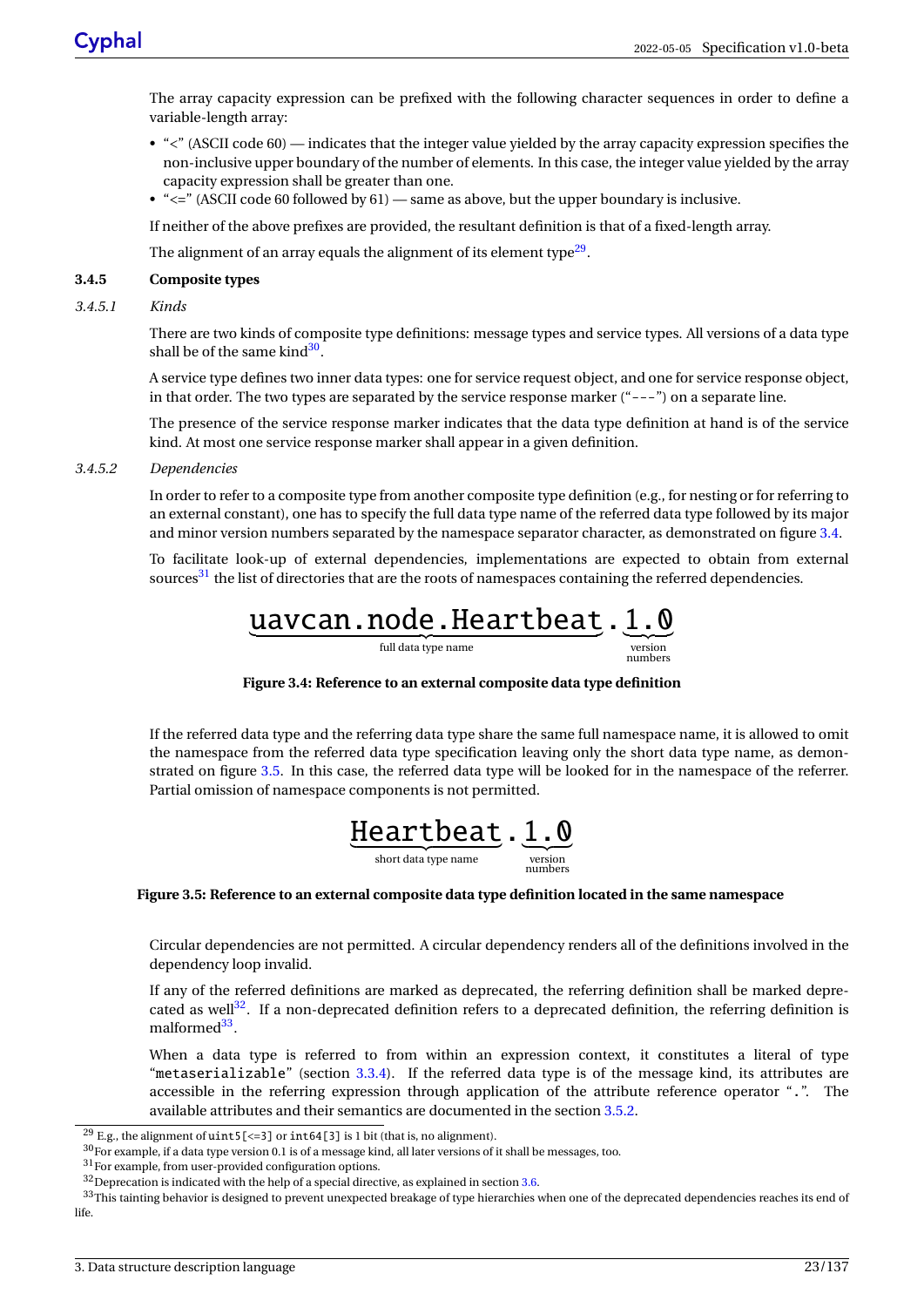1 uint64 MY\_CONSTANT = vendor.MessageType.1.0.OTHER\_CONSTANT 2 | uint64 MY\_CONSTANT = MessageType.1.0.OTHER\_CONSTANT  $3$   $#$  The above is valid if the referring definition and the referred definition 4 | # are located inside the root namespace "vendor". 5 | @print MessageType.1.0

#### *3.4.5.3 Tagged unions*

Any data type definition can be supplied with a special directive (section [3.6\)](#page-36-1) indicating that it forms a tagged union.

A tagged union type shall contain at least two field attributes. A tagged union shall not contain padding field attributes.

The value of a tagged union object is a function of the field attribute which value it is currently holding and the value of the field attribute itself.

To avoid ambiguity, a data type that is not a tagged union is referred to as a *structure*.

<span id="page-29-3"></span>*3.4.5.4 Alignment and cumulative bit length set*

The alignment of composite types is one byte (8 bits) $^{34}.$  $^{34}.$  $^{34}.$ 

Per the definitions given in [3.4.1.1,](#page-24-5) a serialized representation of a composite type is padded to 8 bits by inserting padding bits after its last element until the resulting length is a multiple of 8 bits.

Given a set of field attributes, their *cumulative bit length set* is computed by evaluating every permutation of their respective bit length sets plus the required padding.

- For tagged unions, this amounts to the union of the bit length sets of each field plus the bit length set of the implicit union tag.
- Otherwise, the cumulative bit length set is the Cartesian product of the bit length sets of each field plus the required inter-field padding.

Related specifics are given in section [3.7](#page-38-2) on data serialization.

#### <span id="page-29-0"></span>*3.4.5.5 Extent and sealing*

As detailed in section [3.8,](#page-47-0) data types may evolve over time to accommodate new design requirements, new features, to rectify issues, etc. In order to allow gradual migration of deployed systems to revised data types, it is desirable to ensure that they can be modified in a way that does not render new definitions incompatible with their earlier versions. In this context there are two related concepts:

**Extent** — the minimum amount of memory, in bits, that shall be allocated to store the serialized representation of the type. The extent of any type is always greater than or equal the maximal value of its bit length set. It is always a multiple of 8.

**Sealing** — a type that is *sealed* is non-evolvable and its extent equals the maximal value of its bit length set $^{35}$  $^{35}$  $^{35}$ . A type that is not sealed is also referred to as *delimited*.

The extent is the growth limit for the maximal bit length of the type as it evolves. The extent should be at least as large as the longest serialized representation of any compatible version of the type, which ensures that an agent leveraging a particular version can correctly process any other compatible version due to the avoidance of unintended truncation of serialized representations.

Serialized representations of evolvable definitions may carry additional metadata which introduces a certain overhead. This may be undesirable in some scenarios, especially in cases where serialized representations of the definition are expected to be highly compact, thereby making the overhead comparatively more significant. In such cases, the designer may opt out of the extensibility by declaring the definition sealed. Serialized representations of sealed definitions do not incur the aforementioned overhead.

The related mechanics are described in section [3.7.5.3.](#page-45-0)

<span id="page-29-2"></span><span id="page-29-1"></span><sup>&</sup>lt;sup>34</sup>Regardless of the content. It follows that empty composites can be inserted arbitrarily to force byte alignment of the next field(s) at runtime. <sup>35</sup>I.e., the smallest possible extent.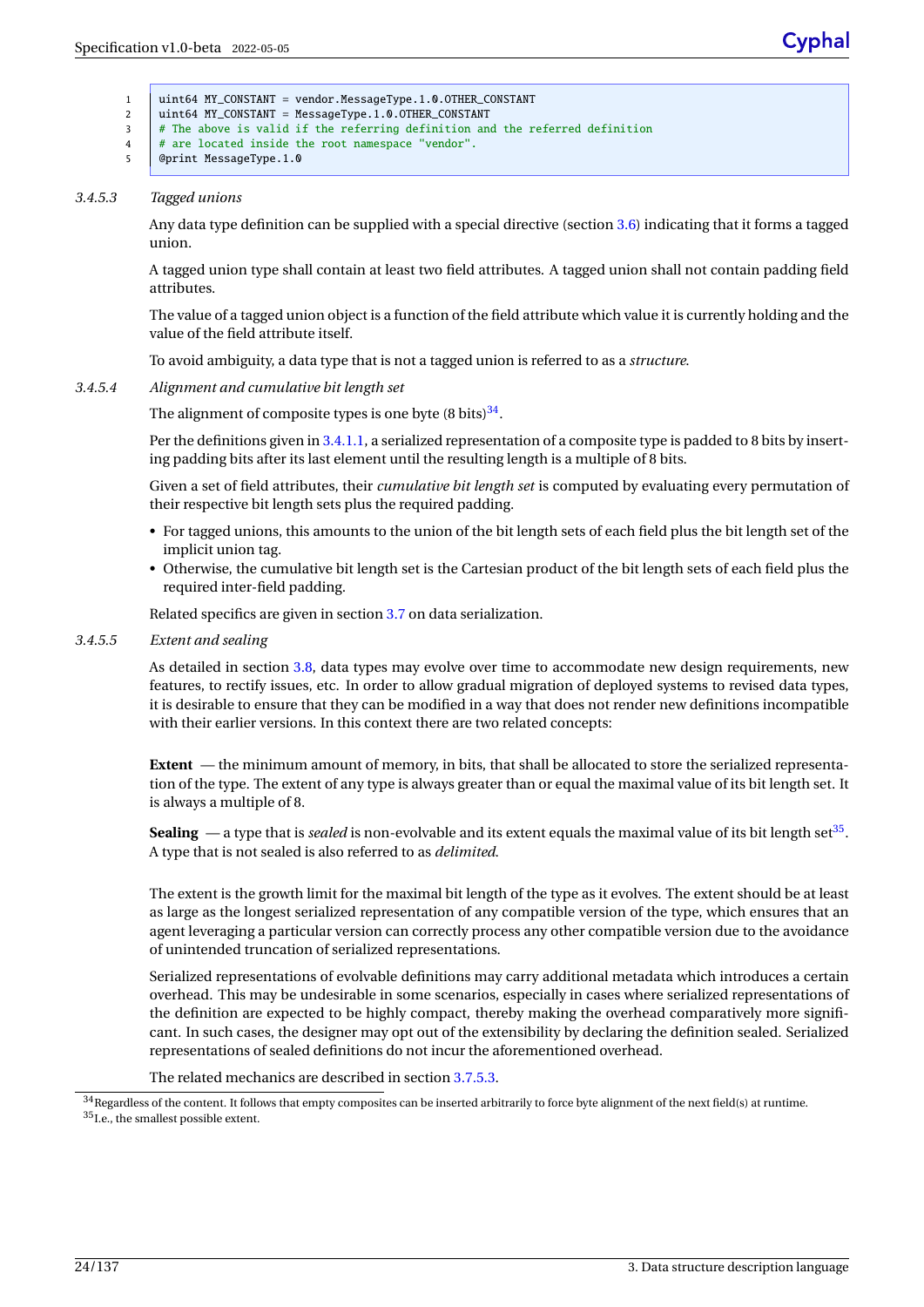# Extent (memory requirement)

**THE BULLET BRAKK RRA** 

Longest serialized representation

Memory reserve (none if sealed)

#### **Figure 3.6: Serialized representation and extent**

<span id="page-30-0"></span>Because of Cyphal's commitment to determinism, memory buffer allocation can become an issue. When using a flat composite type (where each field is of a primitive type) with the implicit truncation rule, it is clear that the last defined fields are to be truncated out shall the allocated buffer be too small to accommodate the serialized representation in its entirety. If there is a composite-typed field, this behavior can no longer be relied on. The technical details explaining this are given in section [3.7.5.3.](#page-45-0)

Conventional protocols manage this simply by delaying the memory requirement identification until runtime, which is unacceptable to Cyphal. The solution for Cyphal is to allow the data type author to require implementations to reserve more memory than required by the data type definition unless it is @sealed (or unless the implementation does use dynamic memory allocation).

The extent shall be set explicitly using the directive described in section [3.6.2,](#page-37-0) unless the definition is declared sealed using the directive described in section [3.6.3.](#page-37-1) The directives are mutually exclusive.

It is allowed for a sealed composite type to nest non-sealed (delimited) composite types, and vice versa.

#### *3.4.5.6 Bit length set*

The bit length set of a sealed composite type equals the cumulative bit length set of its fields plus the final padding (see section [3.4.5.4\)](#page-29-3).

The bit length set of the following is {8, 24, 40, 56}:

```
1 \quad \text{limit} 16\text{K}=31 foo
2 @sealed
```
The bit length set of the following is {16, 32, 48, 64}:

```
1 | uint16[<=3] foo
2 \int int2 bar
```

```
3 @sealed
```
The bit length set of the following is {8, 16}:

```
1 | bool[\leq=3] foo
2 @sealed
```
The bit length set of a non-sealed (delimited) composite type is dependent only on its extent *X*, and is defined as follows:

$$
\left\{B_{\mathrm{DH}}+8\,b\mid b\in\mathbb{Z},\,0\leq b\leq\frac{X}{8}\right\}
$$

where  $B_{\text{DH}}$  is the bit length of the *delimiter header* as defined in section [3.7.5.3.](#page-45-0)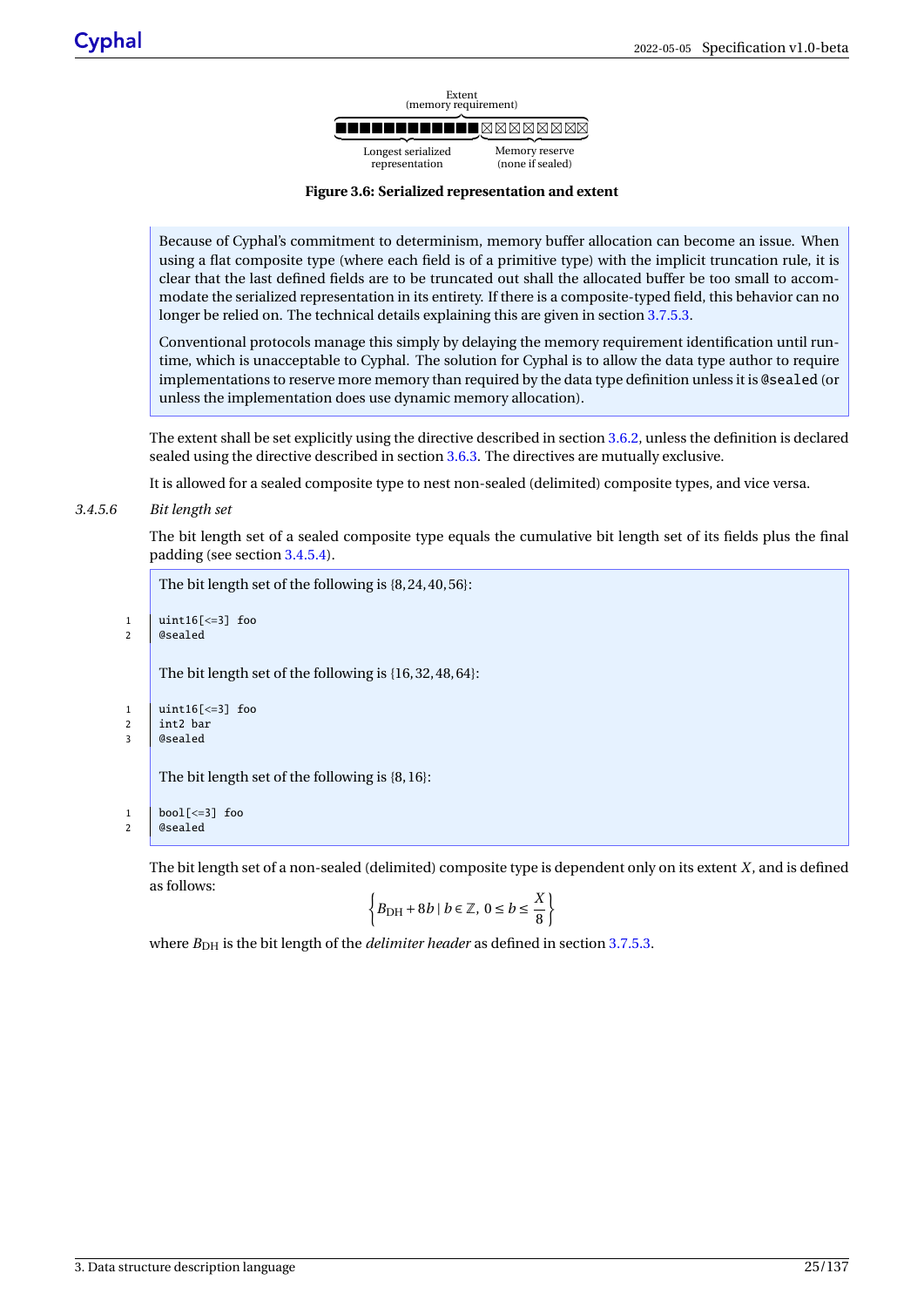This is intentionally not dependent on the fields of the composite because the definition of delimited composites should be possible to change without violating the backward compatibility.

If the bit length set was dependent on the field composition, then a composite *A* that nests another composite *B* could have made a fragile assumption about the offset of the fields that follow *B* that could be broken when *B* is modified. Example:

```
1 + A.1.02 \vert B.1.0 x \vert3 float32 assume_aligned # B.1.0 contains a single uint64, assume this field is 32-bit aligned?
4 @sealed
1 \t# B.1.02 \int uint 64 x
3 @extent 8 * 8
     Imagine then that B.1.0 is replaced with the following:
1 + B.1.1
```

```
2 \vert uint 64 x
\frac{3}{5} bool[<=64] y
4 @extent 8 * 8
```
Once this modification is introduced, the fragile assumption about the alignment of A.1.0.assume\_aligned would be violated. To avoid this issue, the bit length set definition of delimited types intentionally discards the information about its field composition, forcing dependent types to avoid any non-trivial assumptions.

When serializing an object, the amount of memory needed for storing its serialized representation may be taken as the maximal value of its bit length set minus the size of the delimiter header, since this bound is tighter than the extent yet guaranteed to be sufficient. This optimization is not applicable to deserialization since the actual type of the object may not be known.

#### *3.4.5.7 Type polymorphism and equivalency*

Type polymorphism is supported in DSDL through structural subtyping. The following definition relies on the concept of *field attribute*, which is introduced in section [3.5.](#page-34-0)

Polymorphic relations are not defined on service types.

Let *B* and *D* be DSDL types that define *b* and *d* field attributes, respectively. Let each field attribute be assigned a sequential index according to its position in the DSDL definition (see section [3.2](#page-17-0) on statement ordering).

1. Structure subtyping rule — *D* is a *structural subtype* of *B* if all conditions are satisfied:

- neither *B* nor *D* define a tagged union<sup>[36](#page-31-0)</sup>;
- neither *B* nor *D* are sealed<sup>[37](#page-31-1)</sup>;
- the extent of *B* is not less than the extent of  $D^{38}$  $D^{38}$  $D^{38}$ ;
- *B* is not *D*;
- $b \leq d$ ;
- for each field attribute of *B* at index *i* there is an equal<sup>[39](#page-31-3)</sup> field attribute in *D* at index *i*.
- 2. Tagged union subtyping rule *D* is a structural subtype of *B* if all conditions are satisfied:
	- both *B* and *D* define tagged unions:
	- neither *B* nor *D* are sealed;
	- the extent of *B* is not less than the extent of *D*;
	- *B* is not *D*;
	- $b \leq d$ ;
	- $2^{\lceil \log_2 \max(8, \lceil \log_2 b \rceil) \rceil} = 2^{\lceil \log_2 \max(8, \lceil \log_2 d \rceil) \rceil 40}$  $2^{\lceil \log_2 \max(8, \lceil \log_2 b \rceil) \rceil} = 2^{\lceil \log_2 \max(8, \lceil \log_2 d \rceil) \rceil 40}$  $2^{\lceil \log_2 \max(8, \lceil \log_2 b \rceil) \rceil} = 2^{\lceil \log_2 \max(8, \lceil \log_2 d \rceil) \rceil 40}$
	- for  $i \in [0, b)$ , the type of the field attribute of *D* at index *i* is the same or is a subtype of the type of the field

<span id="page-31-1"></span><span id="page-31-0"></span> $\rm{^{36}This}$  is because tagged unions are serialized differently.

<sup>&</sup>lt;sup>37</sup>Sealed types are serialized in-place as if their definition was directly copied into the outer (containing) type (if any). This circumstance effectively renders them non-modifiable because that may break the bit layout of the outer types (if any). More on this in section [3.7.5.3.](#page-45-0)

<span id="page-31-2"></span><sup>38</sup>This is to uphold the Liskov substitution principle. A deserializer expecting an instance of *B* in a serialized representation should be invariant to the replacement  $B \leftarrow D$ . If the extent of *D* was larger, then its serialized representation could spill beyond the allocated container, possibly resulting in the truncation of the following data, which in turn could result in incorrect deserialization. See [3.7.](#page-38-2)

<span id="page-31-3"></span> $^{39}\mathrm{Field}$  attribute equality is defined in section [3.5.](#page-34-0)

<span id="page-31-4"></span> $^{40}$  I.e., the length of the implicit union tag field should be the same.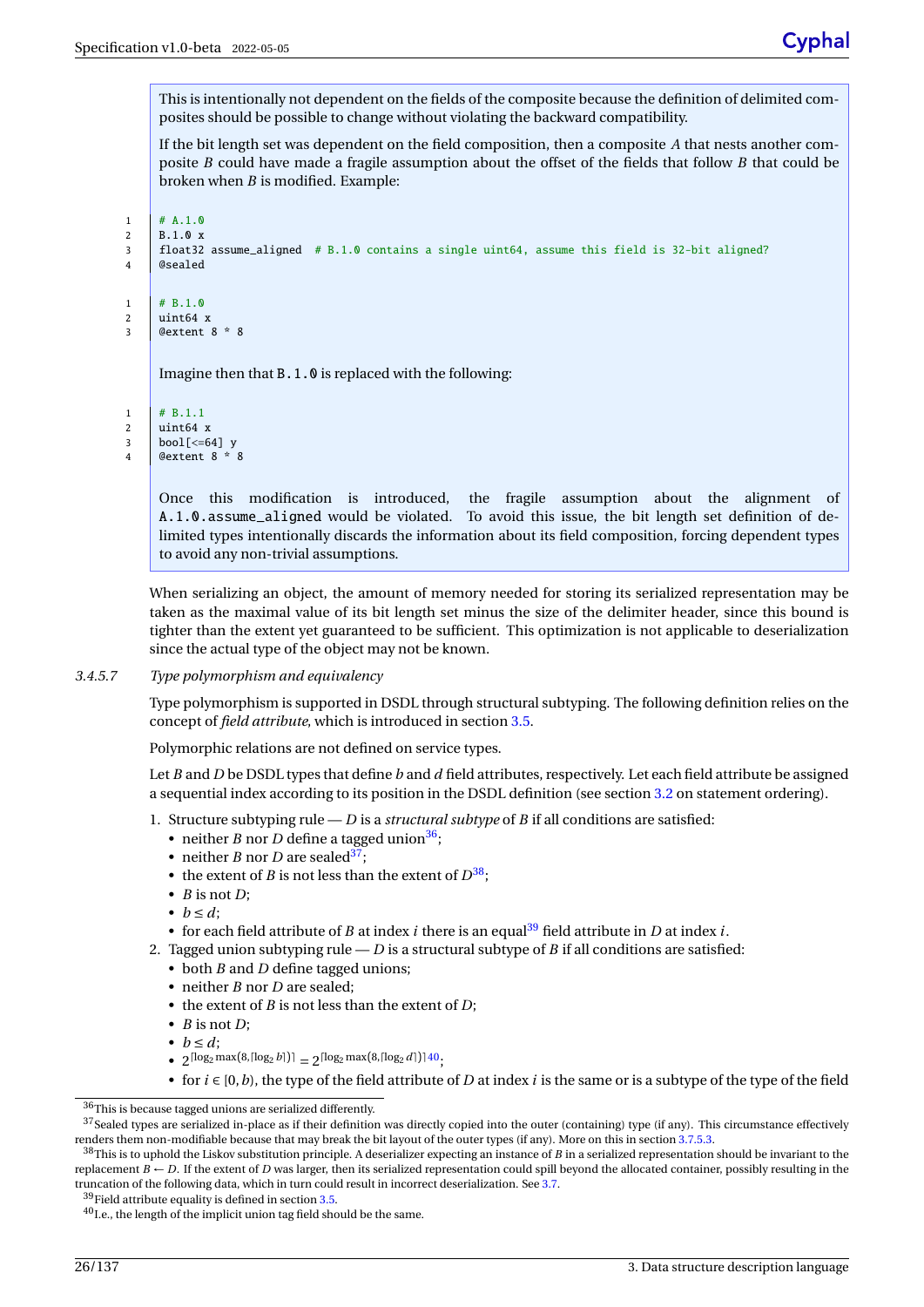attribute of *B* at index *i*.

- for *i* ∈ [0,*b*), the name of the field attribute of *D* at index *i* is the same as the name of the field attribute of *B* at index *i*.
- 3. Empty type subtyping rule *D* is a structural subtype of *B* if all conditions are satisfied:
	- $b = 0^{41}$  $b = 0^{41}$  $b = 0^{41}$ ;
	- neither *B* nor *D* are sealed;
	- the extent of *B* is not less than the extent of *D*;
	- *B* is not *D*.
- 4. Header subtyping rule *D* is a structural subtype of *B* if all conditions are satisfied:
	- neither *B* nor *D* define a tagged union;
	- both *B* and *D* are sealed;
	- the first field attribute of *D* is of type *B*.

If *D* is a structural subtype of *B*, then *B* is a *structural supertype* of *D*.

*D* and *B* are *structurally equivalent* if *D* is a structural subtype and a structural supertype of *B*.

A *type hierarchy* is an ordered set of data types such that for each pair of its members one type is a subtype of another, and for any member its supertypes are located on the left.

<span id="page-32-0"></span><sup>&</sup>lt;sup>41</sup>If *B* contains no field attributes, the applicability of the Liskov substitution principle is invariant to whether its subtypes are tagged union types or not.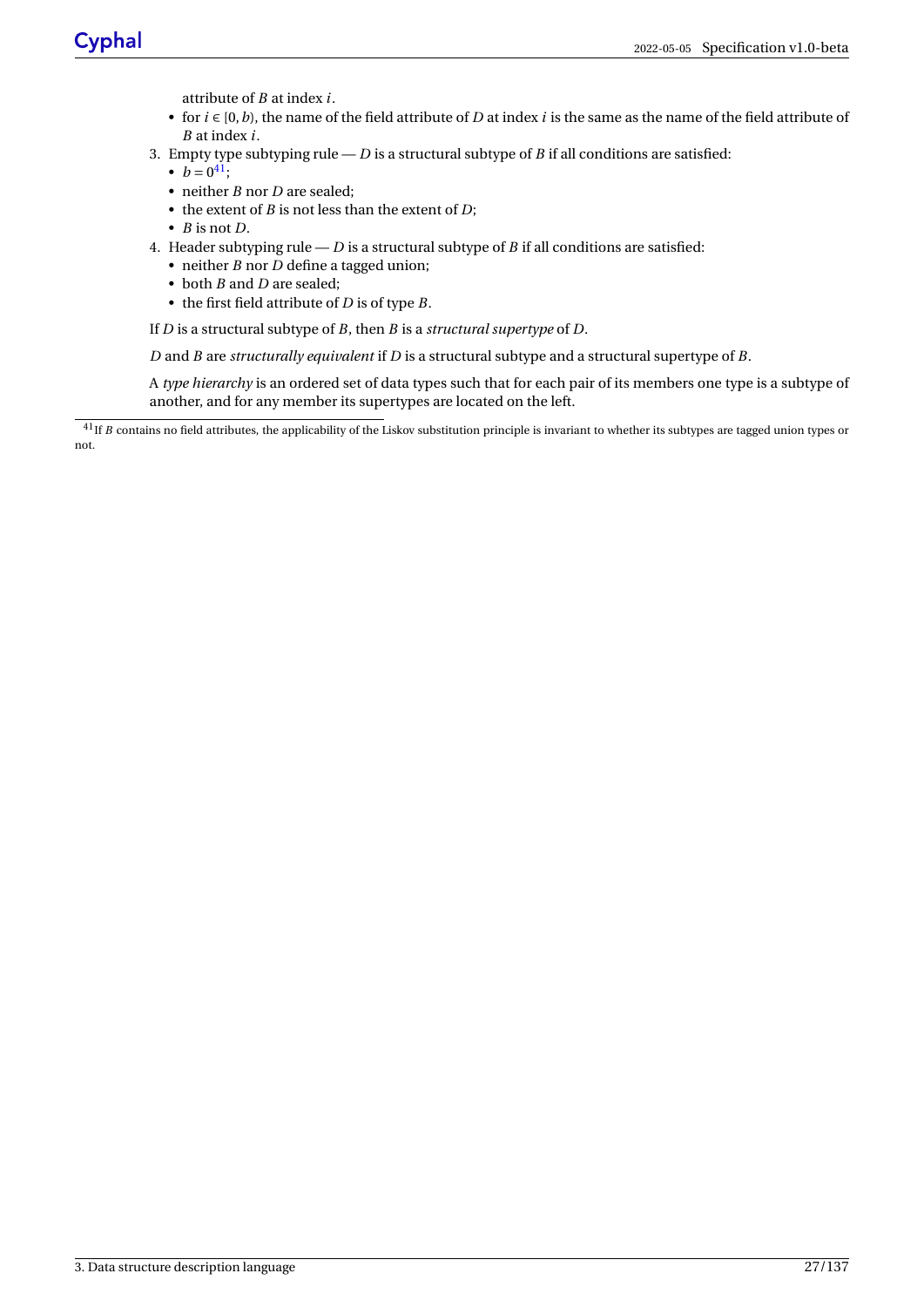Subtyping example for structure (non-union) types. First type: 1 | float64 a  $\#$  Index 0 2  $int16[<=9]$  b # Index 1 3 @extent 32 \* 8 The second type is a structural subtype of the first type: 1  $\left| \begin{array}{ccc} 1 & \text{float64 a} \\ \text{int16} <=9 \end{array} \right|$  b # Index 0 2  $int16[<=9]$  b # Index 1  $3 \text{ units}$  60 # Index 2 4 @extent 32 \* 8 Subtyping example for union types. First type: 1 | @union # The implicit union tag field is 8 bits wide 2 | uavcan.primitive.Empty.1.0 foo 3 float16 bar  $4 \quad \text{uint8 } \text{zoo}$ 5 @extent 128 \* 8 The second type is a structural subtype of the first type: 1 | @union # The implicit union tag field is 8 bits wide 2 | uavcan.diagnostic.Record.1.0 foo # Subtype 3 float16 bar # Same 4 uint8 zoo  $\qquad$  # Same<br>5 int64[<=64] baz # New field 5  $\int$  int64 $\left[ \left( <=64 \right]$  baz 6 @extent 128 \* 8 A structure type that defines zero fields is a structural supertype of any other structure type, regardless of either or both being a union, provided that its extent is sufficient. A structure type may have an arbitrary number of supertypes as long as the field equality constraint is satisfied. Header subtyping example. The first type is named A.1.0:  $1$  | float64 a 2 |  $int16[<=9]$  b 3 @sealed The second type is a structural subtype of the first type:  $1$  A.1.0 base 2  $|$  uint 8 foo 3 @sealed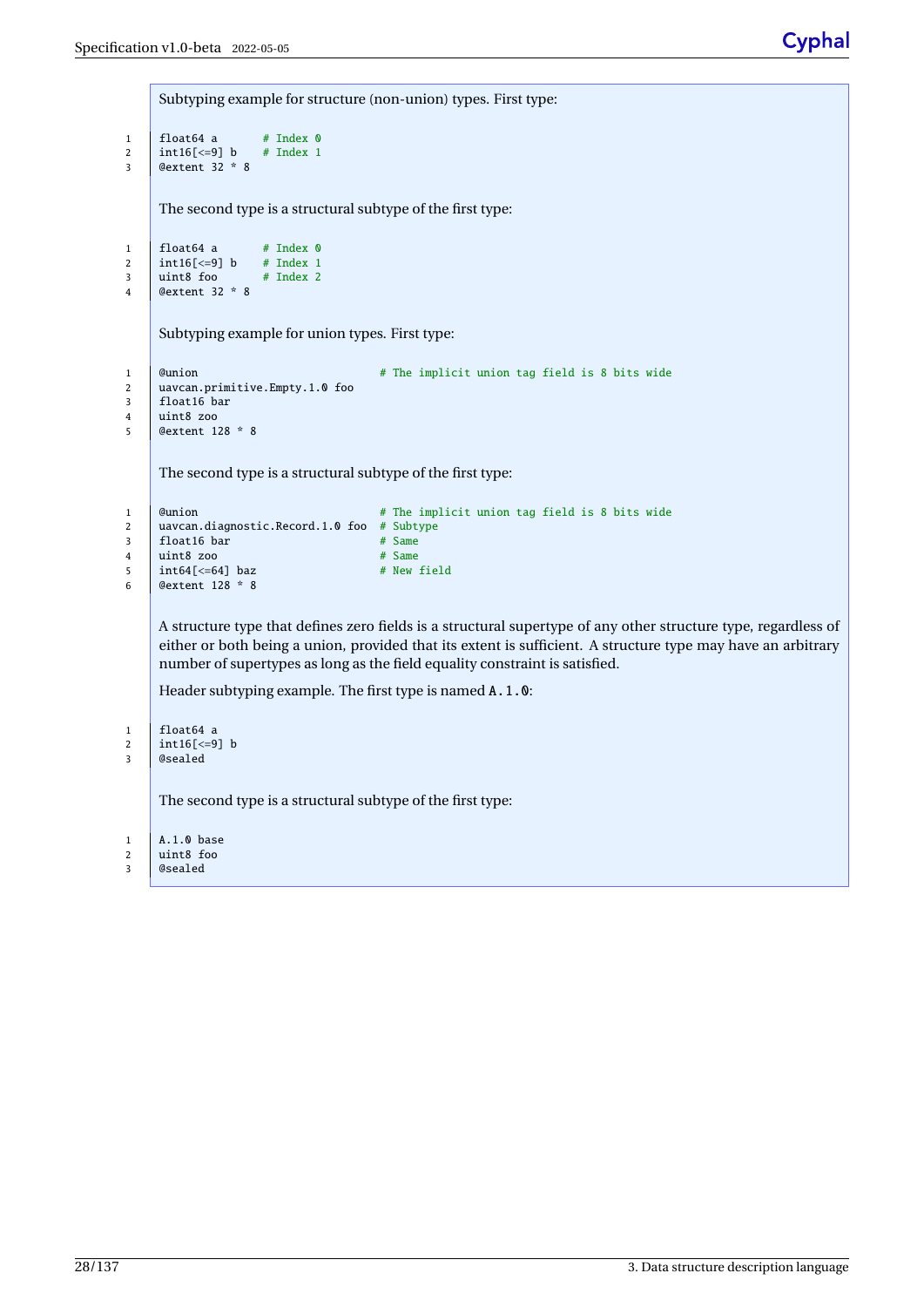The following example in C demonstrates the concept of polymorphic compatibility detached from DSDL. 1 | struct base  $2 \mid \{$  $\overline{3}$  int a; 4 float b;  $5 \mid \}$ ; 6 struct derived\_first  $7 \mid$  { 8 int a; 9 float b;  $10$  double  $c$ ;  $11$  }; 12 struct derived second  $13 \mid \{$ 14 int a; 15 float b; 16 short d;  $17 \mid \}$ : 18 | float compute(struct base\* value)  $19$  { 20 return (float)value->a + value->b;<br>21 } 21 } 22  $int \, \text{main}$ () 23  $\left| \right|$ 24 struct derived\_first foo = { .a = 123, .b = -456.789F, .c = 123.456 }; 25 struct derived\_second bar = {  $.a = -123$ ,  $.b = 456.789F$ ,  $.d = -123$  }; 26 // Both derived\_first and derived\_second are structural subtypes of base. The program returns zero. 27 return compute(&foo) + compute(&bar);<br>28 } 28 }

## <span id="page-34-0"></span>**3.5 Attributes**

An *attribute* is a named (excepting padding fields) entity associated with a particular object or type.

#### <span id="page-34-1"></span>**3.5.1 Composite type attributes**

A composite type attribute that has a value assigned at the data type definition time is called a *constant attribute*; a composite type attribute that does not have a value assigned at the definition time is called a *field attribute*.

The name of a composite type attribute shall be unique within the data type definition that contains it, and it shall not match any of the reserved name patterns specified in the table [3.2.5.](#page-21-0) This requirement does not apply to padding fields.

#### *3.5.1.1 Field attributes*

A field attribute represents a named dynamically assigned value of a statically defined type that can be exchanged over the network as a member of its containing object. The data type of a field attribute shall be of the serializable type category (section [3.4\)](#page-24-1), excepting the void type category, which is not allowed.

Exception applies to the special kind of field attributes — *padding fields*. The type of a padding field attribute shall be of the void category. A padding field attribute may not have a name.

A pair of field attributes is considered equal if, and only if, both field attributes are of the same type, and both share the same name or both are padding field attributes.

Example:

```
1 uint8[<=10] regular_field # A field named "regular field"
2 void16 \# A padding field; no name is permitted
```
#### <span id="page-34-2"></span>*3.5.1.2 Constant attributes*

A constant attribute represents a named statically assigned value of a statically defined type. Values of constant attributes are never exchanged over the network, since they are assumed to be known to all involved nodes by virtue of them sharing the same definition of the data type.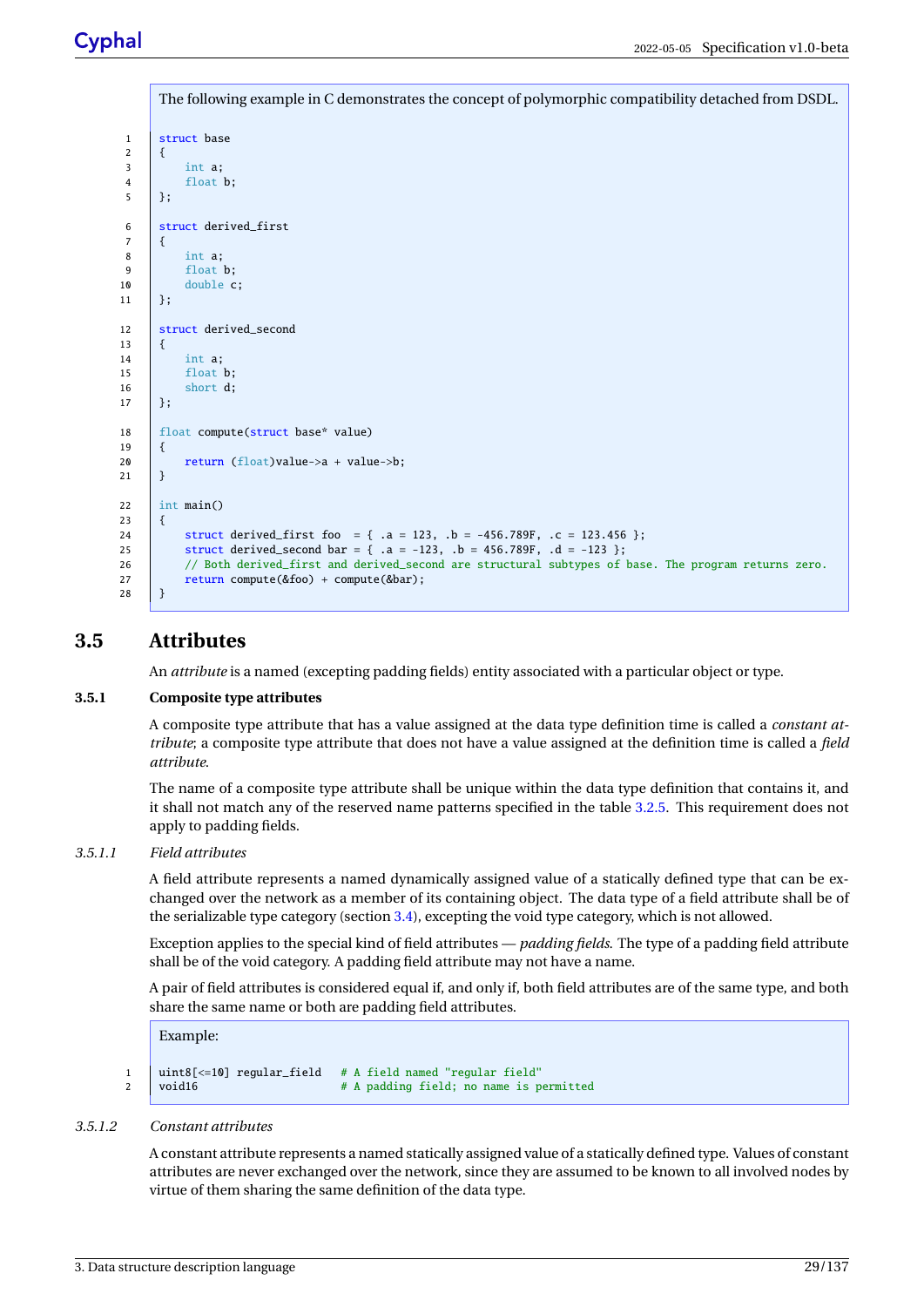The data type of a constant attribute shall be of the primitive type category (section [3.4\)](#page-24-1).

The value of the constant attribute is determined at the DSDL definition processing time by evaluating its *initialization expression*. The expression shall yield a compatible type upon its evaluation in order to initialize the value of its constant attribute. The set of compatible types depends on the type of the initialized constant attribute, as specified in table [3.5.1.2.](#page-34-2)

| <b>Expression</b>                    |              |                                                                                                                                                                                                                               |                                                                                                                                           |
|--------------------------------------|--------------|-------------------------------------------------------------------------------------------------------------------------------------------------------------------------------------------------------------------------------|-------------------------------------------------------------------------------------------------------------------------------------------|
| type<br>Constant<br>type<br>category | bool         | rational                                                                                                                                                                                                                      | string                                                                                                                                    |
| <b>Boolean</b>                       | Allowed.     | Not allowed.                                                                                                                                                                                                                  | Not allowed.                                                                                                                              |
| Integer                              | Not allowed. | Allowed if the denominator equals<br>one and the numerator value is<br>within the range of the constant<br>type.                                                                                                              | Allowed if the target type is uint8<br>and the source string contains one<br>symbol whose code point falls into<br>the range $[0, 127]$ . |
| <b>Floating point</b>                | Not allowed. | Allowed if the source value does<br>not exceed the finite range of the<br>constant type. The final value is<br>computed as the quotient of the<br>numerator and the denominator<br>with implementation-defined ac-<br>curacy. | Not allowed.                                                                                                                              |

<span id="page-35-1"></span>**Table 3.14: Permitted constant attribute value initialization patterns**

Due to the value of a constant attribute being defined at the data type definition time, the cast mode of primitive-typed constants has no observable effect.

A real literal 1234 . 5678 is represented internally as  $\frac{6172839}{5000}$ , which can be used to initialize a <code>float16</code> value, resulting in 1235.0.

The specification states that the value of a floating-point constant should be computed with an implementation-defined accuracy. Cyphal avoids strict accuracy requirements in order to ensure compatibility with implementations that rely on non-standard floating point formats. Such laxity in the specification is considered acceptable since the uncertainty is always confined to a single division expression per constant; all preceding computations, if any, are always performed by the DSDL compiler using exact rational arithmetic.

#### <span id="page-35-0"></span>**3.5.2 Local attributes**

Local attributes are available at the DSDL definition processing time.

As defined in section [3.2,](#page-17-0) a DSDL definition is an ordered collection of statements; a statement may contain DSDL expressions. An expression contained in a statement number *E* may refer to a composite type attribute introduced in a statement number *A* by its name, where *A* < *E* and both statements belong to the same data type definition<sup>[42](#page-35-3)</sup>. The representation of the referred attribute in the context of the referring DSDL expression is specified in table [3.5.2.](#page-35-0)

| Attribute category Value type |                                                   | Value                           |
|-------------------------------|---------------------------------------------------|---------------------------------|
|                               | Constant attribute Type of the constant attribute | Value of the constant attribute |
| Field attribute `             | Illegal                                           | Illegal                         |

#### <span id="page-35-2"></span>**Table 3.15: Local attribute representation**

| 1   uint8 F00 = 123                                                                  |
|--------------------------------------------------------------------------------------|
| 2   uint16 BAR = F00 $**$ 2                                                          |
| 3   $Q$ assert BAR == 15129                                                          |
| 4 $\vert$ --- # The request type ends here; its attributes are no longer accessible. |
| 5   $\#$ uint16 BAZ = BAR $\#$ Would fail - BAR is not accessible here.              |
| 6   float 64 FOO = $3.14$                                                            |
| 7   @assert F00 == $3.14$                                                            |

<span id="page-35-3"></span><sup>&</sup>lt;sup>42</sup> Per [3.1.4,](#page-16-0) in case of services, this applies only to their request and response types.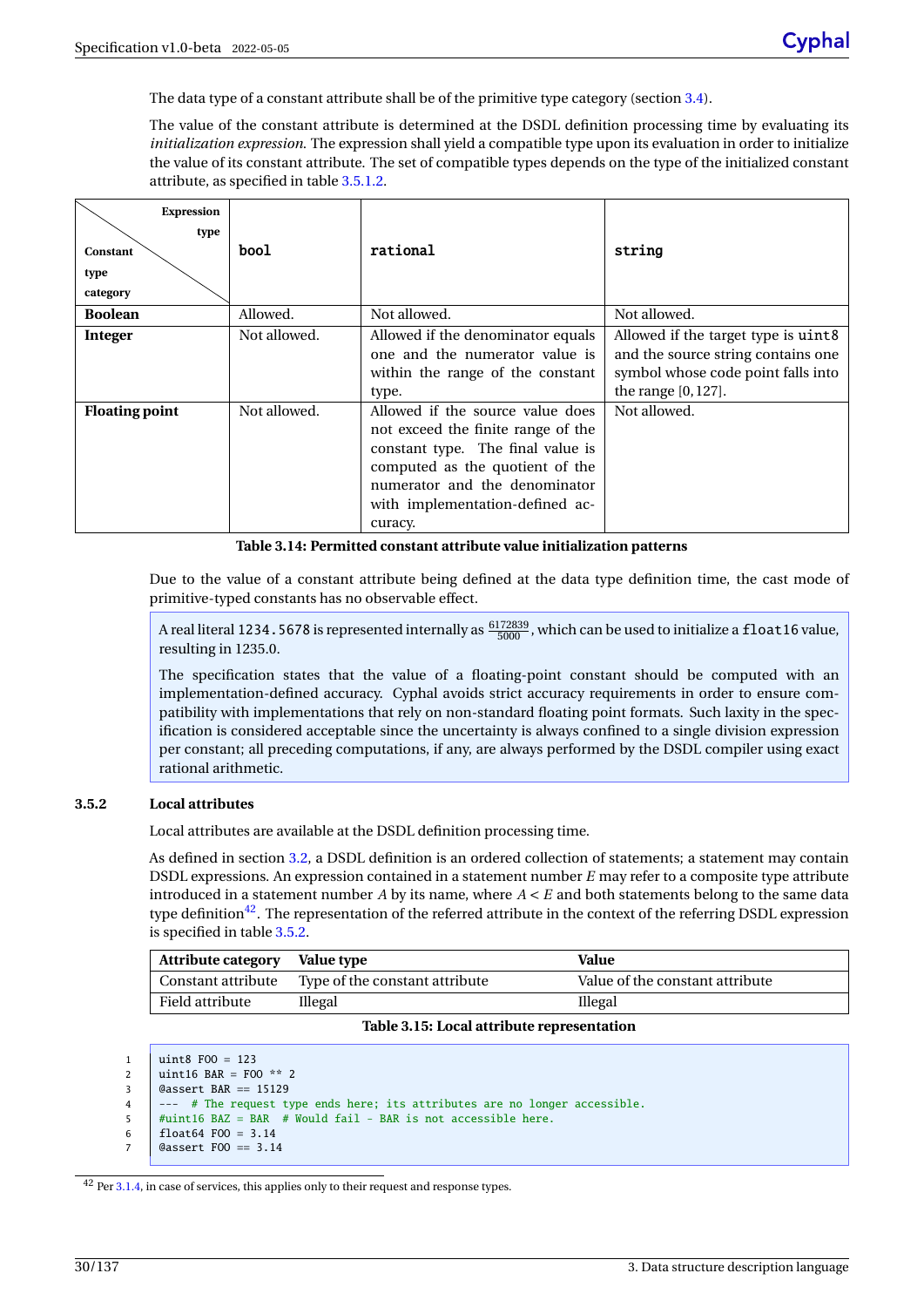# **3.5.3 Intrinsic attributes**

Intrinsic attributes are available in any expression. Their values are constructed by the DSDL processing tool depending on the context, as specified in this section.

*3.5.3.1 Offset attribute*

The offset attribute is referred to by its identifier "\_offset\_". Its value is of type set<sub> $\epsilon$ rational</sub>.

In the following text, the term *referring statement* denotes a statement containing an expression which refers to the offset attribute. The term *bit length set* is defined in section [3.1.5.](#page-16-0)

The value of the attribute is a function of the field attribute declarations preceding the referring statement and the category of the containing definition.

If the current definition belongs to the tagged union category, the referring statement shall be located after the last field attribute definition. A field attribute definition following the referring statement renders the current definition invalid. For tagged unions, the value of the offset attribute is defined as the cumulative bit length set<sup>[43](#page-36-0)</sup> of the union's fields, where each element of the set is incremented by the bit length of the implicit union tag field (section [3.7.5\)](#page-43-0).

If the current data definition does not belong to the tagged union category, the referring statement may be located anywhere within the current definition. The value of the offset attribute is defined as the cumulative bit length set<sup>[44](#page-36-1)</sup> of the fields defined in statements preceding the referring statement (see section [3.2](#page-17-0) on statement ordering).

```
1 @union
2 \vert uint 8 a
3 #@print _offset_ # Would fail: it's a tagged union, _offset_ is undefined until after the last field
4 uint16 b
5 @assert _{\text{offset}} = \{8 + 8, 8 + 16\}6 -7 \quad @assert _offset_ == \{0\}8 float16 a
9 \theta @assert _offset_ == {16}
10 void4
11 @assert _offset_ == {20}
12 int4 b
13 \vert @assert _offset_ == {24}
14 uint8[<4] c
15 @assert _offset_ == 8 + \{24, 32, 40, 48\}16 \Big| @assert _offset_ % 8 == {0}
17 # One of the main usages for _offset_ is statically proving that the following field is byte-aligned
18 # for all possible valid serialized representations of the preceding fields. It is done by computing
19 # a remainder as shown above. If the field is aligned, the remainder set will equal \{0\}. If the
20 # remainder set contains other elements, the field may be misaligned under some circumstances.
21 # If the remainder set does not contain zero, the field is never aligned.
22 | uint8 well_aligned # Proven to be byte-aligned.
```
# <span id="page-36-2"></span>**3.6 Directives**

Per the DSDL grammar specification (section [3.2\)](#page-17-0), a directive may or may not have an associated expression. In this section, it is assumed that a directive does not expect an expression unless explicitly stated otherwise.

If the expectation of an associated directive expression or lack thereof is violated, the containing DSDL definition is malformed.

The effect of a directive is confined to the data type definition that contains it. That means that for service types, unless specifically stated otherwise, a directive placed in the request (response) type affects only the request (response) type.

## **3.6.1 Tagged union marker**

The identifier of the tagged union marker directive is "union". Presence of this directive in a data type definition indicates that the data type definition containing this directive belongs to the tagged union category (section [3.4.5.3\)](#page-29-0).

Usage of this directive is subject to the following constraints:

• The directive shall not be used more than once per data type definition.

<span id="page-36-0"></span><sup>43</sup>Section [3.4.5.4.](#page-29-1)

<span id="page-36-1"></span><sup>44</sup>Section [3.4.5.4.](#page-29-1)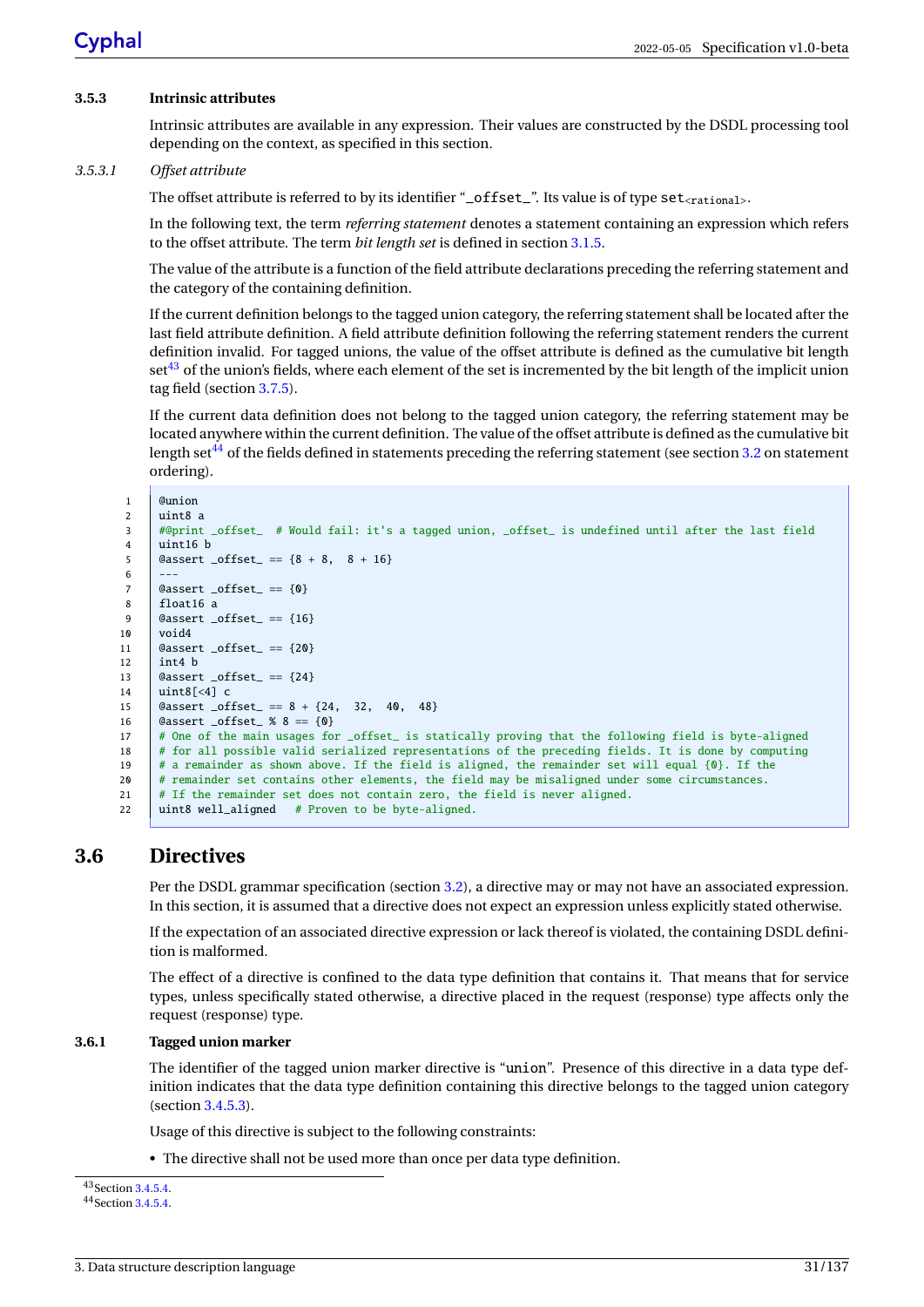• The directive shall be placed before the first composite type attribute definition in the current definition.

```
1 uint8[<64] name # Request is not a union
\overline{2}3 @union # Response is a union
4 uint64 natural
5 #@union # Would fail - @union is not allowed after the first attribute definition
6 float64 real
```
### **3.6.2 Extent specifier**

The identifier of the extent specification directive is "extent". This directive declares the current data type definition to be delimited (non-sealed) and specifies its extent (section [3.4.5.5\)](#page-29-2). The extent value is obtained by evaluating the provided expression. The expression shall be present and it shall yield a non-negative integer value of type "rational" (section [3.4.3\)](#page-25-0) upon its evaluation.

Usage of this directive is subject to the following constraints (otherwise, the definition is malformed):

- The directive shall not be used more than once per data type definition.
- $\bullet$  The directive shall be placed after the last attribute definition in the current data type<sup>[45](#page-37-0)</sup>.
- The value shall satisfy the constraints given in section [3.4.5.5.](#page-29-2)
- The data type shall not be sealed.

```
1 uint64 foo
2 @extent 256 * 8 # Make the extent 256 bytes large
3 #@sealed # Would fail -- mutually exclusive directives
1 | uint64[<=64] bar
2 @extent _offset_.max * 2
3 #float32 baz # Would fail (protects against incorrectly computing
4 # the extent when it is a function of _offset_)
```
### **3.6.3 Sealing marker**

The identifier of the sealing marker directive is "sealed". This directive marks the current data type sealed (section [3.4.5.5\)](#page-29-2).

Usage of this directive is subject to the following constraints (otherwise, the definition is malformed):

- The directive shall not be used more than once per data type definition.
- The extent directive shall not be used in this data type definition.

```
1 \quad uint 64 foo
2 \sqrt{a} @sealed # The request type is sealed.
3 #@extent 128 # Would fail -- cannot specify extent for sealed type
\overline{4}5 float64 bar # The response type is not sealed.
6 @extent 4000 * 8
```
### **3.6.4 Deprecation marker**

The identifier of the deprecation marker directive is "deprecated". Presence of this directive in a data type definition indicates that the current version of the data type definition is nearing the end of its life cycle and may be removed soon. The data type versioning principles are explained in section [3.8.](#page-47-0)

Code generation tools should use this directive to reflect the impending removal of the current data type version in the generated code.

Usage of this directive is subject to the following constraints:

- The directive shall not be used more than once per data type definition.
- The directive shall be placed before the first composite type attribute definition in the definition.
- In case of service types, this directive may only be placed in the request type, and it affects the response type as well.

<span id="page-37-0"></span> $^{45}\rm{This}$  constraint is to help avoid issues where the extent is defined as a function of the offset past the last field of the type, and a new field is mistakenly added after the extent directive.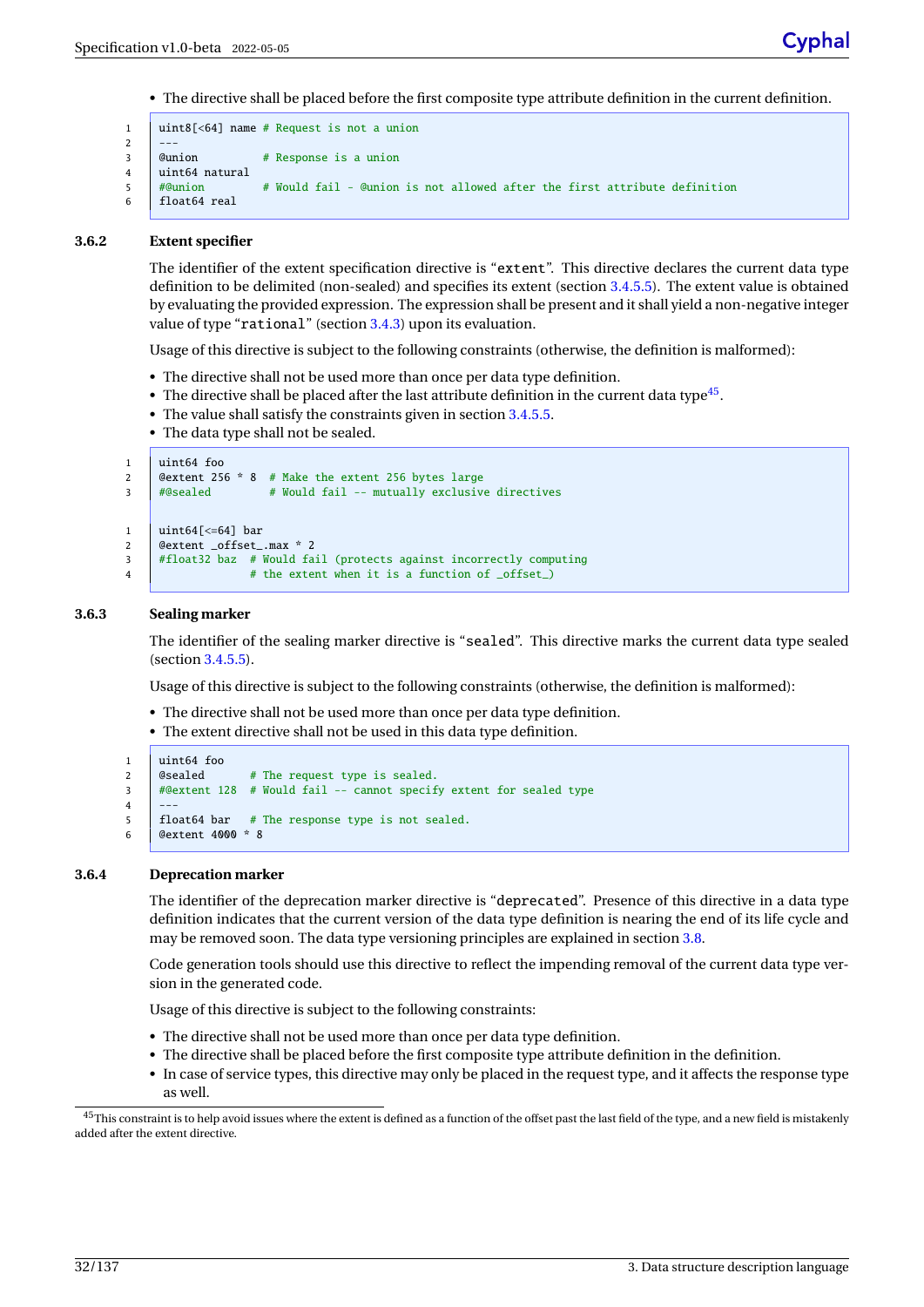```
1 @deprecated # Applies to the entire definition
2 | uint8 F00 = 1233 #@deprecated # Would fail - shall be placed before the first attribute definition
4 \mid \quad --\frac{40}{40} + \frac{40}{40} + \frac{40}{40} = \frac{40}{40} + \frac{40}{40} + \frac{40}{40} + \frac{40}{40} + \frac{40}{40} + \frac{40}{40} + \frac{40}{40} + \frac{40}{40} + \frac{40}{40} + \frac{40}{40} + \frac{40}{40} + \frac{40}{40} + \frac{40}{40}
```
A C++ class generated from the above definition could be annotated with the [[deprecated]] attribute.

A Rust structure generated from the above definition could be annotated with the #[deprecated] attribute.

A Python class generated from the above definition could raise DeprecationWarning upon usage.

### **3.6.5 Assertion check**

The identifier of the assertion check directive is "assert". The assertion check directive expects an expression which shall yield a value of type "bool" (section [3.4.3\)](#page-25-0) upon its evaluation.

If the expression yields truth, the assertion check directive has no effect.

If the expression yields falsity, a value of type other than "bool", or fails to evaluate, the containing DSDL definition is malformed.

```
1 \mid float 64 real
2 @assert _offset_ == \{32\} # Would fail: \{64\} != \{32\}
```
### **3.6.6 Print**

The identifier of the print directive is "print". The print directive may or may not be provided with an associated expression.

If the expression is not provided, the behavior is implementation-defined.

If the expression is provided, it is evaluated and its result is displayed by the DSDL processing tool in a humanreadable implementation-defined form. Implementations should strive to produce textual representations that form valid DSDL expressions themselves, so that they would produce the same value if evaluated by a DSDL processing tool.

If the expression is provided but cannot be evaluated, the containing DSDL definition is malformed.

```
1 float64 real
2 | @print _{\text{offset}} / 6 \# Possible output: {32/3}
3 @print uavcan.node.Heartbeat.1.0 # Possible output: uavcan.node.Heartbeat.1.0
4 | @print bool[<4] # Possible output: saturated bool[<=3]
5 @print float64 # Possible output: saturated float64
6 | @print {123 == 123, false} # Possible output: {true, false}7 @print 'we all float64 down here\n' # Possible output: 'we all float64 down here\n'
```
# <span id="page-38-0"></span>**3.7 Data serialization**

## **3.7.1 General principles**

### *3.7.1.1 Design goals*

The main design principle behind the serialized representations described in this section is the maximization of compatibility with native representations used by currently existing and likely future computer microarchitectures. The goal is to ensure that the serialized representations defined by DSDL match internal data representations of modern computers, so that, ideally, a typical system will not have to perform any data conversion whatsoever while exchanging data over a Cyphal network.

The implicit truncation and implicit zero extension rules introduced in this section are designed to facilitate structural subtyping and to enable extensibility of data types while retaining backward compatibility. This is a conscious trade-off between runtime type checking and long-term stability guarantees. This model assumes that data type compatibility is determined statically and is not, normally, enforced at runtime.

### *3.7.1.2 Bit and byte ordering*

The smallest atomic data entity is a bit. Eight bits form one byte; within the byte, the bits are ordered so that the least significant bit is considered first (0-th index), and the most significant bit is considered last (7-th index).

Numeric values consisting of multiple bytes are arranged so that the least significant byte is encoded first; such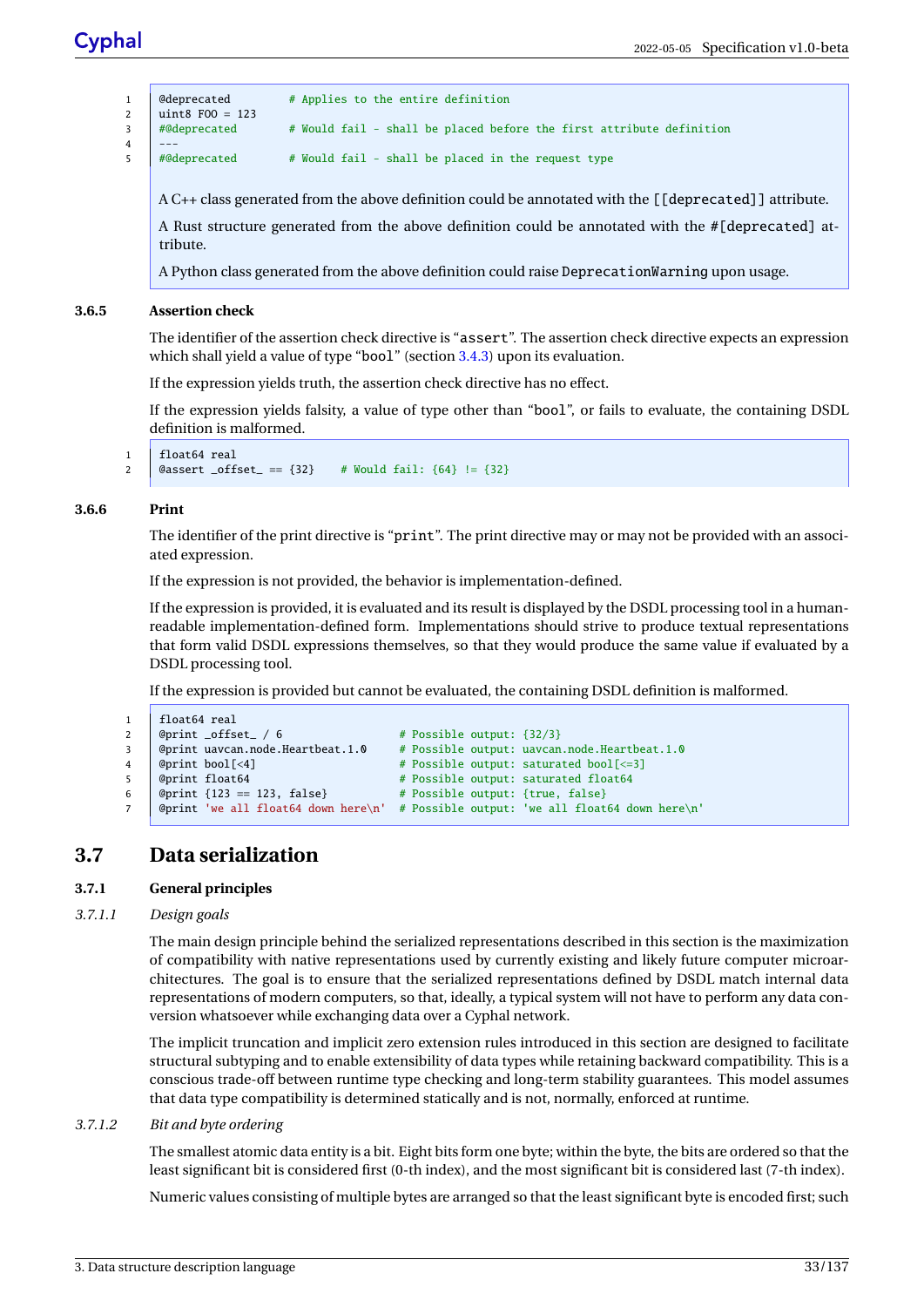format is also known as little-endian.



### **Figure 3.7: Bit and byte ordering**

### <span id="page-39-4"></span>*3.7.1.3 Implicit truncation of excessive data*

When a serialized representation is deserialized, implementations shall ignore any excessive (unused) data or padding bits remaining upon deserialization<sup>[46](#page-39-0)</sup>. The total size of the serialized representation is reported either by the underlying transport layer, or, in the case of nested objects, by the *delimiter header* (section [3.7.5.3\)](#page-45-0).

As a consequence of the above requirement the transport layer can introduce additional zero padding bits at the end of a serialized representation to satisfy data size granularity constraints. Non-zero padding bits are not allowed<sup>[47](#page-39-1)</sup>.

Because of implicit truncation a serialized representation constructed from an instance of type *B* can be deserialized into an instance of type *A* as long as *B* is a structural subtype of *A*.

Let *x* be an instance of data type *B*, which is defined as follows:

- 1 float32 parameter
- 2 float32 variance

Let *A* be a structural supertype of *B*, being defined as follows:

1 | float32 parameter

Then the serialized representation of *x* can be deserialized into an instance of *A*. The topic of data type compatibility is explored in detail in section [3.8.](#page-47-0)

### <span id="page-39-5"></span>*3.7.1.4 Implicit zero extension of missing data*

For the purposes of deserialization routines, the serialized representation of any instance of a data type shall implicitly end with an infinite sequence of bits with a value of zero (0).<sup>[48](#page-39-2)</sup>.

Despite this rule, implementations are not allowed to intentionally truncate trailing zeros upon construction of a serialized representation of an object<sup>[49](#page-39-3)</sup>.

The total size of the serialized representation is reported either by the underlying transport layer, or, in the case of nested objects, by the *delimiter header* (section [3.7.5.3\)](#page-45-0).

<span id="page-39-0"></span> $\overline{^{46}\text{The presence of unused data should not be considered an error.}}$ 

<span id="page-39-2"></span><span id="page-39-1"></span> $47$ Because padding bits may be misinterpreted as part of the serialized representation.

<sup>&</sup>lt;sup>48</sup>This can be implemented by checking for out-of-bounds access during deserialization and returning zeros if an out-of-bounds access is detected. This is where the name "implicit zero extension rule" is derived from.

<span id="page-39-3"></span><sup>&</sup>lt;sup>49</sup>Intentional truncation is prohibited because a future revision of the specification may remove the implicit zero extension rule. If intentional truncation were allowed, removal of this rule would break backward compatibility.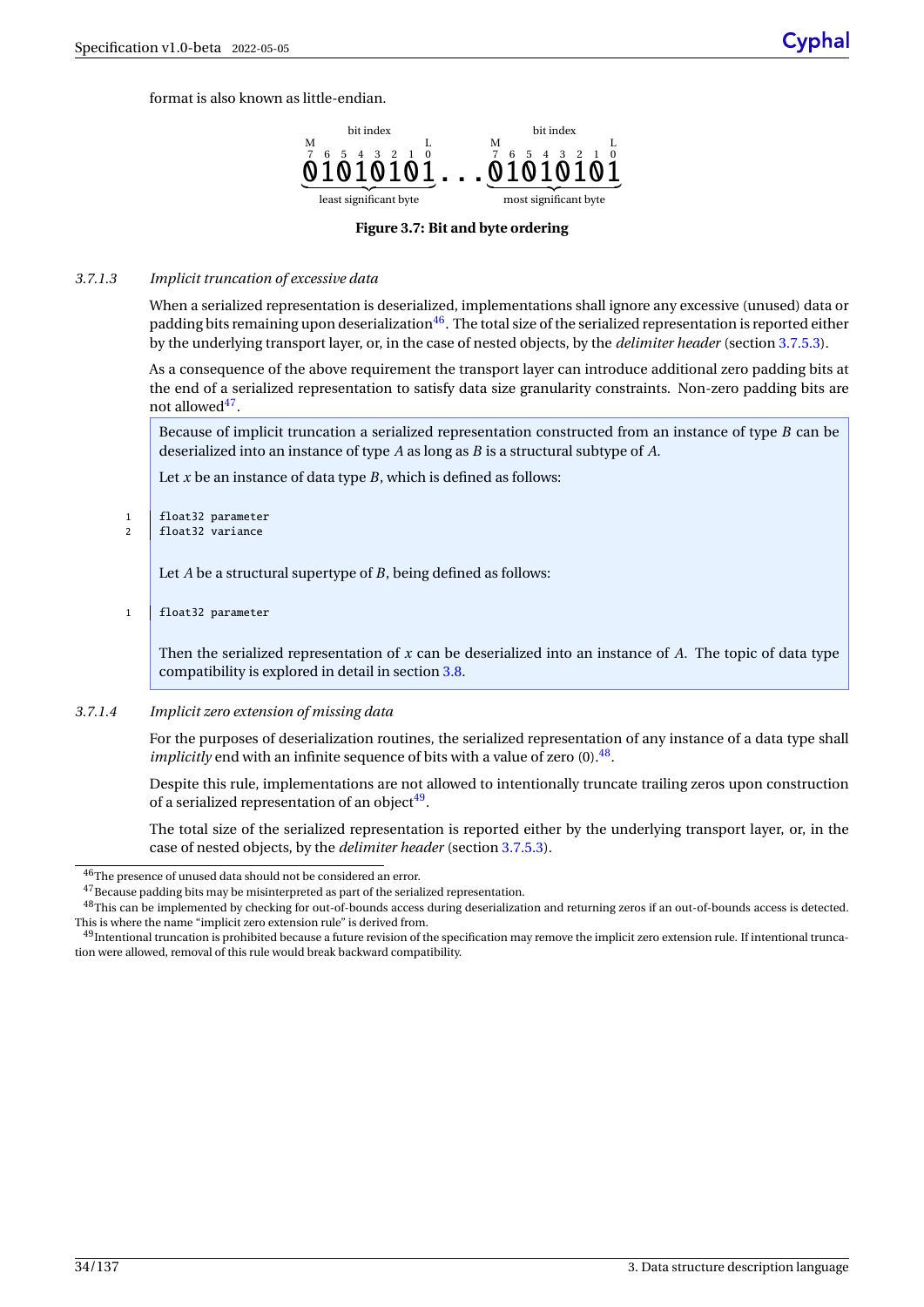The implicit zero extension rule enables extension of data types by introducing additional fields without breaking backward compatibility with existing deployments. The topic of data type compatibility is explored in detail in section [3.8.](#page-47-0)

The following example assumes that the reader is familiar with the variable-length array serialization rules, explained in section [3.7.4.2.](#page-42-0)

Let the data type *A* be defined as follows:

1 uint8 scalar

Let *x* be an instance of *A*, where the value of scalar is 4. Let the data type *B* be defined as follows:

1 uint8[<256] array

Then the serialized representation of  $x$  can be deserialized into an instance of  $B$  where the field array contains a sequence of four zeros: 0, 0, 0, 0.

## <span id="page-40-1"></span>*3.7.1.5 Error handling*

In this section and further, an object that nests other objects is referred to as an *outer object* in relation to the nested object.

Correct Cyphal types shall have no serialization error states.

A deserialization process may encounter a serialized representation that does not belong to the set of serialized representations of the data type at hand. In such case, the invalid serialized representation shall be discarded and the implementation shall explicitly report its inability to complete the deserialization process for the given input. Correct Cyphal types shall have no other deserialization error states.

Failure to deserialize a nested object renders the outer object invalid $^{50}.$  $^{50}.$  $^{50}.$ 

## **3.7.2 Void types**

The serialized representation of a void-typed field attribute is constructed as a sequence of zero bits. The length of the sequence equals the numeric suffix of the type name.

When a void-typed field attribute is deserialized, the values of respective bits are ignored; in other words, any bit sequence of correct length is a valid serialized representation of a void-typed field attribute. This behavior facilitates usage of void fields as placeholders for non-void fields introduced in newer versions of the data type (section [3.8\)](#page-47-0).

The following data type will be serialized as a sequence of three zero bits  $000<sub>2</sub>$ :

 $1$  void3

The following bit sequences are valid serialized representations of the type:  $000<sub>2</sub>$ ,  $010<sub>2</sub>$ ,  $010<sub>2</sub>$ ,  $011<sub>2</sub>$ ,  $100<sub>2</sub>$ , 1012, 1102, 1112.

Shall the padding field be replaced with a non-void-typed field in a future version of the data type, nodes utilizing the newer definition may be able to retain compatibility with nodes using older types, since the specification guarantees that padding fields are always initialized with zeros:

```
1 \quad 4 Version 1.1
2 \vert float 64 a
3 \text{ void64}1 # Version 1.2
2  float 64 a
\frac{3}{100} float32 b # Messages v1.1 will be interpreted such that b = 0.0
4 void32
```
<span id="page-40-0"></span> $^{50}\rm{Therefore},$  failure in a single deeply nested object propagates upward, rendering the entire structure invalid. The motivation for such behavior is that it is likely that if an inner object cannot be deserialized, then the outer object is likely to be also invalid.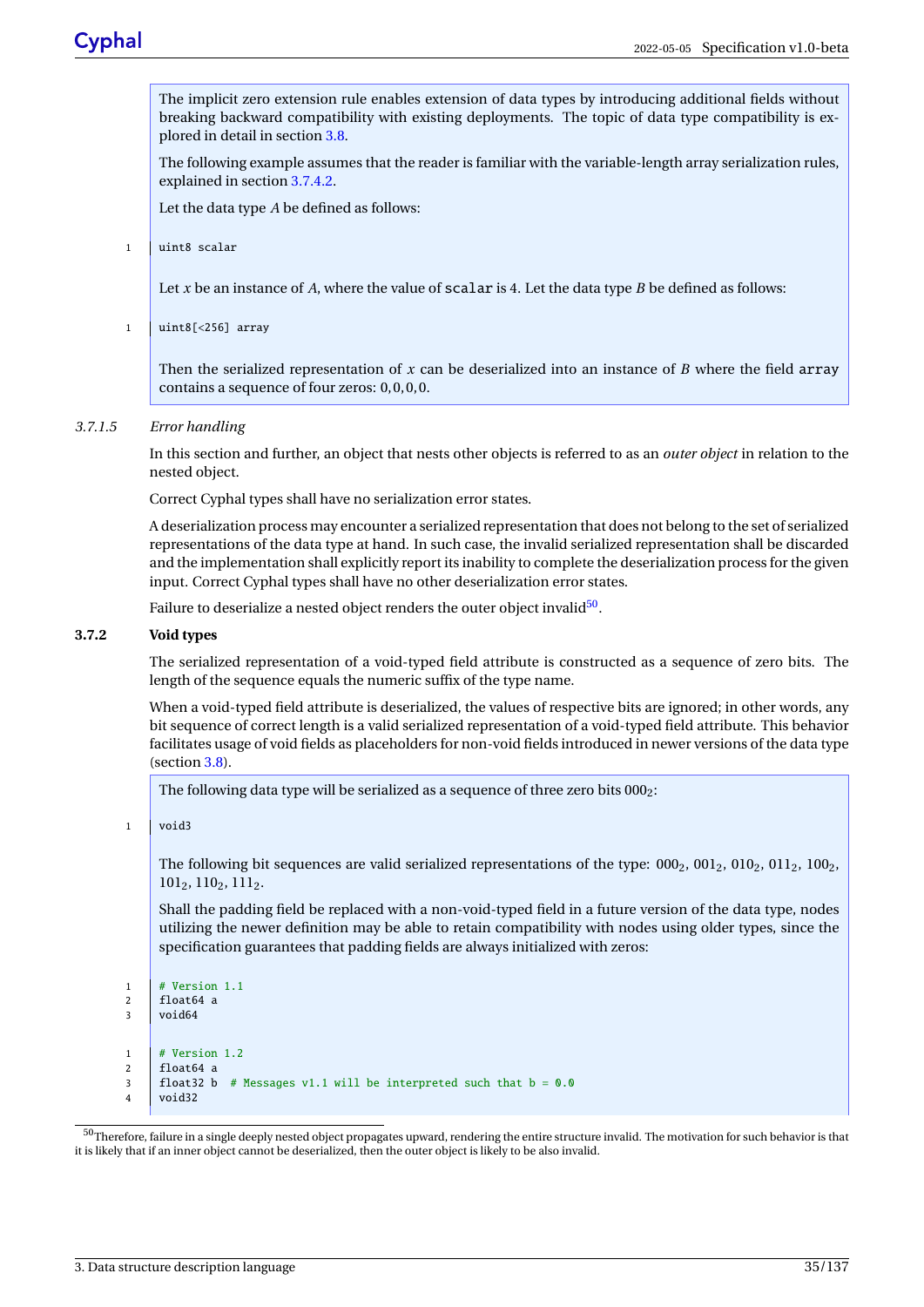## **3.7.3 Primitive types**

## *3.7.3.1 General principles*

Implementations where native data formats are incompatible with those adopted by Cyphal shall perform conversions between the native formats and the corresponding Cyphal formats during serialization and deserialization. Implementations shall avoid or minimize information loss and/or distortion caused by such conversions.

Serialized representations of instances of the primitive type category that are longer than one byte (8 bits) are constructed as follows. First, only the least significant bytes that contain the used bits of the value are preserved; the rest are discarded following the lossy assignment policy selected by the specified cast mode. Then the bytes are arranged in the least-significant-byte-first order<sup>[51](#page-41-0)</sup>. If the bit width of the value is not an integer multiple of eight (8) then the next value in the type will begin starting with the next bit in the current byte. If there are no further values then the remaining bits shall be zero (0).

The value 1110 1101 1010<sub>2</sub> (3802 in base-10) of type uint 12 is encoded as follows. The bit sequence is shown in the base-2 system, where bytes (octets) are comma-separated:



## *3.7.3.2 Boolean types*

The serialized representation of a value of type bool is a single bit. If the value represents falsity, the value of the bit is zero (0); otherwise, the value of the bit is one (1).

<span id="page-41-1"></span>*3.7.3.3 Unsigned integer types*

The serialized representation of an unsigned integer value of length *n* bits (which is reflected in the numerical suffix of the data type name) is constructed as if the number were to be written in base-2 numerical system with leading zeros preserved so that the total number of binary digits would equal *n*.

The serialized representation of integer 42 of type  $uint7$  is  $0101010_2$ .

### *3.7.3.4 Signed integer types*

The serialized representation of a non-negative value of a signed integer type is constructed as described in section [3.7.3.3.](#page-41-1)

The serialized representation of a negative value of a signed integer type is computed by applying the following transformation:

 $2^n + x$ 

where  $n$  is the bit length of the serialized representation (which is reflected in the numerical suffix of the data type name) and x is the value whose serialized representation is being constructed. The result of the transformation is a positive number, whose serialized representation is then constructed as described in section [3.7.3.3.](#page-41-1)

The representation described here is widely known as *two's complement*.

The serialized representation of integer -42 of type int7 is 1010110<sub>2</sub>.

## *3.7.3.5 Floating point types*

The serialized representation of floating point types follows the IEEE 754 series of standards as follows:

- float16 IEEE 754 binary16;
- float32 IEEE 754 binary32;
- float64 IEEE 754 binary64.

Implementations that model real numbers using any method other than IEEE 754 shall be able to model positive infinity, negative infinity, signaling  $\text{Na} \text{N}^{52}$  $\text{Na} \text{N}^{52}$  $\text{Na} \text{N}^{52}$ , and quiet NaN.

<span id="page-41-0"></span><sup>51</sup>Also known as "little endian".

<span id="page-41-2"></span><sup>52</sup>Per the IEEE 754 standard, NaN stands for "not-a-number" – a set of special bit patterns that represent lack of a meaningful value.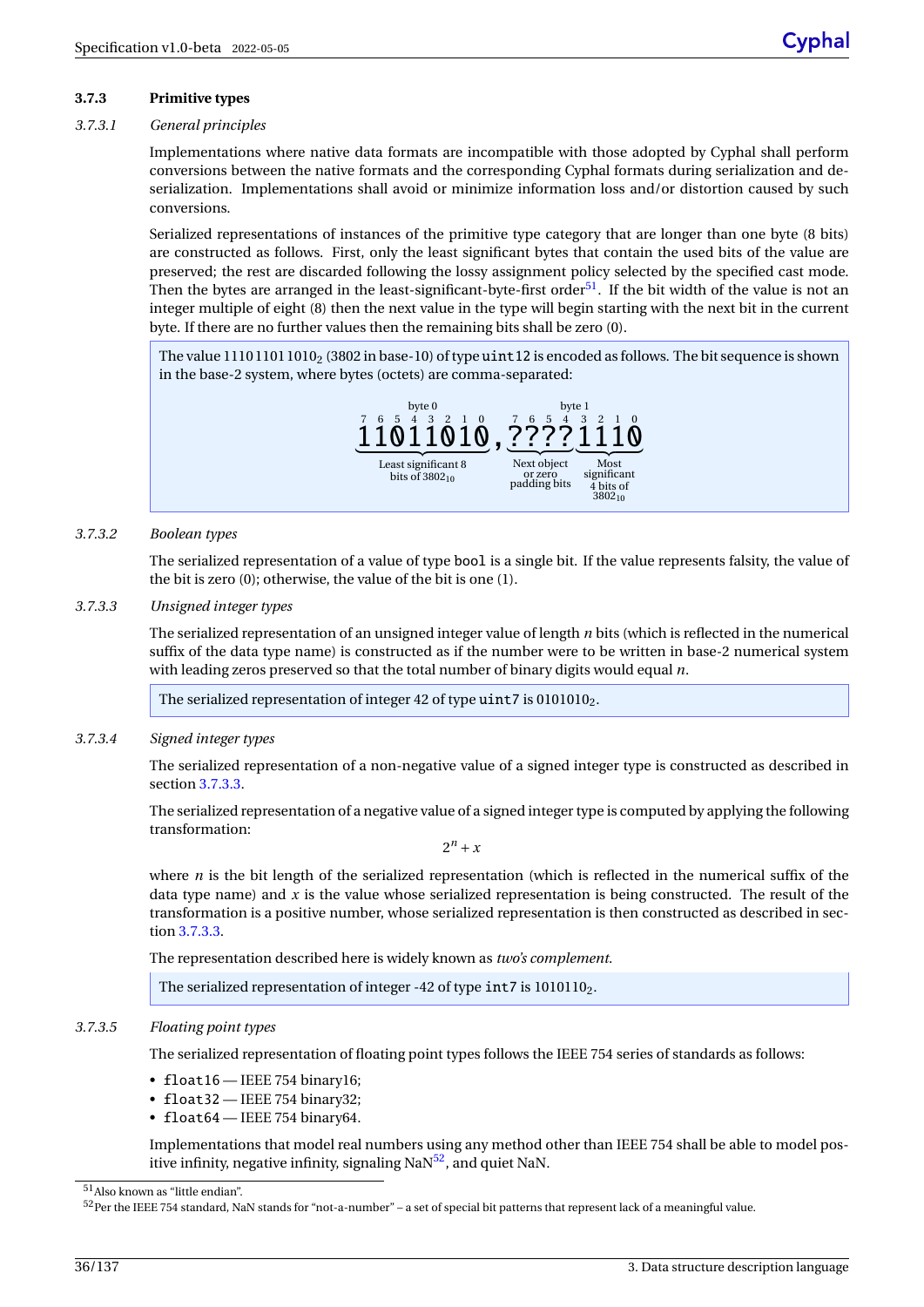# **3.7.4 Array types**

## *3.7.4.1 Fixed-length array types*

Serialized representations of a fixed-length array of *n* elements of type *T* and a sequence of *n* field attributes of type *T* are equivalent.

Serialized representations of the following two data type definitions are equivalent:

```
1 AnyType[3] array
```
1 AnyType item\_0 2 AnyType item\_1

3 AnyType item\_2

# <span id="page-42-0"></span>*3.7.4.2 Variable-length array types*

A serialized representation of a variable-length array consists of two segments: the implicit length field immediately followed by the array elements.

The implicit length field is of an unsigned integer type. The serialized representation of the implicit length field is injected in the beginning of the serialized representation of its array. The bit length of the unsigned integer value is first determined as follows:

$$
b = \lceil \log_2(c+1) \rceil
$$

where *c* is the capacity (i.e., the maximum number of elements) of the variable-length array and *b* is the minimum number of bits needed to encode *c* as an unsigned integer. An additional transformation of *b* ensures byte alignment of this implicit field when serialized $53$ :

# $2^{\lceil \log_2(\max(8,b)) \rceil}$

The number of elements *n* contained in the variable-length array is encoded in the serialized representation of the implicit length field as described in section [3.7.3.3.](#page-41-1) By definition,  $n \leq c$ ; therefore, bit sequences where the implicit length field contains values greater than *c* do not belong to the set of serialized representations of the array.

The rest of the serialized representation is constructed as if the variable-length array was a fixed-length array of *n* elements<sup>[54](#page-42-2)</sup>.

<span id="page-42-1"></span><sup>&</sup>lt;sup>53</sup>Future updates to the specification may allow this second step to be modified but the default action will always be to byte-align the implicit length field.

<span id="page-42-2"></span><sup>&</sup>lt;sup>54</sup>Observe that the implicit array length field, per its definition, is guaranteed to never break the alignment of the following array elements. There may be no padding between the implicit array length field and its elements.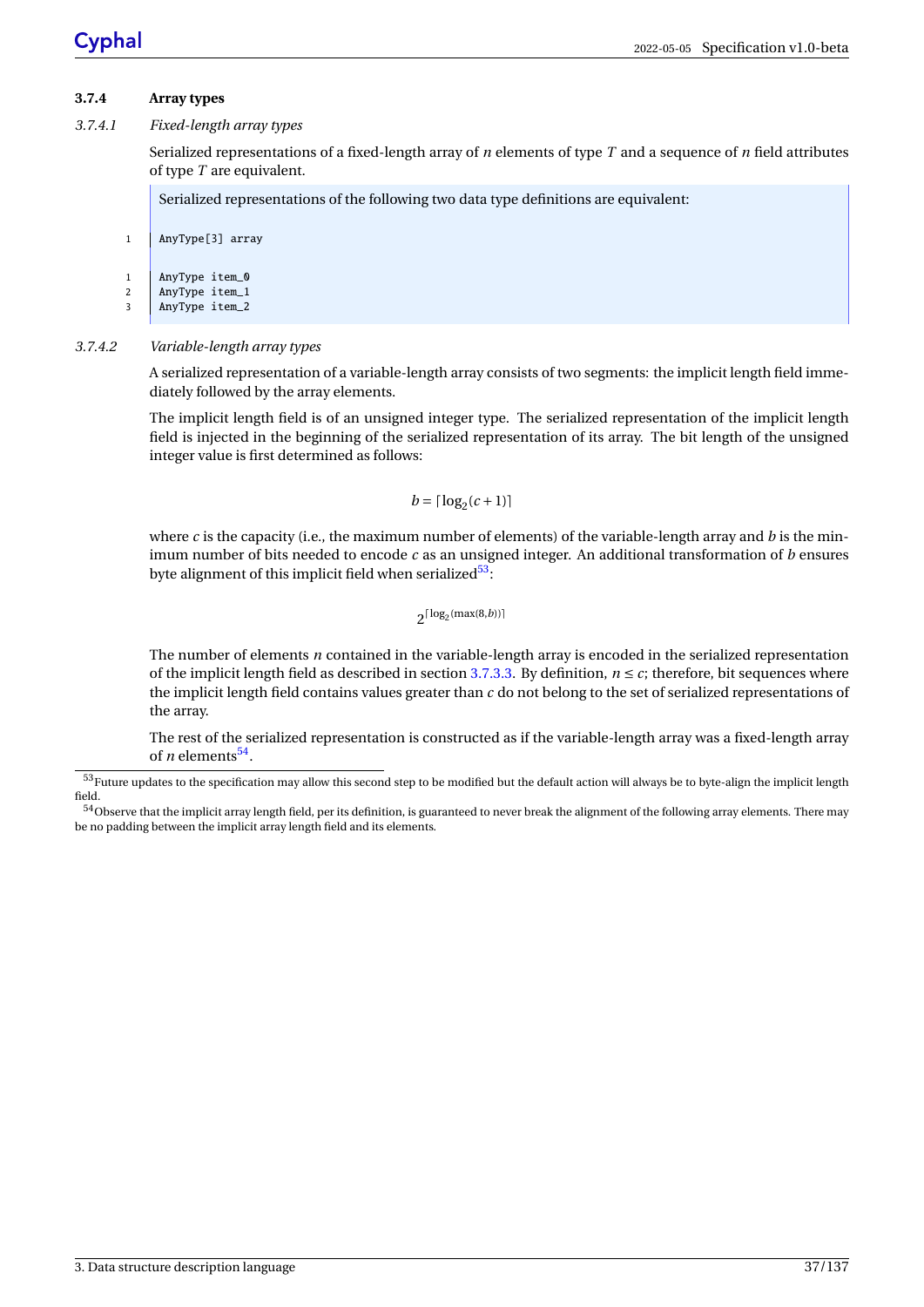Data type authors must take into account that variable-length arrays with a capacity of ≤ 255 elements will consume an additional 8 bits of the serialized representation (where a capacity of  $\leq 65535$  will consume 16 bits and so on). For example:

```
1 uint8 first
2 | uint8[<=6] second # The implicit length field is 8 bits wide
3 | @assert _offset_.max / 8 \le 7 # This would fail.
```
In the above example the author attempted to fit the message into a single Classic CAN frame but did not account for the implicit length field. The correct version would be:

```
1 uint8 first
2 | uint8[\leq=5] second \qquad # The implicit length field is 8 bits wide
3 | \text{Qassert } \text{\_offset } \text{.max} / 8 <= 7 # This would pass.
```
If the array contained three elements, the resulting set of its serialized representations would be equivalent to that of the following definition:

```
1 uint8 first
2 uint8 implicit_length_field # Set to 3, because the array contains three elements
3 uint8 item \Omega4 uint 8 item 1
5 \quad uint 8 item 2
```
## <span id="page-43-0"></span>**3.7.5 Composite types**

### *3.7.5.1 Sealed structure*

A serialized representation of an object of a sealed composite type that is not a tagged union is a sequence of serialized representations of its field attribute values joined into a bit sequence, separated by padding if such is necessary to satisfy the alignment requirements. The ordering of the serialized representations of the field attribute values follows the order of field attribute declaration.

Consider the following definition, where the fields are assigned runtime values shown in the comments:

| $1 \quad$ | #                                         |  | decimal | bit sequence comment |                                                                                 |
|-----------|-------------------------------------------|--|---------|----------------------|---------------------------------------------------------------------------------|
|           |                                           |  |         |                      | 2   truncated uint12 first # +48858 1011_1110_1101_1010 overflow, MSB truncated |
|           | 3   saturated int3 second $#$ -1          |  |         | $-111$               | two's complement                                                                |
|           | 4   saturated int4 third $#$ -5           |  |         |                      | 1011 two's complement                                                           |
|           | 5   saturated int2 fourth $#$ -1          |  |         |                      | 11 two's complement                                                             |
|           | 6   truncated uint4 $\text{fifth}$ # +136 |  |         |                      | 1000_1000 overflow, MSB truncated                                               |
|           | 7 <i>G</i> sealed                         |  |         |                      |                                                                                 |

It can be seen that the bit layout is rather complicated because the field boundaries do not align with byte boundaries, which makes it a good case study. The resulting serialized byte sequence is shown below in the base-2 system:



Note that some of the complexity of the above illustration stems from the modern convention of representing numbers with the most significant components on the left moving to the least significant component of the number of the right. If you were to reverse this convention the bit sequences for each type in the composite would seem to be continuous as they crossed byte boundaries. Using this reversed representation, however, is not recommended because the convention is deeply ingrained in most readers, tools, and technologies.

### *3.7.5.2 Sealed tagged union*

Similar to variable-length arrays, a serialized representation of a sealed tagged union consists of two segments: the implicit *union tag* value followed by the selected field attribute value.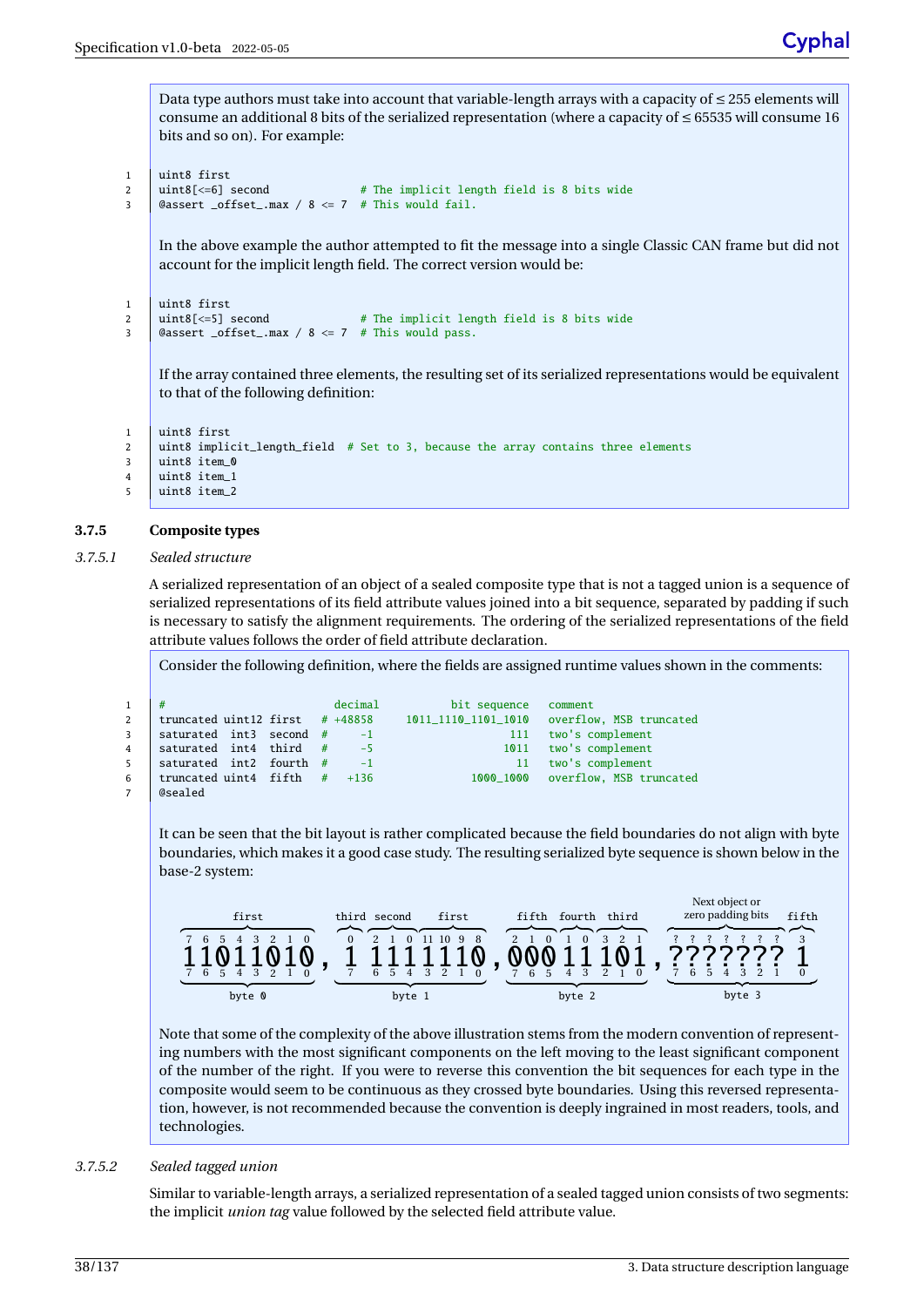The implicit union tag is an unsigned integer value whose serialized representation is implicitly injected in the beginning of the serialized representation of its tagged union. The bit length of the implicit union tag is determined as follows:

 $b = \lfloor \log_2 n \rfloor$ 

where *n* is the number of field attributes in the union,  $n \geq 2$  and *b* is the minimum number of bits needed to encode *n* as an unsigned integer. An additional transformation of *b* ensures byte alignment of this implicit field when serialized $55$ :

 $2^{\lceil \log_2(\max(8,b)) \rceil}$ 

Each of the tagged union field attributes is assigned an index according to the order of their definition; the order follows that of the DSDL statements (see section [3.2](#page-17-0) on statement ordering). The first defined field attribute is assigned the index 0 (zero), the index of each following field attribute is incremented by one.

The index of the field attribute whose value is currently held by the tagged union is encoded in the serialized representation of the implicit union tag as described in section [3.7.3.3.](#page-41-1) By definition, *i* < *n*, where *i* is the index of the current field attribute; therefore, bit sequences where the implicit union tag field contains values that are greater than or equal *n* do not belong to the set of serialized representations of the tagged union.

The serialized representation of the implicit union tag is immediately followed by the serialized representation of the currently selected field attribute value<sup>[56](#page-44-1)</sup>.

Consider the following example:

```
1 @sealed
2 | Cunion # In this case, the implicit union tag is one byte wide
3 | uint16 FOO = 42 # A regular constant attribute
4 uint16 a # Field index 0
5 uint8 b \# Field index 1
6 | uint32 BAR = 42 # Another regular constant attribute
7 float64 c # Field index 2
```
In order to serialize the field b, the implicit union tag shall be assigned the value 1. The following type will have an identical layout:

```
1 @sealed
2 | uint8 implicit_union_tag # Set to 1
3 uint8 b \# The actual value
```
Suppose that the value of b is 7. The resulting serialized representation is shown below in the base-2 system:



<span id="page-44-0"></span><sup>55</sup>Future updates to the specification may allow this second step to be modified but the default action will always be to byte-align the implicit length field.

<span id="page-44-1"></span><sup>56</sup>Observe that the implicit union tag field, per its definition, is guaranteed to never break the alignment of the following field. There may be no padding between the implicit union tag field and the selected field.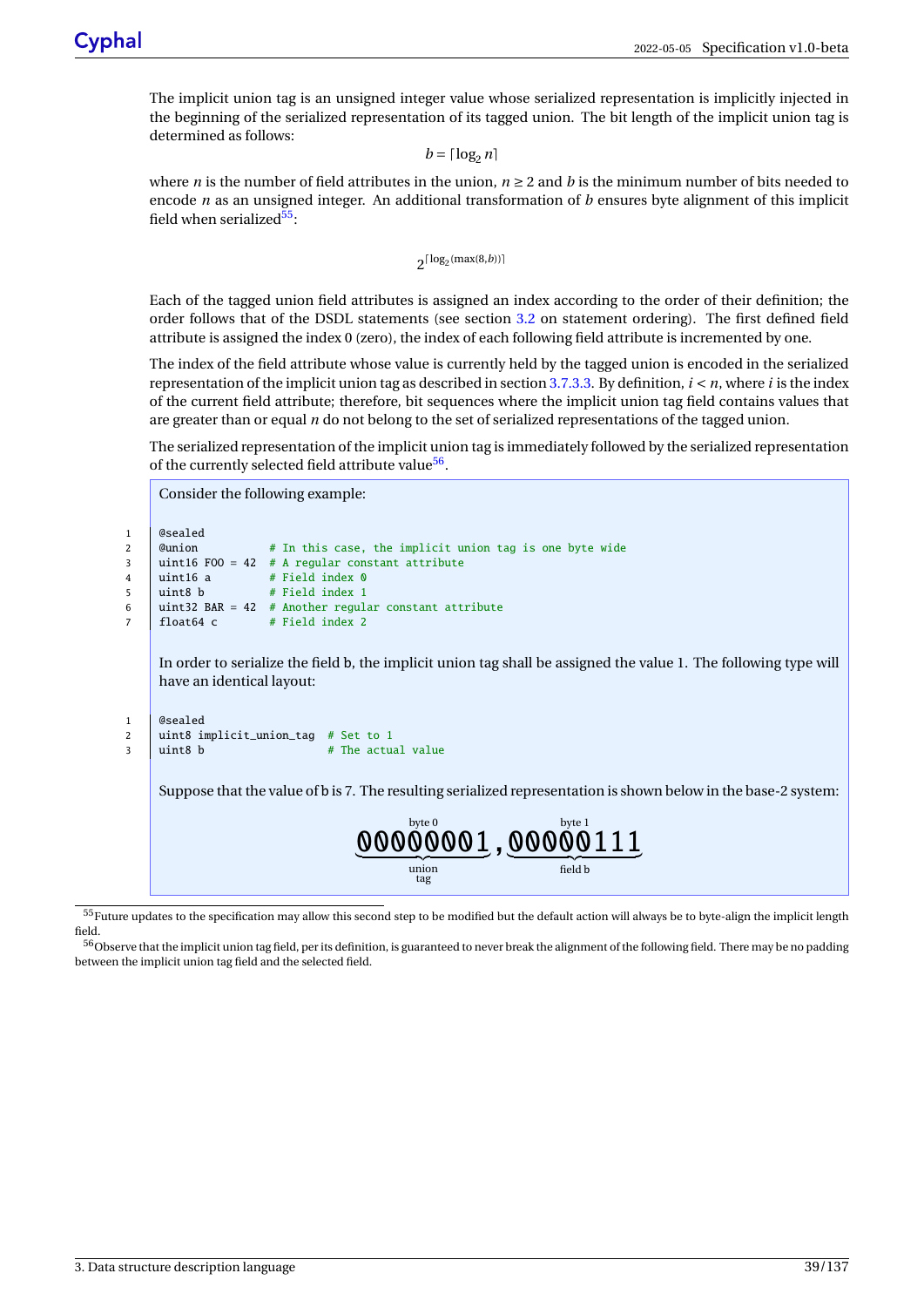Let the following data type be defined under the short name Empty and version 1.0:

1 # Empty. The only valid serialized representation is an empty bit sequence.

```
2 @sealed
```
Consider the following union:

1 @sealed 2 @union  $3$  Empty.1.0 none 4 AnyType.1.0 some

> The set of serialized representations of the union given above is equivalent to that of the following variablelength array:

1 @sealed

2 | AnyType.1.0[<=1] maybe\_some

# <span id="page-45-0"></span>*3.7.5.3 Delimited types*

Objects of delimited (non-sealed) composite types that are nested inside other objects<sup>[57](#page-45-1)</sup> are serialized into opaque containers that consist of two parts: the fixed-length *delimiter header*, immediately followed by the serialized representation of the object as if it was of a sealed type.

Objects of delimited composite types that are *not* nested inside other objects (i.e., top-level objects) are serialized as if they were of a sealed type (without the delimiter header). The delimiter header, therefore, logically belongs to the container object rather than the contained one.

Top-level objects do not require the delimiter header because the change in their length does not necessarily affect the backward compatibility thanks to the implicit truncation rule (section [3.7.1.3\)](#page-39-4) and the implicit zero extension rule (section [3.7.1.4\)](#page-39-5).

The delimiter header is an implicit field of type uint32 that encodes the length of the serialized representation it precedes in bytes<sup>[58](#page-45-2)</sup>. During deserialization, if the length of the serialized representation reported by its delimiter header does not match the expectation of the deserializer, the implicit truncation (section [3.7.1.3\)](#page-39-4) and the implicit zero extension (section [3.7.1.4\)](#page-39-5) rules apply.

The length encoded in a delimiter header cannot exceed the number of bytes remaining between the delimiter header and the end of the serialized representation of the outer object. Otherwise, the serialized representation of the outer object is invalid and is to be discarded (section [3.7.1.5\)](#page-40-1).

It is allowed for a sealed composite type to nest non-sealed composite types, and vice versa. No special rules apply in such cases.

<span id="page-45-2"></span><span id="page-45-1"></span> $57$ Of any type, not necessarily composite; e.g., arrays.

 $58$ Remember that by virtue of the padding requirement (section [3.4.5.4\)](#page-29-1), the length of the serialized representation of a composite type is always an integer number of bytes.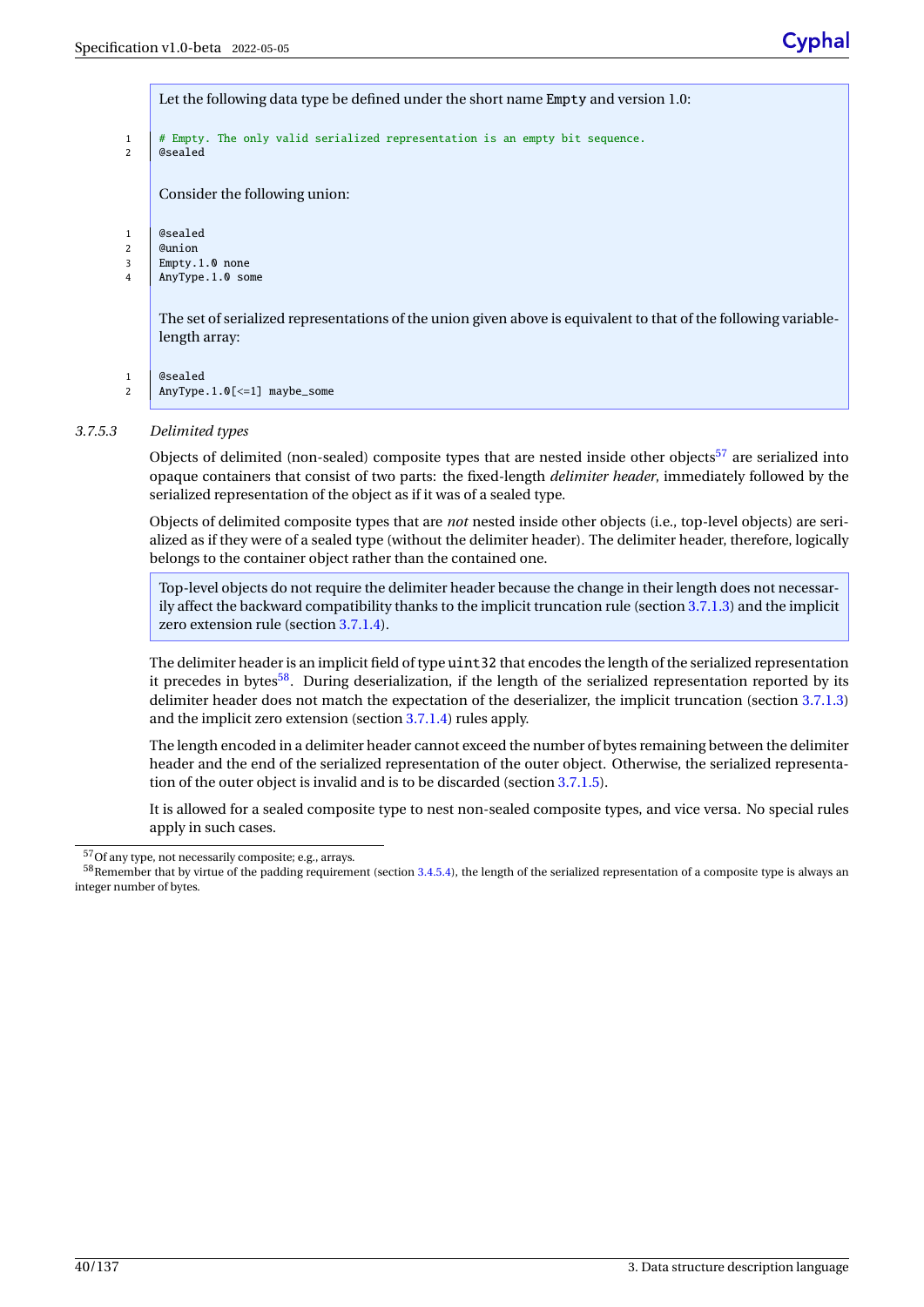The resulting serialized representation of a delimited composite is identical to  $uint8[\langle 2**32]$  (sans the higher alignment requirement). The implicit array length field is like the delimiter header, and the array content is the serialized representation of the composite as if it was sealed.

The following illustrates why this is necessary for robust extensibility. Suppose that some composite *C* contains two fields whose types are *A* and *B*. The fields of *A* are  $a_0$ ,  $a_1$ ; likewise, *B* contains  $b_0$ ,  $b_1$ .

Suppose that  $C'$  is modified such that  $A'$  contains an extra field  $a_2$ . If  $A$  (and  $A'$ ) were sealed, this would result in the breakage of compatibility between *C* and *C'* as illustrated in figure [3.8](#page-46-0) because the positions of the fields of *B* (which is sealed) would be shifted by the size of *a*2.

<span id="page-46-0"></span>The use of opaque containers allows the implicit truncation and the implicit zero extension rules to apply at any level of nesting, enabling agents expecting *C* to truncate  $a_2$  away, and enabling agents expecting *C*<sup>2</sup> to zero-extend *a*<sup>2</sup> if it is not present, as shown in figure [3.9,](#page-46-1) where *H<sup>A</sup>* is the delimiter header of *A*. Observe that it is irrelevant whether  $\overline{C}$  (same as  $C'$ ) is sealed or not.

| $C \mid a_0 \mid a_1 \mid b_0 \mid b_1$           |  |  |
|---------------------------------------------------|--|--|
|                                                   |  |  |
| $C' \mid a_0 \mid a_1 \mid a_2 \mid b_0 \mid b_1$ |  |  |

**Figure 3.8: Non-extensibility of sealed types**

| $C \mid H_A \mid a_0 \mid a_1 \mid  \mid b_0 \mid b_1 \mid$                                   |  |                                                                               |  |
|-----------------------------------------------------------------------------------------------|--|-------------------------------------------------------------------------------|--|
|                                                                                               |  | $\checkmark$ $\checkmark$ $\checkmark$ $\checkmark$ $\checkmark$ $\checkmark$ |  |
| $C' \begin{array}{ c c c c c } \hline H_A & a_0 & a_1 & a_2 & b_0 & b_1 \ \hline \end{array}$ |  |                                                                               |  |

<span id="page-46-1"></span>**Figure 3.9: Extensibility of delimited types with the help of the delimiter header**

*C*

This example also illustrates why the extent is necessary. Per the rules set forth in [3.4.5.5,](#page-29-2) it is required that the extent (i.e., the buffer memory requirement) of *A* shall be large enough to accommodate serialized representations of *A'*, and, therefore, the extent of *C* is large enough to accommodate serialized representations of  $C'$ . If that were not the case, then an implementation expecting  $C$  would be unable to correctly process  $C'$  because the implicit truncation rule would have cut off  $b_1$ , which is unexpected.

The design decision to make the delimiter header of a fixed width may not be obvious so it's worth explaining. There are two alternatives: making it variable-length and making the length a function of the extent (section [3.4.5.5\)](#page-29-2). The first option does not align with the rest of the specification because DSDL does not make use of variable-length integers (unlike some other formats, like Google Protobuf, for example), and because a variable-length length (sic!) prefix would have somewhat complicated the bit length set computation. The second option would make nested hierarchies (composites that nest other composites) possibly highly fragile because the change of the extent of a deeply nested type may inadvertently move the delimiter header of an outer type into a different length category, which would be disastrous for compatibility and hard to spot. There is an in-depth discussion of this issue (and other related matters) on the forum.

The fixed-length delimiter header may be considered large, but delimited types tend to also be complex, which makes the overhead comparatively insignificant, whereas sealed types that tend to be compact and overhead-sensitive do not contain the delimiter header.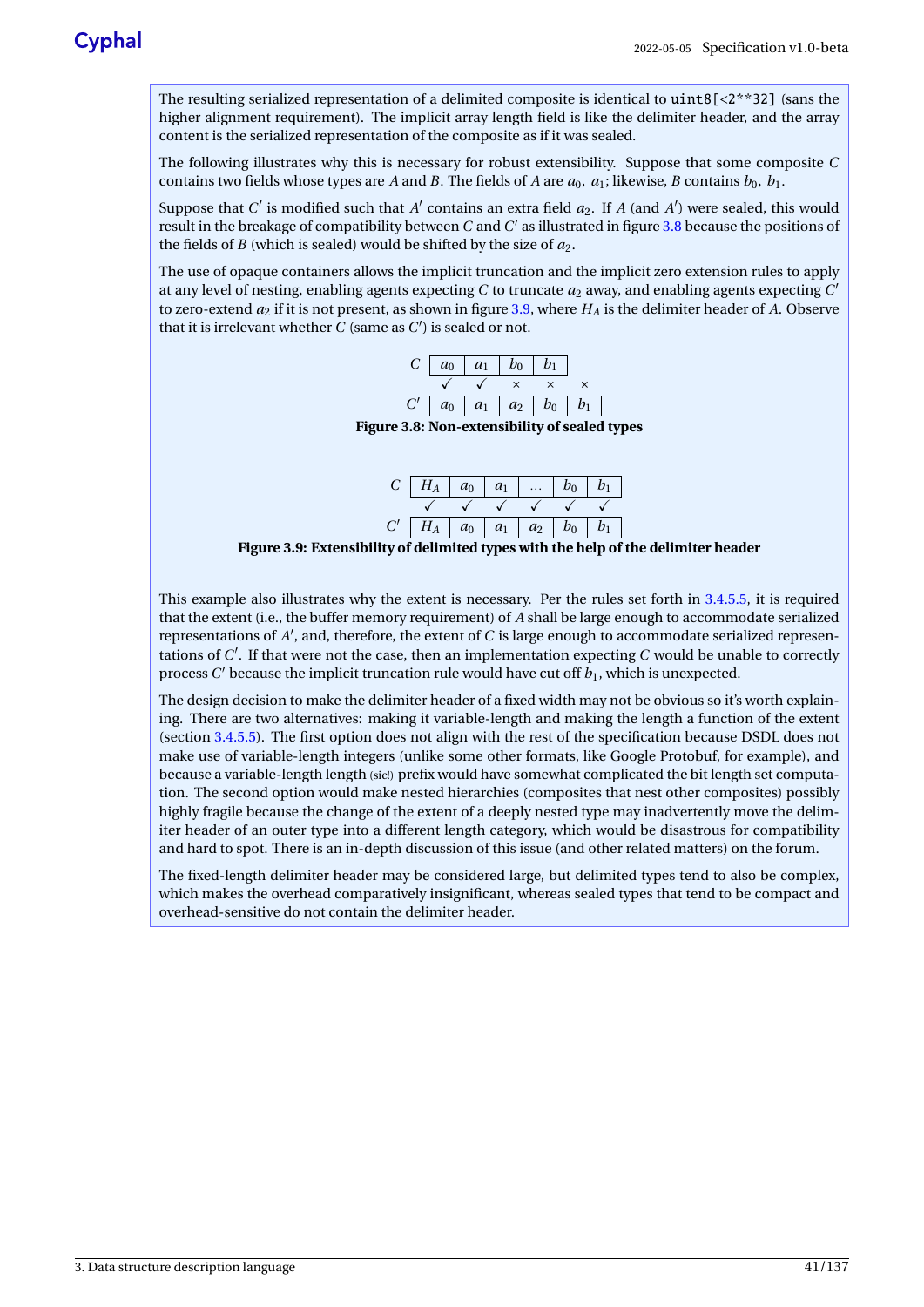In order to efficiently serialize an object of a delimited type, the implementation may need to perform a second pass to reach the delimiter header after the object is serialized, because before that, the value of the delimiter header cannot be known unless the object is of a fixed-size (i.e., the cardinality of the bit length set is one).

Consider:

1  $\vert$  uint8[<=4] x

Let  $\mathbf{x} = [4, 2]$ , then the nested serialized representation would be constructed as:

1. Memorize the current memory address  $M_{\text{origin}}$ .

- 2. Skip 32 bits.
- 3. Encode the length: 2 elements.
- 4. Encode  $x_0 = 4$ .
- 5. Encode  $x_1 = 2$ .
- 6. Memorize the current memory address  $M_{\text{current}}$ .
- 7. Go back to *M*origin.
- 8. Encode a 32-bit wide value of  $(M_{\text{current}} M_{\text{origin}})$ .
- 9. Go back to *M*<sub>current</sub>.

However, if the object is known to be of a constant size, the above can be simplified, because there may be only one possible value of the delimiter header. Automatic code generation tools should take advantage of this knowledge.

# <span id="page-47-0"></span>**3.8 Compatibility and versioning**

## **3.8.1 Rationale**

Data type definitions may evolve over time as they are refined to better address the needs of their applications. Cyphal defines a set of rules that allow data type designers to modify and advance their data type definitions while ensuring backward compatibility and functional safety.

## **3.8.2 Semantic compatibility**

A data type *A* is *semantically compatible* with a data type *B* if relevant behavioral properties of the application are invariant under the substitution of *A* with *B*. The property of semantic compatibility is commutative.

The following two definitions are semantically compatible and can be used interchangeably:

```
1 | uint16 FLAG_A = 1
2 | uint16 FLAG B = 256
3 uint16 flags
4 @extent 16
1 | uint8 FLAG_A = 1
2 | uint8 FLAG_B = 13 uint8 flags_a
4 uint8 flags_b
5 @extent 16
     It should be noted here that due to different set of field and constant attributes, the source code auto-
     generated from the provided definitions may be not drop-in replaceable, requiring changes in the applica-
     tion; however, source-code-level application compatibility is orthogonal to data type compatibility.
     The following supertype may or may not be semantically compatible with the above depending on the
     semantics of the removed field:
```

```
1 uint8 FLAG A = 12 uint8 flags_a
3 @extent 16
```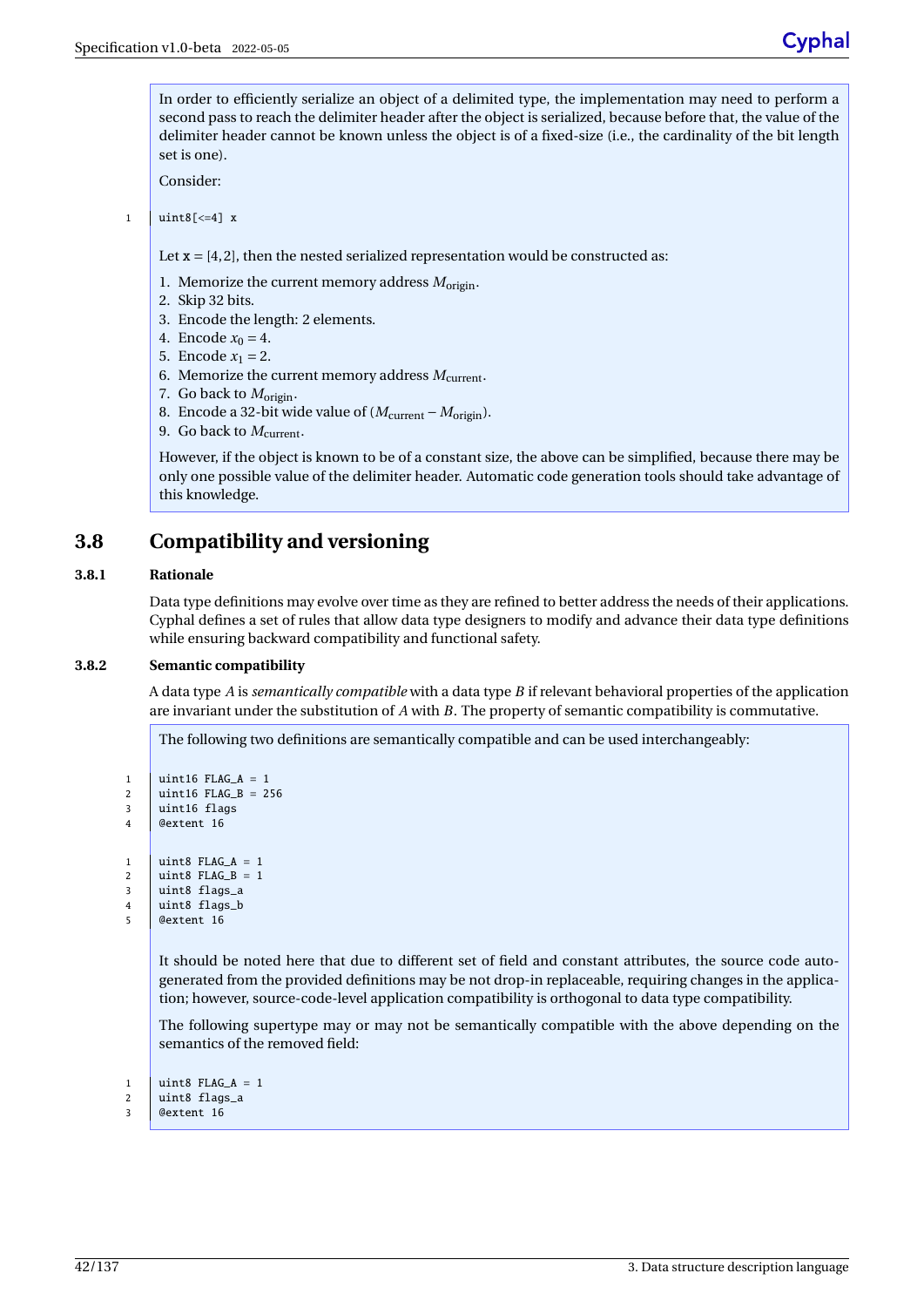Let node *A* publish messages of the following type:

```
1 | float32 foo
```
2 |  $fla$ t $64$  bar  $\frac{1}{2}$   $\frac{1}{28}$ 

Let node *B* subscribe to the same subject using the following data type definition:

```
1 float32 foo
2 float64 bar
3 int16 baz # Extra field; implicit zero extension rule applies.
4 @extent 128
```
Let node *C* subscribe to the same subject using the following data type definition:

```
1 float32 foo
2 # The field 'bar' is missing; implicit truncation rule applies.
3 @extent 128
```
Provided that the semantics of the added and omitted fields allow it, the nodes will be able to interoperate successfully despite using different data type definitions.

# **3.8.3 Versioning**

## *3.8.3.1 General assumptions*

The concept of versioning applies only to composite data types. As such, unless specifically stated otherwise, every reference to "data type" in this section implies a composite data type.

A data type is uniquely identified by its full name, assuming that every root namespace is uniquely named. There is one or more versions of every data type.

A data type definition is uniquely identified by its full name and the version number pair. In other words, there may be multiple definitions of a data type differentiated by their version numbers.

## *3.8.3.2 Versioning principles*

Every data type definition has a pair of version numbers — a major version number and a minor version number, following the principles of semantic versioning.

For the purposes of the following definitions, a *release* of a data type definition stands for the disclosure of the data type definition to its intended users or to the general public, or for the commencement of usage of the data type definition in a production system.

In order to ensure a deterministic application behavior and ensure a robust migration path as data type definitions evolve, all data type definitions that share the same full name and the same major version number shall be semantically compatible with each other.

The versioning rules do not extend to scenarios where the name of a data type is changed, because that would essentially construe the release of a new data type, which relieves its designer from all compatibility requirements. When a new data type is first released, the version numbers of its first definition shall be assigned "1.0" (major 1, minor 0).

In order to ensure predictability and functional safety of applications that leverage Cyphal, it is recommended that once a data type definition is released, its DSDL source text, name, version numbers, fixed port-ID, extent, sealing, and other properties cannot undergo any modifications whatsoever, with the following exceptions:

- Whitespace changes of the DSDL source text are allowed, excepting string literals and other semantically sensitive contexts.
- Comment changes of the DSDL source text are allowed as long as such changes do not affect semantic compatibility of the definition.
- A deprecation marker directive (section  $3.6$ ) can be added or removed $59$ .

Addition or removal of the fixed port identifier is not permitted after a data type definition of a particular version is released.

Therefore, substantial changes can be introduced only by releasing new definitions (i.e., new versions) of the

<span id="page-48-0"></span> $^{59}\mathrm{Removal}$  is useful when a decision to deprecate a data type definition is withdrawn.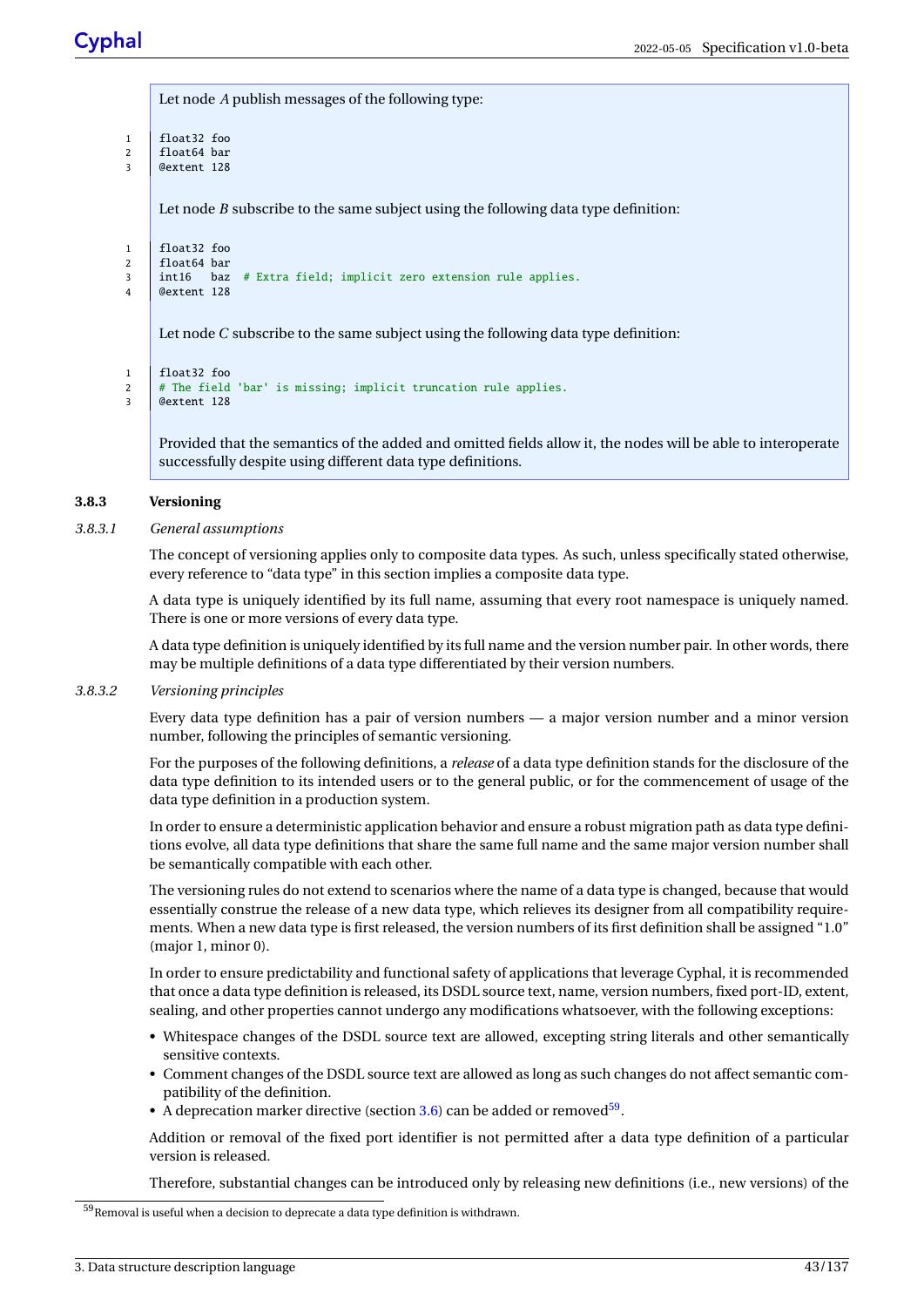same data type. If it is desired and possible to keep the same major version number for a new definition of the data type, the minor version number of the new definition shall be one greater than the newest existing minor version number before the new definition is introduced. Otherwise, the major version number shall be incremented by one and the minor version shall be set to zero.

An exception to the above rules applies when the major version number is zero. Data type definitions bearing the major version number of zero are not subjected to any compatibility requirements. Released data type definitions with the major version number of zero are permitted to change in arbitrary ways without any regard for compatibility. It is recommended, however, to follow the principles of immutability, releasing every subsequent definition with the minor version number one greater than the newest existing definition.

For any data type, there shall be at most one definition per version. In other words, there shall be exactly one or zero definitions per combination of data type name and version number pair.

All data types under the same name shall be also of the same kind. In other words, if the first released definition of a data type is of the message kind, all other versions shall also be of the message kind.

All data types under the same name and major version number should share the same extent and the same sealing status. It is therefore advised to:

- Avoid marking types sealed, especially complex types, because it is likely to render their evolution impossible.
- When the first version is released, its extent should be sufficiently large to permit addition of new fields in the future. Since the value of extent does not affect the network traffic, it is safe to pick a large value without compromising the temporal properties of the system.

## *3.8.3.3 Fixed port identifier assignment constraints*

The following constraints apply to fixed port-ID assignments:

| $\exists P(x_{a,b}) \rightarrow \exists P(x_{a,c})$                                  | $ b < c$ ; $x \in (M \cup S)$                       |
|--------------------------------------------------------------------------------------|-----------------------------------------------------|
| $\exists P(x_{a,b}) \rightarrow P(x_{a,b}) = P(x_{a,c})$                             | $ b < c$ ; $x \in (M \cup S)$                       |
| $\exists P(x_{a,b}) \land \exists P(x_{c,d}) \rightarrow P(x_{a,b}) \neq P(x_{c,d})$ | $a \neq c$ ; $x \in (M \cup S)$                     |
| $\exists P(x_{a,b}) \land \exists P(y_{c,d}) \rightarrow P(x_{a,b}) \neq P(y_{c,d})$ | $x \neq y$ ; $x \in T$ ; $y \in T$ ; $T = \{M, S\}$ |

where  $t_a$ <sub>*b*</sub> denotes a data type *t* version *a*.*b* (*a* major, *b* minor);  $P(t)$  denotes the fixed port-ID (whose existence is optional) of data type *t*; *M* is the set of message types, and *S* is the set of service types.

## *3.8.3.4 Data type version selection*

DSDL compilers should compile every available data type version separately, allowing the application to choose from all available major and minor version combinations.

When emitting a transfer, the major version of the data type is chosen at the discretion of the application. The minor version should be the newest available one under the chosen major version.

When receiving a transfer, the node deduces which major version of the data type to use from its port identifier (either fixed or non-fixed). The minor version should be the newest available one under the deduced major version<sup>[60](#page-49-0)</sup>.

It follows from the above two rules that when a node is responding to a service request, the major data type version used for the response transfer shall be the same that is used for the request transfer. The minor versions may differ, which is acceptable due to the major version compatibility requirements.

A simple usage example is provided in this intermission.

Suppose a vendor named "Sirius Cybernetics Corporation" is contracted to design a cryopod management data bus for a colonial spaceship "Golgafrincham B-Ark". Having consulted with applicable specifications and standards, an engineer came up with the following definition of a cryopod status message type (named sirius\_cyber\_corp.b\_ark.cryopod.Status):

```
1 | # sirius_cyber_corp.b_ark.cryopod.Status.0.1
```

```
2 \int float16 internal temperature # [kelvin]
```

```
3 | float16 coolant_temperature # [kelvin]
```
4 uint8 FLAG\_COOLING\_SYSTEM\_A\_ACTIVE = 1

<span id="page-49-0"></span> $^{60}\rm{Such}$  liberal minor version selection policy poses no compatibility risks since all definitions under the same major version are compatible with each other.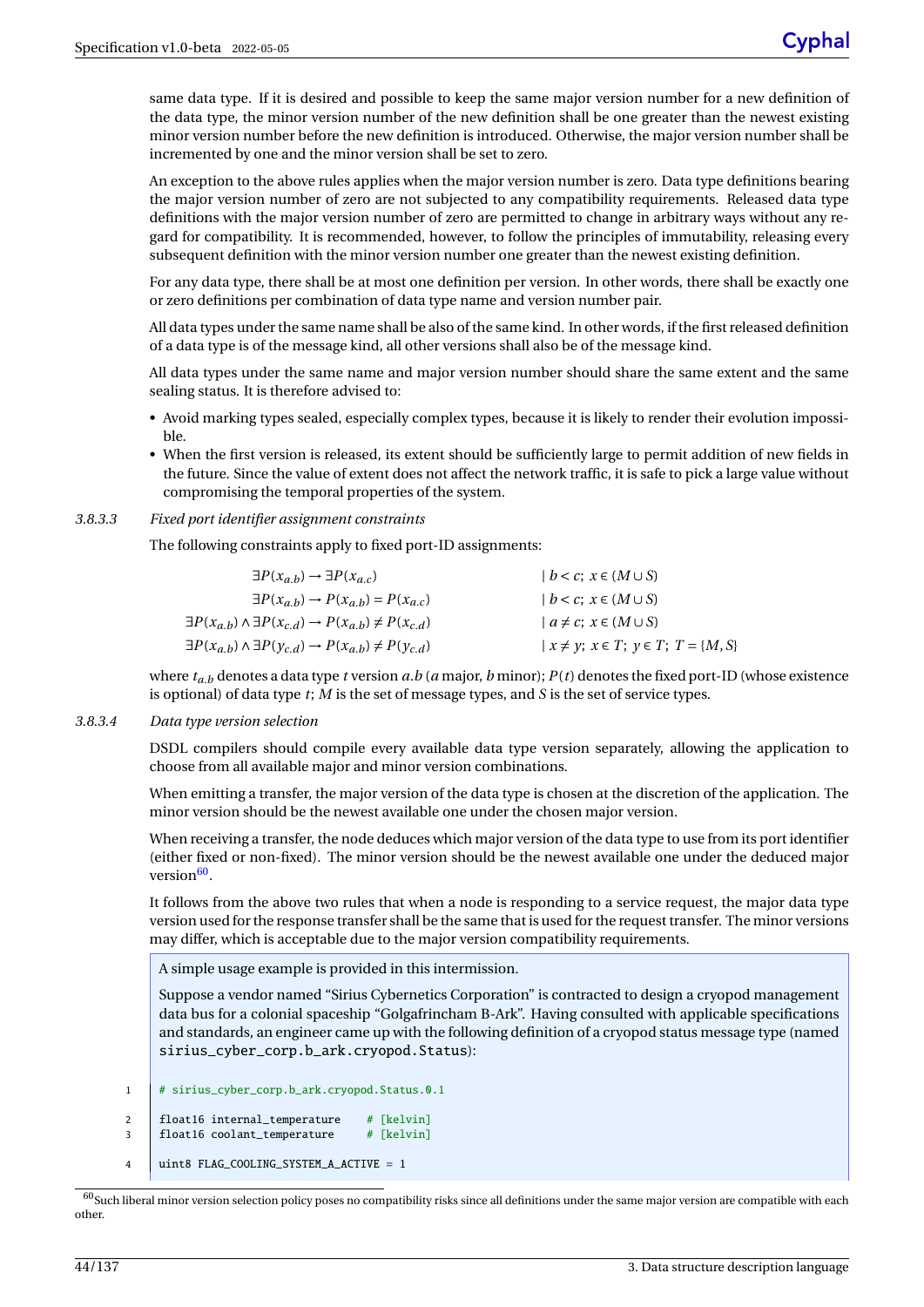```
5 uint8 FLAG COOLING SYSTEM B ACTIVE = 2
6 \# Status flags in the lower bits.
7 \text{ units} + 8 \text{ F}LAC PSULMALFUNCTION = 32
8 | uint8 FLAG_OVERHEATING = 649 uint8 FLAG_CRYOBOX_BREACH = 128
10 | # Error flags in the higher bits.
11 uint8 flags # Storage for the above defined flags (this is not the recommended practice).
12 @extent 1024 * 8 # Pick a large extent to allow evolution. Does not affect network traffic.
      The definition is then deployed to the first prototype for initial laboratory testing. Since the definition is
      experimental, the major version number is set to zero in order to signify the tentative nature of the defini-
      tion. Suppose that upon completion of the first trials it is identified that the units should track their power
      consumption in real time for each of the three redundant power supplies independently.
      It is easy to see that the amended definition shown below is not semantically compatible with the original
      definition; however, it shares the same major version number of zero, because the backward compatibil-
      ity rules do not apply to zero-versioned data types to allow for low-overhead experimentation before the
      system is deployed and fielded.
1 # sirius_cyber_corp.b_ark.cryopod.Status.0.2
2 truncated float16 internal_temperature # [kelvin]
3 truncated float16 coolant_temperature # [kelvin]
4 saturated float32 power_consumption_0 # [watt] Power consumption by the redundant PSU 0
5 saturated float32 power_consumption_1 # [watt] likewise for PSU 1<br>6 saturated float32 power_consumption_2 # [watt] likewise for PSU 2
6 saturated float32 power_consumption_2
7 # breaking compatibility with Status.0.1 is okay because the major version is 0
8 uint8 FLAG_COOLING_SYSTEM_A_ACTIVE = 1
9 | uint8 FLAG_COOLING_SYSTEM_B_ACTIVE = 2
10 # Status flags in the lower bits.
11 | uint8 FLAG PSU MALFUNCTION = 32
12 | uint8 FLAG_OVERHEATING = 6413 | uint8 FLAG_CRYOBOX_BREACH = 128
14 # Error \text{ flags in the higher bits.}15 uint8 flags # Storage for the above defined flags (this is not the recommended practice).
```

```
16 @extent 512 * 8 # Extent can be changed freely because v0.x does not guarantee compatibility.
```
The last definition is deemed sufficient and is deployed to the production system under the version number of 1.0: sirius\_cyber\_corp.b\_ark.cryopod.Status.1.0.

Having collected empirical data from the fielded systems, the Sirius Cybernetics Corporation has identified a shortcoming in the v1.0 definition, which is corrected in an updated definition. Since the updated definition, which is shown below, is semantically compatible*[a](#page-51-0)* with v1.0, the major version number is kept the same and the minor version number is incremented by one:

```
1 | # sirius_cyber_corp.b_ark.cryopod.Status.1.1
2 saturated float16 internal temperature # [kelvin]
3 | saturated float16 coolant_temperature # [kelvin]
4 float32[3] power_consumption # [watt] Power consumption by the PSU
5 bool flag_cooling_system_a_active
6 bool flag_cooling_system_b_active
7 \mid # Status flags (this is the recommended practice).
8 void3 # Reserved for other flags
9 bool flag_psu_malfunction
10 bool flag_overheating
11 bool flag_cryobox_breach
12 # Error \, flags \, (this \, is \, the \, recommended \, practice).13 @extent 512 * 8 # Extent is to be kept unchanged now to avoid breaking compatibility.
```
Since the definitions v1.0 and v1.1 are semantically compatible, Cyphal nodes using either of them can successfully interoperate on the same bus.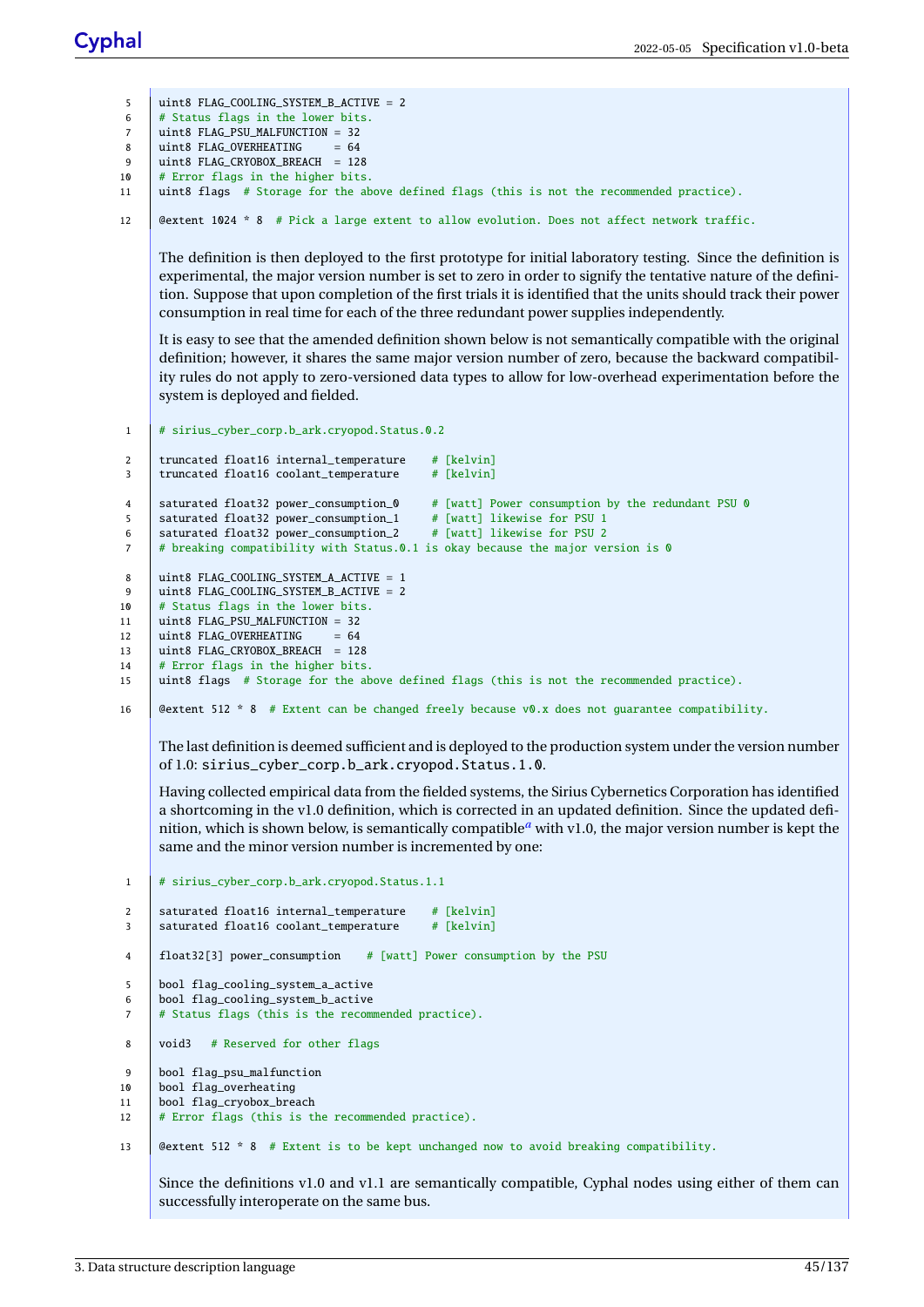Suppose further that at some point a newer version of the cryopod module, equipped with better temperature sensors, is released. The definition is updated accordingly to use float32 for the temperature fields instead of float16. Seeing as that change breaks the compatibility, the major version number has to be incremented by one, and the minor version number has to be reset back to zero:

```
1 # sirius_cyber_corp.b_ark.cryopod.Status.2.0
2 | float32 internal_temperature # [kelvin]
3 float32 coolant_temperature # [kelvin]
4 float32[3] power_consumption # [watt] Power consumption by the PSU
5 bool flag_cooling_system_a_active
6 bool flag_cooling_system_b_active
7 void3
8 bool flag_psu_malfunction
9 bool flag_overheating
10 bool flag_cryobox_breach
11 @extent 768 * 8 # Since the major version number is different, extent can be changed.
```
Imagine that later it was determined that the module should report additional status information relating to the coolant pump. Thanks to the implicit truncation (section [3.7.1.3\)](#page-39-4), implicit zero extension (section [3.7.1.4\)](#page-39-5), and the delimited serialization (section [3.7.5.3\)](#page-45-0), the new fields can be introduced in a semanticallycompatible way without releasing a new major version of the data type:

```
1 | # sirius_cyber_corp.b_ark.cryopod.Status.2.1
2 float32 internal_temperature # [kelvin]
3 | float32 coolant_temperature # [kelvin]
4 float32[3] power_consumption # [watt] Power consumption by the PSU
5 bool flag_cooling_system_a_active
6 bool flag_cooling_system_b_active<br>7 void3
     void3
8 bool flag_psu_malfunction
9 | bool flag_overheating
10 bool flag_cryobox_breach
11 float32 rotor_angular_velocity # [radian/second] (usage of RPM would be non-compliant)
12 | float32 volumetric_flow_rate # [meter^3/second]
13 # Coolant pump fields (extension over v2.0; implicit truncation/extension rules apply)
14 # If zero, assume that the values are unavailable.
```
15 @extent 768 \* 8

It is also possible to add an optional field at the end wrapped into a variable-length array of up to one element, or a tagged union where the first field is empty and the second field is the wrapped value. In this way, the implicit truncation/extension rules would automatically make such optional field appear/disappear depending on whether it is supported by the receiving node.

Nodes using v1.0, v1.1, v2.0, and v2.1 definitions can coexist on the same network, and they can interoperate successfully as long as they all support at least v1.x or v2.x. The correct version can be determined at runtime from the port identifier assignment as described in section [2.1.1.2.](#page-10-0)

In general, nodes that need to maximize their compatibility are likely to employ all existing major versions of each used data type. If there are more than one minor versions available, the highest minor version within the major version should be used in order to take advantage of the latest changes in the data type definition. It is also expected that in certain scenarios some nodes may resort to publishing the same message type using different major versions concurrently to circumvent compatibility issues (in the example reviewed here that would be v1.1 and v2.1).

The examples shown above rely on the primitive scalar types for reasons of simplicity. Real applications should use the type-safe physical unit definitions available in the SI namespace instead. This is covered in section [5.3.6.1.](#page-80-0)

<span id="page-51-0"></span>*<sup>a</sup>*The topic of data serialization is explored in detail in section [3.7.](#page-38-0)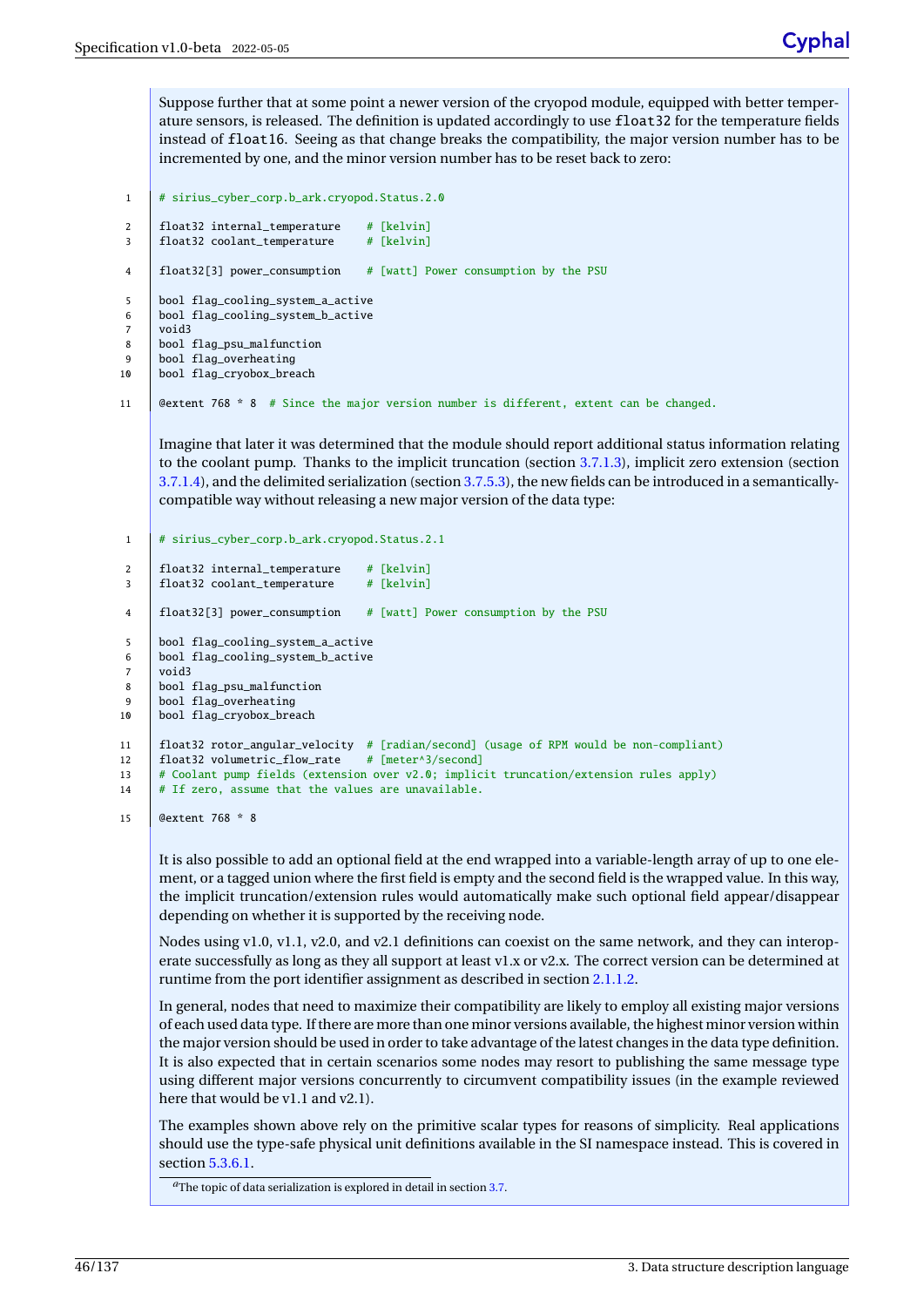# **3.9 Conventions and recommendations**

This section is dedicated to conventions and recommendations intended to help data type designers maintain a consistent style across the ecosystem and avoid some common pitfalls. All of the conventions and recommendations provided in this section are optional (not mandatory to follow).

## **3.9.1 Naming recommendations**

The DSDL naming recommendations follow those that are widely accepted in the general software development industry.

- Namespaces and field attributes should be named in the snake\_case.
- Constant attributes should be named in the SCREAMING\_SNAKE\_CASE.
- Data types (excluding their namespaces) should be named in the PascalCase.
- Names of message types should form a declarative phrase or a noun. For example, BatteryStatus or OutgoingPacket.
- Names of service types should form an imperative phrase or a verb. For example, GetInfo or HandleIncomingPacket.
- Short names, unnecessary abbreviations, and uncommon acronyms should be avoided.

## **3.9.2 Comments**

Every data type definition file should begin with a header comment that provides an exhaustive description of the data type, its purpose, semantics, usage patterns, any related data exchange patterns, assumptions, constraints, and all other information that may be necessary or generally useful for the usage of the data type definition.

Every attribute of the data type definition, and especially every field attribute of it, should have an associated comment explaining the purpose of the attribute, its semantics, usage patterns, assumptions, constraints, and any other pertinent information. Exception applies to attributes supplied with sufficiently descriptive and unambiguous names.

A comment should be placed after the entity it is intended to describe; either on the same line (in which case it should be separated from the preceding text with at least two spaces) or on the next line (without blank lines in between). This recommendation does not apply to the file header comment.

## **3.9.3 Optional value representation**

Data structures may include optional field attributes that are not always populated.

The recommended approach for representing optional field attributes is to use variable-length arrays with the capacity of one element.

Alternatively, such one-element variable-length arrays can be replaced with two-field unions, where the first field is empty and the second field contains the desired optional value. The described layout is semantically compatible with the one-element array described above, provided that the field attributes are not swapped.

Floating-point-typed field attributes may be assigned the value of not-a-number (NaN) per IEEE 754 to indicate that the value is not specified; however, this pattern is discouraged because the value would still have to be transferred over the bus even if not populated, and special case values undermine type safety.

```
Array-based optional field:
1 MyType[<=1] optional_field
    Union-based optional field:
1 @sealed # Sic!
2 | Cunion # The implicit tag is one byte long.
3 uavcan.primitive.Empty none # Represents lack of value, unpopulated field.
4 MyType some \# The field of interest; field ordering is important.
    The defined above union can be used as follows (suppose it is named MaybeMyType):
1 | MaybeMyType optional_field
    The shown approaches are semantically compatible.
```
3. Data structure description language 47/137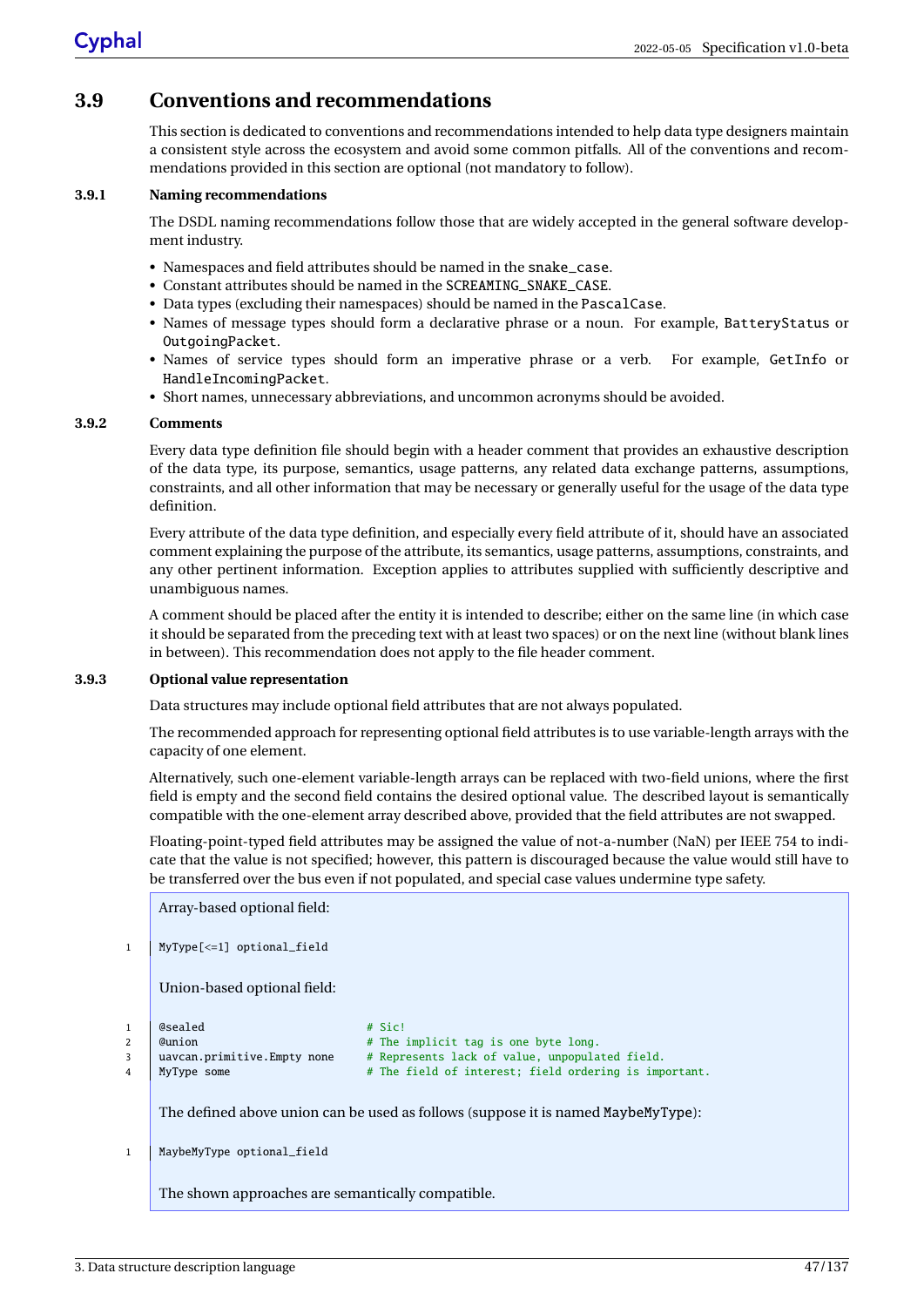The implicit truncation and the implicit zero extension rules allow one to freely add such optional fields at the end of a definition while retaining semantic compatibility. The implicit truncation rule will render them invisible to nodes that utilize older data type definitions which do not contain them, whereas nodes that utilize newer definitions will be able to correctly process objects serialized using older definitions because the implicit zero extension rule guarantees that the optional fields will appear unpopulated.

For example, let the following be the old message definition:

- 1 | float64 foo
- 2 float32 bar

The new message definition with the new field is as follows:

```
1 | float64 foo
```
- 2 float32 bar
- 3 MyType[<=1] my\_new\_field

Suppose that one node is publishing a message using the old definition, and another node is receiving it using the new definition. The implicit zero extension rule guarantees that the optional field array will appear empty to the receiving node because the implicit length field will be read as zero. Same is true if the message was nested inside another one, thanks to the delimiter header.

## **3.9.4 Bit flag representation**

The recommended approach to defining a set of bit flags is to dedicate a bool-typed field attribute for each. Representations based on an integer sum of powers of two $61$  are discouraged due to their obscurity and failure to express the intent clearly.

```
Recommended approach:
1 void5
2 bool flag_foo
3 bool flag_bar
4 bool flag_baz
    Not recommended:
1 uint8 flags # Not recommended
2 | uint8 FLAG_BAZ = 13 \text{ units } FLAG_BAR = 2
```
4 | uint8 FLAG\_F00 =  $4$ 

<span id="page-53-0"></span> $61$ Which are popular in programming.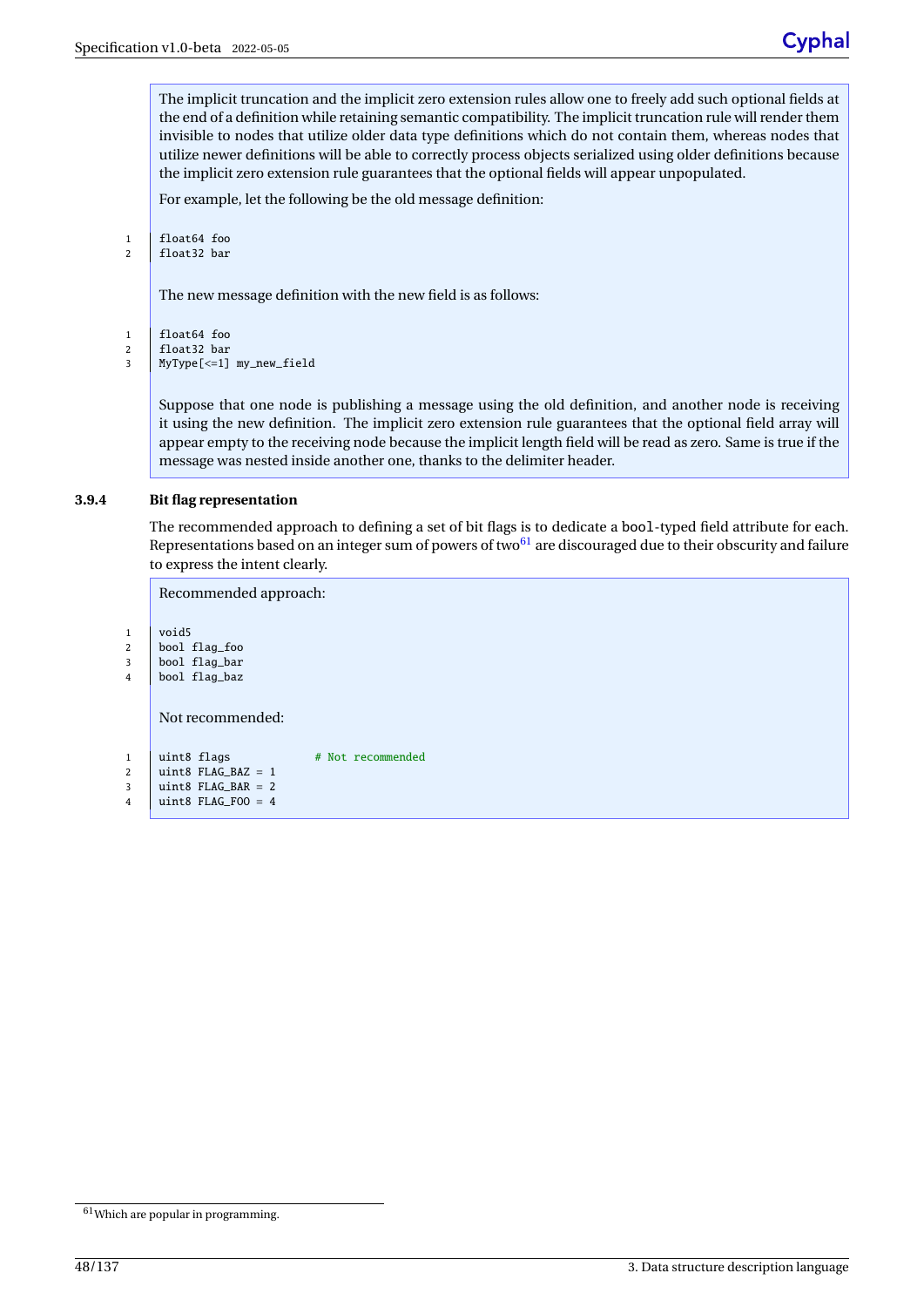# **4 Transport layer**

This chapter defines the transport layer of Cyphal. First, the core abstract concepts are introduced. Afterwards, they are concretized for each supported underlying transport protocol (e.g., CAN bus); such concretizations are referred to as *concrete transports*.

When referring to a concrete transport, the notation "Cyphal/X" is used, where *X* is the name of the underlying transport protocol. For example, "Cyphal/CAN" refers to CAN bus.

As the specification is extended to add support for new concrete transports, some of the generic aspects may be pushed to the concrete sections if they are found to map poorly onto the newly supported protocols. Such changes are guaranteed to preserve full backward compatibility of the existing concrete transports.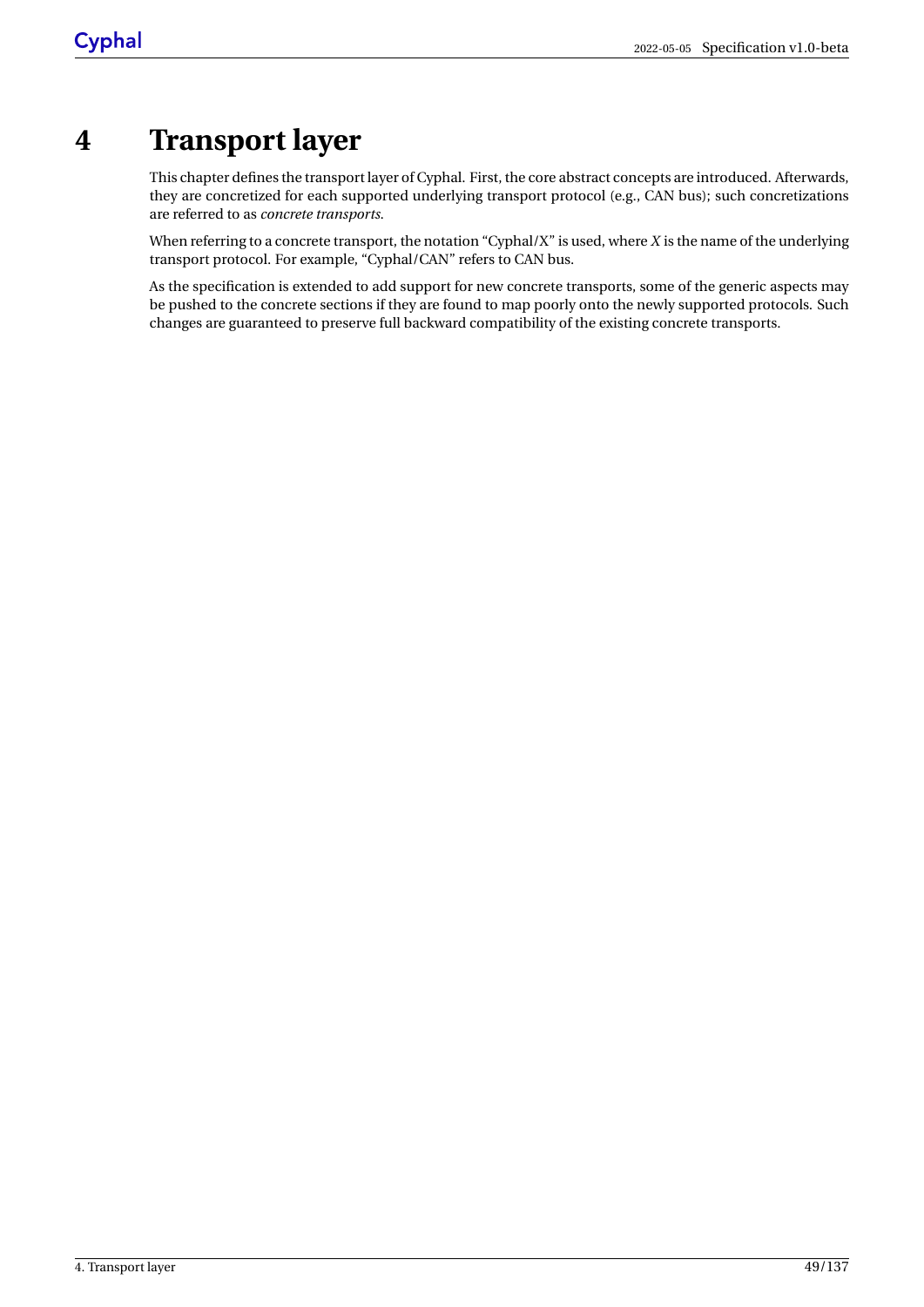# **4.1 Abstract concepts**

The function of the transport layer is to facilitate exchange of serialized representations of DSDL objects $62$ between Cyphal nodes over the *transport network*.

# **4.1.1 Transport model**

This section introduces an abstract implementation-agnostic model of the Cyphal transport layer. The core relations are depicted in figure [4.1.](#page-55-1) Some of the concepts introduced at this level may not be manifested in the design of concrete transports; despite that, they are convenient for an abstract discussion.

<span id="page-55-1"></span>

|   | <b>Taxonomy</b>      |           | <b>Message transfers</b> |                                   | <b>Service transfers</b> | <b>Description</b>                                                 |  |  |  |  |
|---|----------------------|-----------|--------------------------|-----------------------------------|--------------------------|--------------------------------------------------------------------|--|--|--|--|
|   | Transfer payload     |           |                          | <b>Serialized object</b>          |                          | The serialized instance of a specific DSDL data type.              |  |  |  |  |
| ᢍ |                      |           |                          | <b>Transfer priority</b>          |                          | Defines the urgency (time sensitivity) of the transferred object.  |  |  |  |  |
| ā |                      |           |                          | <b>Transfer-ID</b>                |                          | An integer that uniquely identifies a transfer within its session. |  |  |  |  |
| ā |                      | Route     |                          | Source node-ID                    |                          | Source node-ID is not specified for anonymous transfers.           |  |  |  |  |
|   | Session<br>specifier | specifier |                          | <b>Destination node-ID</b>        |                          | Destination node-ID is not specified for broadcast transfers.      |  |  |  |  |
| छ |                      | Data      | Subject-ID               |                                   | Service-ID               | Port-ID specifies how the serialized object should be processed.   |  |  |  |  |
| ≅ |                      | specifier |                          | <b>Request</b><br><b>Response</b> |                          | Request/response specifier applies to services only.               |  |  |  |  |
|   |                      |           |                          | <b>Transfer kind</b>              |                          | Message (subject) or service transfer.                             |  |  |  |  |

**Figure 4.1: Cyphal transport layer model**

# *4.1.1.1 Transfer*

A *transfer* is a singular act of data transmission from one Cyphal node to zero or more other Cyphal nodes over the transport network. A transfer carries zero or more bytes of *transfer payload* together with the associated *transfer metadata*, which encodes the semantic and temporal properties of the carried payload. The elements comprising the metadata are reviewed below.

Transfers are distinguished between *message transfers* and *service transfers* depending on the kind of the carried DSDL object. Service transfers are further differentiated between *service request transfers*, which are sent from the invoking node – *client node* – to the node that provides the service – *server node*, and *service response transfers*, which are sent from the server node to the client node upon handling the request.

A transfer is manifested on the transport network as one or more *transport frames*. A transport frame is an atomic entity carrying the entire transfer payload or a fraction thereof with the associated transfer metadata – possibly extended with additional elements specific to the concrete transport – over the transport network. The exact definition of a transport frame and the mapping of the abstract transport model onto it are specific to concrete transports<sup>[63](#page-55-2)</sup>.

# <span id="page-55-6"></span>*4.1.1.2 Transfer payload*

The transfer payload contains the serialized representation of the carried DSDL object $^{64}.$  $^{64}.$  $^{64}.$ 

Concrete transports may extend the payload with zero-valued *padding bytes* at the end to meet the transportspecific data granularity constraints. Usage of non-zero-valued padding bytes is prohibited for all implemen-tations<sup>[65](#page-55-4)</sup>.

Concrete transports may extend the payload with a *transfer CRC* – an additional metadata field used for validating its integrity. The details of its implementation are dictated by the concrete transport specification.

The deterministic nature of Cyphal in general and DSDL in particular allows implementations to statically determine the maximum amount of memory that is required to contain the serialized representation of a DSDL object of a particular type. Consequently, an implementation that is interested in receiving data objects of a particular type can statically determine the maximum length of the transfer payload.

Implementations should handle incoming transfers containing a larger amount of payload data than expected. In the event of such extra payload being received, a compliant implementation should discard the excessive (unexpected) data at the end of the received payload $^{66}$  $^{66}$  $^{66}$ . The transfer CRC, if applicable, shall be validated regardless of the presence of the extra payload in the transfer. See figure [4.2.](#page-56-0)

A *transport-layer maximum transmission unit* (MTU) is the maximum amount of data with the associated metadata that can be transmitted per transport frame for a particular concrete transport. All nodes connected

<span id="page-55-0"></span><sup>62</sup>DSDL and data serialization are reviewed in chapter [3.](#page-14-0)

<span id="page-55-2"></span><sup>63</sup> For example, Cyphal/CAN (introduced later) defines a particular CAN frame format. Frames that follow the format are Cyphal transport frames of

<span id="page-55-3"></span>Cyphal/CAN.<br><sup>64</sup>Chapter [3.](#page-14-0)

<span id="page-55-4"></span> $65$  Non-zero padding bytes are disallowed because they would interfere with the implicit zero extension rule (section [3.7\)](#page-38-0).

<span id="page-55-5"></span><sup>66</sup>Such occurrence is not indicative of a problem so it should not be reported as such.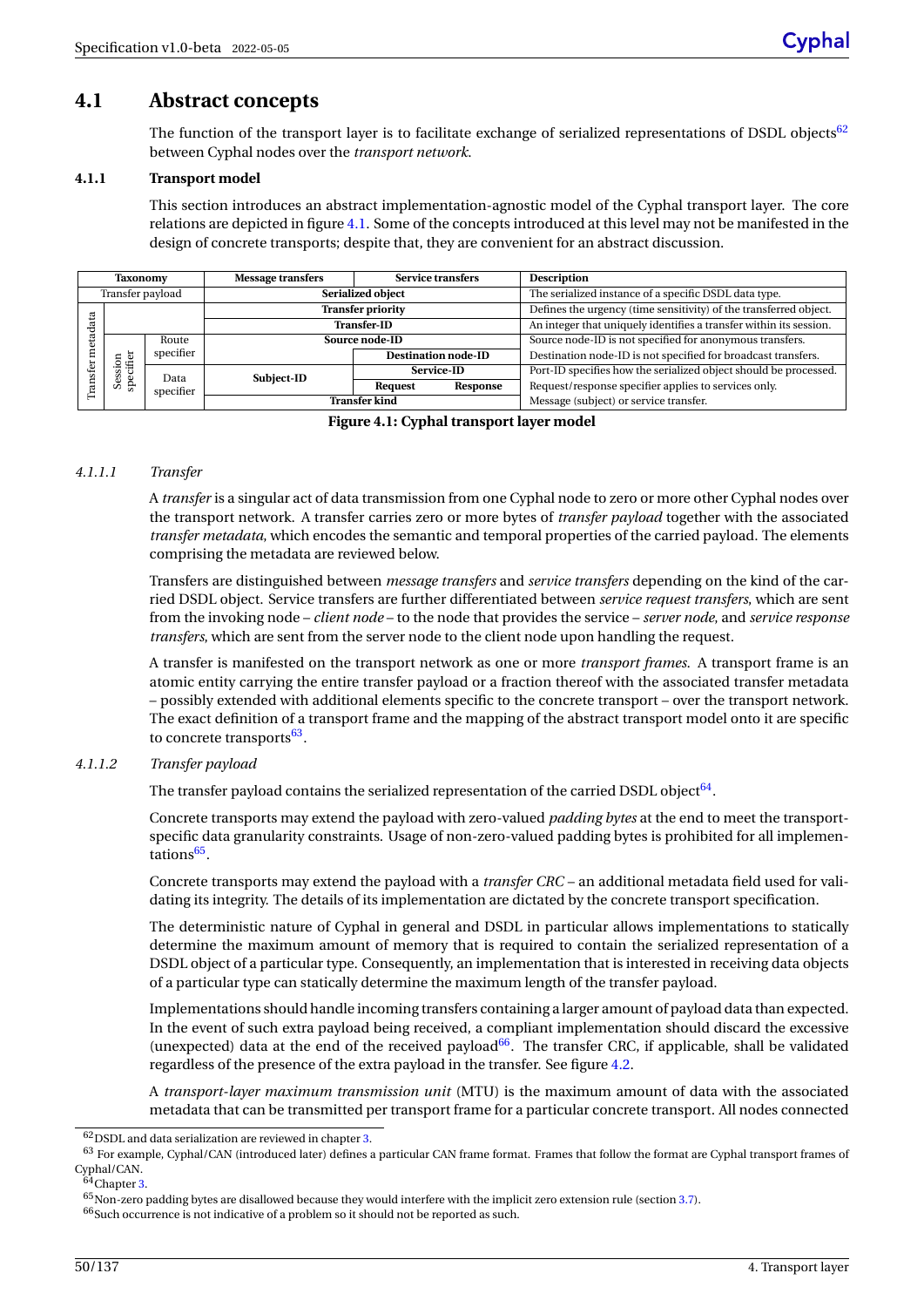to a given transport network should share the same transport-layer MTU setting<sup>[67](#page-56-1)</sup>.

In order to facilitate the implicit zero extension rule introduced in section [3.7,](#page-38-0) implementations shall not discard a transfer even if it is determined that it contains less payload data than a predicted minimum.

A transfer whose payload exceeds the capacity of the transport frame is manifested on the transport network as a set of multiple transport frames; such transfers are referred to as *multi-frame transfers*. Implementations shall minimize the number of transport frames constituting a multi-frame transfer by ensuring that their payload capacity is not underutilized. Implementations should minimize the delay between transmission of transport frames that belong to the same transfer. Transport frames of a multi-frame transfer shall be transmitted following the order of the transfer payload fragments they contain.

<span id="page-56-0"></span>A transfer whose payload does not exceed the capacity of the transport frame shall be manifested on the trans-port network as a single transport frame<sup>[68](#page-56-2)</sup>; such transfers are referred to as *single-frame transfers*.



**Figure 4.2: Transfer payload truncation**

The requirement to discard the excessive payload data at the end of the transfer is motivated by the necessity to allow extensibility of data type definitions, as described in chapter [3.](#page-14-0) Additionally, excessive payload data may contain zero padding bytes if required by the concrete transport.

Let node *A* publish an object of the following type over the subject *x*:

Let node *B* subscribe to the subject *x* expecting an object of the following type:

1 float32 parameter

The payload truncation requirement guarantees that the two nodes will be able to interoperate despite relying on incompatible data type definitions. Under this example, the duty of ensuring the semantic compatibility lies on the system integrator.

The requirement that all involved nodes use the same transport-layer MTU is crucial here. Suppose that the MTU expected by the node *B* is four bytes and the MTU of the node *A* is eight bytes. Under this setup, messages emitted by *A* would be contained in single-frame transfers that are too large for *B* to process, resulting in the nodes being unable to communicate. An attempt to optimize the memory utilization of *B* by relying on the fact that the maximum length of a serialized representation of the message is four bytes would be a mistake, because this assumption ignores the existence of subtyping and introduces leaky abstractions throughout the protocol stack.

The implicit zero extension rule makes deserialization routines sensitive to the trailing unused data. For example, suppose that a publisher emits an object of type:

 $1$  uint16 foo

Suppose that the concrete transport at hand requires padding to 4 bytes, which is done with  $55_{16}$  (intentionally non-compliant for the sake of this example). Suppose that the published value is  $1234_{16}$ , so the resulting serialized representation is  $[34_{16}, 12_{16}, 55_{16}, 55_{16}]$ . Suppose that the receiving side relies on the implicit zero extension rule with the following definition:

- $1 \quad$ uint $16 \quad$ foo
- $2 \text{uint16}$

<sup>1 |</sup> float32 parameter

<sup>2</sup> float32 variance

<span id="page-56-1"></span> $^{67}$  Failure to follow this rule may render nodes unable to communicate if a transmitting node emits larger transport frames than the receiving node is able to accept.

<span id="page-56-2"></span><sup>&</sup>lt;sup>68</sup>In other words, multi-frame transfers are prohibited for payloads that can be transferred using a single-frame transfer.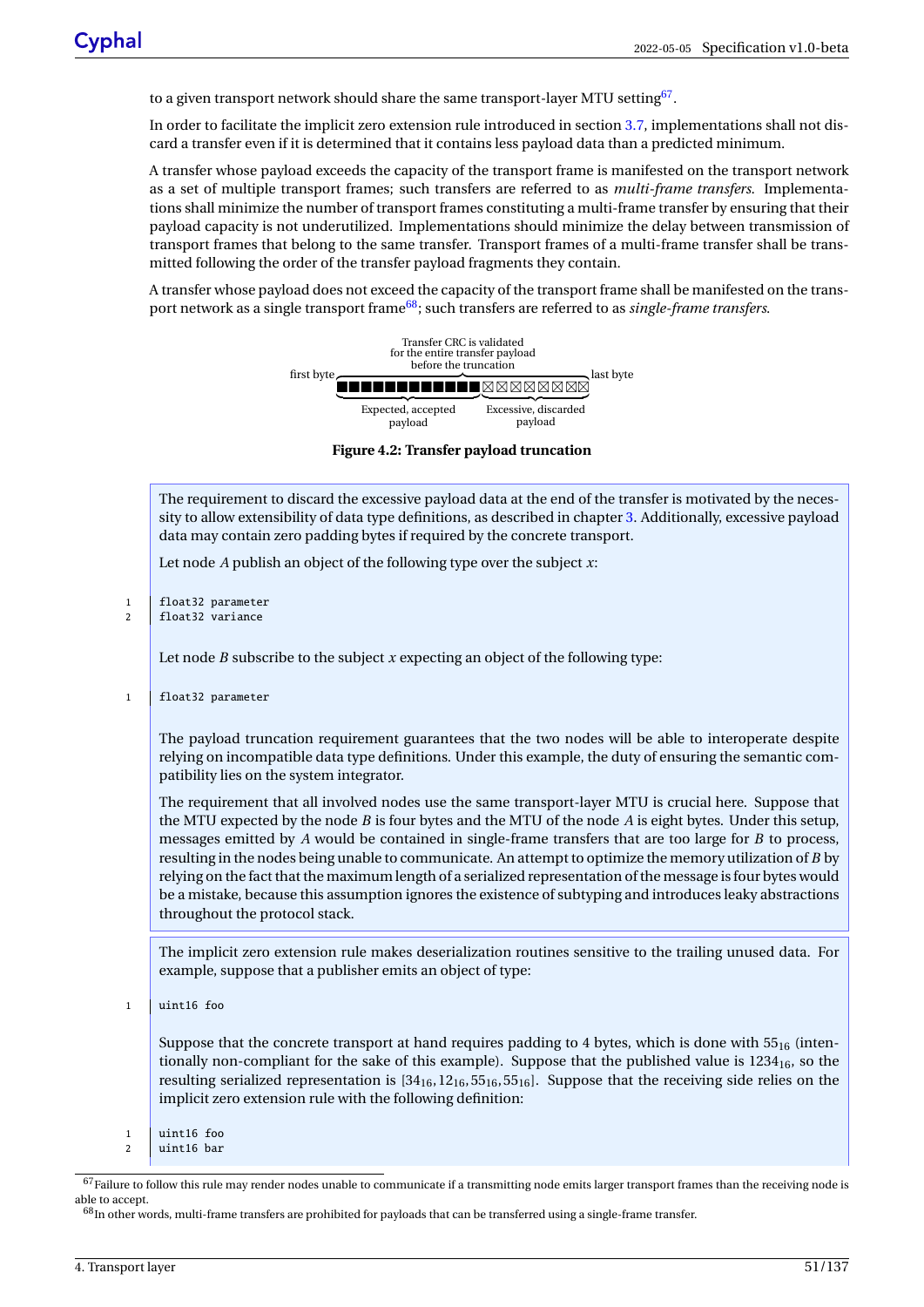The expectation is that foo will be deserialized as  $1234_{16}$ , and bar will be zero-extended as  $0000_{16}$ . If arbitrary padding values were allowed, the value of bar would become undefined; in this particular example it would be  $5555_{16}$ .

Therefore, the implicit zero-extension rule requires that padding is done with zero bytes only.

## <span id="page-57-0"></span>*4.1.1.3 Transfer priority*

Transfers are prioritized by means of the *transfer priority* parameter, which allows at least 8 (eight) distinct priority levels. Concrete transports may support more than eight priority levels.

Transmission of transport frames shall be ordered so that frames of higher priority are transmitted first. It follows that higher-priority transfers may preempt transmission of lower-priority transfers.

Transmission of transport frames that share the same priority level should follow the order of their appearance in the transmission queue.

Priority of message transfers and service request transfers can be chosen freely according to the requirements of the application. Priority of a service response transfer should match the priority of the corresponding service request transfer.

Transfer prioritization is paramount for distributed real-time applications.

The priority level mnemonics and their usage recommendations are specified in the following list. The mapping between the mnemonics and actual numeric identifiers is transport-dependent.

**Exceptional** – The bus designer can ignore these messages when calculating bus load since they should only be sent when a total system failure has occurred. For example, a self-destruct message on a rocket would use this priority. Another analogy is an NMI on a microcontroller.

**Immediate** – Immediate is a "high priority message" but with additional latency constraints. Since exceptional messages are not considered when designing a bus, the latency of immediate messages can be determined by considering only immediate messages.

**Fast** – Fast and immediate are both "high priority messages" but with additional latency constraints. Since exceptional messages are not considered when designing a bus, the latency of fast messages can be determined by considering only immediate and fast messages.

**High** – High priority messages are more important than nominal messages but have looser latency requirements than fast messages. This priority is used so that, in the presence of rogue nominal messages, important commands can be received. For example, one might envision a failure mode where a temperature sensor starts to load a vehicle bus with nominal messages. The vehicle remains operational (for a time) because the controller is exchanging fast and immediate messages with sensors and actuators. A system safety monitor is able to detect the distressed bus and command the vehicle to a safe state by sending high priority messages to the controller.

**Nominal** – This is what all messages should use by default. Specifically the heartbeat messages should use this priority.

**Low** – Low priority messages are expected to be sent on a bus under all conditions but cannot prevent the delivery of nominal messages. They are allowed to be delayed but latency should be constrained by the bus designer.

**Slow** – Slow messages are low priority messages that have no time sensitivity at all. The bus designer need only ensure that, for all possible system states, these messages will eventually be sent.

**Optional** – These messages might never be sent (theoretically) for some possible system states. The system shall tolerate never exchanging optional messages in every possible state. The bus designer can ignore these messages when calculating bus load. This should be the priority used for diagnostic or debug messages that are not required on an operational system.

## <span id="page-57-1"></span>*4.1.1.4 Route specifier*

The *route specifier* defines the node-ID of the origin and the node-ID of the destination of a transfer.

A *broadcast transfer* is a transfer that does not have a specific destination; the decision of whether to process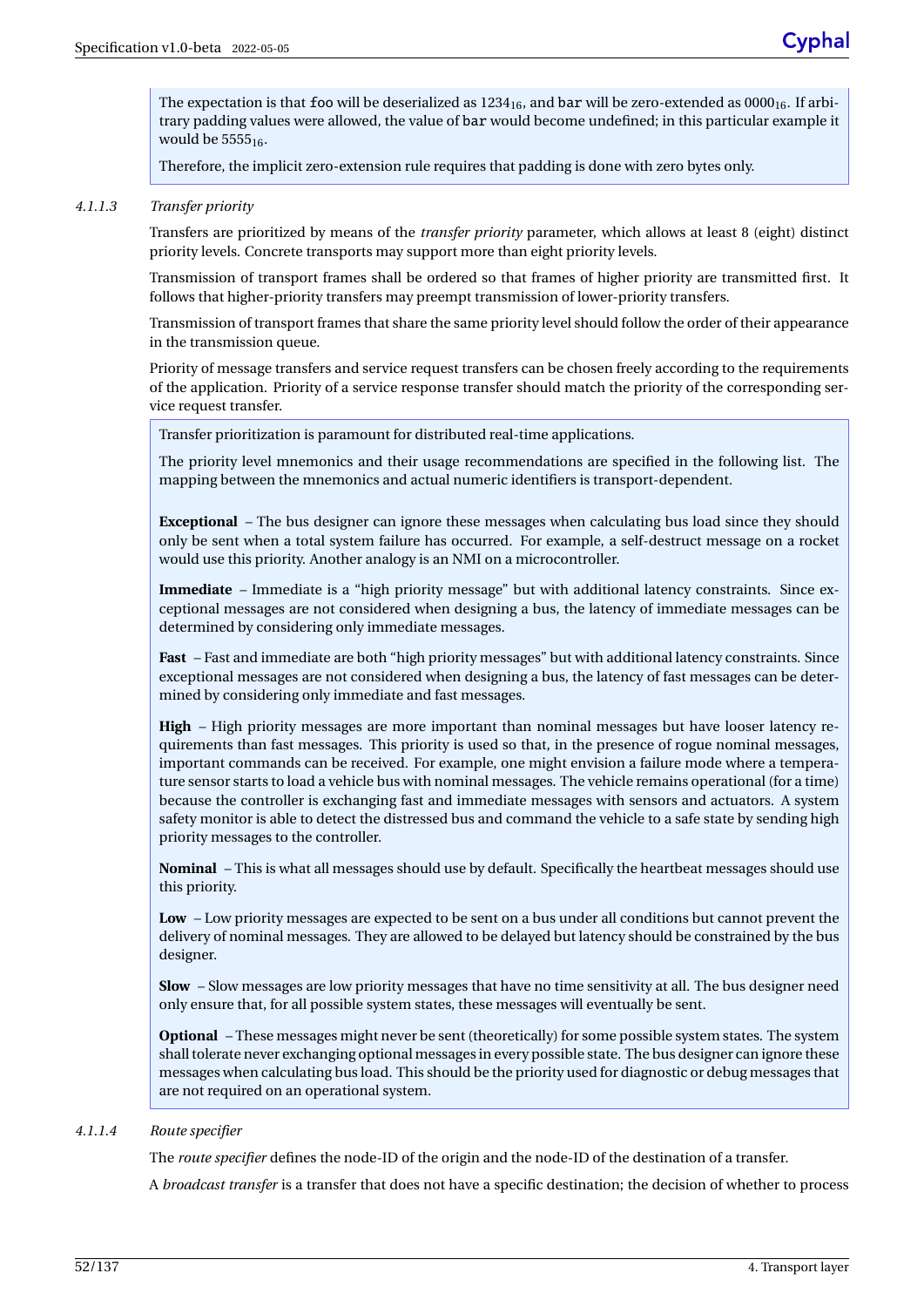a broadcast transfer is delegated to receiving nodes<sup>[69](#page-58-0)</sup>. A *unicast transfer* is a transfer that is addressed to a specific single node<sup>[70](#page-58-1)</sup> whose node-ID is not the same as that of the origin; which node should process a unicast transfer is decided by the sending node.

A node that does not have a node-ID is referred to as *anonymous node*. Such nodes are unable to emit transfers other than *anonymous transfers*. An anonymous transfer is a transfer that does not have a specific source. Anonymous transfers have the following limitations<sup>[71](#page-58-2)</sup>:

- An anonymous transfer can be only a message transfer.
- An anonymous transfer can be only a single-frame transfer.
- Concrete transports may introduce arbitrary additional restrictions on anonymous transfers or omit their support completely.

A message transfer can be only a broadcast transfer; unicast message transfers are not defined $72$ . A service transfer can be only a unicast transfer; broadcast service transfers are prohibited.

| <b>Transfer kind</b> | <b>Unicast</b> | <b>Broadcast</b> |
|----------------------|----------------|------------------|
| Message transfer     | Not defined    | Valid            |
| Service transfer     | Valid          | Prohibited       |

## *4.1.1.5 Data specifier*

The *data specifier* encodes the semantic properties of the DSDL object carried by a transfer and its kind.

The data specifier of a message transfer is the subject-ID of the contained DSDL message object.

The data specifier of a service transfer is a combination of the service-ID of the contained DSDL service object and an additional binary parameter that segregates service requests from service responses.

### <span id="page-58-6"></span>*4.1.1.6 Session specifier*

The *session specifier* is a combination of the data specifier and the route specifier. Its function is to uniquely identify a category of transfers by the semantics of exchanged data and the agents participating in its exchange while abstracting over individual transfers and their concrete data $^{73}.$  $^{73}.$  $^{73}.$ 

The term *session* used here denotes the node's local representation of a logical communication channel that it is a member of. Following the stateless and low-context nature of Cyphal, this concept excludes any notion of explicit state sharing between nodes.

One of the key design principles is that Cyphal is a stateless low-context protocol where collaborating agents do not make strong assumptions about the state of each other. Statelessness and context invariance are important because they facilitate behavioral simplicity and robustness; these properties are desirable for deterministic real-time distributed applications which Cyphal is designed for.

Design and verification of a system that relies on multiple agents sharing the same model of a distributed process necessitates careful analysis of special cases such as unintended state divergence, latency and transient states, sudden loss of state (e.g., due to disconnection or a software reset), etc. Lack of adequate consideration may render the resulting solution fragile and prone to unspecified behaviors.

Some of the practical consequences of the low-context design include the ability of a node to immediately commence operation on the network without any prior initialization steps. Likewise, addition and removal of a subscriber to a given subject is transparent to the publisher.

The above considerations only hold for the communication protocol itself. Applications whose functionality is built on top of the protocol may engage in state sharing if such is found to be beneficial*[a](#page-58-5)* .

<span id="page-58-5"></span>*<sup>a</sup>*Related discussion in [https://forum.opencyphal.org/t/idempotent-interfaces-and-deterministic-data-loss-mitigation/643.](https://forum.opencyphal.org/t/idempotent-interfaces-and-deterministic-data-loss-mitigation/643)

Some implementations of the Cyphal communication stack may contain states indexed by the session specifier. For example, in order to emit a transfer, the stack may need to query the appropriate transfer-ID

 $71$ Anonymous transfers are intended primarily for the facilitation of the optional plug-and-play feature (section [5.3\)](#page-78-0) which enables fully automatic configuration of Cyphal nodes upon their connection to the network. Some transports may provide native support for auto-configuration, rendering anonymous transfers unnecessary.

<span id="page-58-0"></span> $69$ This does not imply that applications are required to be involved with every broadcast transfer. The opt-in logic is facilitated by the low-level routing and/or filtering features implemented by the network stack and/or the underlying hardware.

<span id="page-58-2"></span><span id="page-58-1"></span><sup>70</sup>Whose existence and availability is optional.

<span id="page-58-4"></span><span id="page-58-3"></span> $72$ Unicast message transfers may be defined in a future revision of this Specification.

 $^{73}$ Due to the fact that anonymous transfers lack information about their origin, all anonymous transfers that share the same data specifier and destination are grouped under the same session specifier.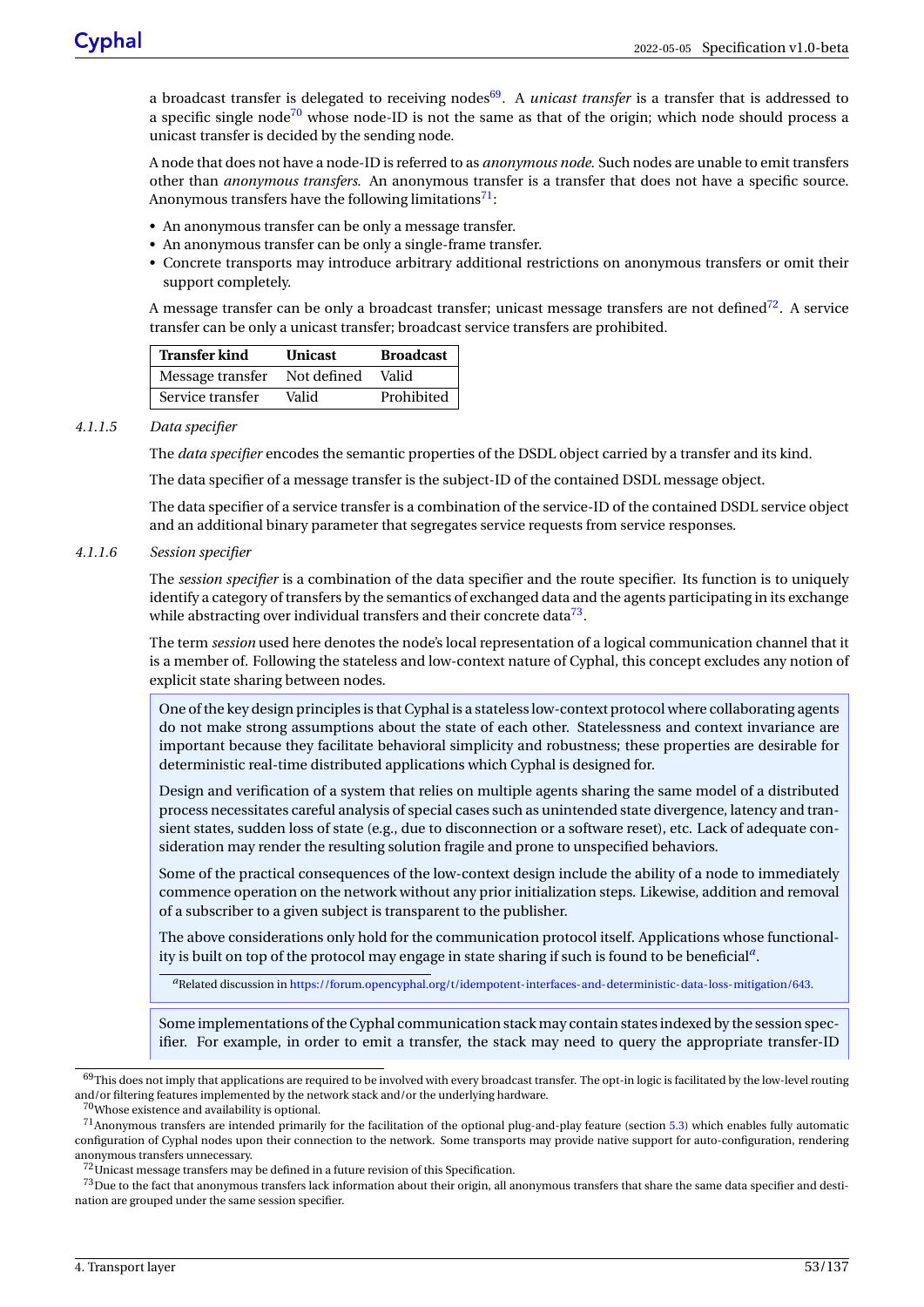counter (section [4.1.1.7\)](#page-59-0) by the session specifier of the transfer. Likewise, in order to process a received frame, the stack may need to locate the appropriate states keyed by the session specifier.

Given the intended application domains of Cyphal, the temporal characteristics of such look-up activities should be well-characterized and predictable. Due to the fact that all underlying primitive parameters that form the session specifier (such as node-ID, port-ID, etc.) have statically defined bounds, it is trivial to construct a look-up procedure satisfying any computational complexity envelope, from constant-complexity *O*(1) at the expense of heightened memory utilization, up to low-memory-footprint *O*(*n*) if temporal predictability is less relevant.

For example, given a subject-ID, the maximum number of distinct sessions that can be observed by the local node will never exceed the number of nodes in the network minus one*[a](#page-59-1)* . If the number of nodes in the network cannot be reliably known in advance (which is the case in most applications), it can be considered to equal the maximum num[b](#page-59-2)er of nodes permitted by the concrete transport<sup>b</sup>. The total number of distinct sessions that can be observed by a node is a product of the number of distinct data specifiers utilized by the node and the number of other nodes in the network.

It is recognized that highly rigid safety-critical applications may benefit from avoiding any dynamic lookup by sacrificing generality, by employing automatic code generation, or through other methods, in the interest of greater determinism and robustness. In such cases, the above considerations may be irrelevant.

# <span id="page-59-0"></span>*4.1.1.7 Transfer-ID*

The *transfer-ID* is an unsigned integer value that is provided for every transfer. Barring the case of transfer-ID overflow reviewed below, each transfer under a given session specifier has a unique transfer-ID value. This parameter is crucial for many aspects of Cyphal communication<sup>[74](#page-59-3)</sup>; specifically:

**Message sequence monitoring** – transfer-ID allows receiving nodes to detect discontinuities in incoming message streams from remote nodes.

**Service response matching** – when a server responds to a request, it uses the same transfer-ID for the response transfer as in the request transfer, allowing the client to emit concurrent requests to the same server while being able to match each response with the corresponding local request state.

**Transfer deduplication** – the transfer-ID allows receiving nodes to detect and eliminate duplicated transfers. Transfer duplication may occur either spuriously as an artifact of a concrete transport<sup>[75](#page-59-4)</sup> or deliberately as a method of deterministic data loss mitigation for unreliable links (section [4.1.3.3\)](#page-61-0).

**Multi-frame transfer reassembly** – a transfer that is split over multiple transport frames is reassembled back upon reception with the help of transfer-ID: all transport frames that comprise a transfer share the same transfer-ID value.

**Automatic management of redundant interfaces** – in redundant transport networks, transfer-ID enables automatic switchover to a back-up interface shall the primary interface fail. The switchover logic can be completely transparent to the application, joining several independent redundant transport networks into a highly reliable single virtual communication channel.

For service response transfers the transfer-ID value shall be directly copied from the corresponding service request transfer<sup>[76](#page-59-5)</sup>.

A node that is interested in emitting message transfers or service request transfers under a particular session specifier, whether periodically or on an ad-hoc basis, shall allocate a transfer-ID counter state associated with said session specifier exclusively. The transfer-ID value of every emitted transfer is determined by sampling the corresponding counter keyed by the session specifier of the transfer; afterwards, the counter is incremented by one.

<span id="page-59-1"></span>*<sup>a</sup>*A node cannot receive transfers from itself, hence minus one.

<span id="page-59-2"></span>*<sup>b</sup>*E.g., 128 nodes for the CAN bus transport.

<span id="page-59-3"></span> $^{74}$ One might be tempted to use the transfer-ID value for temporal synchronization of parallel message streams originating from the same node, where messages bearing the same transfer-ID value are supposed to correspond to the same moment in time. Such use is strongly discouraged because it is incompatible with transports that rely on overflowing transfer-ID values and because it introduces a leaky abstraction into the system. If temporal synchronization is necessary, explicit time stamping should be used instead.

<span id="page-59-4"></span> $^{75}$ For example, in CAN bus, a frame that appears valid to the receiver may under certain (rare) conditions appear invalid to the transmitter, triggering the latter to retransmit the frame, in which case it will be duplicated on the side of the receiver. Sequence counting mechanisms such as transfer-ID allow implementations to circumvent this problem.

<span id="page-59-5"></span><sup>&</sup>lt;sup>76</sup>This behavior facilitates request-response matching on the client node.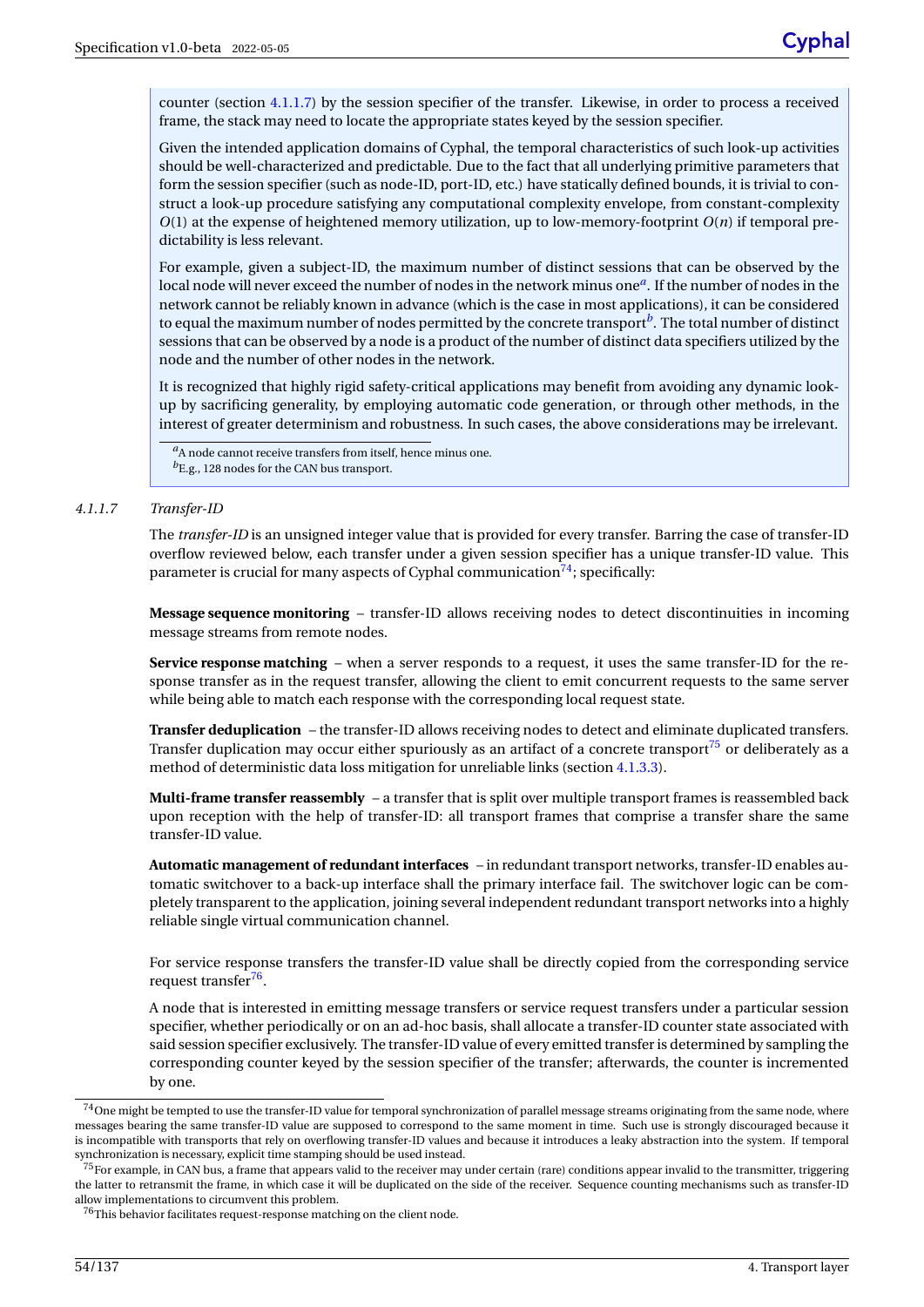The initial value of a transfer-ID counter shall be zero. Once a new transfer-ID counter is created, it shall be kept at least as long as the node remains connected to the transport network; destruction of transfer-ID counter states is prohibited<sup>[77](#page-60-0)</sup>.

When the transfer-ID counter reaches the maximum value defined for the concrete transport, the next increment resets its value to zero. Transports where such events are expected to take place during operation are said to have *cyclic transfer-ID*; the number of unique transfer-ID values is referred to as *transfer-ID modulo*. Transports where the maximum value of the transfer-ID is high enough to be unreachable under all conceivable practical circumstances are said to have *monotonic transfer-ID*.

*Transfer-ID difference* for a pair of transfer-ID values *a* and *b* is defined for monotonic transfer-ID as their arithmetic difference *a* − *b*. For a cyclic transfer-ID, the difference is defined as the number of increment operations that need to be applied to *b* so that  $a = b'$ .

A C++ implementation of the cyclic transfer-ID difference operator is provided here.

```
1 \parallel #include <cstdint>
\overline{2}3 * Cyphal cyclic transfer-ID difference computation algorithm implemented in C++.
4 * License: CCO, no copyright reserved.
5 * @param a Left-hand operand (minuend).
6 * @param b Right-hand operand (subtrahend).
7 * @param modulo The number of distinct transfer-ID values, or the maximum value plus one.
8 * @returns The number of increment operations separating b from a.
9 */
10 | [[nodiscard]]
11 constexpr std::uint8_t computeCyclicTransferIDDifference(const std::uint8_t a,
12 const std::uint8 t b,
13 const std::uint8_t modulo)
14 \mid \{15 std::int16_t d = static_cast<std::int16_t>(a) - static_cast<std::int16_t>(b);
16 \mathbf{if} \quad (\mathbf{d} < \mathbf{0})17 {
18 d \leftarrow \text{static\_cast} < \text{int16\_t} > \text{(modulo)};
19 }
20 return static_cast<std::uint8_t>(d);
21 \quad | \}
```
## **4.1.2 Redundant transports**

Cyphal supports transport redundancy for the benefit of a certain class of safety-critical applications. A redundant transport interconnects nodes belonging to the same network (all or their subset) via more than one transport network. A set of such transport networks that together form a redundant transport is referred to as a *redundant transport group*.

Each member of a redundant transport group shall be capable of independent operation such that the level of service of the resulting redundant transport remains constant as long as at least one member of the redundant group remains functional<sup>[78](#page-60-1)</sup>.

Networks containing nodes with different reliability requirements may benefit from nonuniform redundant transport configurations, where non-critical nodes are interconnected using a lower number of transports than critical nodes.

Designers should recognize that nonuniform redundancy may complicate the analysis of the network.

### **4.1.3 Transfer transmission**

*4.1.3.1 Transmission timeout*

The transport frames of a time-sensitive transfer whose payload has lost relevance due to its transmission be-ing delayed should be removed from the transmission queue<sup>[79](#page-60-2)</sup>. The time interval between the point where the transfer is constructed and the point where it is considered to have lost relevance is referred to as *transmission timeout*.

The transmission timeout should be documented for each outgoing transfer port.

<span id="page-60-0"></span><sup>&</sup>lt;sup>77</sup>The number of unique session specifiers is bounded and can be determined statically per application, so this requirement does not introduce nondeterministic features into the application even if it leverages aperiodic/ad-hoc transfers.

<span id="page-60-2"></span><span id="page-60-1"></span><sup>78</sup>Redundant transports are designed for increased fault tolerance, not for load sharing.

 $^{79}$ Trailing transport frames of partially transmitted multi-frame transfers should be removed as well. The objective of this recommendation is to ensure that obsolete data is not transmitted as it may have adverse effects on the system.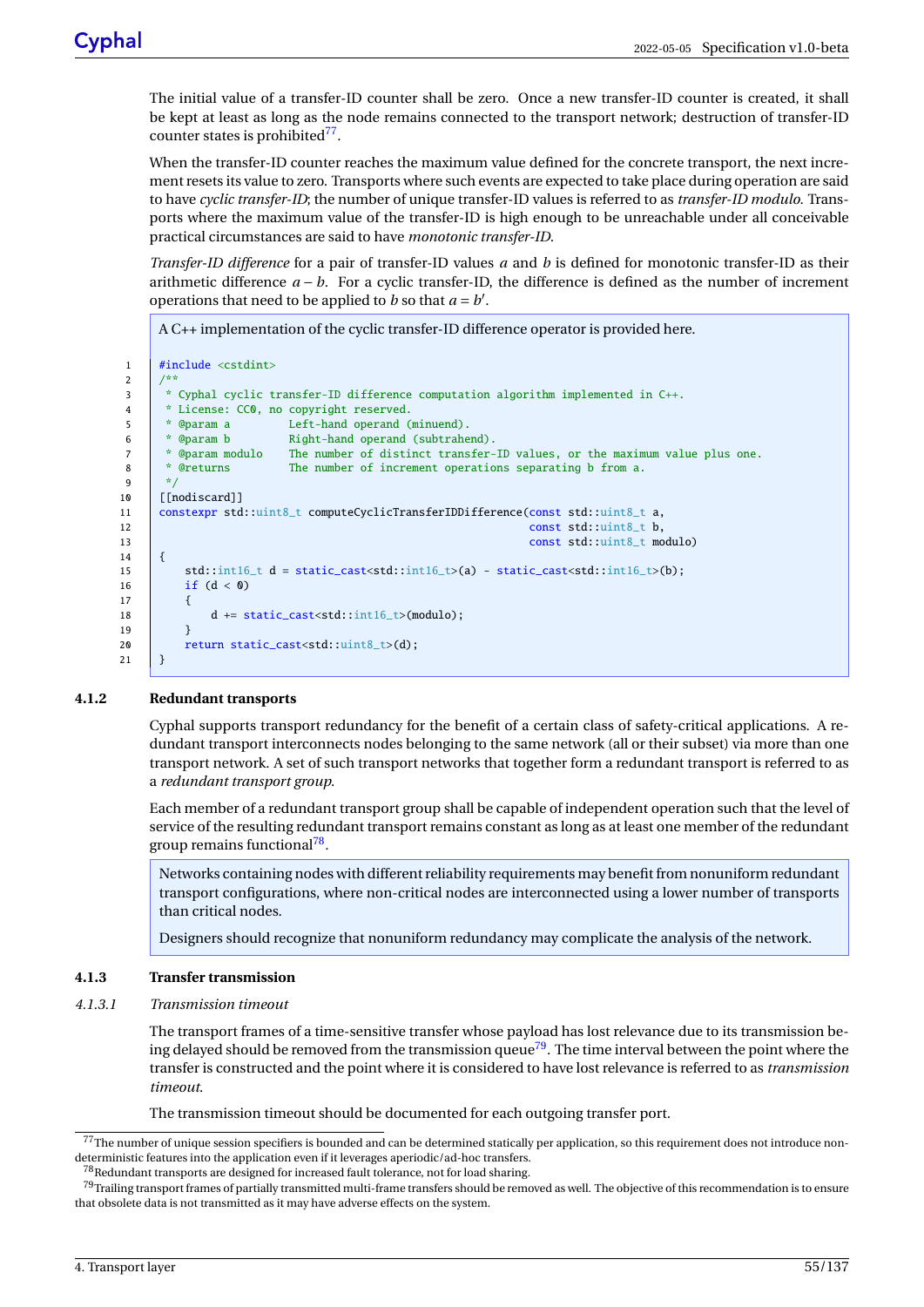## *4.1.3.2 Pending service requests*

In the case of cyclic transfer-ID transports (section [4.1.1.7\)](#page-59-0), implementations should ensure that upon a transfer-ID overflow a service client session does not reuse the same transfer-ID value for more than one pending request simultaneously.

### <span id="page-61-0"></span>*4.1.3.3 Deterministic data loss mitigation*

Performance of transport networks where the probability of a successful transfer delivery does not meet design requirements can be adjusted by repeating relevant outgoing transfers under the same transfer-ID value<sup>[80](#page-61-1)</sup>. This tactic is referred to as *deterministic data loss mitigation*[81](#page-61-2) .

## *4.1.3.4 Transmission over redundant transports*

Nodes equipped with redundant transports shall submit every outgoing transfer to the transmission queues of all available redundant transports simultaneously<sup>[82](#page-61-3)</sup>. It is recognized that perfectly simultaneous transmission may not be possible due to different utilization rates of the redundant transports, different phasing of their traffic, and/or application constraints, in which case implementations should strive to minimize the temporal skew as long as that does not increase the latency.

An exception to the above rule applies if the payload of the transfer is a function of the identity of the transport instance that carries the transfer<sup>[83](#page-61-4)</sup>.

### **4.1.4 Transfer reception**

### *4.1.4.1 Definitions*

*Transfer reassembly* is the real-time process of reconstruction of the transfer payload and its metadata from a sequence of relevant transport frames.

*Transfer-ID timeout* is a time interval whose semantics are explained below. Implementations may define this value statically according to the application requirements. Implementations may automatically adjust this value per session at runtime as a function of the observed transfer reception interval. Transfer-ID timeout values greater than 2 (two) seconds are not recommended. Implementations should document the value of transfer-ID timeout or the rules of its computation.

*Transport frame reception timestamp* specifies the moment of time when the frame is received by a node. *Transfer reception timestamp* is the reception timestamp of the earliest received frame of the transfer.

An *ordered transfer sequence* is a sequence of transfers whose temporal order is covariant with their transfer-ID values.

### *4.1.4.2 Behaviors*

For a given session specifier, every unique transfer (differentiated from other transfers in the same session by its transfer-ID) shall be received at most once<sup>[84](#page-61-5)</sup>.

For a given session specifier, a successfully reassembled transfer that is temporally separated from any other successfully reassembled transfer under the same session specifier by more than the transfer-ID timeout is considered unique regardless of its transfer-ID value.

If the optimal transfer-ID timeout value for a given session cannot be known in advance, it can be computed at runtime on a per-session basis<sup>[85](#page-61-6)</sup>. The parameters of such computation are to be chosen according to the requirements of the application, but they should always be documented.

<span id="page-61-1"></span> $80$ Removal of intentionally duplicated transfers on the receiving side is natively guaranteed by this transport layer specification; no special activities are needed there to accommodate this feature.

<span id="page-61-2"></span><sup>81</sup>Discussed in [https://forum.opencyphal.org/t/idempotent-interfaces-and-deterministic-data-loss-mitigation/643.](https://forum.opencyphal.org/t/idempotent-interfaces-and-deterministic-data-loss-mitigation/643)

<span id="page-61-3"></span><sup>82</sup> The objective of this requirement is to guarantee that a redundant transport remains fully functional as long as at least one transport in the redundant group is functional.

<span id="page-61-4"></span> $83\text{ Ån}$  example of such a special case is the time synchronization algorithm documented in section [5.3.](#page-78-0)

<span id="page-61-5"></span><sup>84</sup>In other words, intentional and unintentional duplicates shall be removed. Intentional duplications are introduced by the deterministic data loss mitigation measure or redundant transports. Unintentional duplications may be introduced by various artifacts of the transport network.

<span id="page-61-6"></span> ${}^{85}E.g.,$  as a multiple of the average transfer reception interval.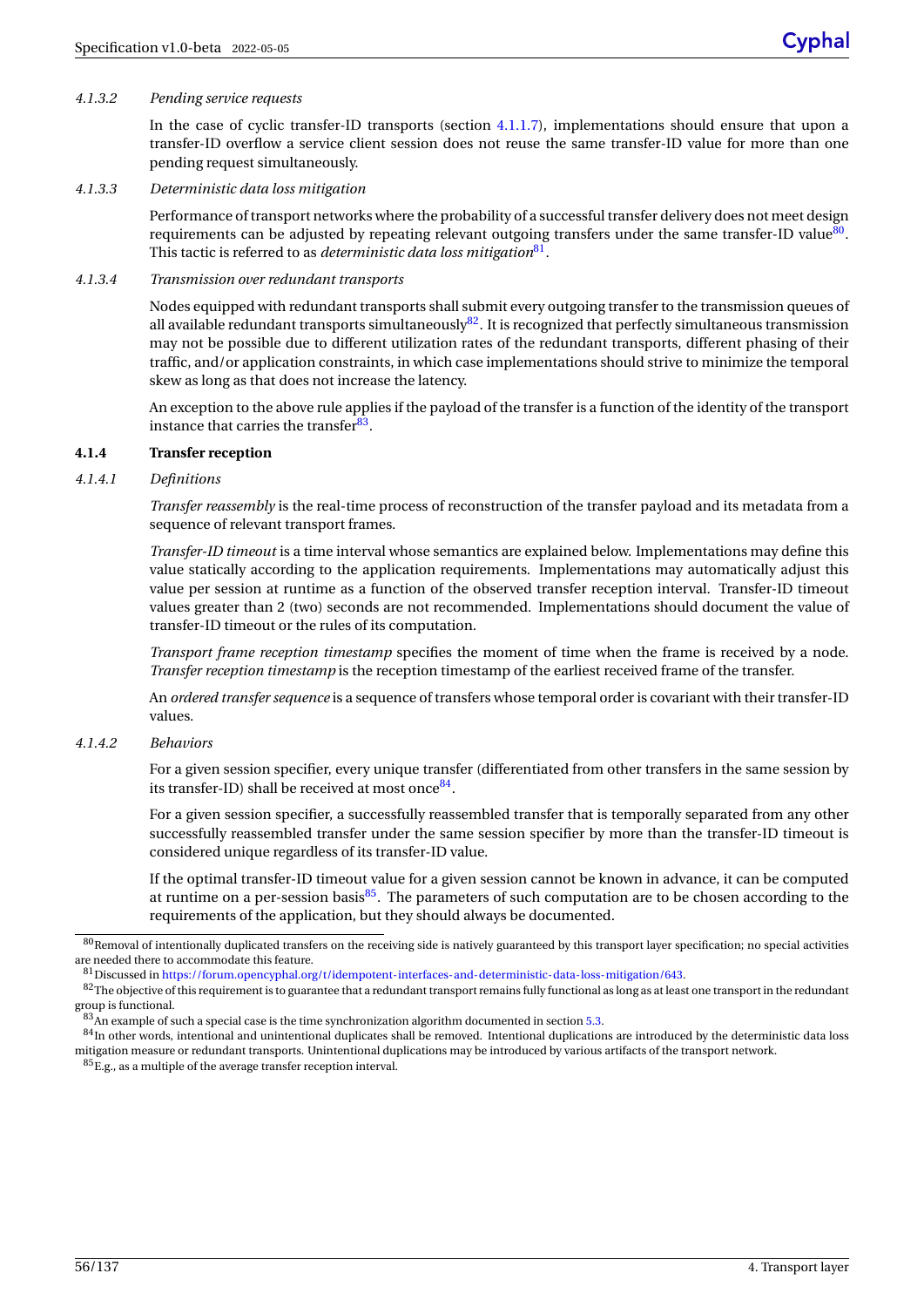Low transfer-ID timeout values increase the risk of undetected transfer duplication when such transfers are significantly delayed due to network congestion, which is possible with very low-priority transfers when the network load is high.

High transfer-ID timeout values increase the risk of an undetected transfer loss when a remote node suffers a loss of state (e.g., due to a software reset).

The ability to auto-detect the optimal transfer-ID timeout value per session at runtime ensures that the application can find the optimal balance even if the temporal properties of the network are not known in advance. As a practical example, an implementation could compute the exponential moving average of the transfer reception interval *x* for a given session and define the transfer-ID timeout as 2*x*.

It is important to note that the automatic adjustment of the transfer-ID timeout should only be done on a per-session basis rather than for the entire port, because there may be multiple remote nodes emitting transfers on the same port at different rates. For example, if one node emits transfers at a rate *r* transfers per second, and another node emits transfers on the same port at a much higher rate 100*r* , the resulting auto-detected transfer-ID timeout might be too low, creating the risk of accepting duplicates.

Implementations are recommended, but not required, to support reassembly of multi-frame transfers where the temporal ordering of the transport frames is distorted.

For a certain category of transport implementations, reassembly of multi-frame transfers from an unordered transport frame sequence increases the probability of successful delivery if the probability of a transport frame loss is non-zero and transport frames are intentionally duplicated.

Such intentional duplication occurs in redundant transports and if deterministic data loss mitigation is used. The reason is that the loss of a single transport frame is observed by the receiving node as its relocation from its original position in the sequence to the position of its duplicate.

Reassembled transfers shall form an ordered transfer sequence.

For a cyclic transfer-ID redundant transport whose redundant group contains *n* transports, if up to *n*−1 transports in the redundant group lose the ability to exchange transport frames between nodes, the transfer reassembly process shall be able to restore nominal functionality in an amount of time that does not exceed the transfer-ID timeout.

Cyclic transfer-ID transport implementations are recommended to insert a delay before performing an automatic fail-over. As indicated in the normative description, the delay may be arbitrary as long as it does not exceed the transfer-ID timeout value.

The fail-over delay allows implementations to uphold the transfer uniqueness requirement when the phasing of traffic on different transports within the redundant group differs by more than the transfer-ID overflow period.

For a monotonic transfer-ID redundant transport whose redundant group contains *n* transports, if up to *n* −1 transports in the redundant group lose the ability to exchange transport frames between nodes, the performance of the transfer reassembly process shall not be affected.

Monotonic transfer-ID transport implementations are recommended to always accept the first transfer to arrive regardless of which transport within the redundant group it was delivered over.

This behavior ensures that the total latency of a redundant transport equals the latency of the bestperforming transport within the redundant group (i.e., the total latency equals the latency of the fastest transport). Since a monotonic transfer-ID does not overflow, there is no risk of failing to uphold the uniqueness guarantee unlike with the case of cyclic transfer-ID.

If anonymous transfers are supported by the concrete transport, reassembly of anonymous transfers shall be implemented by unconditional acceptance of their transport frames. Requirements pertaining to ordering and uniqueness do not apply.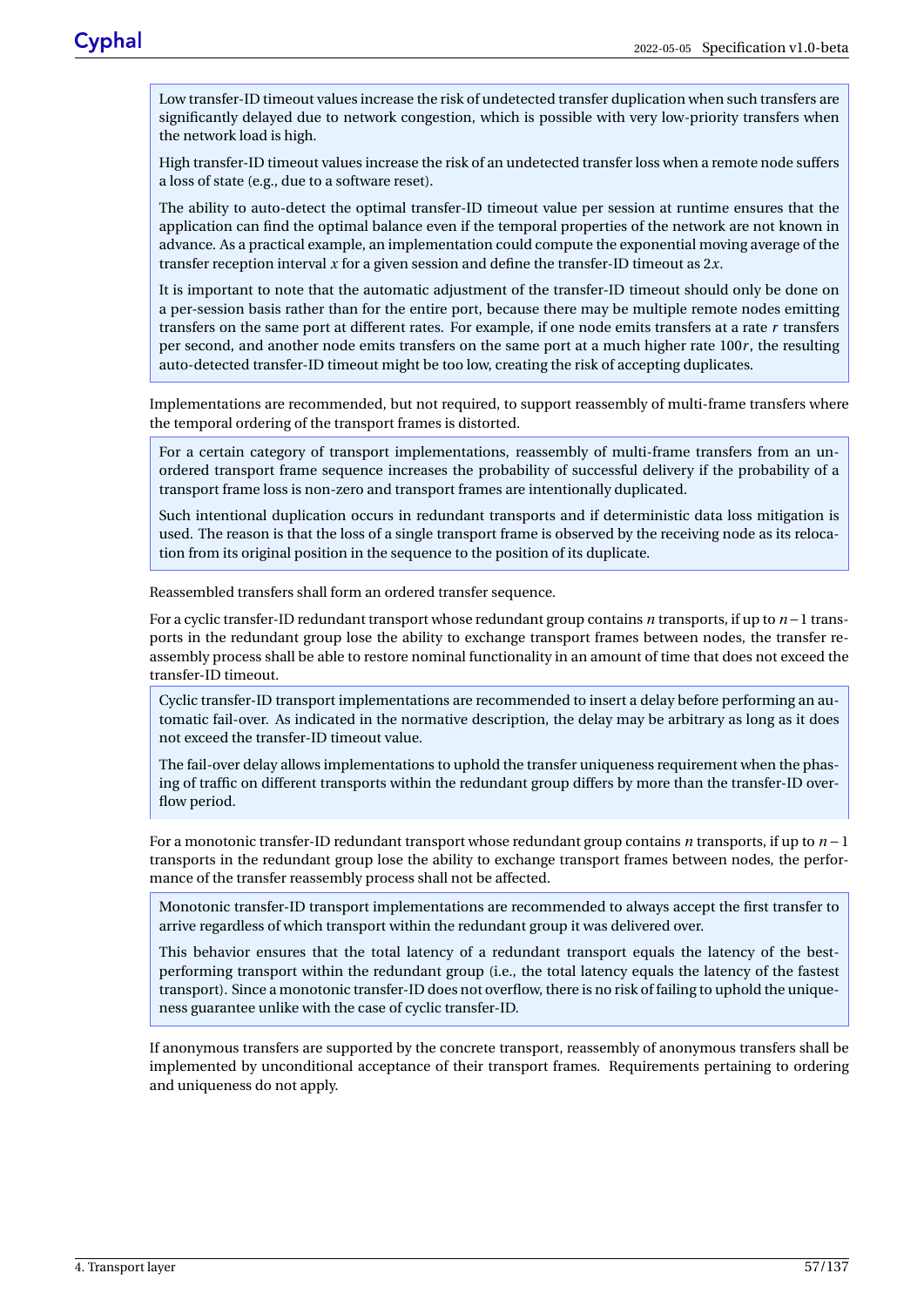Regardless of the concrete transport in use and its capabilities, Cyphal provides the following guarantees (excluding anonymous transfers):

- Removal of duplicates. If a transfer is delivered, it is guaranteed that it is delivered once, even if intentionally duplicated by the origin.
- Correct ordering. Received transfers are ordered according to their transfer-ID values.
- Deterministic automatic fail-over in the event of a failure of a transport (or several) in a redundant group.

For anonymous transfers, ordering and uniqueness are impossible to enforce because anonymous transfers that originate from different nodes may share the same session specifier.

Reassembly of transfers from redundant interfaces may be implemented either on the per-transport-frame level or on the per-transfer level. The former amounts to receiving individual transport frames from redundant interfaces which are then used for reassembly; it can be seen that this method requires that all transports in the redundant group use identical application-level MTU (i.e., same number of transfer payload bytes per frame). The latter can be implemented by treating each transport in the redundant group separately, so that each runs an independent transfer reassembly process, whose outputs are then deduplicated on the per-transfer level; this method may be more computationally complex but it provides greater flexibility. A detailed discussion is omitted because it is outside of the scope of this specification.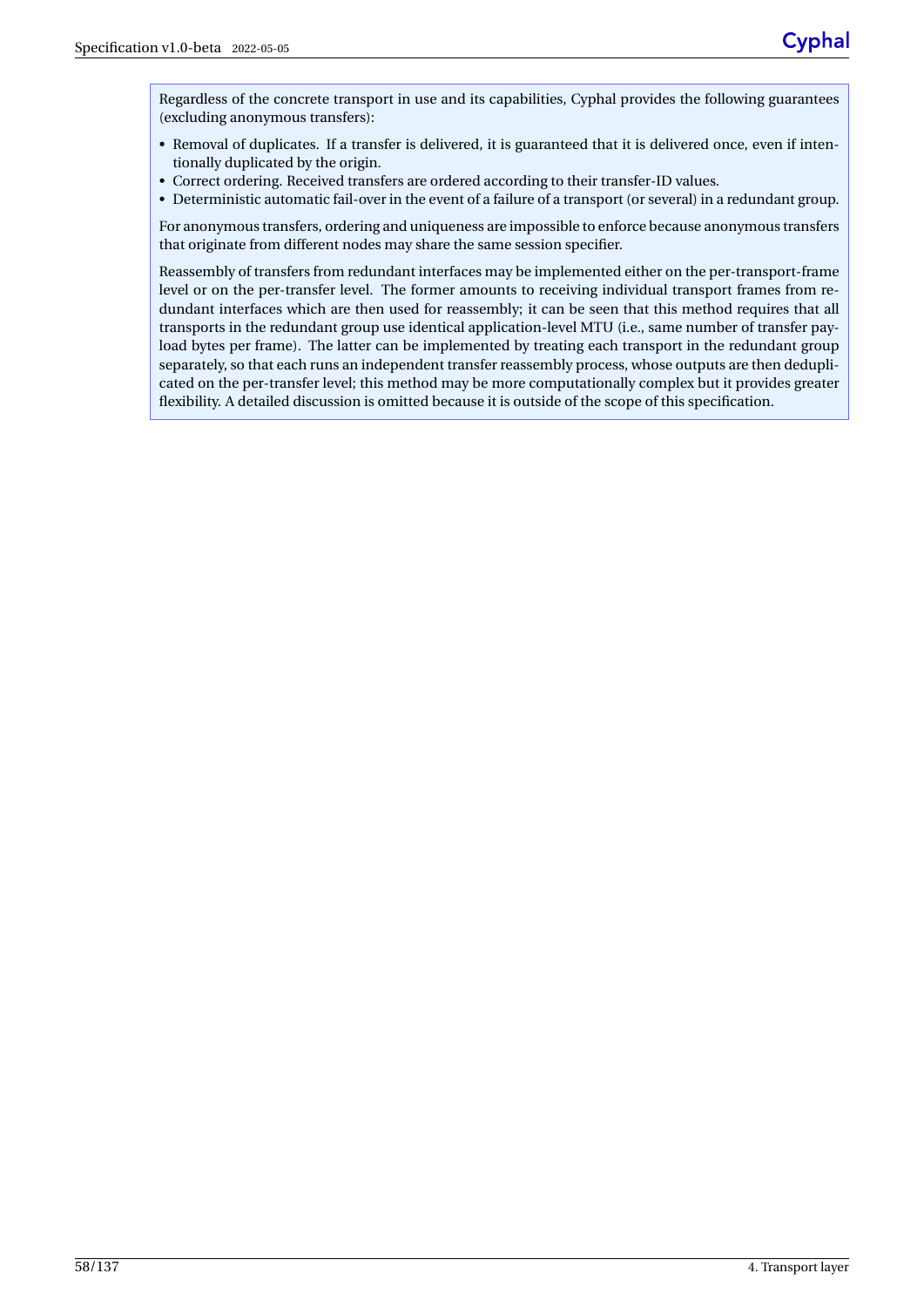# **4.2 Cyphal/CAN**

This section specifies a concrete transport based on ISO 11898 CAN bus. Throughout this section, "CAN" implies both Classic CAN 2.0 and CAN FD, unless specifically noted otherwise. CAN FD should be considered the primary transport protocol.

| <b>Parameter</b>                      | Value                                              | <b>References</b> |
|---------------------------------------|----------------------------------------------------|-------------------|
| Maximum node-ID value                 | 127 (7 bits wide).                                 |                   |
| Transfer-ID mode                      | Cyclic, modulo 32.                                 | 4.1.1.7           |
| Number of transfer priority levels    | 8 (no additional levels).                          | 4.1.1.3           |
| Largest single-frame transfer payload | Classic CAN – 7 bytes, CAN FD – up to 63 bytes.    | 4.1.1.2           |
| Anonymous transfers                   | Supported with non-deterministic collision resolu- | 4.1.1.4           |
|                                       | tion policy.                                       |                   |

## **Table 4.1: Cyphal/CAN transport capabilities**

# **4.2.1 CAN ID field**

Cyphal/CAN transport frames are CAN 2.0B frames. The 29-bit CAN ID encodes the session specifier<sup>[86](#page-64-0)</sup> of the transfer it belongs to along with its priority. The CAN data field of every frame contains the transfer payload (or, in the case of multi-frame transfers, a fraction thereof ), the transfer-ID, and other metadata.

Cyphal/CAN can share the same bus with other high-level CAN bus protocols provided that they do not make use of CAN 2.0B frames<sup>[87](#page-64-1)</sup>. However, future revisions of Cyphal/CAN may utilize CAN 2.0A as well, so backward compatibility with other high-level CAN bus protocols is not guaranteed.

Cyphal/CAN utilizes two different CAN ID bit layouts for message transfers and service transfers. The bit layouts are summarized on figure [4.3.](#page-64-2) Tables [4.2.1](#page-64-2) and [4.2.1](#page-64-3) summarize the purpose of each field and their permitted values for message transfers and service transfers, respectively.

<span id="page-64-2"></span>

| Message            |    | Service, not message |    |    |    | Anonymous    |                       |                  |    | Subject-ID                                                                                                                 |  |  |  |  |           |  |  |  | $\mathbb{R}$ | Source node-ID |          |  |  |  |          |  |  |
|--------------------|----|----------------------|----|----|----|--------------|-----------------------|------------------|----|----------------------------------------------------------------------------------------------------------------------------|--|--|--|--|-----------|--|--|--|--------------|----------------|----------|--|--|--|----------|--|--|
|                    |    | Priority             |    |    |    | $\mathbf{u}$ | $\mathbf{u}$          | $\bf{u}$         |    |                                                                                                                            |  |  |  |  |           |  |  |  |              |                |          |  |  |  |          |  |  |
| <b>Values</b>      |    | [0, 7]               |    |    |    |              |                       |                  |    |                                                                                                                            |  |  |  |  | [0, 8191] |  |  |  |              |                | $\Omega$ |  |  |  | [0, 127] |  |  |
| <b>CAN ID bit</b>  | 28 | 27                   | 26 | 25 | 24 | າາ<br>نت     | $\Omega$<br><u>__</u> | 21<br><u>. .</u> | 20 | 9<br>10<br>19<br>$\sim$ $\sim$<br>$\sim$ $\sim$<br>$\sim$ $\sim$<br>$\sim$ $\sim$<br>18<br>16<br>12<br>$\overline{1}$<br>- |  |  |  |  |           |  |  |  |              |                |          |  |  |  |          |  |  |
| <b>CAN ID byte</b> |    |                      |    |    |    |              |                       |                  |    |                                                                                                                            |  |  |  |  |           |  |  |  |              |                |          |  |  |  |          |  |  |

| <b>Service</b>     |    |          | Service, not message |    |    | Request, not response |                |  |    |          |            |  |    |  |          |                    |  | Destination node-ID |  |  |          | Source node-ID |  |  |  |  |  |  |
|--------------------|----|----------|----------------------|----|----|-----------------------|----------------|--|----|----------|------------|--|----|--|----------|--------------------|--|---------------------|--|--|----------|----------------|--|--|--|--|--|--|
|                    |    | Priority |                      |    |    |                       |                |  |    |          | Service-ID |  |    |  |          |                    |  |                     |  |  |          |                |  |  |  |  |  |  |
| Values             |    | [0, 7]   |                      |    |    |                       |                |  |    | [0, 511] |            |  |    |  | [0, 127] |                    |  |                     |  |  | [0, 127] |                |  |  |  |  |  |  |
| <b>CAN ID bit</b>  | 28 | 27<br>∼  | 26                   | 25 | 24 | $\Omega$<br>سے        | $\Omega$<br>ے۔ |  | 20 | 10       | 10<br>10.  |  | 16 |  |          | 10<br>$\mathbf{a}$ |  |                     |  |  |          |                |  |  |  |  |  |  |
| <b>CAN ID byte</b> |    |          |                      |    |    |                       |                |  |    |          |            |  |    |  |          |                    |  |                     |  |  |          |                |  |  |  |  |  |  |

# **Figure 4.3: CAN ID bit layout**

| <b>Field</b>         | Width | <b>Valid values</b> | <b>Description</b>                                                    |
|----------------------|-------|---------------------|-----------------------------------------------------------------------|
| Transfer priority    | 3     | $[0, 7]$ (any)      | Section 4.1.1.3.                                                      |
| Service, not message |       | 0                   | Always zero for message transfers.                                    |
| Anonymous            |       | ${0, 1}$ (any)      | Zero for regular message transfers, one for anonymous transfers.      |
| Reserved bit 23      |       | 0                   | Discard frame if this field has a different value.                    |
| Reserved bit 22      |       | 1, any              | Transmit 1; ignore (do not check) when receiving.                     |
| Reserved bit 21      |       | 1, any              | Transmit 1; ignore (do not check) when receiving.                     |
| Subject-ID           | 13    | $[0, 8191]$ (any)   | Subject-ID of the current message transfer.                           |
| Reserved bit 7       |       | 0                   | Discard frame if this field has a different value.                    |
| Source node-ID       |       | $[0, 127]$ (any)    | Node-ID of the origin. For anonymous transfers, this field contains a |
|                      |       |                     | pseudo-ID instead, as described in section 4.2.1.2.                   |

## <span id="page-64-3"></span>**Table 4.2: CAN ID bit fields for message transfers**

<span id="page-64-0"></span>86 Section [4.1.1.6.](#page-58-6)

<span id="page-64-1"></span><sup>87</sup>For example, CANOpen or CANaerospace.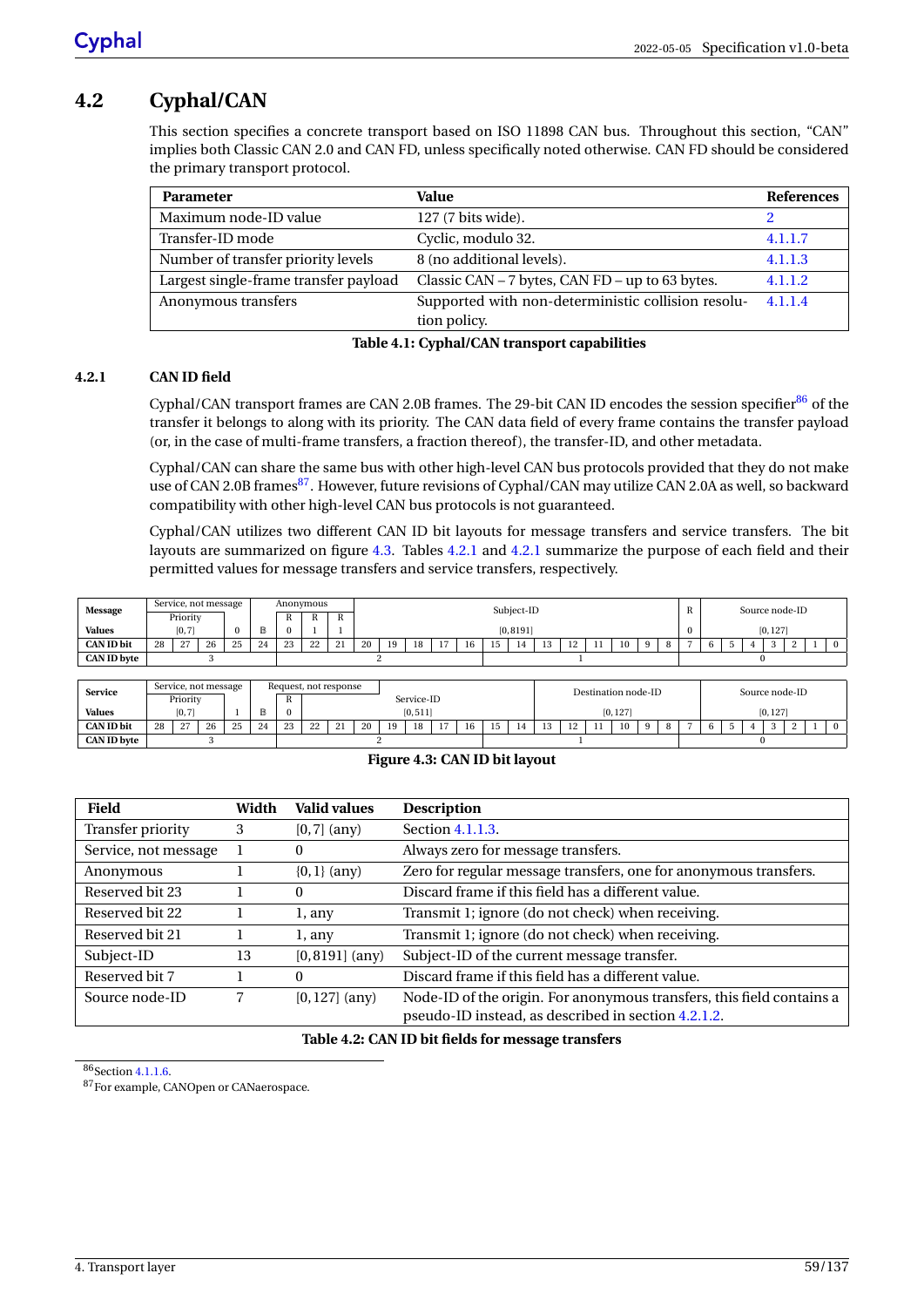| Field                 | Width | Valid values     | <b>Description</b>                                                 |
|-----------------------|-------|------------------|--------------------------------------------------------------------|
| Transfer priority     | 3     | $[0, 7]$ (any)   | Section 4.1.1.3.                                                   |
| Service, not message  |       |                  | Always one for service transfers.                                  |
| Request, not response |       | ${0, 1}$ (any)   | One for service request, zero for service response.                |
| Reserved bit 23       |       | 0                | Discard frame if this field has a different value.                 |
| Service-ID            | 9     | $[0, 511]$ (any) | Service-ID of the encoded service object (request or response).    |
| Destination node-ID   |       | $[0, 127]$ (any) | Node-ID of the destination: server if request, client if response. |
| Source node-ID        |       | $[0, 127]$ (any) | Node-ID of the origin: client if request, server if response.      |

**Table 4.3: CAN ID bit fields for service transfers**

## *4.2.1.1 Transfer priority*

Valid values for transfer priority range from 0 to 7, inclusively, where 0 corresponds to the highest priority, and 7 corresponds to the lowest priority (according to the CAN bus arbitration policy).

In multi-frame transfers, the value of the priority field shall be identical for all frames of the transfer.

When multiple transfers of different types with the same priority contest for bus access, the following precedence is ensured (from higher priority to lower priority):

- 1. Message transfers (the primary method of data exchange in Cyphal networks).
- 2. Anonymous (message) transfers.
- 3. Service response transfers (preempt requests).
- 4. Service request transfers (responses take precedence over requests to make service calls more atomic and reduce the number of pending states in the system).

Mnemonics for transfer priority levels are provided in section [4.1.1.3,](#page-57-0) and their mapping to the Cyphal/CAN priority field is as follows:

| Priority field value Mnemonic name |             |
|------------------------------------|-------------|
| $\bf{0}$                           | Exceptional |
|                                    | Immediate   |
| 2                                  | Fast        |
| 3                                  | High        |
| 4                                  | Nominal     |
| 5                                  | Low         |
| 6                                  | Slow        |
|                                    | Optional    |

Since the value of transfer priority is required to be the same for all frames in a transfer, it follows that the value of the CAN ID is guaranteed to be the same for all CAN frames of the transfer. Given a constant transfer priority value, all CAN frames under a given session specifier will be equal.

## <span id="page-65-0"></span>*4.2.1.2 Source node-ID field in anonymous transfers*

The source node-ID field of anonymous transfers shall be initialized with a pseudorandom *pseudo-ID* value. The source of the pseudorandom data used for the pseudo-ID shall aim to produce different values for different CAN frame data field values.

A node transmitting an anonymous transfer shall abort its transmission and discard it upon detection of a bus error. Some method of media access control should be used at the application level for further conflict resolution.

CAN bus does not allow different nodes to transmit CAN frames with different data under the same CAN ID value. Owing to the fact that the CAN ID includes the node-ID of the transmitting node, this restriction does not affect non-anonymous transfers. However, anonymous transfers would violate this restriction because their source node-ID is not defined, hence the additional measures described in this section.

A possible way of initializing the source node pseudo-ID value is to compute the arithmetic sum of all bytes of the transfer payload, taking the least significant bits of the result as the pseudo-ID (usage of stronger hashes is encouraged). Implementations that adopt this approach will be using the same pseudo-ID value for identical transfer payloads, which is acceptable since this will not trigger an error on the bus.

Because the set of possible pseudo-ID values is small, a collision where multiple nodes emit CAN frames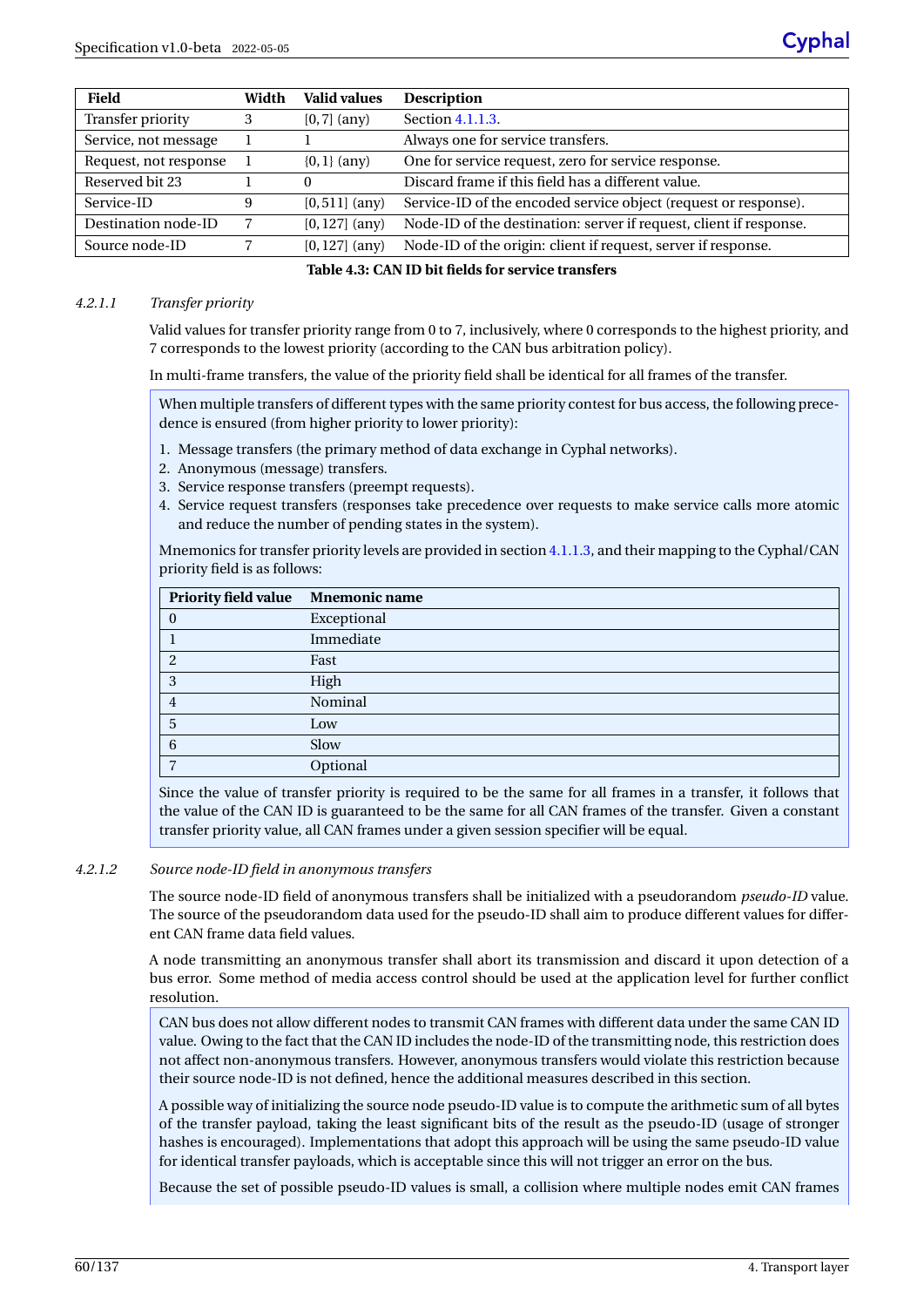with different data but the same CAN ID is likely to happen despite the randomization measures described here. Therefore, if anonymous transfers are used, implementations shall account for possible errors on the CAN bus triggered by CAN ID collisions.

Automatic retransmission should be disabled for anonymous transfers (like in TTCAN). This measure allows the protocol to prevent temporary disruptions that may occur if the automatic retransmission on bus error is not suppressed.

Additional bus access control logic is needed at the application level because the possibility of identifier collisions in anonymous frames undermines the access control logic implemented in CAN bus controller hardware.

The described principles make anonymous transfers highly non-deterministic and inefficient. This is considered acceptable because the scope of anonymous transfers is limited to a very narrow set of use cases which tolerate their downsides. The Cyphal specification employs anonymous transfers only for the plugand-play feature defined in section [5.3.](#page-78-0) Deterministic applications are advised to avoid reliance on anonymous transfers completely.

None of the above considerations affect nodes that do not transmit anonymous transfers.

# **4.2.2 CAN data field**

## *4.2.2.1 Layout*

Cyphal/CAN utilizes a fixed layout of the CAN data field: the last byte of the CAN data field contains the metadata, it is referred to as the *tail byte*. The preceding bytes of the data field contain the transfer payload, which may be extended with padding bytes and transfer CRC.

A CAN frame whose data field contains less than one byte is not a valid Cyphal/CAN frame.

The bit layout of the tail byte is shown in table [4.4.](#page-66-0)

<span id="page-66-0"></span>

| Bit | <b>Field</b>             | Single-frame transfers | <b>Multi-frame transfers</b>                      |
|-----|--------------------------|------------------------|---------------------------------------------------|
|     | <b>Start of transfer</b> | Always 1               | First frame: 1, otherwise 0.                      |
| 6   | <b>End of transfer</b>   | Always 1               | Last frame: 1, otherwise 0.                       |
| 5   | <b>Toggle bit</b>        | Always 1               | First frame: 1, then alternates; section 4.2.2.2. |
| 4   |                          |                        |                                                   |
| 3   |                          |                        | Modulo 32 (range [0, 31])                         |
|     | <b>Transfer-ID</b>       |                        | section $4.1.1.7$                                 |
|     |                          |                        |                                                   |
|     |                          |                        | (least significant bit)                           |

### **Table 4.4: Tail byte structure**

## <span id="page-66-1"></span>*4.2.2.2 Toggle bit*

Transport frames that form a multi-frame transfer are equipped with a *toggle bit* which alternates its state every frame within the transfer for frame deduplication purposes<sup>[88](#page-66-2)</sup>.

## *4.2.2.3 Transfer payload decomposition*

The transport-layer MTU of Classic CAN-based implementations shall be 8 bytes (the maximum). The transport-layer MTU of CAN FD-based implementations should be 64 bytes (the maximum).

CAN FD does not guarantee byte-level granularity of the CAN data field length. If the desired length of the CAN data field cannot be represented due to the granularity constraints, zero padding bytes are used.

In single-frame transfers, padding bytes are inserted between the end of the payload and the tail byte.

In multi-frame transfers, the transfer payload is appended with trailing zero padding bytes followed by the transfer CRC (section [4.2.2.4\)](#page-67-0). All transport frames of a multi-frame transfer except the last one shall fully utilize the available data field capacity; hence, padding is unnecessary there. The number of padding bytes is computed so that the length granularity constraints for the last frame of the transfer are satisfied.

<span id="page-66-2"></span> $88A$  frame that appears valid to the receiving node may under certain conditions appear invalid to the transmitter, triggering the latter to retransmit the frame, in which case it will be duplicated on the side of the receiver.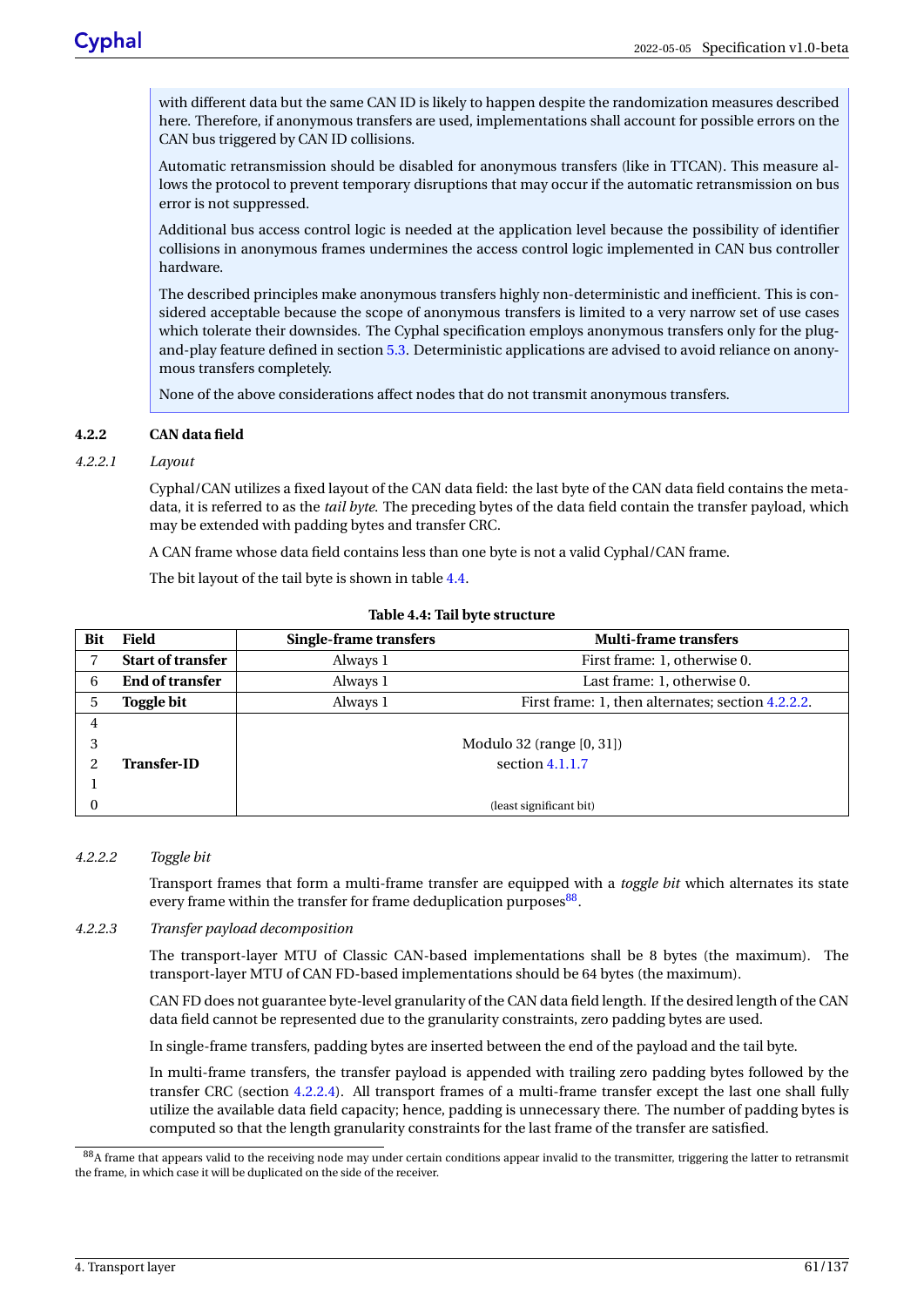Usage of padding bytes implies that when a serialized message is being deserialized by a receiving node, the byte sequence used for deserialization may be longer than the actual byte sequence generated by the emitting node during serialization. This behavior is compatible with the DSDL specification.

The weak MTU requirement for CAN FD is designed to avoid compatibility issues.

## <span id="page-67-0"></span>*4.2.2.4 Transfer CRC*

Payload of multi-frame transfers is extended with a transfer CRC for validating the correctness of their reassembly. Transfer CRC is not used with single-frame transfers.

The transfer CRC is computed over the entire payload of the multi-frame transfer plus the trailing padding bytes, if any. The resulting CRC value is appended to the transfer payload after the padding bytes (if any) in the big-endian byte order (most significant byte first)<sup>[89](#page-67-1)</sup>.

The CRC function is the standard CRC-16-CCITT: initial value FFFF<sub>16</sub>, polynomial  $1021_{16}$ , not reversed, no output XOR, big endian. The value for an input sequence  $(49, 50, \ldots, 56, 57)$  is  $29B1_{16}$ . The following code snippet provides a basic implementation of the transfer CRC algorithm in C++ (LUT-based alternatives exist).

```
1 | #include <cstdint>
2 #include <cstddef>
3 /// Cyphal/CAN transfer CRC function implementation. License: CC0, no copyright reserved.
4 class CANTransferCRC
5 \mid \{6 stat:uint16_t value_ = 0xFFFFU;7 public:
8 void add(const std::uint8_t byte)
9 {
10 value_ ^= static_cast<std::uint16_t>(byte) << 8U;
11 for (std::uint8_t bit = 8; bit > 0; --bit)12 {
13 if ((value_ & 0x8000U) != 0)
14 {
15 value_ = (value_ << 1U) ^ 0x1021U;
16 }
17 else
18 {
19 | value_ = value_ << 1U;
20 }
21 }
22 }
23 void add(const std::uint8_t* bytes, std::size_t length)
24 {
25 while (length-- > 0)
26 {
27 add("bytes++);
28 }
29 }
30 [[nodiscard]] std::uint16_t get() const { return value_; }
31 \quad | \quad 3:
```
### **4.2.3 Examples**

Heartbeat from node-ID 42, nominal priority level, uptime starting from 0 and then incrementing by one every transfer, health status is 0, operating mode is 1, vendor-specific status code 161 ( $A1_{16}$ ):

| CAN ID (hex) | CAN data (hex) |  |  |  |  |  |                         |  |  |
|--------------|----------------|--|--|--|--|--|-------------------------|--|--|
| 107D552A     |                |  |  |  |  |  | 00 00 00 00 00 01 A1 E0 |  |  |
| 107D552A     |                |  |  |  |  |  | 01 00 00 00 00 01 A1 E1 |  |  |
| 107D552A     |                |  |  |  |  |  | 02 00 00 00 00 01 A1 E2 |  |  |
| 107D552A     |                |  |  |  |  |  | 03 00 00 00 00 01 A1 E3 |  |  |

uavcan.primitive.String.1.0 under subject-ID 4919 (1337<sub>16</sub>) published by an anonymous node, the string is "Hello world!" (ASCII); one byte of zero padding can be seen between the payload and the tail byte:

<span id="page-67-1"></span><sup>89</sup>This is the native byte order for this CRC function.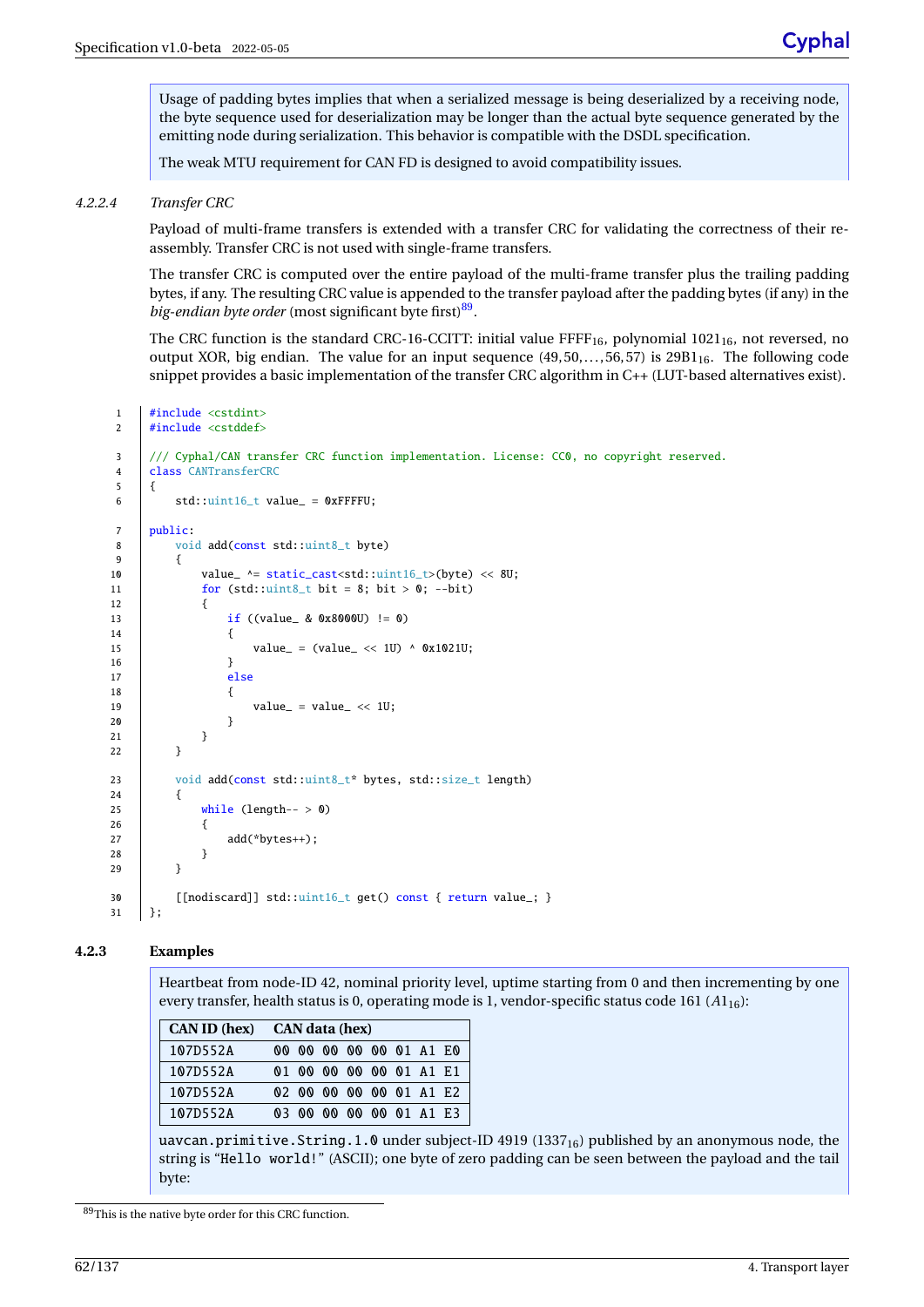| CAN ID (hex) CAN data (hex) |  |  |  |                                                 |  |  |  |                                                 |
|-----------------------------|--|--|--|-------------------------------------------------|--|--|--|-------------------------------------------------|
| 11133775                    |  |  |  | QC QQ 48 65 6C 6C 6F 2Q 77 6F 72 6C 64 21 QQ EQ |  |  |  |                                                 |
| 11133775                    |  |  |  | OC 00 48 65 6C 6C 6F 20 77 6F 72 6C 64 21 00 E1 |  |  |  |                                                 |
| 11133775                    |  |  |  | QC QQ 48 65 6C 6C 6F 2Q 77 6F 72 6C 64 21 QQ E2 |  |  |  |                                                 |
| 11133775                    |  |  |  |                                                 |  |  |  | OC 00 48 65 6C 6C 6F 20 77 6F 72 6C 64 21 00 E3 |

Node info request from node 123 to node 42 via Classic CAN, then response; notice how the transfer CRC is scattered across two frames:

| CAN ID (hex) | CAN data (hex)                                                  | <b>ASCII</b> | <b>Comment</b>                        |
|--------------|-----------------------------------------------------------------|--------------|---------------------------------------|
| 136B957B     | E1                                                              |              | The request contains no payload.      |
| 126BBDAA     | 00<br>00<br>00<br>00<br>00 A1<br>$\mathbf{0}1$<br>$\mathsf{N}1$ | .            | Start of response, toggle bit is set. |
| 126BBDAA     | <b>00 00</b><br><b>00 01</b><br>00<br>00<br>00<br>00            | .            | Toggle bit is cleared.                |
| 126BBDAA     | 00<br>00<br><b>00 00</b><br><b>00 21</b><br>00<br>00            | . !          | Toggle bit is set.                    |
| 126BBDAA     | 00<br>00<br>00<br><b>00 01</b><br>00<br>00<br>00                | .            | Etc.                                  |
| 126BBDAA     | 24 6F 72 67 2E 21<br>00<br>00                                   | $. .5$ org.! | Array (string) length prefix.         |
| 126BBDAA     | 75 61 76 63 61 6E 2E 01                                         | uavcan       |                                       |
| 126BBDAA     | 70 79 75 61 76 63 61 21                                         | pyuavca!     |                                       |
| 126BBDAA     | 6E 2E 64 65 6D 6F<br>2E 01                                      | $n.demo.$ .  |                                       |
| 126BBDAA     | 62 61 73 69 63 5F 75 21                                         | basic u!     |                                       |
| 126BBDAA     | 61 67 65 00 00<br>9A 01<br>73.                                  | sage         | Transfer CRC, MSB.                    |
| 126BBDAA     | E7 61                                                           | . a          | Transfer CRC, LSB.                    |

uavcan.primitive.array.Natural8.1.0 under subject-ID 4919 (1337<sub>16</sub>) published by node 59, the array contains an arithmetic sequence  $(0, 1, 2, \ldots, 89, 90, 91)$ ; the transport MTU is 64 bytes:

| <b>CAN ID (hex)</b> | CAN data (hex)                                                                          | Comment                                     |  |  |  |
|---------------------|-----------------------------------------------------------------------------------------|---------------------------------------------|--|--|--|
| 1013373B            | 5C 00 00 01 02 03 04 05 06 07 08 09 0A 0B 0C                                            | First frame: 1. payload (ar-                |  |  |  |
|                     | 0D OE OF 10 11 12 13 14 15 16 17 18 19 1A 1B                                            | ray length prefix is 92; 2. tail            |  |  |  |
|                     | 1C 1D 1E 1F 20 21 22 23 24 25 26 27 28 29 2A                                            | byte.                                       |  |  |  |
|                     | 2B 2C 2D 2E 2F 30 31 32 33 34 35 36 37 38 39                                            |                                             |  |  |  |
|                     | 3A 3B 3C AO                                                                             |                                             |  |  |  |
| 1013373B            | 3D 3E 3F 40 41 42 43 44 45 46 47 48 49 4A 4B                                            | Last frame:<br>$\overline{1}$ .<br>payload; |  |  |  |
|                     | 4C 4D 4E 4F 50 51 52 53 54 55 56 57 58 59 5A                                            | (underlined);<br>2. padding                 |  |  |  |
|                     | 00<br>00<br>00<br>00<br>00<br>00<br>5B 00<br>00<br>00<br><b>00 00</b><br>00<br>00<br>00 | 3. transfer CRC (bold); 4. tail             |  |  |  |
|                     | BC 19 40                                                                                | byte.                                       |  |  |  |

## **4.2.4 Software design considerations**

## *4.2.4.1 Ordered transmission*

The CAN controller driver software shall guarantee that CAN frames with identical CAN ID values will be transmitted in their order of appearance in the transmission queue $^{90}.$  $^{90}.$  $^{90}.$ 

# *4.2.4.2 Transmission timestamping*

Certain application-level functions of Cyphal may require the driver to timestamp outgoing transport frames, e.g., the time synchronization function. A sensible approach to transmission timestamping is built around the concept of *loop-back frames*, which is described here.

If the application needs to timestamp an outgoing frame, it sets a special flag – the *loop-back flag* – on the frame before sending it to the driver. The driver would then automatically re-enqueue this frame back into the reception queue once it is transmitted (keeping the loop-back flag set so that the application is able to distinguish the loop-back frame from regular received traffic). The timestamp of the loop-backed frame would be of the moment when it was delivered to the bus.

The advantage of the loop-back based approach is that it relies on the same interface between the application and the driver that is used for regular communications. No complex and dangerous callbacks or write-backs from interrupt handlers are involved.

<span id="page-68-0"></span> $90$ This is because multi-frame transfers use identical CAN ID for all frames of the transfer, and Cyphal requires that all frames of a multi-frame transfer shall be transmitted in the correct order.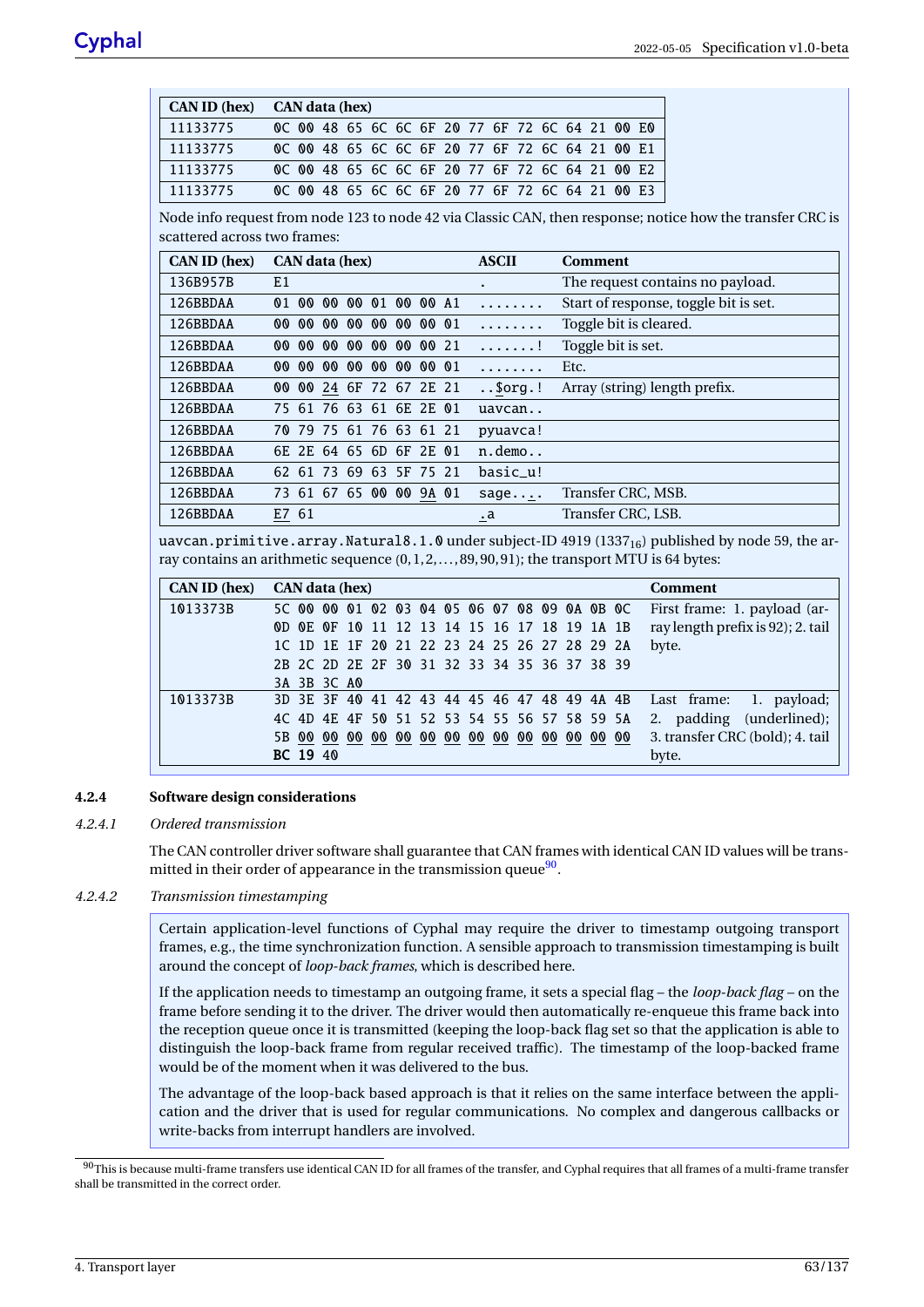# *4.2.4.3 Inner priority inversion*

Implementations should take necessary precautions against the problem of inner priority inversion.

Suppose the application needs to emit a frame with the CAN ID *X*. The frame is submitted to the CAN controller's registers and the transmission is started. Suppose that afterwards it turned out that there is a new frame with the CAN ID (*X* −1) that needs to be sent, too, but the previous frame *X* is in the way, and it is blocking the transmission of the new frame. This may turn into a problem if the lower-priority frame is losing arbitration on the bus due to the traffic on the bus having higher priority than the current frame, but lower priority than the next frame that is waiting in the queue.

A naive solution to this is to continuously check whether the priority of the frame that is currently being transmitted by the CAN controller is lower than the priority of the next frame in the queue, and if it is, abort transmission of the current frame, move it back to the transmission queue, and begin transmission of the new one instead. This approach, however, has a hidden race condition: the old frame may be aborted at the moment when it has already been received by remote nodes, which means that the next time it is retransmitted, the remote nodes will see it duplicated. Additionally, this approach increases the complexity of the driver and can possibly affect its throughput and latency.

Most CAN controllers offer a robust solution to the problem: they have multiple transmission mailboxes (usually at least 3), and the controller always chooses for transmission the mailbox which contains the highest priority frame. This provides the application with a possibility to avoid the inner priority inversion problem: whenever a new transmission is initiated, the application should check whether the priority of the next frame is higher than any of the other frames that are already awaiting transmission. If there is at least one higher-priority frame pending, the application doesn't move the new one to the controller's transmission mailboxes, it remains in the queue. Otherwise, if the new frame has a higher priority level than all of the pending frames, it is pushed to the controller's transmission mailboxes and removed from the queue. In the latter case, if a lower-priority frame loses arbitration, the controller would postpone its transmission and try transmitting the higher-priority one instead. That resolves the problem.

There is an interesting extreme case, however. Imagine a controller equipped with *N* transmission mailboxes. Suppose the application needs to emit *N* frames in the increasing order of priority, which leads to all of the transmission mailboxes of the controller being occupied. Now, if all of the conditions below are satisfied, the system ends up with a priority inversion condition nevertheless, despite the measures described above:

- The highest-priority pending CAN frame cannot be transmitted due to the bus being saturated with a higher-priority traffic.
- The application needs to emit a new frame which has a higher priority than that which saturates the bus.

If both hold, a priority inversion is afoot because there is no free transmission mailbox to inject the new higher-priority frame into. The scenario is extremely unlikely, however; it is also possible to construct the application in a way that would preclude the problem, e.g., by limiting the number of simultaneously used distinct CAN ID values.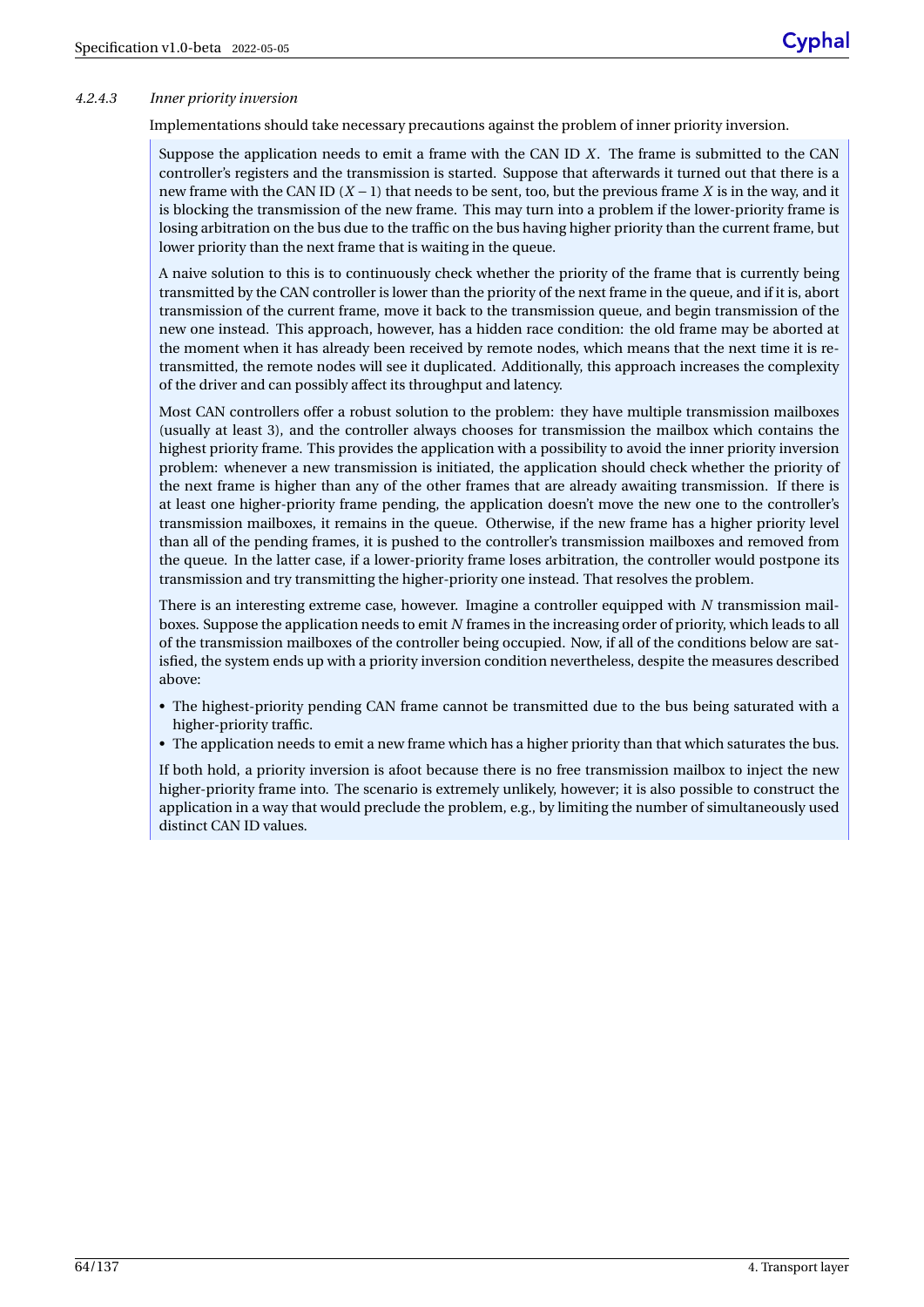The following pseudocode demonstrates the principles explained above:

```
1 // Returns the index of the TX mailbox that can be used for the transmission of the newFrame
2 \frac{1}{1} // If none are available, returns -1.
3 detFreeMailboxIndex(newFrame)
\overline{4}5 chosen_mailbox = -1 \frac{1}{2} // By default, assume that no mailboxes are available
6 for i = 0...NumberOfTxMailboxes7 {
8 if isTxMailboxFree(i)
 9 {
10 chosen mailbox = i
11 // Note: cannot break here, shall check all other mailboxes as well.
12 }
13 else
14 {
15 if not isFramePriorityHigher(newFrame, getFrameFromTxMailbox(i))
16 {
17 \vert chosen_mailbox = -1
18 break // Denied - shall wait until this mailbox has finished transmitting
19 }
20 }
21 \quad \boxed{} \quad 322 Preturn chosen mailbox
23 \vert }
```
### *4.2.4.4 Automatic hardware acceptance filter configuration*

Most CAN controllers are equipped with hardware acceptance filters. Hardware acceptance filters reduce the application workload by ignoring irrelevant CAN frames on the bus by comparing their ID values against the set of relevant ID values configured by the application.

There exist two common approaches to CAN hardware filtering: list-based and mask-based. In the case of the list-based approach, every CAN frame detected on the bus is compared against the set of reference CAN ID values provided by the application; only those frames that are found in the reference set are accepted. Due to the complex structure of the CAN ID field used by Cyphal, usage of the list-based filtering method with this protocol is impractical.

Most CAN controller vendors implement mask-based filters, where the behavior of each filter is defined by two parameters: the mask *M* and the reference ID *R*. Then, such filter accepts only those CAN frames for which the following bitwise logical condition holds true*[a](#page-71-0)* :

 $((X \land M) ⊕ R)$  ↔ 0

where *X* is the CAN ID value of the evaluated frame.

Complex Cyphal applications are often required to operate with more distinct transfers than there are acceptance filters available in the hardware. That creates the challenge of finding the optimal configuration of the available filters that meets the following criteria:

- All CAN frames needed by the application are accepted.
- The number of irrelevant frames (i.e., not used by the application) accepted from the bus is minimized.

The optimal configuration is a function of the number of available hardware filters, the set of distinct transfers needed by the application, and the expected frequency of occurrence of all possible distinct transfers on the bus. The latter is important because if there are to be irrelevant transfers, it makes sense to optimize the configuration so that the acceptance of less common irrelevant transfers is preferred over the more common irrelevant transfers, as that reduces the processing load on the application.

The optimal configuration depends on the properties of the network the node is connected to. In the absence of the information about the network, or if the properties of the network are expected to change frequently, it is possible to resort to a quasi-optimal configuration which assumes that the occurrence of all possible irrelevant transfers is equally probable. As such, the quasi-optimal configuration is a function of only the number of available hardware filters and the set of distinct transfers needed by the application.

The quasi-optimal configuration can be easily found automatically. Certain implementations of the Cyphal protocol stack include this functionality, allowing the application to easily adjust the configuration of the hardware acceptance filters using a very simple API.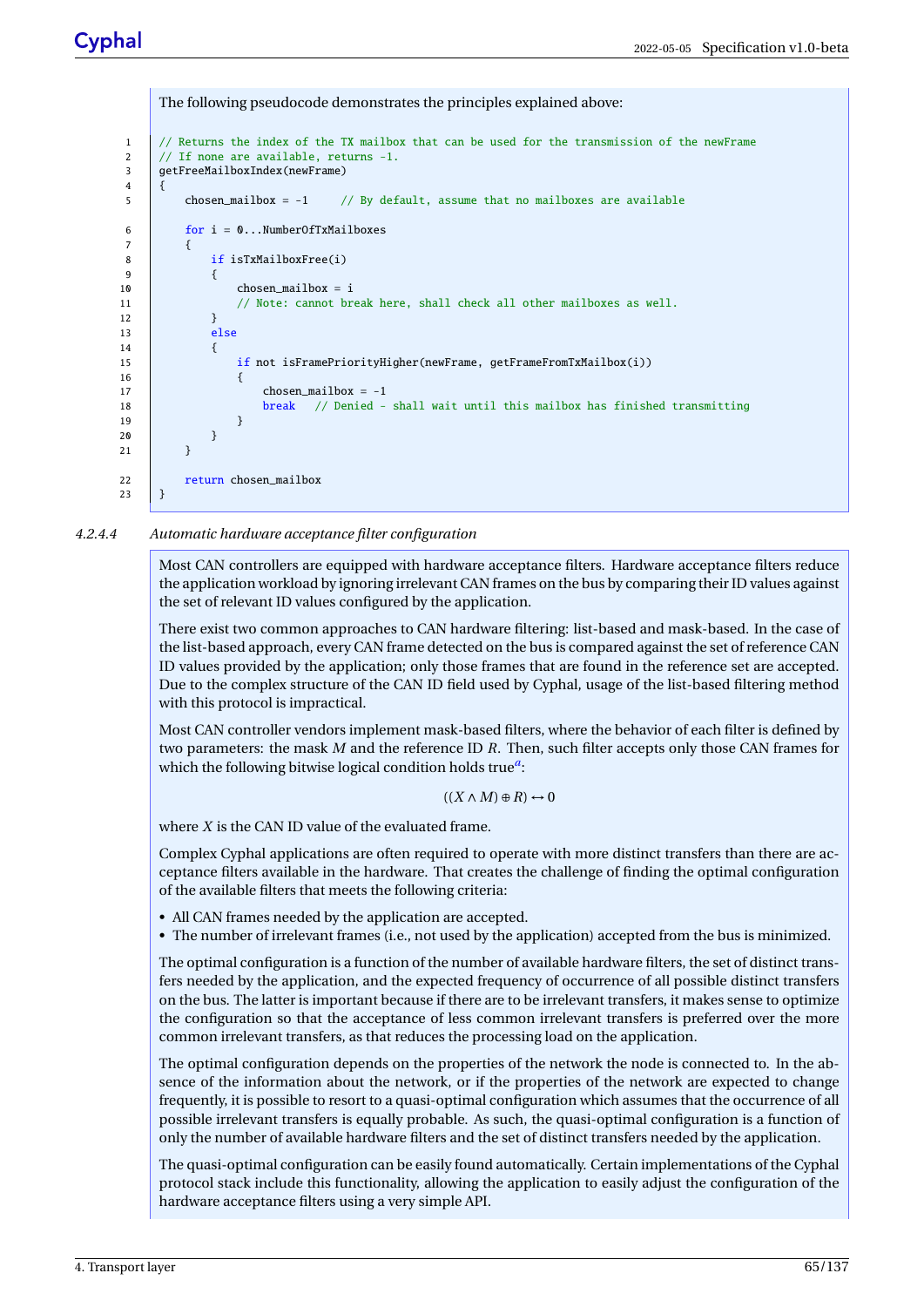A quasi-optimal hardware acceptance filter configuration algorithm is described below. The approach was first proposed by P. Kirienko and I. Sheremet in 2015.

First, the bitwise *filter merge* operation is defined on filter configurations *A* and *B*. The set of CAN frames accepted by the merged filter configuration is a superset of those accepted by *A* and *B*. The definition is as follows:

$$
m_M(R_A, R_B, M_A, M_B) = M_A \wedge M_B \wedge \neg (R_A \oplus R_B)
$$
  

$$
m_R(R_A, R_B, M_A, M_B) = R_A \wedge m_M(R_A, R_B, M_A, M_B)
$$

The *filter rank* is a function of the mask of the filter. The rank of a filter is a unitless quantity that defines in relative terms how selective the filter configuration is. The rank of a filter is proportional to the likelihood that the filter will reject a random CAN ID. In the context of hardware filtering, this quantity is conveniently representable via the number of bits set in the filter mask parameter (also known as *population count*):

$$
r(M) = \begin{cases} 0 & |M < 1 \\ r(\lfloor \frac{M}{2} \rfloor) & |M \mod 2 = 0 \\ r(\lfloor \frac{M}{2} \rfloor) + 1 & |M \mod 2 \neq 0 \end{cases}
$$

Having the low-level operations defined, we can proceed to define the whole algorithm. First, construct the initial set of CAN acceptance filter configurations according to the requirements of the application. Then, as long as the number of configurations in the set exceeds the number of available hardware acceptance filters, repeat the following:

- 1. Find the pair *A*, *B* of configurations in the set for which  $r(m_M(R_A, R_B, M_A, M_B))$  is maximized.
- 2. Remove *A* and *B* from the set of configurations.
- 3. Add a new configuration *X* to the set of configurations, where  $M_X = m_M(R_A, R_B, M_A, M_B)$ , and  $R_X = m_A$  $m_R(R_A, R_B, M_A, M_B)$ .

The algorithm reduces the number of filter configurations by one at each iteration, until the number of available hardware filters is sufficient to accommodate the whole set of configurations.

<span id="page-71-0"></span>*<sup>a</sup>*Notation: ∧ – bitwise logical AND, ⊕ – bitwise logical XOR, ¬ – bitwise logical NOT.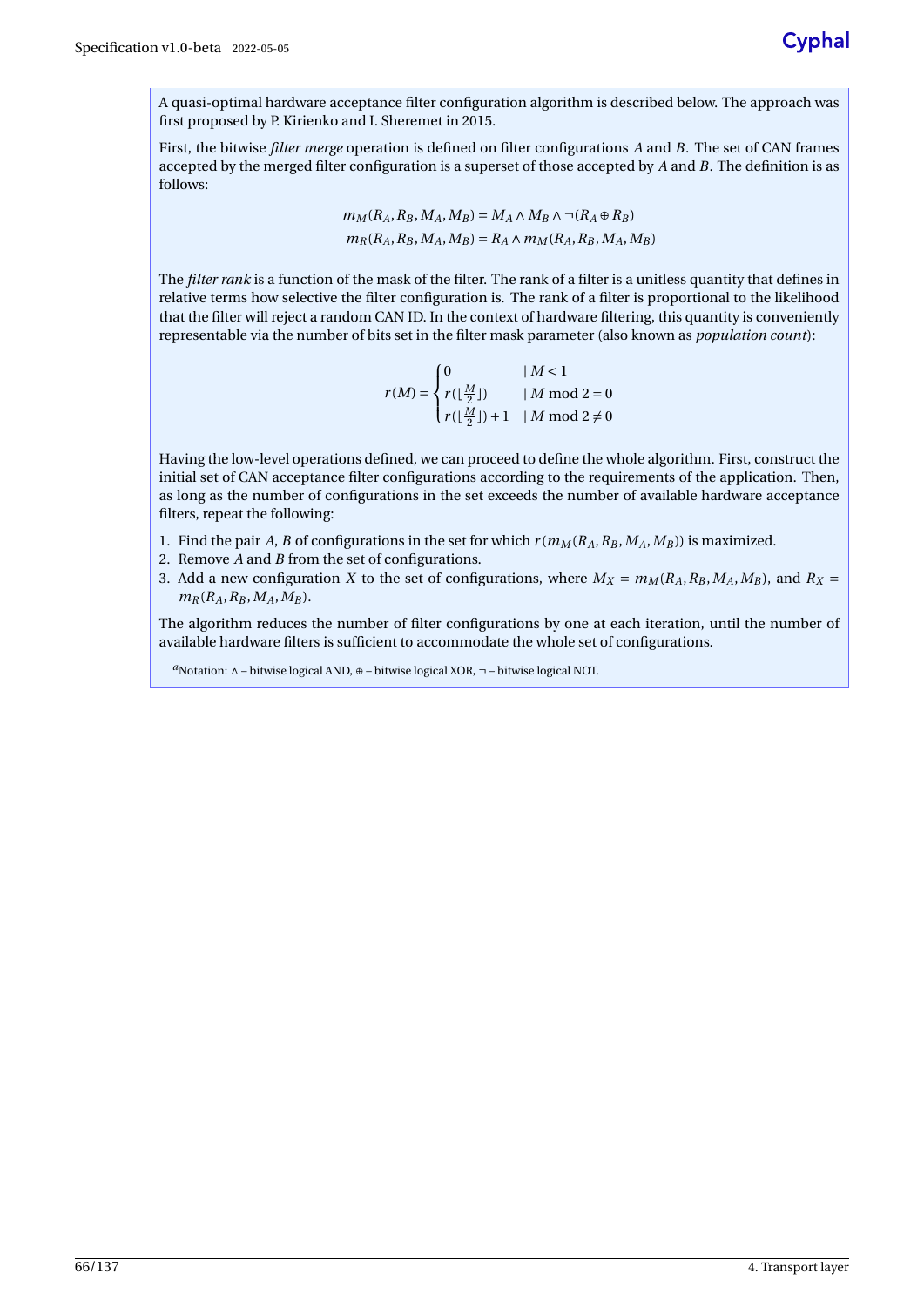# **5 Application layer**

Previous chapters of this specification define a set of basic concepts that are the foundation of the protocol: they allow one to define data types and exchange data objects over the bus in a robust and deterministic manner. This chapter is focused on higher-level concepts: rules, conventions, and standard functions that are to be respected by applications utilizing Cyphal to maximize cross-vendor compatibility, avoid ambiguities, and prevent some common design pitfalls.

The rules, conventions, and standard functions defined in this chapter are designed to be an acceptable middle ground for any sensible aerospace or robotic system. Cyphal favors no particular domain or kind of system among targeted applications.

- Section [5.1](#page-73-0) contains a set of mandatory rules that shall be followed by all Cyphal implementations.
- Section [5.2](#page-75-0) contains a set of conventions and recommendations that are not mandatory to follow. Every deviation, however, should be justified and well-documented.
- Section [5.3](#page-78-0) contains a full list of high-level functions defined on top of Cyphal. Formal specification of such functions is provided in the DSDL data type definition files that those functions are based on (see chapter [6\)](#page-87-0).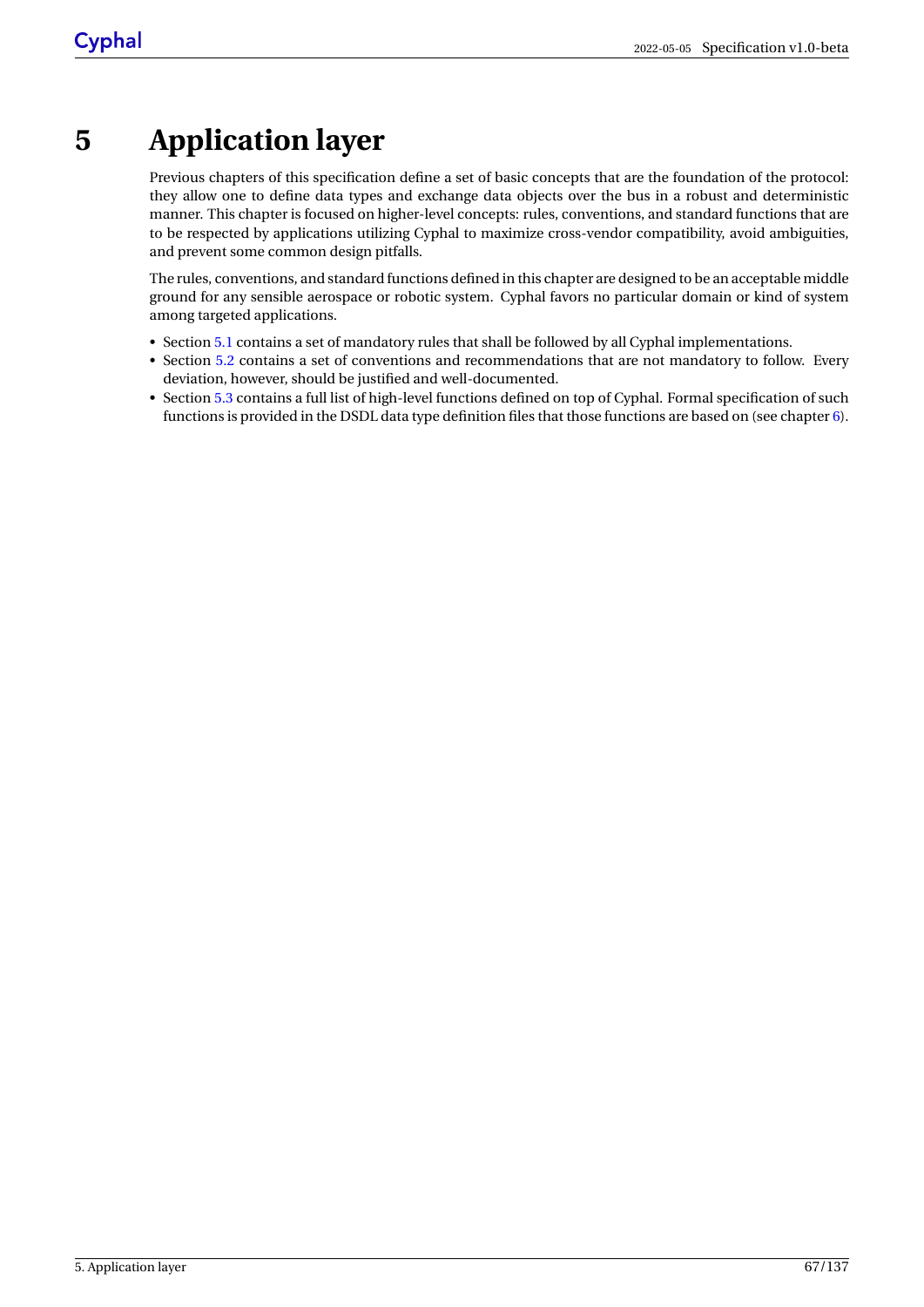# <span id="page-73-0"></span>**5.1 Application-level requirements**

This section describes a set of high-level rules that shall be obeyed by all Cyphal implementations.

# <span id="page-73-1"></span>**5.1.1 Port identifier distribution**

An overview of related concepts is provided in chapter [2.](#page-10-0)

The subject and service identifier values are segregated into three ranges:

- unregulated port identifiers that can be freely chosen by users and integrators (both fixed and non-fixed);
- regulated fixed identifiers for non-standard data type definitions that are assigned by the Cyphal maintainers for publicly released data types;
- regulated identifiers of the standard data types that are an integral part of the Cyphal specification.

More information on the subject of data type regulation is provided in section [2.1.2.2.](#page-10-1)

The ranges are summarized in table [5.1.1.](#page-73-1) The ranges may be expanded, but not contracted, in a future version of the document.

| Subject-ID   | <b>Service-ID</b> | Purpose                                                           |
|--------------|-------------------|-------------------------------------------------------------------|
| [0, 6143]    | [0, 255]          | Unregulated identifiers (both fixed and non-fixed).               |
| [6144, 7167] | [256, 383]        | Non-standard fixed regulated identifiers (i.e., vendor-specific). |
| [7168, 8191] | [384, 511]        | Standard fixed regulated identifiers.                             |

### **Table 5.1: Port identifier distribution**

## **5.1.2 Port compatibility**

The system integrator shall ensure that nodes participating in data exchange via a given port $91$  use data type definitions that are sufficiently congruent so that the resulting behavior of the involved nodes is predictable and the possibility of unintended behaviors caused by misinterpretation of exchanged serialized objects is eliminated.

```
Let there be type A:
```

```
1 void1
2 | uint7 demand_factor_pct # [percent]
3 # Values above 100% are not allowed.
    And type B:
1 | uint8 demand_factor_pct # [percent]
     # Values above 100% indicate overload.
```
The data types are not semantically compatible, but they can be used on the same subject nevertheless: a subscriber expecting *B* can accept *A*. The reverse is not true, however.

This example shows that even semantically incompatible types can facilitate behaviorally correct interoperability of nodes.

Compatibility of subjects and services is completely independent from the names of the involved data types. Data types can be moved between namespaces and freely renamed and re-versioned without breaking compatibility with existing deployments. Nodes provided by different vendors that utilize differently named data types may still interoperate if such data types happen to be compatible. The duty of ensuring the compatibility lies on the system integrator.

## **5.1.3 Standard namespace**

An overview of related concepts is provided in chapter [3.](#page-14-0)

This specification defines a set of standard regulated DSDL data types located under the root namespace named "uavcan"<sup>[92](#page-73-3)</sup> (section [6\)](#page-87-0).

Vendor-specific, user-specific, or any other data types not defined by this specification shall not be defined

<span id="page-73-2"></span><sup>&</sup>lt;sup>91</sup> I.e., subject or service.

<span id="page-73-3"></span> $92$ The standard root namespace is named uavcan, not cyphal, for historical reasons.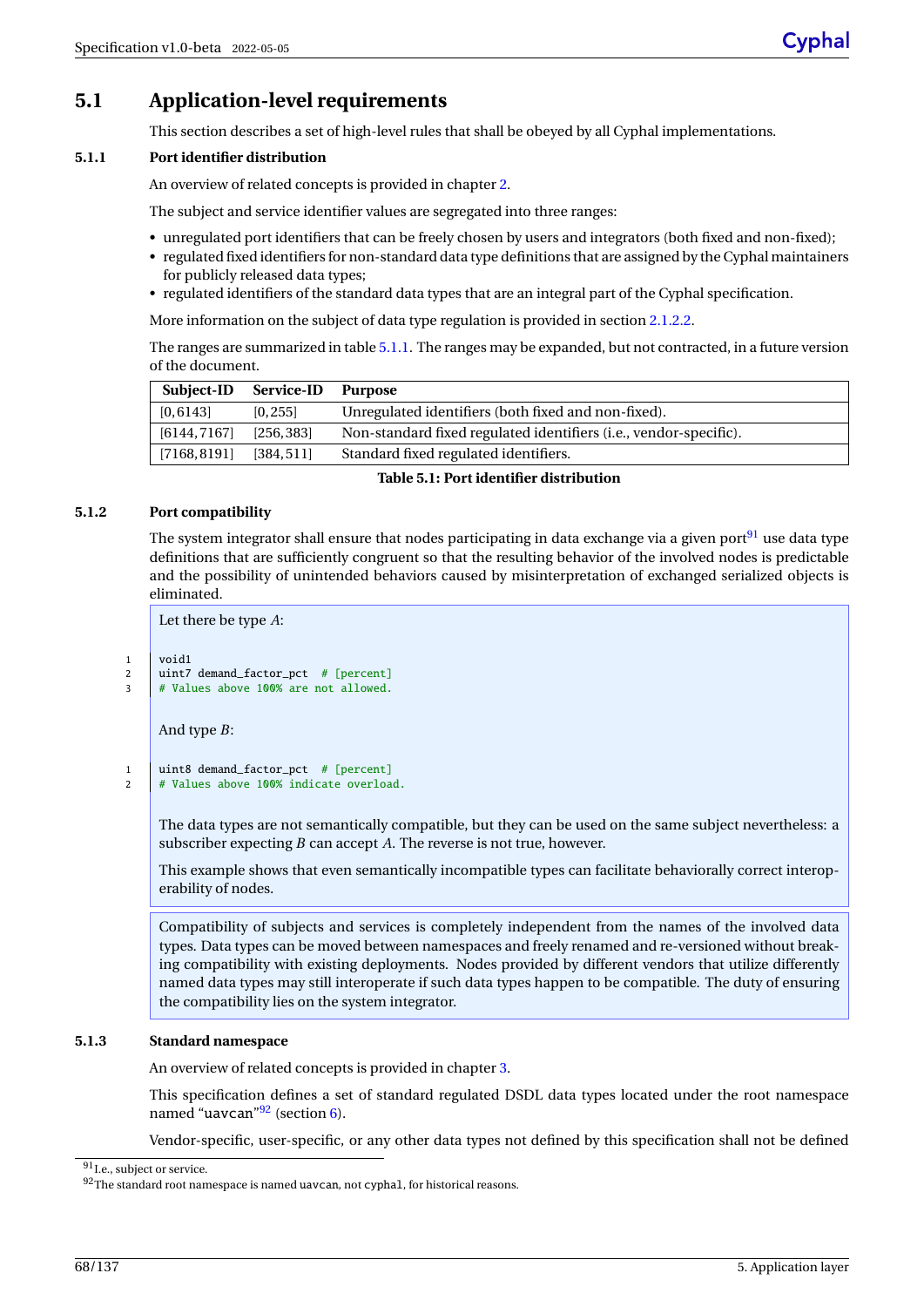inside the standard root namespace<sup>[93](#page-74-0)</sup>.

<span id="page-74-0"></span> $\overline{^{93}$ Custom data type definitions shall be located inside vendor-specific or user-specific namespaces instead.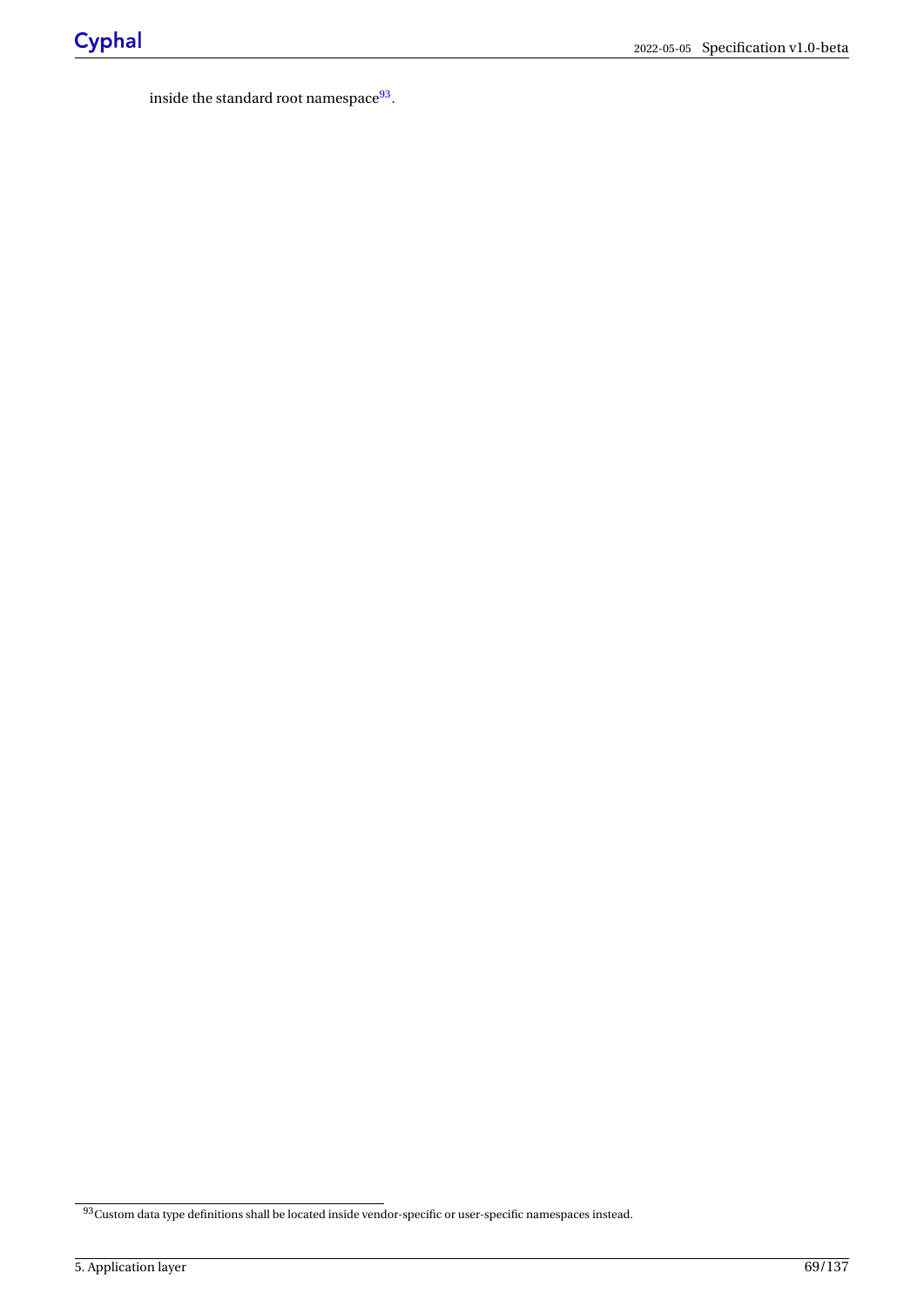# <span id="page-75-0"></span>**5.2 Application-level conventions**

This section describes a set of high-level conventions designed to enhance compatibility of applications leveraging Cyphal. The conventions described here are not mandatory to follow; however, every deviation should be justified and documented.

# **5.2.1 Node identifier distribution**

An overview of related concepts is provided in chapter [2.](#page-10-0)

Valid values of node-ID range from 0 up to a transport-specific upper boundary which is guaranteed to be above 127 for any transport.

The two uppermost node-ID values are reserved for diagnostic and debugging tools; these node-ID values should not be used in fielded systems.

## **5.2.2 Service latency**

If the server uses a significant part of the timeout period to process the request, the client might drop the request before receiving the response. Servers should minimize the request processing time; that is, the time between reception of a service request transfer and the transmission of the corresponding service response transfer.

The worst-case request processing time should be documented for each server-side service port.

### **5.2.3 Coordinate frames**

Cyphal follows the conventions that are widely accepted in relevant applications. Adherence to the coordinate frame conventions described here maximizes compatibility and reduces the amount of computations for conversions between incompatible coordinate systems and representations. It is recognized, however, that some applications may find the advised conventions unsuitable, in which case deviations are permitted. Any such deviations shall be explicitly documented.

All coordinate systems defined in this section are right-handed. If application-specific coordinate systems are introduced, they should be right-handed as well.



North-East-Down (NED) frame and body frame conventions. All systems are right-handed. **Figure 5.1: Coordinate frame conventions**

# *5.2.3.1 World frame*

For world fixed frames, the *North-East-Down* (NED) right-handed notation is preferred: X – northward, Y – eastward, Z – downward.

## *5.2.3.2 Body frame*

In relation to a body, the convention is as follows, right-handed<sup>[94](#page-75-1)</sup>:  $X$  – forward, Y – rightward, Z – downward.

<span id="page-75-1"></span> $\overline{^{94}}$  This convention is widely used in aeronautic applications.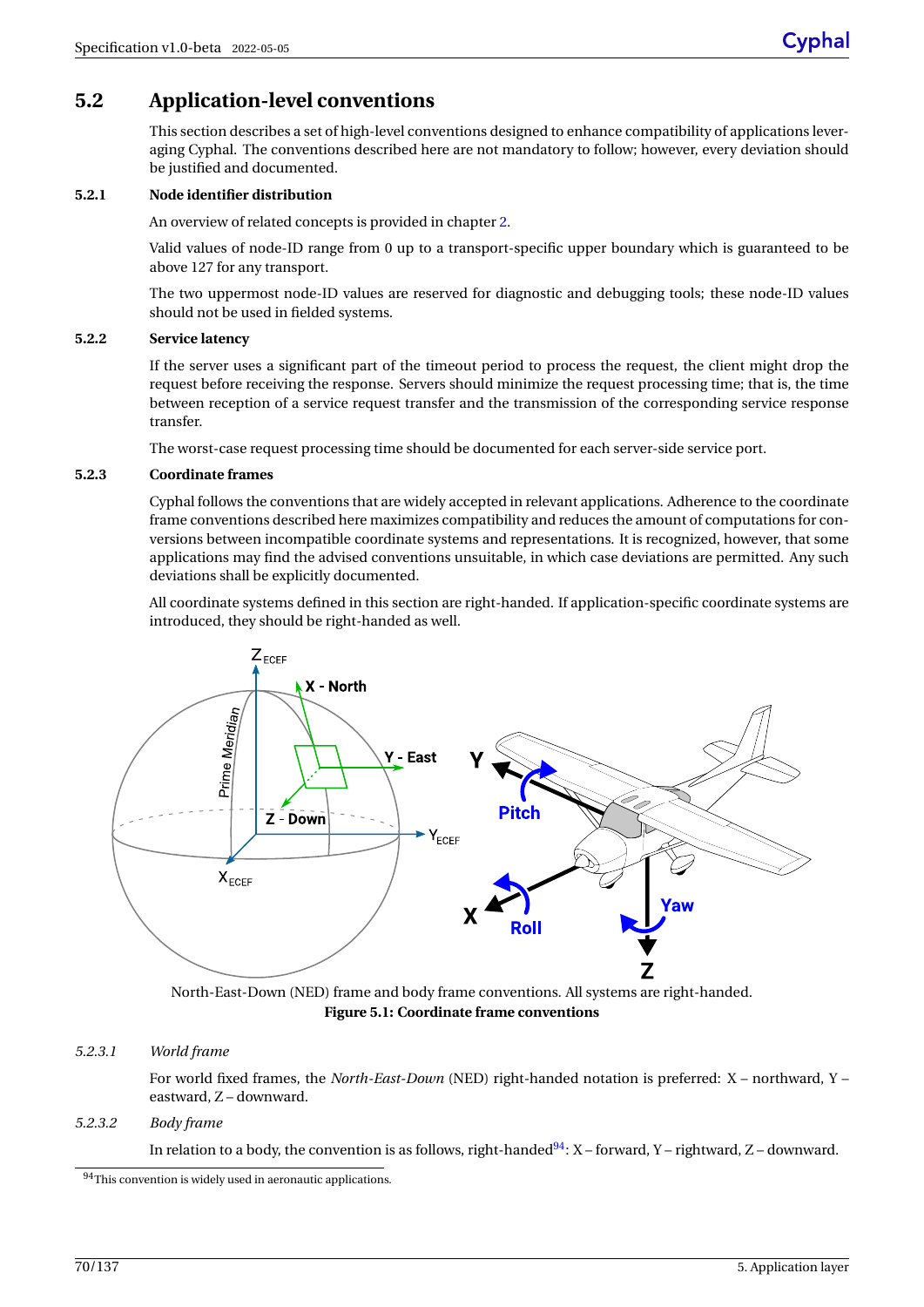# *5.2.3.3 Optical frame*

In the case of cameras, the following right-handed convention is preferred<sup>[95](#page-76-0)</sup>: X – rightward, Y – downward, Z – towards the scene along the optical axis.

## **5.2.4 Rotation representation**

All applications should represent rotations using quaternions with the elements ordered as follows<sup>[96](#page-76-1)</sup>: W, X, Y, Z. Other forms of rotation representation should be avoided.

Angular velocities should be represented using the right-handed, fixed-axis (extrinsic) convention: X (roll), Y (pitch), Z (yaw).

Quaternions are considered to offer the optimal trade-off between bandwidth efficiency, computation complexity, and explicitness:

- Euler angles are not self-contained, requiring applications to agree on a particular convention beforehand; a convention would be difficult to establish considering different demands of various use cases.
- Euler angles and fixed axis rotations typically cannot be used for computations directly due to angular interpolation issues and singularities; thus, to make use of such representations, one often has to convert them to a different form (e.g., quaternion); such conversions are computationally heavy.
- Rotation matrices are highly redundant.

# **5.2.5 Matrix representation**

## *5.2.5.1 General*

Matrices should be represented as flat arrays in the row-major order.

 $\lceil$ *x*<sup>11</sup> *x*<sup>12</sup> *x*<sup>13</sup>  $\begin{bmatrix} x_{11} & x_{12} & x_{13} \\ x_{21} & x_{22} & x_{23} \end{bmatrix}$  $\rightarrow$  ( $x_{11}, x_{12}, x_{13}, x_{21}, x_{22}, x_{23}$ )

# *5.2.5.2 Square matrices*

There are standard compressed representations of an *n* ×*n* square matrix.

An array of size  $n^2$  represents a full square matrix. This is equivalent to the general case reviewed above.

An array of  $\frac{(1+n)n}{2}$  elements represents a symmetric matrix, where array members represent the elements of the upper-right triangle arranged in the row-major order.

$$
\begin{bmatrix} a & b & c \\ b & d & e \\ c & e & f \end{bmatrix} \rightarrow (a, b, c, d, e, f)
$$

This form is well-suited for covariance matrix representation.

An array of *n* elements represents a diagonal matrix, where an array member at position *i* (where *i* = 1 for the first element) represents the matrix element  $x_{i,i}$  (where  $x_{1,1}$  is the upper-left element).

 $\overline{1}$  $\vert$ *a* 0 0 0 *b* 0 0 0 *c* 1  $\rightarrow$  (*a*,*b*,*c*)

An array of one element represents a scalar matrix.

 $\overline{1}$  $\begin{vmatrix} 0 & a & 0 \\ 0 & 0 & a \end{vmatrix}$   $\rightarrow$  *a*  $\overline{1}$ *a* 0 0 0 *a* 1

An empty array represents a zero matrix.

<span id="page-76-0"></span> $95$ This convention is widely used in various applications involving computer vision systems.

<span id="page-76-1"></span> $96$ Assuming  $w + x\mathbf{i} + y\mathbf{j} + z\mathbf{k}$ .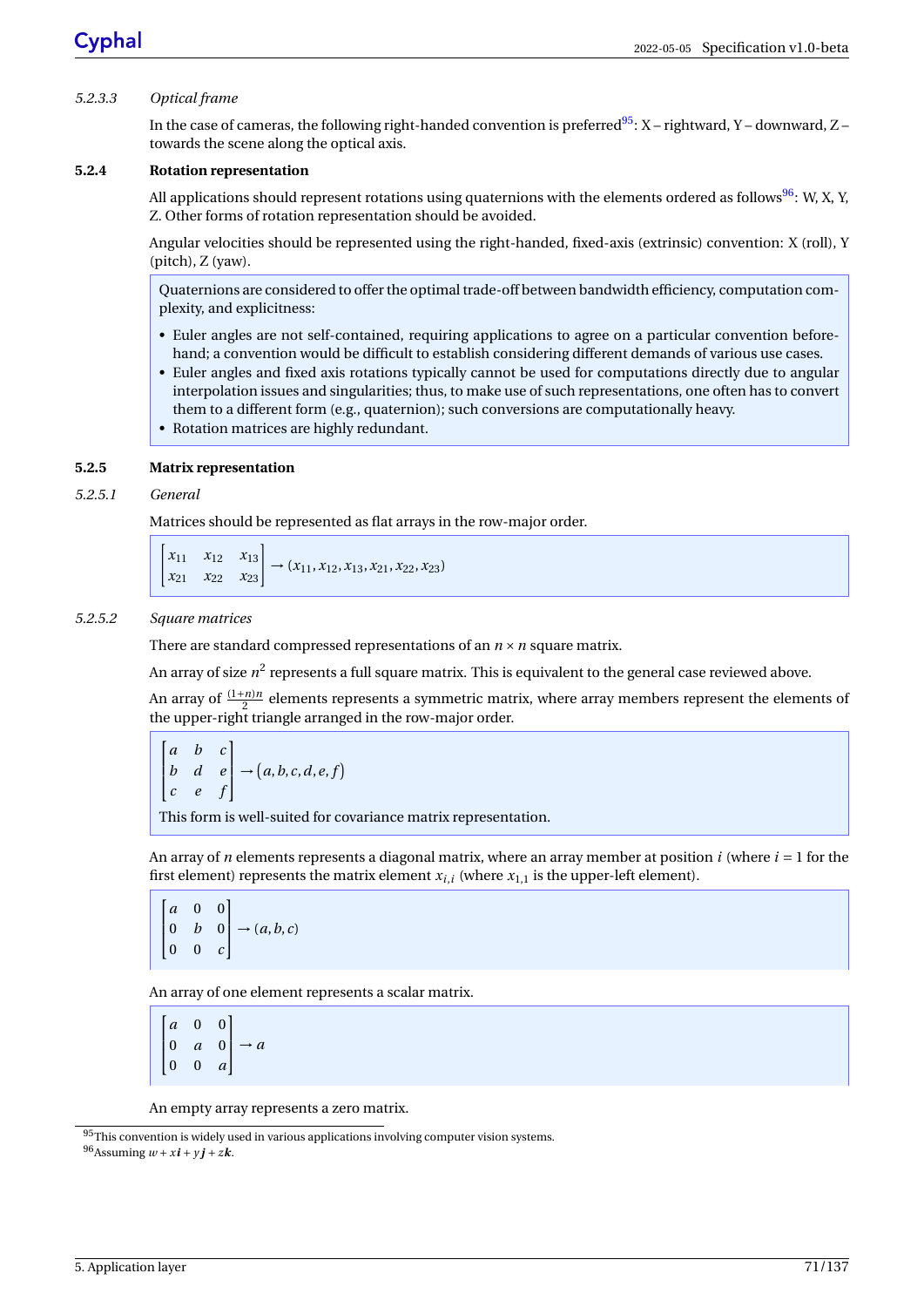## *5.2.5.3 Covariance matrices*

A zero covariance matrix represents an unknown covariance $^{97}.$  $^{97}.$  $^{97}.$ 

Infinite error variance means that the associated value is undefined.

## **5.2.6 Physical quantity representation**

### *5.2.6.1 Units*

All units should be  $SI^{98}$  $SI^{98}$  $SI^{98}$  units (base or derived). Usage of any other units is strongly discouraged.

When defining data types, fields and constants that represent unscaled quantities in SI units should not have suffixes indicating the unit, since that would be redundant.

On the other hand, fields and constants that contain quantities in non-SI units<sup>[99](#page-77-2)</sup> or scaled SI units<sup>[100](#page-77-3)</sup> should be suffixed with the standard abbreviation of the unit<sup>[101](#page-77-4)</sup> and its metric prefix<sup>[102](#page-77-5)</sup> (if any), maintaining the proper letter case of the abbreviation. In other words, the letter case of the suffix is independent of the letter case of the attribute it is attached to.

Scaling coefficients should not be chosen arbitrarily; instead, the choice should be limited to the standard metric prefixes defined by the International System of Units.

All standard metric prefixes have well-defined abbreviations that are constructed from ASCII characters, except for one: the micro prefix is abbreviated as a Greek letter " $\mu$ " (mu). When defining data types, " $\mu$ " should be replaced with the lowercase Latin letter "u".

Irrespective of the suffix, it is recommended to always specify units for every field in the comments.

|         | float16 temperature       | # [kelvin] Suffix not needed because an unscaled SI unit is used here.                                                                                                         |
|---------|---------------------------|--------------------------------------------------------------------------------------------------------------------------------------------------------------------------------|
| 3       | uint24 delay_us           | # [microsecond] Scaled SI unit, suffix required. Mu replaced with "u".<br>$uint24$ MAX_DELAY_us = 600000 # [microsecond] Notice the letter case.                               |
| 4       | float32 kinetic_energy_GJ | # [gigajoule] Notice the letter case.                                                                                                                                          |
| 5.<br>6 |                           | float16 estimated_charge_mAh # [milliampere hour] Scaled non-SI unit. Discouraged, use coulomb.<br>float16 MAX_CHARGE_mAh = $1e4$ # [milliampere hour] Notice the letter case. |

### *5.2.6.2 Enhanced type safety*

In the interest of improving type safety and reducing the possibility of a human error, it is recommended to avoid reliance on raw scalar types (such as float32) when defining fields containing physical quantities. Instead, the explicitly typed alternatives defined in the standard DSDL namespace uavcan.si.unit (section [6.38](#page-137-0) on page [132\)](#page-137-0) (also see section [5.3.6.1\)](#page-80-0) should be used.

```
1 float32[4] kinetic_energy # [joule] Not recommended.
2 uavcan.si.unit.energy.Scalar.1.0[4] kinetic_energy # This is the recommended practice.<br># Kinetic energy of four bodies.
    # Kinetic energy of four bodies.
4 float32[3] velocity # [meter/second] Not recommended.
5 uavcan.si.unit.velocity.Vector3.1.0 # This is the recommended practice.
6 # 3D velocity vector.
```
<span id="page-77-1"></span><sup>98</sup>International System of Units.

<span id="page-77-0"></span><sup>&</sup>lt;sup>97</sup>As described above, an empty array represents a zero matrix, from which follows that an empty array represents unknown covariance.

<span id="page-77-2"></span><sup>99</sup>E.g., degree Celsius instead of kelvin.

<span id="page-77-3"></span><sup>100</sup>E.g., microsecond instead of second.

<span id="page-77-4"></span><sup>101</sup>E.g., kg for kilogram, J for joule.

<span id="page-77-5"></span><sup>102</sup>E.g., M for mega, n for nano.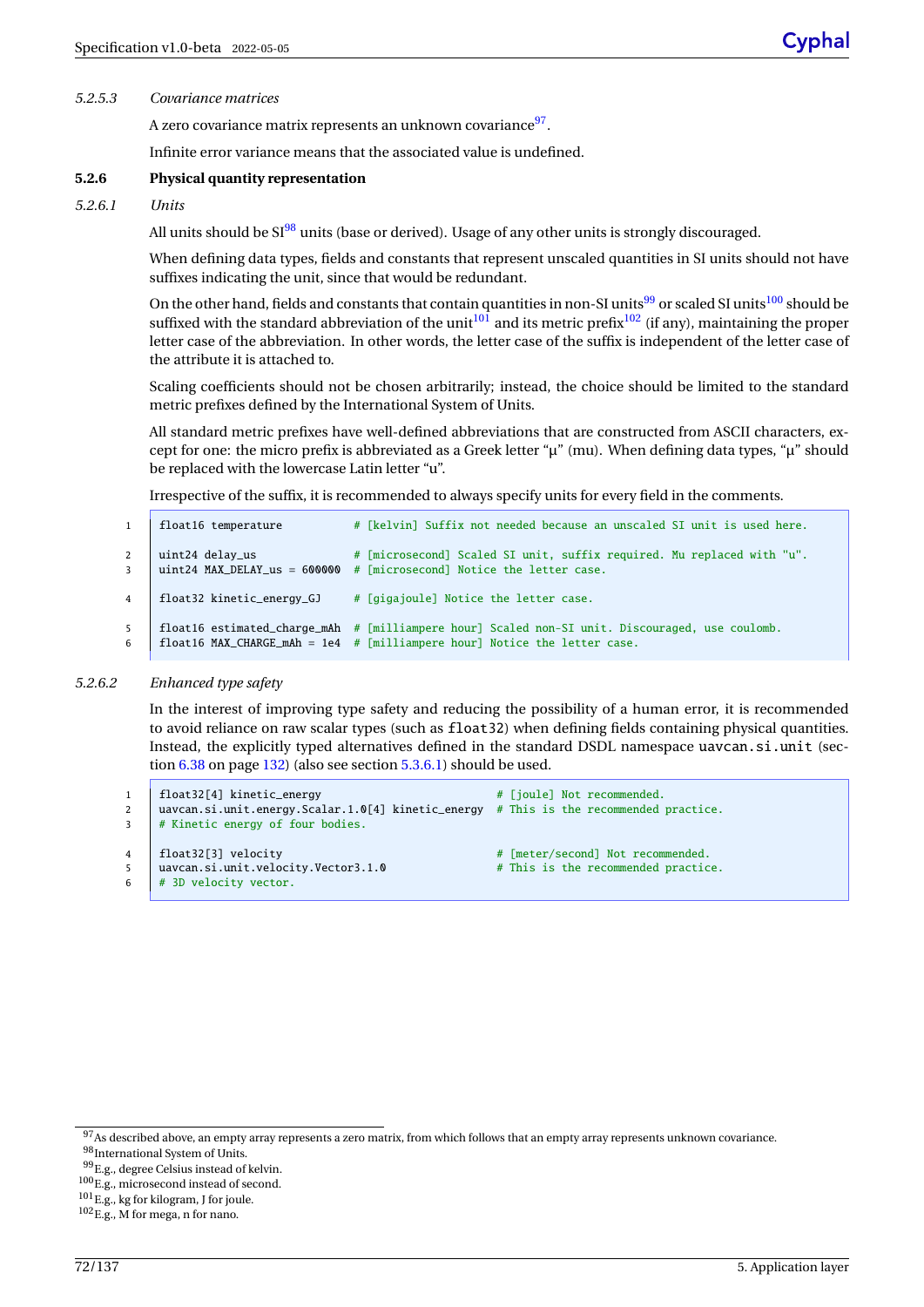# <span id="page-78-0"></span>**5.3 Application-level functions**

This section documents the high-level functionality defined by Cyphal. The common high-level functions defined by the specification span across different application domains. All of the functions defined in this section are optional (not mandatory to implement), except for the node heartbeat feature (section [5.3.2\)](#page-78-1), which is mandatory for all Cyphal nodes.

The detailed specifications for each function are provided in the DSDL comments of the data type definitions they are built upon, whereas this section serves as a high-level overview and index.

### **5.3.1 Node initialization**

Cyphal does not require that nodes undergo any specific initialization upon connection to the bus — a node is free to begin functioning immediately once it is powered up. The operating mode of the node (such as initialization, normal operation, maintenance, and so on) is to be reflected via the mandatory heartbeat message described in section [5.3.2.](#page-78-1)

## <span id="page-78-1"></span>**5.3.2 Node heartbeat**

 $\frac{3}{4}$ 

 $\frac{8}{9}$ <br>10

 $\begin{array}{c} 11 \\ 12 \end{array}$ 

 $15$ <br> $16$ 

18

 $\frac{22}{23}$ <br> $\frac{24}{25}$ 

 $rac{26}{27}$ 

 $\frac{31}{32}$ 

34<br>35

Every non-anonymous Cyphal node shall report its status and presence by periodically publishing messages of type uavcan.node.Heartbeat (section [6.4.4](#page-106-0) on page [101\)](#page-106-0) at a fixed rate specified in the message definition using the fixed subject-ID. Anonymous nodes shall not publish to this subject.

This is the only high-level protocol function that Cyphal nodes are required to support. All other data types and application-level functions are optional.

The DSDL source text of uavcan.node.Heartbeat version 1.0 (this is the only version) with a fixed subject ID 7509 is provided below. More information is available in section [6.4.4](#page-106-0) on page [101.](#page-106-0)

```
1 # Abstract node status information.<br>2 # This is the only high-level funct
             This is the only high-level function that shall be implemented by all nodes.
  4 # All Cyphal nodes that have a node-ID are required to publish this message to its fixed subject periodically.
5 # Nodes that do not have a node-ID (also known as "anonymous nodes") shall not publish to this subject.
 \begin{array}{c|c} 6 & \# \\ 7 & \# \end{array}\frac{a}{f} The default subject-ID 7509 is 1110101010101 in binary. The alternating bit pattern at the end helps transceiver \frac{a}{f} synchronization (e.g., on CAN-based networks) and on some transports permits automatic b
             8 # synchronization (e.g., on CAN-based networks) and on some transports permits automatic bit rate detection.
           # Network-wide health monitoring can be implemented by subscribing to the fixed subject.
12 uint16 MAX_PUBLICATION_PERIOD = 1 # [second]<br>13 # The publication period shall not exceed this<br>14 # The period should not change while the node
13 | # The publication period shall not exceed this limit.<br>14 | # The period should not change while the node is running.
16 uint16 OFFLINE_TIMEOUT = 3 # [second]<br>17 # If the last message from the node was receiv
           # If the last message from the node was received more than this amount of time ago, it should be considered offline.
19 uint32 uptime # [second]<br>
20 # The uptime seconds counter should never over<br>
21 # upon which time it should stay at 0xFFFFFFFF
20 # The uptime seconds counter should never overflow. The counter will reach the upper limit in ~136 years,
21 # upon which time it should stay at 0xFFFFFFFF until the node is restarted.
           # Other nodes may detect that a remote node has restarted when this value leaps backwards.
          Health.1.0 health
           # The abstract health status of this node.
27 Mode.1.0 mode<br>28 # The abstrac
28 # The abstract operating mode of the publishing node.<br>
29 # This field indicates the general level of readiness<br>
30 # using various specialized interfaces.
29 # This field indicates the general level of readiness that can be further elaborated on a per-activity basis
30 # using various specialized interfaces.
32 uint8 vendor_specific_status_code<br>33 # Optional. vendor-specific node
           # Optional, vendor-specific node status code, e.g. a fault code or a status bitmask.
35 @assert _offset_ % 8 == {0}<br>36 @assert offset == {56} #
36 @assert _offset_ == {56} # Fits into a single-frame Classic CAN transfer (least capable transport, smallest MTU).
          Qextent 12 * R
```
## **5.3.3 Generic node information**

The service uavcan.node.GetInfo (section [6.4.2](#page-104-0) on page [99\)](#page-104-0) can be used to obtain generic information about the node, such as the structured name of the node (which includes the name of its vendor), a 128-bit globally unique identifier, the version information about its hardware and software, version of the Cyphal specification implemented on the node, and the optional certificate of authenticity.

While the service is, strictly speaking, optional, omitting its support is highly discouraged, since it is instrumental for network discovery, firmware update, and various maintenance and diagnostic needs.

The DSDL source text of uavcan.node.GetInfo version 1.0 (this is the only version) with a fixed service ID 430 is provided below. More information is available in section [6.4.2](#page-104-0) on page [99.](#page-104-0)

```
\frac{1}{7} \frac{1}{4} \frac{1}{10} \frac{1}{10} \frac{1}{10} \frac{1}{10} \frac{1}{10} \frac{1}{10} \frac{1}{10} \frac{1}{10} \frac{1}{10} \frac{1}{10} \frac{1}{10} \frac{1}{10} \frac{1}{10} \frac{1}{10} \frac{1}{10} \frac{1}{10} \frac{1}{10} \frac{1}{10} \frac
```
2 # All of the returned information shall be static (unchanged) while the node is running.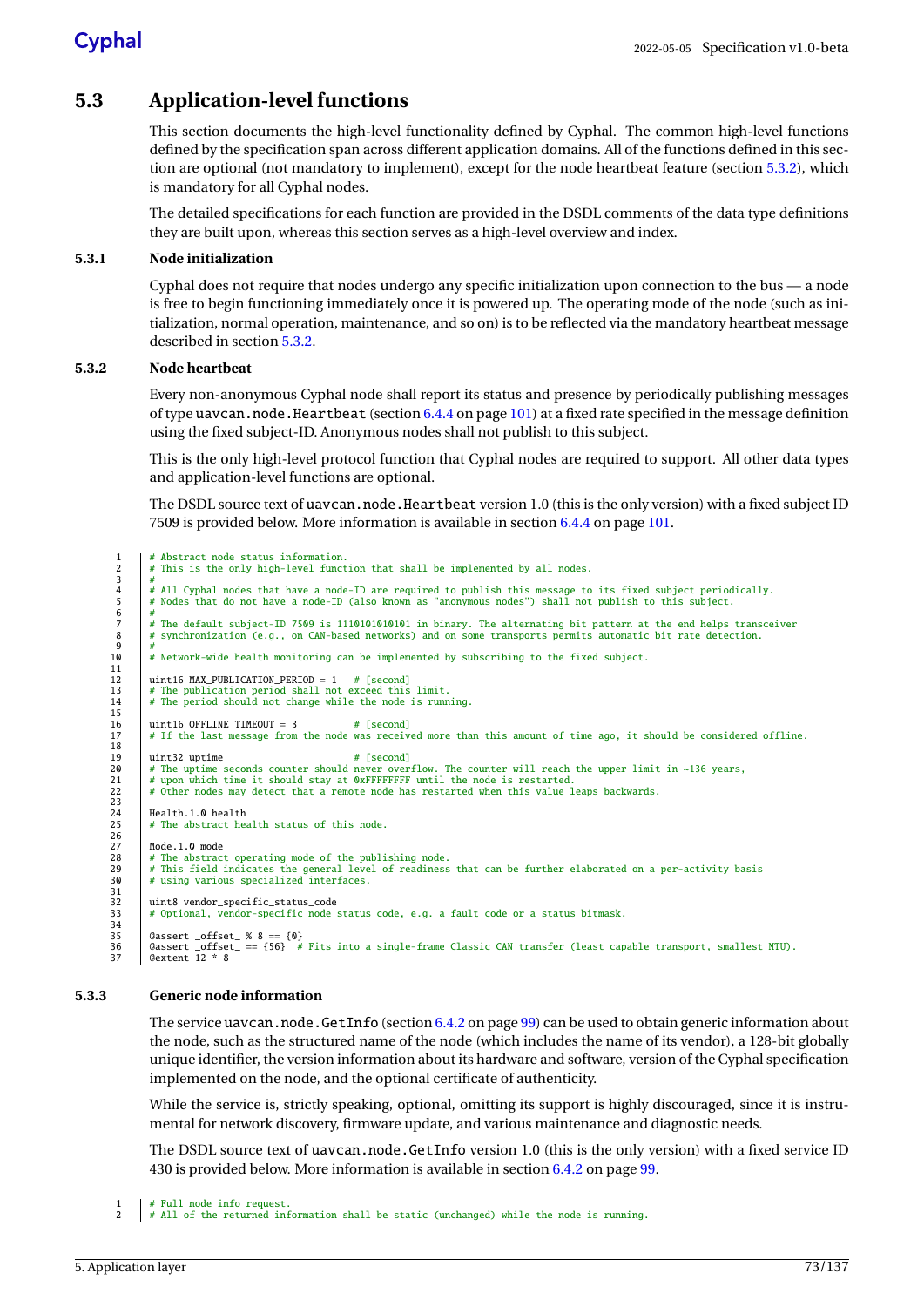# It is highly recommended to support this service on all nodes.  $\frac{4}{5}$ @sealed  $\begin{array}{c|c} 6 & \phantom{0} \\ 7 & \phantom{0} \\ \end{array}$  $\frac{8}{9}$ 9 Version.1.0 protocol\_version<br>10 # The Cyphal protocol version<br>11 # Not to be changed while the 10 # The Cyphal protocol version implemented on this node, both major and minor. 11 # Not to be changed while the node is running.  $\frac{12}{13}$ <br> $\frac{13}{14}$ Version.1.0 hardware\_version 14 | Version.1.0 software\_version<br>15 # The version information sh 15 # The version information shall not be changed while the node is running. 16 # The correct hardware version shall be reported at all times, excepting software-only nodes, in which 17 # case it should be set to zeros. 18 # If the node is equipped with a Cyphal-capable bootloader, the bootloader should report the software 19 # version of the installed application, if there is any; if no application is found, zeros should be reported.  $\begin{array}{c} 20 \\ 21 \end{array}$ 21 uint64 software\_vcs\_revision\_id<br>
22 # A version control system (VCS)<br>
23 # For example, this field can be 22 # A version control system (VCS) revision number or hash. Not to be changed while the node is running. 23 # For example, this field can be used for reporting the short git commit hash of the current 24 # software revision. 25 # Set to zero if not used.  $\frac{24}{25}$ <br> $\frac{25}{26}$ 27  $\left| \begin{array}{c} \text{uint8[16]} \text{ unique_id} \\ \text{# The unique-ID (UI)} \end{array} \right.$ # The unique-ID (UID) is a 128-bit long sequence that is likely to be globally unique per node.<br>29 # The vendor shall ensure that the probability of a collision with any other node UID globally is negligibly low.<br>30 # UID 31 # All zeros is not a valid UID. 32 # If the node is equipped with a Cyphal-capable bootloader, the bootloader shall use the same UID. 33 34 @assert \_offset\_ == {30 \* 8} 35 # Manual serialization note: only fixed-size fields up to this point. The following fields are dynamically sized. 36<br>37 37  $\left[\frac{\text{uint8}[-50]}{\text{num}}\right]$  name # Human-readable non-empty ASCII node name. An empty name is not permitted.<br>40 # The name shall not be changed while the node is running.<br>41 # Allowed characters are: a-z (lowercase ASCII letters) 0-9 (decimal digits) . (d  $42$ <br> $43$ <br> $44$ 43 uint64[<=1] software\_image\_crc 44 # The value of an arbitrary hash function applied to the software image. Not to be changed while the node is running. 45 # This field can be used to detect whether the software or firmware running on the node is an exact 46 # same version as a certain specific revision. This field provides a very strong identity guarantee, 47 # unlike the version fields above, which can be the same for different builds of the software.<br>48 # As can be seen from its definition, this field is optional. 48 # As can be seen from its definition, this field is optional. 49<br>50<br>51 The exact hash function and the methods of its application are implementation-defined. 4 However, implementations are recommended to adhere to the following guidelines, fully or partially:<br>52 # - The hash function should be CRC-64-WE.<br>53 # - The hash function should be applied to the entire application image 4 - If the computed image CRC is stored within the software image itself, the value of<br>
4 the hash function becomes ill-defined, because it becomes recursively dependent on itself.<br>
4 In order to circumvent this issue, whi 57<br>58<br>59  $\begin{array}{ll}\n 69 & \text{uint8} \{ <=222\} \text{ certificate_of_} \text{authenticity} \\
 60 & \text{# re certificate of authenticity} \quad \text{f(COA)} \quad \text{of the node, 222 bytes max, optional. This field can be used for} \\
 61 & \text{# reporting digitial signatures (e.g., RSA-1776, or ECDSA if a higher degree of cryptographic strength is desired).} \\
 62 & \text{# Leave empty if not used. Not to be changed while the node is running.}\n \end{array}$ 63 64 @assert \_offset\_ % 8 == {0} 65 @assert \_offset\_.max == (313 \* 8) # At most five CAN FD frames 66 @extent 448 \* 8

## **5.3.4 Bus data flow monitoring**

Interfaces defined in the namespace uavcan.node.port (section [6.5](#page-107-0) on page [102\)](#page-107-0) (see table [5.2\)](#page-79-0) facilitate network inspection and monitoring.

By comparing the data obtained with the help of these interfaces from each node on the bus, the caller can reconstruct the data exchange graph for the entire bus (assuming that every node on the bus supports the services in question; they are not mandatory).

| Namespace tree |     |      | Ver. FPID   max(BLS) bytes Extent bytes   Full name |        |                                |
|----------------|-----|------|-----------------------------------------------------|--------|--------------------------------|
| uavcan         |     |      |                                                     |        |                                |
| node           |     |      |                                                     |        |                                |
| port           |     |      |                                                     |        |                                |
| List           |     | 7510 | 8466                                                | sealed | uavcan.node.port.List          |
| ΙD             | 1.0 |      | 3                                                   | sealed | uavcan.node.port.ID            |
| ServiceID      | 1.0 |      | 2                                                   | sealed | uavcan.node.port.ServiceID     |
| ServiceIDList  | 0.1 |      | 132                                                 | 128    | uavcan.node.port.ServiceIDList |
| SubjectID      | 1.0 |      | 2                                                   | sealed | uavcan.node.port.SubjectID     |
| SubjectIDList  | 0.1 |      | 4101                                                | 4097   | uavcan.node.port.SubjectIDList |

### <span id="page-79-0"></span>**Table 5.2: Index of the nested namespace "uavcan.node.port"**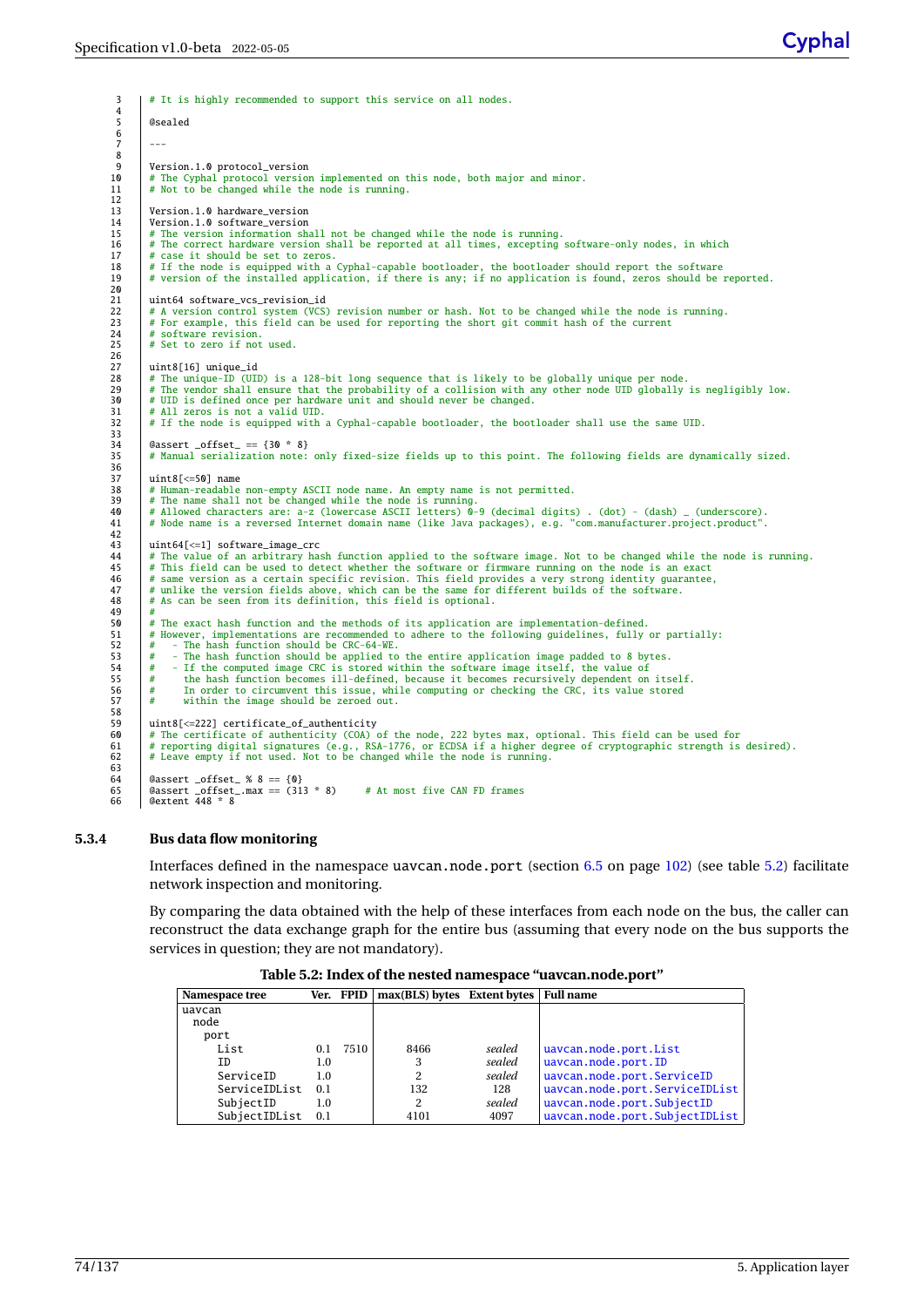# **5.3.5 Network-wide time synchronization**

Cyphal provides a simple and robust method of time synchronization $103$  that is built upon the work "Implementing a Distributed High-Resolution Real-Time Clock using the CAN-Bus" published by M. Gergeleit and H. Streich<sup>[104](#page-80-2)</sup>. The detailed specification of the time synchronization algorithm is provided in the documenta-tion for the message type uavcan.time. Synchronization (section [6.9.2](#page-119-0) on page [114\)](#page-119-0).

uavcan.time.GetSynchronizationMasterInfo (section [6.9.1](#page-119-1) on page [114\)](#page-119-1) provides nodes with information about the currently used time system and related data like the number of leap seconds added.

Redundant time synchronization masters are supported for the benefit of high-reliability applications.

Time synchronization with explicit sensor feed timestamping should be preferred over inferior alternatives such as sensor lag reporting that are sometimes found in simpler systems because such alternatives are difficult to scale and they do not account for the delays introduced by communication interfaces.

It is the duty of every node that publishes timestamped data to account for its own internal delays; for example, if the data latency of a local sensor is known, it needs to be accounted for in the reported timestamp value.

## **Table 5.3: Index of the nested namespace "uavcan.time"**

|         | 510                              | $52 \rightleftharpoons 196$ | $48 \rightleftharpoons 192$ | uavcan.time.GetSynchronizationMasterInfo            |
|---------|----------------------------------|-----------------------------|-----------------------------|-----------------------------------------------------|
| 1.0     |                                  |                             | sealed                      | uavcan.time.Synchronization                         |
| $1.0\,$ |                                  |                             | sealed                      | uavcan.time.SynchronizedTimestamp                   |
| 0.1     |                                  |                             | sealed                      | uavcan.time.TAIInfo                                 |
| 0.1     |                                  |                             | sealed                      | uavcan.time.TimeSystem                              |
|         | GetSynchronizationMasterInfo 0.1 |                             | 7168                        | Ver. FPID   max(BLS) bytes Extent bytes   Full name |

### **5.3.6 Primitive types and physical quantities**

The namespaces uavcan.si (section [6.17](#page-131-0) on page [126\)](#page-131-0) and uavcan.primitive (section [6.14](#page-127-0) on page [122\)](#page-127-0) included in the standard data type set are designed to provide a generic and flexible method of real-time data exchange. However, these are not bandwidth-efficient.

Generally, applications where the bus bandwidth and latency are important should minimize their reliance on these generic data types and favor more specialized types instead that are custom-designed for their particular use cases; e.g., vendor-specific types or application-specific types, either designed in-house, published by third parties $105$ , or supplied by vendors of COTS equipment used in the application.

Vendors of COTS equipment are recommended to ensure that some minimal functionality is available via these generic types without reliance on their vendor-specific types (if there are any). This is important for reusability, because some of the systems where such COTS nodes are to be integrated may not be able to easily support vendor-specific types.

# <span id="page-80-0"></span>*5.3.6.1 SI namespace*

The si namespace is named after the International System of Units (SI). The namespace contains a collection of scalar and vector value types that describe most commonly used physical quantities in SI; for example, velocity, mass, energy, angle, and time. The objective of these types is to permit construction of arbitrarily complex distributed control systems without reliance on any particular vendor-specific data types.

The namespace uavcan.si.unit (section [6.38](#page-137-0) on page [132\)](#page-137-0) contains basic units that can be used as type-safe wrappers over float 32 and other scalar and array types. The namespace uavcan.si.sample (section [6.17](#page-131-0) on page [126\)](#page-131-0) contains time-stamped versions of the same.

Each message type defined in the namespace uavcan.si.sample contains a timestamp field of type uavcan.time.SynchronizedTimestamp (section [6.9.3](#page-121-0) on page [116\)](#page-121-0). Every emitted message should be timestamped in order to allow subscribers to identify which of the messages relate to the same event or to the same instant. Messages that are emitted in bulk in relation to the same event or the same instant should contain exactly the same value of the timestamp to simplify the task of timestamp matching for the subscribers.

The exact strategy of matching related messages by timestamp employed by subscribers is entirely implementation-defined. The specification does not concern itself with this matter because it is expected

<span id="page-80-1"></span> $^{103}$  The ability to accurately synchronize time between nodes is instrumental for building distributed real-time data processing systems such as various robotic applications, autopilots, autonomous driving solutions, and so on.

<span id="page-80-2"></span><sup>104</sup>Proceedings of the 1st international CAN-Conference 94, Mainz, 13.-14. Sep. 1994, CAN in Automation e.V., Erlangen.

<span id="page-80-3"></span><sup>105</sup>As long as the license permits.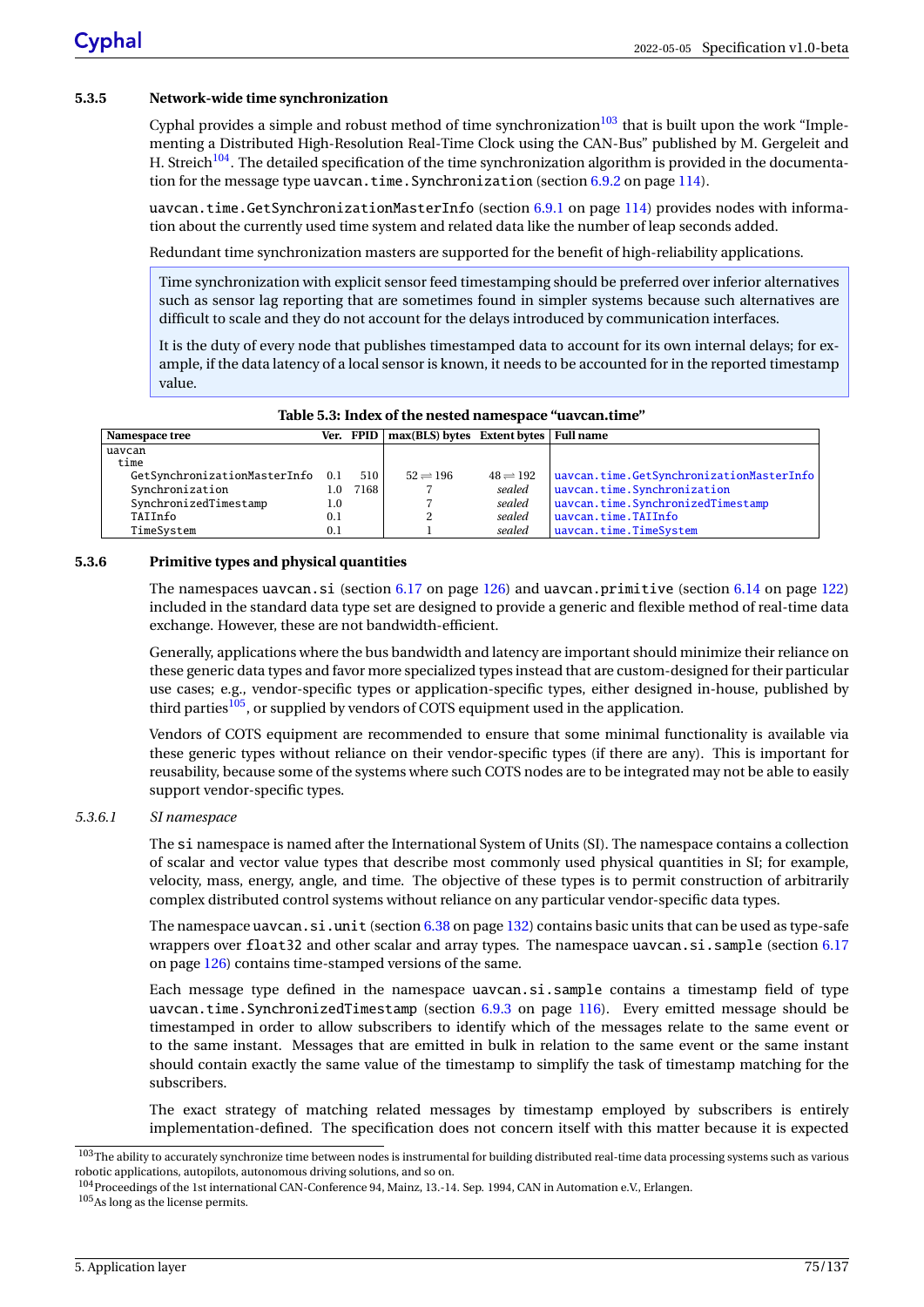that different applications will opt for different design trade-offs and different tactics to suit their constraints. Such diversity is not harmful, because its effects are always confined to the local node and cannot affect operation of other nodes or their compatibility.

Tables [5.4](#page-81-0) and [5.5](#page-82-0) provide a high-level overview of the SI namespace. Please follow the references for details.

<span id="page-81-0"></span>**Table 5.4: Index of the nested namespace "uavcan.si.unit"**

| Namespace tree          |     | Ver. FPID   max(BLS) bytes Extent bytes |        | <b>Full name</b>                               |
|-------------------------|-----|-----------------------------------------|--------|------------------------------------------------|
| uavcan                  |     |                                         |        |                                                |
| si                      |     |                                         |        |                                                |
| unit                    |     |                                         |        |                                                |
| acceleration            |     |                                         |        |                                                |
| Scalar                  | 1.0 | $\overline{4}$                          | sealed | uavcan.si.unit.acceleration.Scalar             |
| Vector3                 | 1.0 | 12                                      | sealed | uavcan.si.unit.acceleration.Vector3            |
| angle                   |     |                                         |        |                                                |
| Quaternion              | 1.0 | 16                                      | sealed | uavcan.si.unit.angle.Quaternion                |
| Scalar                  | 1.0 | $\overline{4}$                          | sealed | uavcan.si.unit.angle.Scalar                    |
| angular_acceleration    |     |                                         |        |                                                |
| Scalar                  | 1.0 | $\overline{4}$                          | sealed | uavcan.si.unit.angular_acceleration.Scalar     |
| Vector3                 | 1.0 | 12                                      | sealed | uavcan.si.unit.angular_acceleration.Vector3    |
| angular_velocity        |     |                                         |        |                                                |
| Scalar                  | 1.0 | $\overline{4}$                          | sealed | uavcan.si.unit.angular_velocity.Scalar         |
| Vector3                 | 1.0 | 12                                      | sealed | uavcan.si.unit.angular_velocity.Vector3        |
| duration                |     |                                         |        |                                                |
| Scalar                  | 1.0 | 4                                       | sealed | uavcan.si.unit.duration.Scalar                 |
| WideScalar              | 1.0 | 8                                       | sealed | uavcan.si.unit.duration.WideScalar             |
| electric_charge         |     |                                         |        |                                                |
| Scalar                  | 1.0 | $\overline{4}$                          | sealed | uavcan.si.unit.electric_charge.Scalar          |
| electric_current        |     |                                         |        |                                                |
| Scalar                  | 1.0 | 4                                       | sealed | uavcan.si.unit.electric current.Scalar         |
| energy                  |     |                                         |        |                                                |
| Scalar                  | 1.0 | 4                                       | sealed | uavcan.si.unit.energy.Scalar                   |
| force                   |     |                                         |        |                                                |
| Scalar                  | 1.0 | $\overline{4}$                          | sealed | uavcan.si.unit.force.Scalar                    |
| Vector3                 | 1.0 | 12                                      | sealed | uavcan.si.unit.force.Vector3                   |
| frequency               |     |                                         |        |                                                |
| Scalar                  | 1.0 | $\overline{4}$                          | sealed | uavcan.si.unit.frequency.Scalar                |
| length                  |     |                                         |        |                                                |
| Scalar                  | 1.0 | $\overline{4}$                          | sealed |                                                |
|                         |     |                                         |        | uavcan.si.unit.length.Scalar                   |
| Vector3                 | 1.0 | 12                                      | sealed | uavcan.si.unit.length.Vector3                  |
| WideScalar              | 1.0 | 8                                       | sealed | uavcan.si.unit.length.WideScalar               |
| WideVector3             | 1.0 | 24                                      | sealed | uavcan.si.unit.length.WideVector3              |
| magnetic_field_strength |     |                                         |        |                                                |
| Scalar                  | 1.0 | $\overline{4}$                          | sealed | uavcan.si.unit.magnetic_field_strength.Scalar  |
| Vector3                 | 1.0 | 12                                      | sealed | uavcan.si.unit.magnetic_field_strength.Vector3 |
| mass                    |     |                                         |        |                                                |
| Scalar                  | 1.0 | 4                                       | sealed | uavcan.si.unit.mass.Scalar                     |
| power                   |     |                                         |        |                                                |
| Scalar                  | 1.0 | 4                                       | sealed | uavcan.si.unit.power.Scalar                    |
| pressure                |     |                                         |        |                                                |
| Scalar                  | 1.0 | $\overline{4}$                          | sealed | uavcan.si.unit.pressure.Scalar                 |
| temperature             |     |                                         |        |                                                |
| Scalar                  | 1.0 | $\overline{4}$                          | sealed | uavcan.si.unit.temperature.Scalar              |
| torque                  |     |                                         |        |                                                |
| Scalar                  | 1.0 | $\overline{4}$                          | sealed | uavcan.si.unit.torque.Scalar                   |
| Vector3                 | 1.0 | 12                                      | sealed | uavcan.si.unit.torque.Vector3                  |
| velocity                |     |                                         |        |                                                |
| Scalar                  | 1.0 | $\overline{4}$                          | sealed | uavcan.si.unit.velocity.Scalar                 |
| Vector3                 | 1.0 | 12                                      | sealed | uavcan.si.unit.velocity.Vector3                |
| voltage                 |     |                                         |        |                                                |
| Scalar                  | 1.0 | 4                                       | sealed | uavcan.si.unit.voltage.Scalar                  |
| volume                  |     |                                         |        |                                                |
| Scalar                  | 1.0 | 4                                       | sealed | uavcan.si.unit.volume.Scalar                   |
| volumetric_flow_rate    |     |                                         |        |                                                |
| Scalar                  | 1.0 | 4                                       | sealed | uavcan.si.unit.volumetric_flow_rate.Scalar     |
|                         |     |                                         |        |                                                |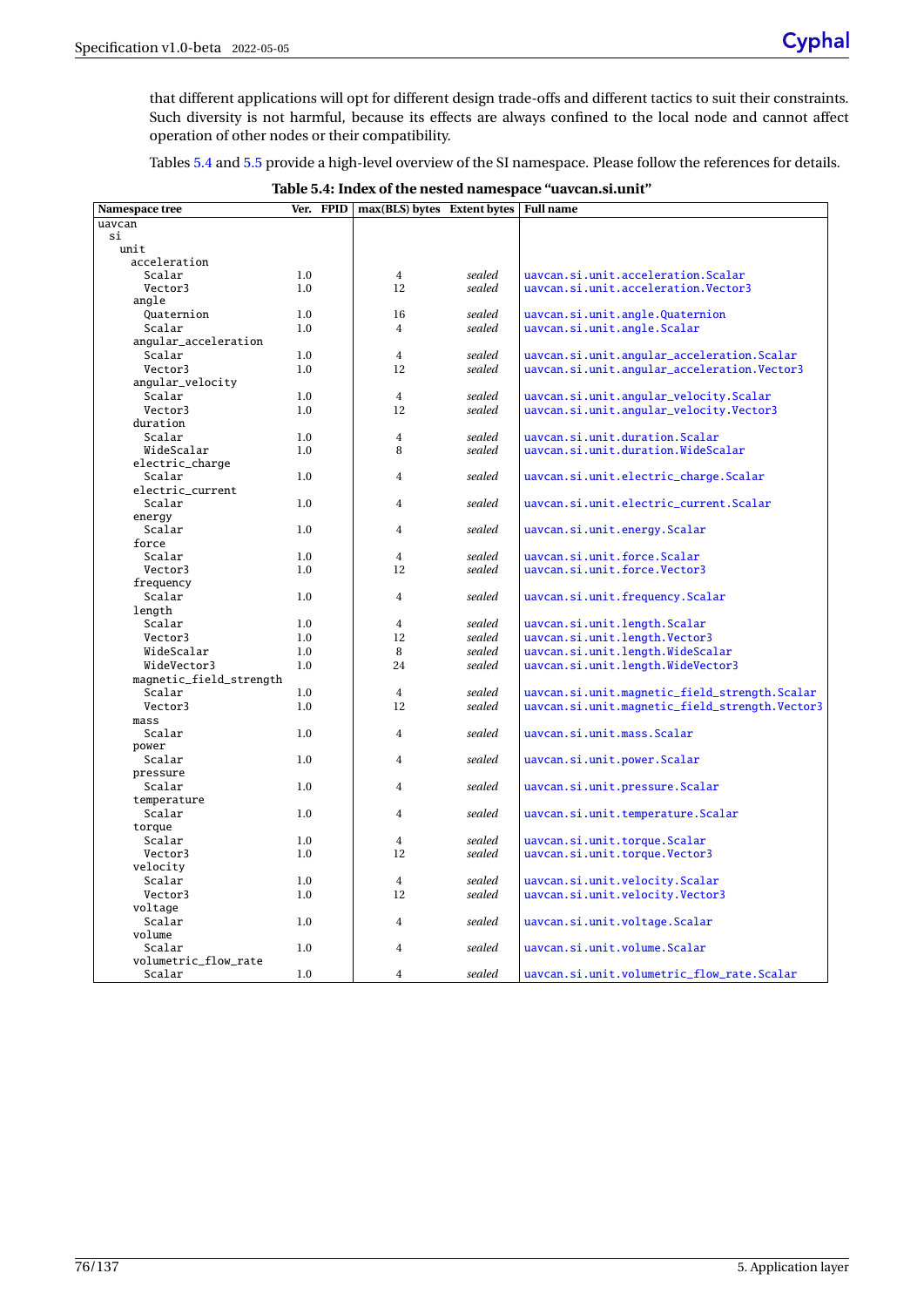| Namespace tree                    |     | Ver. FPID $\vert$ max(BLS) bytes Extent bytes |        | <b>Full name</b>                                 |
|-----------------------------------|-----|-----------------------------------------------|--------|--------------------------------------------------|
| uavcan                            |     |                                               |        |                                                  |
| si                                |     |                                               |        |                                                  |
| sample                            |     |                                               |        |                                                  |
| acceleration                      |     |                                               |        |                                                  |
| Scalar                            | 1.0 | 11                                            | sealed | uavcan.si.sample.acceleration.Scalar             |
| Vector3                           | 1.0 | 19                                            | sealed | uavcan.si.sample.acceleration.Vector3            |
| angle                             |     |                                               |        |                                                  |
| Quaternion                        | 1.0 | 23                                            | sealed | uavcan.si.sample.angle.Quaternion                |
| Scalar                            | 1.0 | 11                                            | sealed | uavcan.si.sample.angle.Scalar                    |
| angular_acceleration              |     |                                               |        |                                                  |
| Scalar                            | 1.0 | 11                                            | sealed | uavcan.si.sample.angular_acceleration.Scalar     |
| Vector3                           | 1.0 | 19                                            | sealed | uavcan.si.sample.angular_acceleration.Vector3    |
| angular_velocity                  |     |                                               |        |                                                  |
| Scalar                            | 1.0 | 11                                            | sealed | uavcan.si.sample.angular_velocity.Scalar         |
| Vector3                           | 1.0 | 19                                            | sealed | uavcan.si.sample.angular_velocity.Vector3        |
| duration                          |     |                                               |        |                                                  |
| Scalar                            | 1.0 | 11                                            | sealed | uavcan.si.sample.duration.Scalar                 |
| WideScalar                        | 1.0 | 15                                            | sealed | uavcan.si.sample.duration.WideScalar             |
| electric_charge                   |     |                                               |        |                                                  |
| Scalar                            | 1.0 | 11                                            | sealed | uavcan.si.sample.electric_charge.Scalar          |
| electric_current                  |     |                                               |        |                                                  |
| Scalar                            | 1.0 | 11                                            | sealed | uavcan.si.sample.electric_current.Scalar         |
| energy                            |     |                                               |        |                                                  |
| Scalar                            | 1.0 | 11                                            | sealed | uavcan.si.sample.energy.Scalar                   |
| force                             |     |                                               |        |                                                  |
| Scalar                            | 1.0 | 11                                            | sealed | uavcan.si.sample.force.Scalar                    |
| Vector3                           | 1.0 | 19                                            | sealed | uavcan.si.sample.force.Vector3                   |
| frequency                         |     |                                               |        |                                                  |
| Scalar                            | 1.0 | 11                                            | sealed | uavcan.si.sample.frequency.Scalar                |
| length                            |     |                                               |        |                                                  |
| Scalar                            | 1.0 | 11                                            | sealed | uavcan.si.sample.length.Scalar                   |
| Vector3                           | 1.0 | 19                                            | sealed | uavcan.si.sample.length.Vector3                  |
| WideScalar                        | 1.0 | 15                                            | sealed | uavcan.si.sample.length.WideScalar               |
| WideVector3                       | 1.0 | 31                                            | sealed | uavcan.si.sample.length.WideVector3              |
|                                   |     |                                               |        |                                                  |
| magnetic_field_strength<br>Scalar | 1.0 | 11                                            |        |                                                  |
|                                   |     |                                               | sealed | uavcan.si.sample.magnetic_field_strength.Scalar  |
| Vector3                           | 1.0 | 19                                            | sealed | uavcan.si.sample.magnetic_field_strength.Vector3 |
| mass                              |     |                                               |        |                                                  |
| Scalar                            | 1.0 | 11                                            | sealed | uavcan.si.sample.mass.Scalar                     |
| power                             |     |                                               |        |                                                  |
| Scalar                            | 1.0 | 11                                            | sealed | uavcan.si.sample.power.Scalar                    |
| pressure                          |     |                                               |        |                                                  |
| Scalar                            | 1.0 | 11                                            | sealed | uavcan.si.sample.pressure.Scalar                 |
| temperature                       |     |                                               |        |                                                  |
| Scalar                            | 1.0 | 11                                            | sealed | uavcan.si.sample.temperature.Scalar              |
| torque                            |     |                                               |        |                                                  |
| Scalar                            | 1.0 | 11                                            | sealed | uavcan.si.sample.torque.Scalar                   |
| Vector3                           | 1.0 | 19                                            | sealed | uavcan.si.sample.torque.Vector3                  |
| velocity                          |     |                                               |        |                                                  |
| Scalar                            | 1.0 | 11                                            | sealed | uavcan.si.sample.velocity.Scalar                 |
| Vector3                           | 1.0 | 19                                            | sealed | uavcan.si.sample.velocity.Vector3                |
| voltage                           |     |                                               |        |                                                  |
| Scalar                            | 1.0 | 11                                            | sealed | uavcan.si.sample.voltage.Scalar                  |
| volume                            |     |                                               |        |                                                  |
| Scalar                            | 1.0 | 11                                            | sealed | uavcan.si.sample.volume.Scalar                   |
| volumetric_flow_rate              |     |                                               |        |                                                  |
| Scalar                            | 1.0 | 11                                            | sealed | uavcan.si.sample.volumetric_flow_rate.Scalar     |

<span id="page-82-0"></span>**Table 5.5: Index of the nested namespace "uavcan.si.sample"**

## *5.3.6.2 Primitive namespace*

The primitive namespace contains a collection of primitive types: integer types, floating point types, bit flag, string, raw block of bytes, and an empty value. Integer, floating point, and bit flag types are available in two categories: scalar and array; the latter are limited so that their serialized representation is never larger than 257 bytes.

The primitive types are designed to complement the SI namespace with an even simpler set of basic types that do not make any assumptions about the meaning of the data they describe. The primitive types provide a very high degree of flexibility, but due to their lack of semantic information, their use carries the risk of creating suboptimal interfaces that are difficult to use, validate, and scale.

Normally, the use of primitive types should be limited to very basic vendor-neutral interfaces for COTS equipment and software, debug and diagnostic purposes, and whenever there is a need to exchange data the type of which cannot be determined statically.<sup>[106](#page-82-1)</sup>

Table [5.6](#page-83-0) provides a high-level overview of the primitive namespace. Please follow the references for details.

<span id="page-82-1"></span><sup>106&</sup>lt;sub>An example of the latter use case is the register protocol described in section [5.3.10.](#page-84-0)</sub>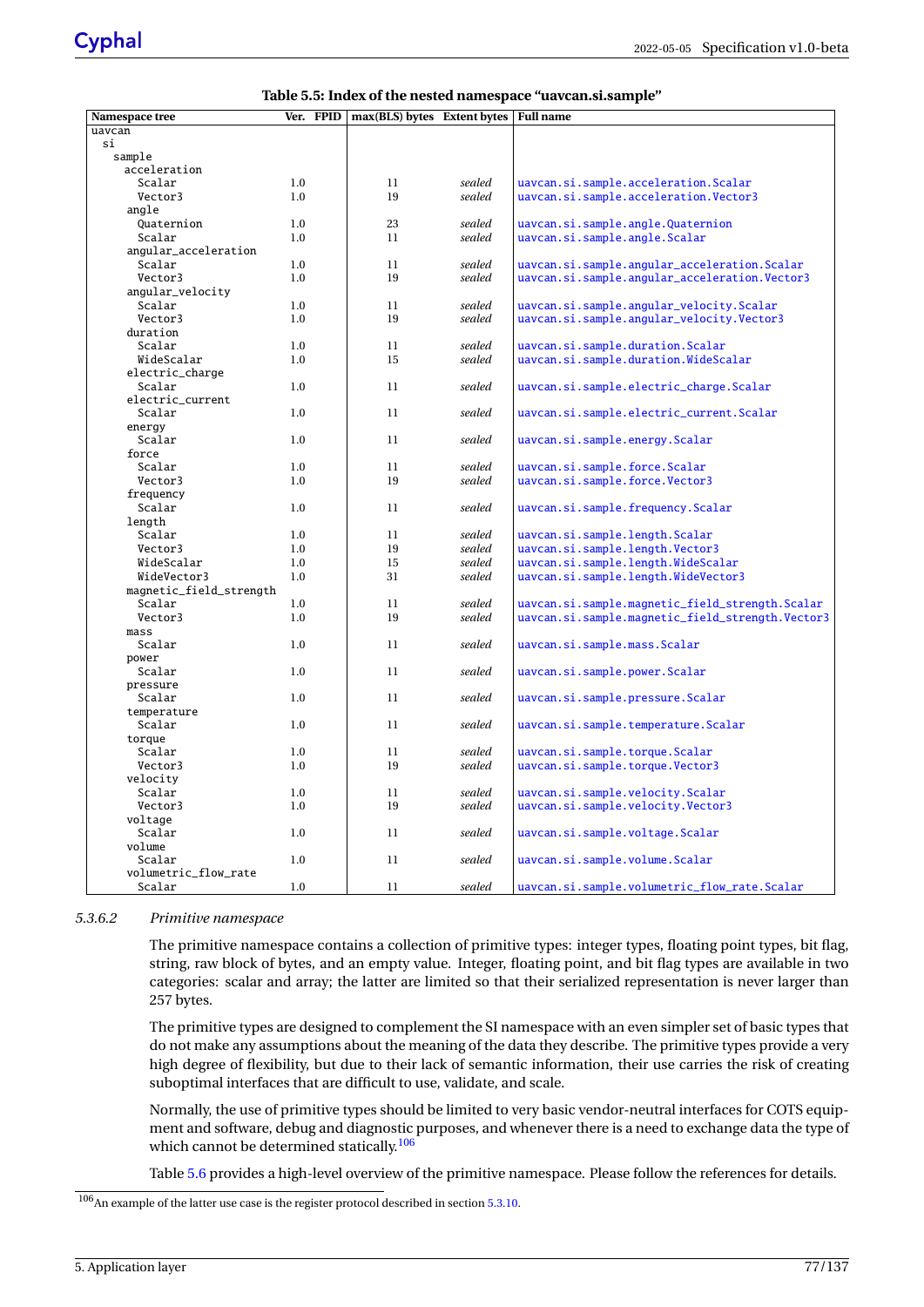| Namespace tree |     | Ver. FPID | $max(BLS)$ bytes Extent bytes |        | <b>Full name</b>                  |
|----------------|-----|-----------|-------------------------------|--------|-----------------------------------|
| uavcan         |     |           |                               |        |                                   |
| primitive      |     |           |                               |        |                                   |
| Empty          | 1.0 |           | $\mathbf{0}$                  | sealed | uavcan.primitive.Empty            |
| String         | 1.0 |           | 258                           | sealed | uavcan.primitive.String           |
| Unstructured   | 1.0 |           | 258                           | sealed | uavcan.primitive.Unstructured     |
| array          |     |           |                               |        |                                   |
| Bit            | 1.0 |           | 258                           | sealed | uavcan.primitive.array.Bit        |
| Integer8       | 1.0 |           | 258                           | sealed | uavcan.primitive.array.Integer8   |
| Integer16      | 1.0 |           | 257                           | sealed | uavcan.primitive.array.Integer16  |
| Integer32      | 1.0 |           | 257                           | sealed | uavcan.primitive.array.Integer32  |
| Integer64      | 1.0 |           | 257                           | sealed | uavcan.primitive.array.Integer64  |
| Natural8       | 1.0 |           | 258                           | sealed | uavcan.primitive.array.Natural8   |
| Natural16      | 1.0 |           | 257                           | sealed | uavcan.primitive.array.Natural16  |
| Natural32      | 1.0 |           | 257                           | sealed | uavcan.primitive.array.Natural32  |
| Natural64      | 1.0 |           | 257                           | sealed | uavcan.primitive.array.Natural64  |
| Real16         | 1.0 |           | 257                           | sealed | uavcan.primitive.array.Real16     |
| Real32         | 1.0 |           | 257                           | sealed | uavcan.primitive.array.Real32     |
| Real64         | 1.0 |           | 257                           | sealed | uavcan.primitive.array.Real64     |
| scalar         |     |           |                               |        |                                   |
| Bit            | 1.0 |           | 1                             | sealed | uavcan.primitive.scalar.Bit       |
| Integer8       | 1.0 |           | 1                             | sealed | uavcan.primitive.scalar.Integer8  |
| Integer16      | 1.0 |           | $\overline{c}$                | sealed | uavcan.primitive.scalar.Integer16 |
| Integer32      | 1.0 |           | $\overline{4}$                | sealed | uavcan.primitive.scalar.Integer32 |
| Integer64      | 1.0 |           | 8                             | sealed | uavcan.primitive.scalar.Integer64 |
| Natural8       | 1.0 |           | 1                             | sealed | uavcan.primitive.scalar.Natural8  |
| Natural16      | 1.0 |           | $\overline{c}$                | sealed | uavcan.primitive.scalar.Natural16 |
| Natural32      | 1.0 |           | $\overline{4}$                | sealed | uavcan.primitive.scalar.Natural32 |
| Natural64      | 1.0 |           | 8                             | sealed | uavcan.primitive.scalar.Natural64 |
| Real16         | 1.0 |           | $\overline{c}$                | sealed | uavcan.primitive.scalar.Real16    |
| Real32         | 1.0 |           | $\overline{4}$                | sealed | uavcan.primitive.scalar.Real32    |
| Real64         | 1.0 |           | 8                             | sealed | uavcan.primitive.scalar.Real64    |

<span id="page-83-0"></span>

### <span id="page-83-2"></span>**5.3.7 Remote file system interface**

The set of standard data types contains a collection of services for manipulation of remote file systems (names-pace uavcan. file (section [6.2](#page-93-0) on page [88\)](#page-93-0), see table [5.7\)](#page-83-1). All basic file system operations are supported, including file reading and writing, directory listing, metadata retrieval (size, modification time, etc.), moving, renaming, creating, and deleting.

The set of supported operations may be extended in future versions of the protocol.

Implementers of file servers are strongly advised to always support services Read and GetInfo, as that allows clients to make assumptions about the minimal degree of available service. If write operations are required, all of the defined services should be supported.

| Namespace tree       |     | Ver. FPID | max(BLS) bytes Extent bytes  |                              | <b>Full name</b>     |
|----------------------|-----|-----------|------------------------------|------------------------------|----------------------|
| uavcan               |     |           |                              |                              |                      |
| file                 |     |           |                              |                              |                      |
| GetTnfo              | 0.2 | 405       | $304 \rightleftharpoons 52$  | $300 \rightleftharpoons 48$  | uavcan.file.GetInfo  |
| older version        | 0.1 | 405       | $304 \rightleftharpoons 52$  | $300 \rightleftharpoons 48$  | $\sim$ $\sim$        |
| List                 | 0.2 | 406       | $304 \rightleftharpoons 304$ | $300 \rightleftharpoons 300$ | uavcan.file.List     |
| <i>older version</i> | 0.1 | 406       | $304 \rightleftharpoons 304$ | $300 \rightleftharpoons 300$ | $\cdots$             |
| Modify               | 1.1 | 407       | $604 \rightleftharpoons 52$  | $600 \rightleftharpoons 48$  | uavcan.file.Modify   |
| older version        | 1.0 | 407       | $604 \rightleftharpoons 52$  | $600 \rightleftharpoons 48$  | $\cdots$             |
| Read                 | 1.1 | 408       | $304 \rightleftharpoons 304$ | $300 \rightleftharpoons 300$ | uavcan.file.Read     |
| <i>older</i> version | 1.0 | 408       | $304 \rightleftharpoons 304$ | $300 \rightleftharpoons 300$ | $\cdots$             |
| Write                | 1.1 | 409       | $604 \rightleftharpoons 52$  | $600 \rightleftharpoons 48$  | uavcan.file.Write    |
| <i>older</i> version | 1.0 | 409       | $604 \rightleftharpoons 52$  | $600 \rightleftharpoons 48$  | $\cdots$             |
| Error                | 1.0 |           | 2                            | sealed                       | uavcan.file.Error    |
| Path                 | 2.0 |           | 256                          | sealed                       | uavcan.file.Path     |
| <i>older</i> version | 1.0 |           | 113                          | sealed                       | $\sim$ $\sim$ $\sim$ |

<span id="page-83-1"></span>**Table 5.7: Index of the nested namespace "uavcan.file"**

### <span id="page-83-3"></span>**5.3.8 Generic node commands**

Commonly used node-level application-agnostic auxiliary commands (such as: restart, power off, factory reset, emergency stop, etc.) are supported via the standard service uavcan.node.ExecuteCommand (section [6.4.1](#page-103-0) on page [98\)](#page-103-0). The service also allows vendors to define vendor-specific commands alongside the standard ones.

It is recommended to support this service in all nodes.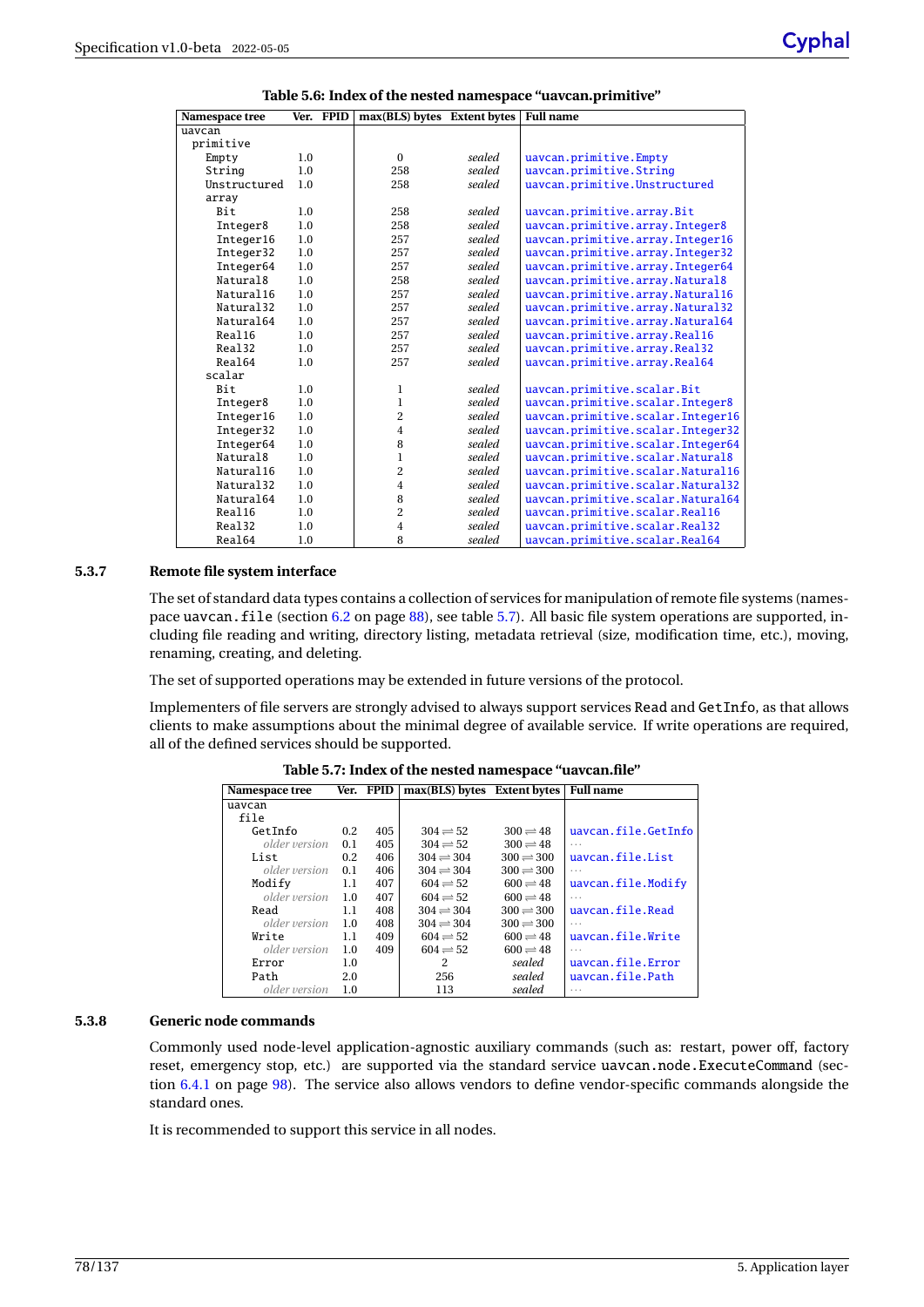## **5.3.9 Node software update**

A simple software<sup>[107](#page-84-1)</sup> update protocol is defined on top of the remote file system interface (section [5.3.7\)](#page-83-2) and the generic node commands (section [5.3.8\)](#page-83-3).

The software update process involves the following data types:

- uavcan.node.ExecuteCommand (section [6.4.1](#page-103-0) on page [98\)](#page-103-0) used to initiate the software update process.
- uavcan.file.Read (section [6.2.4](#page-96-0) on page [91\)](#page-96-0) used to transfer the software image file(s) from the file server to the updated node.

The software update protocol logic is described in detail in the documentation for the data type uavcan.node.ExecuteCommand (section [6.4.1](#page-103-0) on page [98\)](#page-103-0). The protocol is considered simple enough to be usable in embedded bootloaders with small memory-constrained microcontrollers.

## <span id="page-84-0"></span>**5.3.10 Register interface**

Cyphal defines the concept of *named register* – a scalar, vector, or string value with an associated human-readable name that is stored on a Cyphal node locally and is accessible via Cyphal<sup>[108](#page-84-2)</sup> for reading and/or modification by other nodes on the bus.

Named registers are designed to serve the following purposes:

**Node configuration parameter management** — Named registers can be used to expose persistently stored values that define behaviors of the local node.

**Diagnostics and monitoring** — Named registers can be used to expose internal states (variables) of the node's decision-making and data processing logic (implemented in software or hardware) to provide insights about its inner processes.

**Advanced node information reporting** — Named registers can store any invariants provided by the vendor, such as calibration coefficients or unique identifiers.

**Special functions** — Non-persistent named registers can be used to trigger specific behaviors or start predefined operations when written.

**Advanced debugging** — Registers following a specific naming pattern can be used to provide direct read and write access to the local node's application software to facilitate in-depth debugging and monitoring.

The register protocol rests upon two service types defined in the namespace uavcan.register (section [6.8](#page-115-0) on page [110\)](#page-115-0); the namespace index is shown in table [5.8.](#page-84-3) Data types supported by the register protocol are defined in the nested data structure uavcan.register.Value (section [6.8.4](#page-118-0) on page [113\)](#page-118-0).

The Cyphal specification defines several standard naming patterns to facilitate cross-vendor compatibility and provide a framework of common basic functionality.

| Namespace tree Ver. FPID $\vert$ max(BLS) bytes |     |     |                              | <b>Extent bytes</b> | <b>Full name</b>                                               |
|-------------------------------------------------|-----|-----|------------------------------|---------------------|----------------------------------------------------------------|
| uavcan                                          |     |     |                              |                     |                                                                |
| register                                        |     |     |                              |                     |                                                                |
| Access                                          | 1.0 | 384 | $515 \rightleftharpoons 267$ |                     | $sealed \rightleftharpoons sealed \mid$ uavcan.register.Access |
| List                                            | 1.0 | 385 | $2 \rightleftharpoons 256$   |                     | sealed $\rightleftharpoons$ sealed   uavcan.register. List     |
| Name                                            | 1.0 |     | 256                          | sealed              | uavcan.register.Name                                           |
| Value                                           | 1.0 |     | 259                          | sealed              | uavcan.register.Value                                          |

<span id="page-84-3"></span>**Table 5.8: Index of the nested namespace "uavcan.register"**

### **5.3.11 Diagnostics and event logging**

The message type uavcan.diagnostic.Record (section  $6.1.1$  on page  $86$ ) is designed to facilitate emission of human-readable diagnostic messages and event logging, both for the needs of real-time display<sup>[109](#page-84-4)</sup> and for long-term storage<sup>[110](#page-84-5)</sup>.

## **5.3.12 Plug-and-play nodes**

Every Cyphal node shall have a node-ID that is unique within the network (excepting anonymous nodes). Normally, such identifiers are assigned by the network designer, integrator, some automatic external tool, or another entity that is external to the network. However, there exist circumstances where such manual assignment is either difficult or undesirable.

<span id="page-84-1"></span> $107$ Or firmware – Cyphal does not distinguish between the two.

<span id="page-84-2"></span><sup>108</sup>And, possibly, other interfaces.

<span id="page-84-4"></span><sup>109</sup>E.g., messages displayed to a human operator/pilot in real time.

<span id="page-84-5"></span> $110E.g., flight data recording.$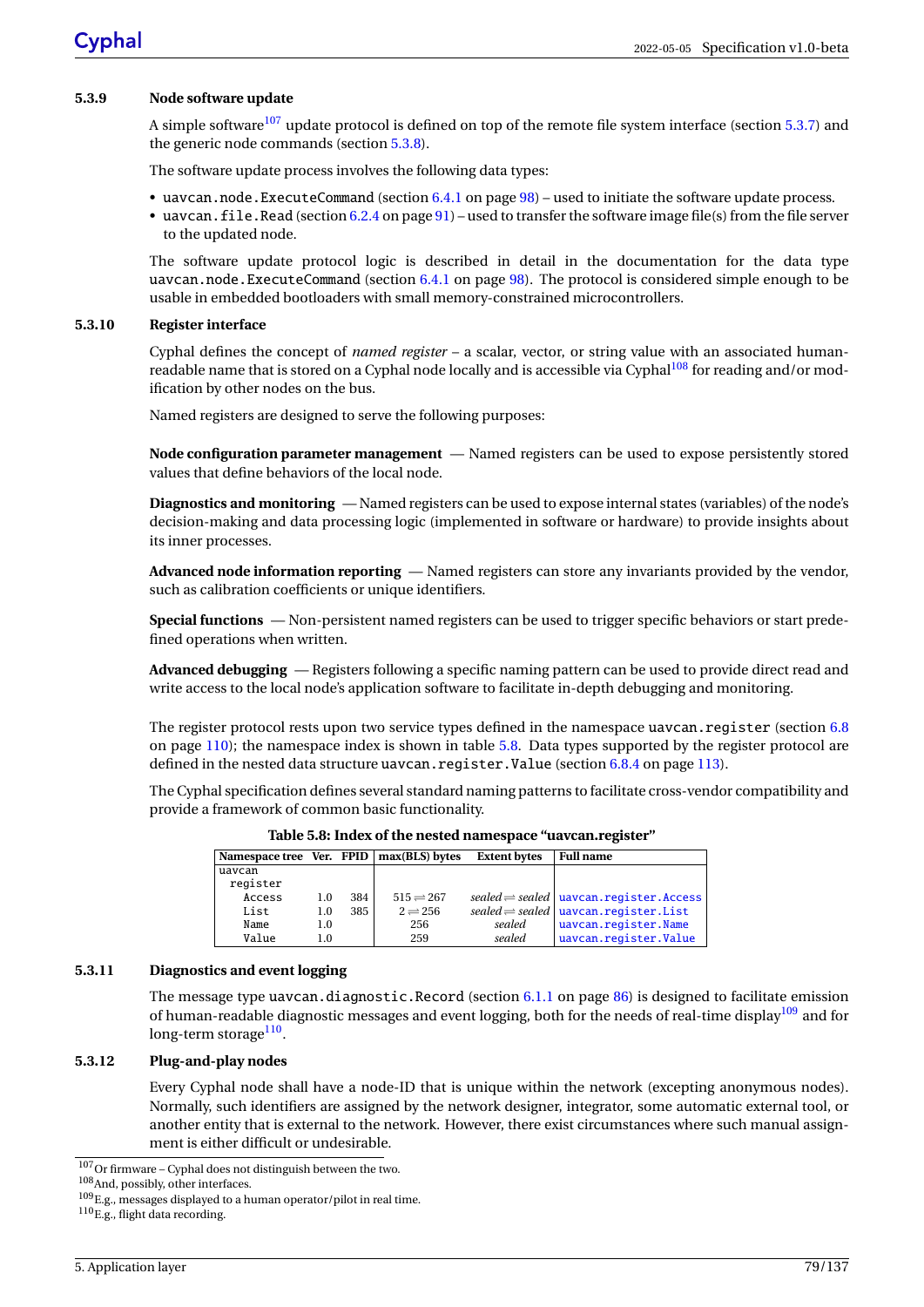Nodes that can join any Cyphal network automatically without any prior manual configuration are called *plugand-play nodes* (or *PnP nodes* for brevity).

Plug-and-play nodes automatically obtain a node-ID and deduce all necessary parameters of the physical layer such as the bit rate.

Cyphal defines an automatic node-ID allocation protocol that is built on top of the data types defined in the namespace uavcan.pnp (section [6.6](#page-110-0) on page [105\)](#page-110-0) (where *pnp* stands for "plug-and-play") (see table [5.9\)](#page-85-0). The protocol is described in the documentation for the data type uavcan.pnp.NodeIDAllocationData (section [6.6.1](#page-110-1) on page [105\)](#page-110-1).

The plug-and-play node-ID allocation protocol relies on anonymous messages reviewed in section [4.1.1.4.](#page-57-0) Remember that the plug-and-play feature is entirely optional and it is expected that applications where a high degree of determinism and robustness is expected are unlikely to benefit from it.

This feature derives from the work "In search of an understandable consensus algorithm"<sup>[111](#page-85-1)</sup> by Diego Ongaro and John Ousterhout.

| Namespace tree       |     | Ver. FPID | $max(BLS)$ bytes Extent bytes   Full name |                            |                                  |
|----------------------|-----|-----------|-------------------------------------------|----------------------------|----------------------------------|
| uavcan               |     |           |                                           |                            |                                  |
| pnp                  |     |           |                                           |                            |                                  |
| NodeIDAllocationData | 2.0 | 8165      | 52                                        | 48                         | uavcan.pnp.NodeIDAllocationData  |
| <i>older version</i> | 1.0 | 8166      | 9                                         | sealed                     | $\cdots$                         |
| cluster              |     |           |                                           |                            |                                  |
| AppendEntries        | 1.0 | 390       | $100 \rightleftharpoons 52$               | $96 \rightleftharpoons 48$ | uavcan.pnp.cluster.AppendEntries |
| Discovery            | 1.0 | 8164      | 100                                       | 96                         | uavcan.pnp.cluster.Discovery     |
| RequestVote          | 1.0 | 391       | $52 \rightleftharpoons 52$                | $48 \rightleftharpoons 48$ | uavcan.pnp.cluster.RequestVote   |
| Entry                | 1.0 |           | 22                                        | sealed                     | uavcan.pnp.cluster.Entry         |

<span id="page-85-0"></span>**Table 5.9: Index of the nested namespace "uavcan.pnp"**

### **5.3.13 Internet/LAN forwarding interface**

Data types defined in the namespace uavcan.internet (section [6.3](#page-98-1) on page [93\)](#page-98-1) (see table [5.10\)](#page-85-2) are designed for establishing robust direct connectivity between local Cyphal nodes and hosts on the Internet or on a local area network (LAN) using *modem nodes*[112](#page-85-3) (possibly redundant).

This basic support for world-wide communication provided at the protocol level allows any component of a vehicle equipped with modem nodes to reach external resources or exchange arbitrary data globally without depending on an application-specific means of communication<sup>[113](#page-85-4)</sup>.

The set of supported Internet/LAN protocols may be extended in future revisions of the specification.

Some of the major applications for this feature are as follows:

- 1. Direct telemetry transmission from Cyphal nodes to a remote data collection server.
- 2. Implementation of remote API for on-board equipment (e.g., web interface).
- 3. Reception of real-time correction data streams (e.g., RTCM RC-104) for precise positioning applications.
- 4. Automatic upgrades directly from the vendor's Internet resources.

| Table 5.10: Index of the nested namespace uavcan.miernet |     |           |                                                 |                             |                                          |  |  |
|----------------------------------------------------------|-----|-----------|-------------------------------------------------|-----------------------------|------------------------------------------|--|--|
| Namespace tree                                           |     | Ver. FPID | $max(BLS)$ bytes Extent bytes $\vert$ Full name |                             |                                          |  |  |
| uavcan                                                   |     |           |                                                 |                             |                                          |  |  |
| internet                                                 |     |           |                                                 |                             |                                          |  |  |
| udp                                                      |     |           |                                                 |                             |                                          |  |  |
| HandleIncomingPacket                                     | 0.2 | 500       | $604 \rightleftharpoons 67$                     | $600 \rightleftharpoons 63$ | uavcan.internet.udp.HandleIncomingPacket |  |  |
| older version                                            | 0.1 | 500       | $604 \rightleftharpoons 67$                     | $600 \rightleftharpoons 63$ | $\cdots$                                 |  |  |
| OutgoingPacket                                           | 0.2 | 8174      | 604                                             | 600                         | uavcan.internet.udp.OutgoingPacket       |  |  |
| older version                                            | 0.1 | 8174      | 604                                             | 600                         | $\cdots$                                 |  |  |

# <span id="page-85-2"></span>**Table 5.10: Index of the nested namespace "uavcan.internet"**

### **5.3.14 Meta-transport**

Data types defined in the namespace uavcan.metatransport (section [6.10](#page-122-1) on page [117\)](#page-122-1) (see table [5.11\)](#page-86-0) are designed for tunneling transport frames<sup>[114](#page-85-5)</sup> over Cyphal subjects, as well as logging Cyphal traffic in the form of serialized Cyphal message objects.

<span id="page-85-1"></span> $\overline{^{111}$ Proceedings of USENIX Annual Technical Conference, p. 305-320, 2014.

<span id="page-85-3"></span><sup>112</sup>Usually such modem nodes are implemented using on-board cellular, radio frequency, or satellite communication hardware.

<span id="page-85-4"></span><sup>113</sup>Information security and other security-related concerns are outside of the scope of this specification.

<span id="page-85-5"></span><sup>114</sup>Section [4.1.1.](#page-55-0)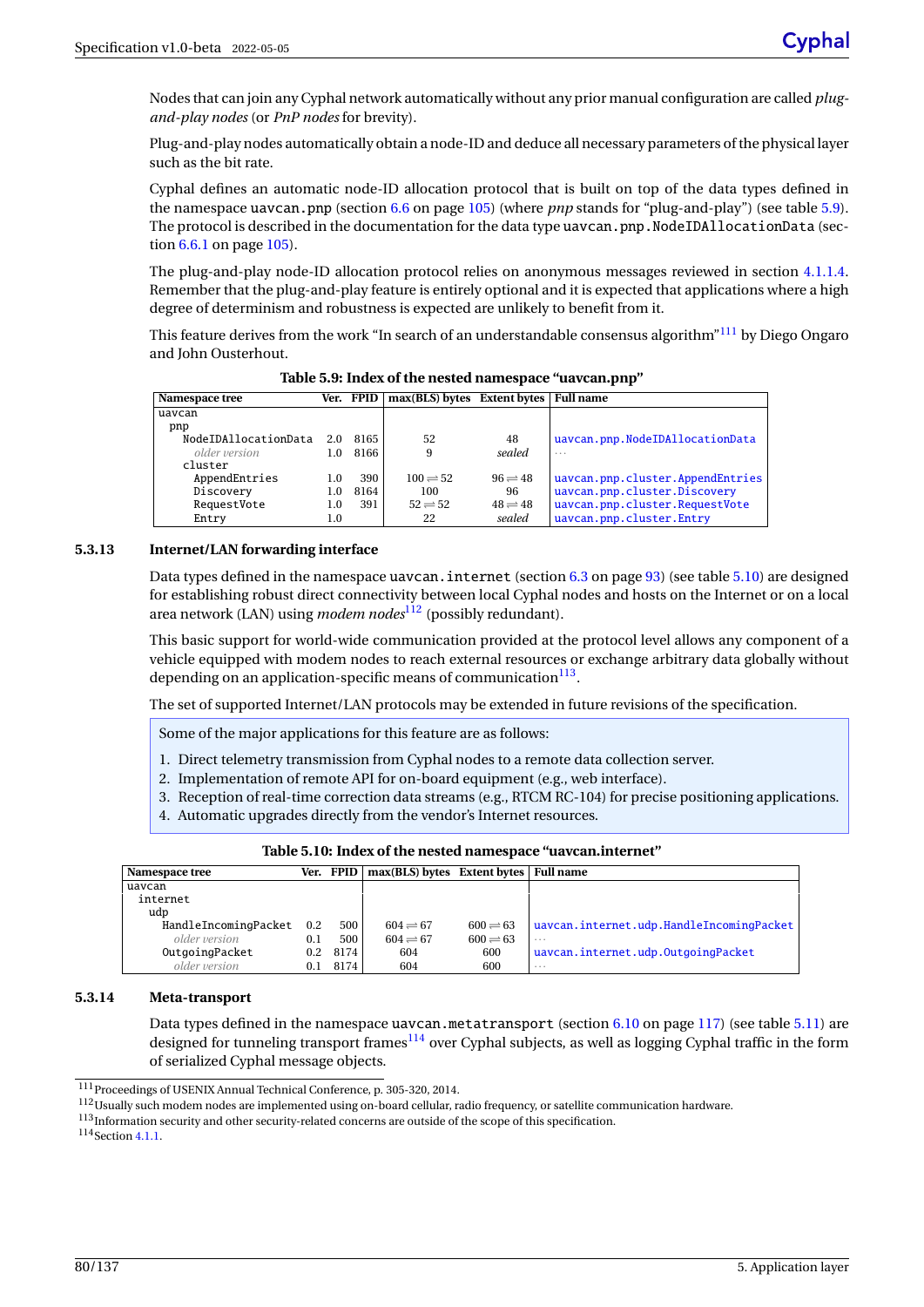| Namespace tree        |     | Ver. FPID | $max(BLS)$ bytes Extent bytes |        | <b>Full name</b>                               |
|-----------------------|-----|-----------|-------------------------------|--------|------------------------------------------------|
| uavcan                |     |           |                               |        |                                                |
| metatransport         |     |           |                               |        |                                                |
| can                   |     |           |                               |        |                                                |
| ArbitrationID         | 0.1 |           | 5                             | sealed | uavcan.metatransport.can.ArbitrationID         |
| BaseArbitrationID     | 0.1 |           | 4                             | sealed | uavcan.metatransport.can.BaseArbitrationID     |
| DataClassic           | 0.1 |           | 14                            | sealed | uavcan.metatransport.can.DataClassic           |
| DataFD                | 0.1 |           | 70                            | sealed | uavcan.metatransport.can.DataFD                |
| Error                 | 0.1 |           | 4                             | sealed | uavcan.metatransport.can.Error                 |
| ExtendedArbitrationID | 0.1 |           | 4                             | sealed | uavcan.metatransport.can.ExtendedArbitrationID |
| Frame                 | 0.2 |           | 71                            | sealed | uavcan.metatransport.can.Frame                 |
| older version         | 0.1 |           | 78                            | sealed | $\cdots$                                       |
| Manifestation         | 0.1 |           | 71                            | sealed | uavcan.metatransport.can.Manifestation         |
| <b>RTR</b>            | 0.1 |           | 5                             | sealed | uavcan.metatransport.can.RTR                   |
| ethernet              |     |           |                               |        |                                                |
| EtherType             | 0.1 |           | 2                             | sealed | uavcan.metatransport.ethernet.EtherType        |
| Frame                 | 0.1 |           | 9232                          | sealed | uavcan.metatransport.ethernet.Frame            |
| serial                |     |           |                               |        |                                                |
| Fragment              | 0.2 |           | 2050                          | sealed | uavcan.metatransport.serial.Fragment           |
| <i>older version</i>  | 0.1 |           | 265                           | sealed | $\cdots$                                       |
| udp                   |     |           |                               |        |                                                |
| Endpoint              | 0.1 |           | 32                            | sealed | uavcan.metatransport.udp.Endpoint              |
| Frame                 | 0.1 |           | 10244                         | 10240  | uavcan.metatransport.udp.Frame                 |

<span id="page-86-0"></span>**Table 5.11: Index of the nested namespace "uavcan.metatransport"**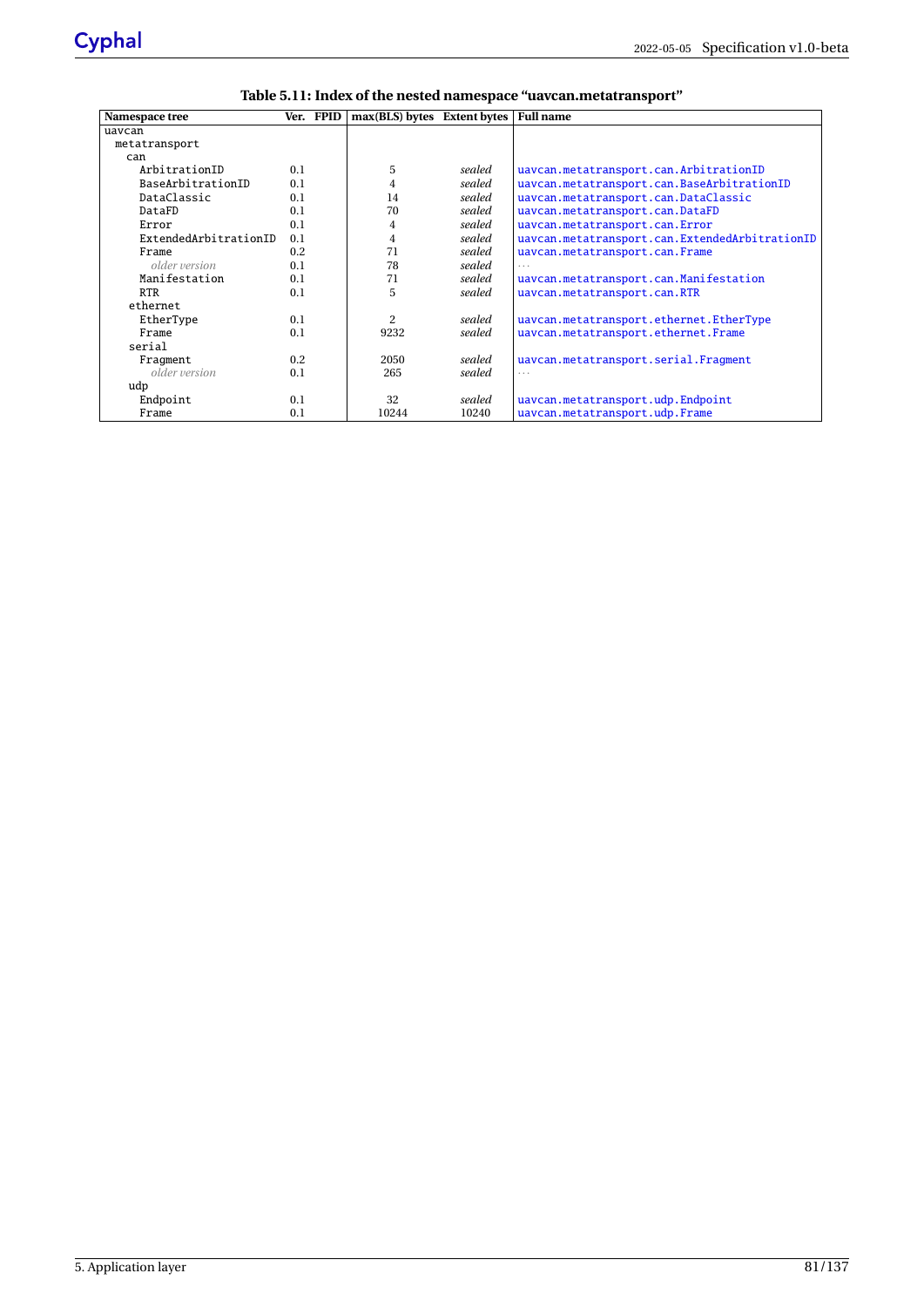# <span id="page-87-0"></span>**6 List of standard data types**

This chapter contains the full list of standard data types defined by the Cyphal specification<sup>[115](#page-87-1)</sup>. The source text of the DSDL data type definitions provided here is also available via the official project website at [uavcan.org.](http://uavcan.org)

Regulated non-standard definitions<sup>[116](#page-87-2)</sup> are not included in this list.

In the table, *BLS* stands for bit length set. The extent is not shown for sealed entities – that would be redundant because sealing implies that the extent equals the maximum bit length set. For service types, the parameters pertaining to the request and response are shown separately.

The index table [6.1](#page-88-0) is provided before the definitions for ease of navigation.

<span id="page-87-1"></span><sup>115</sup>The standard root namespace is named uavcan, not cyphal, for historical reasons.

<span id="page-87-2"></span><sup>116&</sup>lt;sub>I.e.</sub>, public definitions contributed by vendors and other users of the specification, as explained in section [2.1.2.2.](#page-10-1)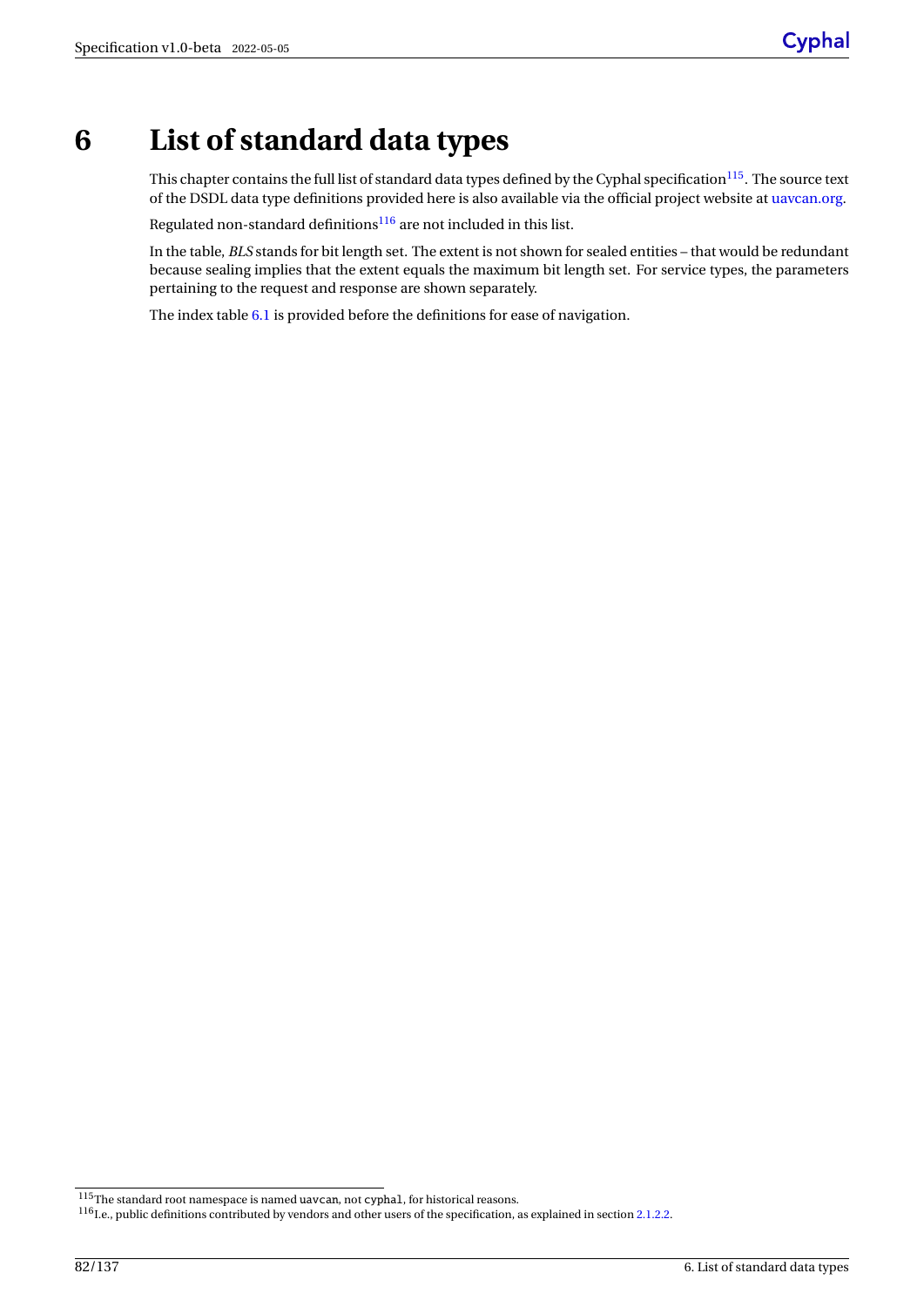# <span id="page-88-0"></span>**Table 6.1: Index of the root namespace "uavcan"**

| Namespace tree                     |            | Ver. FPID  | max(BLS) bytes                                              | <b>Extent bytes</b>                                         | <b>Full name</b>                                                                   |
|------------------------------------|------------|------------|-------------------------------------------------------------|-------------------------------------------------------------|------------------------------------------------------------------------------------|
| uavcan                             |            |            |                                                             |                                                             |                                                                                    |
| diagnostic<br>Record               | 1.1        | 8184       | 304                                                         | 300                                                         | uavcan.diagnostic.Record                                                           |
| <i>older</i> version               | 1.0        | 8184       | 304                                                         | 300                                                         |                                                                                    |
| Severity                           | 1.0        |            | $\mathbf{1}$                                                | sealed                                                      | uavcan.diagnostic.Severity                                                         |
| file                               |            |            |                                                             |                                                             |                                                                                    |
| GetInfo<br>older version           | 0.2<br>0.1 | 405<br>405 | $304 \rightleftharpoons 52$<br>$304 \rightleftharpoons 52$  | $300 \rightleftharpoons 48$<br>$300 \rightleftharpoons 48$  | uavcan.file.GetInfo                                                                |
| List                               | 0.2        | 406        | $304 \rightleftharpoons 304$                                | $300 \rightleftharpoons 300$                                | uavcan.file.List                                                                   |
| older version                      | 0.1        | 406        | $304 \rightleftharpoons 304$                                | $300 \rightleftharpoons 300$                                |                                                                                    |
| Modify                             | 1.1        | 407        | $604 \rightleftharpoons 52$                                 | $600 \rightleftharpoons 48$                                 | uavcan.file.Modify                                                                 |
| older version<br>Read              | 1.0<br>1.1 | 407<br>408 | $604 \rightleftharpoons 52$<br>$304 \rightleftharpoons 304$ | $600 \rightleftharpoons 48$<br>$300 \rightleftharpoons 300$ | $\cdots$<br>uavcan.file.Read                                                       |
| older version                      | 1.0        | 408        | $304 \rightleftharpoons 304$                                | $300 \rightleftharpoons 300$                                | $\sim$                                                                             |
| Write                              | 1.1        | 409        | $604 \rightleftharpoons 52$                                 | $600 \rightleftharpoons 48$                                 | uavcan.file.Write                                                                  |
| older version                      | 1.0        | 409        | $604 \rightleftharpoons 52$                                 | $600 \rightleftharpoons 48$                                 | $\cdots$                                                                           |
| Error<br>Path                      | 1.0<br>2.0 |            | 2<br>256                                                    | sealed<br>sealed                                            | uavcan.file.Error<br>uavcan.file.Path                                              |
| older version                      | 1.0        |            | 113                                                         | sealed                                                      | $\cdots$                                                                           |
| internet                           |            |            |                                                             |                                                             |                                                                                    |
| udp<br>HandleIncomingPacket        | 0.2        | 500        | $604 \rightleftharpoons 67$                                 | $600 \rightleftharpoons 63$                                 | uavcan.internet.udp.HandleIncomingPacket                                           |
| older version                      | 0.1        | 500        | $604 \rightleftharpoons 67$                                 | $600 \rightleftharpoons 63$                                 | $\cdots$                                                                           |
| OutgoingPacket                     | $0.2\,$    | 8174       | 604                                                         | 600                                                         | uavcan.internet.udp.OutgoingPacket                                                 |
| older version                      | 0.1        | 8174       | 604                                                         | 600                                                         | $\cdots$                                                                           |
| node<br>ExecuteCommand             | 1.1        | 435        | $304 \rightleftharpoons 52$                                 | $300 \rightleftharpoons 48$                                 | uavcan.node.ExecuteCommand                                                         |
| older version                      | 1.0        | 435        | $304 \rightleftharpoons 52$                                 | $300 \rightleftharpoons 48$                                 | $\cdots$                                                                           |
| GetInfo                            | 1.0        | 430        | $0 \rightleftharpoons 452$                                  | sealed $\rightleftharpoons$ 448                             | uavcan.node.GetInfo                                                                |
| GetTransportStatistics             | 0.1        | 434        | $0 \rightleftharpoons 196$                                  | sealed $\rightleftharpoons$ 192                             | uavcan.node.GetTransportStatistics                                                 |
| Heartbeat<br>Health                | 1.0<br>1.0 | 7509       | 16<br>$\mathbf{1}$                                          | 12<br>sealed                                                | uavcan.node.Heartbeat<br>uavcan.node.Health                                        |
| ID                                 | 1.0        |            | 2                                                           | sealed                                                      | uavcan.node.ID                                                                     |
| IOStatistics                       | 0.1        |            | 15                                                          | sealed                                                      | uavcan.node.IOStatistics                                                           |
| Mode                               | 1.0        |            | 1                                                           | sealed                                                      | uavcan.node.Mode                                                                   |
| Version<br>port                    | 1.0        |            | 2                                                           | sealed                                                      | uavcan.node.Version                                                                |
| List                               | 0.1        | 7510       | 8466                                                        | sealed                                                      | uavcan.node.port.List                                                              |
| ID                                 | 1.0        |            | 3                                                           | sealed                                                      | uavcan.node.port.ID                                                                |
| ServiceID                          | 1.0        |            | 2                                                           | sealed                                                      | uavcan.node.port.ServiceID                                                         |
| ServiceIDList<br>SubjectID         | 0.1<br>1.0 |            | 132<br>2                                                    | 128<br>sealed                                               | uavcan.node.port.ServiceIDList<br>uavcan.node.port.SubjectID                       |
| SubjectIDList                      | 0.1        |            | 4101                                                        | 4097                                                        | uavcan.node.port.SubjectIDList                                                     |
| pnp                                |            |            |                                                             |                                                             |                                                                                    |
| NodeIDAllocationData               | 2.0        | 8165       | 52                                                          | 48                                                          | uavcan.pnp.NodeIDAllocationData                                                    |
| older version<br>cluster           | 1.0        | 8166       | 9                                                           | sealed                                                      | $\cdots$                                                                           |
| AppendEntries                      | 1.0        | 390        | $100 \rightleftharpoons 52$                                 | $96 \rightleftharpoons 48$                                  | uavcan.pnp.cluster.AppendEntries                                                   |
| Discovery                          | 1.0        | 8164       | 100                                                         | 96                                                          | uavcan.pnp.cluster.Discovery                                                       |
| RequestVote                        | 1.0        | 391        | $52 \rightleftharpoons 52$                                  | $48 \rightleftharpoons 48$                                  | uavcan.pnp.cluster.RequestVote                                                     |
| Entry<br>register                  | 1.0        |            | 22                                                          | sealed                                                      | uavcan.pnp.cluster.Entry                                                           |
| Access                             | 1.0        | 384        | $515 \rightleftharpoons 267$                                | sealed $\rightleftharpoons$ sealed                          | uavcan.register.Access                                                             |
| List                               | 1.0        | 385        | $2 \rightleftharpoons 256$                                  | sealed $\rightleftharpoons$ sealed                          | uavcan.register.List                                                               |
| Name                               | 1.0        |            | 256                                                         | sealed                                                      | uavcan.register.Name                                                               |
| Value<br>time                      | 1.0        |            | 259                                                         | sealed                                                      | uavcan.register.Value                                                              |
| GetSynchronizationMasterInfo       | 0.1        | 510        | $52 \rightleftharpoons 196$                                 | $48 \rightleftharpoons 192$                                 | uavcan.time.GetSynchronizationMasterInfo                                           |
| Synchronization                    | 1.0        | 7168       | 7                                                           | sealed                                                      | uavcan.time.Synchronization                                                        |
| SynchronizedTimestamp              | 1.0        |            | $\overline{7}$<br>$\overline{2}$                            | sealed<br>sealed                                            | uavcan.time.SynchronizedTimestamp<br>uavcan.time.TAIInfo                           |
| TAIInfo<br>TimeSystem              | 0.1<br>0.1 |            | $\mathbf{1}$                                                | sealed                                                      | uavcan.time.TimeSystem                                                             |
| metatransport                      |            |            |                                                             |                                                             |                                                                                    |
| can                                |            |            |                                                             |                                                             |                                                                                    |
| ArbitrationID<br>BaseArbitrationID | 0.1        |            | 5                                                           | sealed<br>sealed                                            | uavcan.metatransport.can.ArbitrationID                                             |
| DataClassic                        | 0.1<br>0.1 |            | $\overline{4}$<br>14                                        | sealed                                                      | uavcan.metatransport.can.BaseArbitrationID<br>uavcan.metatransport.can.DataClassic |
| DataFD                             | 0.1        |            | 70                                                          | sealed                                                      | uavcan.metatransport.can.DataFD                                                    |
| Error                              | 0.1        |            | 4                                                           | sealed                                                      | uavcan.metatransport.can.Error                                                     |
| ExtendedArbitrationID<br>Frame     | 0.1<br>0.2 |            | 4<br>71                                                     | sealed<br>sealed                                            | uavcan.metatransport.can.ExtendedArbitrationID                                     |
| older version                      | 0.1        |            | 78                                                          | sealed                                                      | uavcan.metatransport.can.Frame<br>$\ldots$                                         |
| Manifestation                      | 0.1        |            | 71                                                          | sealed                                                      | uavcan.metatransport.can.Manifestation                                             |
| <b>RTR</b>                         | 0.1        |            | 5                                                           | sealed                                                      | uavcan.metatransport.can.RTR                                                       |
| ethernet                           |            |            |                                                             |                                                             |                                                                                    |
| EtherType<br>Frame                 | 0.1<br>0.1 |            | 2<br>9232                                                   | sealed<br>sealed                                            | uavcan.metatransport.ethernet.EtherType<br>uavcan.metatransport.ethernet.Frame     |
| serial                             |            |            |                                                             |                                                             |                                                                                    |
| Fragment                           | 0.2        |            | 2050                                                        | sealed                                                      | uavcan.metatransport.serial.Fragment                                               |
| older version                      | 0.1        |            | 265                                                         | sealed                                                      | $\cdots$                                                                           |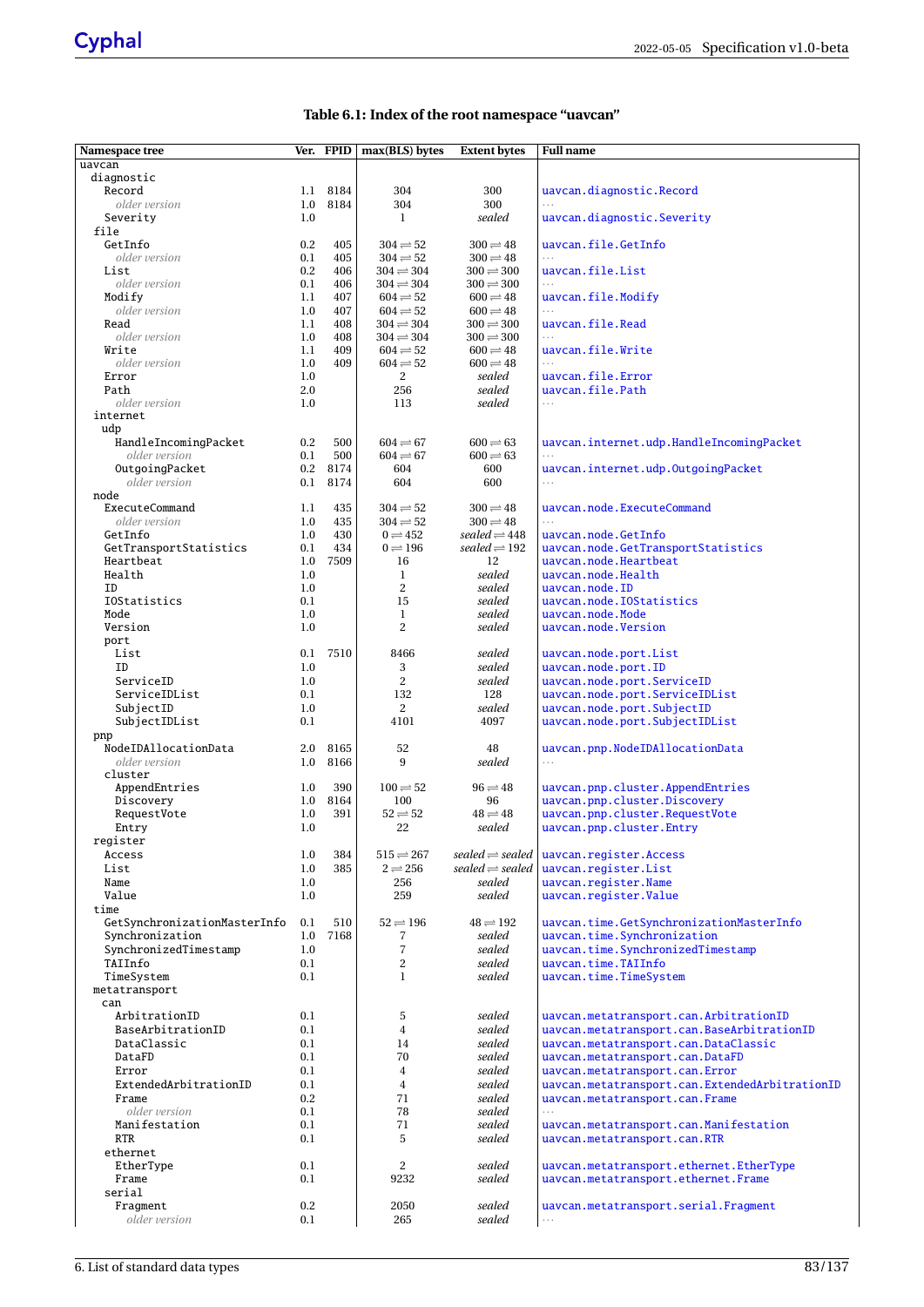| udp                        |            |                |                  |                                                                     |
|----------------------------|------------|----------------|------------------|---------------------------------------------------------------------|
| Endpoint                   | 0.1        | 32             | sealed           | uavcan.metatransport.udp.Endpoint                                   |
| Frame                      | 0.1        | 10244          | 10240            | uavcan.metatransport.udp.Frame                                      |
| primitive                  |            |                |                  |                                                                     |
| Empty                      | 1.0        | $\bf{0}$       | sealed<br>sealed | uavcan.primitive.Empty                                              |
| String<br>Unstructured     | 1.0<br>1.0 | 258<br>258     | sealed           | uavcan.primitive.String<br>uavcan.primitive.Unstructured            |
| array                      |            |                |                  |                                                                     |
| Bit                        | 1.0        | 258            | sealed           | uavcan.primitive.array.Bit                                          |
| Integer8                   | 1.0        | 258            | sealed           | uavcan.primitive.array.Integer8                                     |
| Integer16                  | 1.0        | 257            | sealed           | uavcan.primitive.array.Integer16                                    |
| Integer32                  | 1.0        | 257            | sealed           | uavcan.primitive.array.Integer32                                    |
| Integer64                  | 1.0        | 257            | sealed           | uavcan.primitive.array.Integer64                                    |
| Natural8                   | 1.0        | 258            | sealed           | uavcan.primitive.array.Natural8                                     |
| Natural16                  | 1.0        | 257            | sealed           | uavcan.primitive.array.Natural16                                    |
| Natural32                  | 1.0        | 257            | sealed           | uavcan.primitive.array.Natural32                                    |
| Natural64<br>Real16        | 1.0        | 257            | sealed<br>sealed | uavcan.primitive.array.Natural64                                    |
| Real32                     | 1.0<br>1.0 | 257<br>257     | sealed           | uavcan.primitive.array.Real16<br>uavcan.primitive.array.Real32      |
| Real64                     | 1.0        | 257            | sealed           | uavcan.primitive.array.Real64                                       |
| scalar                     |            |                |                  |                                                                     |
| Bit                        | 1.0        | $\mathbf{1}$   | sealed           | uavcan.primitive.scalar.Bit                                         |
| Integer8                   | 1.0        | $\mathbf{1}$   | sealed           | uavcan.primitive.scalar.Integer8                                    |
| Integer16                  | 1.0        | $\overline{c}$ | sealed           | uavcan.primitive.scalar.Integer16                                   |
| Integer32                  | 1.0        | $\overline{4}$ | sealed           | uavcan.primitive.scalar.Integer32                                   |
| Integer64                  | 1.0        | 8              | sealed           | uavcan.primitive.scalar.Integer64                                   |
| Natural8                   | 1.0        | $\mathbf{1}$   | sealed           | uavcan.primitive.scalar.Natural8                                    |
| Natural16                  | 1.0        | $\overline{c}$ | sealed           | uavcan.primitive.scalar.Natural16                                   |
| Natural32<br>Natural64     | 1.0        | 4<br>8         | sealed<br>sealed | uavcan.primitive.scalar.Natural32                                   |
| Real16                     | 1.0<br>1.0 | $\overline{c}$ | sealed           | uavcan.primitive.scalar.Natural64<br>uavcan.primitive.scalar.Real16 |
| Real32                     | 1.0        | $\overline{4}$ | sealed           | uavcan.primitive.scalar.Real32                                      |
| Real64                     | 1.0        | 8              | sealed           | uavcan.primitive.scalar.Real64                                      |
| si                         |            |                |                  |                                                                     |
| sample                     |            |                |                  |                                                                     |
| acceleration               |            |                |                  |                                                                     |
| Scalar                     | 1.0        | 11             | sealed           | uavcan.si.sample.acceleration.Scalar                                |
| Vector3                    | 1.0        | 19             | sealed           | uavcan.si.sample.acceleration.Vector3                               |
| angle<br>Quaternion        | 1.0        | 23             | sealed           |                                                                     |
| Scalar                     | 1.0        | 11             | sealed           | uavcan.si.sample.angle.Quaternion<br>uavcan.si.sample.angle.Scalar  |
| angular_acceleration       |            |                |                  |                                                                     |
| Scalar                     | 1.0        | 11             | sealed           | uavcan.si.sample.angular_acceleration.Scalar                        |
| Vector3                    | 1.0        | 19             | sealed           | uavcan.si.sample.angular_acceleration.Vector3                       |
| angular_velocity           |            |                |                  |                                                                     |
| Scalar                     | 1.0        | 11             | sealed           | uavcan.si.sample.angular_velocity.Scalar                            |
| Vector3                    | 1.0        | 19             | sealed           | uavcan.si.sample.angular_velocity.Vector3                           |
| duration                   |            |                |                  |                                                                     |
| Scalar                     | 1.0        | 11             | sealed           | uavcan.si.sample.duration.Scalar                                    |
| WideScalar                 | 1.0        | 15             | sealed           | uavcan.si.sample.duration.WideScalar                                |
| electric_charge            |            |                | $\emph{scaled}$  | uavcan.si.sample.electric_charge.Scalar                             |
| Scalar<br>electric_current | 1.0        | 11             |                  |                                                                     |
| Scalar                     | 1.0        | 11             | sealed           | uavcan.si.sample.electric_current.Scalar                            |
| energy                     |            |                |                  |                                                                     |
| Scalar                     | 1.0        | 11             | sealed           | uavcan.si.sample.energy.Scalar                                      |
| force                      |            |                |                  |                                                                     |
| Scalar                     | 1.0        | 11             | sealed           | uavcan.si.sample.force.Scalar                                       |
| Vector3                    | 1.0        | 19             | sealed           | uavcan.si.sample.force.Vector3                                      |
| frequency<br>Scalar        | 1.0        | 11             | sealed           | uavcan.si.sample.frequency.Scalar                                   |
| length                     |            |                |                  |                                                                     |
| Scalar                     | 1.0        | 11             | sealed           | uavcan.si.sample.length.Scalar                                      |
| Vector3                    | 1.0        | 19             | sealed           | uavcan.si.sample.length.Vector3                                     |
| WideScalar                 | 1.0        | 15             | sealed           | uavcan.si.sample.length.WideScalar                                  |
| WideVector3                | 1.0        | 31             | sealed           | uavcan.si.sample.length.WideVector3                                 |
| magnetic_field_strength    |            |                |                  |                                                                     |
| Scalar                     | 1.0        | 11             | sealed           | uavcan.si.sample.magnetic_field_strength.Scalar                     |
| Vector3                    | 1.0        | 19             | sealed           | uavcan.si.sample.magnetic_field_strength.Vector3                    |
| mass                       |            |                |                  |                                                                     |
| Scalar                     | 1.0        | 11             | sealed           | uavcan.si.sample.mass.Scalar                                        |
| power<br>Scalar            | 1.0        | 11             | sealed           | uavcan.si.sample.power.Scalar                                       |
| pressure                   |            |                |                  |                                                                     |
| Scalar                     | 1.0        | 11             | sealed           | uavcan.si.sample.pressure.Scalar                                    |
| temperature                |            |                |                  |                                                                     |
| Scalar                     | 1.0        | 11             | sealed           | uavcan.si.sample.temperature.Scalar                                 |
| torque                     |            |                |                  |                                                                     |
| Scalar                     | 1.0        | 11             | sealed           | uavcan.si.sample.torque.Scalar                                      |
| Vector3                    | 1.0        | 19             | sealed           | uavcan.si.sample.torque.Vector3                                     |
| velocity                   |            |                |                  |                                                                     |
| Scalar                     | 1.0        | 11             | sealed           | uavcan.si.sample.velocity.Scalar                                    |
| Vector3                    | 1.0        | 19             | sealed           | uavcan.si.sample.velocity.Vector3                                   |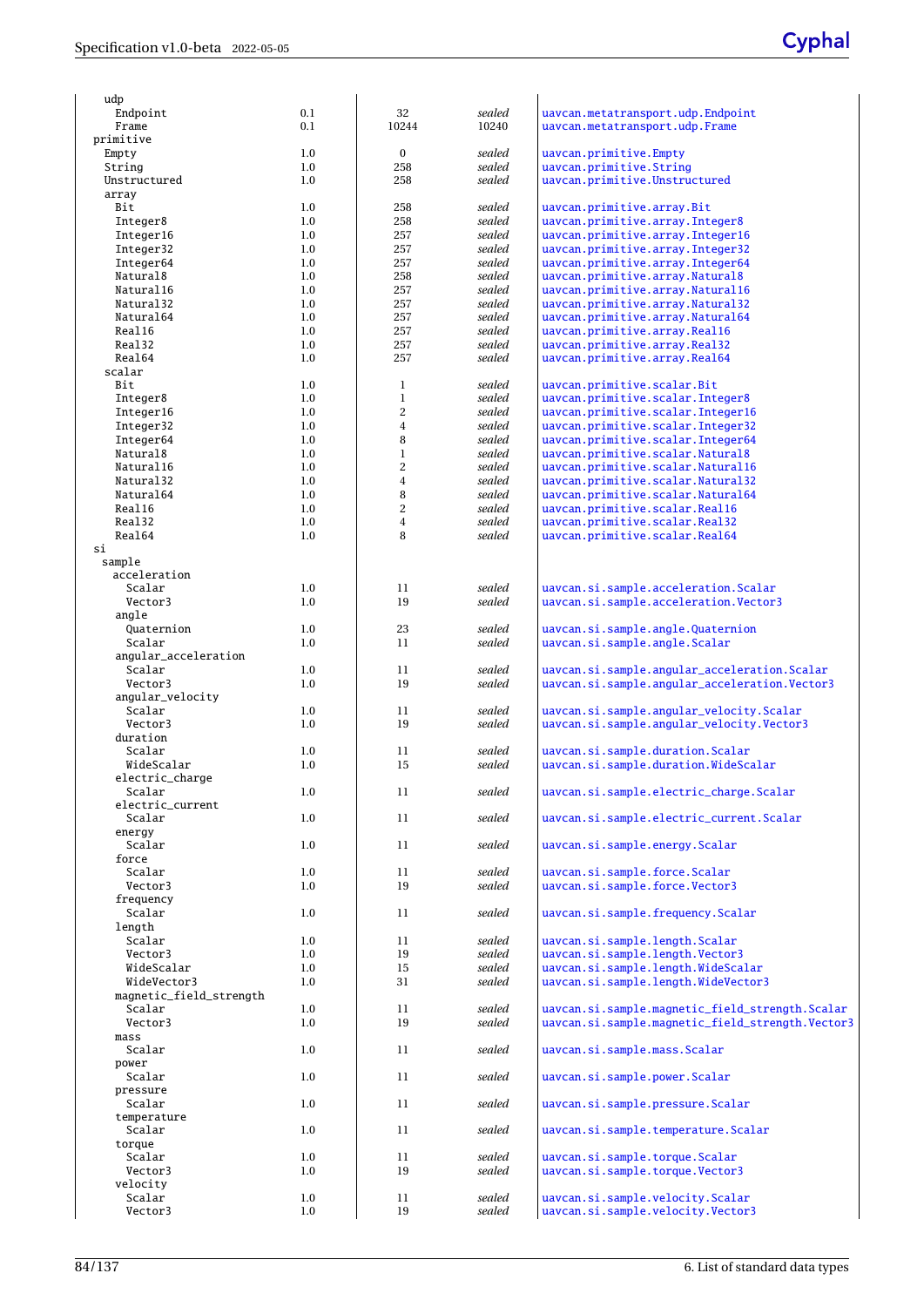| voltage<br>Scalar       | 1.0        | 11                   | sealed |                                                |
|-------------------------|------------|----------------------|--------|------------------------------------------------|
| volume                  |            |                      |        | uavcan.si.sample.voltage.Scalar                |
| Scalar                  | 1.0        | 11                   | sealed | uavcan.si.sample.volume.Scalar                 |
| volumetric_flow_rate    |            |                      |        |                                                |
| Scalar                  | 1.0        | 11                   | sealed |                                                |
| unit                    |            |                      |        | uavcan.si.sample.volumetric_flow_rate.Scalar   |
| acceleration            |            |                      |        |                                                |
| Scalar                  | 1.0        | 4                    | sealed | uavcan.si.unit.acceleration.Scalar             |
| Vector3                 | 1.0        | 12                   | sealed | uavcan.si.unit.acceleration.Vector3            |
| angle                   |            |                      |        |                                                |
| Ouaternion              |            |                      | sealed |                                                |
| Scalar                  | 1.0<br>1.0 | 16<br>$\overline{4}$ | sealed | uavcan.si.unit.angle.Quaternion                |
|                         |            |                      |        | uavcan.si.unit.angle.Scalar                    |
| angular_acceleration    |            |                      |        |                                                |
| Scalar                  | 1.0        | 4                    | sealed | uavcan.si.unit.angular_acceleration.Scalar     |
| Vector3                 | 1.0        | 12                   | sealed | uavcan.si.unit.angular_acceleration.Vector3    |
| angular_velocity        |            |                      |        |                                                |
| Scalar                  | 1.0        | 4                    | sealed | uavcan.si.unit.angular_velocity.Scalar         |
| Vector3                 | 1.0        | 12                   | sealed | uavcan.si.unit.angular_velocity.Vector3        |
| duration                |            |                      |        |                                                |
| Scalar                  | 1.0        | 4                    | sealed | uavcan.si.unit.duration.Scalar                 |
| WideScalar              | 1.0        | 8                    | sealed | uavcan.si.unit.duration.WideScalar             |
| electric_charge         |            |                      |        |                                                |
| Scalar                  | 1.0        | $\overline{4}$       | sealed | uavcan.si.unit.electric_charge.Scalar          |
| electric_current        |            |                      |        |                                                |
| Scalar                  | 1.0        | $\overline{4}$       | sealed | uavcan.si.unit.electric_current.Scalar         |
| energy                  |            |                      |        |                                                |
| Scalar                  | 1.0        | $\overline{4}$       | sealed | uavcan.si.unit.energy.Scalar                   |
| force                   |            |                      |        |                                                |
| Scalar                  | 1.0        | 4                    | sealed | uavcan.si.unit.force.Scalar                    |
| Vector3                 | 1.0        | 12                   | sealed | uavcan.si.unit.force.Vector3                   |
| frequency               |            |                      |        |                                                |
| Scalar                  | 1.0        | 4                    | sealed | uavcan.si.unit.frequency.Scalar                |
| length                  |            |                      |        |                                                |
| Scalar                  | 1.0        | 4                    | sealed | uavcan.si.unit.length.Scalar                   |
| Vector3                 | 1.0        | 12                   | sealed | uavcan.si.unit.length.Vector3                  |
| WideScalar              | 1.0        | 8                    | sealed | uavcan.si.unit.length.WideScalar               |
| WideVector3             | 1.0        | 24                   | sealed | uavcan.si.unit.length.WideVector3              |
| magnetic_field_strength |            |                      |        |                                                |
| Scalar                  | 1.0        | 4                    | sealed | uavcan.si.unit.magnetic_field_strength.Scalar  |
| Vector3                 | 1.0        | 12                   | sealed | uavcan.si.unit.magnetic_field_strength.Vector3 |
| mass                    |            |                      |        |                                                |
| Scalar                  | 1.0        | 4                    | sealed | uavcan.si.unit.mass.Scalar                     |
| power                   |            |                      |        |                                                |
| Scalar                  | 1.0        | $\overline{4}$       | sealed | uavcan.si.unit.power.Scalar                    |
| pressure                |            |                      |        |                                                |
| Scalar                  | 1.0        | 4                    | sealed | uavcan.si.unit.pressure.Scalar                 |
| temperature             |            |                      |        |                                                |
| Scalar                  | 1.0        | 4                    | sealed | uavcan.si.unit.temperature.Scalar              |
| torque                  |            |                      |        |                                                |
| Scalar                  | 1.0        | 4                    | sealed | uavcan.si.unit.torque.Scalar                   |
| Vector3                 | $1.0\,$    | 12                   | sealed | uavcan.si.unit.torque.Vector3                  |
| velocity                |            |                      |        |                                                |
| Scalar                  | 1.0        | 4                    | sealed | uavcan.si.unit.velocity.Scalar                 |
| Vector3                 | 1.0        | 12                   | sealed | uavcan.si.unit.velocity.Vector3                |
| voltage                 |            |                      |        |                                                |
| Scalar                  | 1.0        | 4                    | sealed | uavcan.si.unit.voltage.Scalar                  |
| volume                  |            |                      |        |                                                |
| Scalar                  | 1.0        | 4                    | sealed | uavcan.si.unit.volume.Scalar                   |
| volumetric_flow_rate    |            |                      |        |                                                |
| Scalar                  | 1.0        | $\overline{4}$       | sealed | uavcan.si.unit.volumetric_flow_rate.Scalar     |
|                         |            |                      |        |                                                |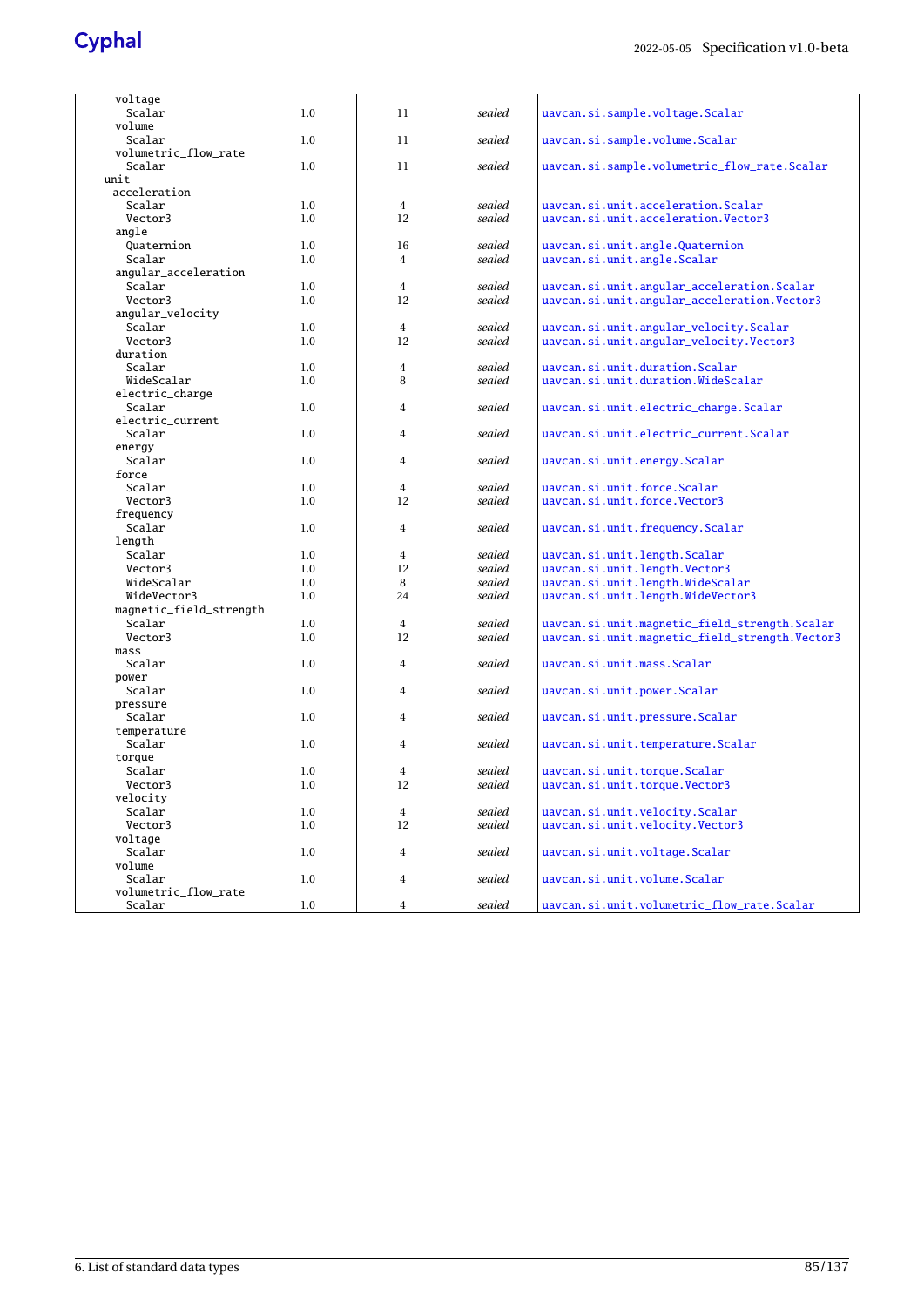# **6.1 uavcan.diagnostic**

### <span id="page-91-0"></span>**6.1.1 Record**

Full message type name: uavcan.diagnostic.Record

*6.1.1.1 Version 1.1, fixed subject ID 8184*

Size without delimiter header: 9... 264 bytes; extent 300 bytes.

1 # Generic human-readable text message for logging and displaying purposes.<br>2 # Generally it should be published at the lowest priority level # Generally, it should be published at the lowest priority level 3 uavcan.time.SynchronizedTimestamp.1.0 timestamp 5 # Optional timestamp in the network-synchronized time system; zero if undefined. 6 # The timestamp value conveys the exact moment when the reported event took place. 7 Severity.1.0 severity  $\begin{array}{c} 8 \\ 9 \\ 10 \end{array}$ 10  $\left[\begin{array}{c} \text{uint8} [\leq 256] \text{ text} \\ \text{if } \text{Message text} \end{array}\right]$ 11 # Message text. 12 # Normally, messages should be kept as short as possible, especially those of high severity.  $\frac{1}{1}$ 14 @extent 300 \* 8

## *6.1.1.2 Version 1.0, fixed subject ID 8184, DEPRECATED*

Size without delimiter header: 9... 121 bytes; extent 300 bytes.

1 # Generic human-readable text message for logging and displaying purposes.<br>2 # Generally, it should be published at the lowest priority level. # Generally, it should be published at the lowest priority level  $\overline{3}$ **@deprecated**  $45678$ uavcan.time.SynchronizedTimestamp.1.0 timestamp 7 # Optional timestamp in the network-synchronized time system; zero if undefined. 8 # The timestamp value conveys the exact moment when the reported event took place.  $\frac{9}{10}$ Severity.1.0 severity  $\frac{11}{12}$  $uint8[<=112]$  text # Message text 14 # Normally, messages should be kept as short as possible, especially those of high severity.  $\frac{15}{16}$ 16  $@$ extent 300  $*$  8<br>17  $@$ assert offset  $\text{Qasser}$   $\text{Coker}$   $\text{Coker}$   $\text{Coker}$   $\text{Coker}$   $\text{Coker}$   $\text{Coker}$   $\text{Coker}$   $\text{Coker}$   $\text{Coker}$   $\text{Coker}$   $\text{Coker}$   $\text{Coker}$   $\text{Coker}$   $\text{Coker}$   $\text{Coker}$   $\text{Coker}$   $\text{Coker}$   $\text{Coker}$   $\text{Coker}$   $\text{Coker}$   $\text{Coker}$   $\text{Coker}$   $\text{Coker}$   $\text{C$ 

<span id="page-91-1"></span>**6.1.2 Severity**

Full message type name: uavcan.diagnostic.Severity

*6.1.2.1 Version 1.0*

Size 1 bytes; sealed.

```
1 | # Generic message severity representation.
  2
              uint3 value
   # The severity level ranging from 0 to 7, where low values represent low-severity (unimportant) messages, and<br># high values represent high-severity (important) messages. Several mnemonics for the severity levels are<br># defi
\frac{3}{4}<br>\frac{4}{5}<br>\frac{5}{6}<br>\frac{6}{7}<br>\frac{8}{9}<br>\frac{9}{10}10 uint3 TRACE = 0
11 # Messages of this severity can be used only during development.
12 # They shall not be used in a fielded operational system.
\begin{bmatrix} 11 \\ 12 \\ 13 \\ 14 \\ 15 \end{bmatrix}uint3 DEBUG = 115 # Messages that can aid in troubleshooting.
16 # Messages of this severity and lower should be disabled by default.
\frac{17}{18}18 \begin{array}{c|c} \n 18 \n 19 \n 70 \n 19 \n 19 \n 10 \n 10 \n 11 \n 101 \n 1101 \n 120 \n 131 \n 14 \n 14 \n 151 \n 161 \n 171 \n 181 \n 191 \n 101 \n 101 \n 1101 \n 101 \n 1101 \n 101 \n 1101 \n 111 \n 101 \n 111 \n 101 \n 111 \n 101 \n 111 \n 101 \n 111 \n 119 # General informational messages of low importance.
20 # Messages of this severity and lower should be disabled by default.
21<br>22<br>23\nuint3 NOTICE = 3
23 # General informational messages of high importance.<br>24 # Messages of this severity and lower should be disa
               24 # Messages of this severity and lower should be disabled by default.
\begin{array}{c} 25 \\ 26 \\ 27 \end{array}uint3 WARNING = 4
               27 # Messages reporting abnormalities and warning conditions.
               28 # Messages of this severity and higher should be enabled by default.
28<br>29<br>30
\begin{array}{c|c}\n30 & \text{uint3 ERROR} = 5 \\
31 & \text{\# Message Step0}\n\end{array}31 # Messages reporting problems and error conditions.
32 # Messages of this severity and higher should be enabled by default.
33
\begin{array}{c|c} 34 & \text{uint3 CRITICAL} = 6 \\ 35 & \text{\# Message S reporti:} \end{array}35 # Messages reporting serious problems and critical conditions.
36 # Messages of this severity and higher should be always enabled.
```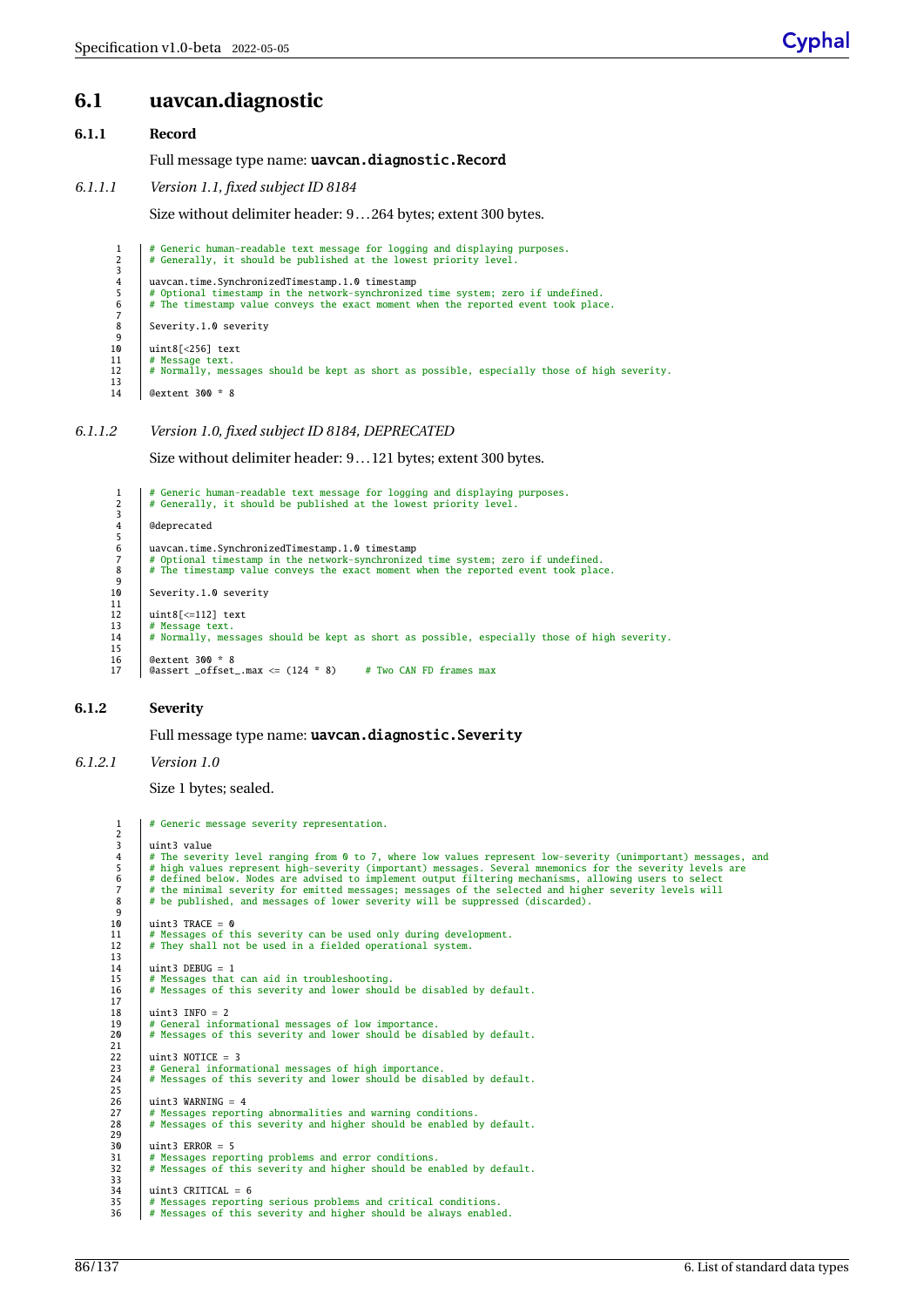# Cyphal

| 37 |                                                                                |
|----|--------------------------------------------------------------------------------|
| 38 | uint3 ALERT = $7$                                                              |
| 39 | $\#$ Notifications of dangerous circumstances that demand immediate attention. |
| 40 | # Messages of this severity should be always enabled.                          |
| 41 |                                                                                |
| 42 | @sealed                                                                        |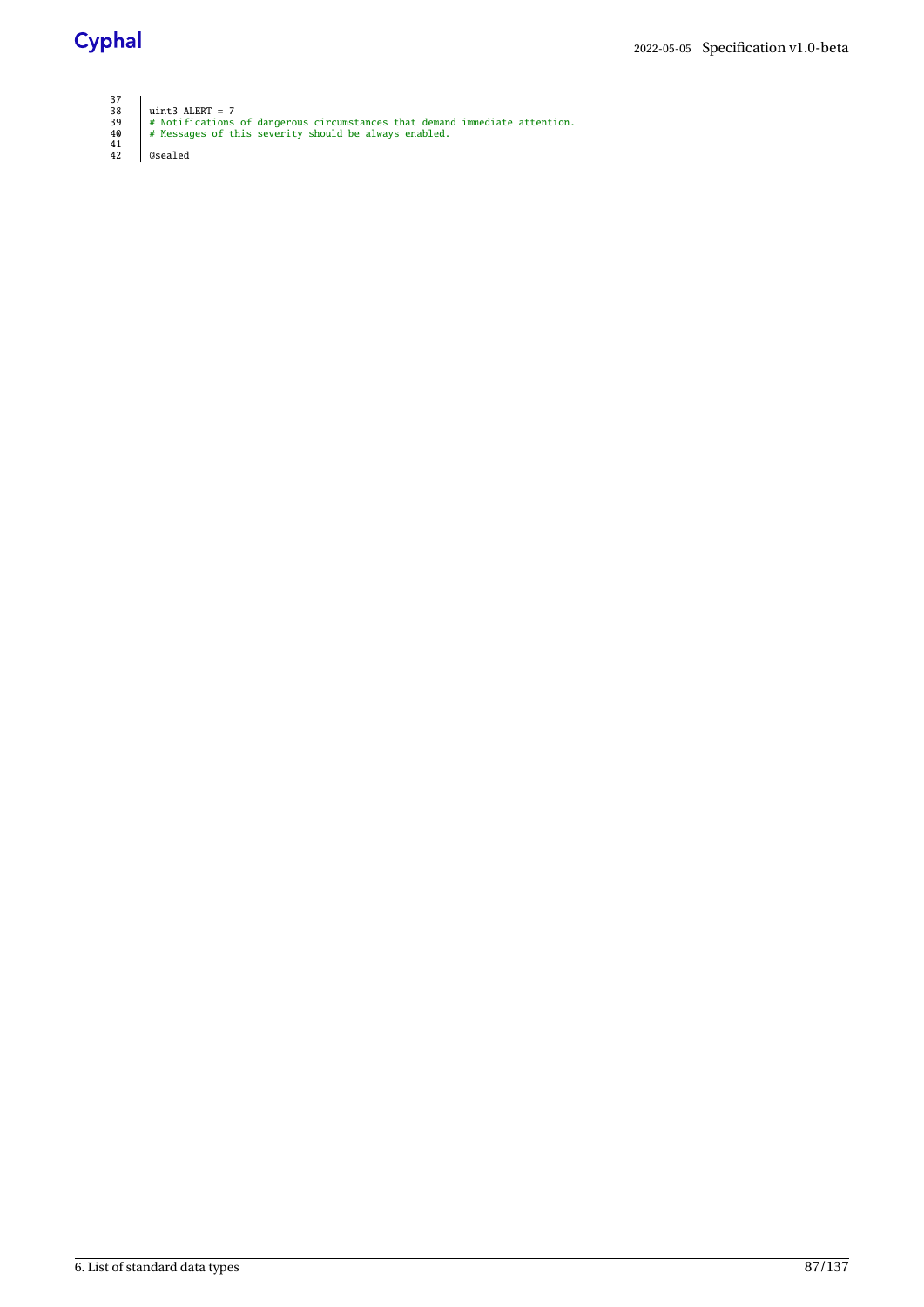# <span id="page-93-0"></span>**6.2 uavcan.file**

## <span id="page-93-1"></span>**6.2.1 GetInfo**

Full service type name: uavcan.file.GetInfo

- *6.2.1.1 Version 0.2, fixed service ID 405*
	- Request: Size without delimiter header: 1... 256 bytes; extent 300 bytes.
	- Response: Size without delimiter header: 13 bytes; extent 48 bytes.

```
# Information about a remote file system entry (file, directory, etc).
 \begin{array}{c} 1 \\ 2 \\ 3 \end{array}Path.2.0 path
 \frac{4}{5}5 @extent 300 * 8
  \begin{array}{c|c} 6 & \phantom{0} \\ 7 & \phantom{0} \\ \end{array}\frac{8}{9}\begin{array}{c|c} 9 & \text{Error.1.0 error} \\ 10 & \text{# Result of the} \end{array}# Result of the operation.
11<br>12truncated uint40 size
             # File size in bytes. Should be set to zero for directories.
\frac{13}{14}<br>\frac{14}{15}<br>\frac{16}{16}15 truncated uint40 unix_timestamp_of_last_modification
16 # The UNIX Epoch time when the entry was last modified. Zero if unknown.
17<br>18<br>19
 bool is_file_not_directory # True if file, false if directory.<br>
19 bool is_link is a link to another entry; the above flag indicates the type of the target.<br>
20 bool is_readable # The item can be read by the caller (applie
22 \# If such entry does not exist, all flags should be cleared/ignored.<br>23 \# 1f such entry does not exist, all flags should be cleared/ignored.
             23 void4
\frac{24}{25}25 @extent 48 * 8
```
*6.2.1.2 Version 0.1, fixed service ID 405, DEPRECATED*

- Request: Size without delimiter header: 1... 113 bytes; extent 300 bytes.
- Response: Size without delimiter header: 13 bytes; extent 48 bytes.

```
1 | # Information about a remote file system entry (file, directory, etc).
 2
           @deprecated
 \frac{3}{4}Path.1.0 path
  6
           7 @extent 300 * 8
  8
  9 ---
10<br>11Error.1.0 error
           # Result of the operation.
12<br>13<br>14<br>1514 truncated uint40 size
15 # File size in bytes. Should be set to zero for directories.
\frac{16}{17}17 truncated uint40 unix_timestamp_of_last_modification<br>18 # The UNIX Epoch time when the entry was last modifi
           18 # The UNIX Epoch time when the entry was last modified. Zero if unknown.
19<br>2020 bool is_file_not_directory # True if file, false if directory.<br>21 bool is_link # This is a link to another entry;<br>22 bool is_readable # The item can be read by the calle
bool is_link # This is a link to another entry; the above flag indicates the type of the target.<br>
22 bool is_readable # The item can be read by the caller (applies to files and directories).<br>
24 # If such entry does not ex
25 void4
rac{26}{27}@extent 48 * 8
```
### <span id="page-93-2"></span>**6.2.2 List**

Full service type name: uavcan.file.List

- *6.2.2.1 Version 0.2, fixed service ID 406*
	- Request: Size without delimiter header: 9... 264 bytes; extent 300 bytes.
	- Response: Size without delimiter header: 5... 260 bytes; extent 300 bytes.

```
1 | # This service can be used to list a remote directory, one entry per request.
\frac{1}{2}3 # The client should query each entry independently, iterating 'entry_index' from 0 until the last entry.
4 # When the index reaches the number of elements in the directory, the server will report that there is # no such entry by returning an empty name.
      # no such entry by returning an empty name.
rac{6}{7}7 # The field entry_index shall be applied to an ordered list of directory entries (e.g. alphabetically ordered).
        The exact sorting criteria does not matter as long as it provides the same ordering for subsequent service calls.
\frac{8}{9}
```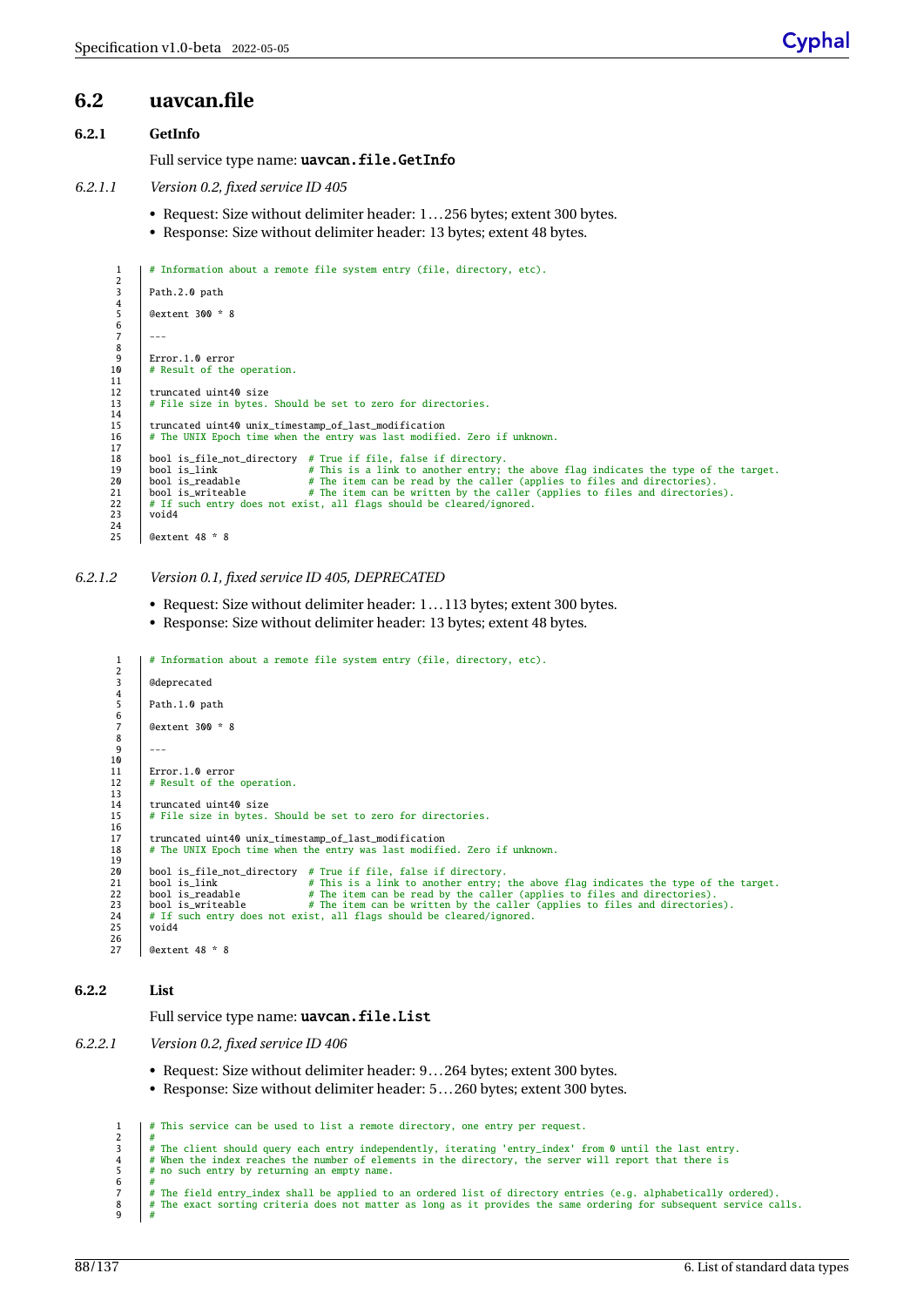4 Observe that this listing operation is fundamentally non-atomic. The caller shall beware of possible race conditions<br>11 # and is responsible for handling them properly. Particularly, consider what happens if a new item i 4 index of the next request, the next returned item (or several, if more items were inserted) will repeat the ones<br>14 | # that were listed earlier. The caller should handle that properly, either by ignoring the repeated it 13 # index of the next request, the next returned item (or several,<br>
# that were listed earlier. The caller should handle that proper<br>
# restarting the listing operation from the beginning (index 0).  $\frac{15}{16}$ uint32 entry\_index 17<br>18<br>18<br>19 19 void32 # Reserved for future use.  $\frac{20}{21}$ Path.2.0 directory path 22  $@$ extent  $300 * 8$ 24 25 --- 26 void32  $#$  Reserved for future use. 27<br>28<br>29<br>29<br>30 Path.2.0 entry\_base\_name 30 # The base name of the referenced entry, i.e., relative to the outer directory. 31 | # The outer directory path is not included to conserve bandwidth.<br>32 | # Empty if such entry does not exist. 33 # # For example, suppose there is a file "/foo/bar/baz.bin". Listing the directory with the path "/foo/bar/" (the slash # at the end is optional) at the index 0 will return "baz.bin". Listing the same directory at the index  $\frac{37}{38}$ 38 @extent 300 \* 8

*6.2.2.2 Version 0.1, fixed service ID 406, DEPRECATED*

- Request: Size without delimiter header: 9... 121 bytes; extent 300 bytes.
- Response: Size without delimiter header: 5... 117 bytes; extent 300 bytes.

1 | # This service can be used to list a remote directory, one entry per request.  $\frac{2}{3}$ 3 # The client should query each entry independently, iterating 'entry\_index' from 0 until the last entry. 4 # When the index reaches the number of elements in the directory, the server will report that there is # no such entry by returning an empty name.  $45678$ # The field entry\_index shall be applied to an ordered list of directory entries (e.g. alphabetically ordered).<br>8 | # The exact sorting criteria does not matter as long as it provides the same ordering for subsequent servi  $\frac{9}{10}$ <sup>#</sup> Observe that this listing operation is fundamentally non-atomic. The caller shall beware of possible race conditions<br>
<sup>#</sup> and is responsible for handling them properly. Particularly, consider what happens if a new item # and is responsible for handling them properly. Particularly, consider what happens if a new item is inserted into<br>12 # the directory between two subsequent calls: if the item happened to be inserted at the index that is 4 index of the next request, the next returned item (or several, if more items were inserted) will repeat the ones<br>14 # that were listed earlier. The caller should handle that properly, either by ignoring the repeated item  $\frac{16}{17}$ **@deprecated** 18 uint32 entry\_index  $\frac{19}{20}$ <br>21 21 void32 # Reserved for future use. 22 Path.1.0 directory path  $23$ <br> $24$ <br> $25$ 25 @extent 300 \* 8  $rac{26}{27}$  $\overline{a}$  $\frac{28}{29}$ void32 **# Reserved for future use.**  $\frac{30}{31}$  $\begin{array}{c|c} 31 & \text{Path.1.0 entry\_base_name} \\ 32 & \text{# The base name of the r} \end{array}$ 32 . The base name of the referenced entry, i.e., relative to the outer directory.<br>  $\#$  The base name of the referenced entry, i.e., relative to the outer directory. 33 # The outer directory path is not included to conserve bandwidth. 34 # Empty if such entry does not exist.  $35$   $36$ # For example, suppose there is a file "/foo/bar/baz.bin". Listing the directory with the path "/foo/bar/" (the slash<br>37 # at the end is optional) at the index 0 will return "baz.bin". Listing the same directory at the ind 39<br>40 40 @extent 300 \* 8

# <span id="page-94-0"></span>**6.2.3 Modify**

Full service type name: uavcan.file.Modify

*6.2.3.1 Version 1.1, fixed service ID 407*

- Request: Size without delimiter header: 6... 516 bytes; extent 600 bytes.
- Response: Size without delimiter header: 2 bytes; extent 48 bytes.

1 # Manipulate a remote file system entry. Applies to files, directories, and links alike. 2 # If the remote entry is a directory, all nested entries will be affected, too.

- $\begin{array}{c|c}\n2 & # \\
3 & # \\
4 & # \\
\end{array}$  $\frac{4}{5}$   $\frac{4}{7}$  The server should perform all operations atomically, unless atomicity is not supported by
	- the underlying file system.
	- # Atomic copying can be effectively employed by remote nodes before reading or after writing

 $rac{6}{7}$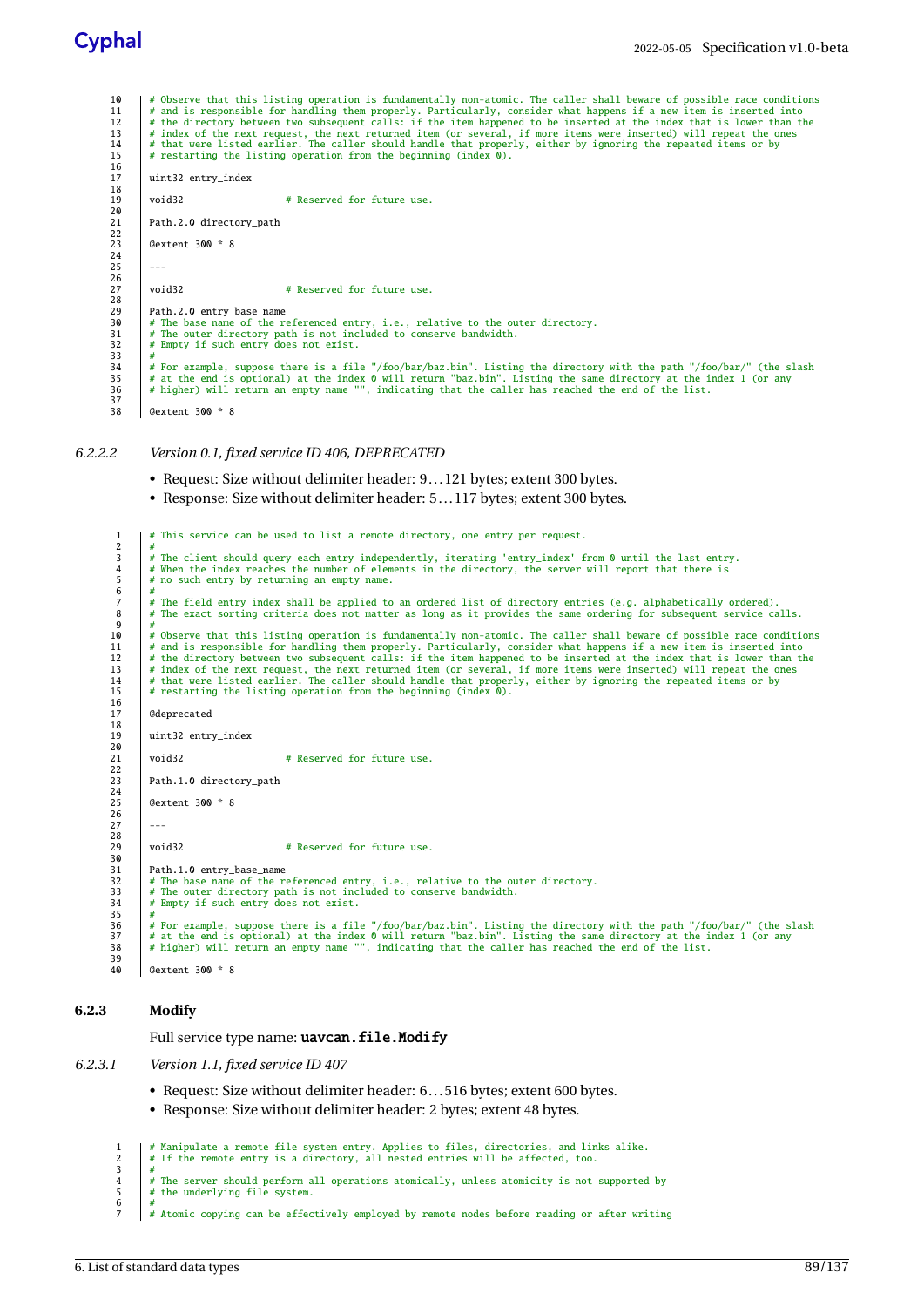8 | # the file to minimize the possibility of race conditions.<br>9 | # For example, before reading a large file from the server, the cilent might opt to create<br>10 | # a temporary copy of it first, then read the copy, and del 11 # a similar strategy can be employed for writing, where the file is first written at a 12 # temporary location, and then moved to its final destination. These approaches, however, 13 # may lead to creation of dangling temporary files if the client failed to dispose of them 14 # properly, so that risk should be taken into account.  $\overline{15}$ 16 # Move/Copy<br>17 # Specify 17 # Specify the source path and the destination path.<br>
18 # If the source does not exist, the operation will<br>
19 # Set the preserve\_source flag to copy rather than 18 | # If the source does not exist, the operation will fail.<br>19 | # Set the preserve\_source flag to copy rather than move. 20 # If the destination exists and overwrite\_destination is not set, the operation will fail. 21 # If the target path includes non-existent directories, they will be created (like "mkdir -p").  $\frac{22}{23}$  $\begin{array}{c|c}\n\text{23} & \text{#} & \text{Touch} \\
\text{24} & \text{#} & \text{Spe}\n\end{array}$ Specify the destination path and make the source path empty. 25 # If the path exists (file/directory/link), its modification time will be updated. 26 # If the path does not exist, an empty file will be created. 27 # If the target path includes non-existent directories, they will be created (like "mkdir -p"). 28 # Flags are ignored.  $\frac{29}{30}$ 30 # Remove<br>31 # Spec 31 # Specify the source path (file/directory/link) and make the destination path empty. 32 # Fails if the path does not exist. 33 # Flags are ignored. 34 35 bool preserve\_source # Do not remove the source. Used to copy instead of moving.<br>36 bool overwrite\_destination # If the destination exists, remove it beforehand.<br>37 void30 # If the destination exists, remove it beforehand. bool overwrite\_destination<br>void30 38 39 Path.2.0 source 40 Path.2.0 destination 41 42 @extent 600 \* 8 43  $44.4$ 45 46 Error.1.0 error  $\frac{47}{48}$ 48 @extent 48 \* 8 *6.2.3.2 Version 1.0, fixed service ID 407, DEPRECATED* • Request: Size without delimiter header: 6... 230 bytes; extent 600 bytes. • Response: Size without delimiter header: 2 bytes; extent 48 bytes. 1 # Manipulate a remote file system entry. Applies to files, directories, and links alike. 2 # If the remote entry is a directory, all nested entries will be affected, too.  $\frac{3}{4}$ 4 # The server should perform all operations atomically, unless atomicity is not supported by the underlying file system.  $\begin{array}{c} 5 \\ 6 \\ 7 \end{array}$  $\begin{array}{c}7 \ \ \ \ \end{array}$  # Atomic copying can be effectively employed by remote nodes before reading or after writing # the file to minimize the possibility of race conditions.<br>9 # For example, before reading a large file from 4 # the file to minimize the possibility of race conditions.<br>
4 # For example, before reading a large file from the server, the cilent might opt to create<br>
4 a temporary copy of it first, then read the copy, and delete it  $15$ <br> $16$ 16 # Move/Copy<br>17 # Specify<br>18 # If the

```
# Specify the source path and the destination path.<br>18 # If the source does not exist, the operation will fail.<br>19 # Set the preserve_source flag to copy rather than move.<br>20 # If the destination exists and overwrite_desti
21 # If the target path includes non-existent directories, they will be created (like "mkdir -p").
\begin{array}{c} 22 \\ 23 \end{array}23 # Touch<br>
24 # Spe<br>
25 # If
# Specify the destination path and make the source path empty.<br>25 # If the path exists (file/directory/link), its modification time will be updated.<br>26 # If the path does not exist, an empty file will be created.<br>27 # If t
28 # Flags are ignored.
29<br>30
30 # Remove<br>31 # Spec<br>32 # Fail
31 # Specify the source path (file/directory/link) and make the destination path empty.
32 # Fails if the path does not exist.
            # Flags are ignored.
33<br>34<br>35
            @deprecated
36<br>37
37 bool preserve_source # Do not remove the source. Used to copy instead of moving.<br>38 bool overwrite_destination # If the destination exists, remove it beforehand.<br>39 void30
            bool overwrite_destination # If the destination exists, remove it beforehand.
            \overline{v} void30
\frac{40}{41}\begin{array}{c|c} 41 & \text{Path.1.0 source} \\ 42 & \text{Path.1.0 destin} \end{array}Path.1.0 destination
\frac{43}{44}@extent 600 * R45
46 - -\frac{47}{48}48 Error.1.0 error
```

```
49<br>50
         Gextent 48 * 8
```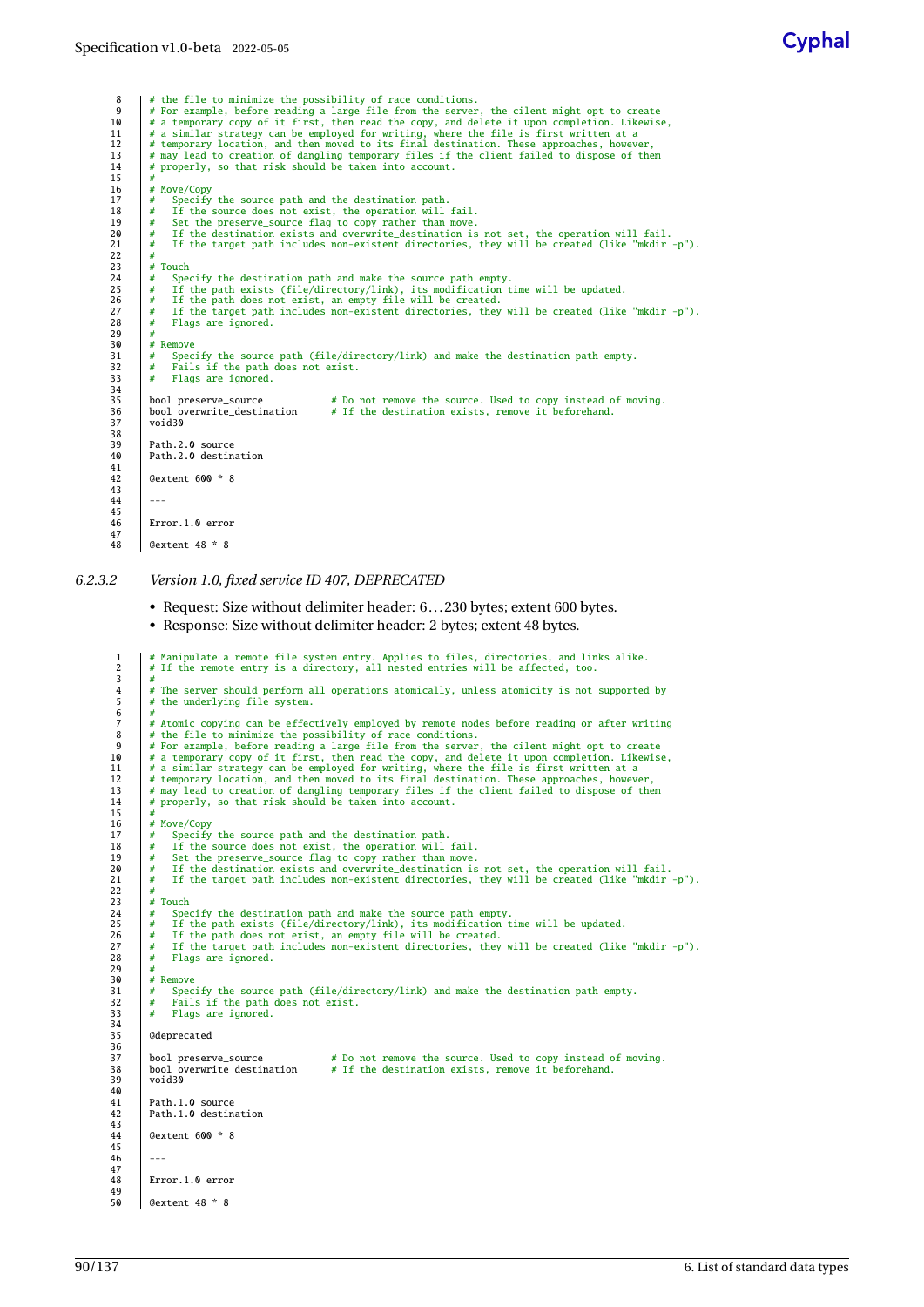<span id="page-96-0"></span>

| 6.2.4                                                                                                                                                                                                  | Read                                                                                                                                                                                                                                                                                                                                                                                                                                                                                                                                                                                                                                                                                                                                                                                                                                                                                                                                                                                                                                                                                                                                                                                                                                                                                                                                                                                                                                                                                                                                                                                                                                                                                                                                                                                                                                                                                                                                                                                                                                                                                                                                                                                                                                                                                                                                                                                                                                                                                   |
|--------------------------------------------------------------------------------------------------------------------------------------------------------------------------------------------------------|----------------------------------------------------------------------------------------------------------------------------------------------------------------------------------------------------------------------------------------------------------------------------------------------------------------------------------------------------------------------------------------------------------------------------------------------------------------------------------------------------------------------------------------------------------------------------------------------------------------------------------------------------------------------------------------------------------------------------------------------------------------------------------------------------------------------------------------------------------------------------------------------------------------------------------------------------------------------------------------------------------------------------------------------------------------------------------------------------------------------------------------------------------------------------------------------------------------------------------------------------------------------------------------------------------------------------------------------------------------------------------------------------------------------------------------------------------------------------------------------------------------------------------------------------------------------------------------------------------------------------------------------------------------------------------------------------------------------------------------------------------------------------------------------------------------------------------------------------------------------------------------------------------------------------------------------------------------------------------------------------------------------------------------------------------------------------------------------------------------------------------------------------------------------------------------------------------------------------------------------------------------------------------------------------------------------------------------------------------------------------------------------------------------------------------------------------------------------------------------|
|                                                                                                                                                                                                        | Full service type name: uavcan. file. Read                                                                                                                                                                                                                                                                                                                                                                                                                                                                                                                                                                                                                                                                                                                                                                                                                                                                                                                                                                                                                                                                                                                                                                                                                                                                                                                                                                                                                                                                                                                                                                                                                                                                                                                                                                                                                                                                                                                                                                                                                                                                                                                                                                                                                                                                                                                                                                                                                                             |
| 6.2.4.1                                                                                                                                                                                                | Version 1.1, fixed service ID 408                                                                                                                                                                                                                                                                                                                                                                                                                                                                                                                                                                                                                                                                                                                                                                                                                                                                                                                                                                                                                                                                                                                                                                                                                                                                                                                                                                                                                                                                                                                                                                                                                                                                                                                                                                                                                                                                                                                                                                                                                                                                                                                                                                                                                                                                                                                                                                                                                                                      |
|                                                                                                                                                                                                        | • Request: Size without delimiter header: 6261 bytes; extent 300 bytes.<br>• Response: Size without delimiter header: 4260 bytes; extent 300 bytes.                                                                                                                                                                                                                                                                                                                                                                                                                                                                                                                                                                                                                                                                                                                                                                                                                                                                                                                                                                                                                                                                                                                                                                                                                                                                                                                                                                                                                                                                                                                                                                                                                                                                                                                                                                                                                                                                                                                                                                                                                                                                                                                                                                                                                                                                                                                                    |
| 1<br>2<br>3<br>4<br>5<br>6<br>$\overline{7}$<br>8<br>9<br>10<br>11<br>12<br>13<br>14<br>15<br>16<br>17<br>18<br>19<br>20<br>21<br>22<br>23<br>24<br>25<br>26<br>27<br>28<br>29<br>30<br>31<br>32<br>33 | # Read file from a remote node.<br>#<br># There are two possible outcomes of a successful call:<br># 1. Data array size equals its capacity. This means that the end of the file is not reached yet.<br># 2. Data array size is less than its capacity, possibly zero. This means that the end of the file is reached.<br># Thus, if the client needs to fetch the entire file, it should repeatedly call this service while increasing the<br># offset, until a non-full data array is returned.<br># If the object pointed by 'path' cannot be read (e.g. it is a directory or it does not exist), an appropriate error<br># code will be returned, and the data array will be empty.<br># It is easy to see that this protocol is prone to race conditions because the remote file can be modified<br># between read operations which might result in the client obtaining a damaged file. To combat this,<br># application designers are recommended to adhere to the following convention. Let every file whose integrity<br># is of interest have a hash or a digital signature, which is stored in an adjacent file under the same name<br># suffixed with the appropriate extension according to the type of hash or digital signature used.<br># For example, let there be file "image.bin", integrity of which shall be ensured by the client upon downloading.<br># Suppose that the file is hashed using SHA-256, so the appropriate file extension for the hash would be<br># ".sha256". Following this convention, the hash of "image.bin" would be stored in "image.bin.sha256".<br># After downloading the file, the client would read the hash (being small, the hash can be read in a single<br># request) and check it against a locally computed value. Some servers may opt to generate such hash files<br># automatically as necessary; for example, if such file is requested but it does not exist, the server would<br># compute the necessary signature or hash (the type of hash/signature can be deduced from the requested file<br># extension) and return it as if the file existed. Obviously, this would be impractical for very large files;<br># in that case, hash/signature should be pre-computed and stored in a real file. If this approach is followed,<br># implementers are advised to use only SHA-256 for hashing, in order to reduce the number of fielded<br># incompatible implementations.<br>truncated uint40 offset<br>Path.2.0 path |
| 34<br>35<br>36                                                                                                                                                                                         | @extent 300 * 8<br>$---$                                                                                                                                                                                                                                                                                                                                                                                                                                                                                                                                                                                                                                                                                                                                                                                                                                                                                                                                                                                                                                                                                                                                                                                                                                                                                                                                                                                                                                                                                                                                                                                                                                                                                                                                                                                                                                                                                                                                                                                                                                                                                                                                                                                                                                                                                                                                                                                                                                                               |
| 37<br>38                                                                                                                                                                                               | Error.1.0 error                                                                                                                                                                                                                                                                                                                                                                                                                                                                                                                                                                                                                                                                                                                                                                                                                                                                                                                                                                                                                                                                                                                                                                                                                                                                                                                                                                                                                                                                                                                                                                                                                                                                                                                                                                                                                                                                                                                                                                                                                                                                                                                                                                                                                                                                                                                                                                                                                                                                        |
| 39<br>40<br>41                                                                                                                                                                                         | uavcan.primitive.Unstructured.1.0 data                                                                                                                                                                                                                                                                                                                                                                                                                                                                                                                                                                                                                                                                                                                                                                                                                                                                                                                                                                                                                                                                                                                                                                                                                                                                                                                                                                                                                                                                                                                                                                                                                                                                                                                                                                                                                                                                                                                                                                                                                                                                                                                                                                                                                                                                                                                                                                                                                                                 |
| 42                                                                                                                                                                                                     | @extent 300 * 8                                                                                                                                                                                                                                                                                                                                                                                                                                                                                                                                                                                                                                                                                                                                                                                                                                                                                                                                                                                                                                                                                                                                                                                                                                                                                                                                                                                                                                                                                                                                                                                                                                                                                                                                                                                                                                                                                                                                                                                                                                                                                                                                                                                                                                                                                                                                                                                                                                                                        |

*6.2.4.2 Version 1.0, fixed service ID 408, DEPRECATED*

- Request: Size without delimiter header: 6... 118 bytes; extent 300 bytes.
- Response: Size without delimiter header: 4... 260 bytes; extent 300 bytes.

# Read file from a remote node.

```
\begin{array}{c} 1 \\ 2 \\ 3 \end{array}3 # There are two possible outcomes of a successful call:<br>4 # 1. Data array size equals its capacity. This means t<br>5 # 2. Data array size is less than its capacity, possib
  4 # 1. Data array size equals its capacity. This means that the end of the file is not reached yet.
5 # 2. Data array size is less than its capacity, possibly zero. This means that the end of the file is reached.
 \frac{6}{7}\frac{2}{r} Thus, if the client needs to fetch the entire file, it should repeatedly call this service while increasing the
            8 # offset, until a non-full data array is returned.
\frac{8}{9}<br>10
10 # If the object pointed by 'path' cannot be read (e.g. it is a directory or it does not exist), an appropriate error
11 # code will be returned, and the data array will be empty.
\frac{11}{12}<br>\frac{12}{13}13 # It is easy to see that this protocol is prone to race conditions because the remote file can be modified
14 # between read operations which might result in the client obtaining a damaged file. To combat this,
4 application designers are recommended to adhere to the following convention. Let every file whose integrity<br>16 # is of interest have a hash or a digital signature, which is stored in an adjacent file under the same name<br>
# For example, let there be file "image.bin", integrity of which shall be ensured by the client upon downloading.<br>
# Suppose that the file is hashed using SHA-256, so the appropriate file extension for the hash would be<br>
#
27 # implementers are advised to use only SHA-256 for hashing, in order to reduce the number of fielded
28 # incompatible implementations.
rac{29}{30}@deprecated
31
32 truncated uint40 offset
33
34 Path.1.0 path
35
            36 @extent 300 * 8
36<br>37
```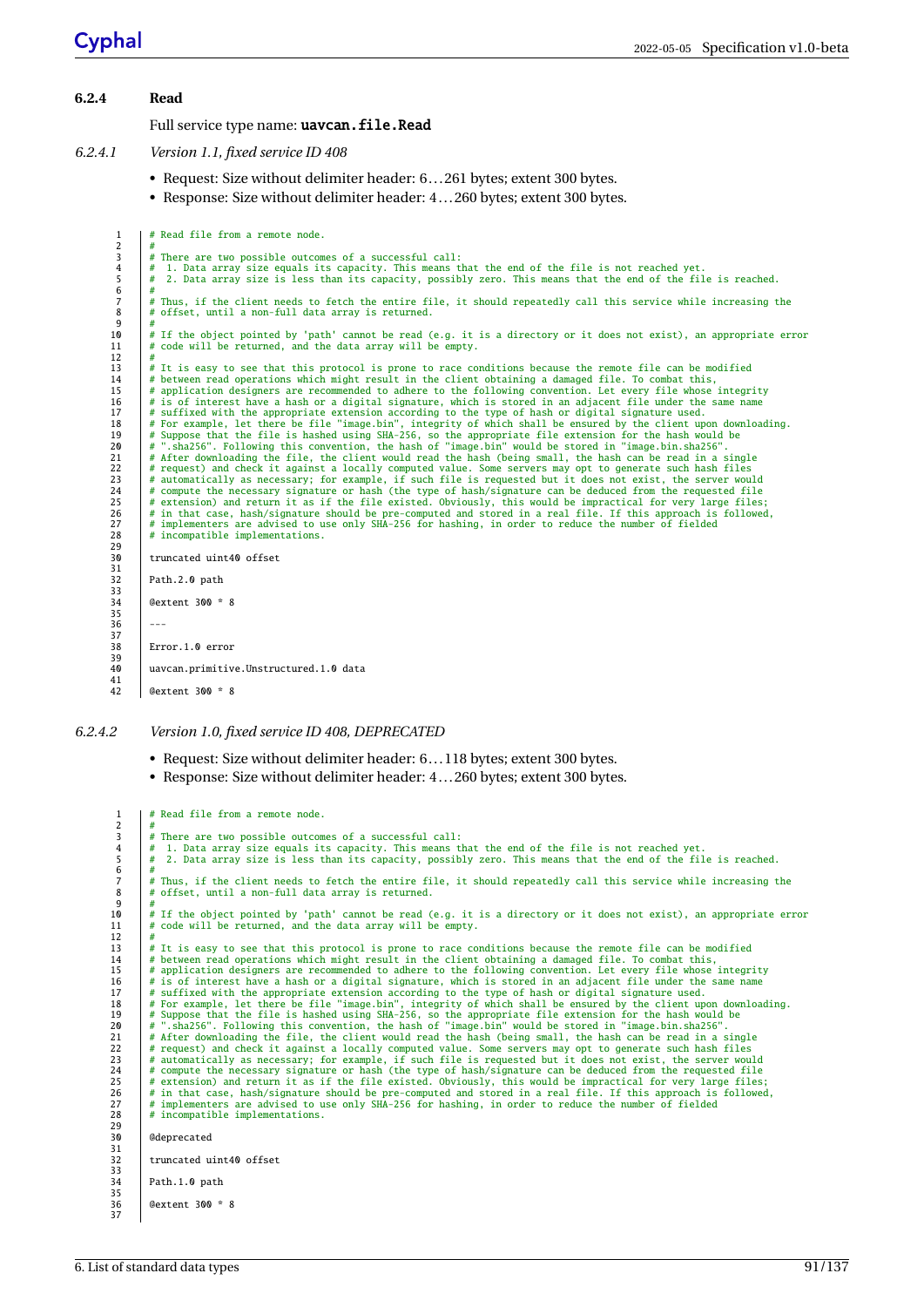- 38 --- 39 40 Error.1.0 error  $41$ <br> $42$ uint8[<=256] data
- $\frac{43}{44}$ 44 @extent 300 \* 8

### <span id="page-97-0"></span>**6.2.5 Write**

Full service type name: uavcan.file.Write

- *6.2.5.1 Version 1.1, fixed service ID 409*
	- Request: Size without delimiter header: 8... 519 bytes; extent 600 bytes.
	- Response: Size without delimiter header: 2 bytes; extent 48 bytes.

1  $\#$  Write into a remote file.<br>2  $\#$  The server shall place the The server shall place the contents of the field 'data' into the file pointed by 'path' at the offset specified by the field 'offset'.  $\begin{array}{c|c}\n3 & # \\
4 & # \\
5 & # \\
\end{array}$ When writing a file, the client should repeatedly call this service with data while advancing the offset until the # file is written completely. When the write sequence is completed, the client shall call the service one last time,<br>7 # with the offset set to the size of the file and with the data field empty, which will signal the serv 8 # transfer is finished.  $6789$ # When the write operation is complete, the server shall truncate the resulting file past the specified offset.  $10$ <br> $11$ <br> $12$ truncated uint40 offset  $\frac{13}{14}$ Path.2.0 path  $15$ <br> $16$ uavcan.primitive.Unstructured.1.0 data  $\frac{17}{18}$ 18 @extent 600 \* 8 19 20 --- 21 Error.1.0 error  $\frac{22}{23}$ <br> $\frac{23}{24}$ @extent  $48 * 8$ 

*6.2.5.2 Version 1.0, fixed service ID 409, DEPRECATED*

- Request: Size without delimiter header: 7... 311 bytes; extent 600 bytes.
- Response: Size without delimiter header: 2 bytes; extent 48 bytes.

```
1 # Write into a remote file.<br>
2 # The server shall place th<br>
3 # the field 'offset'.
  2 | # The server shall place the contents of the field 'data' into the file pointed by 'path' at the offset specified by<br>3 | # the field 'offset'.
 4/5<br>6
  # When writing a file, the client should repeatedly call this service with data while advancing the offset until the<br>6 # file is written completely. When the write sequence is completed, the client shall call the service o
  7 # with the offset set to the size of the file and with the data field empty, which will signal the server that the
8 # transfer is finished.
789<br>10\frac{1}{2} When the write operation is complete, the server shall truncate the resulting file past the specified offset.
11
12 @deprecated
13
         truncated uint40 offset
14<br>15Path.1.0 path
\frac{16}{17}<br>18
         uint8[<=192] data # 192 = 128 + 64; the write protocol permits usage of smaller chunks.
19
         @extent 600 * 8\frac{20}{21}\frac{1}{2}23
         Error.1.0 error
2526 @extent 48 * 8
```
# <span id="page-97-1"></span>**6.2.6 Error**

Full message type name: uavcan.file.Error

*6.2.6.1 Version 1.0*

Size 2 bytes; sealed.

1  $\parallel$  # Nested type.<br>2  $\parallel$  # Result of a # Result of a file system operation.  $\overline{3}$  $uint16 OK$  = 0<br> $uint16 UNKNOWN\_ERROR$  = 65535 uint16 UNKNOWN\_ERROR  $\begin{array}{c} 4 \\ 5 \\ 6 \end{array}$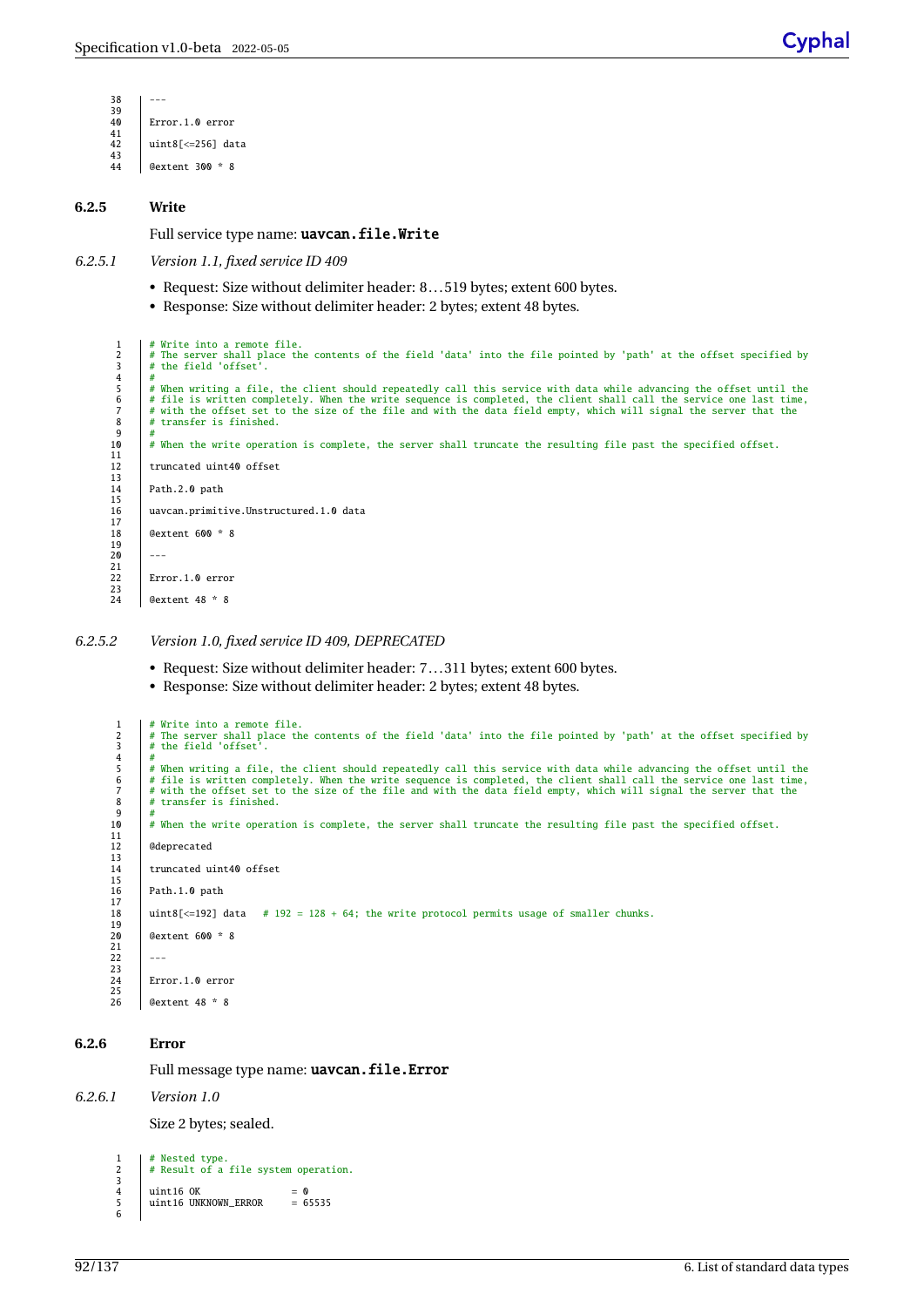```
7 | uint16 NOT_FOUND = 2<br>8 | uint16 IO_ERROR = 5
9 uint16 ACCESS_DENIED = 13<br>10 uint16 IS_DIRECTORY = 21<br>11 uint16 INVALID_VALUE = 22
10 | uint16 IS_DIRECTORY = 21 # I.e., attempted read/write on a path that points to a directory<br>11 | uint16 INVALID_VALUE = 22 # E.g., file name is not valid for the target file system
12 uint16 FILE_TOO_LARGE = 27
13 uint16 OUT_OF_SPACE = 28
14 uint16 NOT_SUPPORTED = 38
\frac{15}{16}uint16 value
17
```
@sealed

<span id="page-98-0"></span>**6.2.7 Path**

Full message type name: uavcan.file.Path

```
6.2.7.1 Version 2.0
```
Size 1... 256 bytes; sealed.

```
\begin{array}{c|c} 1 & # \text{ Nested type.} \\ 2 & # A file syste \end{array}# A file system path encoded in UTF8. The only valid separator is the forward slash "/".<br>3      # A single slash ("/") refers to the root directory (the location of which is defined by the server).<br>4      # Relative refere
 4 # Relative references (e.g. "<br>5 # Conventions (not enforced):<br>6 # - A path pointing to a fi
                     A path pointing to a file or a link to file should not end with a separator.
            7 # - A path pointing to a directory or to a link to directory should end with a separator.
 \begin{array}{c} 7 \\ 8 \\ 9 \end{array}9 uint8 SEPARATOR = '/'
10 uint8 MAX_LENGTH = 2 ** 8 - 1
11
12 | uint8[<=MAX_LENGTH] path
\frac{13}{14}@sealed
```
### *6.2.7.2 Version 1.0, DEPRECATED*

Size 1... 113 bytes; sealed.

```
1 # Nested type.<br>2 # A file syste<br>3 # A single sla
  # A file system path encoded in UTF8. The only valid separator is the forward slash "/".<br># A single slash ("/") refers to the root directory (the location of which is defined by the server).<br># Relative references (e.g. "..
  6 # - A path pointing to a file or a link to file should not end with a separator.
7 # - A path pointing to a directory or to a link to directory should end with a separator.
 \frac{8}{9}form the maximum path length limit is chosen as a trade-off between compatibility with deep directory structures and<br>10 ft the worst-case transfer length. The limit is 112 bytes, which allows all transfers containing a sin
            # of path and no other large data chunks to fit into two CAN FD frames.
\frac{11}{12}@deprecated
13<br>14<br>1515 uint8 SEPARATOR = '/'
16 uint8 MAX_LENGTH = 112
\frac{17}{18}uint8[<=MAX_LENGTH] path
\frac{19}{20}@sealed
```
# <span id="page-98-1"></span>**6.3 uavcan.internet.udp**

### <span id="page-98-2"></span>**6.3.1 HandleIncomingPacket**

Full service type name: uavcan.internet.udp.HandleIncomingPacket

- *6.3.1.1 Version 0.2, fixed service ID 500*
	- Request: Size without delimiter header: 4... 512 bytes; extent 600 bytes.
	- Response: Size without delimiter header: 0 bytes; extent 63 bytes.

```
4 This message carries UDP packets sent from a remote host on the Internet or a LAN to a node on the local Cyphal bus.<br>
4 Please refer to the definition of the message type OutgoingPacket for a general overview of the pack
           # Please refer to the definition of the message type OutgoingPacket for a general overview of the packet forwarding
          # logic.
 \frac{4}{5}<sup>1</sup> # This data type has been made a service type rather than a message type in order to make its transfers addressable,<br><sup>1</sup> # allowing nodes to employ hardware acceptance filters for filtering out forwarded datagrams that
  4 allowing nodes to employ hardware acceptance filters for filtering out forwarded datagrams that are not addressed<br>4 to them. Additionally, requiring the destination nodes to always respond upon reception of the forwarded
9 # out, the modem node is permitted to remove the corresponding entry from the NAT table immediately, not waiting
10 # for its TTL to expire.
\frac{11}{12}<sup>11</sup> \mu It should be noted that this data type definition intentionally leaves out the source address. This is done in<br>13 \mu order to simplify the implementation reduce the bus traffic overhead, and because the pature
# order to simplify the implementation, reduce the bus traffic overhead, and because the nature of the<br>14 # communication patterns proposed by this set of messages does not provide a valid way to implement server hosts<br>15 
           16 # determine the address of the sender simply by mapping the field session_id to their internally maintained states.
```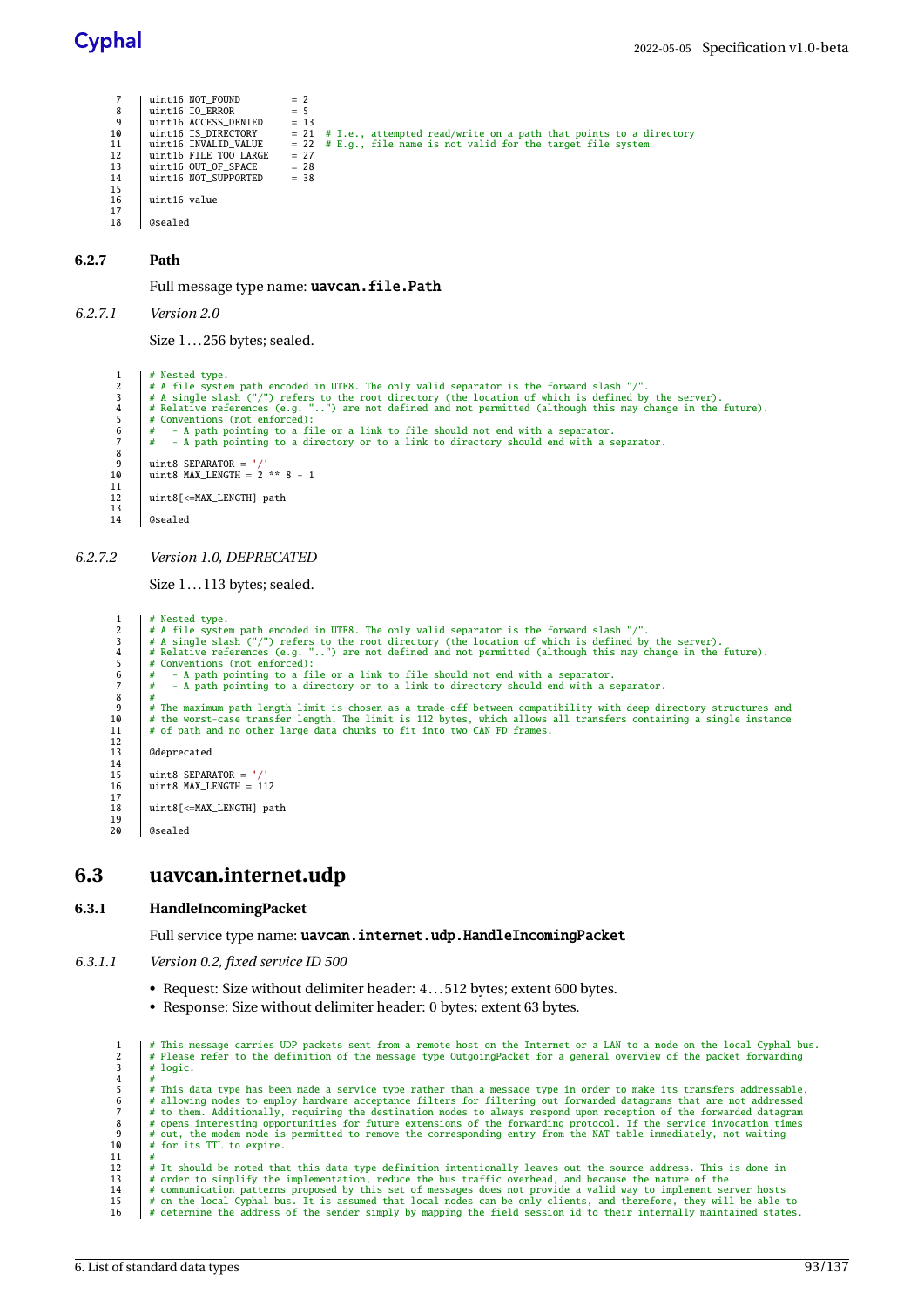17 # Furthermore, it is uncertain what is the optimal way of representing the source address for 18 # client nodes: it is assumed that the local nodes will mostly use DNS names rather than IP addresses, so if there 19 # was a source address field, modem nodes would have to perform reverse mapping from the IP address they received<br>
20 # the datagram from to the corresponding DNS name that was used by the local node with the outgoing m % 20 yet the datagram from to the corresponding DNS name that was used by the local node with the outgoing message. This<br>21 yet approach creates a number of troubling corner cases and adds a fair amount of hidden complexit # implementation of modem nodes. 22<br>23<br>24<br>25 # It is recommended to perform service invocations at the same transfer priority level as was used for broadcasting<br>25 # the latest matching message of type OutgoingPacket. However, meeting this recommendation would re 27  $#$  this recommendation and resort to a fixed priority level instead. In the case of a fixed priority level, it is<br>28  $#$  advised to use the lowest transfer priority level. 29<br>30 30 uint16 session\_id<br>31 # This field shall<br>32 # packet using the # This field shall contain the same value that was used by the local node when sending the corresponding outgoing<br>32 | # packet using the message type OutgoingPacket. This value will be used by the local node to match the  $33$  # with its local context. 34 35 uint8[<=508] payload<br>36 # Effective payload. 36 # Effective payload. This data will be forwarded from the remote host verbatim. 37 # UDP packets that contain more than 508 bytes of payload may be dropped by some types of 38 # communication equipment. Refer to RFC 791 and 2460 for an in-depth review. 39 # Datagrams that exceed the capacity of this field should be discarded by the modem node. 40 41 @extent 600 \* 8 42 43 --- 44 45 @extent 63 \* 8

### *6.3.1.2 Version 0.1, fixed service ID 500, DEPRECATED*

- Request: Size without delimiter header: 4... 313 bytes; extent 600 bytes.
- Response: Size without delimiter header: 0 bytes; extent 63 bytes.

<sup>1</sup> # This message carries UDP packets sent from a remote host on the Internet or a LAN to a node on the local Cyphal bus.<br><sup>2</sup> # Please refer to the definition of the message type OutgoingPacket for a general overview of t # Please refer to the definition of the message type OutgoingPacket for a general overview of the packet forwarding  $3 1 0 0 1 0$ 4 # # This data type has been made a service type rather than a message type in order to make its transfers addressable,<br># allowing nodes to employ hardware acceptance filters for filtering out forwarded datagrams that are not 10  $\#$  for its TTL to expire.<br>11  $\#$ # It should be noted that this data type definition intentionally leaves out the source address. This is done in<br>
# order to simplify the implementation, reduce the bus traffic overhead, and because the nature of the<br>
# co 22 # implementation of modem nodes.  $\frac{23}{24}$ # It is recommended to perform service invocations at the same transfer priority level as was used for broadcasting<br>25 # the latest matching message of type OutgoingPacket. However, meeting this recommendation would requir # advised to use the lowest transfer priority level.  $28$ <br> $29$ <br> $30$ **@deprecated** 31<br>32 32  $\begin{array}{|l|} \hline \text{uint16 session_id} \\ \hline \text{33} & \text{# This field shall} \end{array}$ # This field shall contain the same value that was used by the local node when sending the corresponding outgoing<br>34 # packet using the message type OutgoingPacket. This value will be used by the local node to match the 35 # with its local context.  $\frac{36}{37}$ uint8[<=309] payload # Effective payload. This data will be forwarded from the remote host verbatim.<br>40 # UDP packets that contain more than 508 bytes of payload may be dropped by some types of<br>41 # Communication equipment. Refer to RFC 791 an # Datagrams that exceed the capacity of this field should be discarded by the modem node.  $42$ <br> $43$ <br> $44$ <br> $45$ 44 @extent 600 \* 8 45 @assert \_offset\_ % 8 == {0} 46 @assert \_offset\_.max == (313 \* 8) # At most five CAN FD frames 47  $-48$ 49<br>50 Gextent  $63 * 8$ 

### <span id="page-99-0"></span>**6.3.2 OutgoingPacket**

Full message type name: uavcan.internet.udp.OutgoingPacket

*6.3.2.1 Version 0.2, fixed subject ID 8174*

Size without delimiter header: 8... 561 bytes; extent 600 bytes.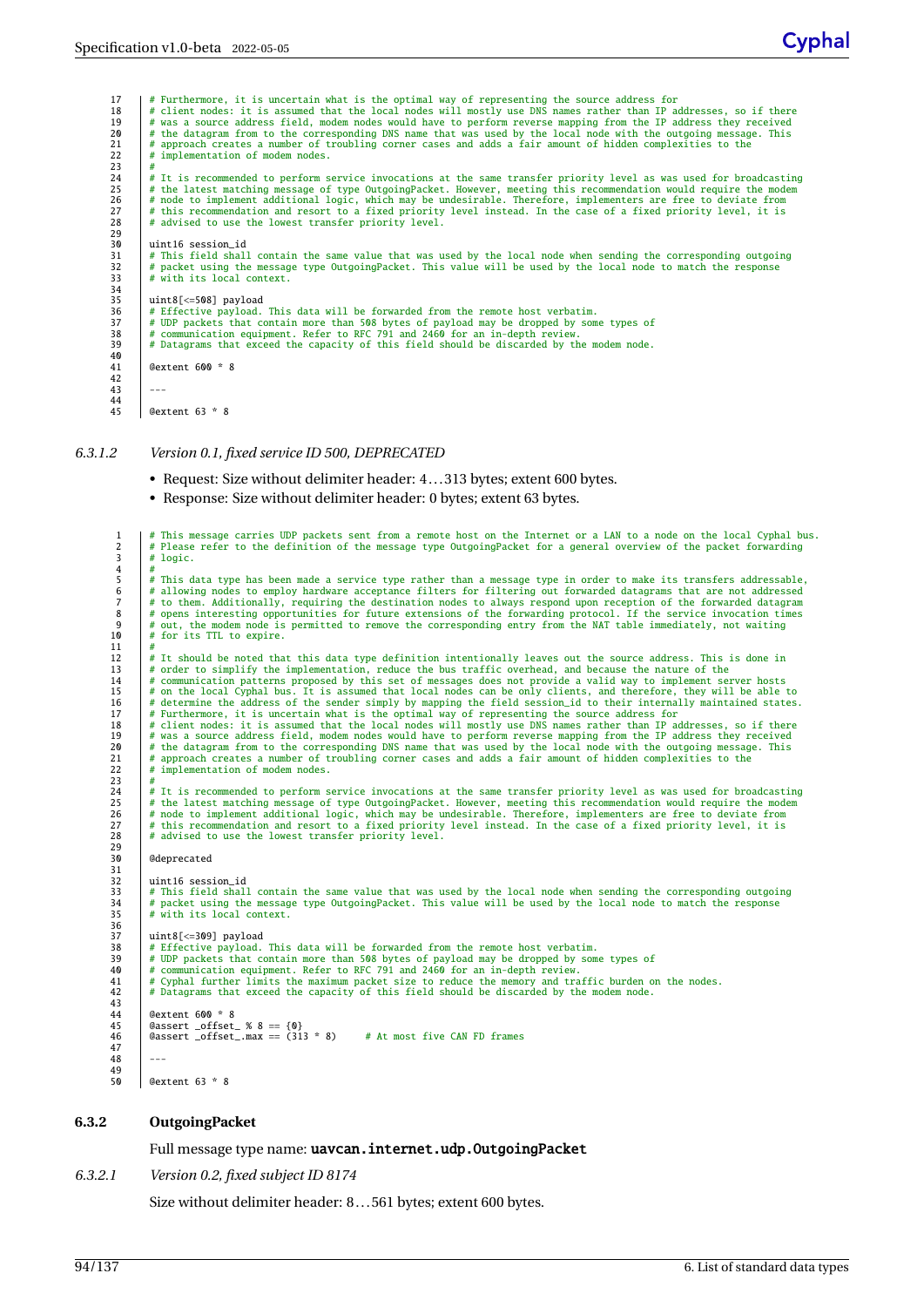|                                 | # This message carries UDP packets from a node on the local bus to a remote host on the Internet or a LAN.                                                                                                                                                                                                                                                                                                                                                                                                                                                                                                                                                                                                                                                                                                                                                                                                                                                                                                                                                         |
|---------------------------------|--------------------------------------------------------------------------------------------------------------------------------------------------------------------------------------------------------------------------------------------------------------------------------------------------------------------------------------------------------------------------------------------------------------------------------------------------------------------------------------------------------------------------------------------------------------------------------------------------------------------------------------------------------------------------------------------------------------------------------------------------------------------------------------------------------------------------------------------------------------------------------------------------------------------------------------------------------------------------------------------------------------------------------------------------------------------|
|                                 | # Any node can broadcast a message of this type.                                                                                                                                                                                                                                                                                                                                                                                                                                                                                                                                                                                                                                                                                                                                                                                                                                                                                                                                                                                                                   |
|                                 | # All nodes that are capable of communication with the Internet or a LAN should subscribe to messages<br># of this type and forward the payload to the indicated host and port using exactly one UDP datagram<br># per message (i.e. additional fragmentation is to be avoided). Such nodes will be referred to as<br># "modem nodes".                                                                                                                                                                                                                                                                                                                                                                                                                                                                                                                                                                                                                                                                                                                             |
| #                               | # It is expected that some systems will have more than one modem node available.<br># Each modem node is supposed to forward every message it sees, which will naturally create<br># some degree of modular redundancy and fault tolerance. The remote host should therefore be able to<br># properly handle possibly duplicated messages from different source addresses, in addition to<br># possible duplications introduced by the UDP/IP protocol itself. There are at least two obvious<br># strategies that can be employed by the remote host:                                                                                                                                                                                                                                                                                                                                                                                                                                                                                                             |
| #<br>#<br>#<br>#                | - Accept only the first message, ignore duplicates. This approach requires that the UDP stream<br>should contain some metadata necessary for the remote host to determine the source and ordering<br>of each received datum. This approach works best for periodic data, such as telemetry, where<br>the sender does not expect any responses.                                                                                                                                                                                                                                                                                                                                                                                                                                                                                                                                                                                                                                                                                                                     |
| #<br>#<br>#<br>#<br>#<br>#<br># | - Process all messages, including duplicates. This approach assumes that the remote host acts<br>as a server, processing all received requests and providing responses to each. This arrangement<br>implies that the client may receive duplicated responses. It is therefore the client's<br>responsibility to resolve the possible ambiguity. An obvious solution is to accept the first<br>arrived response and ignore the later ones.                                                                                                                                                                                                                                                                                                                                                                                                                                                                                                                                                                                                                          |
|                                 | # Applications are free to choose whatever redundancy management strategy works best for them.                                                                                                                                                                                                                                                                                                                                                                                                                                                                                                                                                                                                                                                                                                                                                                                                                                                                                                                                                                     |
|                                 | # If the source node expects that the remote host will send some data back, it shall explicitly notify<br># the modem nodes about this, so that they could prepare to perform reverse forwarding when the<br># expected data arrives from the remote host. The technique of reverse forwarding is known in<br># networking as IP Masquerading, or (in general) Network Address Translation (NAT). The notification<br># is performed by means of setting one of the corresponding flags defined below.                                                                                                                                                                                                                                                                                                                                                                                                                                                                                                                                                             |
| #<br>#<br>#                     | # In order to be able to match datagrams received from remote hosts and the local nodes they should<br># be forwarded to, modem nodes are required to keep certain metadata about outgoing datagrams. Such<br># metadata is stored in a data structure referred to as "NAT table", where every entry would normally<br># contain at least the following fields:<br>- The local UDP port number that was used to send the outgoing datagram from.<br>Per RFC 4787, the port number is chosen by the modem node automatically.<br>- The node-ID of the local node that has sent the outgoing datagram.<br>- Value of the field session_id defined below.                                                                                                                                                                                                                                                                                                                                                                                                             |
| #                               | - Possibly some other data, depending on the implementation.                                                                                                                                                                                                                                                                                                                                                                                                                                                                                                                                                                                                                                                                                                                                                                                                                                                                                                                                                                                                       |
|                                 | # The modem nodes are required to keep each NAT table entry for at least NAT_ENTRY_MIN_TTL seconds<br># since the last reverse forwarding action was performed. Should the memory resources of the modem node<br># be exhausted, it is allowed to remove old NAT entries earlier, following the policy of least recent use.                                                                                                                                                                                                                                                                                                                                                                                                                                                                                                                                                                                                                                                                                                                                        |
|                                 | # Having received a UDP packet from a remote host, the modem node would check the NAT table in order<br># to determine where on the Cyphal bus the received data should be forwarded to. If the NAT table<br># contains no matches, the received data should be silently dropped. If a match is found, the<br># modem node will forward the data to the recipient node using the service HandleIncomingPacket.<br># If the service invocation times out, the modem node is permitted to remove the corresponding entry from<br># the NAT table immediately (but it is not required). This will ensure that the modem nodes will not be<br># tasked with translations for client nodes that are no longer online or are unreachable.<br># Additionally, client nodes will be able to hint the modem nodes to remove translation entries they no<br># longer need by simply refusing to respond to the corresponding service invocation. Please refer to<br># the definition of that service data type for a more in-depth review of the reverse forwarding process. |
| #                               | # Modem nodes can also perform traffic shaping, if needed, by means of delaying or dropping UDP<br># datagrams that exceed the quota.                                                                                                                                                                                                                                                                                                                                                                                                                                                                                                                                                                                                                                                                                                                                                                                                                                                                                                                              |
|                                 | # To summarize, a typical data exchange occurrence should amount to the following actions:                                                                                                                                                                                                                                                                                                                                                                                                                                                                                                                                                                                                                                                                                                                                                                                                                                                                                                                                                                         |
| #<br>#                          | - A local Cyphal node broadcasts a message of type OutgoingPacket with the payload it needs<br>to forward. If the node expects the remote host to send any data back, it sets the masquerading flag.                                                                                                                                                                                                                                                                                                                                                                                                                                                                                                                                                                                                                                                                                                                                                                                                                                                               |
| #<br>#                          | - Every modem node on the bus receives the message and performs the following actions:                                                                                                                                                                                                                                                                                                                                                                                                                                                                                                                                                                                                                                                                                                                                                                                                                                                                                                                                                                             |
| #<br>#<br>#                     | - The domain name is resolved, unless the destination address provided in the message<br>is already an IP address, in which case this step should be skipped.                                                                                                                                                                                                                                                                                                                                                                                                                                                                                                                                                                                                                                                                                                                                                                                                                                                                                                      |
| #<br>#<br>#                     | - The domain name to IP address mapping is added to the local DNS cache, although this<br>part is entirely implementation defined and is not required.                                                                                                                                                                                                                                                                                                                                                                                                                                                                                                                                                                                                                                                                                                                                                                                                                                                                                                             |
| #<br>#<br>#<br>#<br>#           | - The masquerading flag is checked. If it is set, a new entry is added to the NAT table.<br>If such entry already existed, its expiration timeout is reset. If no such entry existed<br>and a new one cannot be added because of memory limitations, the least recently used<br>(i.e. oldest) entry of the NAT table is replaced with the new one.                                                                                                                                                                                                                                                                                                                                                                                                                                                                                                                                                                                                                                                                                                                 |
| #<br>#                          | - The payload is forwarded to the determined IP address.                                                                                                                                                                                                                                                                                                                                                                                                                                                                                                                                                                                                                                                                                                                                                                                                                                                                                                                                                                                                           |
| #<br>#<br>#                     | - At this point, direct forwarding is complete. Should any of the modem nodes receive an incoming<br>packet, they would attempt to perform a reverse forwarding according to the above provided algorithm.                                                                                                                                                                                                                                                                                                                                                                                                                                                                                                                                                                                                                                                                                                                                                                                                                                                         |
|                                 | # It is recommended to use the lowest transport priority level when broadcasting messages of this type,<br># in order to avoid interference with a real-time traffic on the bus. Usage of higher priority levels is<br># unlikely to be practical because the latency and throughput limitations introduced by the on-board radio<br># communication equipment are likely to vastly exceed those of the local CAN bus.                                                                                                                                                                                                                                                                                                                                                                                                                                                                                                                                                                                                                                             |
|                                 | uint32 NAT_ENTRY_MIN_TTL = 24 $*$ 60 $*$ 60 # [second]<br># Modem nodes are required to keep the NAT table entries alive for at least this amount of time, unless the<br># table is overflowed, in which case they are allowed to remove least recently used entries in favor of<br># newer ones. Modem nodes are required to be able to accommodate at least 100 entries in the NAT table.                                                                                                                                                                                                                                                                                                                                                                                                                                                                                                                                                                                                                                                                        |
|                                 | uint16 session_id<br># This field is set to an arbitrary value by the transmitting node in order to be able to match the response<br># with the locally kept context. The function of this field is virtually identical to that of UDP/IP port<br># numbers. This value can be set to zero safely if the sending node does not have multiple contexts to<br># distinguish between.                                                                                                                                                                                                                                                                                                                                                                                                                                                                                                                                                                                                                                                                                 |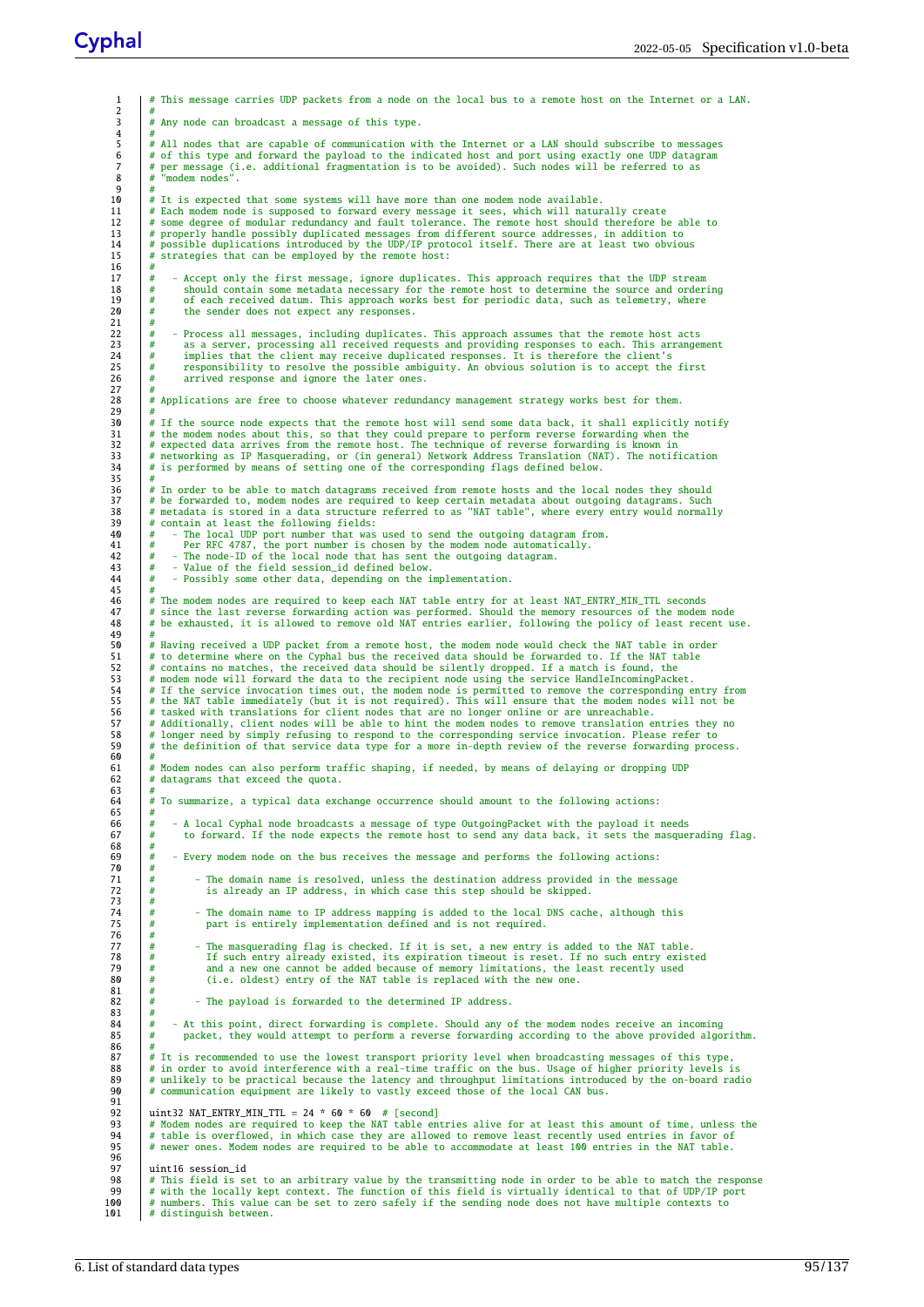| 102 |                                                                                                                      |
|-----|----------------------------------------------------------------------------------------------------------------------|
| 103 | uint16 destination_port                                                                                              |
| 104 | # UDP destination port number.                                                                                       |
| 105 |                                                                                                                      |
| 106 | $uint8$ $<=45$ ] destination_address                                                                                 |
| 107 | # Domain name or IP address where the payload should be forwarded to.                                                |
| 108 | # Note that broadcast addresses are allowed here, for example, 255.255.255.255.                                      |
| 109 | # Broadcasting with masquerading enabled works the same way as unicasting with masquerading enabled: the modem       |
| 110 | # node should take care to channel all traffic arriving at the opened port from any source to the node that          |
| 111 | # requested masquerading.                                                                                            |
| 112 | # The full domain name length may not exceed 253 octets, according to the DNS specification.                         |
| 113 | # Cyphal imposes a stricter length limit in order to reduce the memory and traffic burden on the bus: 45 characters. |
| 114 | # 45 characters is the amount of space that is required to represent the longest possible form of an IPv6 address    |
| 115 | # (an IPv4-mapped IPv6 address). Examples:                                                                           |
| 116 | "forum.opencyphal.org"<br>- domain name                                                                              |
| 117 | "192.168.1.1"<br>- IPv4 address<br>#                                                                                 |
| 118 | "2001:0db8:85a3:0000:0000:8a2e:0370:7334" - IPv6 address, full form                                                  |
| 119 | #<br>"2001:db8:85a3::8a2e:370:7334" - IPv6 address, same as above, short form (preferred)                            |
| 120 | "ABCD:ABCD:ABCD:ABCD:ABCD:ABCD:192.168.158.190" - IPv4-mapped IPv6, full form (length limit, 45 characters)<br>#     |
| 121 |                                                                                                                      |
| 122 | @assert offset $% 8 == 10$                                                                                           |
| 123 |                                                                                                                      |
| 124 | bool use_masquerading<br># Expect data back (i.e., instruct the modem to use the NAT table).                         |
| 125 | bool use dtls<br># Use Datagram Transport Layer Security. Drop the packet if DTLS is not supported.                  |
| 126 | # Option flags.                                                                                                      |
| 127 | void6                                                                                                                |
| 128 |                                                                                                                      |
| 129 | uint8[<=508] payload                                                                                                 |
| 130 | # Effective payload. This data will be forwarded to the remote host verbatim.                                        |
| 131 | # UDP packets that contain more than 508 bytes of payload may be dropped by some types of                            |
| 132 | # communication equipment. Refer to RFC 791 and 2460 for an in-depth review.                                         |
| 133 |                                                                                                                      |
| 134 | @extent 600 * 8                                                                                                      |
|     |                                                                                                                      |

# *6.3.2.2 Version 0.1, fixed subject ID 8174, DEPRECATED*

Size without delimiter header: 8... 313 bytes; extent 600 bytes.

| 1<br>2                           | # This message carries UDP packets from a node on the local bus to a remote host on the Internet or a LAN.                                                                                                                                                                                                                                                                                                                                                                                             |
|----------------------------------|--------------------------------------------------------------------------------------------------------------------------------------------------------------------------------------------------------------------------------------------------------------------------------------------------------------------------------------------------------------------------------------------------------------------------------------------------------------------------------------------------------|
| 3<br>4                           | # Any node can broadcast a message of this type.                                                                                                                                                                                                                                                                                                                                                                                                                                                       |
| 5                                | # All nodes that are capable of communication with the Internet or a LAN should subscribe to messages                                                                                                                                                                                                                                                                                                                                                                                                  |
| 6                                | # of this type and forward the payload to the indicated host and port using exactly one UDP datagram                                                                                                                                                                                                                                                                                                                                                                                                   |
| $\overline{7}$                   | # per message (i.e. additional fragmentation is to be avoided). Such nodes will be referred to as                                                                                                                                                                                                                                                                                                                                                                                                      |
| 8                                | # "modem nodes".                                                                                                                                                                                                                                                                                                                                                                                                                                                                                       |
| 9                                | # It is expected that some systems will have more than one modem node available.                                                                                                                                                                                                                                                                                                                                                                                                                       |
| 10                               | # Each modem node is supposed to forward every message it sees, which will naturally create                                                                                                                                                                                                                                                                                                                                                                                                            |
| 11                               | # some degree of modular redundancy and fault tolerance. The remote host should therefore be able to                                                                                                                                                                                                                                                                                                                                                                                                   |
| 12                               | # properly handle possibly duplicated messages from different source addresses, in addition to                                                                                                                                                                                                                                                                                                                                                                                                         |
| 13                               | # possible duplications introduced by the UDP/IP protocol itself. There are at least two obvious                                                                                                                                                                                                                                                                                                                                                                                                       |
| 14                               | strategies that can be employed by the remote host:                                                                                                                                                                                                                                                                                                                                                                                                                                                    |
| 15                               | #                                                                                                                                                                                                                                                                                                                                                                                                                                                                                                      |
| 16<br>17<br>18<br>19<br>20<br>21 | #<br>#<br>- Accept only the first message, ignore duplicates. This approach requires that the UDP stream<br>#<br>should contain some metadata necessary for the remote host to determine the source and ordering<br>#<br>of each received datum. This approach works best for periodic data, such as telemetry, where<br>#<br>the sender does not expect any responses.<br>#                                                                                                                           |
| 22<br>23<br>24<br>25<br>26       | #<br>- Process all messages, including duplicates. This approach assumes that the remote host acts<br>as a server, processing all received requests and providing responses to each. This arrangement<br>#<br>#<br>implies that the client may receive duplicated responses. It is therefore the client's<br>#<br>responsibility to resolve the possible ambiguity. An obvious solution is to accept the first<br>#<br>arrived response and ignore the later ones.                                     |
| 27<br>28<br>29                   | # Applications are free to choose whatever redundancy management strategy works best for them.                                                                                                                                                                                                                                                                                                                                                                                                         |
| 30<br>31<br>32<br>33<br>34<br>35 | # If the source node expects that the remote host will send some data back, it shall explicitly notify<br># the modem nodes about this, so that they could prepare to perform reverse forwarding when the<br># expected data arrives from the remote host. The technique of reverse forwarding is known in<br># networking as IP Masquerading, or (in general) Network Address Translation (NAT). The notification<br># is performed by means of setting one of the corresponding flags defined below. |
| 36                               | # In order to be able to match datagrams received from remote hosts and the local nodes they should                                                                                                                                                                                                                                                                                                                                                                                                    |
| 37                               | # be forwarded to, modem nodes are required to keep certain metadata about outgoing datagrams. Such                                                                                                                                                                                                                                                                                                                                                                                                    |
| 38                               | # metadata is stored in a data structure referred to as "NAT table", where every entry would normally                                                                                                                                                                                                                                                                                                                                                                                                  |
| 39                               | contain at least the following fields:                                                                                                                                                                                                                                                                                                                                                                                                                                                                 |
| 40<br>41<br>42<br>43             | - The local UDP port number that was used to send the outgoing datagram from.<br>Per RFC 4787, the port number is chosen by the modem node automatically.<br>#<br>- The node-ID of the local node that has sent the outgoing datagram.<br>- Value of the field session_id defined below.                                                                                                                                                                                                               |
| 44                               | - Possibly some other data, depending on the implementation.                                                                                                                                                                                                                                                                                                                                                                                                                                           |
| 45                               | #                                                                                                                                                                                                                                                                                                                                                                                                                                                                                                      |
| 46                               | # The modem nodes are required to keep each NAT table entry for at least NAT_ENTRY_MIN_TTL seconds                                                                                                                                                                                                                                                                                                                                                                                                     |
| 47                               | # since the last reverse forwarding action was performed. Should the memory resources of the modem node                                                                                                                                                                                                                                                                                                                                                                                                |
| 48                               | # be exhausted, it is allowed to remove old NAT entries earlier, following the policy of least recent use.                                                                                                                                                                                                                                                                                                                                                                                             |
| 49                               | #                                                                                                                                                                                                                                                                                                                                                                                                                                                                                                      |
| 50                               | # Having received a UDP packet from a remote host, the modem node would check the NAT table in order                                                                                                                                                                                                                                                                                                                                                                                                   |
| 51                               | # to determine where on the Cyphal bus the received data should be forwarded to. If the NAT table                                                                                                                                                                                                                                                                                                                                                                                                      |
| 52                               | # contains no matches, the received data should be silently dropped. If a match is found, the                                                                                                                                                                                                                                                                                                                                                                                                          |
| 53                               | # modem node will forward the data to the recipient node using the service HandleIncomingPacket.                                                                                                                                                                                                                                                                                                                                                                                                       |
| 54                               | # If the service invocation times out, the modem node is permitted to remove the corresponding entry from                                                                                                                                                                                                                                                                                                                                                                                              |
| 55                               | # the NAT table immediately (but it is not required). This will ensure that the modem nodes will not be                                                                                                                                                                                                                                                                                                                                                                                                |
| 56                               | # tasked with translations for client nodes that are no longer online or are unreachable.                                                                                                                                                                                                                                                                                                                                                                                                              |
| 57                               | # Additionally, client nodes will be able to hint the modem nodes to remove translation entries they no                                                                                                                                                                                                                                                                                                                                                                                                |
| 58                               | # longer need by simply refusing to respond to the corresponding service invocation. Please refer to                                                                                                                                                                                                                                                                                                                                                                                                   |
| 59                               | # the definition of that service data type for a more in-depth review of the reverse forwarding process.                                                                                                                                                                                                                                                                                                                                                                                               |
| 60                               | #                                                                                                                                                                                                                                                                                                                                                                                                                                                                                                      |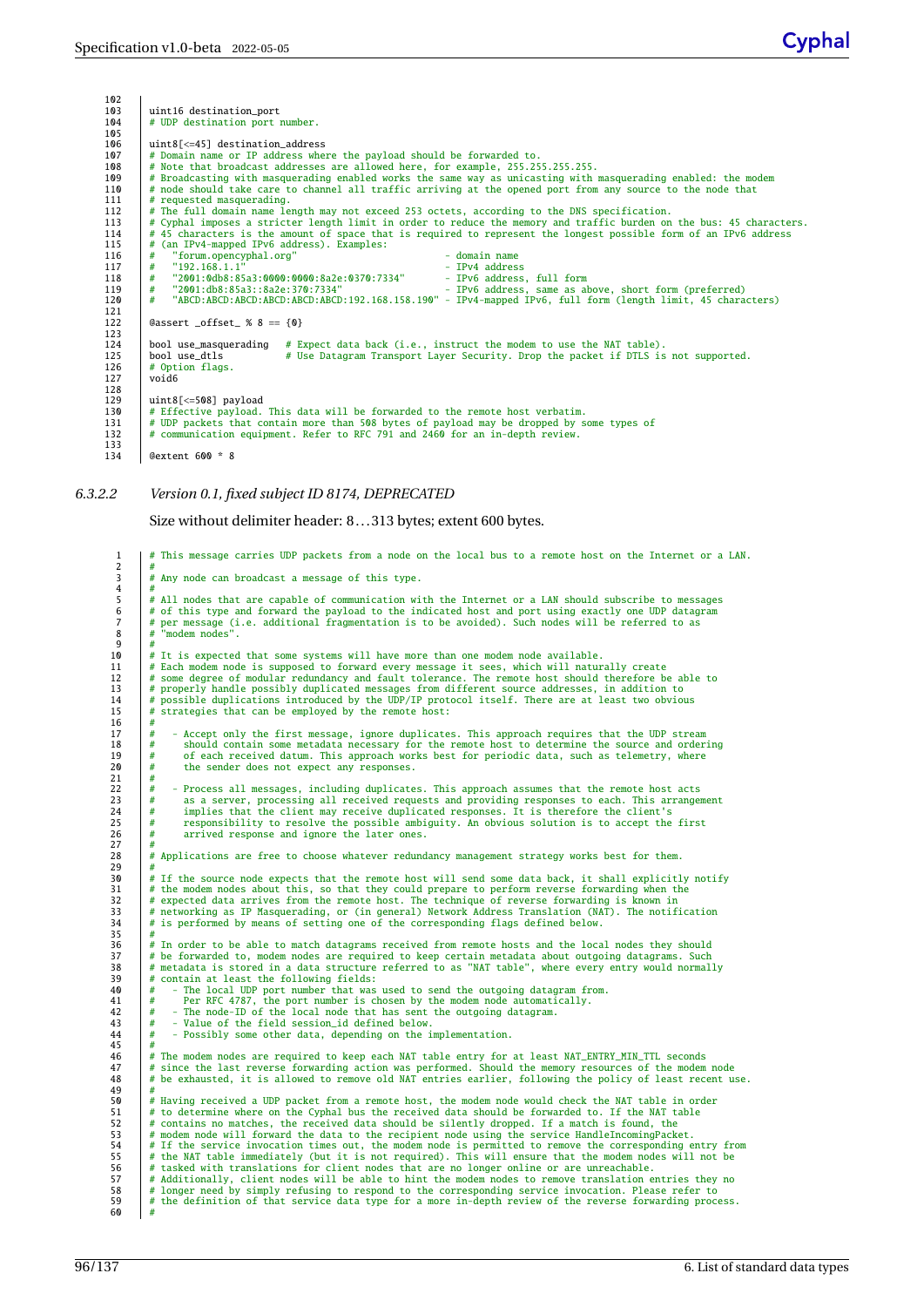61 # Modem nodes can also perform traffic shaping, if needed, by means of delaying or dropping UDP 62 # datagrams that exceed the quota. 63 # # To summarize, a typical data exchange occurrence should amount to the following actions:  $\begin{array}{c|c}\n 64 & \# \\
 65 & \# \\
 66 & \# \\
 67 & \# \\
 \end{array}$ 66 # - A local Cyphal node broadcasts a message of type OutgoingPacket with the payload it needs 67 # to forward. If the node expects the remote host to send any data back, it sets the masquerading flag. 68 #  $69$   $\#$  - Every modem node on the bus receives the message and performs the following actions: 70<br>71<br>72 71 # - The domain name is resolved, unless the destination address provided in the message 72 # is already an IP address, in which case this step should be skipped.  $\begin{array}{c|c} 73 & \# \\ 74 & \# \end{array}$  $\frac{m}{t}$  - The domain name to IP address mapping is added to the local DNS cache, although this  $\frac{m}{t}$  nart is entirely implementation defined and is not required part is entirely implementation defined and is not required.  $\begin{array}{c|c}\n75 & \# \\
76 & \# \\
77 & \# \\
\end{array}$ <sup>#</sup> - The masquerading flag is checked. If it is set, a new entry is added to the NAT table.<br>
78 # If such entry already existed, its expiration timeout is reset. If no such entry exist<br>
79 # and a new one cannot be added 78 # If such entry already existed, its expiration timeout is reset. If no such entry existed 79 # and a new one cannot be added because of memory limitations, the least recently used 80 # (i.e. oldest) entry of the NAT table is replaced with the new one.  $\frac{81}{81}$ - The payload is forwarded to the determined IP address.  $\begin{array}{c|c}\n 82 & # \\
 83 & # \\
 84 & # \\
 \end{array}$  $\begin{array}{c|c} 84 & # & - \text{At this point, direct forwarding is complete. Should any of the modem nodes receive an incoming packet, they would attempt to perform a reverse forwarding according to the above provided also.} \end{array}$ packet, they would attempt to perform a reverse forwarding according to the above provided algorithm. 86<br>87 87 | # It is recommended to use the lowest transport priority level when broadcasting messages of this type,<br>88 | # in order to avoid interference with a real-time traffic on the bus. Usage of higher priority levels is 89 # unlikely to be practical because the latency and throughput limitations introduced by the on-board radio 90 # communication equipment are likely to vastly exceed those of the local CAN bus. 91 92 **@deprecated** 93 94 uint32 NAT\_ENTRY\_MIN\_TTL = 24 \* 60 \* 60 # [second] 95 # Modem nodes are required to keep the NAT table entries alive for at least this amount of time, unless the 96 # table is overflowed, in which case they are allowed to remove least recently used entries in favor of 97 # newer ones. Modem nodes are required to be able to accommodate at least 100 entries in the NAT table. 98 99 | uint16 session\_id<br>100 | # This field is se 4 This field is set to an arbitrary value by the transmitting node in order to be able to match the response<br>101 # with the locally kept context. The function of this field is virtually identical to that of UDP/IP port<br>102 103 # distinguish between.  $104$ <br> $105$ 105 uint16 destination\_port<br>106 # UDP destination port # UDP destination port number. 107<br>108 108  $\mu$  uint8[ $\leq$ =45] destination\_address<br>109  $\#$  Domain name or IP address when a dependent name or IP address where the payload should be forwarded to.<br>110 # Note that broadcast addresses are allowed here, for example, 255.255.255.255.<br>111 # Broadcasting with masquerading enabled works the same way 113 # requested masquerading.<br>114 # The full domain name le 114 # The full domain name length may not exceed 253 octets, according to the DNS specification.<br>115 # Cyphal imposes a stricter length limit in order to reduce the memory and traffic burden on # Cyphal imposes a stricter length limit in order to reduce the memory and traffic burden on the bus: 45 characters.<br>116 # 45 characters is the amount of space that is required to represent the longest possible form of an 117 # 15 cm and the call of the distribution of space channels:<br>118 # "forum opencyphel org" 118 # "forum.opencyphal.org" - domain name 119 # "192.168.1.1" - IPv4 address 120 # "2001:0db8:85a3:0000:0000:8a2e:0370:7334" - IPv6 address, full form 121 # "2001:db8:85a3::8a2e:370:7334" - IPv6 address, same as above, short form (preferred) 122 # "ABCD:ABCD:ABCD:ABCD:ABCD:ABCD:192.168.158.190" - IPv4-mapped IPv6, full form (length limit, 45 characters) 123  $\texttt{Qassert}\_\texttt{offset}\_\texttt{\%}\$  ==  $\{\texttt{0}\}$ 125 126 bool use\_masquerading # Expect data back (i.e., instruct the modem to use the NAT table). 127 bool use\_dtls # Use Datagram Transport Layer Security. Drop the packet if DTLS is not supported. 128 # Option flags.<br>129 | void6 void<sub>6</sub> 130<br>131 131 uint8[<=260] payload 132 # Effective payload. This data will be forwarded to the remote host verbatim. 133 # UDP packets that contain more than 508 bytes of payload may be dropped by some types of 134 # communication equipment. Refer to RFC 791 and 2460 for an in-depth review. 135 # Cyphal further limits the maximum packet size to reduce the memory and traffic burden on the nodes. 136 137 | @extent 600 \* 8<br>138 | @assert \_offset 138 @assert \_offset\_ % 8 == {0} 139 @assert \_offset\_.max / 8 == 313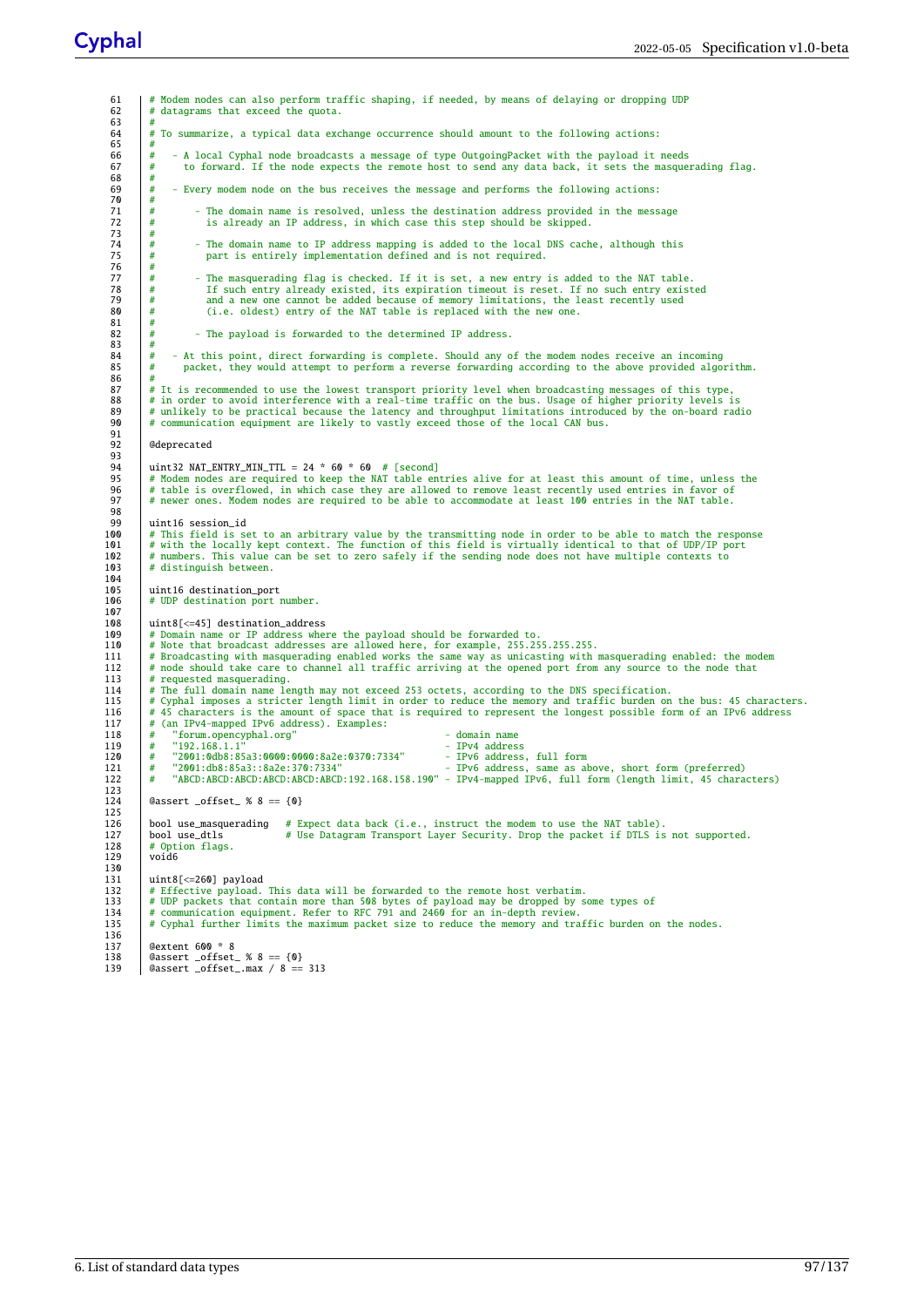# **6.4 uavcan.node**

### <span id="page-103-0"></span>**6.4.1 ExecuteCommand**

Full service type name: uavcan.node.ExecuteCommand

- *6.4.1.1 Version 1.1, fixed service ID 435*
	- Request: Size without delimiter header: 3... 258 bytes; extent 300 bytes.
	- Response: Size without delimiter header: 1 bytes; extent 48 bytes.

```
<sup>1</sup> # Instructs the server node to execute or commence execution of a simple predefined command.<br><sup>2</sup> # All standard commands are optional: i.e., not quaranteed to be supported by all nodes.
           # All standard commands are optional; i.e., not guaranteed to be supported by all nodes.
 \frac{3}{4}\begin{array}{c|c} 4 & \text{uint16 command} \\ 5 & \text{# Standard tree} \end{array}# Standard pre-defined commands are at the top of the range (defined below).<br>6 # Vendors can define arbitrary, vendor-specific commands in the bottom part of the range (starting from zero).<br>7 # Vendor-specific commands sha
 \begin{array}{c} 6 \\ 7 \\ 8 \\ 9 \end{array}9 uint16 COMMAND_RESTART = 65535<br>10 # Reboot the node.
10 + Reboot the node.<br>11 \# Note that some s
           # Note that some standard commands may or may not require a restart in order to take effect; e.g., factory reset.
\frac{12}{13}uint16 COMMAND POWER OFF = 6553414 # Shut down the node; further access will not be possible until the power is turned back on.
\frac{15}{16}16 uint16 COMMAND_BEGIN_SOFTWARE_UPDATE = 65533<br>17 # Begin the software update process using uaw
17 # Begin the software update process using uavcan.file.Read. This command makes use of the "parameter" field below.<br>
18 # The parameter contains the path to the new software image file to be downloaded by the server from
# The parameter contains the path to the new software image file to be downloaded by the server from the client<br>19 # using the standard service uavcan.file.Read. Observe that this operation swaps the roles of the client an
20 # the server.
\frac{21}{22}# Upon reception of this command, the server (updatee) will evaluate whether it is possible to begin the<br>
# software update process. If that is deemed impossible, the communal will be rejected with one of the<br>
# error code
# If there are no other conditions precluding the requested update, the updatee will return a SUCCESS and<br>30 # initiate the file transfer process by invoking the standard service uavcan.file.Read repeatedly until the file<br>
324 While the software is being updated, the updatee should set its mode (the field "mode" in uavcan.node.Heartbeat)<br>34 # to MODE_SOFTWARE_UPDATE. Please refer to the documentation for uavcan.node.Heartbeat for more informat
35 36<sup>36</sup> # It is recognized that most systems will have to interrupt their normal services to perform the software update<br><sup>37</sup> # (unless some form of software hot swapping is implemented, as is the case in some high-availabili
           # (unless some form of software hot swapping is implemented, as is the case in some high-availability systems).
38<br>39
\frac{39}{4} # Microcontrollers that are requested to update their firmware may need to stop execution of their current firmware
40 # and start the embedded bootloader (although other approaches are possible as well). In that case,<br>41 # while the embedded bootloader is running, the mode reported via the message uavcan.node.Heartbeat should be<br>42 # M
42 # MODE_SOFTWARE_UPDATE as long as the bootloader is runing, even if no update-related activities<br>44 # are currently underway. For example, if the update process failed and the bootloader cannot load the software,<br>45 # I
# the same mode MODE_SOFTWARE_UPDATE will be reported.<br>45 # It is also recognized that in a microcontroller setting, the application that served the update request will have<br>46 # to pass the update-related metadata (such 
48<br>49<br>5049 uint16 COMMAND_FACTORY_RESET = 65532
50 # Return the node's configuration back to the factory default settings (may require restart).
51 # Due to the uncertainty whether a restart is required, generic interfaces should always force a restart.
52<br>53<br>54
           uint16 COMMAND_EMERGENCY_STOP = 65531
            54 # Cease activities immediately, enter a safe state until restarted.
           55 # Further operation may no longer be possible until a restart command is executed.
55<br>56<br>57
57 uint16 COMMAND_STORE_PERSISTENT_STATES = 65530<br>
\# This command instructs the node to store the<br>
\# to the non-volatile storage. Nodes are allow
4 This command instructs the node to store the current configuration parameter values and other persistent states # to the non-volatile storage. Nodes are allowed to manage persistent states automatically, obviating the ne
63 # persistence management.
64<br>65<br>66
65 uint8[<=uavcan.file.Path.2.0.MAX_LENGTH] parameter
66 # A string parameter supplied to the command. The format and interpretation is command-specific.
67 # The standard commands do not use this field (ignore it), excepting the following:
68 # - COMMAND_BEGIN_SOFTWARE_UPDATE
69
70 @extent 300 * 8
\frac{1}{71}72 ---
73
74 uint8 STATUS_SUCCESS = 0 # Started or executed successfully
75 uint8 STATUS_FAILURE = 1 # Could not start or the desired outcome could not be reached
76 uint8 STATUS_NOT_AUTHORIZED = 2 # Denied due to lack of authorization
77 uint8 STATUS_BAD_COMMAND = 3 # The requested command is not known or not supported
78 uint8 STATUS_BAD_PARAMETER = 4 # The supplied parameter cannot be used with the selected command<br>79 uint8 STATUS_BAD_STATE = 5 # The supplied parameter cannot be used with the selected command<br>80 uint8 STATUS_INTERNAL_
79 uint8 STATUS_BAD_STATE = 5 # The current state of the node does not permit execution of this command
80 uint8 STATUS_INTERNAL_ERROR = 6 # The operation should have succeeded but an unexpected failure occurred
81 uint8 status
82 # The result of the request.
83
           @extent 48 * 8
```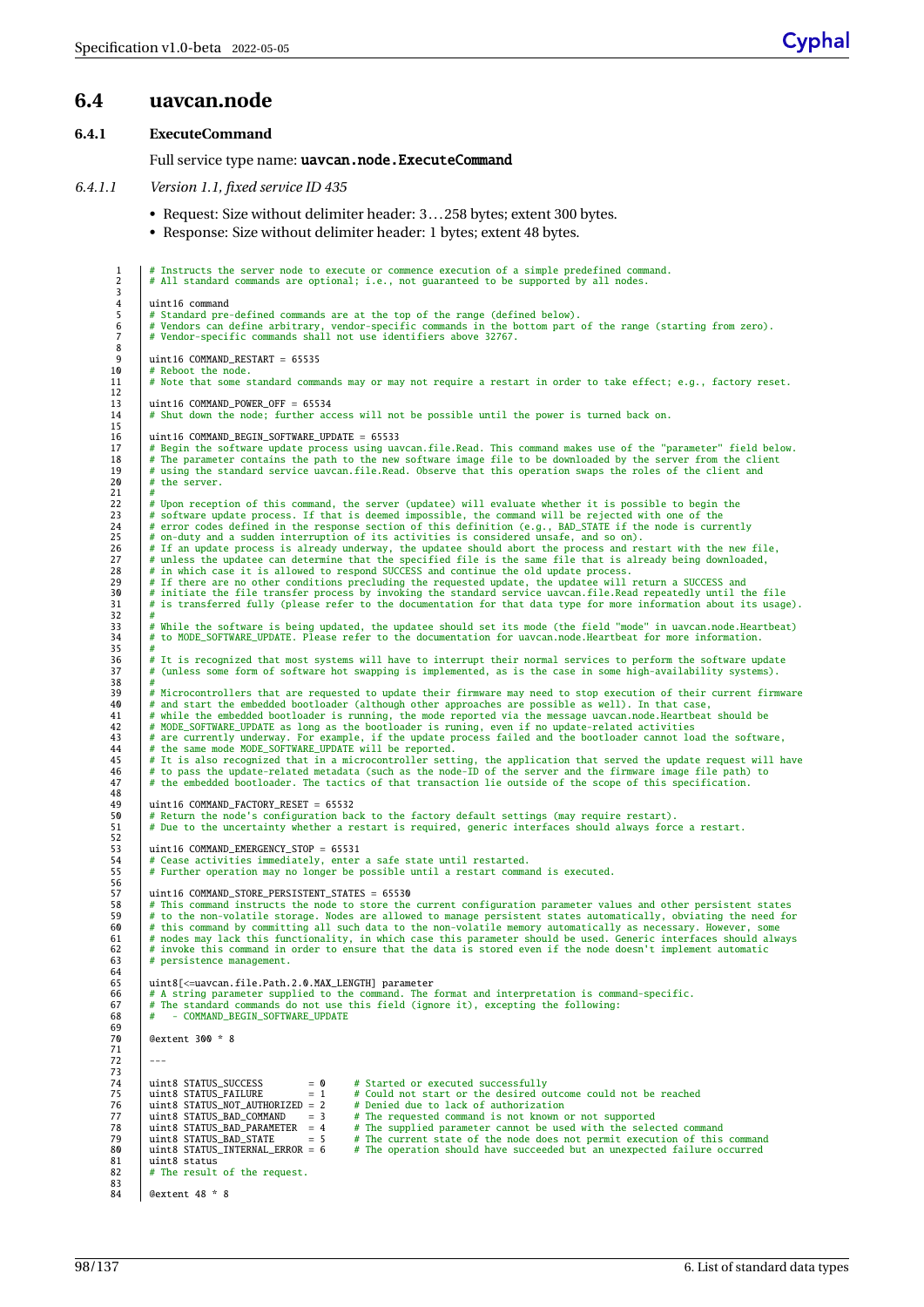## *6.4.1.2 Version 1.0, fixed service ID 435, DEPRECATED*

- Request: Size without delimiter header: 3... 115 bytes; extent 300 bytes.
- Response: Size without delimiter header: 1 bytes; extent 48 bytes.

```
1 # Instructs the server node to execute or commence execution of a simple predefined command.<br>2 # All standard commands are optional; i.e., not guaranteed to be supported by all nodes.
            # All standard commands are optional; i.e., not guaranteed to be supported by all nodes.
 3
            @deprecated
 \begin{array}{c} 5 \\ 6 \end{array}6 uint16 command<br>7 # Standard pre<br>8 # Vendors can
  7 # Standard pre-defined commands are at the top of the range (defined below).
8 # Vendors can define arbitrary, vendor-specific commands in the bottom part of the range (starting from zero).
 9 # Vendor-specific commands shall not use identifiers above 32767.
10<br>1111 uint16 COMMAND_RESTART = 65535<br>12 # Reboot the node.
12 # Reboot the node.<br>13 # Note that some s
            13 # Note that some standard commands may or may not require a restart in order to take effect; e.g., factory reset.
\frac{14}{15}15 uint16 COMMAND_POWER_OFF = 65534<br>16 # Shut down the node: further acc
            # Shut down the node; further access will not be possible until the power is turned back on.
\frac{17}{18}18 uint16 COMMAND_BEGIN_SOFTWARE_UPDATE = 65533<br>19 # Begin the software update process using ua
4 Begin the software update process using uavcan.file.Read. This command makes use of the "parameter" field below.<br>20 # The parameter contains the path to the new software image file to be downloaded by the server from the
^{23}_{24}# Upon reception of this command, the server (updatee) will evaluate whether it is possible to begin the<br>
# software update process. If that is deemed impossible, the communal will be rejected with one of the<br>
# error code
<sup>31</sup> # If there are no other conditions precluding the requested update, the updatee will return a SUCCESS and<br><sup>32</sup> # initiate the file transfer process by invoking the standard service uavcan file Read repeatedly until ti
4 initiate the file transfer process by invoking the standard service uavcan.file.Read repeatedly until the file<br>33 # is transferred fully (please refer to the documentation for that data type for more information about it
33<br>34<br>35# While the software is being updated, the updatee should set its mode (the field "mode" in uavcan.node.Heartbeat)<br>36 # to MODE_SOFTWARE_UPDATE. Please refer to the documentation for uavcan.node.Heartbeat for more informat
\frac{37}{38}\frac{4}{38} \frac{4}{38} It is recognized that most systems will have to interrupt their normal services to perform the software update<br>39 \frac{4}{38} (unless some form of software hot swapping is implemented, as is the case 
            # (unless some form of software hot swapping is implemented, as is the case in some high-availability systems).
40<br>4141 # Microcontrollers that are requested to update their firmware may need to stop execution of their current firmware<br>42 # and start the embedded bootloader (although other approaches are possible as well). In that case,
42 # and start the embedded bootloader (although other approaches are possible as well). In that case,<br>43 # while the embedded bootloader is running, the mode reported via the message uavcan.node.Heartbeat should be<br>45 # M
47 | # It is also recognized that in a microcontroller setting, the application that served the update request will have<br>48 | # to pass the update-related metadata (such as the node-ID of the server and the firmware image 
            49 # the embedded bootloader. The tactics of that transaction lie outside of the scope of this specification.
49<br>50<br>51<br>52uint16 COMMAND_FACTORY_RESET = 65532
52 # Return the node's configuration back to the factory default settings (may require restart).
53 # Due to the uncertainty whether a restart is required, generic interfaces should always force a restart.
54<br>55
55 uint16 COMMAND_EMERGENCY_STOP = 65531<br>56 # Cease activities immediately, enter
56 # Cease activities immediately, enter a safe state until restarted.
            57 # Further operation may no longer be possible until a restart command is executed.
58<br>59
\begin{array}{c|c} 59 \overline{59} & \text{uint16} \end{array} COMMAND_STORE_PERSISTENT_STATES = 65530 \# This command instructs the node to store the
40 # This command instructs the node to store the current configuration parameter values and other persistent states # to the non-volatile storage. Nodes are allowed to manage persistent states automatically, obviating the
4 to the non-volatile storage. Nodes are allowed to manage persistent states automatically, obviating the need for<br>62 # this command by committing all such data to the non-volatile memory automatically as necessary. Howeve
# nodes may lack this functionality, in which case this parameter should be used. Generic interfaces should always<br>64    # invoke this command in order to ensure that the data is stored even if the node doesn't implement a
65 # persistence management.
66<br>67
67 uint8[<=uavcan.file.Path.1.0.MAX_LENGTH] parameter # A string parameter supplied to the command. The # The standard commands do not use this field (ign
68 # A string parameter supplied to the command. The format and interpretation is command-specific.
69 # The standard commands do not use this field (ignore it), excepting the following:
            # - COMMAND_BEGIN_SOFTWARE_UPDATE
70<br>71<br>72<br>73
72 @assert _offset_ % 8 == {0}
73 @assert _offset_.max <= (124 * 8) # Two CAN FD frames max
            74 @extent 300 * 8
\frac{74}{75}7677
78 uint8 STATUS_SUCCESS = 0 # Started or executed successfully<br>79 uint8 STATUS_FAILURE = 1 # Could not start or the desired o<br>80 uint8 STATUS_NOT_AUTHORIZED = 2 # Denied due to lack of authorizat
79 uint8 STATUS_FAILURE = 1 # Could not start or the desired outcome could not be reached
80 uint8 STATUS_NOT_AUTHORIZED = 2 # Denied due to lack of authorization
81 uint8 STATUS_BAD_COMMAND = 3 # The requested command is not known or not supported
82 uint8 STATUS_BAD_PARAMETER = 4 # The supplied parameter cannot be used with the selected command
83 uint8 STATUS_BAD_STATE = 5 # The current state of the node does not permit execution of this command<br>84 uint8 STATUS_INTERNAL_ERROR = 6 # The operation should have succeeded but an unexpected failure occurred<br>85 uint8 s
                                                                         # The operation should have succeeded but an unexpected failure occurred
\begin{array}{|l|l|} \hline 85 & \text{uint8 status} \\ \hline 86 & \text{# The result} \hline \end{array}# The result of the request.
87<br>88@extent 48 * 8
```
### <span id="page-104-0"></span>**6.4.2 GetInfo**

Full service type name: uavcan.node.GetInfo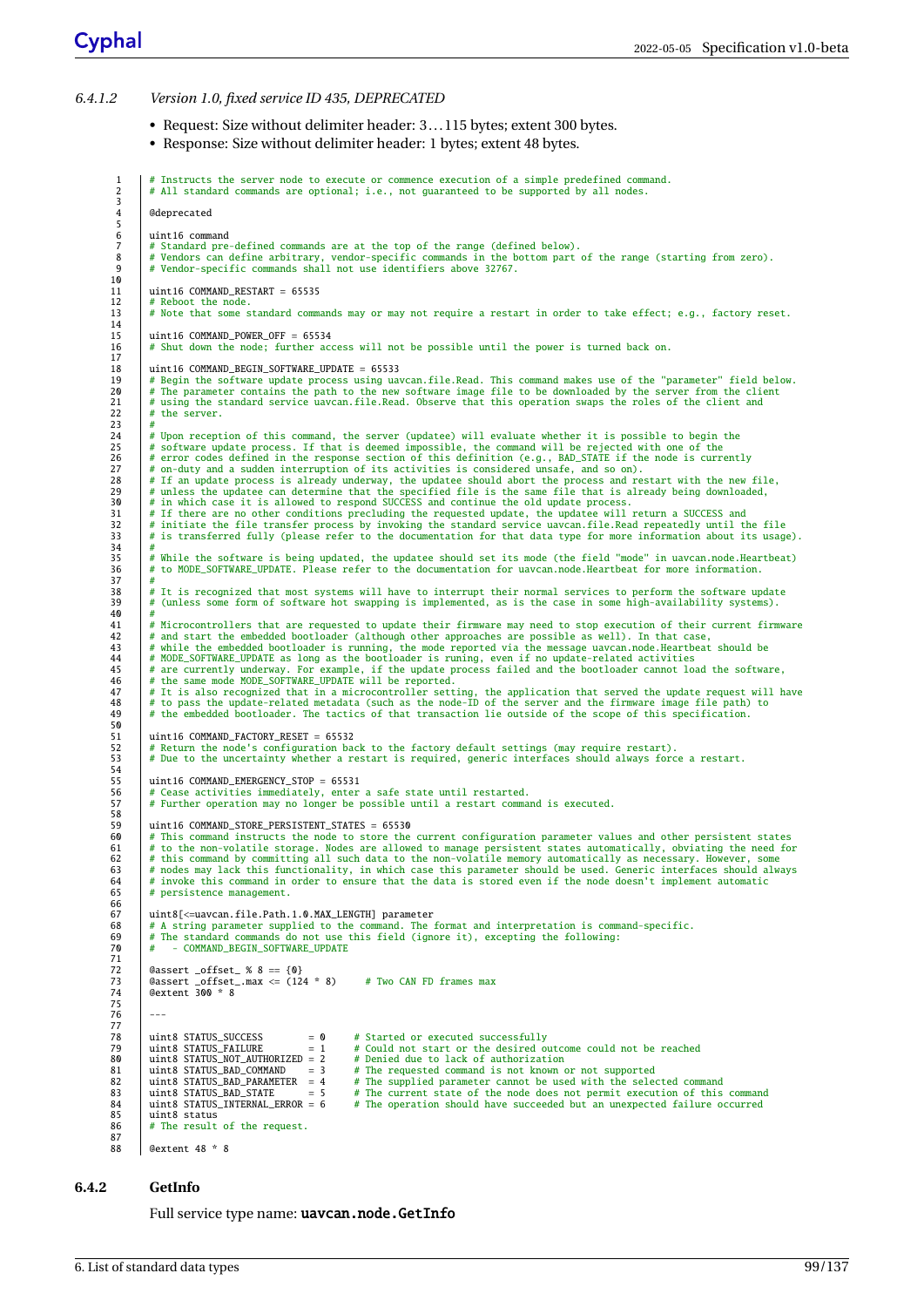### *6.4.2.1 Version 1.0, fixed service ID 430*

- Request: Size 0 bytes; sealed.
- Response: Size without delimiter header: 33... 313 bytes; extent 448 bytes.

```
1 # Full node info request.
2 # All of the returned information shall be static (unchanged) while the node is running.
 3 | # It is highly recommended to support this service on all nodes.
 \frac{4}{5}@sealed
  \begin{array}{c|c} 6 & \phantom{0} \\ 7 & \phantom{0} \\ \end{array}8
\overline{9} Version.1.0 protocol_version<br>10 # The Cyphal protocol version
10 # The Cyphal protocol version implemented on this node, both major and minor.<br>11 # Not to be changed while the node is running.
            # Not to be changed while the node is running.
12<br>1313 | Version.1.0 hardware_version<br>14 | Version.1.0 software_version
14 Version.1.0 software_version<br>15 # The version information sh
15 # The version information shall not be changed while the node is running.
16 # The correct hardware version shall be reported at all times, excepting software-only nodes, in which
17 | # case it should be set to zeros.<br>18 | # If the node is equipped with a Cyphal-capable bootloader, the bootloader should report the software<br>19 | # version of the installed application, if there is any; if no applicat
\frac{20}{21}21 uint64 software_vcs_revision_id<br>22 # A version control system (VCS)
22 # A version control system (VCS) revision number or hash. Not to be changed while the node is running.
23 # For example, this field can be used for reporting the short git commit hash of the current
24 # software revision.<br>25 # Set to zero if not
            # Software fevision:<br># Set to zero if not used.
26
27 \begin{array}{|c|c|c|c|}\n\hline\n228 & # The unique-ID (UI) \end{array}28 # The unique-ID (UID) is a 128-bit long sequence that is likely to be globally unique per node.
29 # The vendor shall ensure that the probability of a collision with any other node UID globally is negligibly low.
30 # UID is defined once per hardware unit and should never be changed.<br>31 # All zeros is not a valid UID.
\begin{array}{c|c|c|c|c} 31 & # All zeros is not a valid UID. & \end{array}<br>32 # If the node is equipped with a
            32 # If the node is equipped with a Cyphal-capable bootloader, the bootloader shall use the same UID.
33<br>34<br>3534 @assert _offset_ == {30 * 8}
35 # Manual serialization note: only fixed-size fields up to this point. The following fields are dynamically sized.
36<br>37
\begin{array}{|l|l|}\n 37 & \text{uint8} <=50 \text{ ] name} \\
 38 & \text{# Human-readable} \\
 \end{array}% 38 | # Human-readable non-empty ASCII node name. An empty name is not permitted.<br>39 | # The name shall not be changed while the node is running.<br>40 | # Allowed characters are: a-z (lowercase ASCII letters) 0-9 (decimal d
41 # Node name is a reversed Internet domain name (like Java packages), e.g. "com.manufacturer.project.product".
\frac{42}{43}wint64[<=1] software_image_crc<br>
# The value of an arbitrary hash function applied to the software image. Not to be changed while the node is running.<br>
# This field can be used to detect whether the software or firmware run
48 # As can be seen from its definition, this field is optional.
49<br>50<br>51
            # The exact hash function and the methods of its application are implementation-defined.
51 # However, implementations are recommended to adhere to the following guidelines, fully or partially:<br>52 # - The hash function should be CRC-64-WE.<br>54 # - The hash function should be applied to the entire application i
4 the hash function becomes ill-defined, because it becomes recursively dependent on itself.<br>56 # In order to circumvent this issue, while computing or checking the CRC, its value stored<br>57 # within the image should be zer
57<br>58<br>59
uint8[<=222] certificate_of_authenticity<br>
− 4 The certificate of authenticity (COA) of the node, 222 bytes max, optional. This field can be used for<br>
51 + reporting digital signatures (e.g., RSA-1776, or ECDSA if a higher
            # Leave empty if not used. Not to be changed while the node is running.
62<br>63<br>64<br>6564 @assert _offset_ % 8 == {0}
65 @assert _offset_.max == (313 * 8) # At most five CAN FD frames
66 @extent 448 * 8
```
### <span id="page-105-0"></span>**6.4.3 GetTransportStatistics**

Full service type name: **uavcan.node.GetTransportStatistics** 

- *6.4.3.1 Version 0.1, fixed service ID 434*
	- Request: Size 0 bytes; sealed.
	- Response: Size without delimiter header: 16... 61 bytes; extent 192 bytes.

```
1 # Returns a set of general low-level transport statistical counters<br>2 # Servers are encouraged but not required to sample the data atomic.
           2 # Servers are encouraged but not required to sample the data atomically.
 \frac{3}{4}@sealed
  \begin{array}{c|c} 5 & \phantom{0} \\ 6 & \phantom{0} \end{array}\begin{bmatrix} 7 \\ 8 \\ 9 \end{bmatrix}uint8 MAX NETWORK INTERFACES = 3# Cyphal supports up to triply modular redundant interfaces.
10<br>1111 IOStatistics.0.1 transfer_statistics<br>12 # Cyphal transfer performance statis
12 # Cyphal transfer performance statistics:
13 # the number of Cyphal transfers successfully sent, successfully received, and failed.
```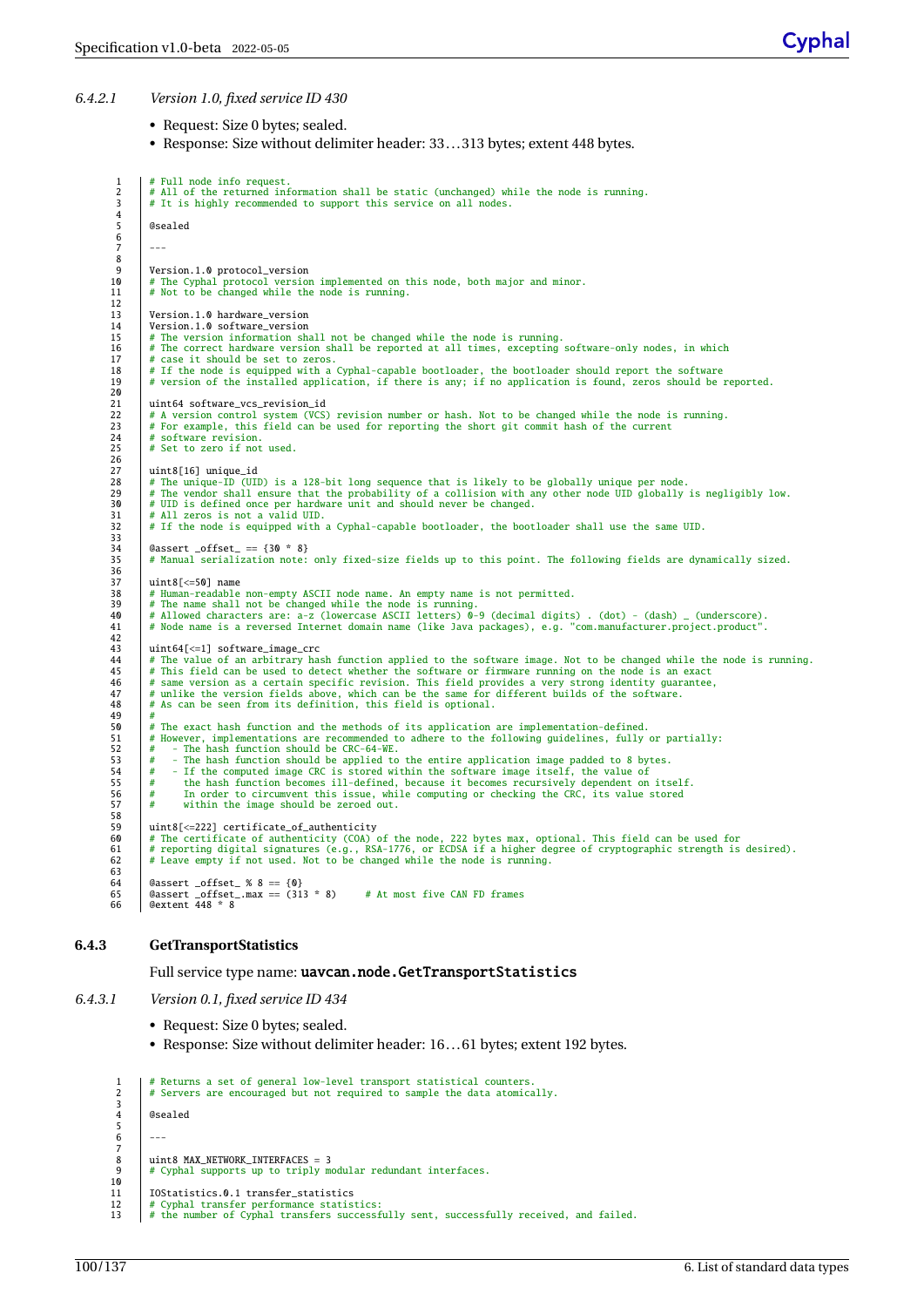14 | # The methods of error counting are implementation-defined.  $\begin{array}{c} 15 \\ 16 \end{array}$ 16 IOStatistics.0.1[<=MAX\_NETWORK\_INTERFACES] network\_interface\_statistics<br>
17 # Network interface statistics, separate per interface.<br>
18 # E.g., for a doubly redundant transport, this array would contain two # Network interface statistics, separate per interface.<br>
18 # E.g., for a doubly redundant transport, this array would contain two elements,<br>
19 # the one at the index zero would apply to the first interface, the other to  $\overline{21}$ 22  $\begin{array}{|l|l|}\n22 & \text{dassert offset...max} <=(63 * 8) \\
\hline\n23 & \text{d extract 192 * 8}\n\end{array}$  # One CAN FD frame 23 @extent 192 \* 8

### <span id="page-106-0"></span>**6.4.4 Heartbeat**

Full message type name: uavcan.node.Heartbeat

*6.4.4.1 Version 1.0, fixed subject ID 7509*

Size without delimiter header: 7 bytes; extent 12 bytes.

1 | # Abstract node status information.<br>2 | # This is the only high-level function that shall be implemented by all nodes. 3 # 4 # All Cyphal nodes that have a node-ID are required to publish this message to its fixed subject periodically. 5 # Nodes that do not have a node-ID (also known as "anonymous nodes") shall not publish to this subject.  $\begin{array}{c} 6 \\ 7 \end{array}$ 7 # The default subject-ID 7509 is 1110101010101 in binary. The alternating bit pattern at the end helps transceiver 8 # synchronization (e.g., on CAN-based networks) and on some transports permits automatic bit rate detection.  $\begin{array}{c} 8 \\ 9 \\ 10 \end{array}$ # Network-wide health monitoring can be implemented by subscribing to the fixed subject.  $\begin{array}{c} 11 \\ 12 \end{array}$ 12 uint16 MAX\_PUBLICATION\_PERIOD = 1  $\#$  [second]<br>13  $\#$  The publication period shall not exceed this 13 | # The publication period shall not exceed this limit.<br>14 | # The period should not change while the node is running.  $\frac{15}{16}$ 16 uint16 OFFLINE\_TIMEOUT = 3 # [second]<br>17 # If the last message from the node was receiv 17 # If the last message from the node was received more than this amount of time ago, it should be considered offline.  $\frac{18}{19}$ 19 uint32 uptime # [second] 20 # The uptime seconds counter should never overflow. The counter will reach the upper limit in ~136 years, 21 # upon which time it should stay at 0xFFFFFFFF until the node is restarted. 21 # upon which time it should stay at 0xFFFFFFFF until the node is restarted.<br>
22 # Other nodes may detect that a remote node has restarted when this value leaps backwards.  $23$ <br> $24$ <br> $25$ Health.1.0 health cardniiv heard.<br>The abstract health status of this node. 26 27 Mode.1.0 mode<br>28  $\#$  The abstract 28 # The abstract operating mode of the publishing node.<br>29 # This field indicates the general level of readiness 29 # This field indicates the general level of readiness that can be further elaborated on a per-activity basis 30 # using various specialized interfaces. 31 32 uint8 vendor\_specific\_status\_code<br>33 # Optional vendor-specific node 33 # Optional, vendor-specific node status code, e.g. a fault code or a status bitmask.  $34$ <br> $35$ 35 @assert \_offset\_ % 8 == {0} 36 @assert \_offset\_ == {56} # Fits into a single-frame Classic CAN transfer (least capable transport, smallest MTU). 37 @extent 12 \* 8

## <span id="page-106-1"></span>**6.4.5 Health**

Full message type name: uavcan.node.Health

#### *6.4.5.1 Version 1.0*

Size 1 bytes; sealed.

```
1 # Abstract component health information. If the node performs multiple activities (provides multiple network services),
2 # its health status should reflect the status of the worst-performing activity (network service).
        # Follows:
             4 # https://www.law.cornell.edu/cfr/text/14/23.1322
             5 # https://www.faa.gov/documentLibrary/media/Advisory_Circular/AC_25.1322-1.pdf section 6
 6
        uint2 value
 8
        uint2 NOMINAL = 0# The component is functioning properly (nominal).
10<br>11<br>1212 uint2 ADVISORY = 1<br>13 \# A critical parameters
        # A critical parameter went out of range or the component encountered a minor failure that does not prevent
        14 # the subsystem from performing any of its real-time functions.
14<br>15<br>16uint2 CAUTION = 2# The component encountered a major failure and is performing in a degraded mode or outside of its designed limitations.
\frac{17}{18}<br>18
19 | uint2 WARNING = \frac{3}{20} | # The component s
        20 # The component suffered a fatal malfunction and is unable to perform its intended function.
\frac{21}{22}@sealed
```
#### <span id="page-106-2"></span>**6.4.6 ID**

Full message type name: uavcan.node.ID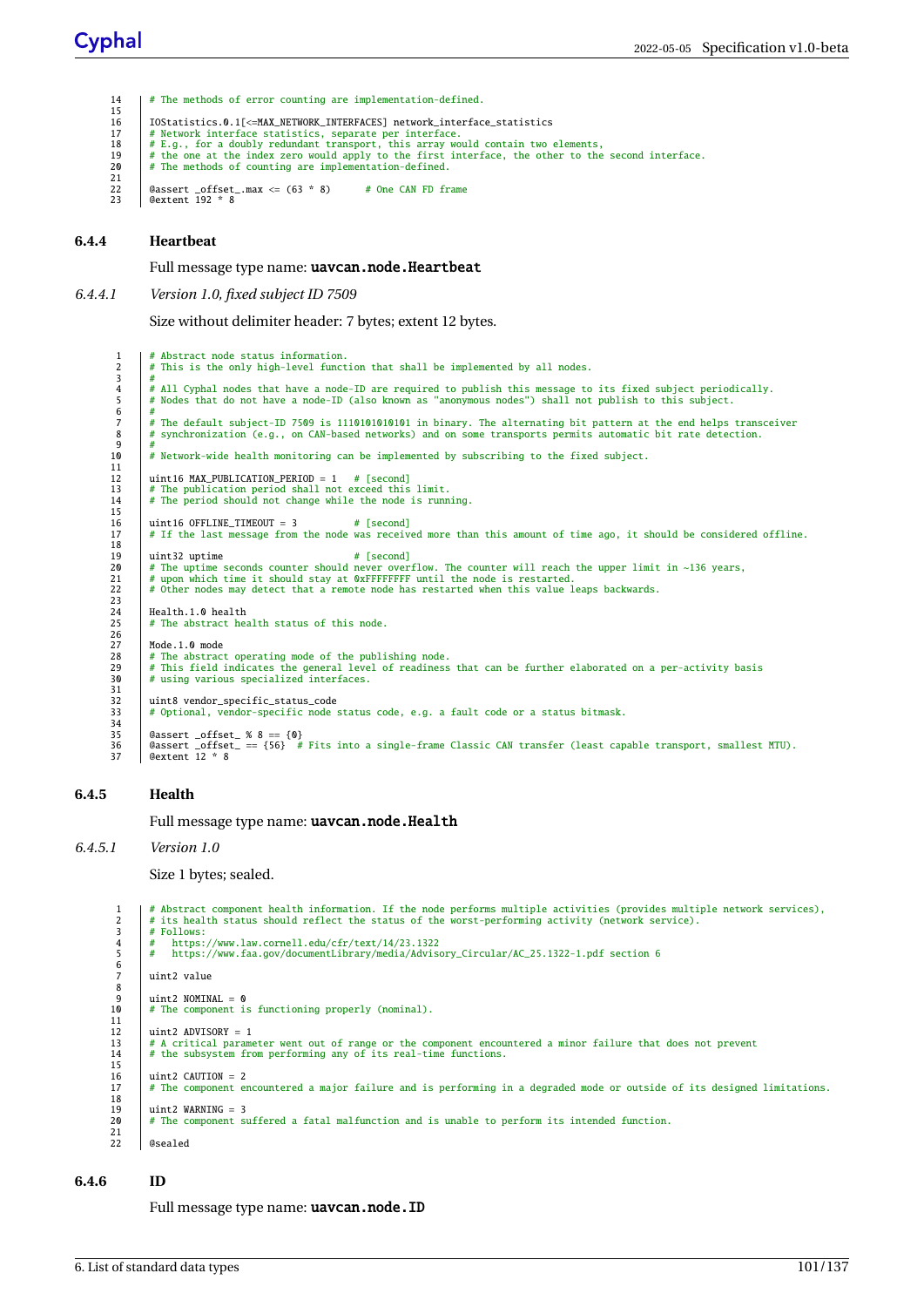### *6.4.6.1 Version 1.0*

Size 2 bytes; sealed.

```
1 # Defines a node-ID.<br>2 # The maximum valid value is dependent on the underlying transport layer.
      3 # Values lower than 128 are always valid for all transports.
      4 # Refer to the specification for more info.
      uint16 value
8 @sealed
9 @assert _offset_ == {16}
```
### <span id="page-107-1"></span>**6.4.7 IOStatistics**

 $\begin{array}{c} 3 \\ 4 \\ 5 \\ 6 \end{array}$ 

 $\frac{8}{9}$ 

Full message type name: uavcan.node.IOStatistics

*6.4.7.1 Version 0.1*

Size 15 bytes; sealed.

```
<sup>1</sup> # A standard set of generic input/output statistical counters that generally should not overflow.<br>
<sup>2</sup> # If a 40-bit counter is incremented every millisecond, it will overflow in ~35 years.<br>
<sup>3</sup> # If an overflow occur
  2 # If a 40-bit counter is incremented every millisecond, it will overflow in ~35 years.
3 # If an overflow occurs, the value will wrap over to zero.
 \overline{4}# The values should not be reset while the node is running.
  6
  7 | truncated uint40 num_emitted<br>8 | # The number of successfully emitted entities.
  9
\begin{array}{c|c} 10 & \text{truncated unit40 num\_received} \\ 11 & \text{# The number of successfully} \end{array}# The number of successfully received entities.
\begin{array}{c} 12 \\ 13 \end{array}13 truncated uint40 num_errored<br>14 # How many errors have occur:<br>15 # The exact definition of "e:
14 | # How many errors have occurred.<br>15 | # The exact definition of "error" and how they are counted are implementation-defined,
             16 # unless specifically defined otherwise.
\frac{16}{17}18 @sealed
```
### <span id="page-107-2"></span>**6.4.8 Mode**

Full message type name: uavcan.node.Mode

#### *6.4.8.1 Version 1.0*

Size 1 bytes; sealed.

```
1 # The operating mode of a node.<br>2 # Reserved values can be used i
        # Reserved values can be used in future revisions of the specification.
 3
        uint3 value
 5
        uint3 OPERATIONAL = \theta# Normal operating mode.
 8
        uint3 INITIALIZATION = 1
        # Initialization is in progress; this mode is entered immediately after startup.
11
12 uint3 MAINTENANCE = 2<br>13 \# E.g., calibration.
        # E.g., calibration, self-test, etc.
\frac{14}{15}15 uint3 SOFTWARE_UPDATE = 3<br>16 # New software/firmware is
        16 # New software/firmware is being loaded or the bootloader is running.
\frac{17}{18}18 @sealed
```
### <span id="page-107-3"></span>**6.4.9 Version**

Full message type name: uavcan.node.Version

*6.4.9.1 Version 1.0*

Size 2 bytes; sealed.

```
1 # A shortened semantic version representation: only major and minor.<br>2 # The protocol generally does not concern itself with the patch vers
          2 # The protocol generally does not concern itself with the patch version.
\begin{array}{c} 3 \\ 4 \\ 5 \end{array}4 uint8 major
5 uint8 minor
\frac{6}{7}7 @sealed
```
# <span id="page-107-0"></span>**6.5 uavcan.node.port**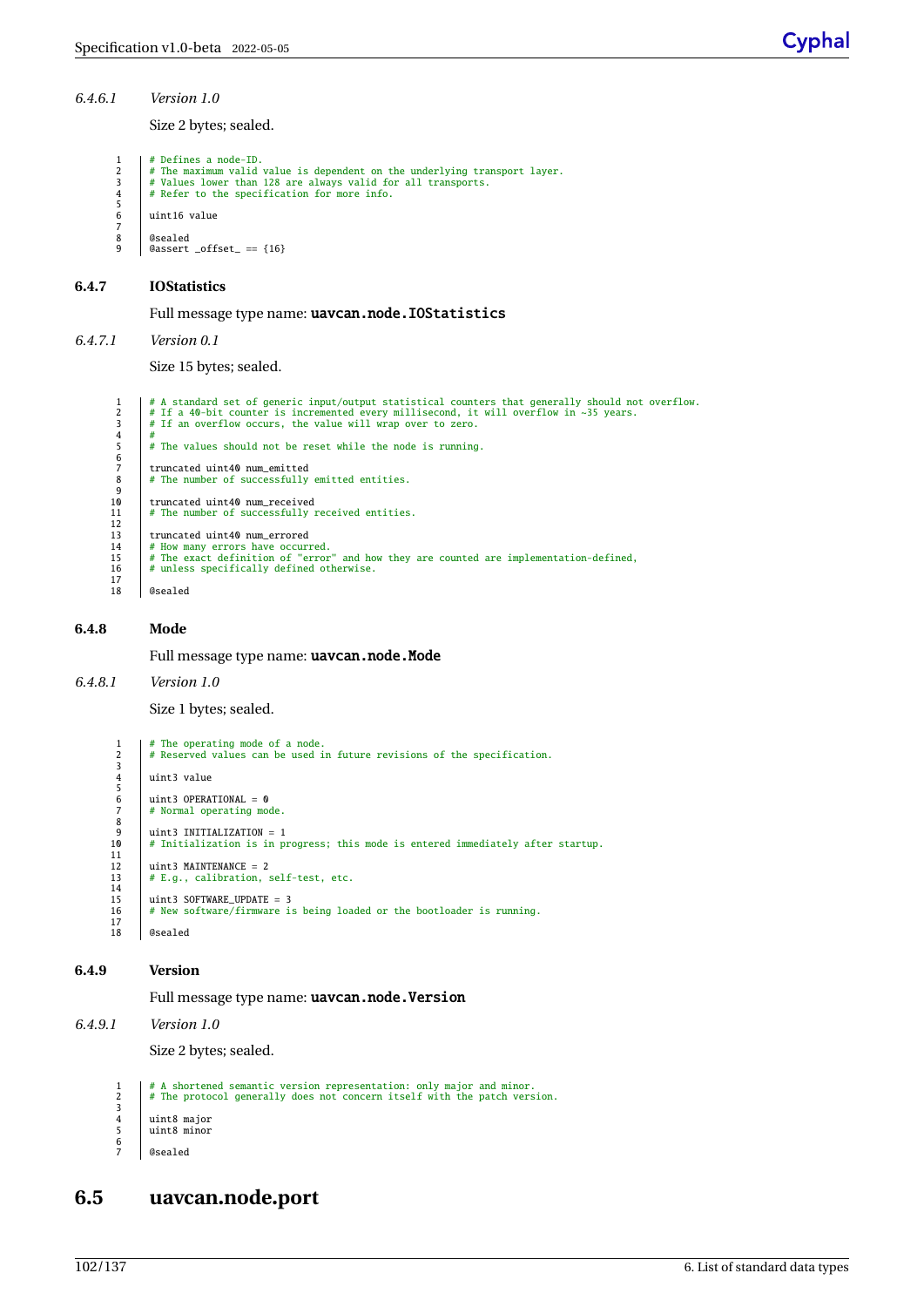# **6.5.1 List** Full message type name: uavcan.node.port.List *6.5.1.1 Version 0.1, fixed subject ID 7510* Size 16... 8466 bytes; sealed.

1  $\#$  A list of ports that this node is using:<br>2  $\#$  - Subjects published by this node (wheth 4 - Subjects published by this node (whether periodically or ad-hoc).<br>
4 - Subjects that this node is subscribed to (a datalogger or a debugger would typically subscribe to all subjects).<br>
4 - RPC services consumed by this  $3456789$ # All nodes should implement this capability to provide network introspection and diagnostic capabilities.<br>
9 # This message should be published using the fixed subject-ID as follows:<br>
9 # - At the OPTIONAL priority level  $10$ <br> $11$ <br> $12$ <br> $13$ 12 uint8 MAX\_PUBLICATION\_PERIOD = 10 # [seconds] 13 # If the port configuration is not updated in this amount of time, the node should publish this message anyway.  $\frac{14}{15}$ 15 SubjectIDList.0.1 publishers<br>16 SubjectIDList.0.1 subscribers 16 SubjectIDList.0.1 subscribers 17 ServiceIDList.0.1 clients 18 ServiceIDList.0.1 servers  $\frac{19}{20}$ 20 @sealed

#### **6.5.2 ID**

5

8

 $\frac{1}{2}$ 

 $\begin{array}{c} 3 \\ 4 \\ 5 \end{array}$ 

 $\frac{6}{7}$ 

Full message type name: uavcan.node.port.ID

#### *6.5.2.1 Version 1.0*

Size 3 bytes; sealed.

1 # Used to refer either to a Service or to a Subject. 2 # The chosen tag identifies the kind of the port, then the numerical ID identifies the port within the kind.  $\frac{3}{4}$  $Q$ union SubjectID.1.0 subject id 7 ServiceID.1.0 service\_id 9 *@sealed*<br>10 *@assert*  $0$ assert \_offset\_ == {24}

#### **6.5.3 ServiceID**

Full message type name: uavcan.node.port.ServiceID

*6.5.3.1 Version 1.0*

Size 2 bytes; sealed.

# Service-ID. The ranges are defined by the specification. uint9 MAX =  $511$ uint9 value 7 @sealed

#### **6.5.4 ServiceIDList**

Full message type name: uavcan.node.port.ServiceIDList

*6.5.4.1 Version 0.1*

Size without delimiter header: 64 bytes; extent 128 bytes.

1 # A list of service identifiers.<br>
2 # This is a trivial constant-siz<br>
3 # in a future revision of the pr 2 # This is a trivial constant-size bitmask with some reserved space in case the range of service-ID is increased 3 # in a future revision of the protocol.  $\frac{4}{5}$ uint16 CAPACITY = ServiceID.1.0.MAX + 1  $\begin{array}{c} 6 \\ 7 \\ 8 \end{array}$ 7 bool[CAPACITY] mask 8 # The index represents the identifier value. True -- present/used. False -- absent/unused.  $\frac{9}{10}$ 10 @extent 1024 # Reserve space in case the range is extended in the future. 11 12 @assert CAPACITY % 8 == 0 13 @assert \_offset\_ == {CAPACITY}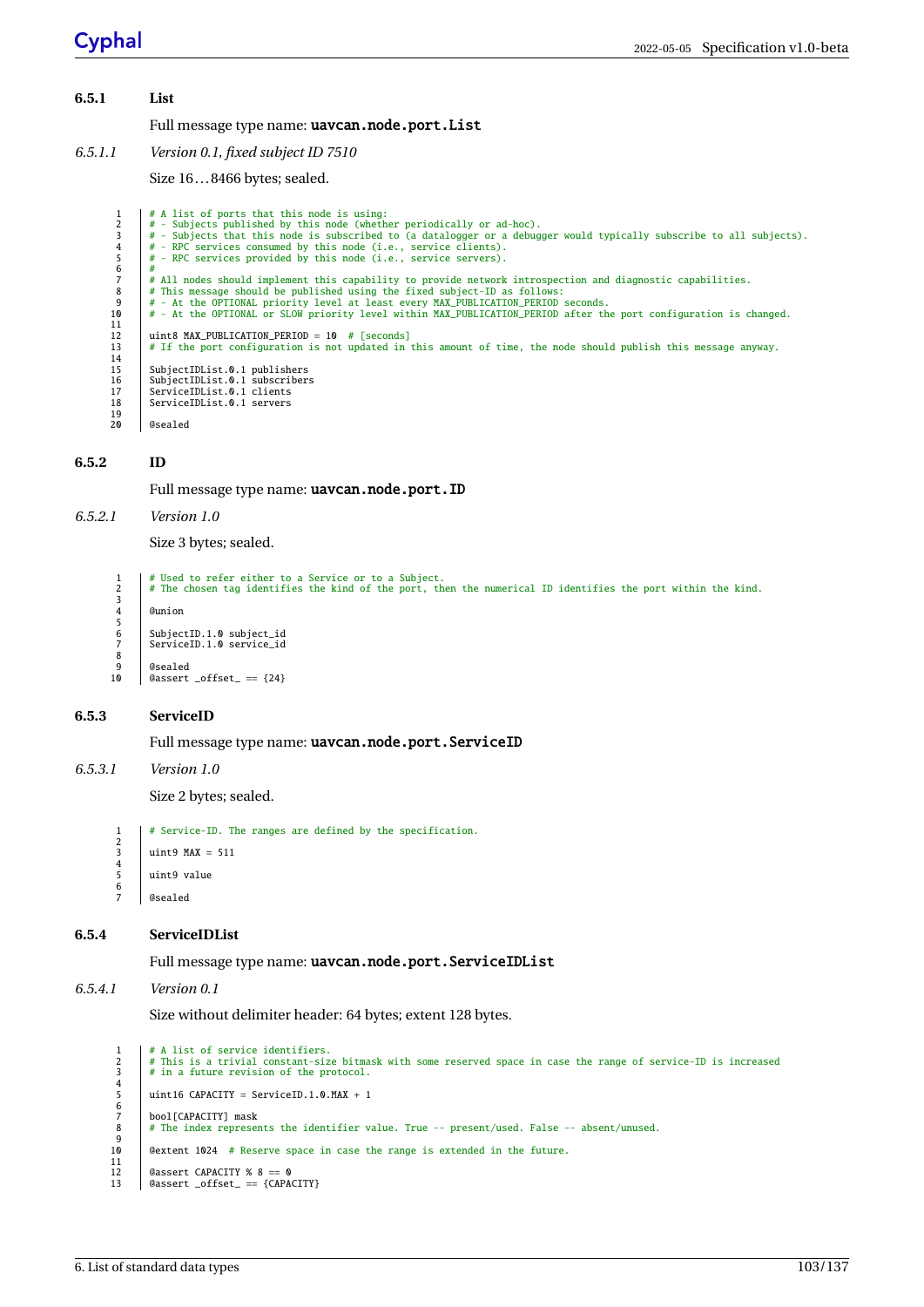#### **6.5.5 SubjectID**

Full message type name: uavcan.node.port.SubjectID

*6.5.5.1 Version 1.0*

Size 2 bytes; sealed.

1 | # Subject-ID. The ranges are defined by the specification.

- 2 uint13  $MAX = 8191$
- 4 uint13 value
- $\frac{6}{7}$ 7 @sealed
- **6.5.6 SubjectIDList**

## Full message type name: uavcan.node.port.SubjectIDList

#### *6.5.6.1 Version 0.1*

Size without delimiter header: 1... 1025 bytes; extent 4097 bytes.

# A list of subject identifiers.<br>
# The range of subject-ID is large, so using a fixed-size bitmask would make this type difficult to handle on<br>
# resource-constrained systems. To address that, we provide two extra options 5 6 @union 7  $uint16$  CAPACITY = SubjectID.1.0.MAX + 1 9 bool[CAPACITY] mask # The index represents the identifier value. True -- present/used. False -- absent/unused.  $\frac{13}{11}$ 13 SubjectID.1.0[<256] sparse\_list 14 # A list of identifiers that can be used instead of the mask if most of the identifiers are unused. 13<br>13<br>14<br>15<br>16<br>17 16 uavcan.primitive.Empty.1.0 total 17 # A special case indicating that all identifiers are in use.  $\frac{18}{18}$ @extent  $8 + 2$  \*\* 15 # Reserve space in case the range is extended in the future.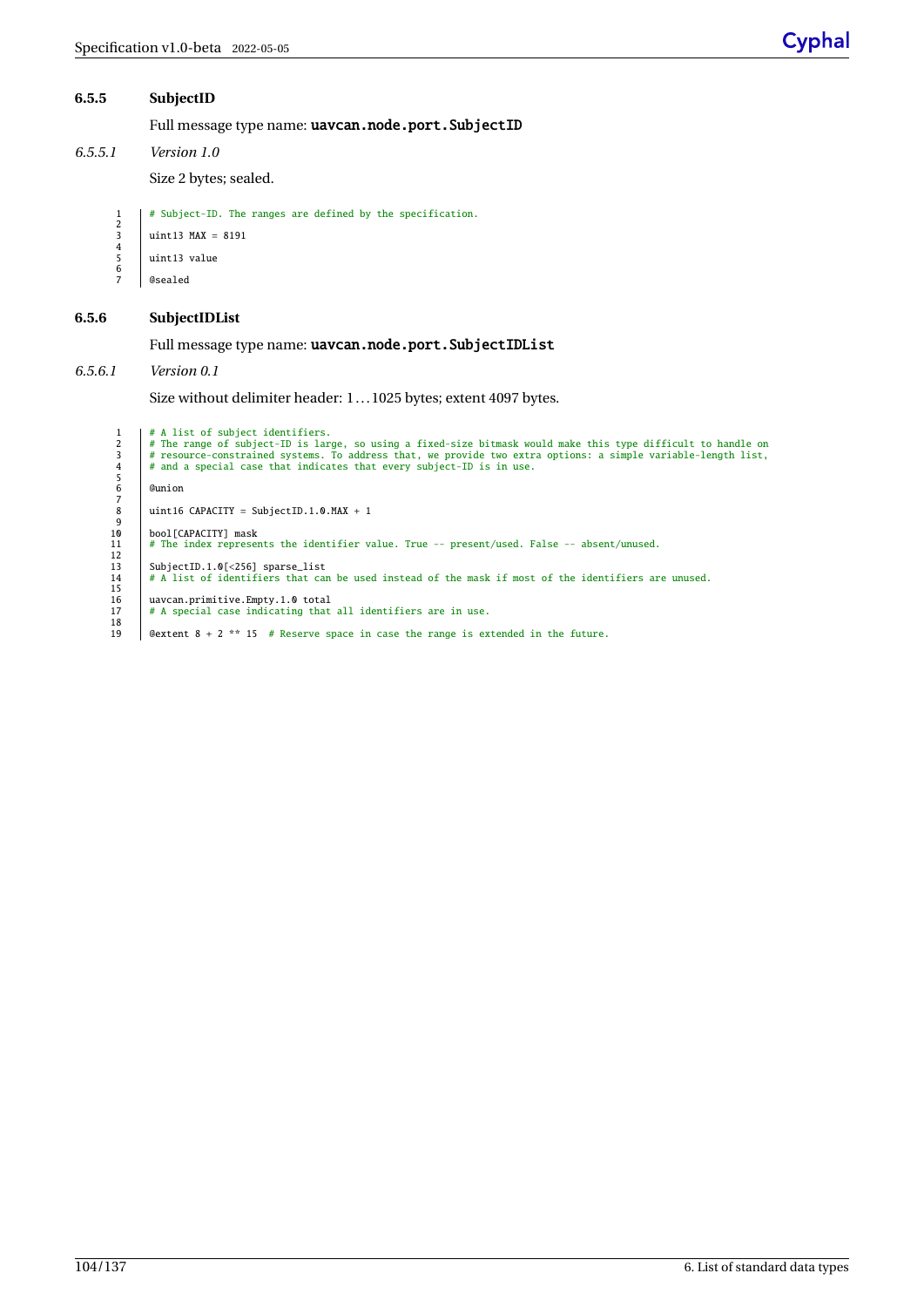### **6.6 uavcan.pnp**

#### **6.6.1 NodeIDAllocationData**

Full message type name: uavcan.pnp.NodeIDAllocationData

#### *6.6.1.1 Version 2.0, fixed subject ID 8165*

Size without delimiter header: 18 bytes; extent 48 bytes.

# In order to be able to operate in a Cyphal network, a node shall have a node-ID that is unique within the network.<br>2 # Typically, a valid node-ID can be configured manually for each node; however, in certain use cases th # nodes that allows nodes to obtain a node-ID value automatically upon connection to the network. When combined<br>5 # with automatic physical layer configuration (such as auto bit rate detection), this feature allows one to 6 # nodes that can join a Cyphal network without any prior manual configuration whatsoever. Such nodes are referred to 7 # as "plug-and-play nodes" (or "PnP nodes" for brevity). 8<br>9  $\frac{4}{7}$  The feature is fundamentally non-deterministic and is likely to be unfit for some high-reliability systems;<br>10 # the designers need to carefully consider the trade-offs involved before deciding to rely on this f 10 # the designers need to carefully consider the trade-offs involved before deciding to rely on this feature. 11 # Normally, static node-ID settings should be preferred.  $\begin{array}{c|c}\n 12 & \# \\
 13 & \# \n\end{array}$ 13 | # This feature relies on the concept of "anonymous message transfers", please consult with the Cyphal transport # laver specification for details. 14 # layer specification for details.  $15$ <br> $16$ # The process of plug-and-play node-ID allocation always involves two types of nodes: "allocators", which serve<br>17 Hallocation requests; and "allocatees", which request PnP node-ID from allocators. A Cyphal network may imp 18 # the following configurations of allocators:  $\frac{19}{20}$ <br>21 20 # - Zero allocators, in which case plug-and-play node-ID allocation cannot be used, only nodes with statically 21 # configured node-ID can communicate.  $\begin{array}{c} 22 \\ 23 \end{array}$ 23 # - One allocator, in which case the feature of plug-and-play node-ID allocation will become unavailable 24 # if the allocator fails. In this configuration, the role of the allocator can be performed even by a very 25 # resource-constrained system, e.g., a low-end microcontroller.  $\frac{26}{27}$ 4 - Three allocators, in which case the allocators will be using a replicated allocation table via a<br>29 # distributed consensus algorithm. In this configuration, the network can tolerate the loss of one<br>29 # allocator and 31 # require a slightly more sophisticated computational platform, e.g., a high-end microcontroller. 32<br>33 33 # - Five allocators, it is the same as the three allocator configuration reviewed above except that the network 34 # can tolerate the loss of two allocators and still continue to serve allocation requests.  $34$ <br> $35$ <br> $36$ # In order to get a PnP node-ID, an allocatee shall have a globally unique 128-bit integer identifier, known as<br>37 # unique-ID (where "globally unique" means that the probability of having two nodes anywhere in the world t # uavcan.node.GetInfo. All PnP nodes shall support the service uavcan.node.GetInfo, and they shall use the same<br>40 # unique-ID value when requesting node-ID allocation and when responding to the GetInfo requests (there may  $41$ <br> $42$ <br> $43$ 43 # During allocation, the allocatee communicates its unique-ID to the allocator (or allocators in the case of a<br>44 # redundant allocator configuration), which then use it to produce an appropriate allocation response. Un # redundant allocator configuration), which then use it to produce an appropriate allocation response. Unique-ID<br>45 # values are kept by allocators in the "allocation table" - a data structure that contains the mapping 46 # unique-ID and the corresponding node-ID values. The allocation table is a write-only data structure that can<br>47 # only expand. When a new allocatee requests a PnP node-ID, its unique-ID is recorded in the allocation t 48 # and all subsequent allocation requests from the same allocatee will be served with the same node-ID value.  $48$ <br> $49$ <br> $50$ # In configurations with redundant allocators, every allocator maintains a replica of the same allocation table<br>51 # (a Cyphal network cannot contain more than one allocation table, regardless of the number of allocators e 54 # forcing the allocators to forget known nodes and perform all future allocations anew.  $\frac{55}{56}$ <sup>4</sup> In the context of the following description, nodes that use a manually-configured node-ID will be referred to as<br>
<sup>4</sup> "static nodes". It is assumed that allocators are always static nodes themselves since there is no # "static nodes". It is assumed that allocators are always static nodes themselves since there is no other authority<br>
# on the network that can grant a PnP node-ID, so allocators are unable to request a PnP node-ID for the 4 a commendation cannot be followed, the following rules of safe co-existence of PnP nodes with static nodes should<br>
4 be adopted:<br>
4 - It is safe to connect PnP nodes to the bus at any time. # be adopted: 63  $\frac{4}{x}$  - It is safe to connect PnP nodes to the bus at any time.<br>64  $\frac{4}{x}$  - A static node can be connected to the bus if the allocation of the static node is already listed in the allocation 64  $\#$  - A static node can be connected to the bus if the allocator (allocators) is (are) already aware of it.<br>65  $\#$  I.e., the static node is already listed in the allocation table.<br>67  $\#$  - A new static node (i.e., a  $68$ <br> $69$ <br> $70$ 4 Due to the possibility of coexistence of static nodes with PnP nodes, allocators are tasked with monitoring<br>TO # the nodes present in the network. If the allocator detects an online node in the network the node-ID of whi # not found in the allocation table (or the local copy thereof in the case of redundant allocators), the allocator<br>
72 # shall create a new mock entry where the node-ID matches that of the newly detected node and the uniqu 4 node-ID values that are already taken by static nodes. Allocators are allowed to request the true unique-ID of the<br>
4 node-ID values that are already taken by static nodes. Allocators are allowed to request the true uniq # required for the sake of simplicity and determinism (some nodes may fail to respond to the GetInfo request, e.g.,<br>
→ # if this service is not supported). Note that in the case of redundant allocators, some of them may b 80<br>81 81  $\frac{1}{2}$  The unique-ID & node-ID pair of each allocator shall be kept in the allocation table as well. It is allowed to replace<br>82  $\frac{1}{4}$  the unique-ID values of allocators with zeros at the discretion of the imple 82 # the unique-ID values of allocators with zeros at the discretion of the implementer.  $83$ <br> $84$ # As can be inferred from the above, the process of PnP node-ID allocation involves up to two types of communications:  $85$   $86$ 86  $\#$  - "Allocatee-allocator exchange" - this communication is used when an allocatee requests a PnP node-ID from the allocate allocates allocates and also when the allocate in the allocates are shown in the allocates a 87 #allocator (or redundant allocators), and also when the allocator transmits a response back to the allocatee.<br>88 # This communication is invariant to the allocator configuration used, i.e., the allocatees are not aware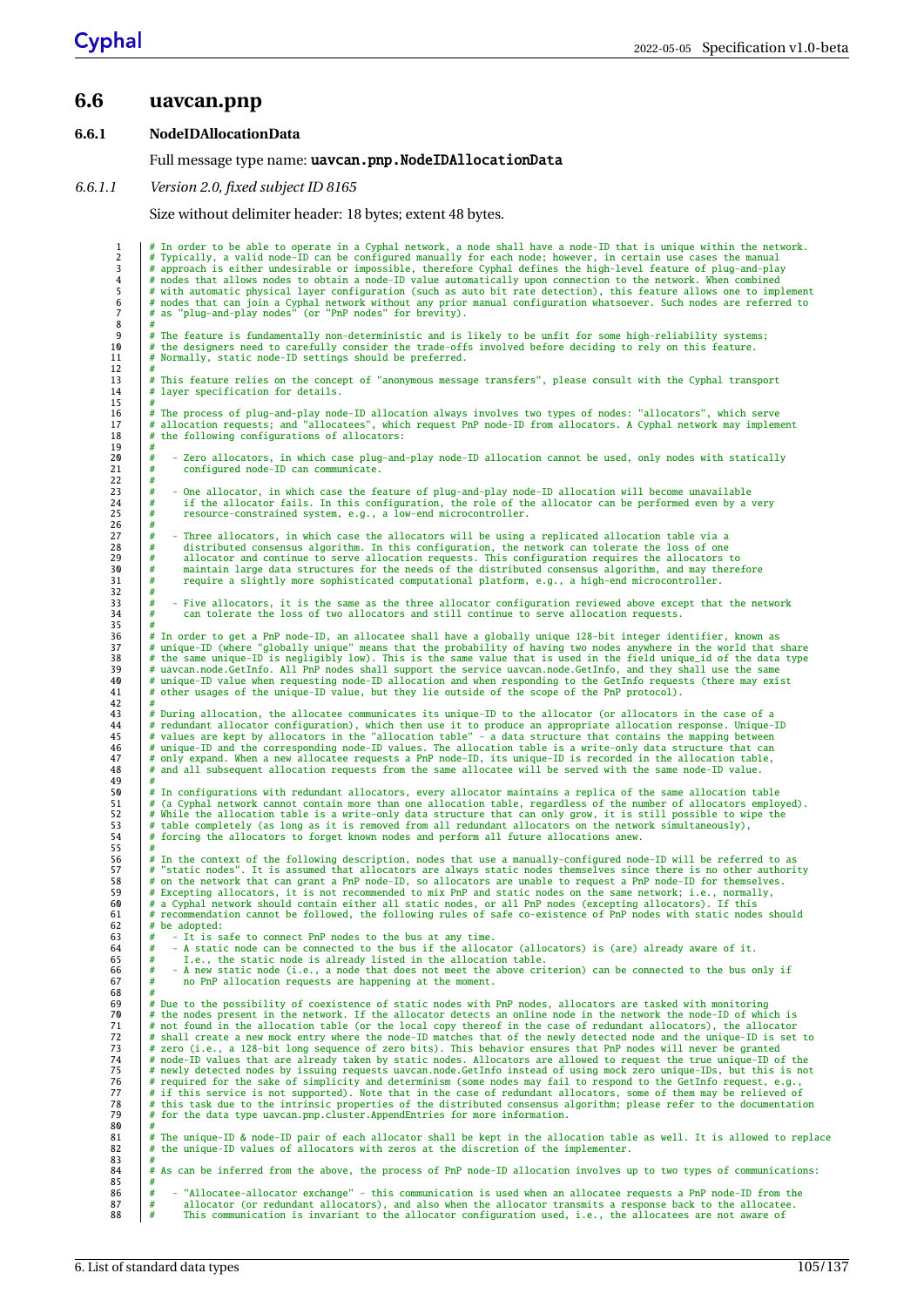89 # how many allocators are available on the network and how they are configured. In configurations with 90 # non-redundant (i.e., single) allocator, this is the only type of PnP allocation exchanges.  $\begin{array}{c|c} 91 & # \\ 92 & # \\ 93 & # \end{array}$ 92 degree - "Allocator-allocator exchange" - this communication is used by redundant allocators for the maintenance of<br>193 degree the replicated allocation table and for other needs of the distributed consensus algorithm. 4 demonstrated and are unaware of these exchanges. This communication is not used with the single-allocator<br>195 demonstrated prostice there is only one server and the allocation table is not distributed. The data types 96 # used for the allocator-allocator exchanges are defined in the namespace uavcan.pnp.cluster. 97<br>98 98  $#$  As has been said earlier, the logic used for communication between allocators (for the needs of the maintenance of  $#$  the distributed allocation table) is completely unrelated to the allocatees. The allocatees are 99  $\#$  the distributed allocation table) is completely unrelated to the allocatees. The allocatees are unaware of these<br>100  $\#$  exchanges, and they are also unaware of the allocator configuration used on the network: si # As such, the documentation you're currently reading does not describe the logic and requirements of the<br>102 # allocator-allocator exchanges for redundant configurations; for that, please refer to the documentation for th 103 # data type uavcan.pnp.cluster.AppendEntries.  $\frac{104}{105}$ # Allocatee-allocator exchanges are performed using only this message type uavcan.pnp.NodeIDAllocationData. Allocators 106 # use it with regular message transfers; allocatees use it with anonymous message transfers. The specification and 107 # usage info for this data type is provided below. 108<br>109 109  $#$  The general idea of the allocatee-allocator exchanges is that the allocatee communicates to the allocator its  $#$  unique-ID and, if annlicable, the preferred node-ID value that it would like to have. The allocatee 110 # unique-ID and, if applicable, the preferred node-ID value that it would like to have. The allocatee uses 111 # anonymous message transfers of this type. The allocator performs the allocation and sends a response using 112 # the same message type, where the field for unique-ID is populated with the unique-ID of the requesting node # and the field for node-ID is populated with the allocated node-ID. All exchanges from allocatee to allocator use<br>114 # single-frame transfers only (see the specification for more information on the limitations of anonymo  $\frac{115}{116}$ 116  $#$  The allocatee-allocator exchange logic differs between allocators and allocatees. For allocators, the logic is<br>117  $#$  trivial: upon reception of a request the allocator performs an allocation and sends a response # trivial: upon reception of a request, the allocator performs an allocation and sends a response back. If the<br>118 # allocation could not be performed for any reason (e.g., the allocation table is full, or there was a fail 119 # no response is sent back (i.e., the request is simply ignored); the recommended strategy for the allocatee is to # continue sending new allocation requests until a response is granted or a higher-level system (e.g., a maintenance<br>121 # technician or some automation) intervenes to rectify the problem (e.g., by purging the allocatio 122 # The allocator that could not complete an allocation for any reason is recommended to emit a diagnostic message<br>123 # with a human-readable description of the problem. For allocatees, the logic is described below. # with a human-readable description of the problem. For allocatees, the logic is described below  $124$ <br> $125$ 125 # This message is used for PnP node-ID allocation on all transports where the maximum transmission unit size is<br>126 # sufficiently large. For low-MTU transports such as Classic CAN there is an older version of the defi 126 | # sufficiently large. For low-MTU transports such as Classic CAN there is an older version of the definition (v1)<br>127 | # that takes the low MTU into account (the unique-ID value is replaced with a short hash in ord 129<br>130 130 # Generally, the randomly chosen values of the request period (Trequest) should be in the range from 0 to 1 seconds. # Applications that are not concerned about the allocation time are recommended to pick higher values, as it will<br>132 # reduce interference with other nodes where faster allocations may be desirable. The random interval sh  $\frac{134}{135}$ # The source of random data for Trequest shall be likely to yield different values for participating nodes, avoiding<br>136 # common sequences. This implies that the time since boot alone is not a sufficiently robust sourc 137 # as that would be probable to cause nodes powered up at the same time to emit colliding messages repeatedly.  $138$ <br> $139$ <sup>139</sup>  $\#$  The response timeout is not explicitly defined for this protocol, as the allocatee will request a new allocation  $\#$  Trequest units of time later again, unless an allocation has been granted. Since the request 140 ∣ # Trequest units of time later again, unless an allocation has been granted. Since the request and response messages<br>141 ∣ # are fully idempotent, accidentally repeated messages (e.g., due to benign race conditions 142 # protocol) are harmless. 143<br>144 144 # On the allocatee's side the protocol is defined through the following set of rules:  $145$ <br> $146$ 146 # Rule A. On initialization:<br>147 # 1. The allocatee subscri 147 # 1. The allocatee subscribes to this message. 148 # 2. The allocatee starts the Request Timer with a random interval of Trequest. 149<br>150 150 # Rule B. On expiration of the Request Timer:<br>151 # 1. Request Timer restarts with a random i 151 # 1. Request Timer restarts with a random interval of Trequest (chosen anew).<br>152 # 2. The allocatee broadcasts an allocation request message, where the fields #2. The allocatee broadcasts an allocation request message, where the fields are populated as follows:<br>153 #node\_id - the preferred node-ID, or the highest valid value if the allocatee doesn't have any preference.<br>154 #uni  $\begin{array}{c|c}\n154 \\
155 \\
156\n\end{array}$  # 156 # Rule C. On an allocation message WHERE (source node-ID is non-anonymous, i.e., regular allocation response)<br>157 # AND (the field unique\_id matches the allocatee's unique-ID): (the field unique\_id matches the allocatee's unique-ID): 158 # 1. Request Timer stops<br>159 # 2. The allocatee initi. 159 # 2. The allocatee initializes its node-ID with the received value. 160 # 3. The allocatee terminates its subscription to allocation messages. 161 # 4. Exit.  $\frac{162}{163}$  $\frac{n}{t}$  As can be seen, the algorithm assumes that the allocatee will continue to emit requests at random intervals # until an allocation is granted or the allocatee is disconnected.  $\frac{164}{165}$ uavcan.node.ID.1.0 node\_id 167 # If the message transfer is anonymous (i.e., allocation request), this is the preferred ID.<br>168 # If the message transfer is non-anonymous (i.e., allocation response), this is the allocate 168 # If the message transfer is non-anonymous (i.e., allocation response), this is the allocated ID. 169<br>170 170  $\#$  If the allocatee does not have any preference, it should request the highest possible node-ID. Keep in mind that  $\#$  the two highest pode-ID values are reserved for network maintenance tools: requesting those is 171 | # the two highest node-ID values are reserved for network maintenance tools; requesting those is not prohibited,<br>172 | # but the allocator is recommended to avoid granting these node-ID, using nearest available lo 173 # The allocator will traverse the allocation table starting from the preferred node-ID upward, 174 # until a free node-ID is found (or the first ID reserved for network maintenance tools is reached). 175 # If a free node-ID could not be found, the allocator will restart the search from the preferred node-ID 176 # downward, until a free node-ID is found. 177<br>178 178  $\begin{array}{|c|c|c|c|}\n\hline\n 179 & \# \text{ The unique-ID of}\n\end{array}$ 179  $\#$  The unique-ID of the allocatee. This is the SAME value that is reported via uavcan.node.GetInfo.<br>180  $\#$  The value is subjected to the same set of constraints: e.g., it can't be changed while the node 180  $#$  The value is subjected to the same set of constraints; e.g., it can't be changed while the node is running,<br>181  $#$  and the same value should be unlikely to be used by any two different nodes anywhere in the world. 182<br>183 # If this is a non-anonymous transfer (i.e., allocation response), allocatees will match this value against their<br>184 # own unique-ID, and ignore the message if there is no match. If the IDs match, then the field node\_id c 186 187 @assert \_offset\_.max / 8 == 18 188 @extent 48 \* 8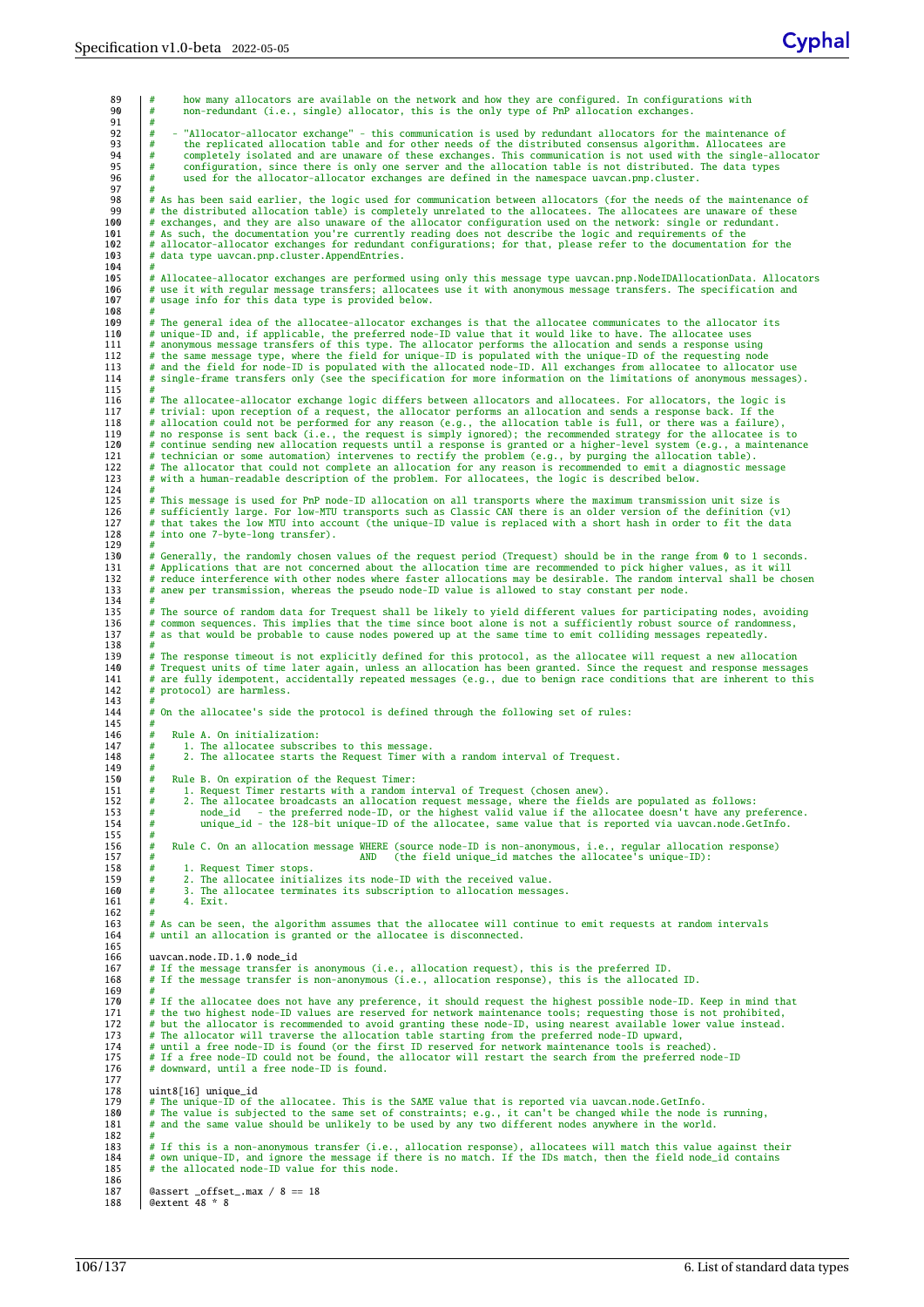#### *6.6.1.2 Version 1.0, fixed subject ID 8166*

Size 7... 9 bytes; sealed.

<sup>#</sup> This definition of the allocation message is intended for use with transports where anonymous transfers are limited<br><sup>#</sup> to 7 bytes of payload, such as Classic CAN. The definition is carried over from the original UAVCA # to 7 bytes of payload, such as Classic CAN. The definition is carried over from the original UAVCAN v0 specification<br># with some modifications. For transports other than Classic CAN (e.g., CAN FD, serial, etc.) there is  $\frac{6}{7}$ For the full 128-bit unique-ID can't be accommodated in a single-frame anonymous message transfer over Classic CAN, so<br>
4 this definition substitutes the full 128-bit ID with a smaller 48-bit hash of it. The 48-bit hash is  $\frac{11}{12}$ 4 Allocators that support allocation messages of different versions should maintain a shared allocation table for all.<br>
4 # Requests received via the v1 message obviously do not contain the full unique-ID; the allocators a # Requests received via the v1 message obviously do not contain the full unique-ID; the allocators are recommended<br>14 # to left-zero-pad the small 48-bit hash in order to obtain a "pseudo unique-ID", and use this value 16 # side effects, such as the same allocatee obtaining different allocated node-ID values depending on which version 17 # of the message is used, but they are considered tolerable. 18 # 19 # Allocatees that may need to operate over Classic CAN along with high-MTU transports may choose to use 20 # only this constrained method of allocation for consistency and simplification.  $\begin{array}{c} 21 \\ 22 \end{array}$ <sup>22</sup> # In order to save space for the hash, the preferred node-ID is removed from the request. The allocated node-ID<br><sup>23</sup> # is provided in the response, however: this is achieved by means of an optional field that is not p # is provided in the response, however; this is achieved by means of an optional field that is not populated in<br>24 | # the request but is populated in the response. This implies that the response may be a multi-frame trans % 25 a # which is acceptable since responses are sent by allocators, which are regular nodes, and therefore they are<br>26 a # allowed to use regular message transfers rather than being limited to anonymous message transfers  $\frac{27}{28}$ 28 # On the allocatee's side the protocol is defined through the following set of rules:  $\frac{29}{30}$ 30 # Rule A. On initialization: 31 # 1. The allocatee subscribes to this message. 32  $\#$  2. The allocatee starts the Request Timer with a random interval of Trequest. 33<br>33<br>34<br>35 34 # Rule B. On expiration of the Request Timer (started as per rules A, B, or C): 35 # 1. Request Timer restarts with a random interval of Trequest (chosen anew). 36 # 2. The allocatee broadcasts an allocation request message, where the fields are populated as follows: 37 # unique\_id\_hash - a 48-bit hash of the unique-ID of the allocatee. 38 # allocated\_node\_id - empty (not populated).  $\begin{array}{c|c} 39 & \# \\ 40 & \# \end{array}$ 40 # Rule C. On any allocation message, even if other rules also match:<br>
4 1 Request Timer restarts with a random interval of Trequest (ch 1. Request Timer restarts with a random interval of Trequest (chosen anew).  $41$ <br> $42$ <br> $43$ # Rule D. On an allocation message WHERE (source node-ID is non-anonymous, i.e., regular allocation response)<br>44 # # AND (the field unique id\_nash matches the allocatee's 48-bit unique-ID hash)<br>45 # AND (the field allocate 46 # 1. Request Timer stops<br>47 # 2. The allocatee initi 47 # 2. The allocatee initializes its node-ID with the received value. 3. The allocatee terminates its subscription to allocation messages.  $4.$  Exit. 50 51 truncated uint48 unique\_id\_hash<br>52 # An arbitrary 48-bit hash of tl # An arbitrary 48-bit hash of the unique-ID of the local node. 53 54 uavcan.node.ID.1.0[ $\leq$ =1] allocated\_node\_id<br>55 # Shall be empty in request messages. 55 # Shall be empty in request messages. 56 # Shall be populated in response messages. 57<br>58 58 @sealed 59 @assert \_offset\_.min / 8 == 7 # This is for requests only. 60  $\parallel$  @assert \_offset\_.max / 8 == 9 # Responses are non-anonymous, so they can be multi-frame.

### **6.7 uavcan.pnp.cluster**

#### **6.7.1 AppendEntries**

Full service type name: uavcan.pnp.cluster.AppendEntries

#### *6.7.1.1 Version 1.0, fixed service ID 390*

- Request: Size without delimiter header: 13... 35 bytes; extent 96 bytes.
- Response: Size without delimiter header: 5 bytes; extent 48 bytes.

```
# This type is a part of the Raft consensus algorithm. The Raft consensus is used for the maintenance of the<br># distributed allocation table between redundant allocators. The following description is focused on the exchange
 5 # Exchanges between allocatees and allocators are documented in the appropriate message type definition.
 \begin{array}{c} 6 \\ 7 \end{array}\stackrel{.}{''} The algorithm used for replication of the allocation table across redundant allocators is a fairly direct
  8 # implementation of the Raft consensus algorithm, as published in the paper
9 # "In Search of an Understandable Consensus Algorithm (Extended Version)" by Diego Ongaro and John Ousterhout.
10 # The following text assumes that the reader is familiar with the paper.
\frac{11}{12}# The Raft log contains entries of type Entry (in the same namespace), where every entry contains the Raft term<br>13     # number, the unique-ID, and the corresponding node-ID value (or zeros if it could not be requested fro
15<br>1616 # Since the maximum number of entries in the allocation table is limited by the range of node-ID values, the log<br>17 # capacity is bounded. Therefore, the spanshot transfer and log compaction functions are not requi
17 # capacity is bounded. Therefore, the snapshot transfer and log compaction functions are not required,
18 # so they are not used in this implementation of the Raft algorithm.
```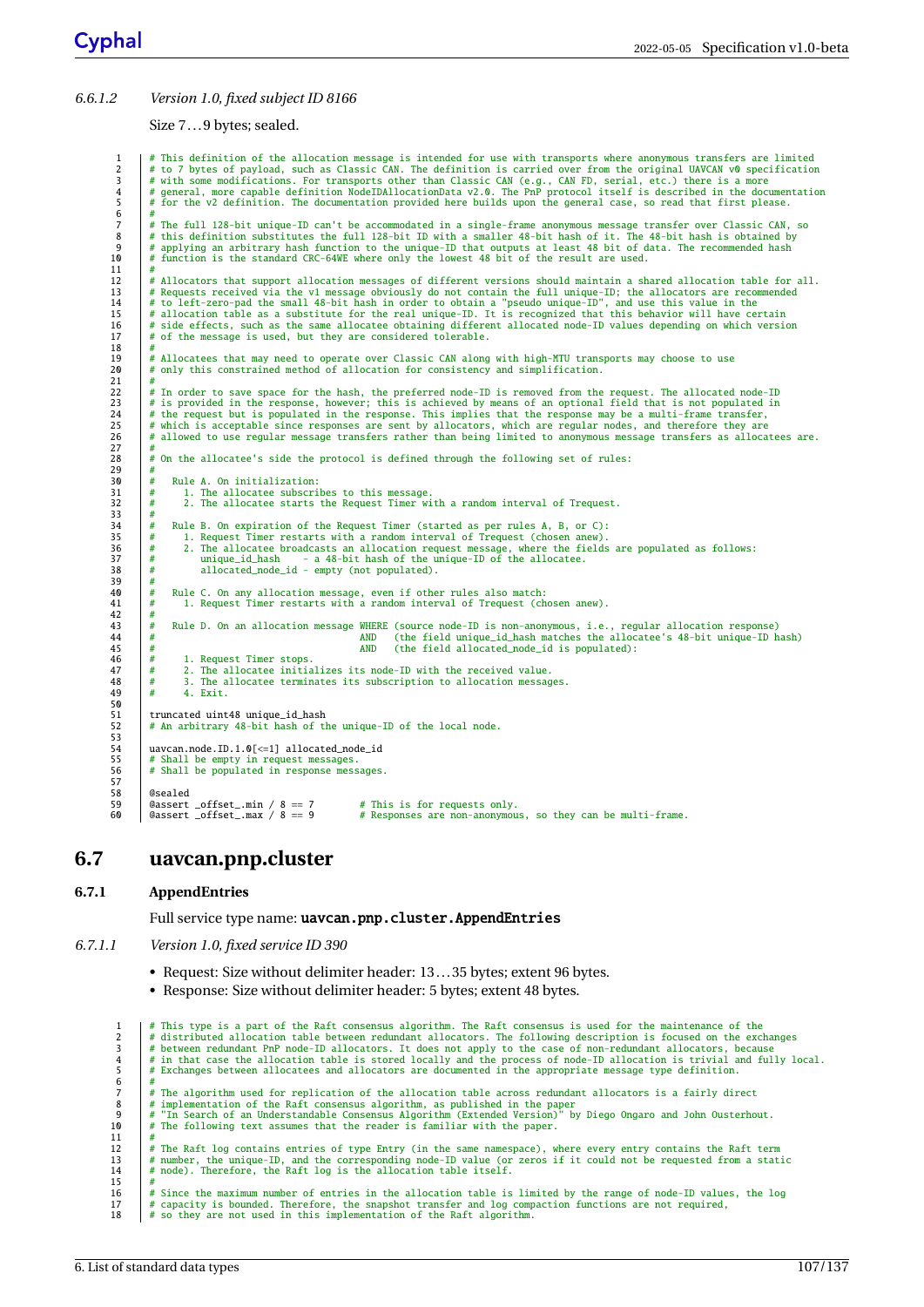$\frac{19}{20}$ <sup>20</sup>  $\mu$  When an allocator becomes the leader of the Raft cluster, it checks if the Raft log contains an entry for its own<br><sup>21</sup> # node-ID, and if it doesn't, the leader adds its own allocation entry to the log (the uniqu 21 # node-ID, and if it doesn't, the leader adds its own allocation entry to the log (the unique-ID can be replaced with <br>22 # zeros at the discretion of the implementer). This behavior guarantees that the Raft log always # zeros at the discretion of the implementer). This behavior guarantees that the Raft log always contains at least<br>23 # one entry, therefore it is not necessary to support negative log indices, as proposed by the Raft  $\frac{24}{25}$ <sup>#</sup> Since the log is write-only and limited in growth, all allocations are permanent. This restriction is acceptable,<br>
<sup>#</sup> since Cyphal is a vehicle bus, and configuration of vehicle's components is not expected to change # since Cyphal is a vehicle bus, and configuration of vehicle's components is not expected to change frequently.<br>27 # Old allocations can be removed in order to free node-IDs for new allocations by clearing the Raft log 28 # allocators; such clearing shall be performed simultaneously while the network is down, otherwise the Raft cluster<br>
4 # will automatically attempt to restore the lost state on the allocators where the table was cleared # will automatically attempt to restore the lost state on the allocators where the table was cleared.  $\frac{30}{31}$ # The allocators need to be aware of each other's node-ID in order to form a cluster. In order to learn each other's<br>32 # node-ID values, the allocators broadcast messages of type Discovery (in the same namespace) until th # fully discovered and all allocators know of each other's node-ID. This extension to the Raft algorithm makes the<br>34 # cluster almost configuration-free - the only parameter that shall be configured on all allocators 35 # is the number of nodes in the cluster (everything else will be auto-detected). 36<br>37 # Runtime cluster membership changes are not supported, since they are not needed for a vehicle bus 38<br>39  $\frac{39}{4}$  # As has been explained in the general description of the PnP node-ID allocation feature, allocators shall watch for  $\frac{40}{4}$  unknown static nodes appearing on the bus. In the case of a non-redundant allocato 40 # unknown static nodes appearing on the bus. In the case of a non-redundant allocator, the task is trivial, since the<br>41 # allocation table can be updated locally. In the case of a Raft cluster, however, the network mon 42 # be performed by the leader only, since other cluster members cannot commit to the shared allocation table (i.e., 43 | # the Raft log) anyway. Redundant allocators should not attempt to obtain the true unique-ID of the newly detected<br>44 | # static nodes (use zeros instead), because the allocation table is write-only: if the unique-ID 45 # ever changes (e.g., a replacement unit is installed, or network configuration is changed manually), the change 46 # will be impossible to reflect in the allocation table.  $\frac{47}{48}$ 48 # Only the current Raft leader can process allocation requests and engage in communication with allocatees. 49 # An allocator is allowed to send allocation responses only if both conditions are met:  $50$ <br>51 51  $\#$  - The allocator is currently the Raft leader.<br>52  $\#$  - Its replica of the Raft log does not contain  $\begin{array}{c} \text{52} \\ \text{53} \\ \text{54} \\ \text{55} \end{array}$  - Its replica of the Raft log does not contain uncommitted entries (i.e. the last allocation request has been completed successfully) 54<br>55 55 # All cluster maintenance traffic should normally use either the lowest or the next-to-lowest transfer priority level. 56<br>57 57 uint8 DEFAULT\_MIN\_ELECTION\_TIMEOUT = 2 # [second]<br>58 uint8 DEFAULT MAX ELECTION TIMEOUT = 4 # [second]  $uint8$  DEFAULT\_MAX\_ELECTION\_TIMEOUT = 4 59 # Given the minimum election timeout and the cluster size, # the maximum recommended request interval can be derived as follows: 61<br>62 max recommended request interval = (min election timeout) / 2 requests / (cluster size - 1) 63<br>64  $\begin{bmatrix} 4 & 4 \ 64 & 4 \end{bmatrix}$  The equation assumes that the Leader requests one Follower at a time, so that there's at most one pending call  $\begin{bmatrix} 4 & 4 \ 4 & 3 \end{bmatrix}$  at any moment. Such behavior is ontimal as it creates a u 4 at any moment. Such behavior is optimal as it creates a uniform bus load, although it is implementation-specific.<br>66 # Obviously, the request interval can be lower than that if needed, but higher values are not recommend  $68$  68 # The timeout value is randomized in the range (MIN, MAX], according to the Raft paper. The randomization granularity # should be at least one millisecond or higher.  $70$ <br> $71$ <br> $72$ 72 uint32 term<br>73 uint32 prev<br>74 uint16 prev uint32 prev\_log\_term 74 uint16 prev\_log\_index<br>75 uint16 leader\_commit 75 uint16 leader\_commit<br>76 # Refer to the Raft 1 # Refer to the Raft paper for explanation.  $\frac{77}{78}$ 78 Entry.1.0[<=1] entries<br>79 # Worst case replicati # Worst case replication time per Follower can be computed as: 80<br>81 worst replication time = (node-ID capacity) \* (2 trips of next\_index) \* (request interval per Follower)  $82$ 83 # E.g., given the request interval of 0.5 seconds, the worst case replication time for CAN bus is:  $84$ <br> $85$  $128$  nodes  $*$  2 trips  $*$  0.5 seconds = 128 seconds. 86<br>87 # This is the amount of time it will take for a new Follower to reconstruct a full replica of the distributed log. 88 89 @assert \_offset\_ % 8 == {0} 90 @extent 96 \* 8 91 92 93<br>94<br>95 uint32 term 95 bool success<br>96  $\#$  Refer to t 96 # Refer to the Raft paper for explanation. 97<br>98 Gextent  $48 * 8$ **6.7.2 Discovery** Full message type name: uavcan.pnp.cluster.Discovery *6.7.2.1 Version 1.0, fixed subject ID 8164* Size without delimiter header: 2... 12 bytes; extent 96 bytes. 1 # This message is used by redundant allocators to find each other's node-ID. 2 # Please refer to the type AppendEntries for details.  $\frac{3}{4}$  $\hat{\textbf{H}}$  An allocator should stop publishing this message as soon as it has discovered all other allocators in the cluster.

 $\overline{6}$  # An exception applies: when an allocator receives a Discovery message where the list of known nodes is incomplete

<sup>7</sup> # (i.e. len(known\_nodes) < configured\_cluster\_size), it shall publish a Discovery message once. This condition<br>
<sup>4</sup> allows other allocators to quickly re-discover the cluster after a restart.

# allows other allocators to quickly re-discover the cluster after a restart.

 $\overline{5}$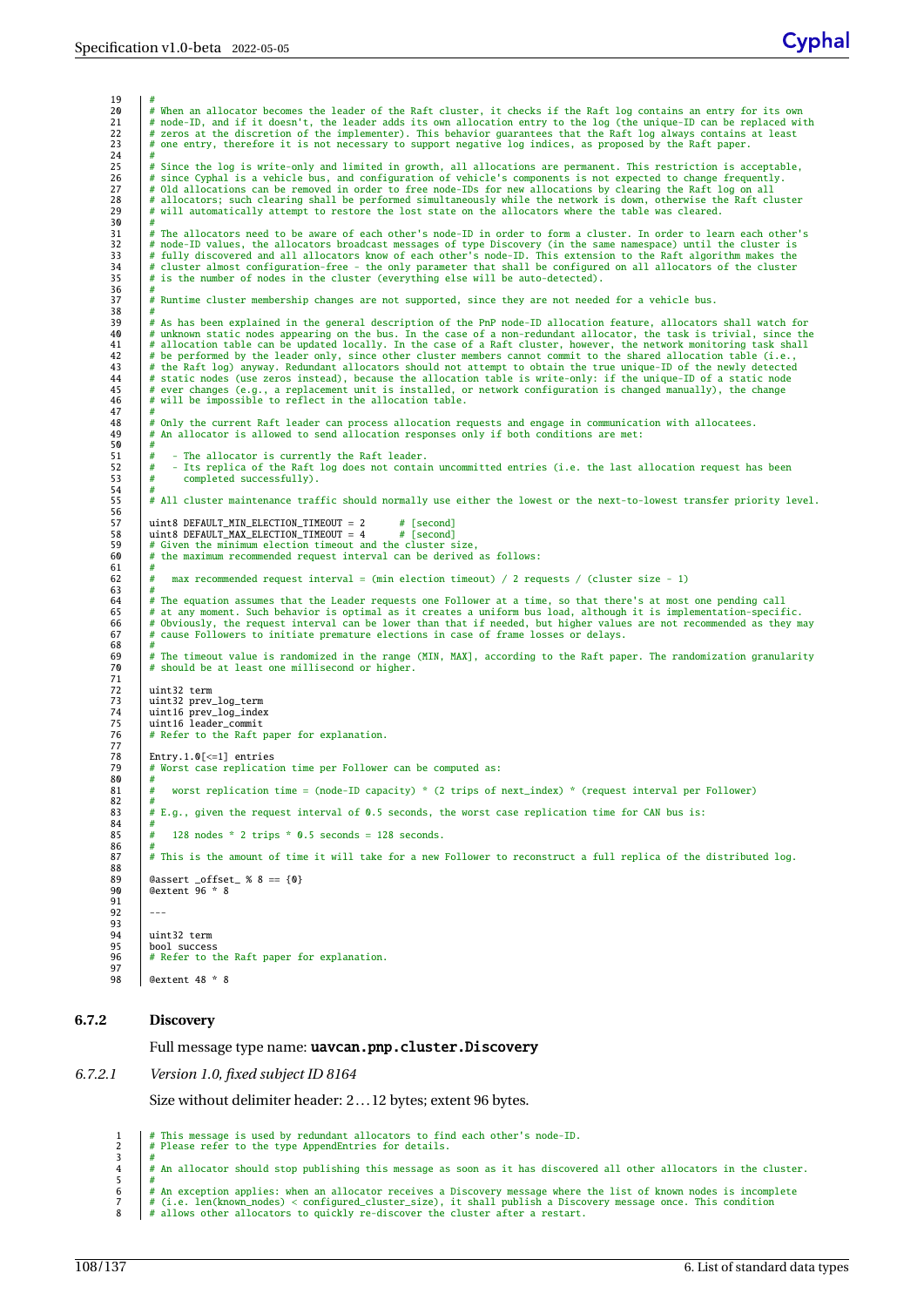```
\frac{9}{10}10 uint8 BROADCASTING_PERIOD = 1 # [second]<br>11 # This message should be broadcasted by the a
            This message should be broadcasted by the allocator at this interval until all other allocators are discovered.
12<br>13uint3 MAX_CLUSTER_SIZE = 5
          # The redundant allocator cluster cannot contain more than 5 allocators.
14<br>15<br>16<br>1716 uint3 configured_cluster_size
17 # The number of allocators in the cluster as configured on the sender.
18 # This value shall be the same across all allocators.
19<br>20void5
\frac{21}{22}uavcan.node.ID.1.0[<=5] known_nodes
          # Node-IDs of the allocators that are known to the publishing allocator, including the publishing allocator itself.
23<br>24<br>25
 25 @assert _offset_ % 8 == {0}
26 @extent 96 * 8
```
#### **6.7.3 RequestVote**

Full service type name: uavcan.pnp.cluster.RequestVote

- *6.7.3.1 Version 1.0, fixed service ID 391*
	- Request: Size without delimiter header: 10 bytes; extent 48 bytes.
	- Response: Size without delimiter header: 5 bytes; extent 48 bytes.

```
1 # This type is a part of the Raft consensus algorithm. Please refer to the type AppendEntries for details.
 \frac{2}{3}uint32 term
         uint32 last_log_term
 5 uint16 last_log_index<br>6 # Refer to the Raft paper for explanation.
 7
         8 @extent 48 * 8
\begin{array}{c|c} 9 \\ 10 \end{array} ---
\frac{11}{12}<br>\frac{12}{13}12 uint32 term
13 bool vote_granted
         # Refer to the Raft paper for explanation.
14<br>15<br>16@extent 48 * 8
```

```
6.7.4 Entry
```
Full message type name: uavcan.pnp.cluster.Entry

#### *6.7.4.1 Version 1.0*

Size 22 bytes; sealed.

```
1 # One PnP node-ID allocation entry.
2 # This type is a part of the Raft consensus algorithm. Please refer to the type AppendEntries for details.
 3
       uint32 term # Refer to the Raft paper for explanation.
 5
       uint8[16] unique_id # Unique-ID of this allocation; zero if unknown.
 7
       uavcan.node.ID.1.0 node id # Node-ID of this allocation.
 9
10 @sealed<br>11 @assert
       @asset_0 @asset_  % 8 == {0}
```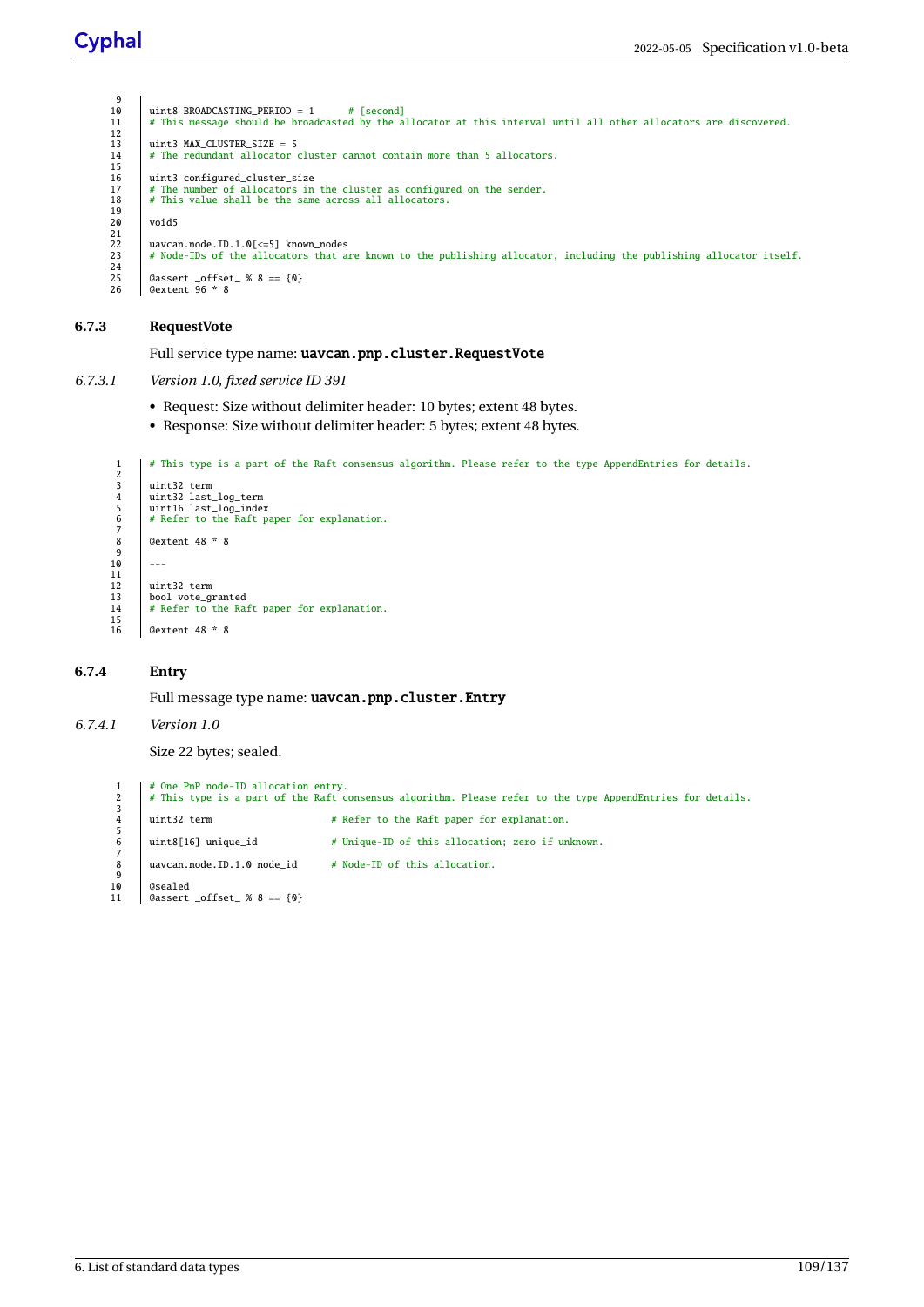### **6.8 uavcan.register**

#### **6.8.1 Access**

3 #  $\frac{4}{5}$ 

 $rac{6}{7}$ 

 $\frac{11}{12}$ 

15 #

 $\frac{19}{20}$ 

 $rac{22}{23}$ 

 $\frac{25}{26}$ 

29  $30$ <br> $31$ 

 $32$ <br> $33$ 

38<br>39

49  $\frac{50}{50}$ 

52<br>53<br>54

 $\frac{55}{56}$ 

 $61$ <br> $62$ <br> $63$ 

66<br>67<br>68

 $\frac{71}{72}$ 

74<br>75

 $\frac{81}{82}$ 

Full service type name: uavcan.register.Access

- *6.8.1.1 Version 1.0, fixed service ID 384*
	- Request: Size 2... 515 bytes; sealed.
	- Response: Size 9... 267 bytes; sealed.

1 # Registers are strongly-typed named values used to store the configuration parameters of a node.<br>2 # This service is used to write and read a register. # This service is used to write and read a register. 5 # READ/WRITE BEHAVIORS  $7$  # The write operation is performed first, unless skipped by sending an empty value in the request.<br>8 # The server may attemnt to convert the type of the supplied value to the correct type if there is 8 # The server may attempt to convert the type of the supplied value to the correct type if there is a type mismatch 4 (e.g. uint8 may be converted to uint16); however, servers are not required to perform implicit type conversion,<br>10 # and the rules of such conversion are not explicitly specified, so this behavior should not be relied up <sup>12</sup>  $\#$  On the next step the register will be read regardless of the outcome of the write operation. As such, if the write  $\#$  operation could not be performed (e.g. due to a type mismatch or any other issue), the regi # operation could not be performed (e.g. due to a type mismatch or any other issue), the register will retain its old<br>14 P # value. By evaluating the response the caller can determine whether the register was written succe # The write-read sequence is not guaranteed to be atomic, meaning that external influences may cause the register to<br>17 # change its value between the write and the subsequent read operation. The caller is responsible for 18 # case properly. 20 # The timestamp provided in the response corresponds to the time when the register was read. The timestamp may  $\#$  be empty if the server does not support timestamping or its clock is not (yet) synchronized with the ne 21 # be empty if the server does not support timestamping or its clock is not (yet) synchronized with the network. 23 # If only read is desired, but not write, the caller shall provide a value of type 'empty'. That will signal the server 24 # that the write operation shall be skipped, and it will proceed to read the register immediately. 4 If the requested register does not exist, the write operation will have no effect and the returned value will be<br>27 # empty. Existing registers should not return 'empty' when read since that would make them indistinguish REGISTER DEFINITION REQUIREMENTS <sup>33</sup> # Registers shall never change their type or flags as long as the server is running. Meaning that:<br><sup>34</sup> # - Mutability and persistence flags cannot change their states. 4 - Mutability and persistence flags cannot change their states.<br>35 # - Read operations shall always return values of the same type and same dimensionality.<br>36 # The dimensionality requirement does not apply to inherently 37 # unstructured chunks. 39 # Register name should contain only: 40 # - Lowercase ASCII alphanumeric characters (a-z, 0-9) 41 # - Full stop (.) 42 # - Low line (underscore) (\_) 43 # With the following limitations/recommendations:<br>
44 + The name shall not begin with a decimal dig<br>
45 + The name shall neither begin nor end with a 44 # - The name shall not begin with a decimal digit (0-9). 45 # - The name shall neither begin nor end with a full stop. 46 # - A low line shall not be followed by a non-alphanumeric character. 47 # - The name should contain at least one full stop character. 48 # Other patterns and ASCII characters are reserved for special function registers (introduced below). ENVIRONMENT VARTABLES 53 # This section applies only to software nodes executed in a high-level operating system that supports environment 54 # variables or an equivalent mechanism. 56 # When a software node is launched, it is usually necessary to provide some of its configuration information early, # particularly that which is related to Cyphal networking, before the node is started. Environment variables offer<br>58 # a convenient way of addressing this. Software nodes that support the register interface should evaluat 60 # a persistent storage or in memory) accoringly. This should be completed before the first register read access. 62 # A register name is mapped to an environment variable name as follows: 63 # - the name is upper-cased; 64 # - full stop characters are replaced with double low line characters. 65 # For example: 'motor.inductance\_dq' is mapped to 'MOTOR\_\_INDUCTANCE\_DQ'. 67 # Register values are represented in environment variables as follows: 68 # - string: utf-8 or platform-specific 69  $\begin{array}{c} \# \\ + \\ \end{array}$  - unstructured:  $\begin{array}{c} \text{as-is} \\ \text{70} \end{array}$  as-is bit, integer\*, natural\*, real\*: space-separated decimals  $72$   $\frac{1}{4}$  If an environment variable matches the name of an existing register but its value cannot be converted to the  $\frac{1}{4}$  register's type, an error should be raised. # register's type, an error should be raised. <sup>75</sup> # If an environment variable does not match the name of any register, it may be ignored. However, if the implementation<br>
<sup>#</sup> can reliably deduce the type and purpose of the register, it may create one automatically. T 76 # can reliably deduce the type and purpose of the register, it may create one automatically. This provision is to 77 # support applications where the register schema may be altered by configuration. 78 # 79 # 80 # SPECIAL FUNCTION REGISTERS 82 # The following optional special function register names are defined: 83 # - suffix '<' is used to define an immutable persistent value that contains the maximum value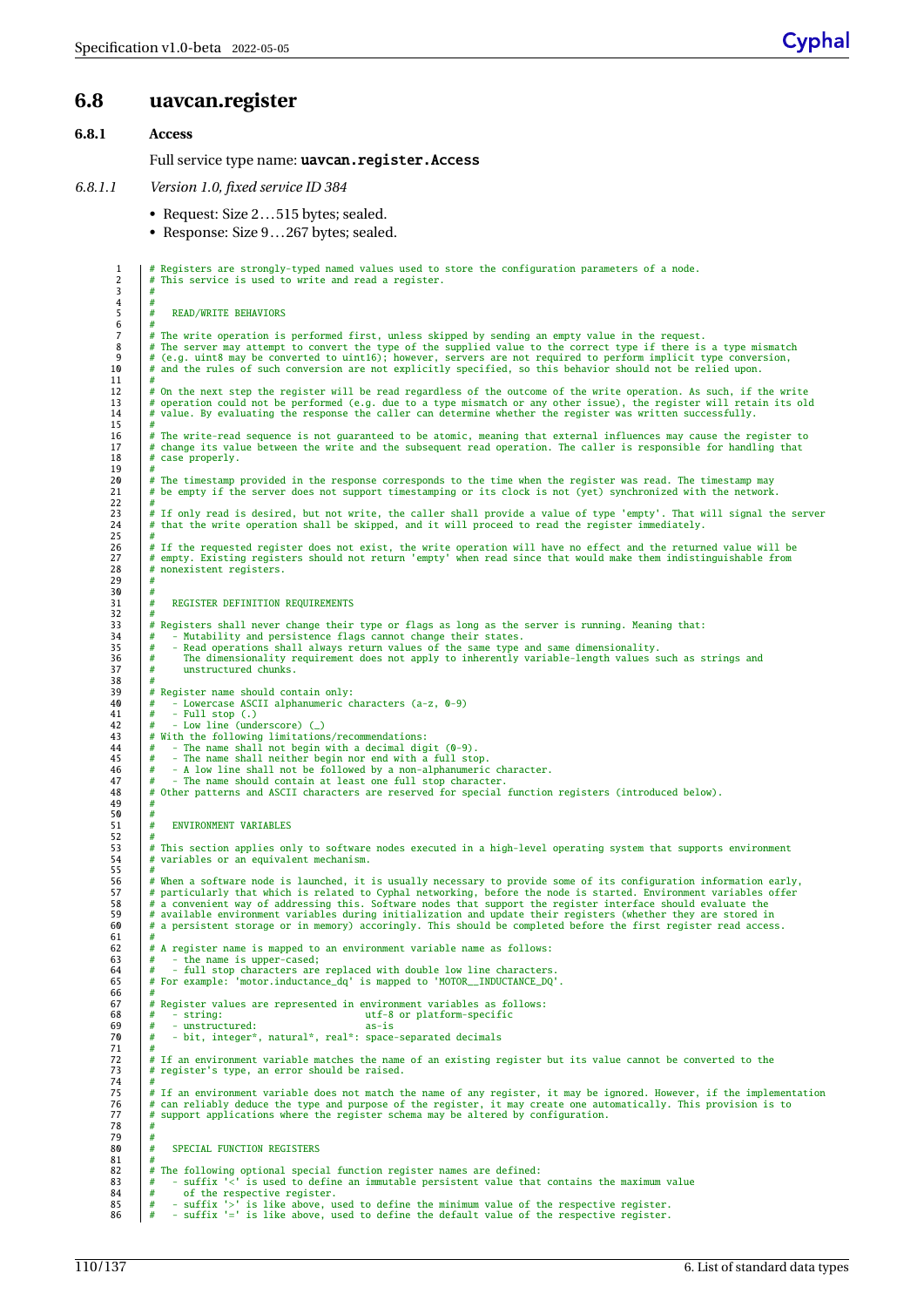87  $\#$  - prefix '\*' is reserved for raw memory access (to be defined later).<br>88  $\#$  Examples:  $\begin{array}{c|c}\n 88 & \# \text{ Examples:} \\
 89 & \# \text{ - reais}\n \end{array}$ 89  $\#$  - register name "system.parameter"<br>90  $\#$  - maximum value is contained in the 90 # - maximum value is contained in the register named "system.parameter<" (optional) 91 # - minimum value is contained in the register named "system.parameter>" (optional) 92 # - default value is contained in the register named "system.parameter=" (optional) 92<br>93<br>94 94 # The type and dimensionality of the special function registers containing the minimum, maximum, and the default 95 # value of a register shall be the same as those of the register they relate to. 96<br>97 97 # If a written value exceeds the minimum/maximum specified by the respective special function registers, 98 # the server may either adjust the value automatically, or to retain the old value, depending on which behavior 99 # suits the objectives of the application better. 100 # The values of registers containing non-scalar numerical entities should be compared elementwise.  $\begin{array}{cc} 101 & # \\ 102 & # \end{array}$ 103 # STANDARD REGISTERS 104<br>105 105 # The following table specifies the register name patterns that are reserved by the specification for<br>106 # common functions. These conventions are not mandatory to follow, but implementers are recommended t 106 # common functions. These conventions are not mandatory to follow, but implementers are recommended to adhere because 107 # they enable enhanced introspection capabilities and simplify device configuration and diagnostics. 108<br>109 109 # REGISTER NAME PATTERN TYPE FLAGS RECOMMENDED DEFAULT 110 # =====================================================================================================================  $\frac{111}{112}$ 112 # uavcan.node.id natural16[1] mutable, persistent 65535 (unset/PnP)  $\frac{113}{114}$ 114  $\#$  Contains the node-ID of the local node. Values above the maximum valid node-ID for the current transport  $\#$  indicate that the node-ID is not set; if plug-and-play is supported it will be used by the node to obt 115 # indicate that the node-ID is not set; if plug-and-play is supported, it will be used by the node to obtain an 116 # automatic node-ID. Invalid values other than 65535 should be avoided for consistency.  $117$   $\frac{1}{4}$ 118 # --------------------------------------------------------------------------------------------------------------------- 119<br>120 120 # uavcan.node.description string mutable, persistent (empty)  $\frac{121}{122}$ # User/integrator-defined, human-readable description of this specific node.<br>123 # This is intended for use by a system integrator and should not be set by the manufacturer of a component.<br>124 # For example: on a quad-roto  $\begin{array}{c|c} 125 & \# \\ 126 & \# \end{array}$ 126 # ---------------------------------------------------------------------------------------------------------------------  $\begin{array}{c|c} 127 \\ 128 \end{array}$  # 128 # uavcan.pub.PORT\_NAME.id natural16[1] mutable, persistent 65535 (unset, invalid)<br>129 # uavcan.sub.PORT\_NAME.id ditto ditto ditto ditto ditto 129 # uavcan.sub.PORT\_NAME.id ditto ditto ditto ditto ditto ditto ditto ditto ditto ditto ditto ditto ditto di 130 # uavcan.cln.PORT\_NAME.id ditto ditto ditto ditto ditto ditto ditto ditto ditto ditto ditto ditto ditto ditto ditto ditto ditto ditto ditto ditto ditto ditto ditto ditto ditto ditto ditto ditto ditto ditto ditto ditto uavcan.srv.PORT\_NAME.id  $\frac{132}{133}$ 133 # Publication/subscription/client/server port-ID, respectively. These registers are configured by the system integrator 134 # or an autoconfiguration authority when the node is first connected to a network. 135 # 136 # The "PORT\_NAME" defines the human-friendly name of the port, which is related to the corresponding function<br>137 # or a network service supported by the node. The name shall match the following POSIX ERE expression:  $138$ <br> $139$  $[a-zA-Z]$   $[a-zA-ZA-2A-9]$ <sup>\*</sup>  $\frac{140}{141}$ 141 | # The names are defined by the vendor of the node. The user/integrator is expected to understand their meaning and<br>142 | # relation to the functional capabilities of the node by reading the technical documentation p  $143$ <br> $144$ # A port whose port-ID register is unset (invalid value) remains inactive (unused); the corresponding function may<br>145 # be disabled. For example, a register named "uavcan.pub.measurement.id" defines the subject-ID of a me 147 # said measurement is not published. 148<br>149 149  $#$  The same name is used in other similar registers defined below. Network introspection and autoconfiguration tools  $#$  will expect to find a register of this form for every configurable port supported by the node. will expect to find a register of this form for every configurable port supported by the node. 151<br>152 152 # --------------------------------------------------------------------------------------------------------------------- 153<br>154 154 # uavcan.pub.PORT\_NAME.type string immutable, persistent N/A<br>155 # uavcan.sub.PORT\_NAME.type string ditto ditto ditto ditto 155 # uavcan.sub.PORT\_NAME.type ditto ditto ditto 156 # uavcan.cln.PORT\_NAME.type ditto ditto ditto 157 # uavcan.srv.PORT\_NAME.type ditto ditto ditto 158<br>159 # Publication/subscription/client/server full data type name and dot-separated version numbers, respectively.<br>160 # These registers are set by the vendor once and typically they are to remain unchanged (hence "immutable").  $\begin{array}{c} 162 \\ 163 \\ 164 \end{array}$ 164 # --------------------------------------------------------------------------------------------------------------------- 165<br>166 uavcan.diagnostic.\* 167<br>168 # Prefix reserved for future use. 169<br>170 170 # ---------------------------------------------------------------------------------------------------------------------  $\frac{171}{172}$ 172 # uavcan.can.bitrate natural32[2] implementation-defined implementation-defined<br>173 # uavcan.can.iface have string mutable, persistent implementation-defined implementation-defined 174<br>175 # These registers are only relevant for nodes that support Cyphal/CAN. 176<br>177 177  $#$  uavcan.can.bitrate defines the CAN bus bit rate: the first value is the arbitration bit rate, the second is the  $#$  data phase bit rate. Nodes that support CAN should incore the second value. Nodes that support CA 178 | # data phase bit rate. Nodes that support only Classic CAN should ignore the second value. Nodes that support CAN FD<br>179 | # should initialize in the Classic CAN mode (MTU 8 bytes, BRS flag not set) if the values are 180 # is not configurable or is always auto-detected, this register may be omitted or made immutable; otherwise it should 181 # be mutable and persistent. 182 # <sup>183</sup> # uavcan.can.iface is only relevant for software nodes or nodes that are capable of using different CAN interfaces.<br>184 # The value is a space-separated list of CAN interface names to use. The name format is implemen 184 # The value is a space-separated list of CAN interface names to use. The name format is implementation-defined 185 # (for example, "can0").  $\frac{186}{187}$ 187 # ---------------------------------------------------------------------------------------------------------------------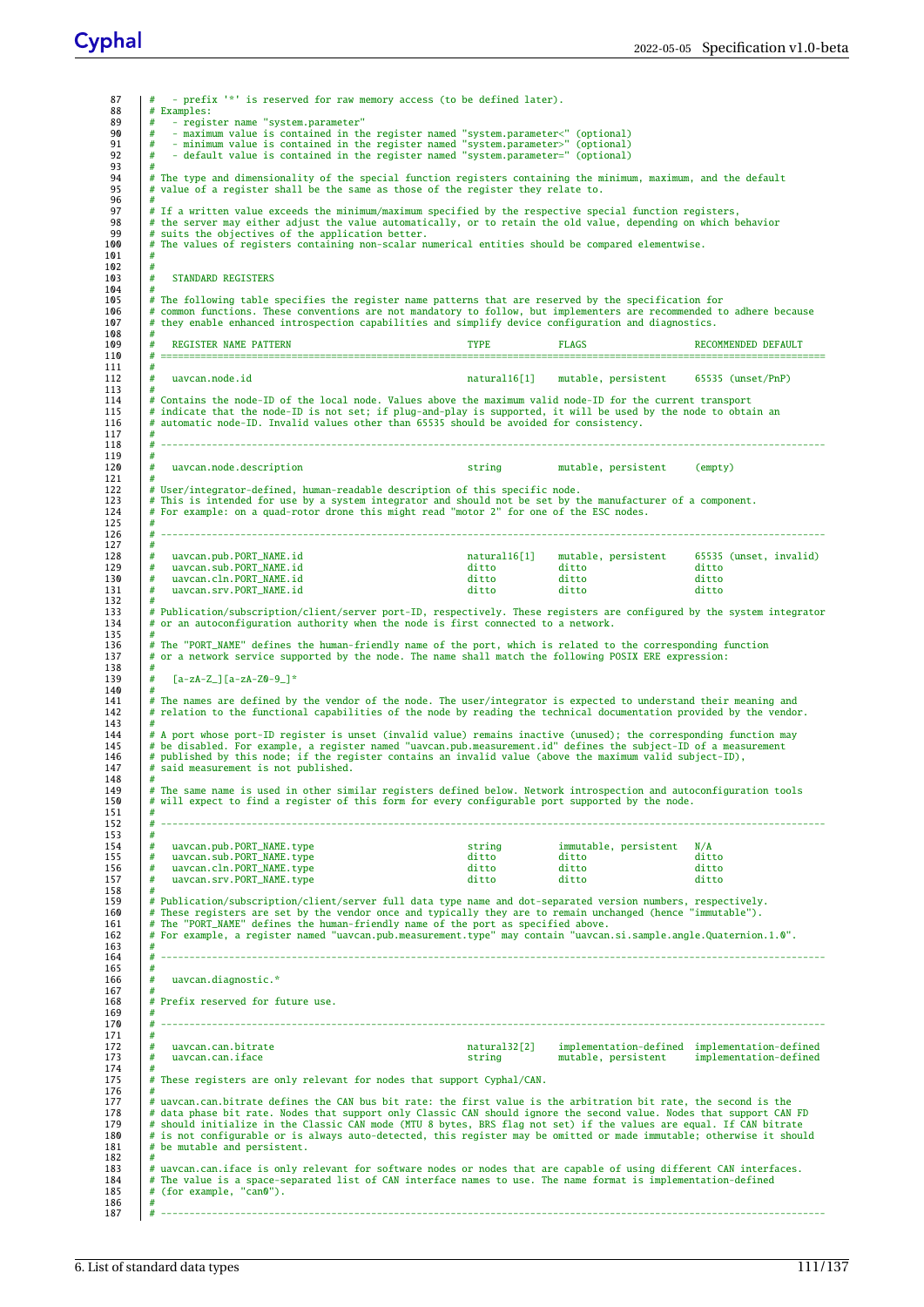188 #  $189$   $\frac{1}{4}$  uavcan.udp.\*  $\frac{190}{191}$ # Prefix reserved for future use.  $192$  #<br>193 #  $+$ 193 # ---------------------------------------------------------------------------------------------------------------------# 194<br>195 uavcan.serial.\* 196<br>197 # Prefix reserved for future use. 198<br>199 199 # --------------------------------------------------------------------------------------------------------------------- 200<br>201 201 Name.1.0 name<br>
202 # The name of<br>
203 # Use the Lis 202 # The name of the accessed register. Shall not be empty.<br>203 # Use the List service to obtain the list of registers on the node. 204 205 | Value.1.0 value<br>206 | # Value to be w 206 # Value to be written. Empty if no write is required. 207<br>208 208 @sealed 209  $210$ 211 212 uavcan.time.SynchronizedTimestamp.1.0 timestamp 213 # The moment of time when the register was read (not written). 214 # Zero if the server does not support timestamping.  $\frac{215}{216}$ 216 bool mutable<br>217 # Mutable me 217  $#$  Mutable means that the register can be written using this service.<br>218  $#$  Tummutable registers cannot be written but that doesn't imply that # Immutable registers cannot be written, but that doesn't imply that their values are constant (unchanging).  $219$ 220 bool persistent<br>221 # Persistence m 221  $#$  Persistence means that the register retains its value permanently across power cycles or any other changes<br>222  $#$  in the state of the server, until it is explicitly overwritten (either via Cyphal, any other inter 222 # in the state of the server, until it is explicitly overwritten (either via Cyphal, any other interface,  $#$  or by the device itself).  $\frac{224}{225}$ # The server is recommended to manage persistence automatically by committing changed register values to a<br>226 # non-volatile storage automatically as necessary. If automatic persistence management is not implemented, 228 # to return the configuration to a factory-default state. Please refer to its definition for more information. 229<br>230 230  $\#$  Consider the following examples:<br>231  $\#$  - Configuration parameters are % 231 # - Configuration parameters are usually both mutable and persistent.<br>232 # - Diagnostic values are usually immutable and non-persisient.<br>233 # - Registers that trigger an activity when written are typically mutable 234 # - Registers that contain factory-programmed values such as calibration coefficients that can't 235 # be changed are typically immutable but persistent. 236 237 void6 238<br>239 239  $\begin{array}{|c|c|c|c|}\n\hline\n\text{Value.1.0 value} \\
\text{value of} \\
\hline\n\end{array}$ <sup>240</sup> # The value of the register when it was read (beware of race conditions).<br><sup>241</sup> # Registers never change their type and dimensionality while the node is 241 # Registers never change their type and dimensionality while the node is running. 242 # Empty value means that the register does not exist (in this case the flags should be cleared/ignored). 243 # By comparing the returned value against the write request the caller can determine whether the register 244 # was written successfully, unless write was not requested. 245 # An empty value shall never be returned for an existing register.  $246$ @sealed **6.8.2 List** Full service type name: uavcan.register.List *6.8.2.1 Version 1.0, fixed service ID 385* • Request: Size 2 bytes; sealed. • Response: Size 1... 256 bytes; sealed. 1 # This service allows the caller to discover the names of all registers available on the server # by iterating the index field from zero until an empty name is returned.  $\begin{array}{c} 2 \\ 3 \\ 4 \\ 5 \end{array}$ 4 # The ordering of the registers shall remain constant while the server is running. 5 # The ordering is not guaranteed to remain unchanged when the server node is restarted. 6 uint16 index 8 9 @sealed  $\frac{9}{10}$ 11 --- 12  $13$  Name.1.0 name

**6.8.3 Name**

 $\frac{15}{16}$ 

Full message type name: uavcan.register.Name

14 # Empty name in response means that the index is out of bounds, i.e., discovery is finished.

*6.8.3.1 Version 1.0*

16 @sealed

Size 1... 256 bytes; sealed.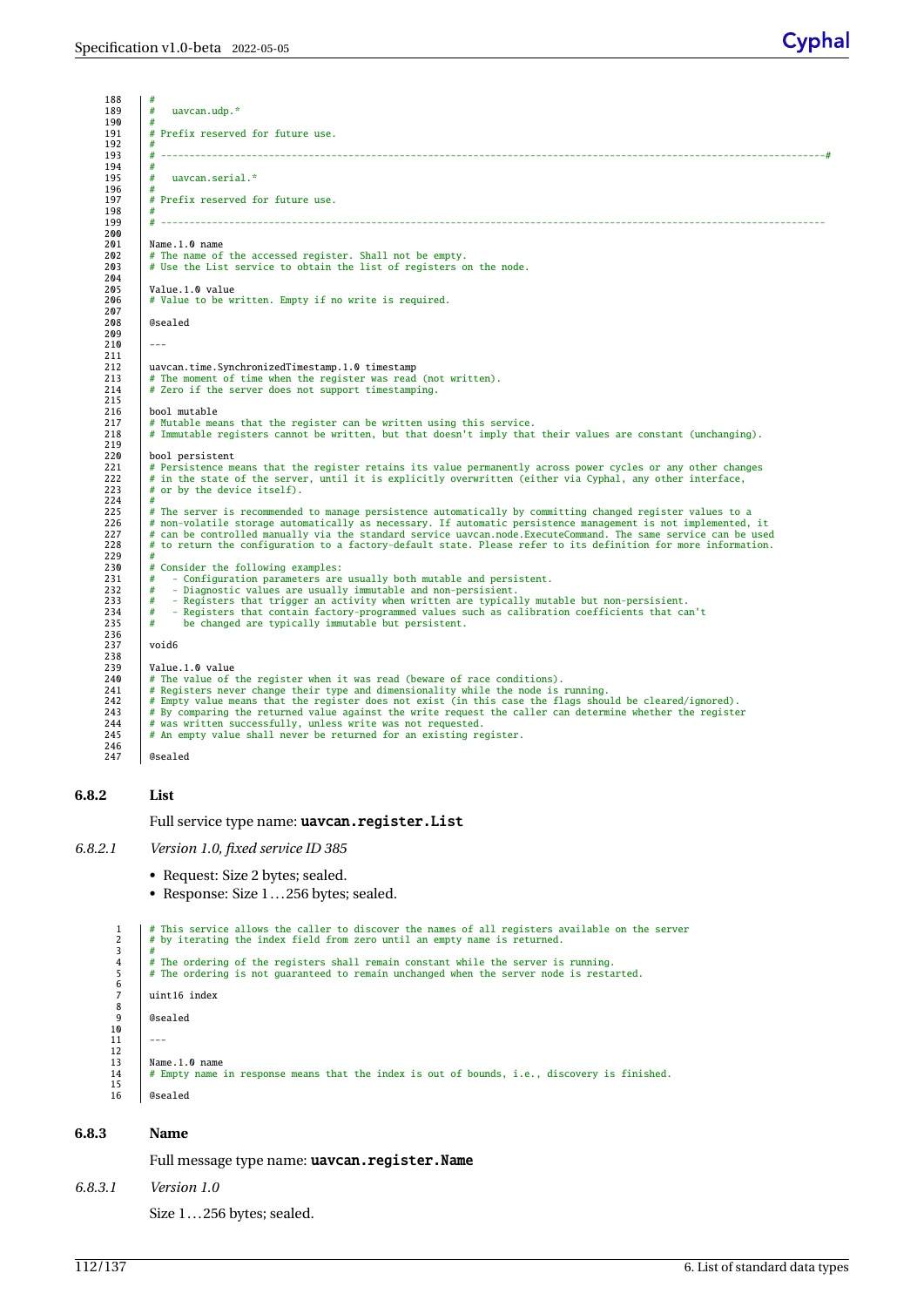- # An UTF8-encoded register name.  $\begin{array}{c} 1 \\ 2 \\ 3 \end{array}$ uint8[<256] name
- $\frac{4}{5}$ @sealed

#### **6.8.4 Value**

Full message type name: uavcan.register.Value

#### *6.8.4.1 Version 1.0*

Size 1... 259 bytes; sealed.

1 # This union contains all possible value types supported by the register protocol. 2 # Numeric types can be either scalars or arrays; the former is a special case of the latter.  $\begin{array}{c} 2 \\ 3 \\ 4 \end{array}$ **@union** 5 uavcan.primitive.Empty.1.0 empty # Tag 0 Used to represent an undefined value<br>uavcan.primitive.String.1.0 string # Tag 1 UTF-8 encoded text<br>uavcan.primitive.Unstructured.1.0 unstructured # Tag 2 Raw unstructured binary im 7 uavcan.primitive.String.1.0 string # Tag 1 UTF-8 encoded text 8 uavcan.primitive.Unstructured.1.0 unstructured # Tag 2 Raw unstructured binary image uavcan.primitive.array.Bit.1.0 bit # Tag 3 Bit array 10 11 uavcan.primitive.array.Integer64.1.0 integer64 # Tag 4 12 uavcan.primitive.array.Integer32.1.0 integer32 # Tag 5 13 uavcan.primitive.array.Integer16.1.0 integer16 # Tag 6 13 uavcan.primitive.array.Integer16.1.0 integer16 # Tag 6<br>14 uavcan.primitive.array.Integer8.1.0 integer8 # Tag 7  $14$ <br> $15$ <br> $16$ <br> $17$ 16 uavcan.primitive.array.Natural64.1.0 natural64 # Tag 8 17 uavcan.primitive.array.Natural32.1.0 natural32 # Tag 9 18 uavcan.primitive.array.Natural16.1.0 natural16 # Tag 10 18 uavcan.primitive.array.Natural16.1.0 natural16 # Tag 10<br>19 uavcan.primitive.array.Natural8.1.0 natural8 # Tag 11  $\frac{20}{21}$ 21 uavcan.primitive.array.Real64.1.0 real64 # Tag 12 Exactly representable integers: [-2\*\*53, +2\*\*53] 22 uavcan.primitive.array.Real32.1.0 real32 # Tag 13 Exactly representable integers: [-16777216, +16777216] 23 uavcan.primitive.array.Real16.1.0 real16 # Tag 14 Exactly representable integers: [-2048, +2048]  $22$ <br>  $23$ <br>  $24$ <br>  $25$ 25 @sealed<br>26 @assert<br>27 @assert  $\texttt{Qassert}$   $\texttt{offset\_min}$  == 8<br>  $\texttt{Qassert}$   $\texttt{offset\_max}$  == 258 \* 8 + 8 # Empty and the tag<br># 258 bytes per field max and the tag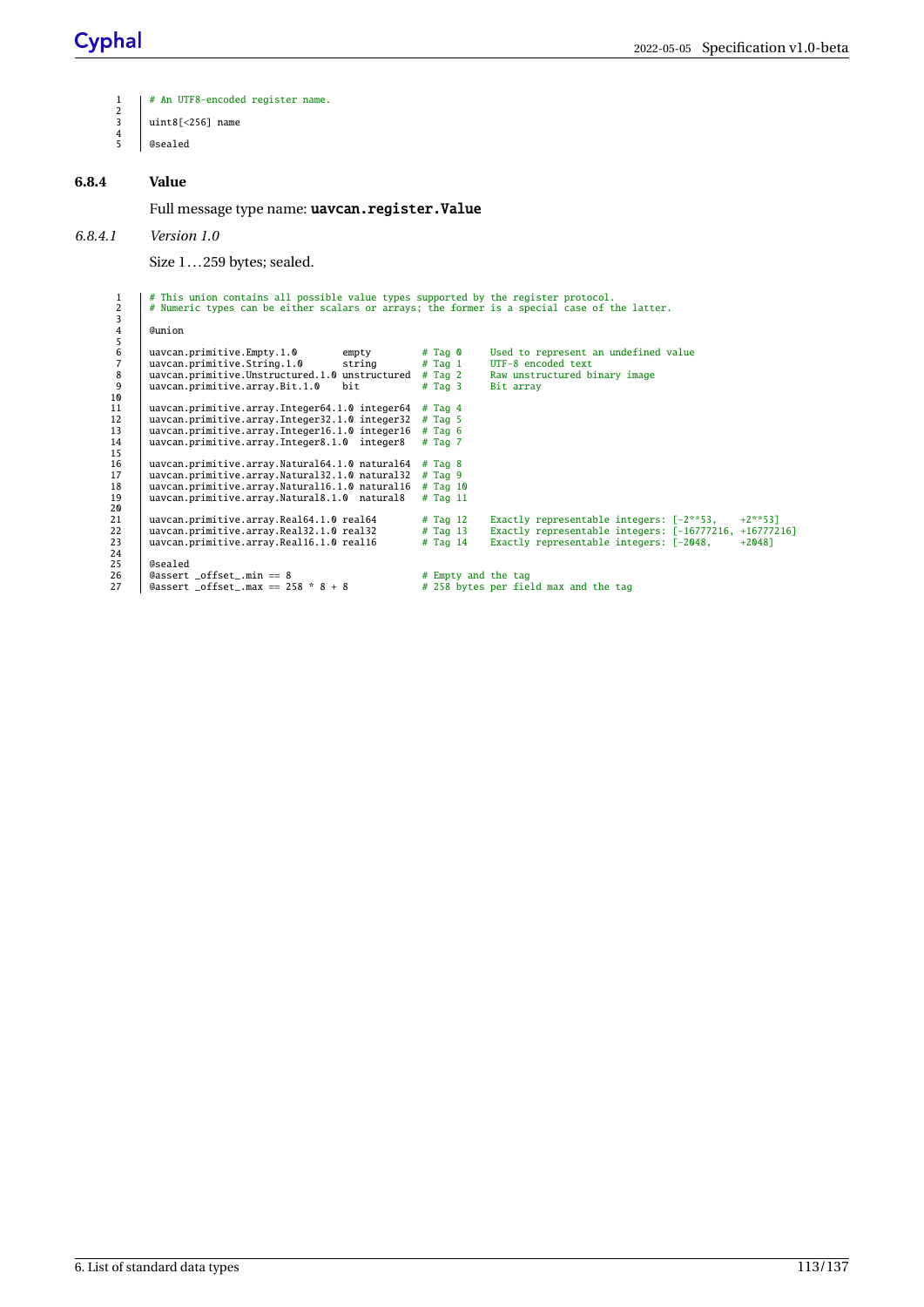### **6.9 uavcan.time**

```
6.9.1 GetSynchronizationMasterInfo
```
Full service type name: uavcan.time.GetSynchronizationMasterInfo

- *6.9.1.1 Version 0.1, fixed service ID 510*
	- Request: Size without delimiter header: 0 bytes; extent 48 bytes.
	- Response: Size without delimiter header: 7 bytes; extent 192 bytes.

```
1 | # Every node that acts as a time synchronization master, or is capable of acting as such,<br>2 | # should support this service.
 3 # Its objective is to provide information about which time system is currently used in the network.
 \frac{4}{5}5 # Once a time system is chosen, it cannot be changed as long as at least one node on the network is running.
  6 # In other words, the time system cannot be changed while the network is operating.
7 # An implication of this is that if there are redundant time synchronization masters, they all shall
           # use the same time system always.
\begin{array}{c} 8 \\ 9 \\ 10 \end{array}10 @extent 48 * 8
11
\overline{12}\frac{13}{14}14 float32 error_variance # [second<sup>x</sup>2]<br>15 # Error variance, in second<sup>x</sup>2, of the ti<br>16 # This value is allowed to change freely
# Error variance, in second^2, of the time value reported by this master.<br>16 # This value is allowed to change freely while the master is running.<br>17 # For example, if the master's own clock is synchronized with a GNSS, th
# as signal reception deteriorates. If the signal is lost, this value is expected to grow steadily, the rate of<br>19    | # growth would be dependent on the quality of the time keeping hardware available locally (bad hardwar
           # faster growth). Once the signal is regained, this value would drop back to nominal.
\frac{20}{21}<br>22
22 TimeSystem.0.1 time_system
23 # Time system currently in use by the master.
24 # Cannot be changed while the network is operating.
24<br>25<br>2626 TAIInfo.0.1 tai_info
27 | # Actual information about TAI provided by this master, if supported.<br>28 | # The fields in this data type are optional.
29
           30 @extent 192 * 8
```
#### **6.9.2 Synchronization**

Full message type name: uavcan.time.Synchronization

*6.9.2.1 Version 1.0, fixed subject ID 7168*

Size 7 bytes; sealed.

```
1 # Network-wide time synchronization message.
2 # Any node that publishes timestamped data should use this time reference.
 \frac{3}{4}4 # The time synchronization algorithm is based on the work<br>5 # "Implementing a Distributed High-Resolution Real-Time C
  4 "Implementing a Distributed High-Resolution Real-Time Clock using the CAN-Bus" by M. Gergeleit and H. Streich.<br>4 The general idea of the algorithm is to have one or more nodes that periodically publish a message of this 
10 \\ 11<sup>11</sup> # Once a time base is chosen, it cannot be changed as long as at least one node on the network is running.<br>
<sup>11</sup> # In other words, the time base cannot be changed while the network is operating.<br>
<sup>13</sup> # An implication
12 # In other words, the time base cannot be changed while the network is operating.
13 # An implication of this is that if there are redundant time synchronization masters, they all shall
14 # use the same time base.
\frac{15}{16}<sup>#</sup> The resolution is dependent on the transport and its physical layer, but generally it can be assumed <br><sup>#</sup> to be close to one bit time but not better than one microsecond (e.g., for a 500 kbps CAN bus.
17 # to be close to one bit time but not better than one microsecond (e.g., for a 500 kbps CAN bus,
18 # the resolution is two microseconds). The maximum accuracy is achievable only if the transport layer
           # supports precise timestamping in hardware; otherwise, the accuracy may be degraded.
\frac{19}{20}<br>\frac{21}{22}21 # This algorithm allows the slaves to precisely estimate the difference (i.e., phase error) between their
22 # local time and the master clock they are synchronized with. The algorithm for clock rate adjustment
23 # is entirely implementation-defined (for example, a simple phase-locked loop or a PID rate controller can be used).
^{24}_{25}25 # The network can accommodate more than one time synchronization master for purposes of increased reliability:<br>26 # if one master fails, the others will continue to provide the network with accurate and consistent time 
# if one master fails, the others will continue to provide the network with accurate and consistent time information.<br>27 P # The risk of undesirable transients while the masters are swapped is mitigated by the requirement 
           # use the same time base at all times, as described above.
\frac{28}{29}<br>30
           # The master with the lowest node-ID is called the "dominant master". The current dominant master ceases to be one
# if its last synchronization message was published more than 3X seconds ago, where X is the time interval<br>32 # between the last and the previous messages published by it. In this case, the master with the next-higher node
35 36\frac{4}{36} # In the presence of multiple masters, they all publish their time synchronization messages concurrently at all times.<br>37 # The slaves shall listen to the master with the lowest node-ID and ignore the messages 
           # The slaves shall listen to the master with the lowest node-ID and ignore the messages published by masters with
38 # higher node-ID values.
3940 # Currently, there is a work underway to develop and validate a highly robust fault-operational time synchronization<br>41 # algorithm where the slaves select the median time base among all available masters rather than us
```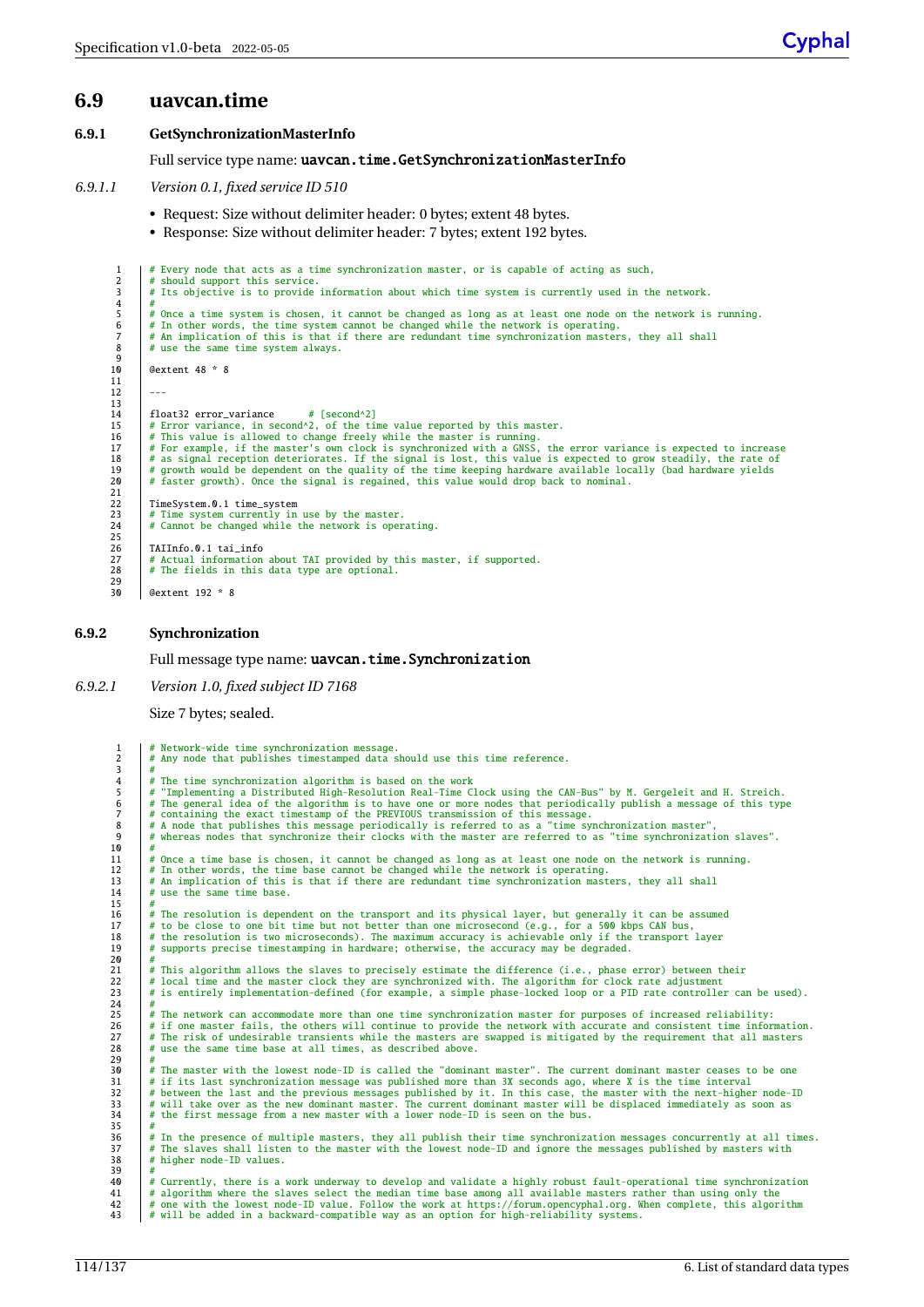44 # <sup>44</sup>  $\frac{4}{7}$  For networks with redundant transports, the timestamp value published on different interfaces is likely to be<br>46 # different, since different transports are generally not expected to be synchronized. Synchro 46 # different, since different transports are generally not expected to be synchronized. Synchronization slaves # are allowed to use any of the available redundant interfaces for synchronization at their discretion.  $47$ <br> $48$ <br> $49$ <br> $50$ # The following pseudocode shows the logic of a time synchronization master. This example assumes that the master<br>50 # does not need to synchronize its own clock with other masters on the bus, which is the case if the curr 51 | # is the only master, or if all masters synchronize their clocks with a robust external source, e.g., a GNSS system.<br>52 | # If several masters need to synchronize their clock through the bus, their logic will be exten 53 # slave-side behavior explained later.  $\frac{54}{55}$ 55  $\begin{array}{c|c} \n\text{#} \\
\text{#} \\
\text{transfer_id} := \text{0}; \\
\text{57} \\
\text{#} \\
\text{previous tx timest}\n\end{array}$ 56 # transfer\_id := 0; 57 # previous\_tx\_timestamp\_per\_iface[NUM\_IFACES] := {0};  $\frac{58}{59}$  $\begin{array}{c} 59 \\ 4 \end{array}$  // This function publishes a message with a specified transfer-ID using only one transport interface.<br>60  $\begin{array}{c} 4 \end{array}$  function publishMessage(transfer id. iface index. mso): function publishMessage(transfer\_id, iface\_index, msg);  $\begin{array}{c|c} 61 & # \\ 62 & # \end{array}$  $\begin{array}{lll}62 & # & // This callback is invoked when the transport layer completes the transmission of a time sync message. & \# & // Observe that the time sync message is always a single-frame message by virtue of its small size. & \# & // The tx timestamp argument contains the exact timestamp when the transport frame was delivered to the$ 63 # // Observe that the time sync message is always a single-frame message by virtue of its small size. 64 # // The tx\_timestamp argument contains the exact timestamp when the transport frame was delivered to the bus. 65 # function messageTxTimestampCallback(iface\_index, tx\_timestamp)  $\begin{array}{c|c}\n 65 & * \\
 \hline\n 66 & * \\
 \hline\n 67 & * \\
 \end{array}$ previous\_tx\_timestamp\_per\_iface[iface\_index] := tx\_timestamp;  $\begin{array}{c|c}\n 68 & \# \\
 69 & \# \n\end{array}$  $\begin{array}{c|c}\n 69 \\
 70 \\
 71 \\
 \hline\n\end{array}$ 70 # // Publishes messages of type uavcan.time.Synchronization to each available transport interface. 71 # // It is assumed that this function is invoked with a fixed frequency not lower than 1 hertz. # function publishTimeSync()  $\begin{array}{c|c} 72 & # \\ 73 & # \\ 74 & # \end{array}$ for (i :=  $0$ ; i < NUM\_IFACES; i++) 75 # { 76 # message := uavcan.time.Synchronization();<br>77 # message.previous transmission timestamp u 77 # message.previous\_transmission\_timestamp\_usec := previous\_tx\_timestamp\_per\_iface[i];<br>78 # previous\_tx\_timestamp\_per\_iface[i] := 0; 78 # previous\_tx\_timestamp\_per\_iface[i] := 0; 79 # publishMessage(transfer\_id, i, message);  $rac{80}{81}$ 81 # transfer\_id++; // Overflow shall be handled correctly 82  $83$ 84 # (end of the master-side logic pseudocode) 85 # The following pseudocode describes the logic of a time synchronization slave. 86<br>87 87  $\begin{array}{c} \# \end{array}$  // State variables:<br>88  $\begin{array}{c} \# \end{array}$  previous rx real timestamp := 0: 88 # previous\_rx\_real\_timestamp := 0; // This clock is being synchronized 89 # previous\_rx\_monotonic\_timestamp := 0; // Monotonic time -- doesn't leap or change rate 89<br>
90  $\#$  previous\_rx\_monotonic\_timestamp := 0;<br>
90  $\#$  previous\_transfer\_id := 0;<br>
91  $\#$  state := STATE\_UPDATE; 91 # state := STATE\_UPDATE;<br>92 # state := STATE\_UPDATE;<br>92 # master node id := -1:<br>// Invalid value 92  $\begin{array}{ll}\n\text{H} & \text{master node_id} & \text{:= -1;} \\
\text{93} & \text{#} & \text{iface_index} & \text{:= -1;} \\
\end{array}$  $#$  iface\_index := -1;  $\begin{array}{c|c}\n 94 \\
 95 \end{array}$  # 95 # // This function adjusts the local clock by the specified amount 96 # function adjustLocalTime(phase\_error);  $\begin{array}{c|c} 97 & \# \\ 98 & \# \end{array}$ 98  $\frac{4}{4}$  function adjust(message) 99 # { 100  $\frac{4}{\pi}$  // Clock adjustment will be performed every second message 101 # local\_time\_phase\_error := previous\_rx\_real\_timestamp - msg.previous\_transmission\_timestamp\_microsecond; 102 # adjustLocalTime(local\_time\_phase\_error); 103  $\#$  state := STATE\_UPDATE; 104  $\begin{array}{c|c}\n105 \\
106 \\
\hline\n\end{array}$  # function update(message)  $\begin{array}{ccccc} 107 & & \# & & \{108 & & \# & & \end{array}$ 108 # // A message is assumed to have two timestamps:<br>109 # // Real - sampled from the clock that is 109 # // Real - sampled from the clock that is being synchronized<br>110 # // Monotonic - clock that never leaps and never changes rate<br>111 # previous\_rx\_real\_timestamp := message.rx\_real\_timestamp; 112 # previous\_rx\_monotonic\_timestamp := message.rx\_monotonic\_timestamp; 113 # master\_node\_id := message.source\_node\_id; 114 # iface\_index := message.iface\_index;<br>115 # previous\_transfer\_id := message.transfer\_id;<br>116 # state := STATE\_ADJUST;  $\begin{array}{c|cc} 117 & # & & \end{array}$ <br>118 # 118<br>119 119 # // Accepts the message of type uavcan.time.Synchronization 120 # function handleReceivedTimeSyncMessage(message)  $\begin{array}{c|c} 121 & # \\ 122 & # \end{array}$ 122 # time\_since\_previous\_msg := message.monotonic\_timestamp - previous\_rx\_monotonic\_timestamp;<br>123 #  $\begin{array}{c|c} 1 & 2 & 3 \\ 1 & 2 & 4 \\ 1 & 2 & 4 \end{array}$ 124 # needs\_init := (master\_node\_id < 0) or (iface\_index < 0);<br>125 # switch master := message.source node id < master node ic 125 A switch\_master := message.source\_node\_id < master\_node\_id;<br>
# 126<br>127 127  $\#$  // The value publisher\_timeout is computed as described in the specification (3x interval)<br>128  $\#$  publisher timed out := time since previous msq > publisher timeout: 128 # publisher\_timed\_out := time\_since\_previous\_msg > publisher\_timeout;  $\begin{array}{c|c} 129 & # \\ 130 & # \end{array}$ 130 # if (needs\_init or switch\_master or publisher\_timed\_out)  $\begin{array}{c|c|c|c|c} 131 & # & & & & & \ & & & & & & 132 \end{array}$  $#$  update(message); 133<br>134 <sup>#</sup> else if ((message.iface\_index == iface\_index) and (message.source\_node\_id == master\_node\_id))<br><sup>#</sup>  $135$ <br> $136$ 136  $\frac{4}{137}$  // Revert the state to STATE\_UPDATE if needed 137  $\begin{array}{c} \n\text{#} \\
\text{#} \\
\text{138}\n\end{array}$ 138  $#$  { 139 # msg\_invalid := message.previous\_transmission\_timestamp\_microsecond == 0; 140 # // Overflow shall be handled correctly 110 # wrong\_tid := message.transfer\_id != (previous\_transfer\_id + 1);

142 # wrong\_timing := time\_since\_previous\_msg > MAX\_PUBLICATION\_PERIOD;<br>143 # if (msg\_invalid or wrong\_tid or wrong\_timing)

 $144$  # {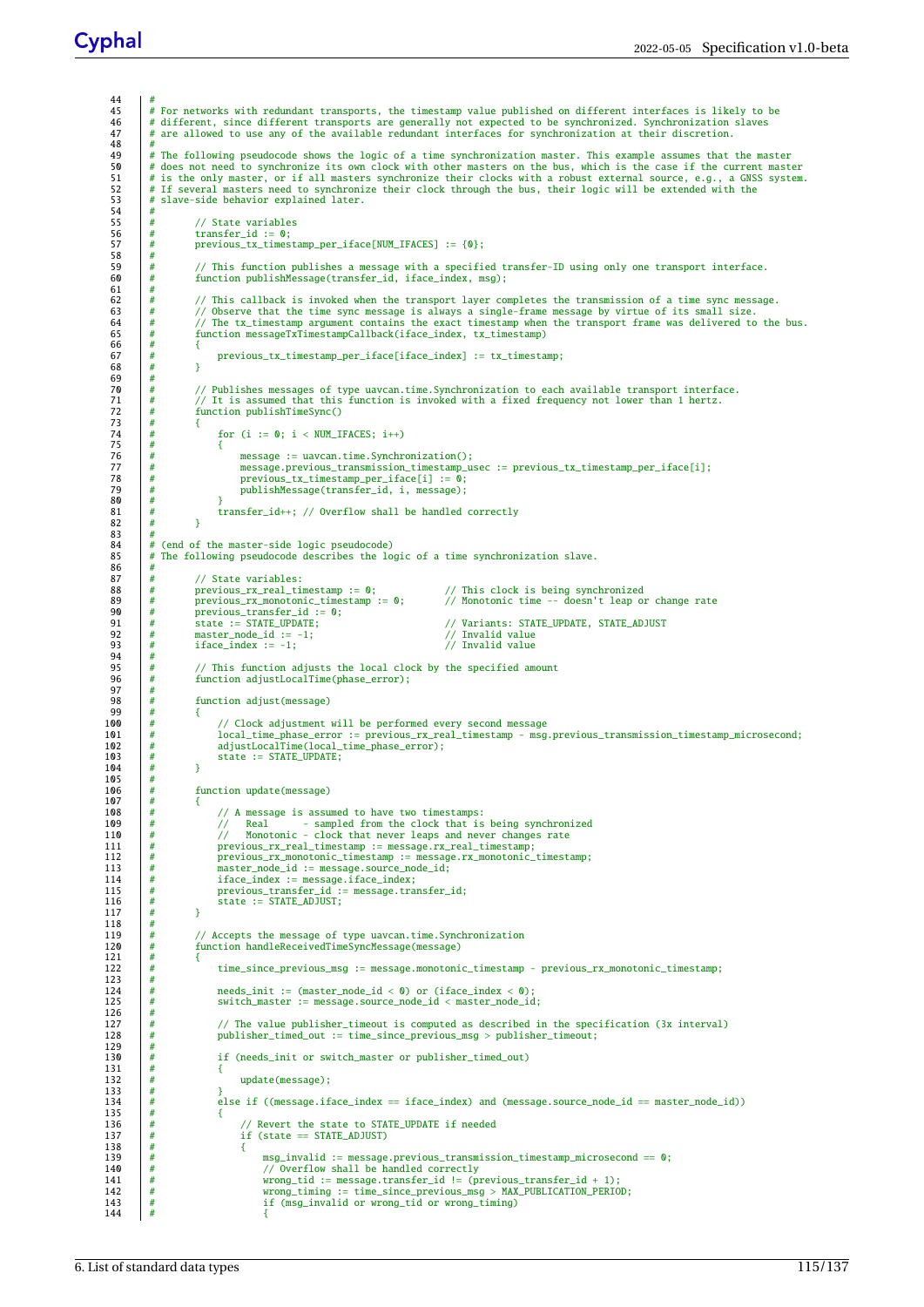```
145 \parallel \# state := STATE_UPDATE;
146 # \}\begin{array}{c|c}\n 147 & \# & \end{array} }
148 # // Handle the current state
149 # if (state == STATE_ADJUST)
\begin{array}{c|c|c|c|c|c|c|c|c} 150 & & \# & & \{151 & & \# & & \end{array}# adjust(message);<br># }
\frac{152}{153}# else
\begin{array}{c|c}\n 153 \\
 154 \\
 155\n \end{array} \begin{array}{c|c}\n \end{array}update(message);
\begin{array}{c|c}\n156 & \# \\
157 & \# \n\end{array}1/7 else ignore
\frac{15}{158}159<br>160
            # (end of the slave-side logic pseudocode)
161
162 uint8 MAX_PUBLICATION_PERIOD = 1 # [second]<br>163 # Publication period limits.
163 # Publication period limits.<br>164 # A master should not change
            # A master should not change its publication period while running.
\frac{165}{166}166 uint8 PUBLISHER_TIMEOUT_PERIOD_MULTIPLIER = 3
167 # Synchronization slaves should normally switch to a new master if the current master was silent
168 # for thrice the interval between the reception of the last two messages published by it.
# For example, imagine that the last message was received at the time X, and the previous message<br>170 # was received at the time (X - 0.5 seconds); the period is 0.5 seconds, and therefore the publisher<br>171 # timeout is (
173
174 truncated uint56 previous_transmission_timestamp_microsecond<br>175 # The time when the PREVIOUS message was transmitted from the
4 The time when the PREVIOUS message was transmitted from the current publisher, in microseconds.<br>176 # If this message is published for the first time, or if the previous transmission was more than<br>177 # one second ago, t
178<br>179
179 @sealed<br>180 @assert
180 @assert _offset_ % 8 == {0}<br>181 @assert _offset_.max <= 56
                                                           # Shall fit into one CAN 2.0 frame (least capable transport, smallest MTU)
```
#### **6.9.3 SynchronizedTimestamp**

Full message type name: uavcan.time.SynchronizedTimestamp

#### *6.9.3.1 Version 1.0*

Size 7 bytes; sealed.

|        | # Nested data type used for representing a network-wide synchronized timestamp with microsecond resolution.       |
|--------|-------------------------------------------------------------------------------------------------------------------|
| 2      | # This data type is highly recommended for use both in standard and vendor-specific messages alike.               |
| 3      |                                                                                                                   |
| 4      | uint56 UNKNOWN = $\theta$ # Zero means that the time is not known.                                                |
| 5<br>6 | truncated uint56 microsecond                                                                                      |
|        |                                                                                                                   |
|        | # The number of microseconds that have passed since some arbitrary moment in the past.                            |
| 8      | # The moment of origin (i.e., the time base) is defined per-application. The current time base in use             |
| - 9    | # can be requested from the time synchronization master, see the corresponding service definition.                |
| 10     | #                                                                                                                 |
| 11     | # This value is to never overflow. The value is 56-bit wide because:                                              |
| 12     | #                                                                                                                 |
| 13     | - 2^56 microseconds is about 2285 years, which is plenty. A 64-bit microsecond counter would be<br>#              |
| 14     | unnecessarily wide and its overflow interval of 585 thousand years induces a mild existential crisis.<br>#        |
| 15     | #                                                                                                                 |
| 16     | - Classic-CAN (not FD) transports carry up to 7 bytes of payload per frame.<br>#                                  |
| 17     | Time sync messages shall use single-frame transfers, which means that the value can't be wider than 56 bits.<br># |
| 18     |                                                                                                                   |
| 19     | @sealed                                                                                                           |
|        |                                                                                                                   |

#### **6.9.4 TAIInfo**

Full message type name: uavcan.time.TAIInfo

#### *6.9.4.1 Version 0.1*

Size 2 bytes; sealed.

```
1 | # This data types defines constants and runtime values pertaining to the International Atomic Time, also known as TAI.<br>2 | # See https://en.wikipedia.org/wiki/International_Atomic_Time.
 \begin{array}{c|c} 3 & \# \\ 4 & \# \end{array}4 # The relationship between the three major time systems -- TAI, GPS, and UTC -- is as follows:
 \frac{5}{6}6 # TAI = GPS + 19 seconds
7 # TAI = UTC + LS + 10 seconds
 7<br>8<br>9
          9 # Where "LS" is the current number of leap seconds: https://en.wikipedia.org/wiki/Leap_second.
10 11# Cyphal applications should only rely on TAI whenever a global time system is needed.
          # GPS time is strongly discouraged for reasons of consistency across different positioning systems and applications.
\frac{12}{13}<br>\frac{13}{14}uint8 DIFFERENCE_TAI_MINUS_GPS = 19   # [second]<br>15   # The fixed difference, in seconds, between TAI and GPS time. Does not change ever.<br>16   # Systems that use GPS time as a reference should convert that to TAI by adding
\begin{array}{c} 17 \\ 18 \end{array}18 uint10 DIFFERENCE_TAI_MINUS_UTC_UNKNOWN = \theta<br>19 uint10 difference tai minus utc
19 uint10 difference_tai_minus_utc
20 # The current difference between TAI and UTC, if known. If unknown, set to zero.
```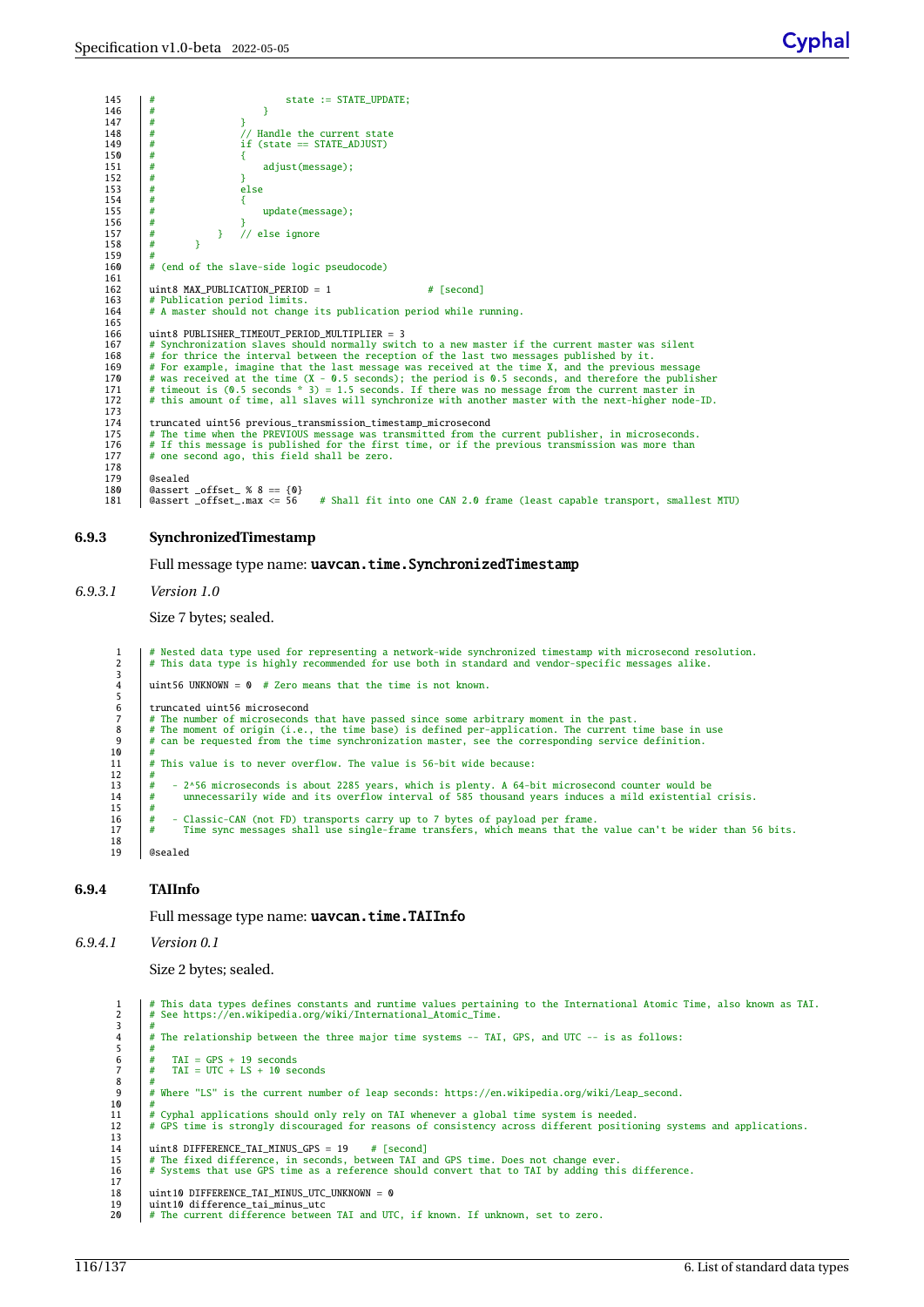| #      |                           |                                                                                                             |
|--------|---------------------------|-------------------------------------------------------------------------------------------------------------|
|        |                           | # For reference, here is the full list of recorded TAI-UTC difference values, valid at the time of writing: |
| #      | Date                      | TAI-UTC difference [second]                                                                                 |
| #<br># | --------<br>Jan 1972   10 |                                                                                                             |
| #      | Jul 1972   11             |                                                                                                             |
| #      | Jan 1973   12             |                                                                                                             |
| #      | Jan 1974   13             |                                                                                                             |
| #      | Jan 1975                  | 114                                                                                                         |
| #      | Jan 1976                  | l 15                                                                                                        |
|        | Jan $1977$   16           |                                                                                                             |
|        | Jan 1978                  | l 17                                                                                                        |
|        | Jan 1979                  | l 18                                                                                                        |
|        | Jan 1980                  | -19                                                                                                         |
|        | Jul 1981                  | 20                                                                                                          |
|        | Jul 1982                  | 21                                                                                                          |
|        | Jul 1983                  | 22                                                                                                          |
|        | Jul 1985                  | -23                                                                                                         |
|        | Jan 1988                  | 24                                                                                                          |
|        | Jan 1990                  | 25                                                                                                          |
|        | Jan 1991                  | 26                                                                                                          |
|        | Jul 1992                  | 27                                                                                                          |
|        | Jul 1993                  | 28                                                                                                          |
|        | Jul 1994                  | -29                                                                                                         |
|        | Jan 1996                  | 30                                                                                                          |
|        | Jul 1997                  | 31                                                                                                          |
|        | Jan 1999                  | -32                                                                                                         |
|        | Jan 2006                  | 33                                                                                                          |
|        | Jan 2009                  | 34                                                                                                          |
|        | Jul 2012                  | - 35                                                                                                        |
|        | Jul 2015 $\mid$ 36        |                                                                                                             |
|        | Jan 2017   37             |                                                                                                             |
|        |                           |                                                                                                             |
|        |                           | # As of 2020, the future of the leap second and the relation between UTC and TAI remains uncertain.         |
|        |                           |                                                                                                             |
|        | @sealed                   |                                                                                                             |

#### **6.9.5 TimeSystem**

Full message type name: uavcan.time.TimeSystem

#### *6.9.5.1 Version 0.1*

Size 1 bytes; sealed.

```
1 | # Time system enumeration.
  2 | # The time system shall be the same for all masters in the network.<br>3 | # It cannot be changed while the network is running.
  4
           5 truncated uint4 value
  6
           uint4 MONOTONIC SINCE BOOT = \theta8 # Monotonic time since boot.
9 # Monotonic time is a time reference that doesn't change rate or make leaps.
10
11 uint4 TAI = 1
12 # International Atomic Time; https://en.wikipedia.org/wiki/International_Atomic_Time.
# The timestamp value contains the number of microseconds elapsed since 1970-01-01T00:00:002 TAI.<br>14 # TAI is always a fixed integer number of seconds ahead of GPS time.<br>15 # Systems that use GPS time as a reference should
14<br>15<br>16<br>17<br>18<br>19
18 | uint4 APPLICATION_SPECIFIC = 15<br>19 | # Application-specific time system of unknown properties.
\begin{array}{c} 20 \\ 21 \end{array}@sealed
```
### **6.10 uavcan.metatransport.can**

#### **6.10.1 ArbitrationID**

Full message type name: uavcan.metatransport.can.ArbitrationID

#### *6.10.1.1 Version 0.1*

Size 5 bytes; sealed.

```
1 | # CAN frame arbitration field.
2
     @union
4
     5 BaseArbitrationID.0.1 base
     ExtendedArbitrationID.0.1 extended
-6789@sealed
     @assert offset = \{40\}
```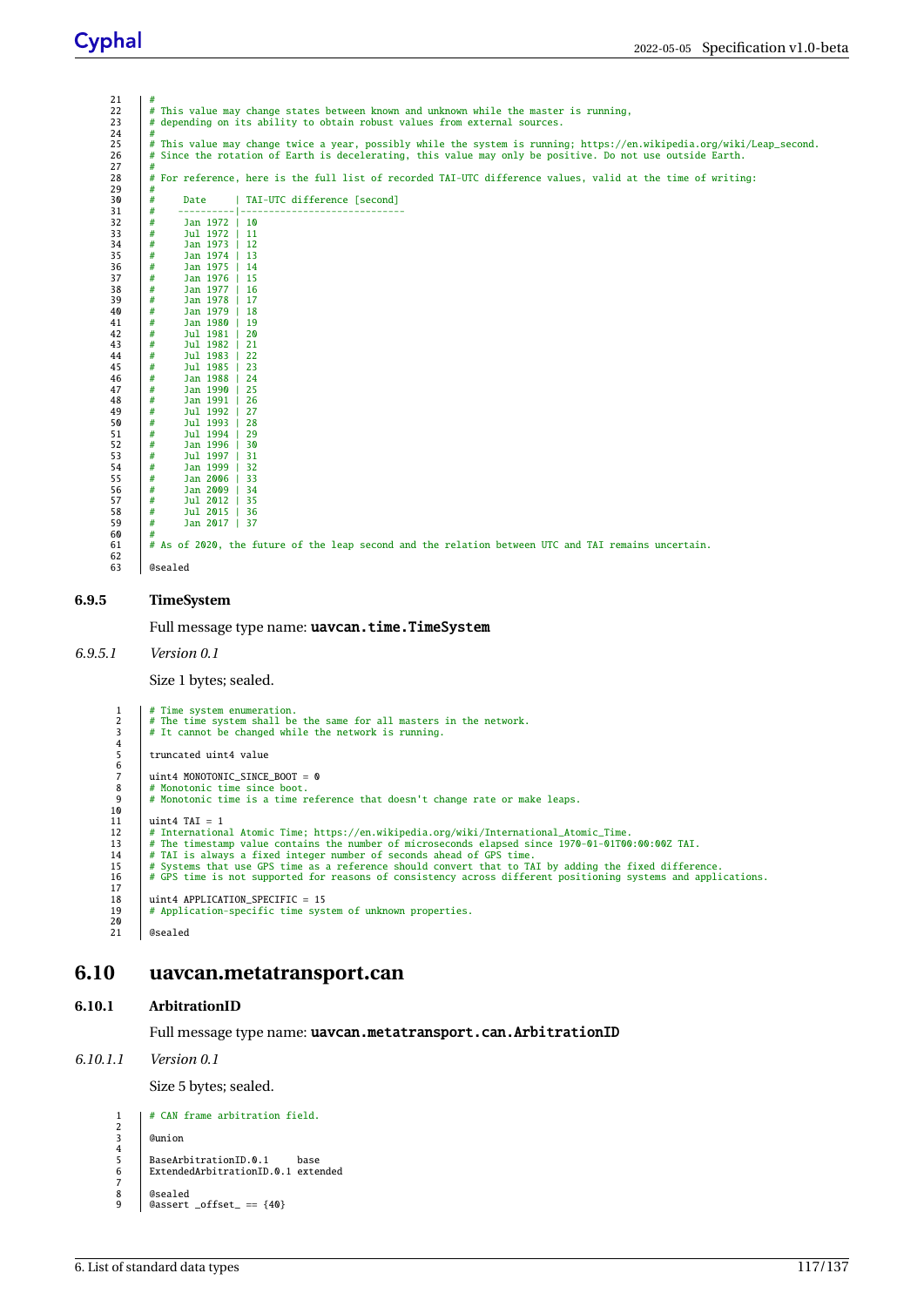#### **6.10.2 BaseArbitrationID**

Full message type name: uavcan.metatransport.can.BaseArbitrationID

*6.10.2.1 Version 0.1*

Size 4 bytes; sealed.

 $1 + 11$ -bit identifier.

 $\begin{array}{c} 2 \\ 3 \\ 4 \end{array}$ truncated uint11 value void<sub>21</sub>  $\frac{5}{6}$ 6 @sealed

#### **6.10.3 DataClassic**

Full message type name: uavcan.metatransport.can.DataClassic

*6.10.3.1 Version 0.1*

Size 6... 14 bytes; sealed.

| 1 | # Classic data frame payload.    |
|---|----------------------------------|
| 2 |                                  |
| 3 | ArbitrationID.0.1 arbitration id |
| 4 | uint8[<=8] data                  |
| 5 |                                  |
| 6 | @sealed                          |
| 7 | @assert offset .min == 48        |
| 8 | @assert _offset_ % $8 == \{0\}$  |

#### **6.10.4 DataFD**

Full message type name: uavcan.metatransport.can.DataFD

#### *6.10.4.1 Version 0.1*

Size 6... 70 bytes; sealed.

```
# CAN FD data frame payload.
 2
            3 ArbitrationID.0.1 arbitration_id
            uint8[<=64] data
 5
6 @sealed
\begin{array}{c|c}\n\overline{7} & \overline{0} & \overline{0} \\
\overline{7} & \overline{0} & \overline{0} \\
\overline{8} & \overline{0} & \overline{0} \\
\overline{1} & \overline{0} & \overline{0} \\
\end{array}@assert _offset_ % 8 == \{0\}
```
#### **6.10.5 Error**

Full message type name: uavcan.metatransport.can.Error

#### *6.10.5.1 Version 0.1*

Size 4 bytes; sealed.

# CAN bus error report: either an intentionally generated error frame or a disturbance.  $\begin{array}{c} 1 \\ 2 \\ 3 \end{array}$ void32  $\frac{4}{5}$ @sealed

#### **6.10.6 ExtendedArbitrationID**

Full message type name: uavcan.metatransport.can.ExtendedArbitrationID

*6.10.6.1 Version 0.1*

Size 4 bytes; sealed.

 $1$  | # 29-bit identifier.

 $\begin{array}{c|c} 3 & \text{truncated unit29 value} \\ 4 & \text{void3} \end{array}$ void3 6 @sealed

#### **6.10.7 Frame**

 $\frac{2}{3}$ 

 $\frac{5}{6}$ 

Full message type name: uavcan.metatransport.can.Frame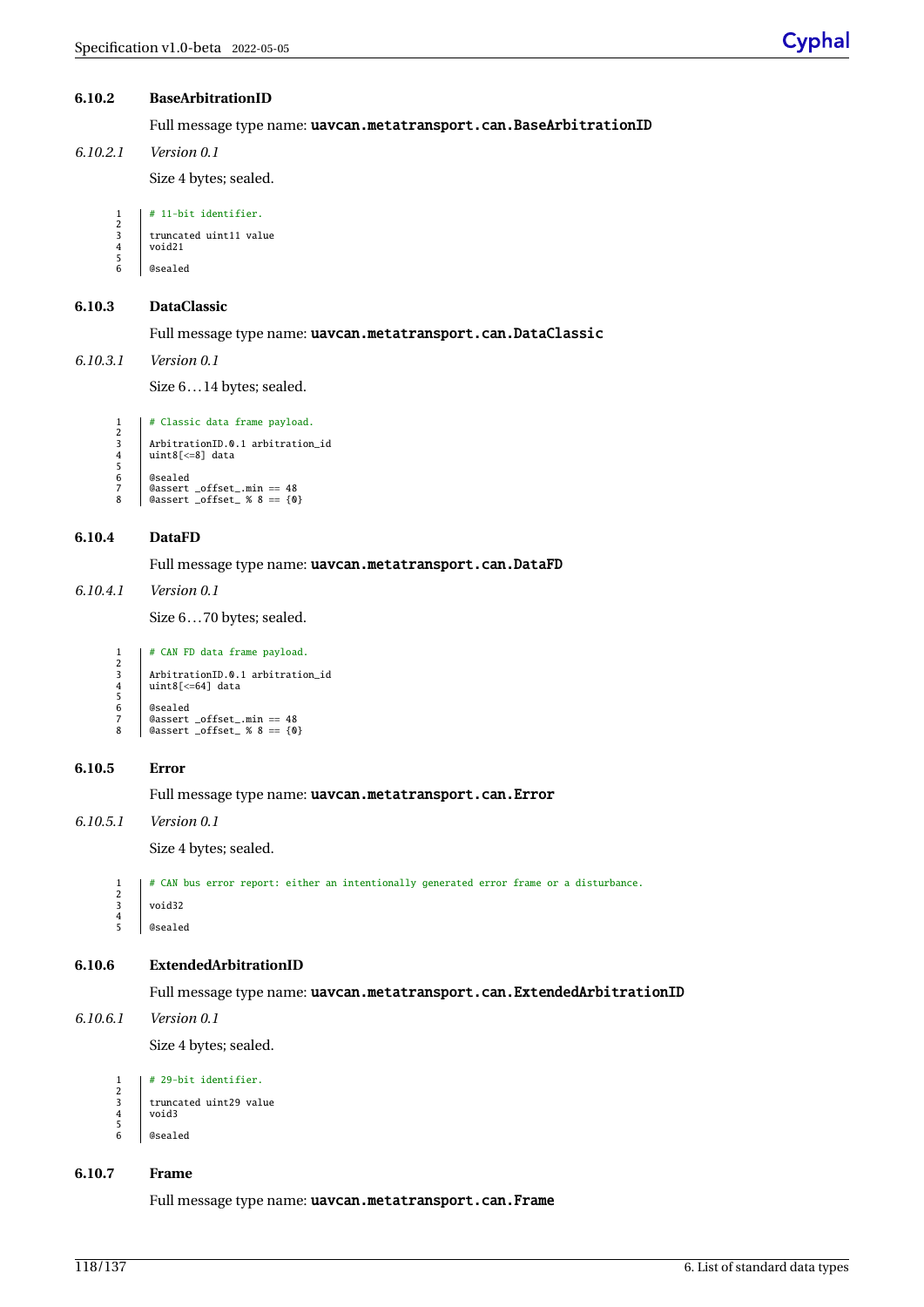#### *6.10.7.1 Version 0.2*

Size 5... 71 bytes; sealed.

```
# Classic CAN or CAN FD frame representation. This is the top-level data type in its namespace.
\frac{1}{2}@union
3<br>4<br>5<br>6<br>7
        Error.0.1 error \# CAN error (intentional or disturbance)<br>DataFD.0.1 data fd \# Rit rate switch flag active
        DataFD.0.1 data_fd # Bit rate switch flag active<br>DataClassic.0.1 data_classic # Bit rate switch flag not act
        PataClassic.0.1 data_classic # Bit rate switch flag not active<br>RTR.0.1 remote transmission request # Bit rate switch flag not active
                             remote_transmission_request # Bit rate switch flag not active
\begin{array}{c} 8 \\ 9 \\ 10 \end{array}10 @sealed # Sealed because the structure is rigidly dictated by an external standard.
11 @assert _offset_.min == 8 + 32
12 @assert _offset_.max == 8 + 8 + 32 + 8 + 64 * 8
```
#### *6.10.7.2 Version 0.1, DEPRECATED*

Size 12... 78 bytes; sealed.

1 | # CAN 2.0 or CAN FD frame representation. This is the top-level data type in its namespace.

 $\frac{2}{3}$ @deprecated # See next version. 4 uavcan.time.SynchronizedTimestamp.1.0 timestamp 6 Manifestation.0.1 manifestation  $\frac{8}{9}$ 9 @sealed # Sealed because the structure is rigidly dictated by an external standard.<br>10 @assert offset %  $8 == 60$ 10  $\downarrow$  0  $\downarrow$  0  $\downarrow$  0  $\downarrow$  0  $\downarrow$  0  $\downarrow$  0  $\downarrow$  0  $\downarrow$  0  $\downarrow$  0  $\downarrow$  0  $\downarrow$  0  $\downarrow$  0  $\downarrow$  0  $\downarrow$  0  $\downarrow$  0  $\downarrow$  0  $\downarrow$  0  $\downarrow$  0  $\downarrow$  0  $\downarrow$  0  $\downarrow$  0  $\downarrow$  0  $\downarrow$  0  $\downarrow$  0  $\downarrow$  0  $\downarrow$  0  $\downarrow$  0  $\$ 11 @assert \_offset\_.min == 12 \* 8 12 @assert \_offset\_.max == 78 \* 8

#### **6.10.8 Manifestation**

#### Full message type name: uavcan.metatransport.can.Manifestation

#### *6.10.8.1 Version 0.1, DEPRECATED*

Size 5... 71 bytes; sealed.

```
1 | # CAN frame properties that can be manifested on the bus.
 2
          @deprecated # See Frame.0.2 as a replacement
         aunion
 3456789
         Error.0.1 error # CAN error (intentional or disturbance)<br>DataFD.0.1 data_fd # Bit rate switch flag active
 7 DataFD.0.1 data_fd # Bit rate switch flag active
8 DataClassic.0.1 data_classic # Bit rate switch flag not active
         DataClassic.0.1 data_classic<br>
PataClassic.0.1 data_classic<br>
RTR.0.1 remote_transmission_request # Bit rate switch flag not active
10<br>1111 @sealed<br>12 @assert
12 @assert _offset_.min == 8 + 32
13 @assert _offset_.max == 8 + 8 + 32 + 8 + 64 * 8
14 @assert _offset_ % 8 == {0}
```
#### **6.10.9 RTR**

Full message type name: uavcan.metatransport.can.RTR

#### *6.10.9.1 Version 0.1*

Size 5 bytes; sealed.

1 # Classic remote transmission request (not defined for CAN FD).

- $\begin{array}{c} 2 \\ 3 \end{array}$ 3 ArbitrationID.0.1 arbitration\_id
- $\frac{4}{5}$ 5 @sealed<br>6 @assert
- $\text{Qasser} = \{40\}$

### **6.11 uavcan.metatransport.ethernet**

#### **6.11.1 EtherType**

Full message type name: uavcan.metatransport.ethernet.EtherType

#### *6.11.1.1 Version 0.1*

Size 2 bytes; sealed.

1 # Standard EtherType constants as defined by IEEE Registration Authority and IANA.<br>2 # This list is only a small subset of constants that are considered to be relevant <sup>#</sup> Standard Etherlype Constants as defined by the Registration memority sum change that  $\frac{1}{2}$  a small subset of constants that are considered to be relevant for Cyphal.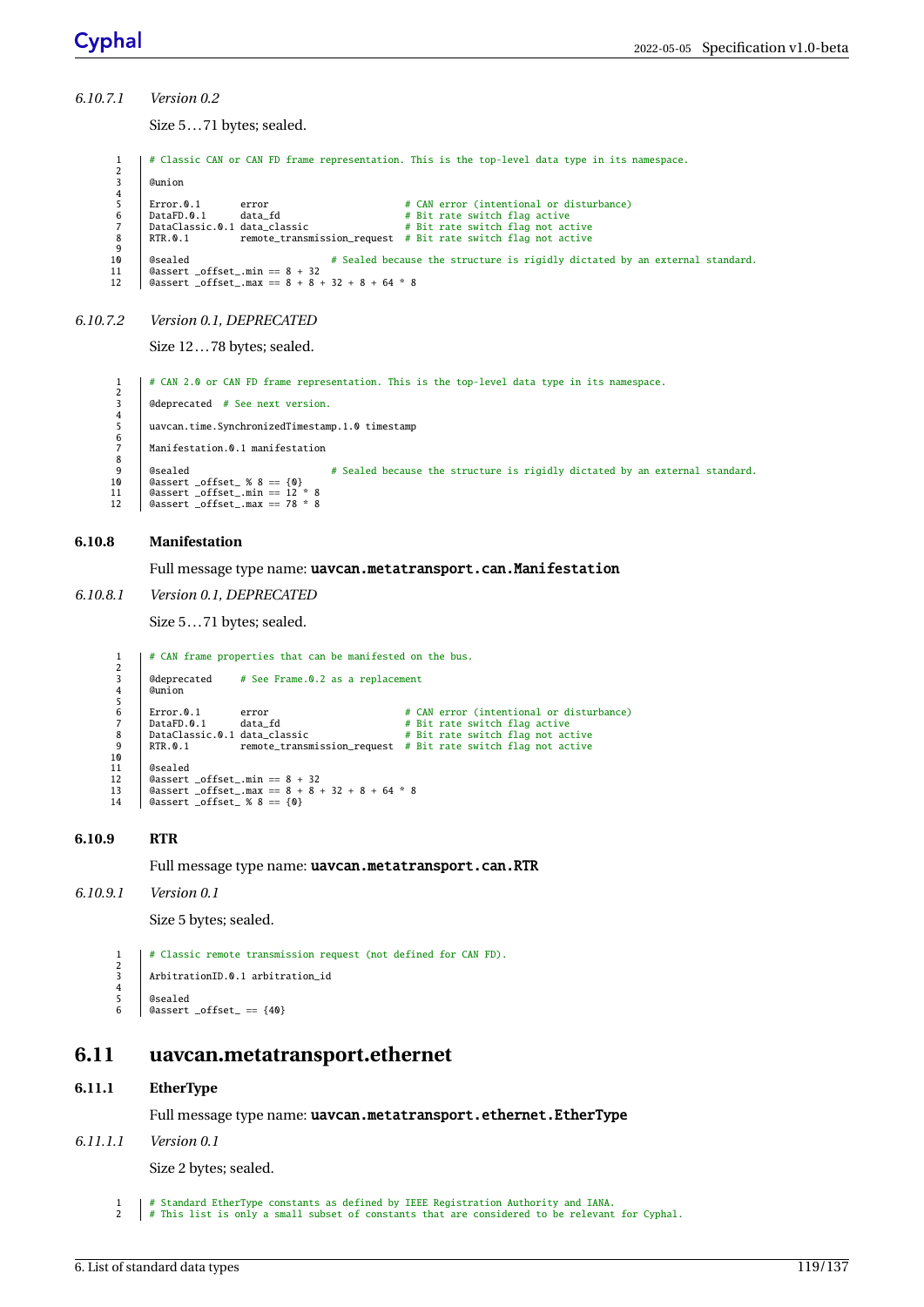```
\frac{3}{4}uint16 value
 \frac{5}{6}6 | uint16 IP_V4 = 0x0800<br>7 | uint16 ARP = 0x0806uint16 IP_V6 = 0x86DD\begin{array}{c} 8 \\ 9 \\ 10 \end{array}@sealed
```
#### **6.11.2 Frame**

Full message type name: uavcan.metatransport.ethernet.Frame

#### *6.11.2.1 Version 0.1*

Size 16... 9232 bytes; sealed.

1 # IEEE 802.3 Ethernet frame encapsulation. 2 # In terms of libpcap/tcpdump, the corresponding link type is LINKTYPE\_ETHERNET/DLT\_EN10MB.  $\begin{array}{c} 1 \\ 2 \\ 3 \\ 4 \\ 5 \end{array}$ 4 uint8[6] destination 5 uint8[6] source  $\frac{6}{7}$ EtherType.0.1 ethertype 8<br>9  $units$ [<=9216] payload # Supports conventional jumbo frames (up to 9 KiB).  $10$ <br> $11$ 11 @sealed # Sealed because the format is defined by external specifications.

## **6.12 uavcan.metatransport.serial**

#### **6.12.1 Fragment**

Full message type name: uavcan.metatransport.serial.Fragment

#### *6.12.1.1 Version 0.2*

Size 2... 2050 bytes; sealed.

```
1 # A chunk of raw bytes exchanged over a serial transport. Serial links do not support framing natively.
2 # The chunk may be of arbitrary size.
 \frac{2}{3}4 # If this data type is used to encapsulate Cyphal/serial, then it is recommended to ensure that each message
5 # contains at most one Cyphal/serial transport frame (frames are separated by zero-valued delimiter bytes).
 \begin{array}{c}\n4 \\
5 \\
6 \\
7 \\
8\n\end{array}7 uint12 CAPACITY_BYTES = 2048
8 uint8[<=CAPACITY_BYTES] data
  9
10 @sealed
```
#### *6.12.1.2 Version 0.1, DEPRECATED*

Size 9... 265 bytes; sealed.

1 # A chunk of raw bytes exchanged over a serial transport. Serial links do not support framing natively. 2 # The chunk may be of arbitrary size.  $\frac{2}{3}$ @deprecated # See next version.  $\frac{4}{5}$ uavcan.time.SynchronizedTimestamp.1.0 timestamp 7  $8$  uint9 CAPACITY\_BYTES = 256<br>9 uint8[<=CAPACITY\_BYTES] dat uint8[<=CAPACITY\_BYTES] data  $10$ <br> $11$ 11 **@sealed**<br>12 **@assert** 12 @assert \_offset\_ % 8 == {0} 13 @assert \_offset\_.max / 8 <= 313

## **6.13 uavcan.metatransport.udp**

#### **6.13.1 Endpoint**

Full message type name: uavcan.metatransport.udp.Endpoint

#### *6.13.1.1 Version 0.1, DEPRECATED*

Size 32 bytes; sealed.

- 1 | # A UDP/IP endpoint address specification.
- $\frac{2}{3}$ @deprecated # Replaced by uavcan.metatransport.ethernet
- $\frac{4}{5}$
- 5 uint8[16] ip\_address 6 # The IP address of the host in the network byte order (big endian).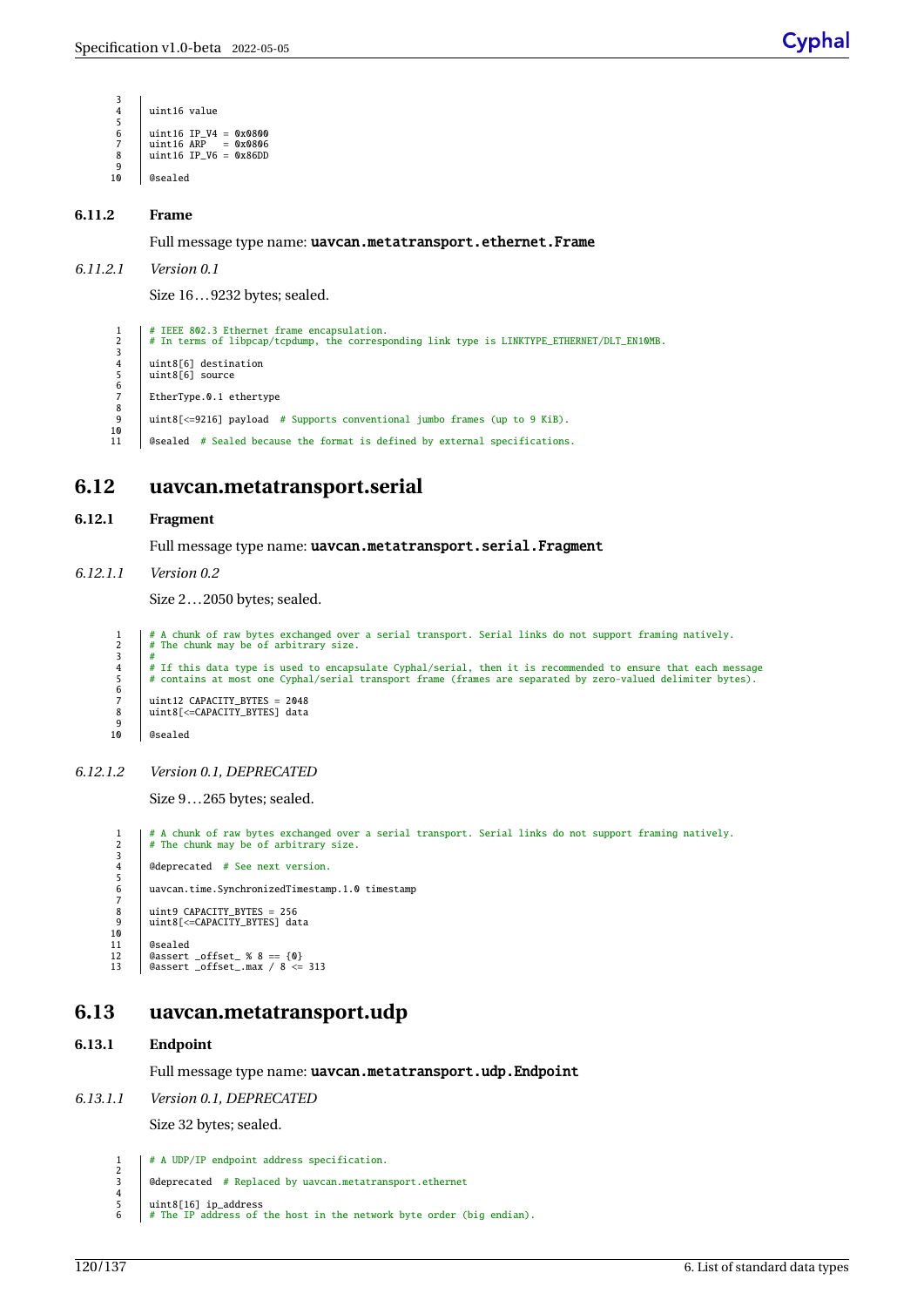```
7 # IPv6 addresses are represented as-is.
8 # IPv4 addresses are represented using IPv4-mapped IPv6 addresses.
 7<br>8<br>9
 10 | uint8[6] mac_address<br>11 | # MAC address of the host in the network byte order (big endian).
 12
 13 | uint16 port<br>14 | # The UDP port number.
 15
          void64
\frac{17}{18}<br>18
          18 @sealed
          @assert \_offset_ == {32} * 8
```
#### **6.13.2 Frame**

#### Full message type name: uavcan.metatransport.udp.Frame

## *6.13.2.1 Version 0.1, DEPRECATED*

Size without delimiter header: 74... 9262 bytes; extent 10240 bytes.

|          | # A generic UDP/IP frame.<br># Jumboframes are supported in the interest of greater application compatibility. |
|----------|----------------------------------------------------------------------------------------------------------------|
| 3<br>4   | @deprecated # Replaced by uavcan.metatransport.ethernet                                                        |
| 5<br>6   | uavcan.time.SynchronizedTimestamp.1.0 timestamp                                                                |
| 8        | void8                                                                                                          |
| 9<br>10  | $\text{Qasser}$ _offset_ % 64 == {0}                                                                           |
| 11       | Endpoint.0.1 source                                                                                            |
| 12<br>13 | Endpoint.0.1 destination                                                                                       |
| 14<br>15 | @assert offset % $64 == 9$                                                                                     |
| 16       | uint14 MTU = $1024 \div 9 - 20 - 8$ # Max jumbo frame 9 KiB, IP header min 20 B, UDP header 8 B.               |
| 17       | uint8[<=MTU] data                                                                                              |
| 18       |                                                                                                                |
| 19       | @extent 1024 * 10 * 8<br># The auto-deduced extent would be unreasonably large for this type.                  |
| 20       | @assert _offset_ % $8 == \{0\}$                                                                                |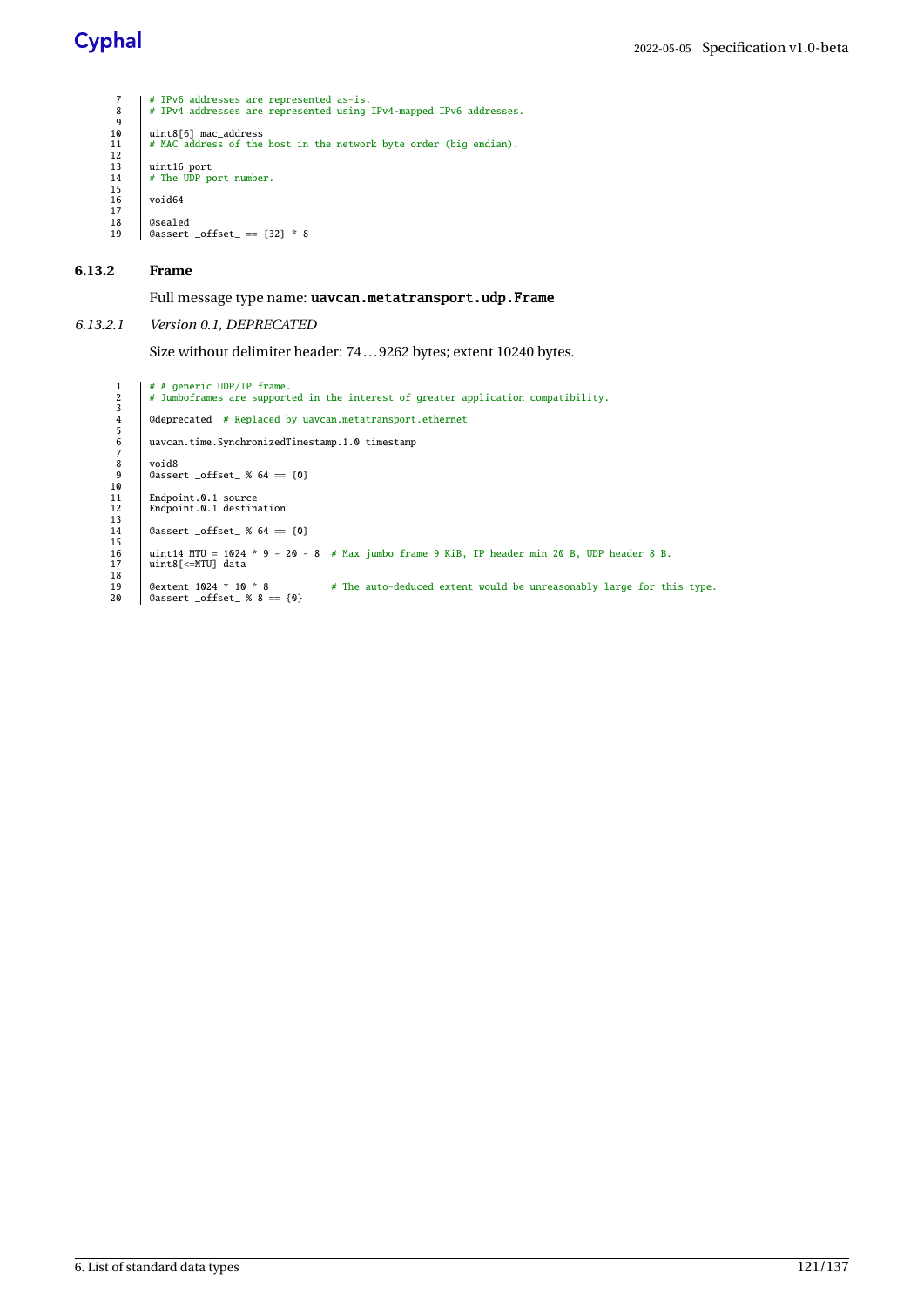## **6.14 uavcan.primitive**

#### **6.14.1 Empty**

Full message type name: uavcan.primitive.Empty

*6.14.1.1 Version 1.0* Size 0 bytes; sealed.

1 @sealed

#### **6.14.2 String**

Full message type name: uavcan.primitive.String

*6.14.2.1 Version 1.0*

Size 2... 258 bytes; sealed.

- 1 | # A UTF8-encoded string of text. # Since the string is represented as a dynamic array of bytes, it is not null-terminated. Like Pascal string.
- $\begin{array}{c} 2 \\ 3 \\ 4 \end{array}$ uint8[<=256] value
- $\begin{array}{c} 5 \\ 6 \\ 7 \end{array}$ 6 @sealed
- 7 @assert \_offset\_ % 8 == {0} 8 @assert \_offset\_.max / 8 == 258
- 

#### **6.14.3 Unstructured**

#### Full message type name: uavcan.primitive.Unstructured

*6.14.3.1 Version 1.0*

Size 2... 258 bytes; sealed.

```
1 | # An unstructured collection of bytes, e.g., raw binary image.
       uint8[<=256] value
5 @sealed<br>6 @assert<br>7 @assert
```
6 @assert \_offset\_ % 8 == {0} 7 @assert \_offset\_.max / 8 == 258

## **6.15 uavcan.primitive.array**

#### **6.15.1 Bit**

 $\frac{2}{3}$ 

 $\frac{4}{5}$ 

```
Full message type name: uavcan.primitive.array.Bit
```
#### *6.15.1.1 Version 1.0*

Size 2... 258 bytes; sealed.

1 |  $\#$  2048 bits + 11 bit length + 4 bit padding = 2064 bits = 258 bytes  $\frac{2}{3}$ bool[<=2048] value  $\frac{4}{5}$ 5 @sealed<br>6 @assert  $@asset_min == 16$  $\frac{3}{2}$   $\frac{3}{2}$   $\frac{3}{2}$   $\frac{3}{2}$   $\frac{3}{2}$   $\frac{3}{2}$   $\frac{3}{2}$   $\frac{3}{2}$   $\frac{3}{2}$   $\frac{3}{2}$   $\frac{3}{2}$   $\frac{3}{2}$   $\frac{3}{2}$   $\frac{3}{2}$   $\frac{3}{2}$   $\frac{3}{2}$   $\frac{3}{2}$   $\frac{3}{2}$   $\frac{3}{2}$   $\frac{3}{2}$   $\frac{3}{2}$   $\frac{3}{2}$ 

#### **6.15.2 Integer8**

Full message type name: uavcan.primitive.array.Integer8

#### *6.15.2.1 Version 1.0*

Size 2... 258 bytes; sealed.

- 1 int8[<=256] value 2 @assert \_offset\_ % 8 == {0} 3 @assert \_offset\_.max / 8 == 258 4 @sealed
- 

### **6.15.3 Integer16**

Full message type name: uavcan.primitive.array.Integer16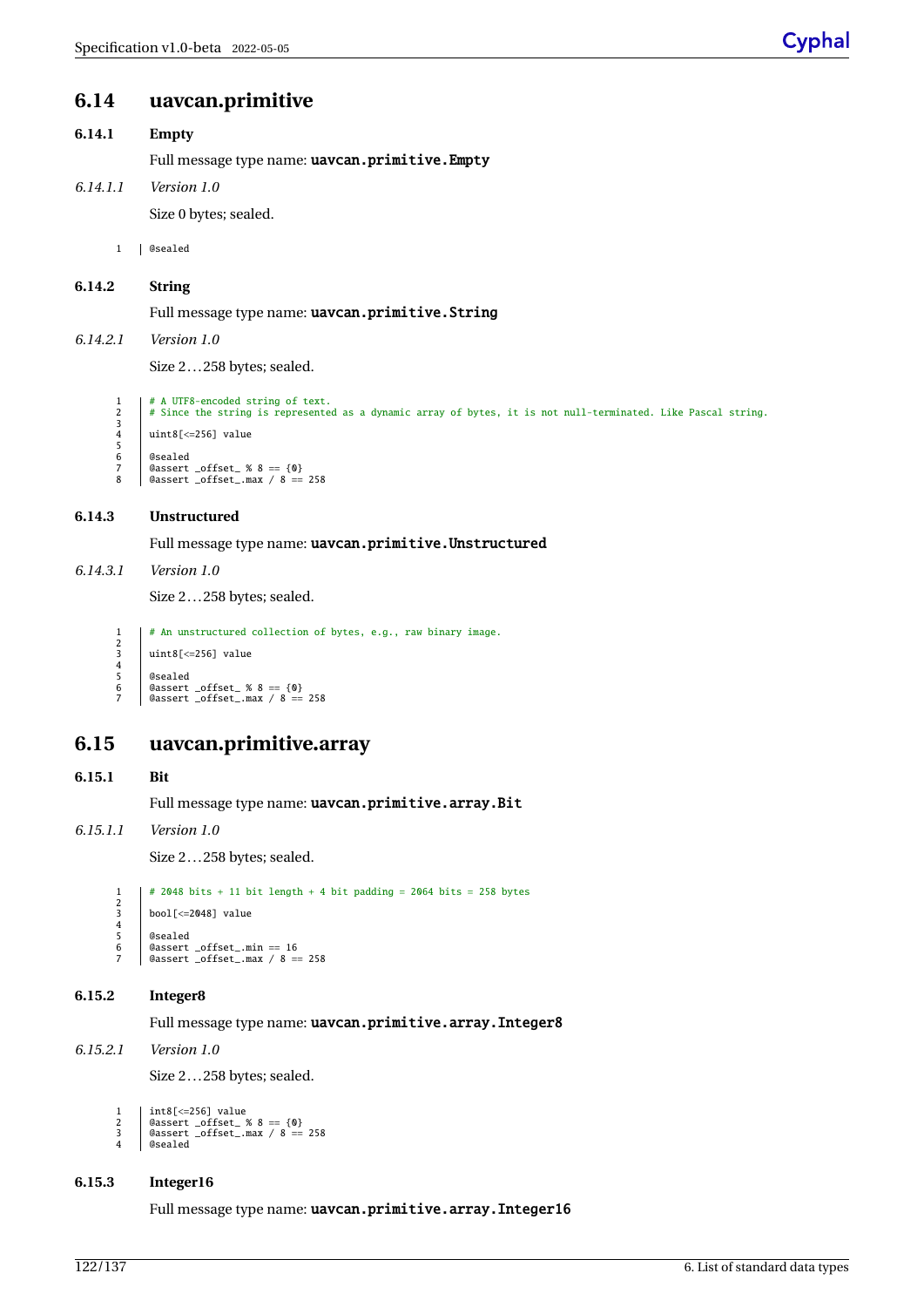#### *6.15.3.1 Version 1.0*

Size 1... 257 bytes; sealed.

| 1 | $\int$ int16 $\left[$ <=128 $\right]$ value |  |
|---|---------------------------------------------|--|
|   | $\&$ @assert _offset_ % 8 == {0}            |  |

2 @assert \_offset\_ % 8 == {0} 3 @assert \_offset\_.max / 8 == 257 3 **@assert**<br>4 **@sealed** 

#### **6.15.4 Integer32**

Full message type name: uavcan.primitive.array.Integer32

#### *6.15.4.1 Version 1.0*

Size 1... 257 bytes; sealed.

- $\begin{array}{c|c} 1 & \text{int32} \leqslant=64 \text{} \\ 2 & \text{dasset\_offset\_s} \end{array}$
- 2 @assert \_offset\_ % 8 == {0}
- 3 @assert \_offset\_.max / 8 == 257 4 @sealed

#### **6.15.5 Integer64**

Full message type name: uavcan.primitive.array.Integer64

#### *6.15.5.1 Version 1.0*

Size 1... 257 bytes; sealed.

- 1 int64[<=32] value 2 @assert \_offset\_ % 8 == {0} 3 @assert \_offset\_.max / 8 == 257
- 4 @sealed

#### **6.15.6 Natural8**

Full message type name: uavcan.primitive.array.Natural8

#### *6.15.6.1 Version 1.0*

Size 2... 258 bytes; sealed.

- 1 uint8[<=256] value 2 @assert \_offset\_ % 8 == {0} 3 @assert \_offset\_.max / 8 == 258
- 4 @sealed

#### **6.15.7 Natural16**

Full message type name: uavcan.primitive.array.Natural16

#### *6.15.7.1 Version 1.0*

Size 1... 257 bytes; sealed.

- 
- $\begin{array}{c|c} 1 & \text{uint16} <=128 \text{} \\ 2 & \text{dassert} & \text{offset} & 8 \\ 3 & \text{dassert} & \text{offset} & \text{max} \end{array}$ 2 @assert \_offset\_ % 8 == {0} 3 @assert \_offset\_.max / 8 == 257
- 4 @sealed

#### **6.15.8 Natural32**

Full message type name: uavcan.primitive.array.Natural32

#### *6.15.8.1 Version 1.0*

Size 1... 257 bytes; sealed.

```
1 uint32[<=64] value<br>2 @assert_offset_%
2 @assert _offset_ % 8 == {0}
3 @assert _offset_.max / 8 == 257
```
4 @sealed

#### **6.15.9 Natural64**

Full message type name: uavcan.primitive.array.Natural64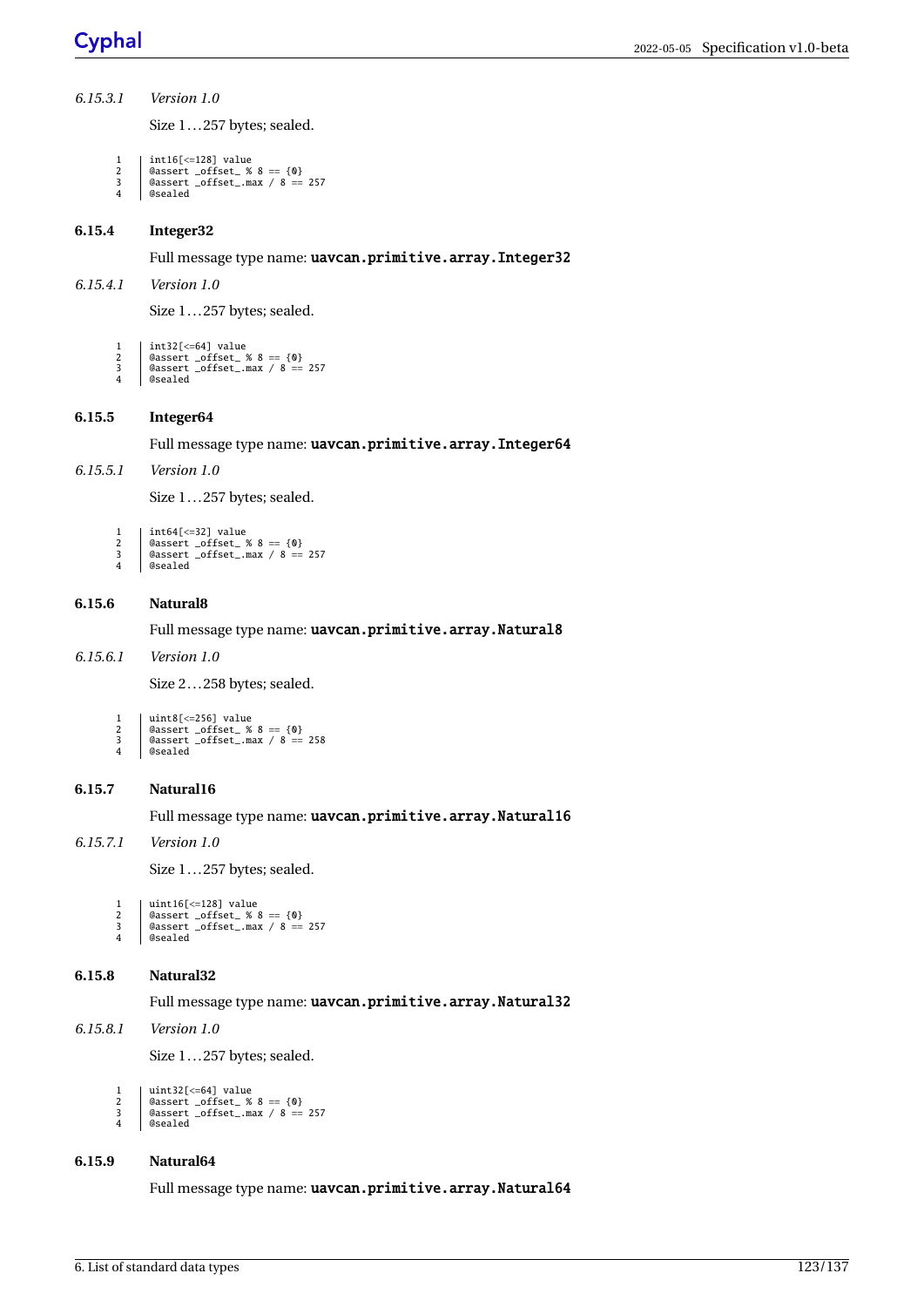#### *6.15.9.1 Version 1.0*

Size 1... 257 bytes; sealed.

- 
- 1 uint64[<=32] value 2 @assert \_offset\_ % 8 == {0} 3 @assert \_offset\_.max / 8 == 257
- 4 @sealed

#### **6.15.10 Real16**

Full message type name: uavcan.primitive.array.Real16

#### *6.15.10.1 Version 1.0*

Size 1... 257 bytes; sealed.

1 # Exactly representable integers: [-2048, +2048]

- $\frac{2}{3}$  $float16$ [<=128] value
- $\frac{4}{5}$
- 5 @sealed<br>6 @assert 6 @assert \_offset\_ % 8 == {0} 7 @assert \_offset\_.max / 8 == 257
- 

#### **6.15.11 Real32**

Full message type name: uavcan.primitive.array.Real32

#### *6.15.11.1 Version 1.0*

Size 1... 257 bytes; sealed.

1 # Exactly representable integers: [-16777216, +16777216]

- $\begin{array}{c} 1 \\ 2 \\ 3 \end{array}$  $float32[<=64]$  value
- $\frac{4}{5}$
- 5 @sealed<br>6 @assert<br>7 @assert 6 @assert \_offset\_ % 8 == {0} 7 @assert \_offset\_.max / 8 == 257

#### **6.15.12 Real64**

Full message type name: uavcan.primitive.array.Real64

#### *6.15.12.1 Version 1.0*

Size 1... 257 bytes; sealed.

# Exactly representable integers: [-2\*\*53, +2\*\*53]

- $\frac{1}{2}$ float64[<=32] value
- $\begin{array}{c} 3 \\ 4 \\ 5 \\ 6 \end{array}$ @sealed
- $\begin{array}{c|c} \text{S} & \text{S} & \text{S} & \text{S} & \text{S} & \text{S} & \text{S} & \text{S} & \text{S} & \text{S} & \text{S} & \text{S} & \text{S} & \text{S} & \text{S} & \text{S} & \text{S} & \text{S} & \text{S} & \text{S} & \text{S} & \text{S} & \text{S} & \text{S} & \text{S} & \text{S} & \text{S} & \text{S} & \text{S} & \text{S} & \text{S} & \text{S} & \text{S} & \text{S} & \text{S} & \$  $\frac{3}{2}$   $\frac{3}{2}$   $\frac{3}{2}$   $\frac{3}{2}$   $\frac{3}{2}$   $\frac{3}{2}$   $\frac{3}{2}$   $\frac{3}{2}$   $\frac{3}{2}$   $\frac{3}{2}$   $\frac{3}{2}$   $\frac{3}{2}$   $\frac{3}{2}$   $\frac{3}{2}$   $\frac{3}{2}$   $\frac{3}{2}$   $\frac{3}{2}$   $\frac{3}{2}$   $\frac{3}{2}$   $\frac{3}{2}$   $\frac{3}{2}$   $\frac{3}{2}$

## **6.16 uavcan.primitive.scalar**

#### **6.16.1 Bit**

Full message type name: uavcan.primitive.scalar.Bit

*6.16.1.1 Version 1.0*

Size 1 bytes; sealed.

1 bool value 2 @sealed

#### **6.16.2 Integer8**

Full message type name: uavcan.primitive.scalar.Integer8

*6.16.2.1 Version 1.0*

Size 1 bytes; sealed.

 $\begin{array}{c|c} 1 & \text{int8 value} \\ 2 & \text{dseud} \end{array}$ @sealed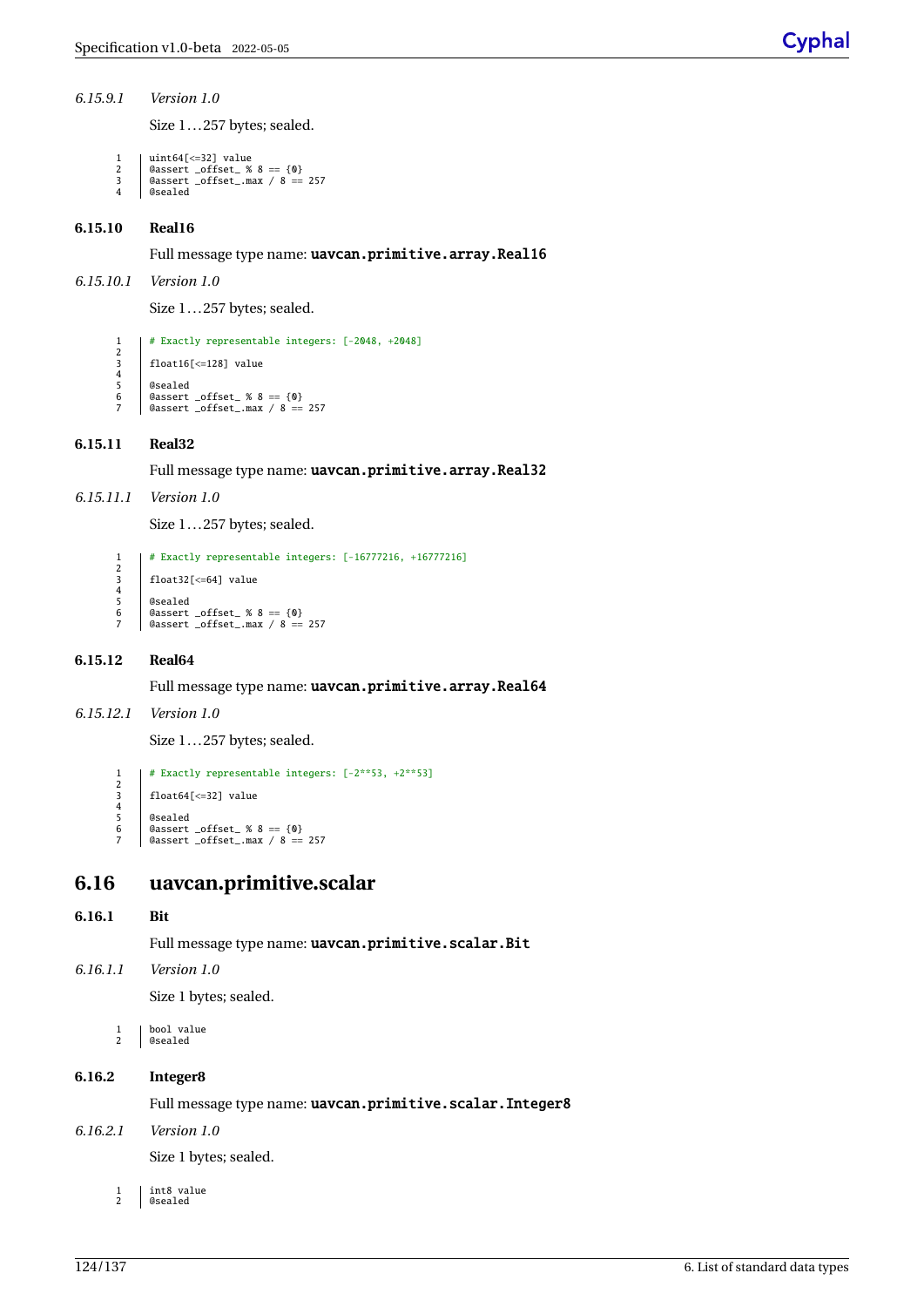# Cyphal

| 6.16.3              | Integer16                                                 |
|---------------------|-----------------------------------------------------------|
|                     | Full message type name: uavcan.primitive.scalar.Integer16 |
| 6.16.3.1            | Version 1.0                                               |
|                     | Size 2 bytes; sealed.                                     |
| 1<br>2              | int16 value<br>@sealed                                    |
| 6.16.4              | Integer32                                                 |
|                     | Full message type name: uavcan.primitive.scalar.Integer32 |
| 6.16.4.1            | Version 1.0                                               |
|                     | Size 4 bytes; sealed.                                     |
| 1<br>$\overline{2}$ | int32 value<br>@sealed                                    |
| 6.16.5              | Integer64                                                 |
|                     | Full message type name: uavcan.primitive.scalar.Integer64 |
| 6.16.5.1            | Version 1.0                                               |
|                     | Size 8 bytes; sealed.                                     |
| 1<br>2              | int64 value<br>@sealed                                    |
| 6.16.6              | Natural <sub>8</sub>                                      |
|                     | Full message type name: uavcan.primitive.scalar.Natural8  |
| 6.16.6.1            | Version 1.0                                               |
|                     | Size 1 bytes; sealed.                                     |
| 1<br>2              | uint8 value<br>@sealed                                    |
| 6.16.7              | Natural <sub>16</sub>                                     |
|                     | Full message type name: uavcan.primitive.scalar.Natural16 |
| 6.16.7.1            | Version 1.0                                               |
|                     | Size 2 bytes; sealed.                                     |
| 1<br>2              | uint16 value<br>@sealed                                   |
| 6.16.8              | Natural <sub>32</sub>                                     |
|                     | Full message type name: uavcan.primitive.scalar.Natural32 |
| 6.16.8.1            | Version 1.0                                               |
|                     | Size 4 bytes; sealed.                                     |
| 1<br>2              | uint32 value<br>@sealed                                   |
| 6.16.9              | Natural <sub>64</sub>                                     |
|                     | Full message type name: uavcan.primitive.scalar.Natural64 |
| 6.16.9.1            | Version 1.0                                               |
|                     | Size 8 bytes; sealed.                                     |
| 1<br>2              | uint64 value<br>@sealed                                   |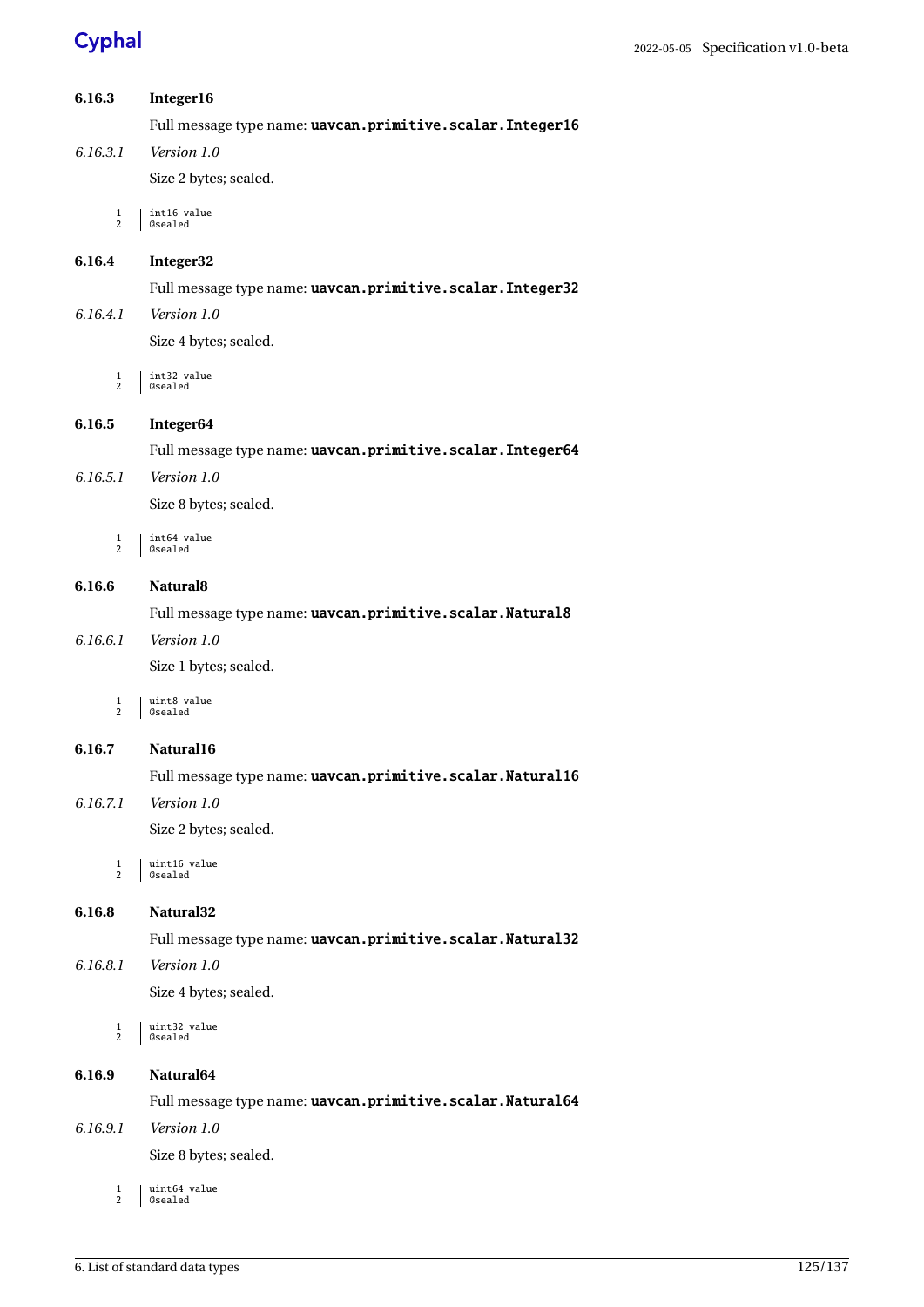**6.16.10 Real16**

|             | Full message type name: uavcan.primitive.scalar.Real16                                               |
|-------------|------------------------------------------------------------------------------------------------------|
| 6.16.10.1   | <i>Version 1.0</i>                                                                                   |
|             | Size 2 bytes; sealed.                                                                                |
| 1<br>2      | # Exactly representable integers: [-2048, +2048]<br>float16 value<br>@sealed                         |
| 6.16.11     | Real <sub>32</sub>                                                                                   |
|             | Full message type name: uavcan.primitive.scalar.Real32                                               |
| 6.16.11.1   | Version 1.0                                                                                          |
|             | Size 4 bytes; sealed.                                                                                |
| 1<br>2      | # Exactly representable integers: [-16777216, +16777216]<br>float32 value<br>@sealed                 |
| 6.16.12     | Real <sub>64</sub>                                                                                   |
|             | Full message type name: uavcan.primitive.scalar.Real64                                               |
| 6.16.12.1   | Version 1.0                                                                                          |
|             | Size 8 bytes; sealed.                                                                                |
| 1<br>2      | # Exactly representable integers: [-2**53, +2**53]<br>float64 value<br>@sealed                       |
| 6.17        | uavcan.si.sample.acceleration                                                                        |
|             |                                                                                                      |
| 6.17.1      | <b>Scalar</b>                                                                                        |
|             | Full message type name: uavcan.si.sample.acceleration.Scalar                                         |
| 6.17.1.1    | Version 1.0                                                                                          |
|             | Size 11 bytes; sealed.                                                                               |
| 1<br>2<br>3 | uavcan.time.SynchronizedTimestamp.1.0 timestamp<br>float32 meter_per_second_per_second<br>@sealed    |
| 6.17.2      | Vector3                                                                                              |
|             | Full message type name: uavcan.si.sample.acceleration.Vector3                                        |
| 6.17.2.1    | Version 1.0                                                                                          |
|             | Size 19 bytes; sealed.                                                                               |
| 1<br>2<br>3 | uavcan.time.SynchronizedTimestamp.1.0 timestamp<br>float32[3] meter_per_second_per_second<br>@sealed |
| 6.18        | uavcan.si.sample.angle                                                                               |
| 6.18.1      | Quaternion                                                                                           |
|             | Full message type name: uavcan.si.sample.angle.Quaternion                                            |
| 6.18.1.1    | Version 1.0                                                                                          |
|             | Size 23 bytes; sealed.                                                                               |

1 uavcan.time.SynchronizedTimestamp.1.0 timestamp 2 float32[4] wxyz 3 @sealed

#### **6.18.2 Scalar**

Full message type name: uavcan.si.sample.angle.Scalar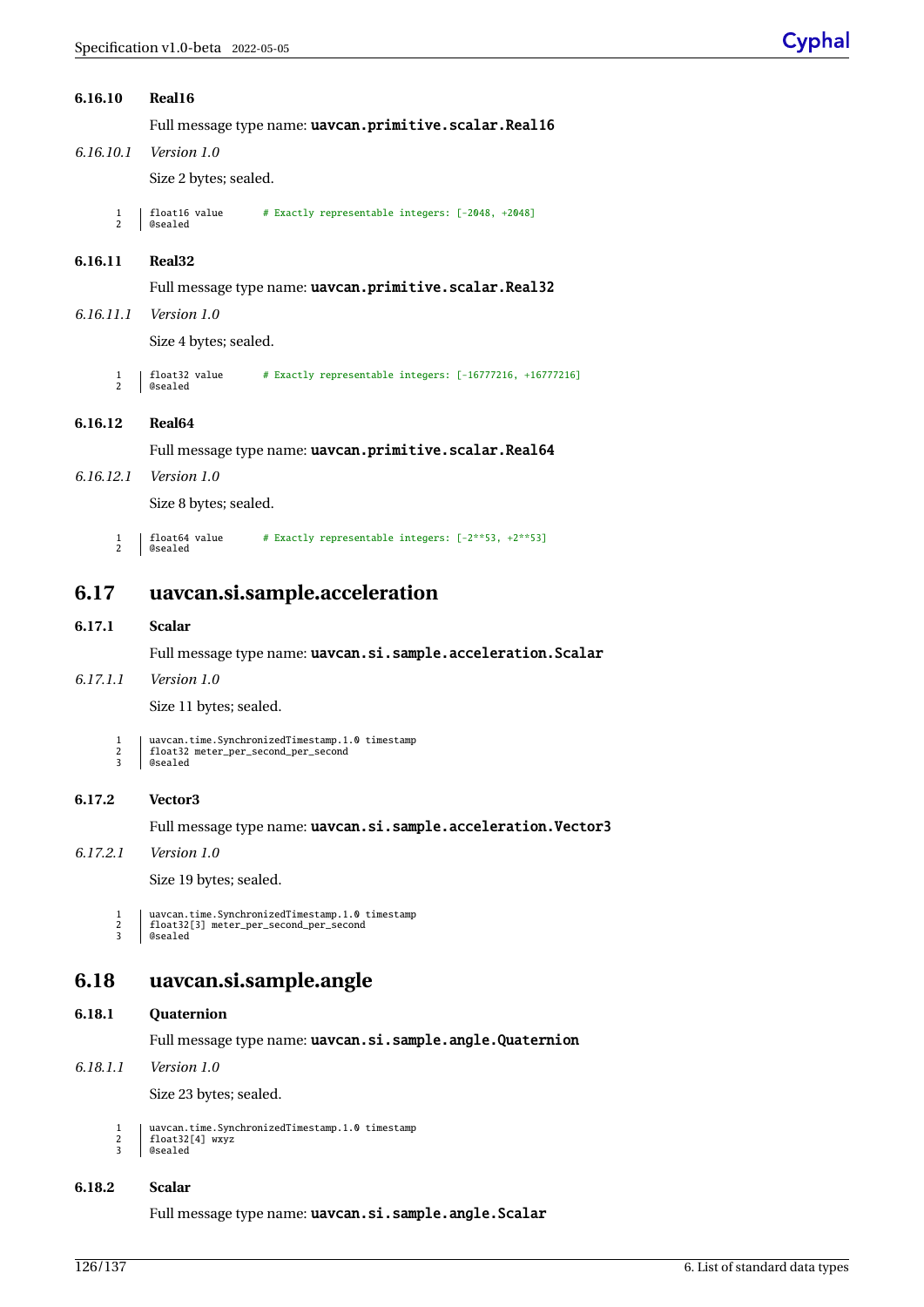| 6.18.2.1      | Version 1.0                                                                  |
|---------------|------------------------------------------------------------------------------|
|               | Size 11 bytes; sealed.                                                       |
| $\frac{2}{3}$ | uavcan.time.SynchronizedTimestamp.1.0 timestamp<br>float32 radian<br>@sealed |
| 6.19          | uavcan.si.sample.angular_acceleration                                        |
| 6.19.1        | <b>Scalar</b>                                                                |
|               | Full message type name: uavcan.si.sample.angular_acceleration.Scalar         |
| 6.19.1.1      | Version 1.0                                                                  |

Size 11 bytes; sealed.

- 1 uavcan.time.SynchronizedTimestamp.1.0 timestamp
- 2 float32 radian\_per\_second\_per\_second<br>3 @sealed @sealed

### **6.19.2 Vector3**

Full message type name: uavcan.si.sample.angular\_acceleration.Vector3

*6.19.2.1 Version 1.0*

Size 19 bytes; sealed.

1 uavcan.time.SynchronizedTimestamp.1.0 timestamp 2 float32[3] radian\_per\_second\_per\_second

3 @sealed

## **6.20 uavcan.si.sample.angular\_velocity**

#### **6.20.1 Scalar**

Full message type name: uavcan.si.sample.angular\_velocity.Scalar

#### *6.20.1.1 Version 1.0*

Size 11 bytes; sealed.

1 uavcan.time.SynchronizedTimestamp.1.0 timestamp 2 float32 radian\_per\_second

3 *@sealed* 

### **6.20.2 Vector3**

Full message type name: uavcan.si.sample.angular\_velocity.Vector3

*6.20.2.1 Version 1.0*

Size 19 bytes; sealed.

```
1 uavcan.time.SynchronizedTimestamp.1.0 timestamp
2 float32[3] radian_per_second<br>3 @sealed
      dsealed
```
## **6.21 uavcan.si.sample.duration**

### **6.21.1 Scalar**

Full message type name: uavcan.si.sample.duration.Scalar

*6.21.1.1 Version 1.0*

Size 11 bytes; sealed.

- 1 uavcan.time.SynchronizedTimestamp.1.0 timestamp<br>
1 dat32 second<br>
3 @sealed float32 second
- 3 @sealed

### **6.21.2 WideScalar**

Full message type name: uavcan.si.sample.duration.WideScalar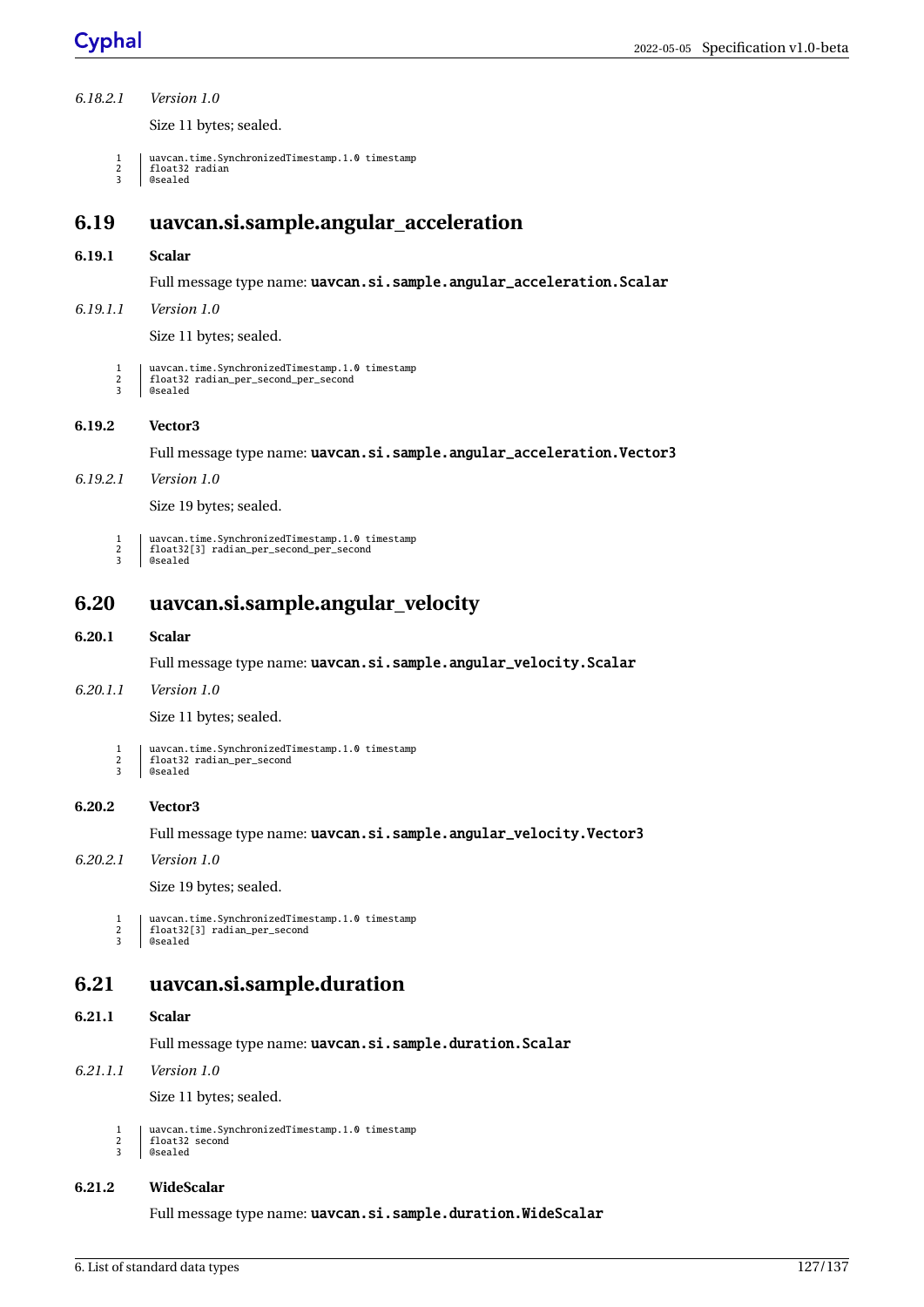#### *6.21.2.1 Version 1.0*

Size 15 bytes; sealed.

- 1 uavcan.time.SynchronizedTimestamp.1.0 timestamp<br>
1 dioat64 second<br>
3 @sealed float64 second
	- 3 @sealed

## **6.22 uavcan.si.sample.electric\_charge**

#### **6.22.1 Scalar**

Full message type name: uavcan.si.sample.electric\_charge.Scalar

#### *6.22.1.1 Version 1.0*

Size 11 bytes; sealed.

1 uavcan.time.SynchronizedTimestamp.1.0 timestamp 2 float32 coulomb<br>3 @sealed @sealed

## **6.23 uavcan.si.sample.electric\_current**

#### **6.23.1 Scalar**

Full message type name: uavcan.si.sample.electric\_current.Scalar

#### *6.23.1.1 Version 1.0*

Size 11 bytes; sealed.

1 uavcan.time.SynchronizedTimestamp.1.0 timestamp 2 float32 ampere<br>3 @sealed dsealed

## **6.24 uavcan.si.sample.energy**

#### **6.24.1 Scalar**

Full message type name: uavcan.si.sample.energy.Scalar

#### *6.24.1.1 Version 1.0*

Size 11 bytes; sealed.

```
1 uavcan.time.SynchronizedTimestamp.1.0 timestamp
\frac{1}{2} float 32 joule
      @sealed
```
## **6.25 uavcan.si.sample.force**

#### **6.25.1 Scalar**

Full message type name: uavcan.si.sample.force.Scalar

*6.25.1.1 Version 1.0*

Size 11 bytes; sealed.

1 uavcan.time.SynchronizedTimestamp.1.0 timestamp  $\begin{array}{c|c}\n2 & \text{float32 newton} \\
3 & \text{Ascaled}\n\end{array}$ @sealed

#### **6.25.2 Vector3**

Full message type name: uavcan.si.sample.force.Vector3

#### *6.25.2.1 Version 1.0*

Size 19 bytes; sealed.

- 1 uavcan.time.SynchronizedTimestamp.1.0 timestamp
- 2 | float32[3] newton<br>3 | @sealed @sealed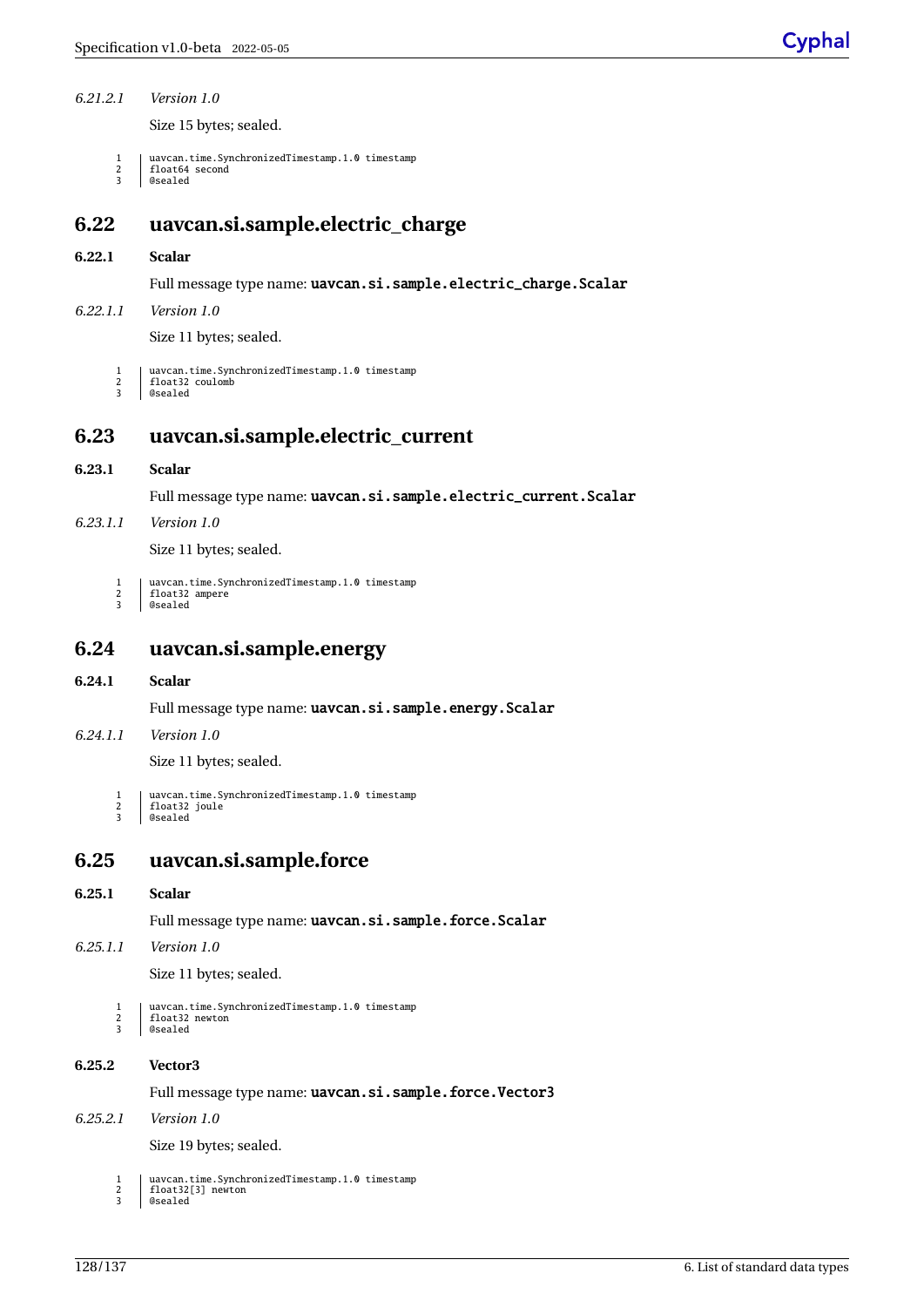| 6.26        | uavcan.si.sample.frequency                                                       |
|-------------|----------------------------------------------------------------------------------|
| 6.26.1      | <b>Scalar</b>                                                                    |
|             | Full message type name: uavcan.si.sample.frequency.Scalar                        |
| 6.26.1.1    | Version 1.0                                                                      |
|             | Size 11 bytes; sealed.                                                           |
| 1<br>2<br>3 | uavcan.time.SynchronizedTimestamp.1.0 timestamp<br>float32 hertz<br>@sealed      |
| 6.27        | uavcan.si.sample.length                                                          |
| 6.27.1      | <b>Scalar</b>                                                                    |
|             | Full message type name: uavcan.si.sample.length.Scalar                           |
| 6.27.1.1    | Version 1.0                                                                      |
|             | Size 11 bytes; sealed.                                                           |
| 1<br>2<br>3 | uavcan.time.SynchronizedTimestamp.1.0 timestamp<br>float32 meter<br>@sealed      |
| 6.27.2      | Vector3                                                                          |
|             | Full message type name: uavcan.si.sample.length.Vector3                          |
| 6.27.2.1    | Version 1.0                                                                      |
|             | Size 19 bytes; sealed.                                                           |
| 1<br>2<br>3 | uavcan.time.SynchronizedTimestamp.1.0 timestamp<br>$float32[3]$ meter<br>@sealed |
| 6.27.3      | WideScalar                                                                       |
|             | Full message type name: uavcan.si.sample.length.WideScalar                       |
| 6.27.3.1    | Version 1.0                                                                      |
|             | Size 15 bytes; sealed.                                                           |
| 1<br>2<br>3 | uavcan.time.SynchronizedTimestamp.1.0 timestamp<br>float64 meter<br>@sealed      |
| 6.27.4      | WideVector3                                                                      |
|             | Full message type name: uavcan.si.sample.length.WideVector3                      |
| 6.27.4.1    | Version 1.0                                                                      |
|             | Size 31 bytes; sealed.                                                           |
| 1<br>2<br>3 | uavcan.time.SynchronizedTimestamp.1.0 timestamp<br>$float64[3]$ meter<br>@sealed |
| 6.28        | uavcan.si.sample.magnetic_field_strength                                         |
| 6.28.1      | <b>Scalar</b>                                                                    |
|             | Full message type name: uavcan.si.sample.magnetic_field_strength.Scalar          |
| 6.28.1.1    | Version 1.0                                                                      |

Size 11 bytes; sealed.

1 uavcan.time.SynchronizedTimestamp.1.0 timestamp 2 float32 tesla 3 @sealed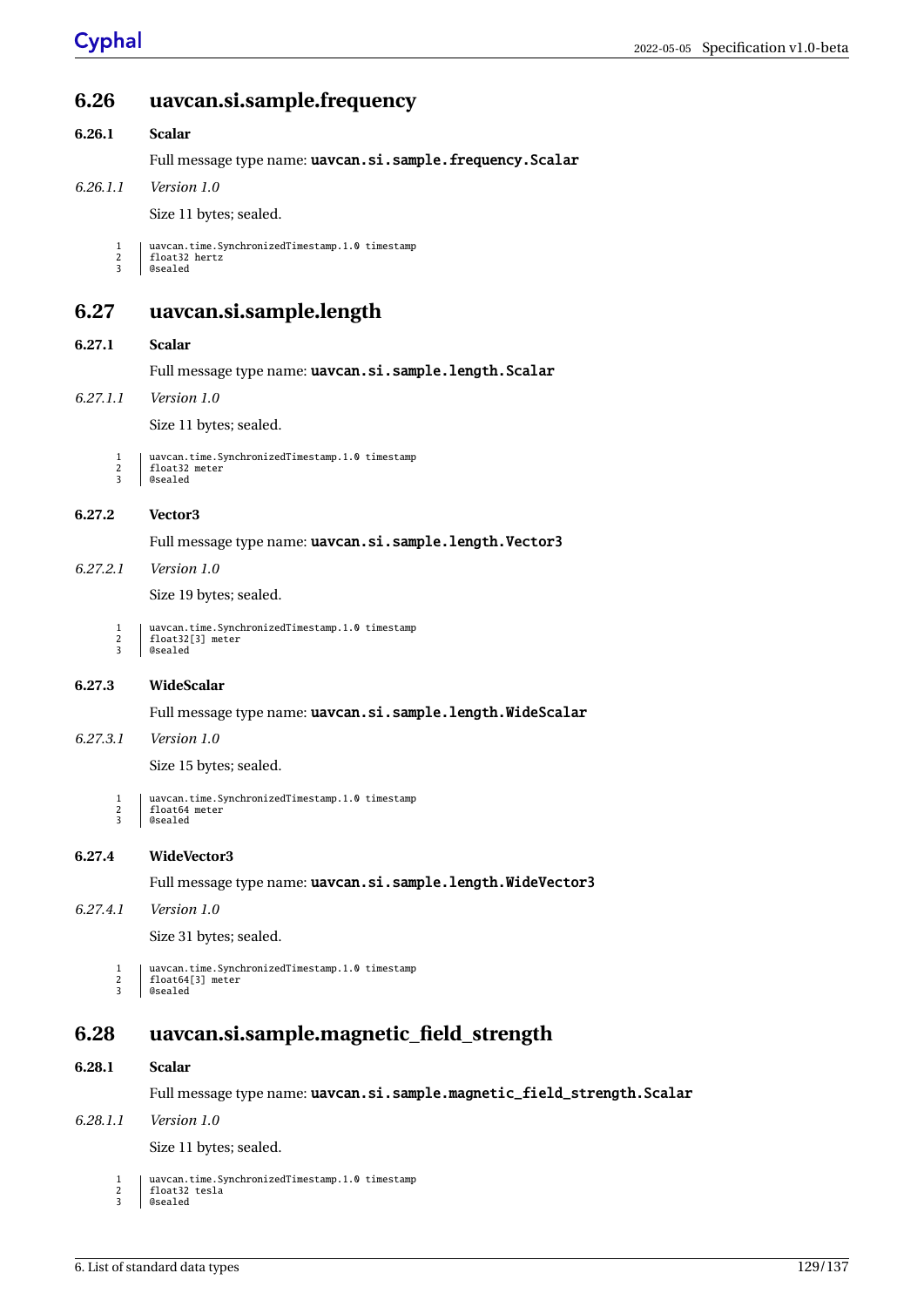| 6.28.2 | <b>Vector3</b> |  |
|--------|----------------|--|
|        |                |  |

Full message type name: uavcan.si.sample.magnetic\_field\_strength.Vector3

*6.28.2.1 Version 1.0*

Size 19 bytes; sealed.

```
1 uavcan.time.SynchronizedTimestamp.1.0 timestamp<br>
1 dioat32[3] tesla<br>
3 @sealed
        float32[3] tesla
```
@sealed

## **6.29 uavcan.si.sample.mass**

#### **6.29.1 Scalar**

Full message type name: uavcan.si.sample.mass.Scalar

*6.29.1.1 Version 1.0*

Size 11 bytes; sealed.

- 1 uavcan.time.SynchronizedTimestamp.1.0 timestamp
- 2 float32 kilogram<br>3 @sealed @sealed

## **6.30 uavcan.si.sample.power**

#### **6.30.1 Scalar**

Full message type name: uavcan.si.sample.power.Scalar

*6.30.1.1 Version 1.0*

Size 11 bytes; sealed.

- 1 uavcan.time.SynchronizedTimestamp.1.0 timestamp
- 2 | float32 watt<br>3 | @sealed @sealed

### **6.31 uavcan.si.sample.pressure**

#### **6.31.1 Scalar**

Full message type name: uavcan.si.sample.pressure.Scalar

*6.31.1.1 Version 1.0*

Size 11 bytes; sealed.

- 1 uavcan.time.SynchronizedTimestamp.1.0 timestamp<br>
3 desealed<br>
3 desealed float32 pascal
- 3 @sealed

## **6.32 uavcan.si.sample.temperature**

#### **6.32.1 Scalar**

Full message type name: uavcan.si.sample.temperature.Scalar

*6.32.1.1 Version 1.0*

Size 11 bytes; sealed.

- 1 uavcan.time.SynchronizedTimestamp.1.0 timestamp 2 float32 kelvin
- 2 | float32<br>3 | @sealed

## **6.33 uavcan.si.sample.torque**

### **6.33.1 Scalar**

Full message type name: uavcan.si.sample.torque.Scalar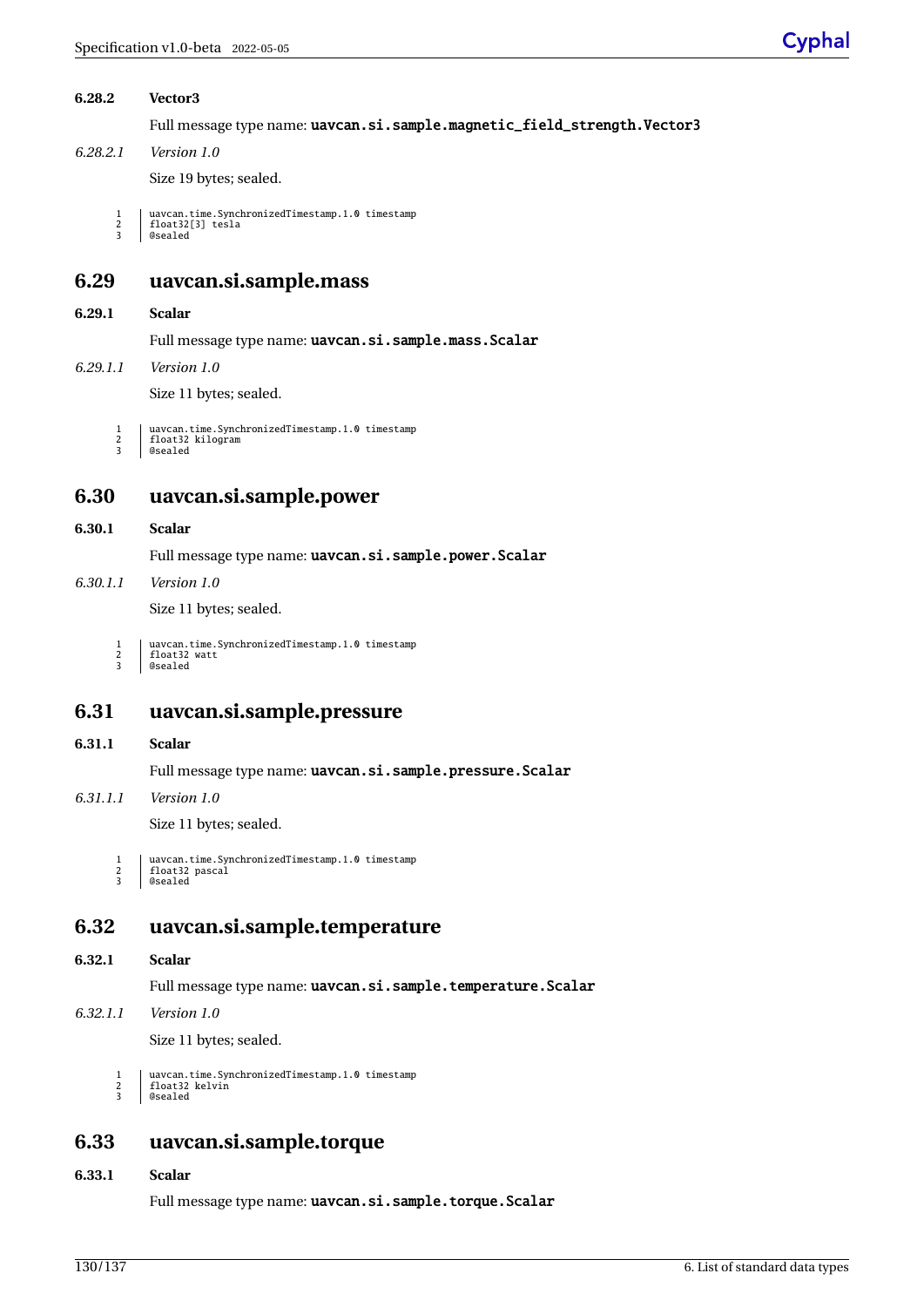| 6.33.1.1    | Version 1.0                                                                               |
|-------------|-------------------------------------------------------------------------------------------|
|             | Size 11 bytes; sealed.                                                                    |
| 1<br>2<br>3 | uavcan.time.SynchronizedTimestamp.1.0 timestamp<br>float32 newton_meter<br>@sealed        |
| 6.33.2      | Vector3                                                                                   |
|             | Full message type name: uavcan.si.sample.torque.Vector3                                   |
| 6.33.2.1    | Version 1.0                                                                               |
|             | Size 19 bytes; sealed.                                                                    |
| 1<br>2<br>3 | uavcan.time.SynchronizedTimestamp.1.0 timestamp<br>float32[3] newton_meter<br>@sealed     |
| 6.34        | uavcan.si.sample.velocity                                                                 |
| 6.34.1      | <b>Scalar</b>                                                                             |
|             | Full message type name: uavcan.si.sample.velocity.Scalar                                  |
| 6.34.1.1    | Version 1.0                                                                               |
|             | Size 11 bytes; sealed.                                                                    |
| 1<br>2<br>3 | uavcan.time.SynchronizedTimestamp.1.0 timestamp<br>float32 meter_per_second<br>@sealed    |
|             |                                                                                           |
| 6.34.2      | Vector3                                                                                   |
|             | Full message type name: uavcan.si.sample.velocity.Vector3                                 |
| 6.34.2.1    | Version 1.0                                                                               |
|             | Size 19 bytes; sealed.                                                                    |
| 1<br>2<br>3 | uavcan.time.SynchronizedTimestamp.1.0 timestamp<br>float32[3] meter_per_second<br>@sealed |
| 6.35        | uavcan.si.sample.voltage                                                                  |
| 6.35.1      | <b>Scalar</b>                                                                             |
|             | Full message type name: uavcan.si.sample.voltage.Scalar                                   |
| 6.35.1.1    | Version 1.0                                                                               |
|             | Size 11 bytes; sealed.                                                                    |
| 1<br>2<br>3 | uavcan.time.SynchronizedTimestamp.1.0 timestamp<br>float32 volt<br>@sealed                |
| 6.36        | uavcan.si.sample.volume                                                                   |
| 6.36.1      | <b>Scalar</b>                                                                             |

*6.36.1.1 Version 1.0*

Size 11 bytes; sealed.

- 1 uavcan.time.SynchronizedTimestamp.1.0 timestamp 2 float32 cubic\_meter 3 @sealed
- 

# **6.37 uavcan.si.sample.volumetric\_flow\_rate**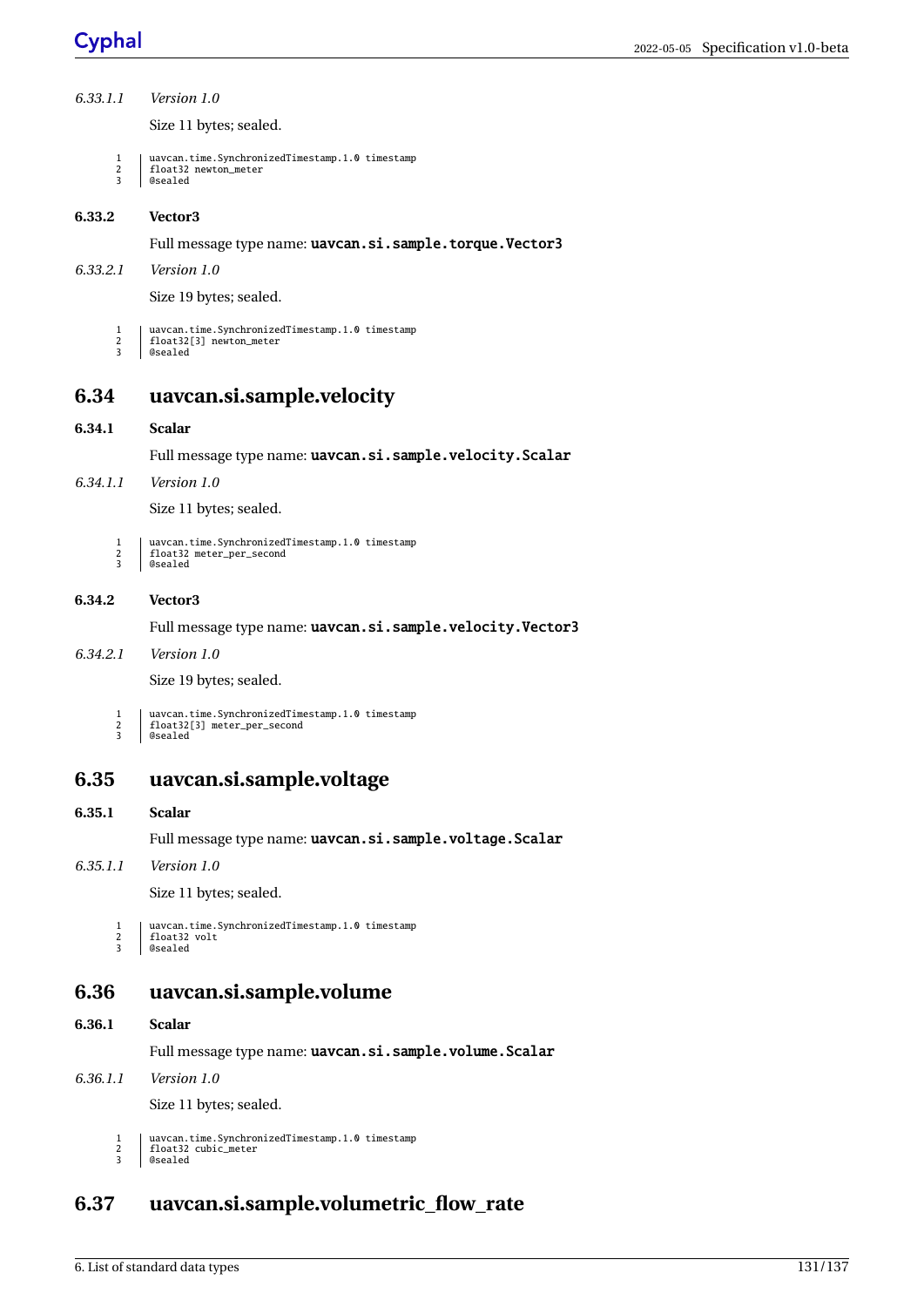| 6.37.1                         | <b>Scalar</b>                                                                                |
|--------------------------------|----------------------------------------------------------------------------------------------|
|                                | Full message type name: uavcan.si.sample.volumetric_flow_rate.Scalar                         |
| 6.37.1.1                       | Version 1.0                                                                                  |
|                                | Size 11 bytes; sealed.                                                                       |
| 1<br>2<br>3                    | uavcan.time.SynchronizedTimestamp.1.0 timestamp<br>float32 cubic_meter_per_second<br>@sealed |
| 6.38                           | uavcan.si.unit.acceleration                                                                  |
| 6.38.1                         | <b>Scalar</b>                                                                                |
|                                | Full message type name: uavcan.si.unit.acceleration.Scalar                                   |
| 6.38.1.1                       | Version 1.0                                                                                  |
|                                | Size 4 bytes; sealed.                                                                        |
| 1<br>2                         | float32 meter_per_second_per_second<br><b>@sealed</b>                                        |
| 6.38.2                         | Vector3                                                                                      |
|                                | Full message type name: uavcan.si.unit.acceleration.Vector3                                  |
| 6.38.2.1                       | Version 1.0                                                                                  |
|                                | Size 12 bytes; sealed.                                                                       |
| 1<br>2                         | float32[3] meter_per_second_per_second<br><b>@sealed</b>                                     |
| 6.39                           | uavcan.si.unit.angle                                                                         |
|                                |                                                                                              |
| 6.39.1                         | Quaternion                                                                                   |
|                                | Full message type name: uavcan.si.unit.angle.Quaternion                                      |
| 6.39.1.1                       | Version 1.0                                                                                  |
|                                | Size 16 bytes; sealed.                                                                       |
| $\mathbf{1}$<br>$\overline{c}$ | float32[4] wxyz<br>@sealed                                                                   |
| 6.39.2                         | <b>Scalar</b>                                                                                |
|                                | Full message type name: uavcan.si.unit.angle.Scalar                                          |
| 6.39.2.1                       | Version 1.0                                                                                  |
|                                | Size 4 bytes; sealed.                                                                        |
| 1<br>2                         | float32 radian<br>@sealed                                                                    |
| 6.40                           | uavcan.si.unit.angular_acceleration                                                          |
| 6.40.1                         | <b>Scalar</b>                                                                                |
|                                | Full message type name: uavcan.si.unit.angular_acceleration.Scalar                           |
| 6.40.1.1                       | Version 1.0                                                                                  |
|                                | Size 4 bytes; sealed.                                                                        |
| 1<br>2                         | float32 radian_per_second_per_second<br><b>@sealed</b>                                       |
| 6.40.2                         | Vector3                                                                                      |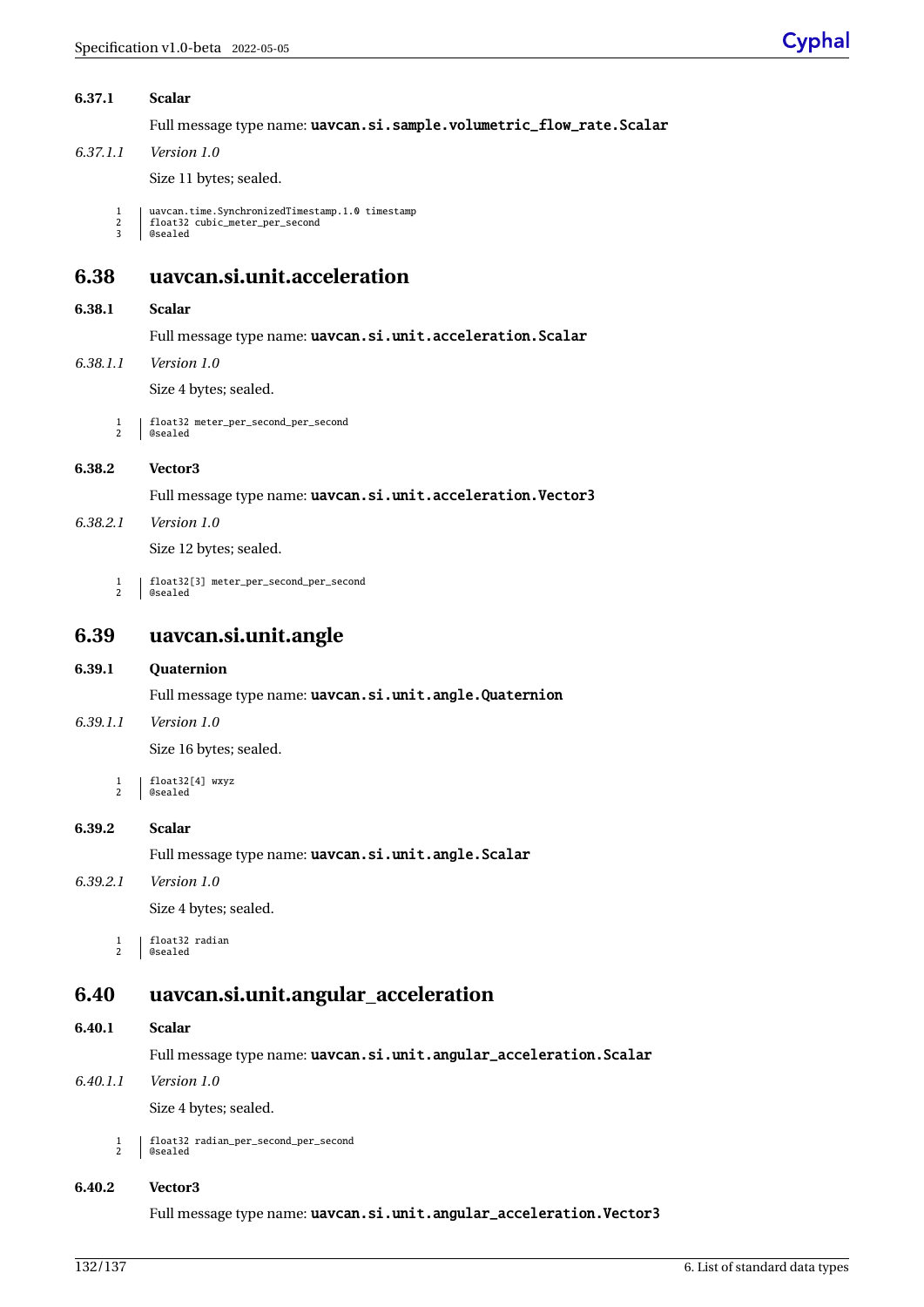| 6.40.2.1            | Version 1.0                                                     |
|---------------------|-----------------------------------------------------------------|
|                     | Size 12 bytes; sealed.                                          |
| $\mathbf{1}$<br>2   | float32[3] radian_per_second_per_second<br>@sealed              |
| 6.41                | uavcan.si.unit.angular_velocity                                 |
| 6.41.1              | <b>Scalar</b>                                                   |
|                     | Full message type name: uavcan.si.unit.angular_velocity.Scalar  |
| 6.41.1.1            | Version 1.0                                                     |
|                     | Size 4 bytes; sealed.                                           |
| 1<br>$\overline{a}$ | float32 radian_per_second<br>@sealed                            |
| 6.41.2              | Vector3                                                         |
|                     | Full message type name: uavcan.si.unit.angular_velocity.Vector3 |
| 6.41.2.1            | Version 1.0                                                     |
|                     | Size 12 bytes; sealed.                                          |
| 1<br>$\overline{c}$ | float32[3] radian_per_second<br>@sealed                         |
| 6.42                | uavcan.si.unit.duration                                         |
| 6.42.1              | <b>Scalar</b>                                                   |
|                     | Full message type name: uavcan.si.unit.duration.Scalar          |
| 6.42.1.1            | Version 1.0                                                     |
|                     | Size 4 bytes; sealed.                                           |
| 1<br>2              | float32 second<br>@sealed                                       |

#### **6.42.2 WideScalar**

Full message type name: uavcan.si.unit.duration.WideScalar

*6.42.2.1 Version 1.0* Size 8 bytes; sealed.

## **6.43 uavcan.si.unit.electric\_charge**

### **6.43.1 Scalar**

Full message type name: uavcan.si.unit.electric\_charge.Scalar

*6.43.1.1 Version 1.0* Size 4 bytes; sealed.

1 float32 coulomb 2 @sealed

## **6.44 uavcan.si.unit.electric\_current**

## **6.44.1 Scalar**

Full message type name: uavcan.si.unit.electric\_current.Scalar

<sup>1</sup> float64 second 2 @sealed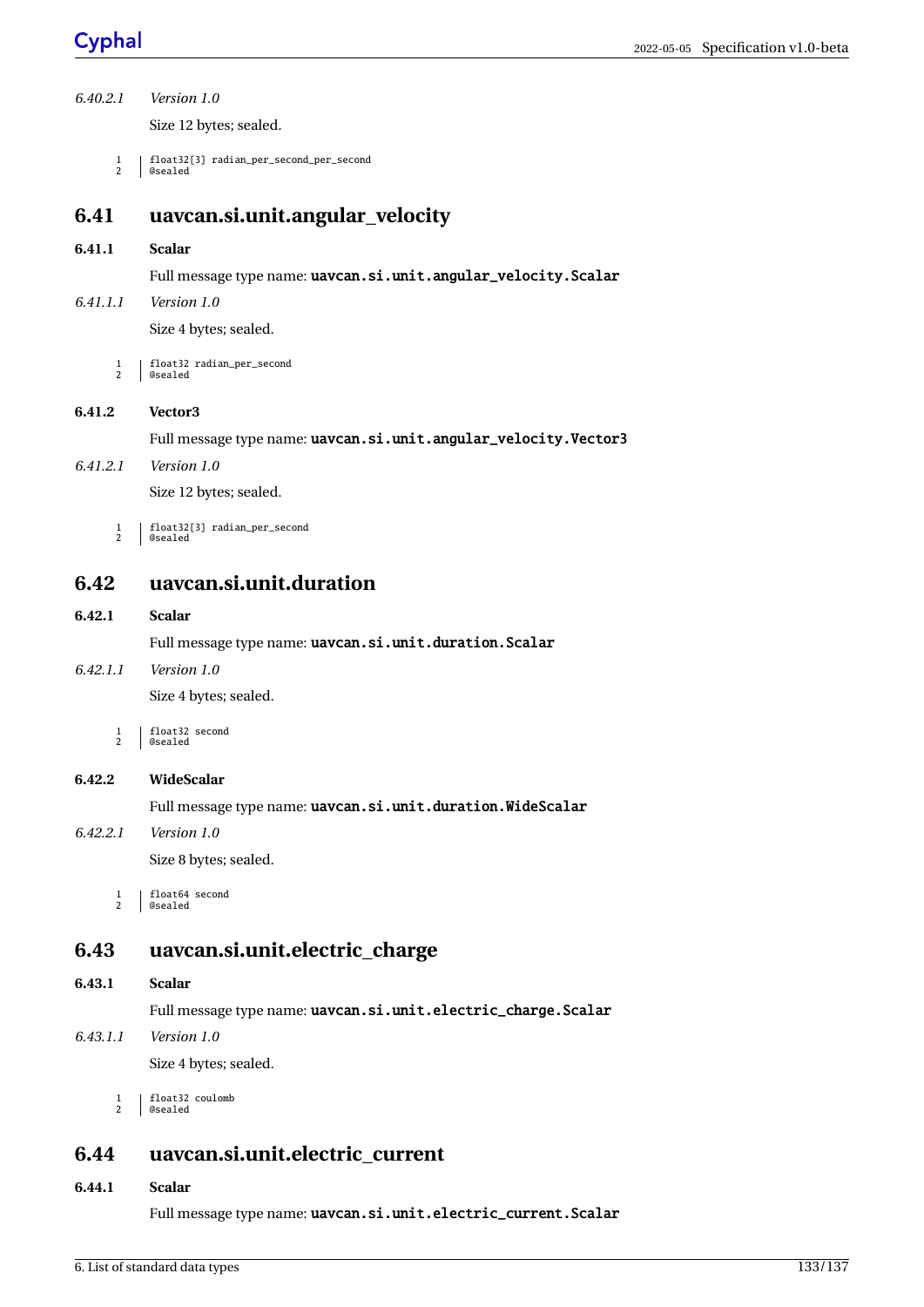| 6.44.1.1 | Version 1.0 |
|----------|-------------|
|          |             |

Size 4 bytes; sealed.

1 float32 ampere 2 @sealed

## **6.45 uavcan.si.unit.energy**

#### **6.45.1 Scalar**

Full message type name: uavcan.si.unit.energy.Scalar

- *6.45.1.1 Version 1.0* Size 4 bytes; sealed.
	- 1 float32 joule 2 @sealed

## **6.46 uavcan.si.unit.force**

**6.46.1 Scalar**

Full message type name: uavcan.si.unit.force.Scalar

*6.46.1.1 Version 1.0*

Size 4 bytes; sealed.

1 float32 newton 2 @sealed

## **6.46.2 Vector3**

Full message type name: uavcan.si.unit.force.Vector3

*6.46.2.1 Version 1.0* Size 12 bytes; sealed.

> 1 | float32[3] newton<br>2 | @sealed @sealed

## **6.47 uavcan.si.unit.frequency**

#### **6.47.1 Scalar**

Full message type name: uavcan.si.unit.frequency.Scalar

## *6.47.1.1 Version 1.0*

Size 4 bytes; sealed.

 $\begin{array}{c|c} 1 & \text{float32 hertz} \\ 2 & \text{dseud.} \end{array}$ 2 @sealed

## **6.48 uavcan.si.unit.length**

#### **6.48.1 Scalar**

Full message type name: uavcan.si.unit.length.Scalar

## *6.48.1.1 Version 1.0* Size 4 bytes; sealed.

 $\begin{array}{c|c} 1 & \text{float32 meter} \\ 2 & \text{dseud.} \end{array}$ assacss<br>@sealed

#### **6.48.2 Vector3**

Full message type name: uavcan.si.unit.length.Vector3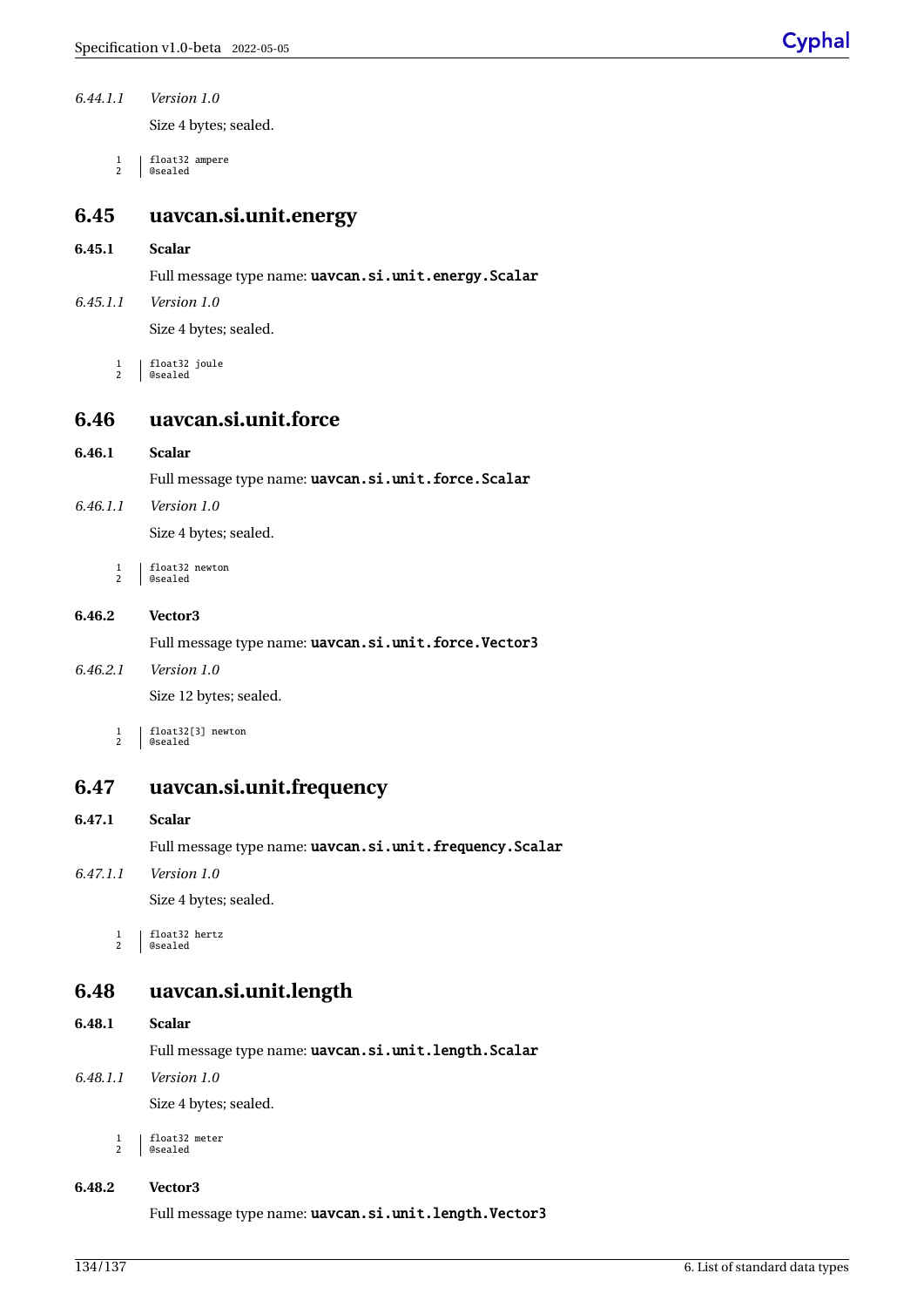| 6.48.2.1            | Version 1.0                                                            |
|---------------------|------------------------------------------------------------------------|
|                     | Size 12 bytes; sealed.                                                 |
| 1<br>$\overline{2}$ | float32[3] meter<br>@sealed                                            |
| 6.48.3              | WideScalar                                                             |
|                     | Full message type name: uavcan.si.unit.length.WideScalar               |
| 6.48.3.1            | Version 1.0                                                            |
|                     | Size 8 bytes; sealed.                                                  |
| 1<br>$\overline{2}$ | float64 meter<br>@sealed                                               |
| 6.48.4              | WideVector3                                                            |
|                     | Full message type name: uavcan.si.unit.length.WideVector3              |
| 6.48.4.1            | Version 1.0                                                            |
|                     | Size 24 bytes; sealed.                                                 |
| 1<br>$\overline{2}$ | float64[3] meter<br>@sealed                                            |
| 6.49                | uavcan.si.unit.magnetic_field_strength                                 |
| 6.49.1              | <b>Scalar</b>                                                          |
|                     | Full message type name: uavcan.si.unit.magnetic_field_strength.Scalar  |
| 6.49.1.1            | Version 1.0                                                            |
|                     | Size 4 bytes; sealed.                                                  |
| 1<br>$\overline{2}$ | float32 tesla<br><b>@sealed</b>                                        |
| 6.49.2              | Vector3                                                                |
|                     | Full message type name: uavcan.si.unit.magnetic_field_strength.Vector3 |
| 6.49.2.1            | Version 1.0                                                            |
|                     | Size 12 bytes; sealed.                                                 |
| 1<br>2              | float32[3] tesla<br>@sealed                                            |
| 6.50                | uavcan.si.unit.mass                                                    |
| 6.50.1              | <b>Scalar</b>                                                          |
|                     | Full message type name: uavcan.si.unit.mass.Scalar                     |
| 6.50.1.1            | Version 1.0                                                            |
|                     | Size 4 bytes; sealed.                                                  |
| 1<br>$\overline{2}$ | float32 kilogram<br><b>@sealed</b>                                     |
| 6.51                | uavcan.si.unit.power                                                   |
| 6.51.1              | <b>Scalar</b>                                                          |
|                     | Full message type name: uavcan.si.unit.power.Scalar                    |
| 6.51.1.1            | Version 1.0                                                            |
|                     | Size 4 bytes; sealed.                                                  |
|                     |                                                                        |

1 float32 watt 2 @sealed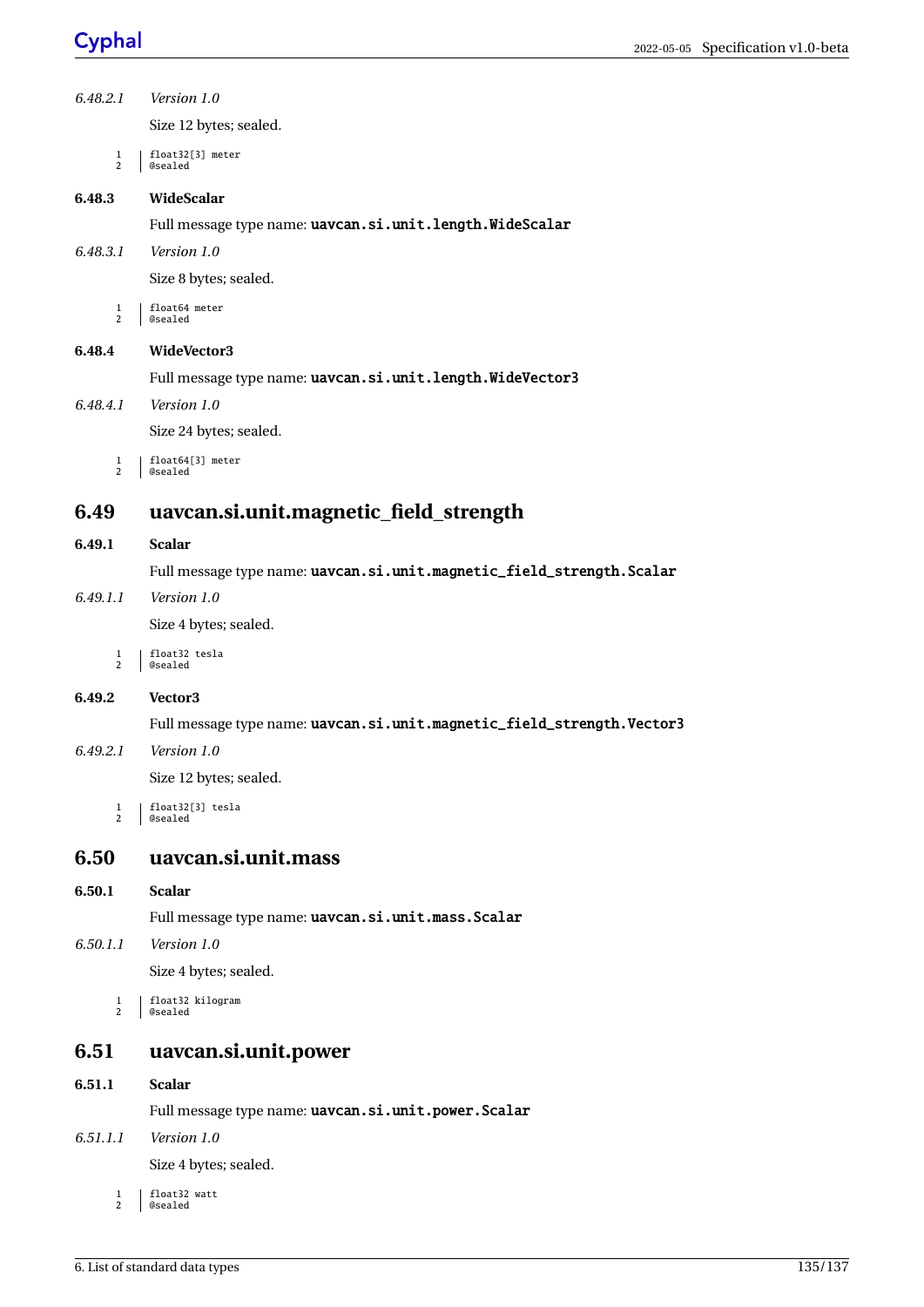## **6.52 uavcan.si.unit.pressure**

#### **6.52.1 Scalar**

Full message type name: uavcan.si.unit.pressure.Scalar

*6.52.1.1 Version 1.0* Size 4 bytes; sealed.

> $\begin{array}{c|c} 1 & \text{float32 pascal} \\ 2 & \text{dseudod} \end{array}$ @sealed

## **6.53 uavcan.si.unit.temperature**

#### **6.53.1 Scalar**

Full message type name: uavcan.si.unit.temperature.Scalar

*6.53.1.1 Version 1.0* Size 4 bytes; sealed.

> $\begin{array}{c|c} 1 & \text{float32 kelvin} \\ 2 & \text{Ascaled} \end{array}$ @sealed

## **6.54 uavcan.si.unit.torque**

#### **6.54.1 Scalar**

Full message type name: uavcan.si.unit.torque.Scalar

*6.54.1.1 Version 1.0*

Size 4 bytes; sealed.

1 float32 newton\_meter 2 @sealed

#### **6.54.2 Vector3**

Full message type name: uavcan.si.unit.torque.Vector3

*6.54.2.1 Version 1.0* Size 12 bytes; sealed.

> 1 | float32[3] newton\_meter<br>2 | @sealed @sealed

## **6.55 uavcan.si.unit.velocity**

#### **6.55.1 Scalar**

Full message type name: uavcan.si.unit.velocity.Scalar

- *6.55.1.1 Version 1.0* Size 4 bytes; sealed.
	- 1 float32 meter\_per\_second 2 @sealed

#### **6.55.2 Vector3**

Full message type name: uavcan.si.unit.velocity.Vector3

# *6.55.2.1 Version 1.0*

Size 12 bytes; sealed.

1 | float32[3] meter\_per\_second<br>2 | @sealed @sealed